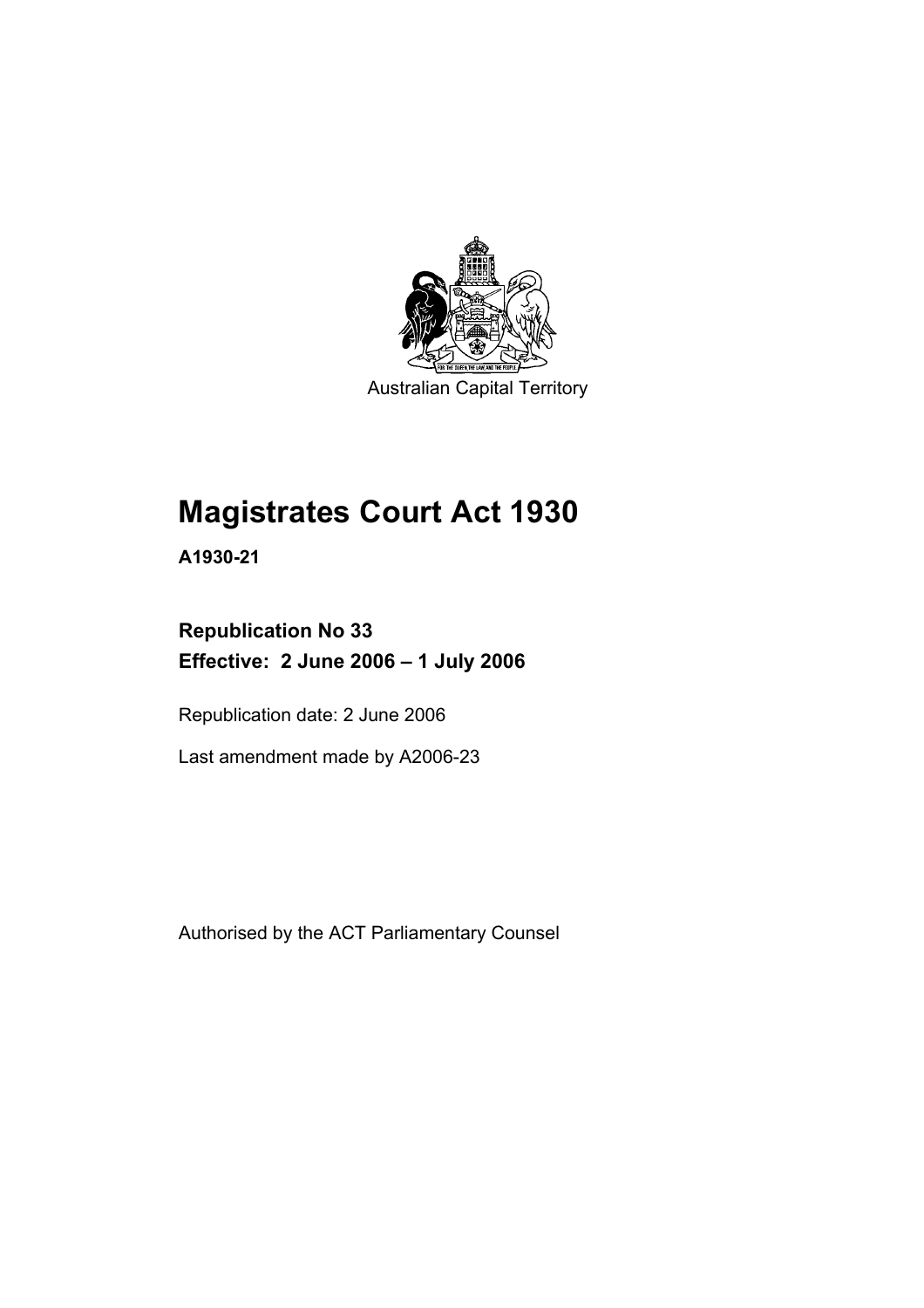#### **About this republication**

#### **The republished law**

This is a republication of the *Magistrates Court Act 1930* (including any amendment made under the *Legislation Act 2001*, part 11.3 (Editorial changes)) as in force on 2 June 2006*.* It also includes any amendment, repeal or expiry affecting the republished law to 2 June 2006.

The legislation history and amendment history of the republished law are set out in endnotes 3 and 4.

#### **Kinds of republications**

The Parliamentary Counsel's Office prepares 2 kinds of republications of ACT laws (see the ACT legislation register at www.legislation.act.gov.au):

- authorised republications to which the *Legislation Act 2001* applies
- unauthorised republications.

The status of this republication appears on the bottom of each page.

#### **Editorial changes**

The *Legislation Act 2001*, part 11.3 authorises the Parliamentary Counsel to make editorial amendments and other changes of a formal nature when preparing a law for republication. Editorial changes do not change the effect of the law, but have effect as if they had been made by an Act commencing on the republication date (see *Legislation Act 2001*, s 115 and s 117). The changes are made if the Parliamentary Counsel considers they are desirable to bring the law into line, or more closely into line, with current legislative drafting practice.

This republication includes amendments made under part 11.3 (see endnote 1).

#### **Uncommenced provisions and amendments**

If a provision of the republished law has not commenced or is affected by an uncommenced amendment, the symbol  $\mathbf{U}$  appears immediately before the provision heading. The text of the uncommenced provision or amendment appears only in the last endnote.

#### **Modifications**

If a provision of the republished law is affected by a current modification, the symbol  $\mathbf{M}$ appears immediately before the provision heading. The text of the modifying provision appears in the endnotes. For the legal status of modifications, see *Legislation Act 2001*, section 95.

#### **Penalties**

The value of a penalty unit for an offence against this republished law at the republication date is—

- (a) if the person charged is an individual—\$100; or
- (b) if the person charged is a corporation—\$500.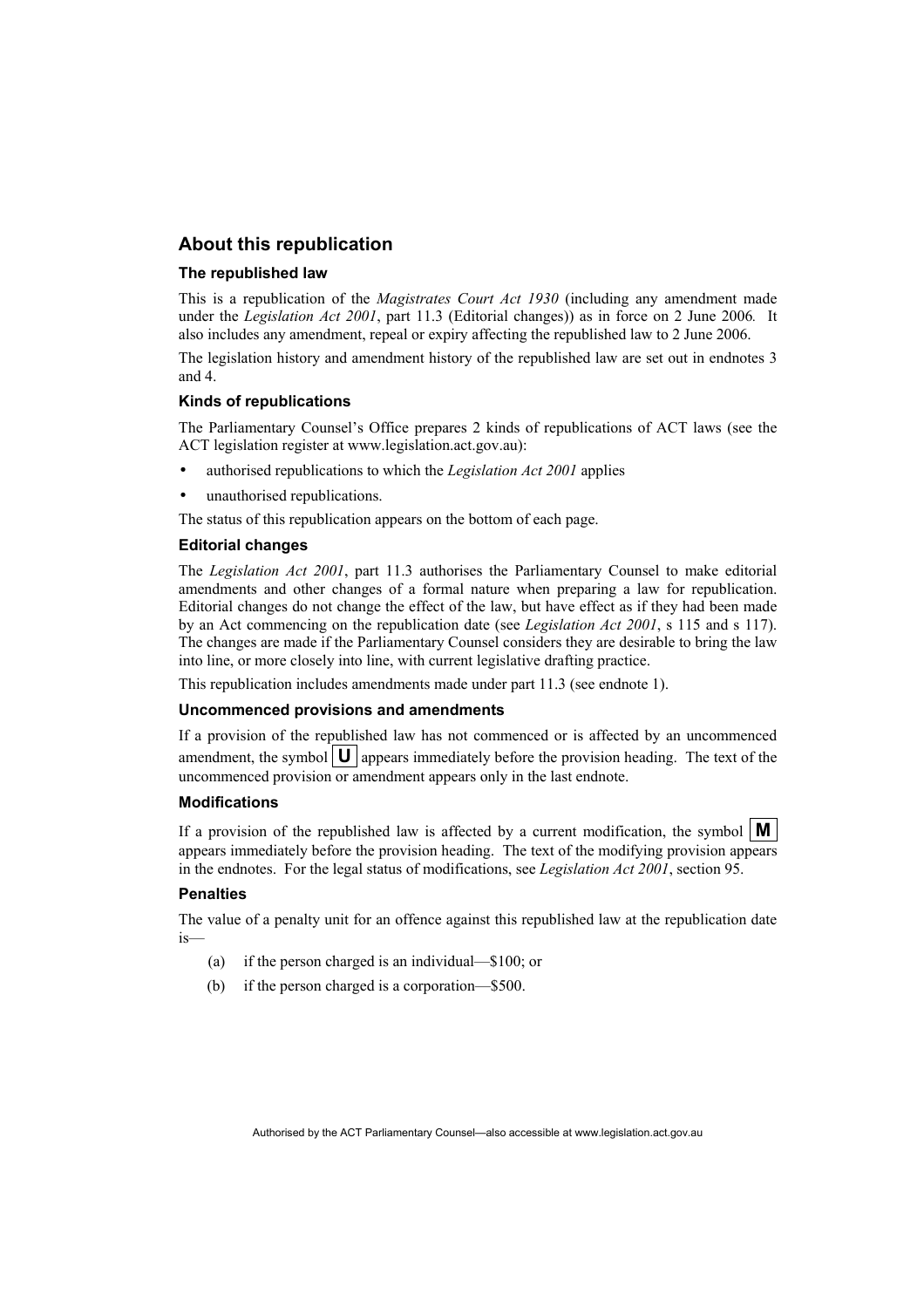

# **Magistrates Court Act 1930**

# **Contents**

|                  |                                                       | Page         |
|------------------|-------------------------------------------------------|--------------|
| <b>Chapter 1</b> | <b>Preliminary</b>                                    |              |
| 1                | Name of Act                                           | 2            |
| 2                | Dictionary                                            | $\mathbf{2}$ |
| 3                | <b>Notes</b>                                          | 2            |
| 3A               | Offences against Act-application of Criminal Code etc | 3            |
| <b>Chapter 2</b> | <b>Magistrates Court and magistrates</b>              |              |
| <b>Part 2.1</b>  | The court                                             |              |
| 4                | Constitution of court                                 | 4            |
| 5                | Arrangement of court business                         | 4            |
|                  |                                                       |              |

| R <sub>33</sub> |  |
|-----------------|--|
| 02/06/06        |  |

Magistrates Court Act 1930 Effective: 02/06/06-01/07/06 contents 1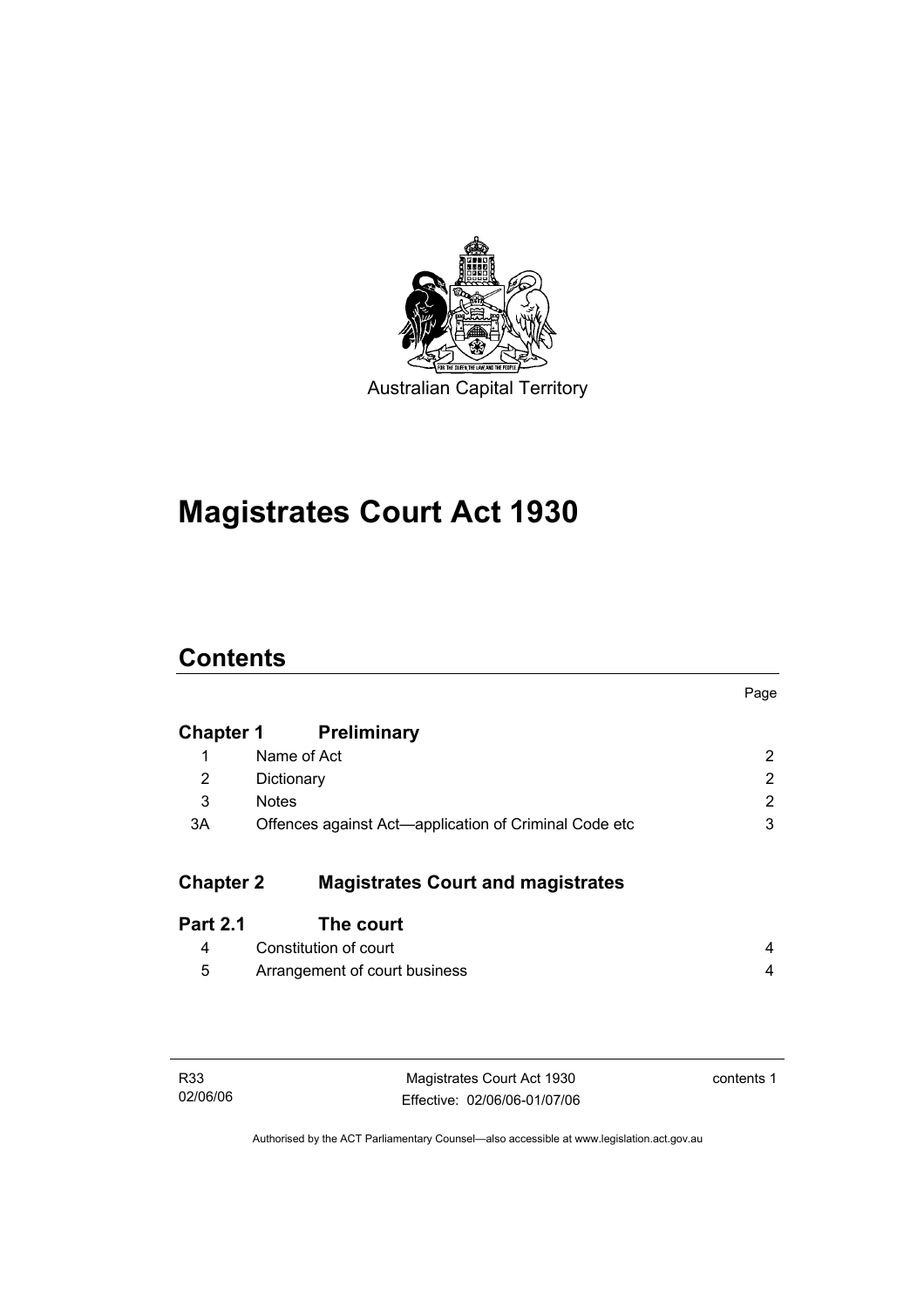#### **Contents**

|                       |                                                             | Page           |  |
|-----------------------|-------------------------------------------------------------|----------------|--|
| <b>Part 2.2</b>       | Appointment and jurisdiction of magistrates                 |                |  |
| <b>Division 2.2.1</b> | Magistrates other than special magistrates                  |                |  |
| 6                     | Meaning of <i>magistrate</i> in div 2.2.1                   | 5              |  |
| $\overline{7}$        | Appointment of Chief Magistrate and other magistrates       | 5              |  |
| 7A                    | Eligibility for appointment as magistrate                   | 5              |  |
| 7B                    | Seniority of magistrates                                    | 5              |  |
| 7C                    | Conditions of appointment of magistrates                    | 6              |  |
| 7D                    | Term of appointment of magistrates                          | 6              |  |
| 7E                    | <b>Acting Chief Magistrate</b>                              | 6              |  |
| 7F                    | Retirement                                                  | 6              |  |
| 7G                    | Magistrates not to do other work                            | $\overline{7}$ |  |
| 7H                    | Rights of public servants                                   | $\overline{7}$ |  |
| Division 2.2.2        | <b>Special magistrates</b>                                  |                |  |
| 8                     | Appointment of special magistrates                          | 8              |  |
| 8A                    | Term of appointment of special magistrates                  |                |  |
| 8B                    | Conditions of appointment of special magistrates            | 8              |  |
| Division 2.2.3        | <b>Registrar and other court officers</b>                   |                |  |
| 9                     | Appointment of registrar etc                                | 9              |  |
| 9Α                    | Staff assisting registrar                                   |                |  |
| 9B                    | Registrar's functions                                       | 9              |  |
| Division 2.2.4        | <b>Jurisdiction of magistrates</b>                          |                |  |
| 10P                   | Oath etc of office                                          | 9              |  |
| 11                    | Acts done beyond ACT                                        | 10             |  |
| 12                    | Acts by magistrate out of court etc                         | 10             |  |
| 13                    | Issue of writ of execution after case decided               | 11             |  |
| 15                    | Process not invalid only because of death of magistrate etc | 11             |  |
| 16                    | Order instead of mandamus                                   | 11             |  |
| 17                    | Magistrates may exercise functions of justices of peace     | 11             |  |
| <b>Part 2.3</b>       | Protection of magistrates in execution of their<br>office   |                |  |
| <b>17A</b>            | Magistrate sued for act not within jurisdiction             | 12             |  |

| contents 2 | Magistrates Court Act 1930   | R33      |
|------------|------------------------------|----------|
|            | Effective: 02/06/06-01/07/06 | 02/06/06 |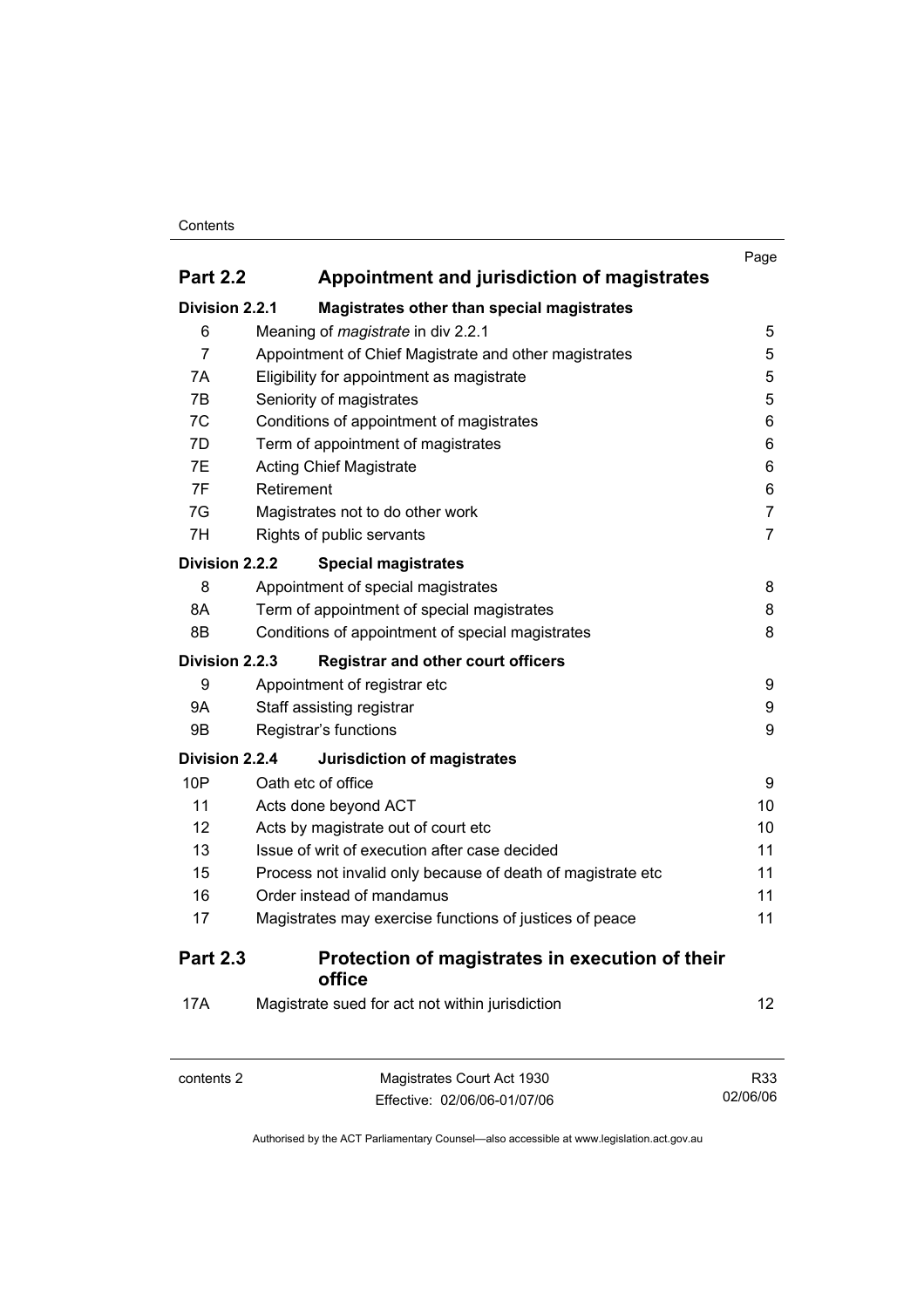|     |                                                                                       | Page |
|-----|---------------------------------------------------------------------------------------|------|
| 17B | No action against magistrate after order nisi to quash conviction has<br>been granted | 13   |
| 17C | Warrant or writ by magistrate on order of court                                       | 13   |
| 17D | No action for acts done under Supreme Court order                                     | 13   |
| 17F | No action if proceeding confirmed on appeal                                           | 13   |
| 17F | Actions in cases prohibited                                                           | 14   |
| 17G | Payment into court                                                                    | 14   |
| 17H | No action against magistrate for judicial acts in Magistrates Court                   | 14   |
| 17I | Magistrate sued for acts within magistrate's jurisdiction only liable in              |      |
|     | case of malice and absence of reasonable and probable cause                           | 15   |
| 17J | Verdict for defendant                                                                 | 15   |
| 17K | Damages                                                                               | 15   |

# **Chapter 3 Criminal proceedings**

| <b>Part 3.1</b> | <b>Preliminary</b>                                                                |    |
|-----------------|-----------------------------------------------------------------------------------|----|
| 18A             | Definitions for ch 3                                                              | 16 |
| <b>Part 3.2</b> | <b>Criminal jurisdiction</b>                                                      |    |
| 19              | Jurisdiction of court                                                             | 17 |
| 21              | Jurisdiction of court if defendant absent from ACT                                | 17 |
| 22              | Proceeding of court if it considers offence should be dealt with on<br>indictment | 17 |
| <b>Part 3.3</b> | <b>Beginning criminal proceedings</b>                                             |    |
| Division 3.3.1  | Beginning criminal proceedings-general                                            |    |
| 25              | Informations                                                                      | 18 |
| Division 3.3.2  | <b>Informations</b>                                                               |    |
| 26              | Laying of informations                                                            | 18 |
| 27              | Description of people and property and of offences                                | 18 |
| 28              | Power of court to amend information                                               | 18 |
| 29              | Court may adjourn hearing if amendment made                                       | 19 |
| 30              | Form of information                                                               | 19 |
|                 |                                                                                   |    |

| R33      | Magistrates Court Act 1930   | contents 3 |
|----------|------------------------------|------------|
| 02/06/06 | Effective: 02/06/06-01/07/06 |            |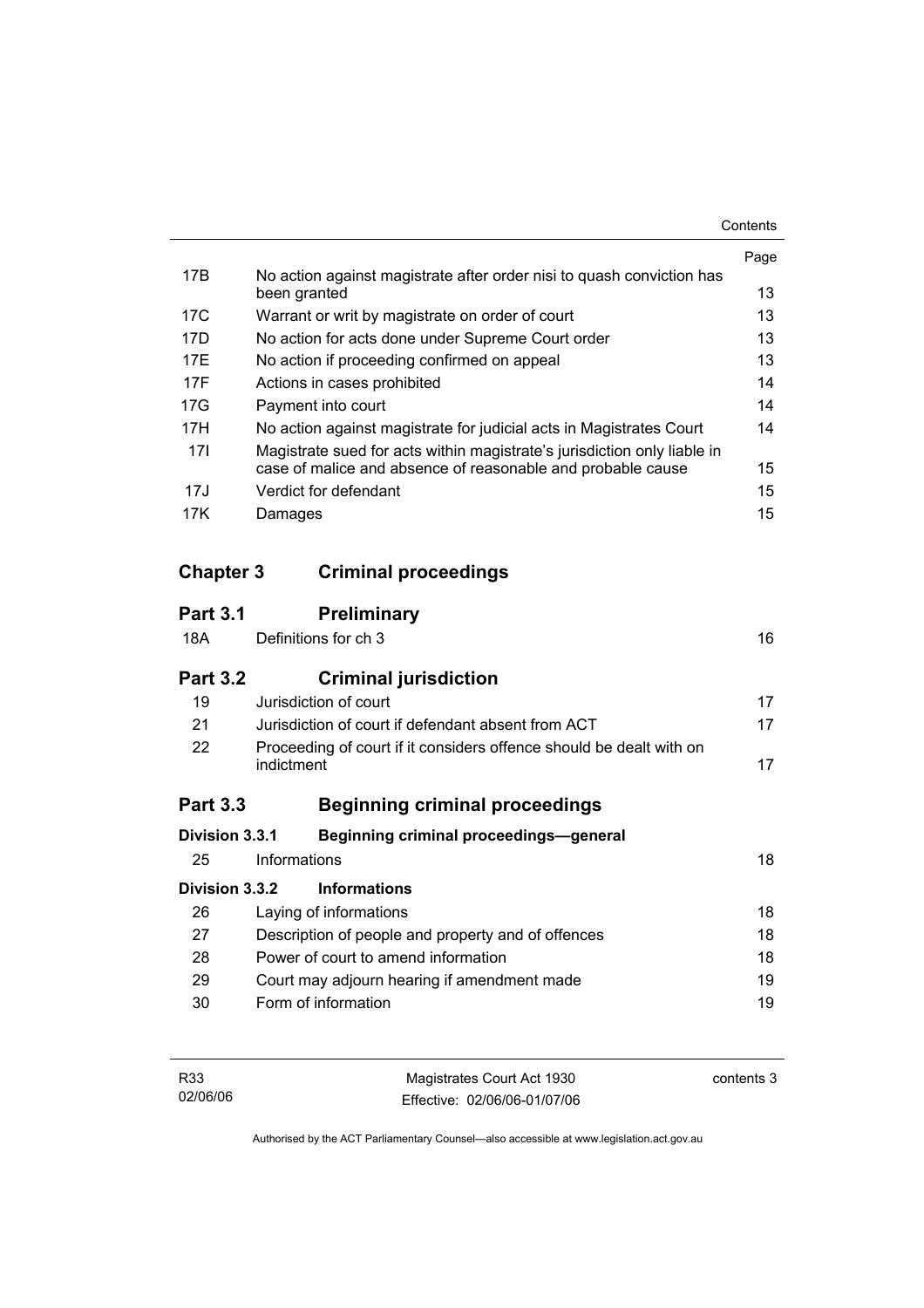#### **Contents**

|                 |                                                                  | Page     |
|-----------------|------------------------------------------------------------------|----------|
| Division 3.3.3  | <b>Summonses</b>                                                 |          |
| 37              | When magistrate may issue summons                                | 19       |
| 38              | Form of summons                                                  |          |
| 41              | Service of summons                                               | 20       |
| Division 3.3.4  | <b>Warrants</b>                                                  |          |
| 42              | Issue of warrant and summons                                     | 20       |
| 43              | Procedure on filing indictment                                   | 21       |
| 44              | Direction of warrant                                             | 22       |
| 45              | Any police officer may execute warrant                           | 22       |
| 47              | Form of arrest warrant                                           | 23       |
| 48              | Warrant to be in force till executed                             | 23       |
| 49              | Sunday warrants                                                  | 23       |
| <b>Part 3.4</b> | <b>Hearing of criminal proceedings</b>                           |          |
| Division 3.4.1  | Hearing of criminal proceedings-general                          |          |
| 53              | Conduct of case generally                                        | 24       |
| 54              | If both parties present in court to hear case                    | 24       |
| Division 3.4.2  | <b>Warrants for witnesses</b>                                    |          |
| 63              | Warrant to bring witness to court                                | 24       |
| 64              | Warrant in the first instance                                    | 25       |
| Division 3.4.3  | Remand                                                           |          |
| 70              | Remand of defendant                                              | 25       |
| 72              | Bringing remanded defendant before court                         | 26       |
| 72A             | Bail application hearings-audiovisual links                      | 27       |
| 72B             | Defendant's appearance in non-bail proceedings—audiovisual links | 27       |
| Division 3.4.4  | <b>Committal and recognisance</b>                                |          |
| 73A             | Extended application of div 3.4.4                                | 28       |
| 74              | Remand of defendant before decision                              | 28       |
| 75              | Remand of witness or defendant after decision                    | 28       |
| 76              | Witnesses may be discharged on recognisance                      | 29       |
| 77              | Recognisances                                                    | 29       |
| 78              | Issue of warrant for non-appearance                              | 29       |
| 79              | Recognisances taken out of court                                 | 29       |
| contents 4      | Magistrates Court Act 1930                                       | R33      |
|                 | Effective: 02/06/06-01/07/06                                     | 02/06/06 |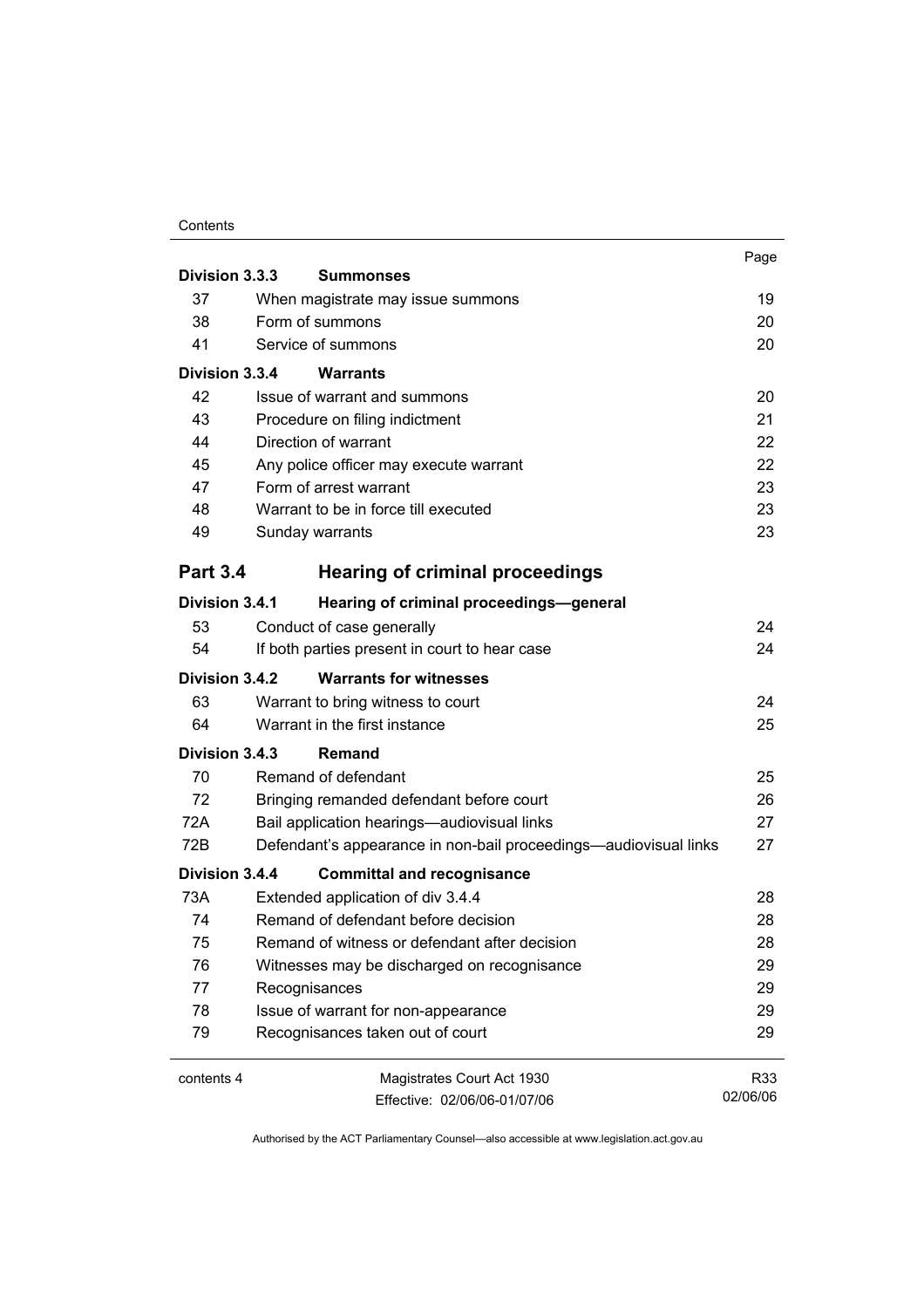|                 |     |                                                                       | Contents   |
|-----------------|-----|-----------------------------------------------------------------------|------------|
| 80              |     |                                                                       | Page<br>30 |
|                 |     | Forfeited recognisances-how enforced                                  |            |
| Division 3.4.5  |     | <b>Adjournment of criminal proceedings</b>                            |            |
| 83              |     | Magistrate may adjourn court generally                                | 30         |
| 84              |     | Particular cases may be adjourned                                     | 30         |
| 85              |     | Proceeding if either party not present at adjourned hearing           | 31         |
| 86              |     | Proceeding if both parties present at adjourned hearing               | 31         |
| 87              |     | Witness to attend adjourned etc hearing                               | 31         |
| 88              |     | Postponement of hearing                                               | 32         |
| <b>Part 3.5</b> |     | <b>Proceedings for indictable offences</b>                            |            |
| Division 3.5.1  |     | Preliminary                                                           |            |
| 88A             |     | Meaning of jury in pt 3.5                                             | 33         |
| Division 3.5.2  |     | Indictable offences-beginning of proceedings                          |            |
| 89              |     | Disobedience of summons                                               | 33         |
| 89A             |     | Accused person may be excused from attendance before court            | 34         |
| 90              |     | Procedure if informant proposes to tender written statements to court | 35         |
| 90AA            |     | Written statements may be admitted in evidence                        | 37         |
| 90AB            |     | Preliminary examination if written statements not tendered            | 39         |
| 90ABA           | 89A | Attendance not required under s 90AA or s 90AB if order made under s  | 39         |
| 90A             |     | Plea of guilty in committal proceeding                                | 40         |
| 91              |     | Court may discharge accused                                           | 43         |
| 92              |     | Proceeding if evidence sufficient to put accused on trial             | 44         |
| 92A             |     | Committal for sentence for indictable offence tried summarily         | 45         |
| 92B             |     | Depositions as evidence                                               | 45         |
| 93              |     | Admissions and confessions                                            | 46         |
| Division 3.5.3  |     | Indictable offences-proceedings after hearing of<br>evidence          |            |
| 94              |     | Discharge or committal for trial                                      | 46         |
| 95              |     | Depositions of dead or absent people                                  | 46         |
| 96              |     | Evidence for defence                                                  | 47         |
| Division 3.5.4  |     | Indictable offences-costs                                             |            |
| 97              |     | Discontinued proceeding                                               | 47         |
| R33<br>02/06/06 |     | Magistrates Court Act 1930<br>Effective: 02/06/06-01/07/06            | contents 5 |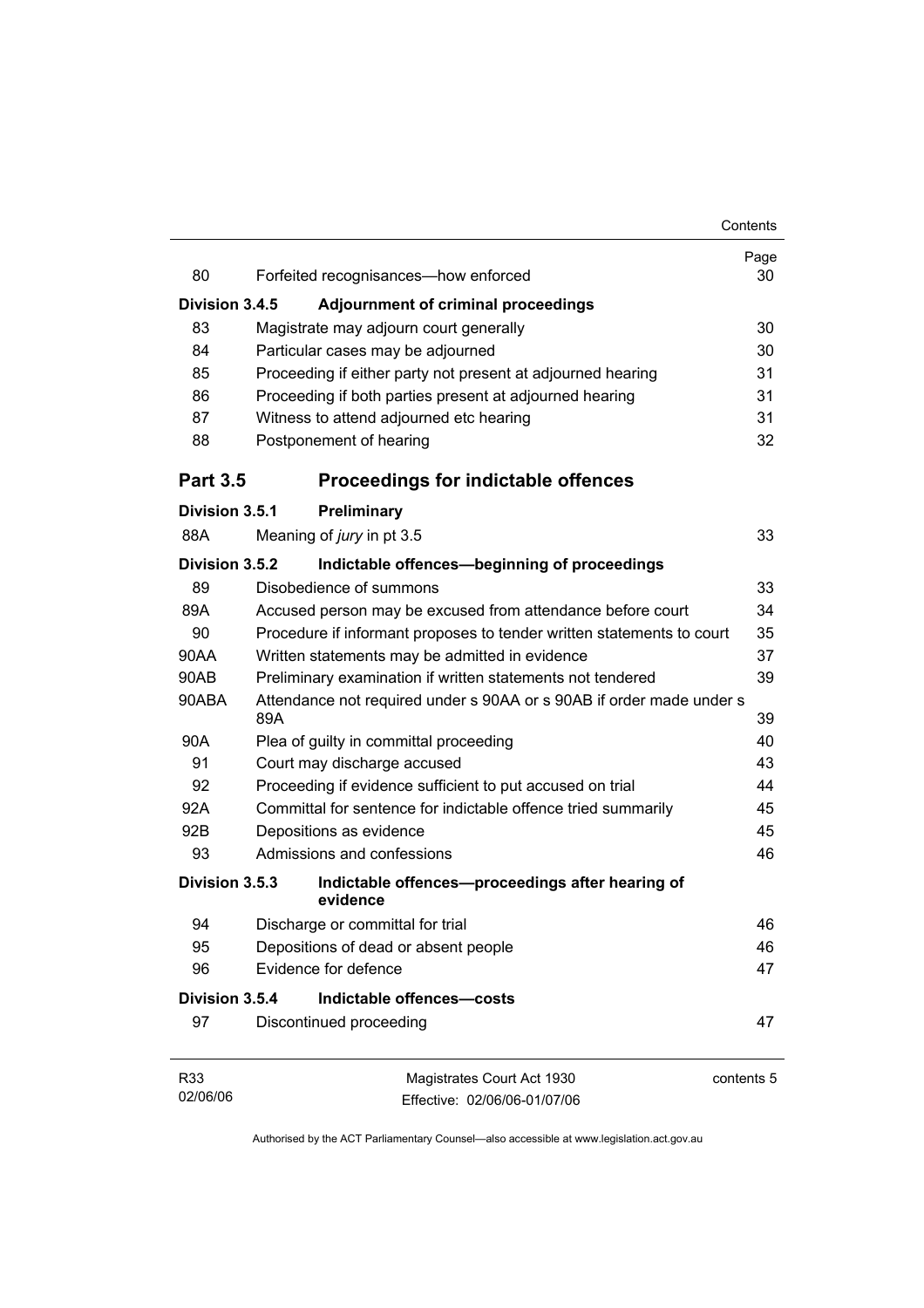#### **Contents**

|                 |                                                           | Page |
|-----------------|-----------------------------------------------------------|------|
| Division 3.5.5  | Indictable offences-witness recognisances                 |      |
| 103             | Recognisance of witnesses etc                             | 48   |
| 104             | Signature of magistrate-notice to witnesses               | 48   |
| 105             | Court may remand noncompliant witness                     | 49   |
| Division 3.5.6  | Indictable offences-other provisions                      |      |
| 105A            | Meaning of certified copy of depositions in div 3.5.6     | 49   |
| 106             | Giving depositions etc to director of public prosecutions | 50   |
| 107             | Giving documents to proper officer of court               | 50   |
| 108             | Accused person may obtain copies of depositions etc       | 50   |
| <b>Part 3.6</b> | Proceedings for offences punishable summarily             |      |
| 108A            | Indictable offences dealt with summarily                  | 52   |
| 109             | Dismissal or adjournment in absence of informant          | 52   |
| 110             | Hearing in absence of defendant                           | 53   |
| 111             | Adjournment if defendant does not appear                  | 54   |
| 113             | Proceeding at hearing on defendant's confession           | 54   |
| 114             | If defendant does not admit the case                      | 55   |
| 115             | Conduct of summary proceeding                             | 55   |
| <b>Part 3.7</b> | Service and pleading by post for certain                  |      |
|                 | offences                                                  |      |
| 116A            | Definitions for pt 3.7                                    | 56   |
| 116AA           | Meaning of prescribed offence for pt 3.7                  | 56   |
| 116B            | Service of summons for prescribed offence                 | 57   |
| 116BA           | Giving of notice by registrar                             | 58   |
| 116C            | Proof of service                                          | 58   |
| 116D            | Pleas to prescribed offence                               | 59   |
| 116E            | Procedure if plea of guilty entered                       | 59   |
| 116F            | Procedure if notice of intention to defend given          | 60   |
| 116FA           | Procedure if defendant pleads not guilty                  | 60   |
| 116G            | Procedure if defendant does not plead                     | 61   |
| 116H            | Restricted penalties under pt 3.7                         | 61   |
| 1161            | Consequences of conviction in absence of defendant        | 62   |
|                 |                                                           |      |

| contents 6 | Magistrates Court Act 1930   | R33      |
|------------|------------------------------|----------|
|            | Effective: 02/06/06-01/07/06 | 02/06/06 |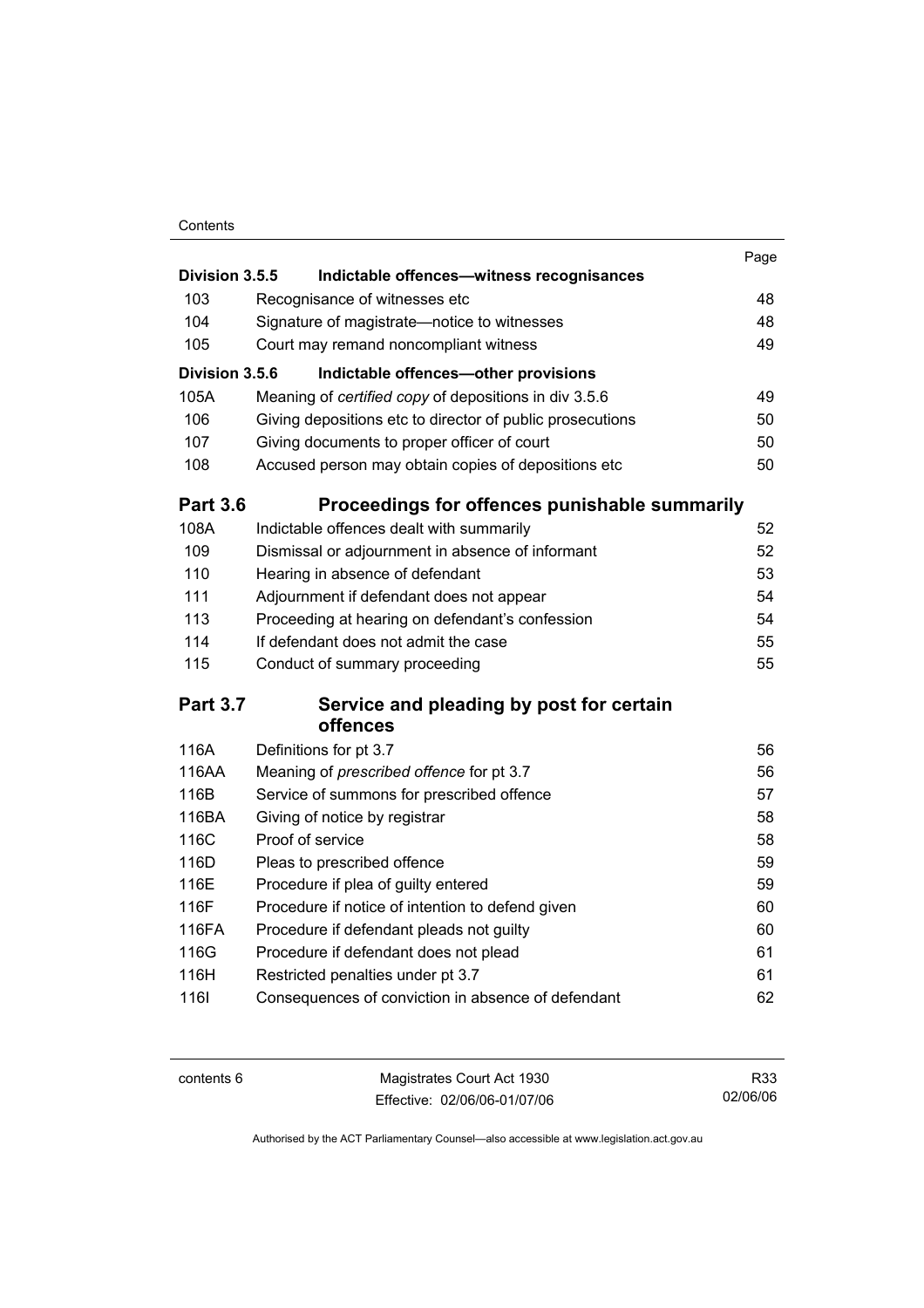| Contents |
|----------|
|----------|

|                 |                                                                   | Page       |
|-----------------|-------------------------------------------------------------------|------------|
| <b>Part 3.8</b> | Infringement notices for certain offences                         |            |
| Division 3.8.1  | Preliminary                                                       |            |
| 117             | Definitions for pt 3.8                                            | 64         |
| 118             | Purpose and effect of pt 3.8                                      | 65         |
| 119             | Regulations about infringement notice offences                    | 66         |
| Division 3.8.2  | Infringement and reminder notices                                 |            |
| 120             | Service of infringement notices                                   | 67         |
| 121             | Contents of infringement notices                                  | 67         |
| 122             | Additional information in infringement notices                    | 69         |
| 123             | Time for payment of infringement notice penalty                   | 70         |
| 124             | Extension of time to pay penalty                                  | 71         |
| 125             | Effect of payment of infringement notice penalty                  | 71         |
| 126             | Application for withdrawal of infringement notice                 | 72         |
| 127             | Withdrawal of infringement notice                                 | 72         |
| 128             | Guidelines about withdrawal of infringement notices               | 73         |
| 129             | Reminder notices                                                  | 74         |
| 130             | Contents of reminder notices                                      | 74         |
| 131             | Additional information in reminder notices                        | 75         |
| Division 3.8.3  | Additional provisions for vehicle-related offences                |            |
| 131A            | Meaning of infringement notice                                    | 77         |
| 131B            | Service of infringement notice on responsible person for vehicles | 77         |
| 131C            | Liability for vehicle-related offences                            | 79         |
| 131D            | Illegal user declarations                                         | 80         |
| 131E            | Known offender declarations                                       | 81         |
| 131F            | Sold vehicle declarations                                         | 83         |
| 131G            | Unknown offender declarations                                     | 84         |
| Division 3.8.4  | Disputing liability for infringement notices                      |            |
| 132             | Disputing liability for infringement notice offence               | 85         |
| 133             | Extension of time to dispute liability                            | 86         |
| 134             | Procedure if liability disputed                                   | 87         |
| Division 3.8.5  | Infringement notices-other provisions                             |            |
| 134A            | Authorised people for infringement notice offences                | 88         |
| R33<br>02/06/06 | Magistrates Court Act 1930<br>Effective: 02/06/06-01/07/06        | contents 7 |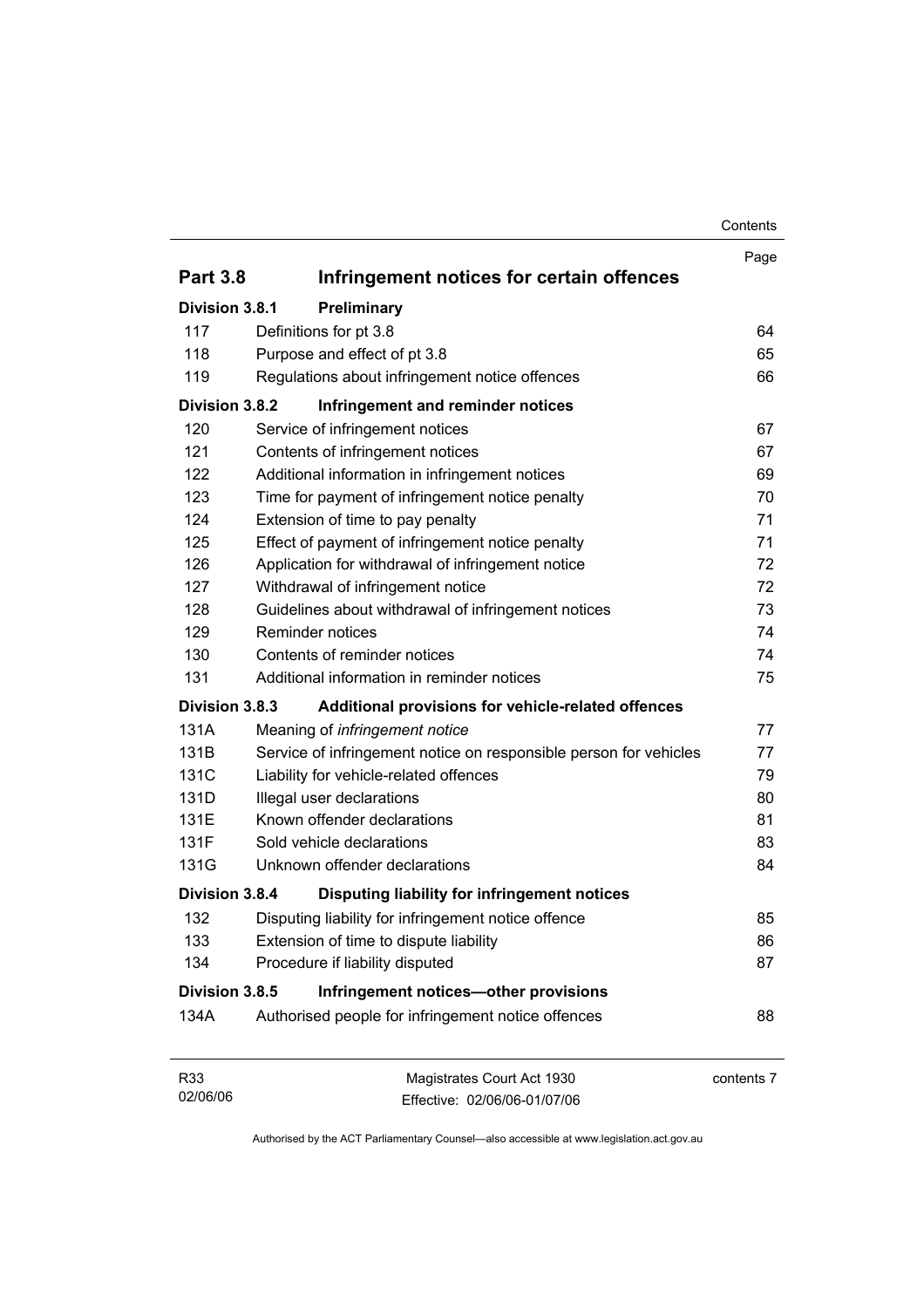#### **Contents**

| 135<br>136      | Delegation of administering authority's functions<br>Evidentiary certificates | Page<br>89<br>89 |
|-----------------|-------------------------------------------------------------------------------|------------------|
| <b>Part 3.9</b> | <b>Enforcement of criminal decisions</b>                                      |                  |
| Division 3.9.1  | Enforcement of criminal decisions-general                                     |                  |
| 141             | Minute of decision and notice to defendant                                    | 91               |
| 142             | Formal convictions and orders                                                 | 92               |
| 143             | Consequences if information dismissed                                         | 92               |
| 144             | Copies of informations and other documents                                    | 92               |
| Division 3.9.2  | <b>Enforcement of fines</b>                                                   |                  |
| 146             | Definitions for div 3.9.2                                                     | 93               |
| 147             | Payment of fine                                                               | 94               |
| 147A            | Notice of address etc                                                         | 95               |
| 147B            | Access to particulars of address                                              | 95               |
| 147C            | Doubtful service                                                              | 96               |
| 148             | Court may allow time to pay                                                   | 96               |
| 149             | Penalty notice                                                                | 97               |
| 150             | Default                                                                       | 98               |
| 151             | Default notice                                                                | 98               |
| 152             | Special arrangements                                                          | 99               |
| 153             | Notice for suspension of driver licence etc                                   | 100              |
| 154             | Access to personal information                                                | 101              |
| 154D            | Fine defaulters-imprisonment                                                  | 102              |
| 157             | Outstanding fine discharged by payment                                        | 103              |
| 158             | Outstanding fine satisfied by imprisonment                                    | 103              |
| 160             | Conviction or order quashed or set aside                                      | 103              |
| 161             | Other enforcement provisions not affected                                     | 104              |
| Division 3.9.3  | Reciprocal enforcement of fines against bodies corporate                      |                  |
| 166A            | Definitions for div 3.9.3                                                     | 104              |
| 166B            | Declarations relating to reciprocating courts                                 | 105              |
| 166C            | Enforcement of fine                                                           | 105              |
| 166D            | Effect of enforcement by reciprocating court                                  | 107              |
| 166E            | Registrar to notify payment of territory fine                                 | 107              |
| contents 8      | Magistrates Court Act 1930<br>Effective: 02/06/06-01/07/06                    | R33<br>02/06/06  |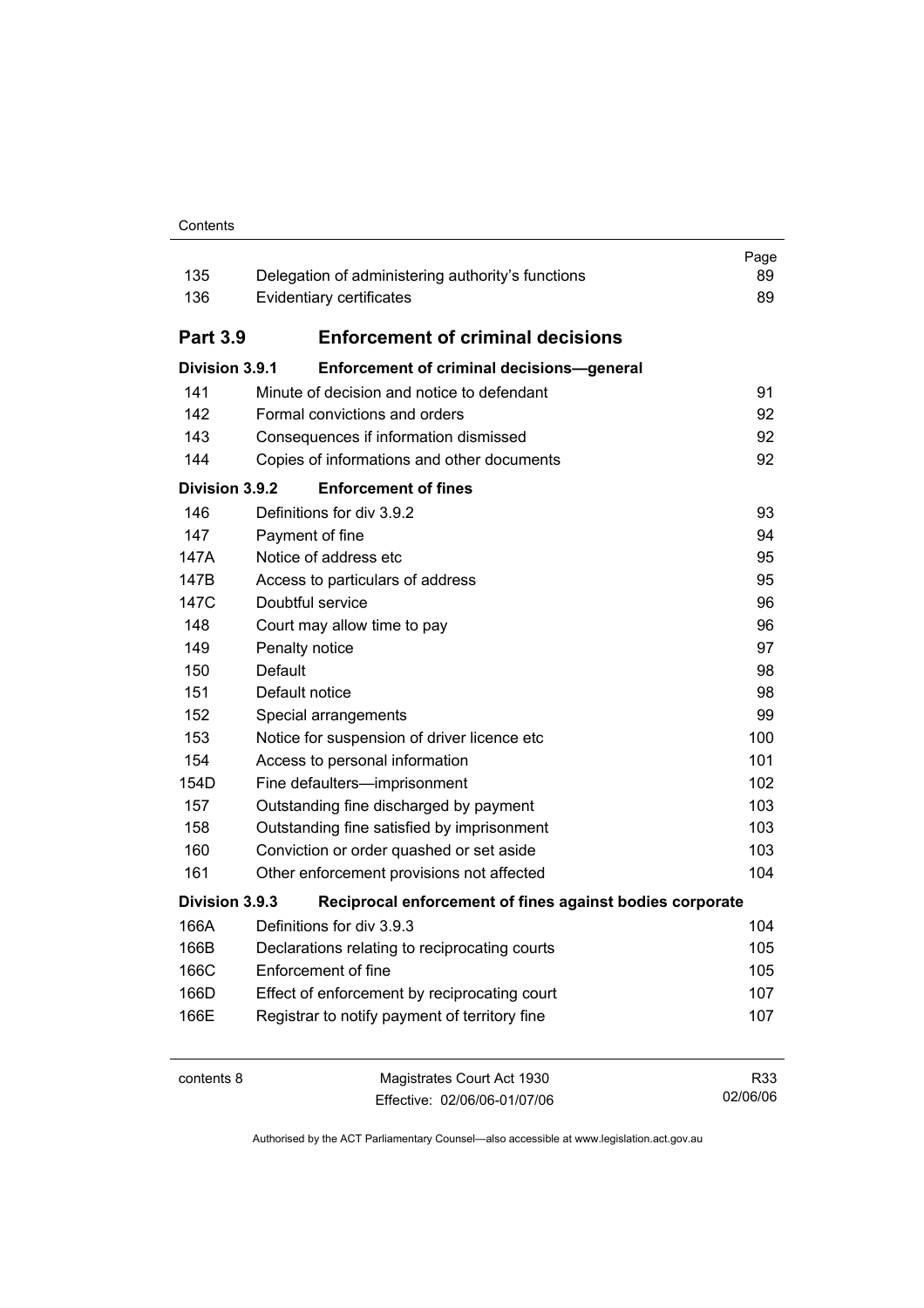|                  |                                                                     | Contents   |
|------------------|---------------------------------------------------------------------|------------|
|                  |                                                                     | Page       |
| Division 3.9.4   | Enforcement of criminal decisions-other provisions                  |            |
| 184              | Enforcement of costs against informant                              | 107        |
| 191              | Accounts to be kept of amounts received                             | 108        |
| 193              | Forfeited goods may be sold                                         | 108        |
| 194              | Writ of execution not void for form only                            | 108        |
| 195              | Convictions etc to be given to Supreme Court registrar              | 108        |
| <b>Part 3.10</b> | <b>Criminal appeals</b>                                             |            |
| Division 3.10.1  | <b>Criminal appeals-jurisdiction of Supreme Court</b>               |            |
| 207              | Jurisdiction of Supreme Court                                       | 109        |
| Division 3.10.2  | <b>Appeals in criminal matters</b>                                  |            |
| 208              | Appeals to which div 3.10.2 applies                                 | 109        |
| 209              | Institution of appeal                                               | 111        |
| 210              | Substituted service of notice of appeal                             | 112        |
| 214              | Appeals in cases other than civil cases                             | 112        |
| 216              | Stay of execution pending appeal in certain cases                   | 113        |
| 218              | Orders by Supreme Court on appeals                                  | 114        |
| 219              | Barring right of appeal under div 3.10.2 if order to review granted | 114        |
| Division 3.10.2A | Reference appeals in criminal matters                               |            |
| 219A             | What is a reference appeal?                                         | 115        |
| 219AB            | Reference appeal following acquittal on indictment                  | 115        |
| 219AC            | Who may be heard at reference appeal                                | 115        |
| 219AD            | Reference appeal decision does not affect trial verdict             | 116        |
| Division 3.10.3  | Orders to review in criminal matters                                |            |
| 219B             | Appeals by way of orders to review                                  | 116        |
| 219C             | Grant of order nisi to review                                       | 117        |
| 219D             | Security for costs and stay of execution                            | 119        |
| 219E             | Non-appearance of applicant                                         | 120        |
| 219F             | Powers of Supreme Court                                             | 120        |
| Division 3.10.4  | <b>Criminal appeals-other provisions</b>                            |            |
| 222              | Control of Supreme Court over summary convictions                   | 122        |
| 223              | Amendment of documents                                              | 123        |
| 224              | In cases of certiorari                                              | 123        |
| R33              | Magistrates Court Act 1930                                          | contents 9 |
| 02/06/06         | Effective: 02/06/06-01/07/06                                        |            |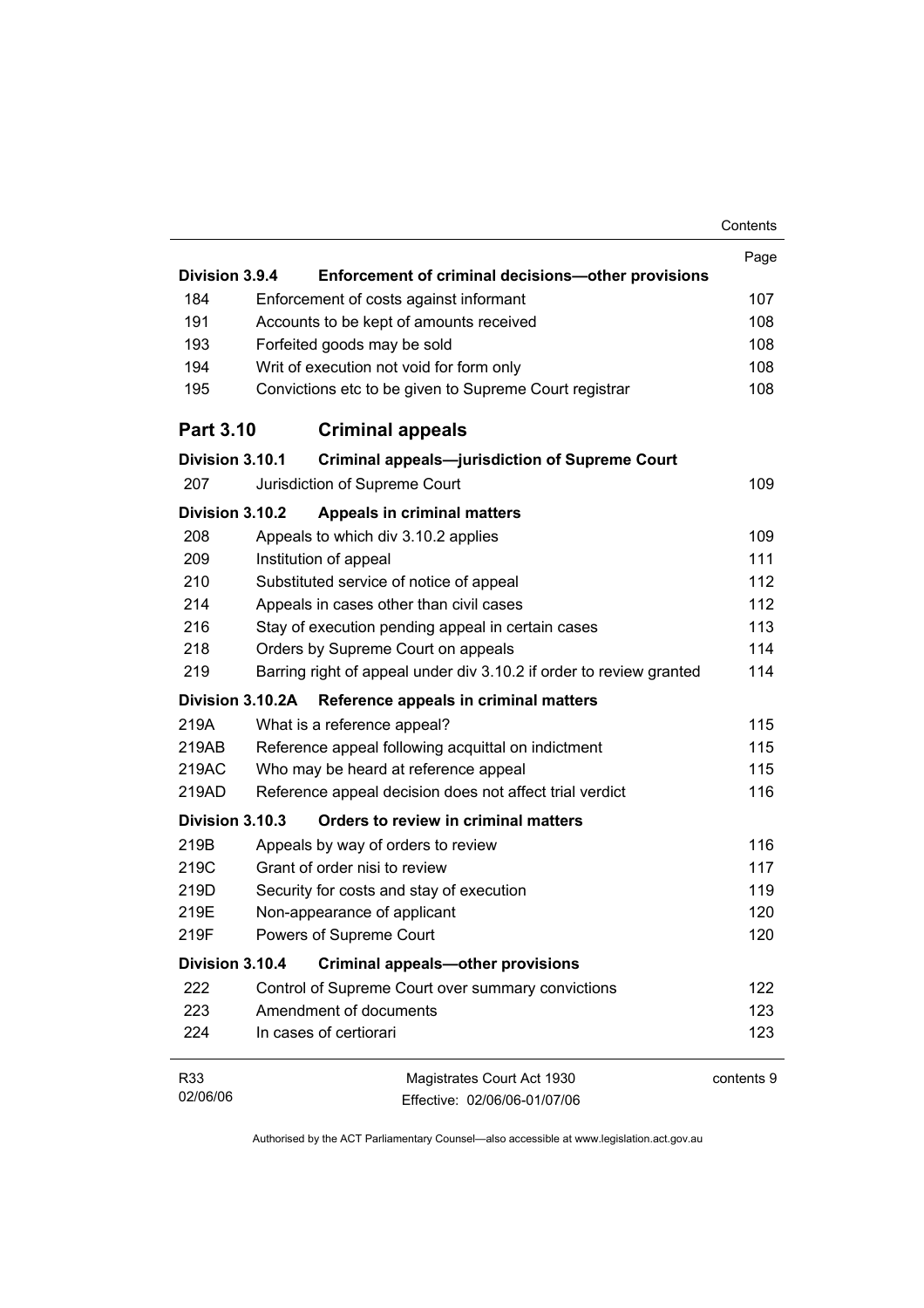| Contents |  |
|----------|--|

|                  |                                                                                             | Page |
|------------------|---------------------------------------------------------------------------------------------|------|
| 225              | Notice dispensed with                                                                       | 124  |
| 226              | Power of court to admit to bail                                                             | 124  |
| 227              | Respecting the amendment of convictions etc                                                 | 124  |
| 228              | No summons or information                                                                   | 125  |
| 229              | Distribution of penalty                                                                     | 125  |
| 230              | Provisions applicable in relation to security given for costs of appeal                     | 126  |
| <b>Part 3.11</b> | <b>Costs in criminal matters</b>                                                            |      |
| 244              | Award of costs in criminal matters                                                          | 127  |
| <b>Part 3.12</b> | <b>Securities in criminal matters</b>                                                       |      |
| 249              | Securities taken under Act                                                                  | 128  |
| 250              | Recovery of amount due under security                                                       | 128  |
| 252              | Sums paid by surety may be recovered from principal                                         | 128  |
| 253              | Payment enforced by security                                                                | 129  |
| 254              | Enforcement of recognisance                                                                 | 129  |
|                  |                                                                                             |      |
|                  |                                                                                             |      |
| <b>Chapter 4</b> | <b>Civil proceedings</b>                                                                    |      |
| <b>Part 4.1</b>  | <b>Preliminary</b>                                                                          |      |
| 256              | Application of ch 4                                                                         | 131  |
| <b>Part 4.2</b>  | <b>Civil jurisdiction</b>                                                                   |      |
| 257              | Personal actions at law-amount or value                                                     | 132  |
| 258              | Power of court to grant relief                                                              | 132  |
| 259              | Rules of equity to prevail                                                                  | 133  |
| 260              | Nuisance                                                                                    | 133  |
| 261              | Disputed debts                                                                              | 134  |
| 262              | Cause of action arising, or defendant resident, outside ACT                                 | 134  |
| 263              | Requests under conventions relating to legal proceedings in civil and<br>commercial matters | 135  |
| 264              | Proceedings affecting title to land                                                         | 135  |
| 265              | Disputes under Residential Tenancies Act                                                    | 135  |
| 266              | Complaints under Utilities Act, pt 12                                                       | 136  |

contents 10 Magistrates Court Act 1930 Effective: 02/06/06-01/07/06

R33 02/06/06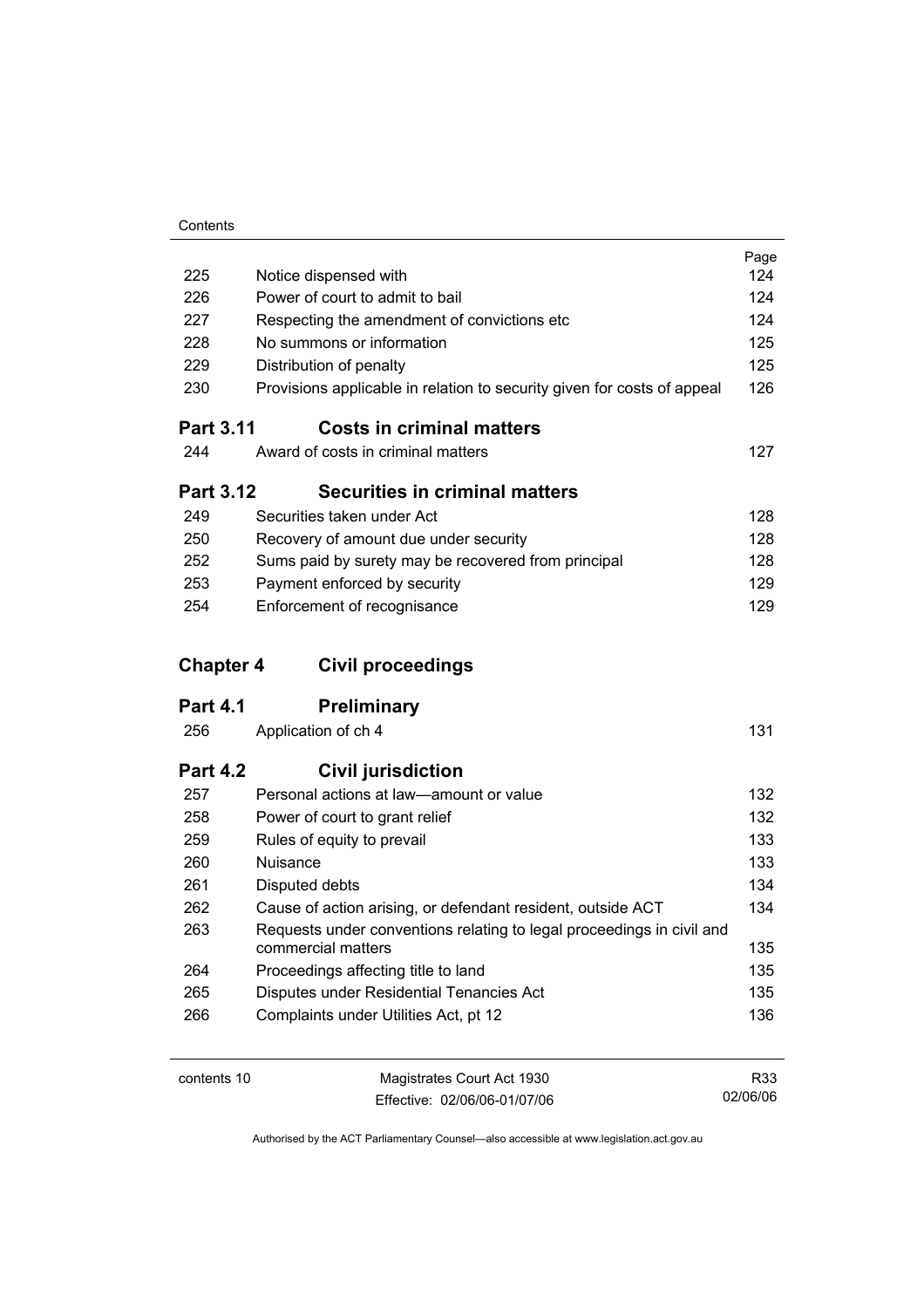|                  |                                                      | Contents |
|------------------|------------------------------------------------------|----------|
|                  |                                                      | Page     |
| <b>Part 4.3</b>  | <b>Case stated for Supreme Court</b>                 |          |
| 267              | Case stated                                          | 137.     |
| <b>Part 4.4</b>  | <b>Transfer of proceedings from or to Supreme</b>    |          |
|                  | Court                                                |          |
| 268              | Transfer of action from Supreme Court                | 138      |
| 269              | Procedure on transfer of action from Supreme Court   | 138      |
| 270              | Removal of proceedings into Supreme Court            | 139      |
| 271              | Stay of proceedings                                  | 139      |
| <b>Part 4.5</b>  | Civil appeals                                        |          |
| 272              | Definitions for pt 4.5                               | 141      |
| 273              | Jurisdiction                                         | 141      |
| 274              | Cases in which appeal may be brought                 | 141      |
| 275              | Appeals-Small Claims Court                           | 142      |
| 276              | Evidence on appeal                                   | 142      |
| 277              | Powers of Supreme Court on appeal                    | 142      |
| <b>Part 4.6</b>  | <b>Small Claims Court</b>                            |          |
| 278              | Definitions for pt 4.6                               | 144      |
| 279              | <b>Small Claims Court</b>                            | 145      |
| 280              | Referees-appointment                                 | 145      |
| 281              | Referees-functions                                   | 146      |
| 282              | Referees—oath or affirmation of office               | 146      |
| 283              | Jurisdiction                                         | 146      |
| 284              | \$10 000 limit                                       | 147      |
| 285              | Admissibility of conference proceedings in inquiries | 148      |
| 286              | Small Claims Court's seal                            | 148      |
| <b>Chapter 5</b> | <b>Miscellaneous</b>                                 |          |
| <b>Part 5.1</b>  | <b>Offences</b>                                      |          |
| 290              | Contempt in face of court                            | 149      |
| 292              | Failure to comply with order in nuisance action      | 151      |

| R33      | Magistrates Court Act 1930   | contents 11 |
|----------|------------------------------|-------------|
| 02/06/06 | Effective: 02/06/06-01/07/06 |             |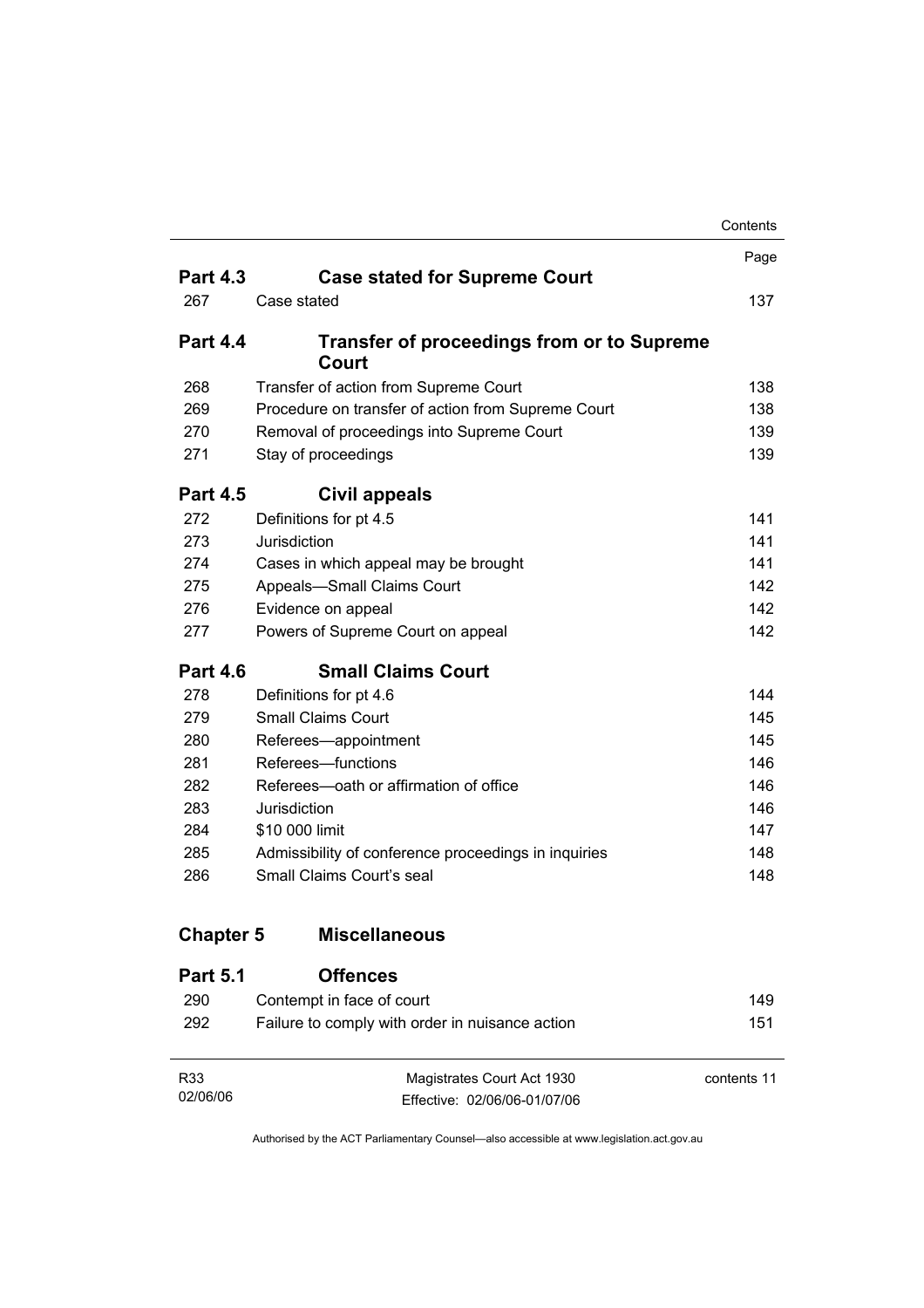#### **Contents**

|                   |                                                                                 | Page |
|-------------------|---------------------------------------------------------------------------------|------|
| 294               | Failure to comply with judgment for delivery of detained goods                  | 151  |
| 295               | False or misleading statement by garnishee                                      | 151  |
| 296               | Obligations of judgment creditor if garnishee pays too much                     | 151  |
| 297               | Notice to be given if judgment debtor ceases employment                         | 152  |
| 298               | Prejudice to employee                                                           | 152  |
| 299               | Interference with seized property etc                                           | 153  |
| 302               | Contravention of Small Claims Court order in trespass proceeding                | 153  |
| <b>Part 5.2</b>   | <b>Other</b>                                                                    |      |
| 308               | Magistrates Court's seal                                                        | 154  |
| 309               | Directions about procedure                                                      | 154  |
| 310               | Hearings generally to be in public                                              | 154  |
| 311               | Appearance by audiovisual or audio links                                        | 155  |
| 312               | Failure to give evidence-committal                                              | 156  |
| 314               | Registrar to give directions for preparation of transcript                      | 157  |
| 315               | Applications for transcripts                                                    | 158  |
| 316               | Record of proceedings                                                           | 160  |
| 317               | Record of proceedings and transcript                                            | 161  |
| 318               | Person about to leave ACT may be ordered to be examined or produce<br>documents | 163  |
| 319               | Witnesses' rights and liabilities                                               | 164  |
| 320               | Depositions to be given to registrar                                            | 164  |
| 321               | Regulation-making power                                                         | 164  |
|                   |                                                                                 |      |
| <b>Schedule 1</b> | Oath and affirmation of office                                                  | 165  |
| <b>Dictionary</b> |                                                                                 | 166  |

| <b>Endnotes</b> |                     |     |
|-----------------|---------------------|-----|
|                 | About the endnotes  | 172 |
| 2               | Abbreviation key    | 172 |
| 3               | Legislation history | 173 |

| contents 12 | Magistrates Court Act 1930   | R33      |
|-------------|------------------------------|----------|
|             | Effective: 02/06/06-01/07/06 | 02/06/06 |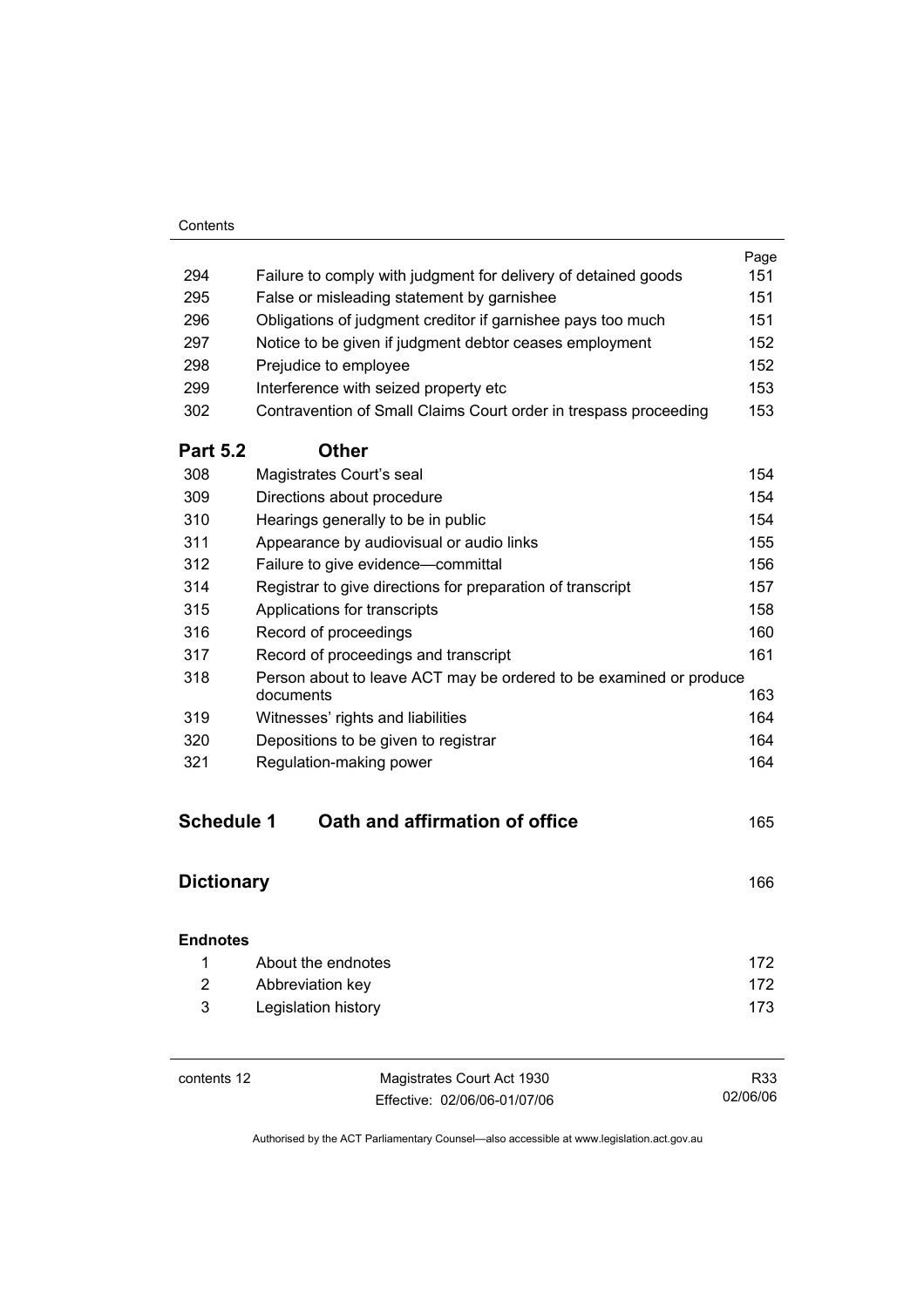|   |                        | Contents |
|---|------------------------|----------|
|   |                        | Page     |
| 4 | Amendment history      | 189      |
| 5 | Earlier republications | 245      |

Magistrates Court Act 1930 Effective: 02/06/06-01/07/06 contents 13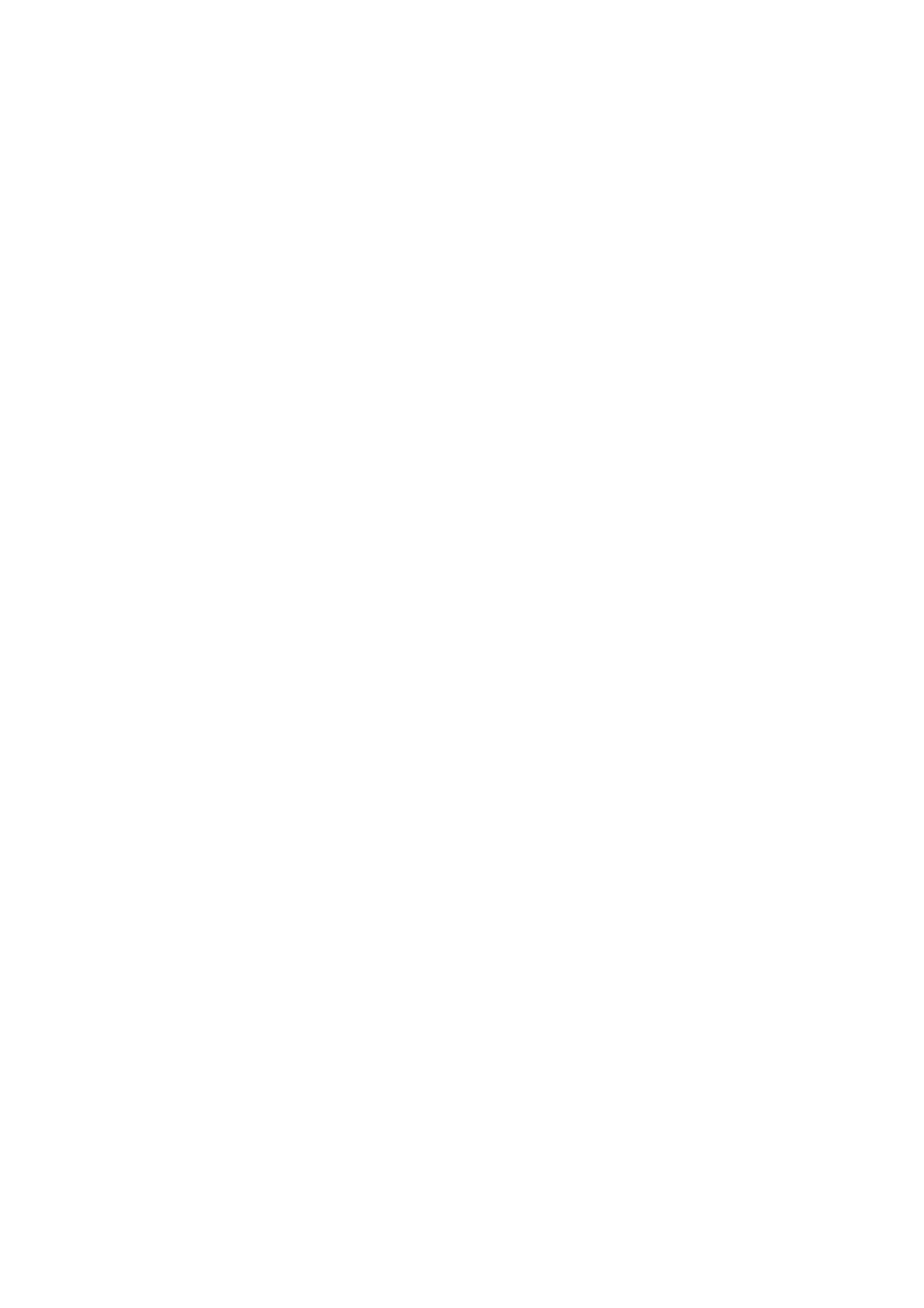

Australian Capital Territory

# **Magistrates Court Act 1930**

An Act to establish a Magistrates Court, to provide for the appointment of magistrates, and for other purposes

R33 02/06/06

I

Magistrates Court Act 1930 Effective: 02/06/06-01/07/06 page 1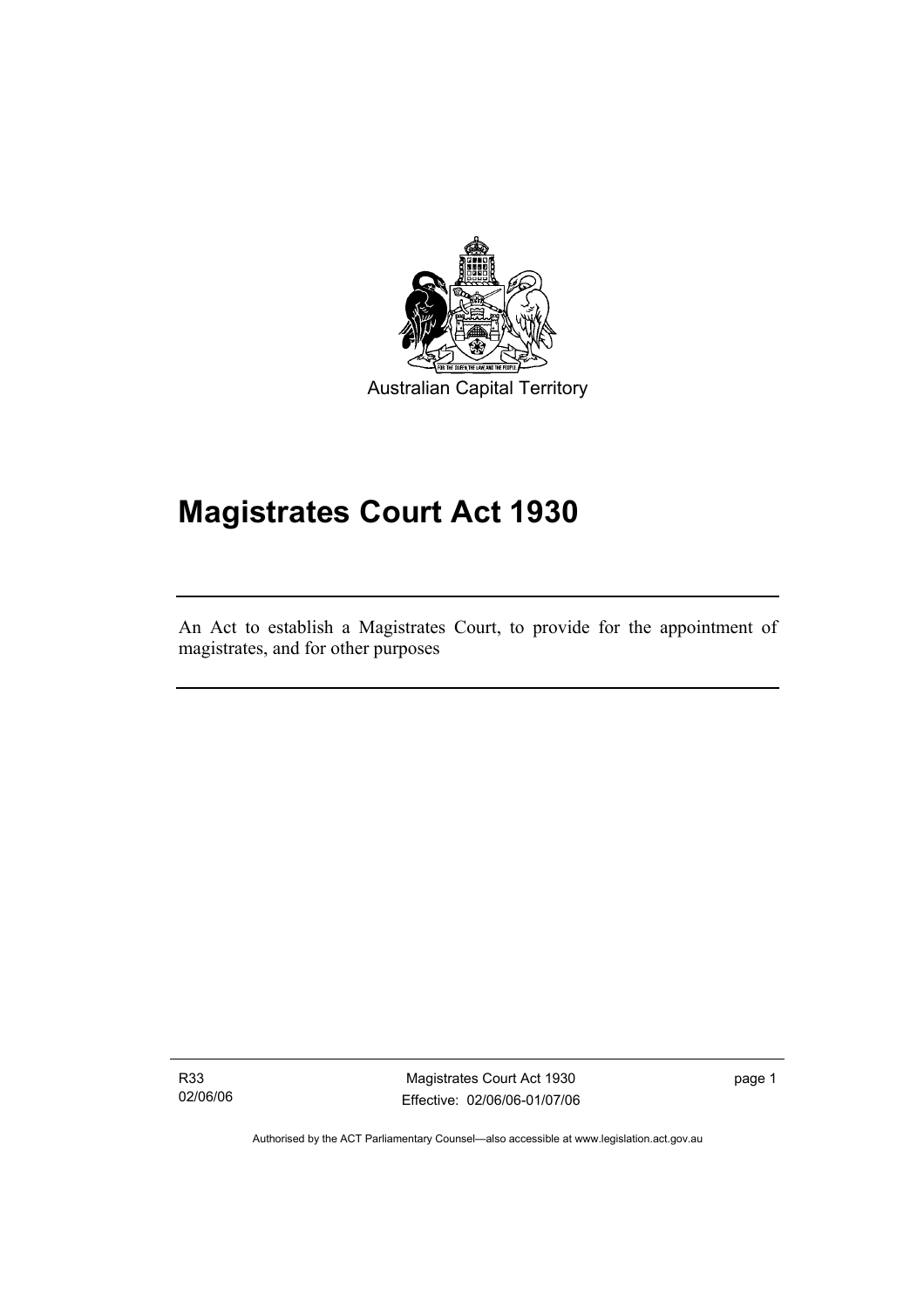#### **Chapter 1** Preliminary

Section 1

## **Chapter 1** Preliminary

#### **1 Name of Act**

This Act is the *Magistrates Court Act 1930*.

#### **2 Dictionary**

The dictionary at the end of this Act is part of this Act.

*Note 1* The dictionary at the end of this Act defines certain terms used in this Act, and includes references (*signpost definitions*) to other terms defined elsewhere.

> For example, the signpost definition '*vehicle*, for part 3.8 (Infringement notices for certain offences)—see the *Road Transport (Vehicle Registration) Act 1999*, dictionary.' means that the term 'vehicle' is defined in that dictionary and the definition applies to part 3.8.

*Note 2* A definition in the dictionary (including a signpost definition) applies to the entire Act unless the definition, or another provision of the Act, provides otherwise or the contrary intention otherwise appears (see Legislation Act,  $s$  155 and  $s$  156 (1)).

#### **3 Notes**

A note included in this Act is explanatory and is not part of this Act.

*Note* See the Legislation Act, s 127 (1), (4) and (5) for the legal status of notes.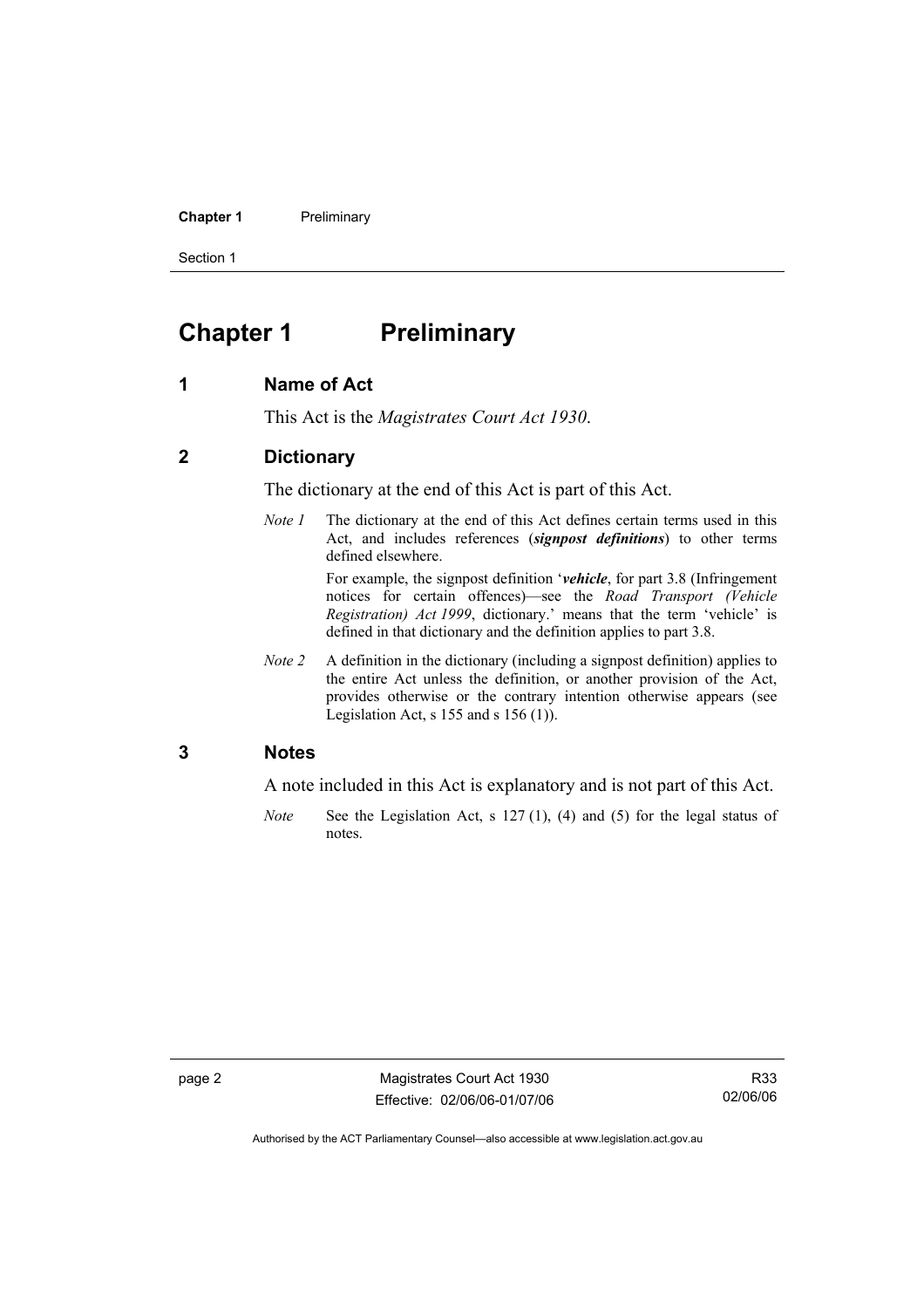#### **3A Offences against Act—application of Criminal Code etc**

Other legislation applies in relation to offences against this Act.

*Note 1 Criminal Code*

The Criminal Code, ch 2 applies to the following offence against this Act (see Code, pt 2.1):

• s 290 (1) (Contempt in face of court)

The chapter sets out the general principles of criminal responsibility (including burdens of proof and general defences), and defines terms used for offences to which the Code applies (eg *conduct*, *intention*, *recklessness* and *strict liability*).

*Note 2 Penalty units* 

The Legislation Act, s 133 deals with the meaning of offence penalties that are expressed in penalty units.

R33 02/06/06

Magistrates Court Act 1930 Effective: 02/06/06-01/07/06 page 3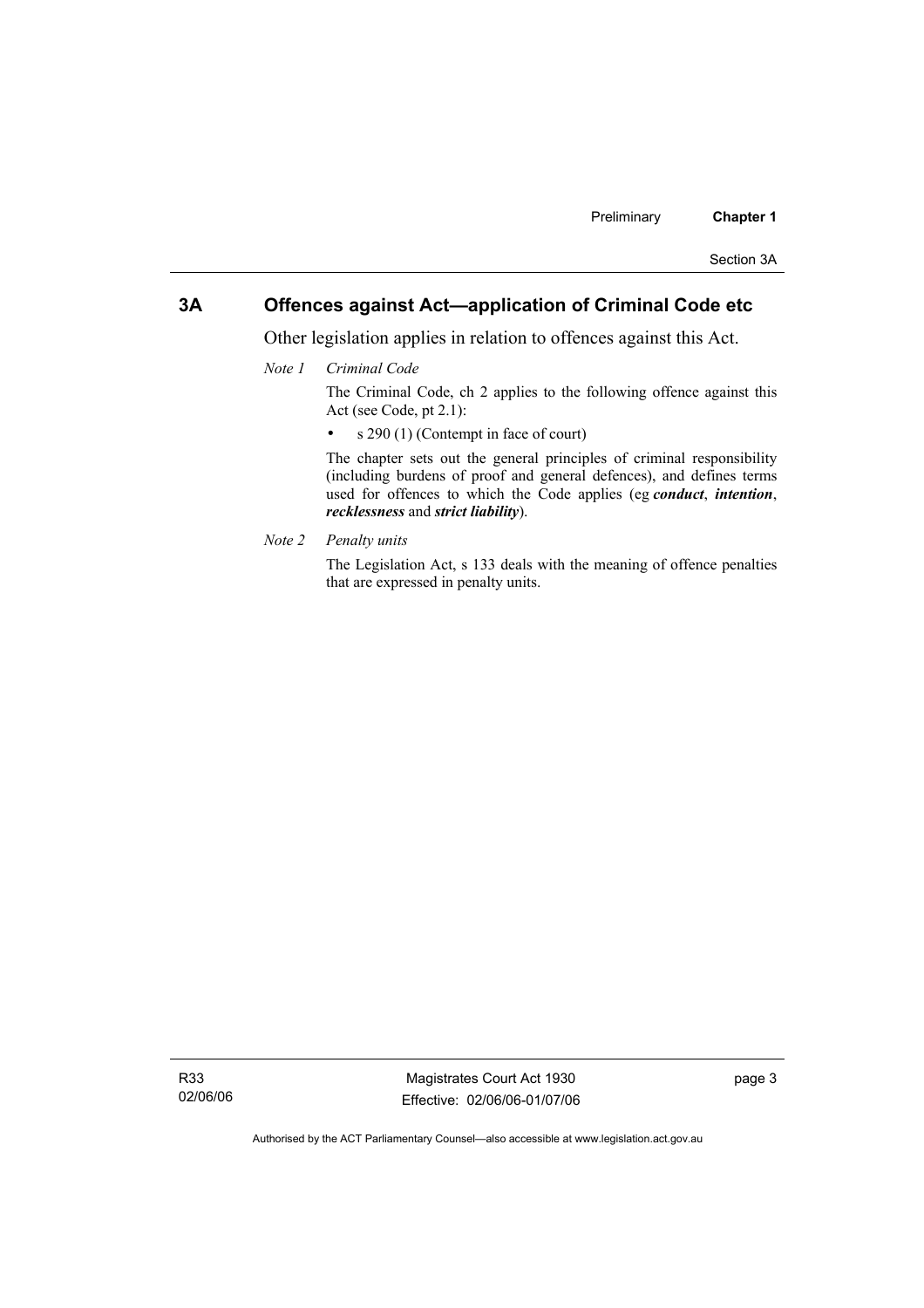Section 4

# **Chapter 2 Magistrates Court and magistrates**

# **Part 2.1 The court**

#### **4 Constitution of court**

- (1) The Magistrates Court is continued in existence.
- (2) The jurisdiction of the court may be exercised by a magistrate (other than a special magistrate) or by 1 or more special magistrates.
- (3) If 2 or more special magistrates are divided in opinion on a case, the case must be—
	- (a) if there is a majority—decided according to the decision of the majority; or
	- (b) if the court is equally divided in opinion—adjourned for hearing and decision by a magistrate (other than a special magistrate).

#### **5 Arrangement of court business**

- (1) The Chief Magistrate is responsible for ensuring the orderly and prompt discharge of the Magistrates Court's business.
- (2) The Chief Magistrate may, subject to consultation with the magistrates that is appropriate and practicable, make arrangements about a magistrate who is to constitute the court in particular matters or classes of matters.
- (3) In this section:

*magistrate* includes special magistrate.

R33 02/06/06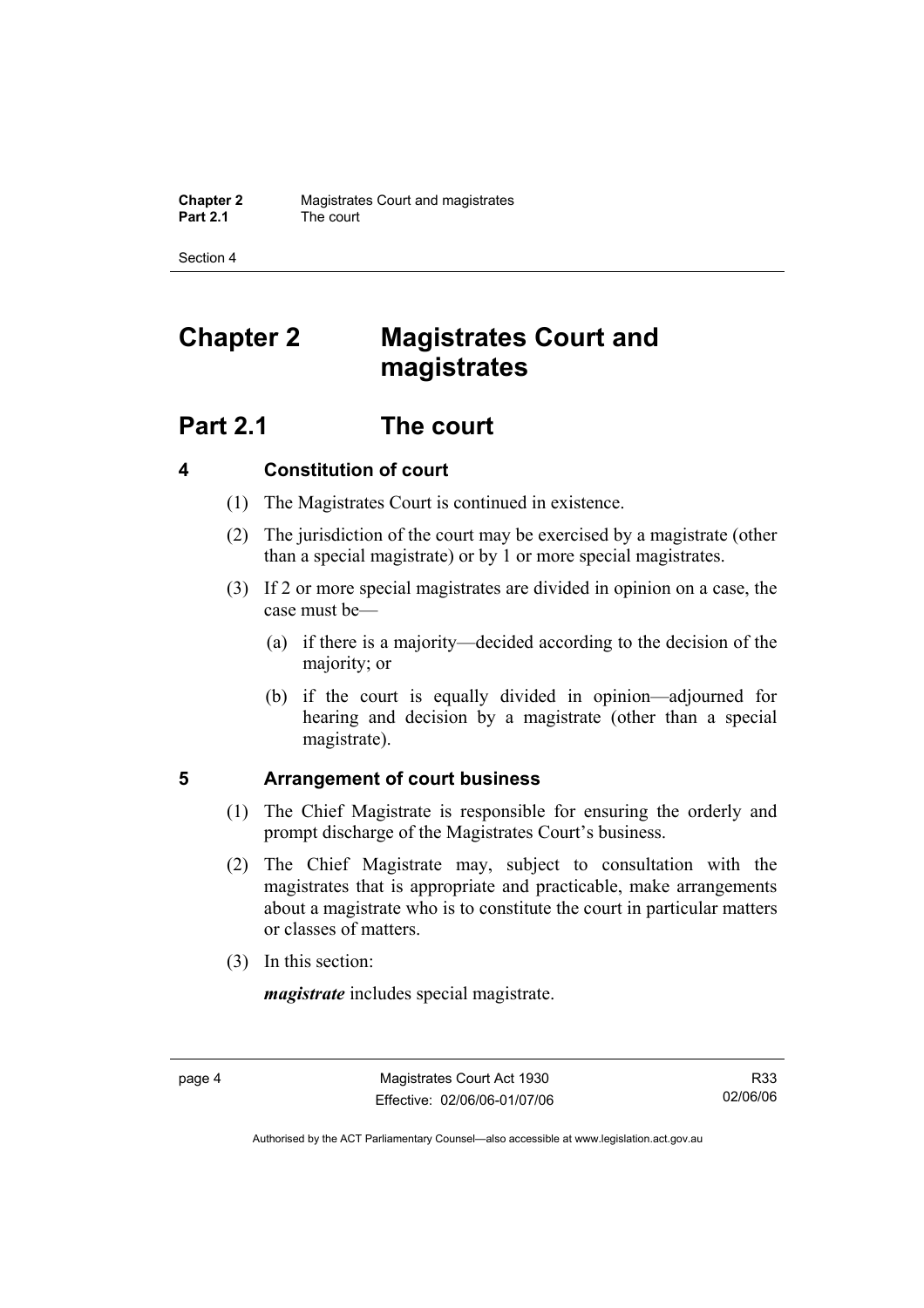Section 6

# **Part 2.2 Appointment and jurisdiction of magistrates**

#### **Division 2.2.1 Magistrates other than special magistrates**

#### **6 Meaning of** *magistrate* **in div 2.2.1**

In this division:

#### *magistrate* means—

- (a) the Chief Magistrate; or
- (b) a person who is appointed under section 7 as a magistrate.

#### **7 Appointment of Chief Magistrate and other magistrates**

- (1) There is to be a Chief Magistrate and other magistrates.
- (2) The Chief Magistrate and other magistrates are appointed by the Executive.
	- *Note* For the making of appointments (including acting appointments), see the Legislation Act, pt 19.3.
- (3) If a magistrate is appointed as the Chief Magistrate, the person stops holding the position of magistrate.

#### **7A Eligibility for appointment as magistrate**

A person is not eligible for appointment as a magistrate unless the person is a lawyer and has been a lawyer for at least 5 years.

**7B Seniority of magistrates** 

Magistrates other than the Chief Magistrate have seniority according to—

| R33      | Magistrates Court Act 1930   | page 5 |
|----------|------------------------------|--------|
| 02/06/06 | Effective: 02/06/06-01/07/06 |        |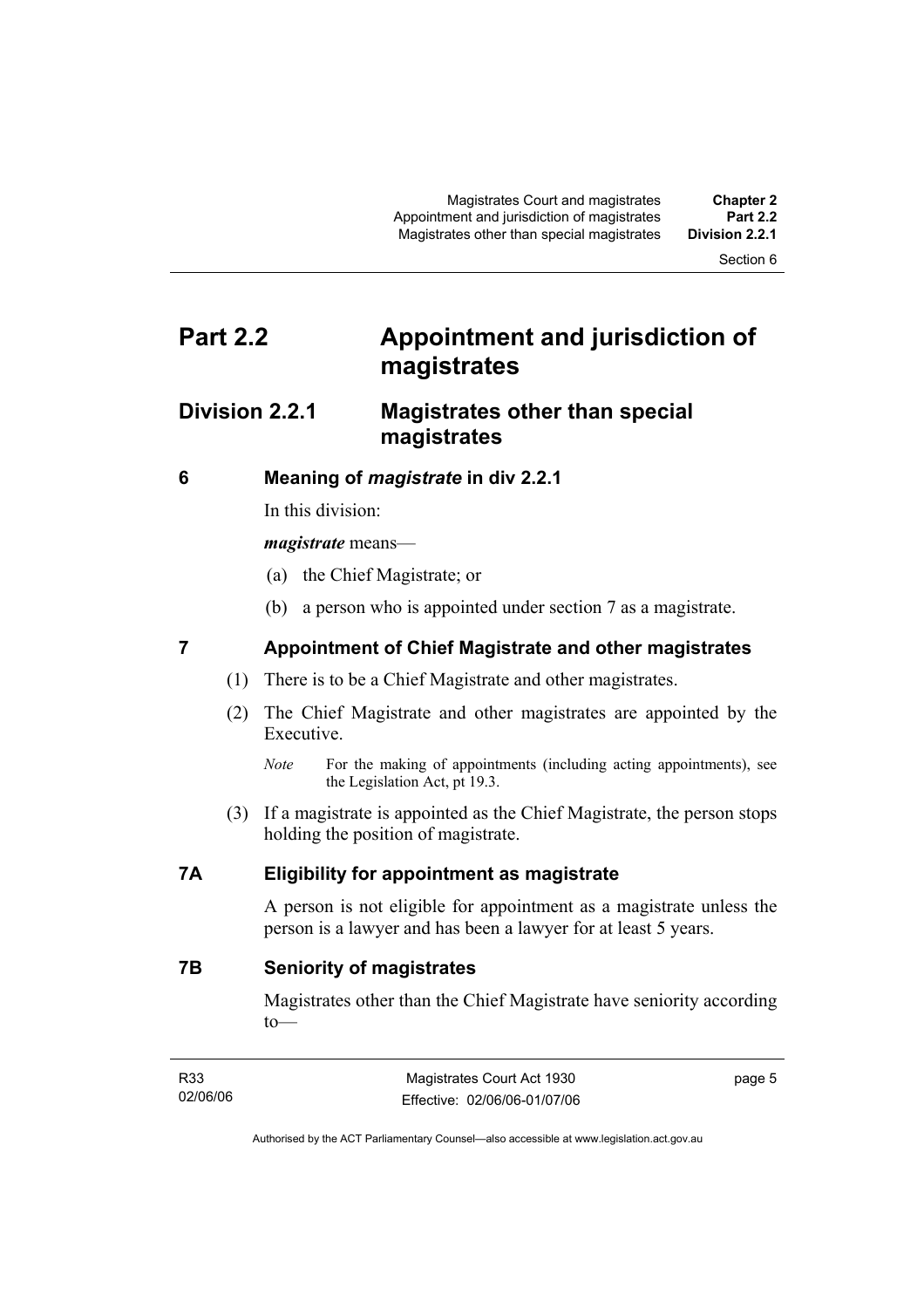| <b>Chapter 2</b> | Magistrates Court and magistrates           |
|------------------|---------------------------------------------|
| <b>Part 2.2</b>  | Appointment and jurisdiction of magistrates |
| Division 2.2.1   | Magistrates other than special magistrates  |
| Section 7C       |                                             |

- (a) the dates their appointments took effect; or
- (b) if the appointments of 2 or more of them took effect on the same date—the precedence given to them by the instruments of their appointment.

#### **7C Conditions of appointment of magistrates**

A magistrate holds the position on the conditions (if any) about matters not provided for under this Act or another territory law that are decided by the Executive.

#### **7D Term of appointment of magistrates**

- (1) A magistrate is appointed for the term ending when the magistrate turns 65 years old.
	- *Note 1* The *Judicial Commissions Act 1994*, s 4 provides that a magistrate may only be removed from office in accordance with that Act.
	- *Note 2* A magistrate's appointment also ends if the magistrate resigns (see Legislation Act, s 210).
- (2) A person who is at least 65 years old must not be appointed as a magistrate.

#### **7E Acting Chief Magistrate**

- (1) The Executive may appoint a magistrate to act as Chief Magistrate.
	- *Note* See the Legislation Act, s 209, div 19.3.2 and div 19.3.2A about acting appointments.
- (2) If no appointment is made under subsection (1), the senior magistrate who is in the ACT and is able and willing to act must act as Chief Magistrate.

#### **7F Retirement**

(1) This section applies if a magistrate is—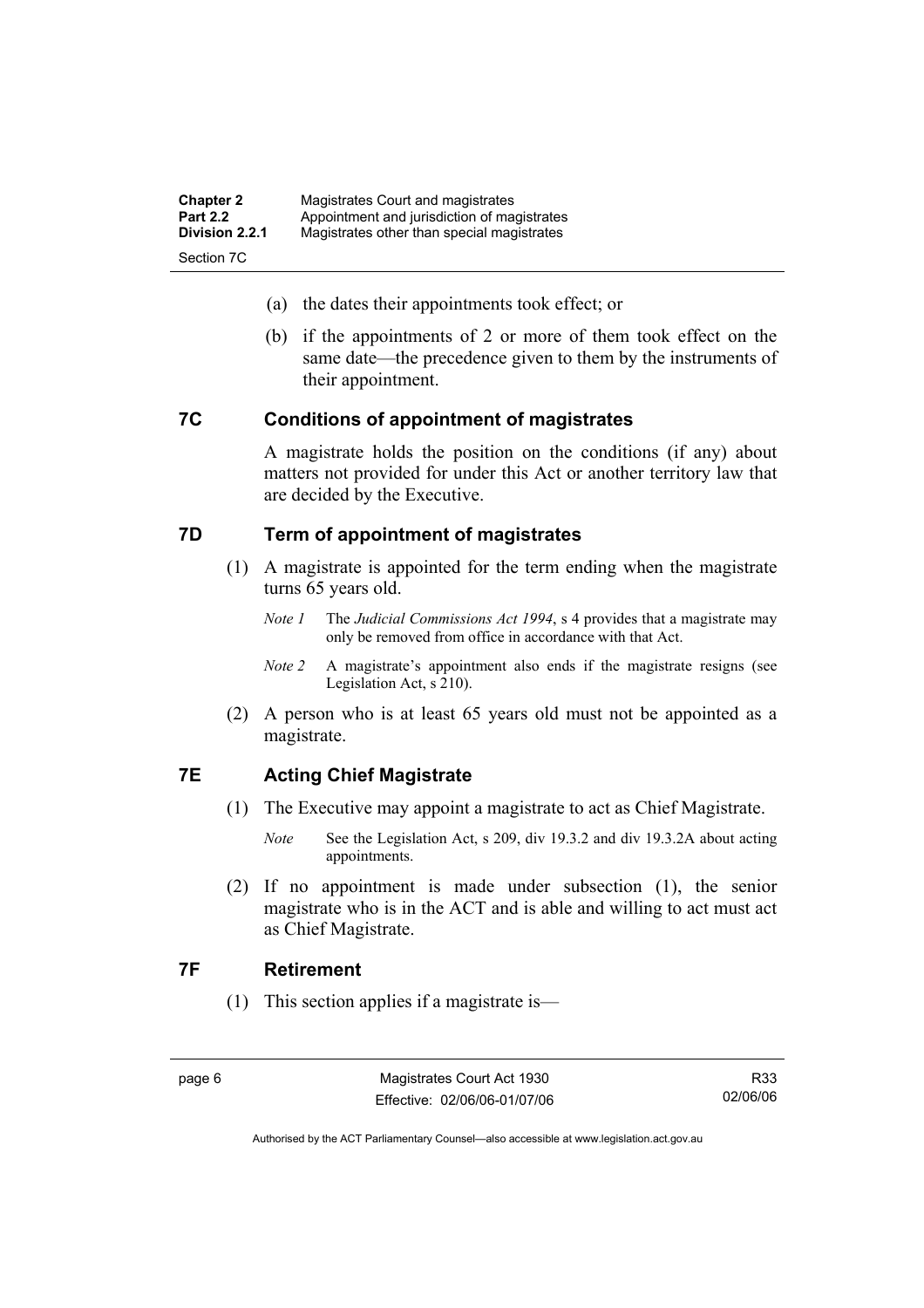- (a) an eligible employee for the *Superannuation Act 1976* (Cwlth); or
- (b) a member of the superannuation scheme for the *Superannuation Act 1990* (Cwlth).
- (2) The Executive may retire the magistrate on the ground of invalidity with the magistrate's consent.

#### **7G Magistrates not to do other work**

- (1) A magistrate must not practise as a lawyer.
- (2) A magistrate must not, without the Attorney-General's written consent—
	- (a) engage in remunerative employment otherwise than in connection with duties as a magistrate; or
	- (b) accept appointment to another position under a law of the Territory, the Commonwealth, a State or another Territory.
- (3) The Attorney-General must consult with the Chief Magistrate before giving consent.

#### **7H Rights of public servants**

- (1) A magistrate who was a public servant or APS employee immediately before his or her appointment keeps his or her existing and accruing rights.
- (2) In this section:

*APS employee*—see the *Public Service Act 1999* (Cwlth), section 7.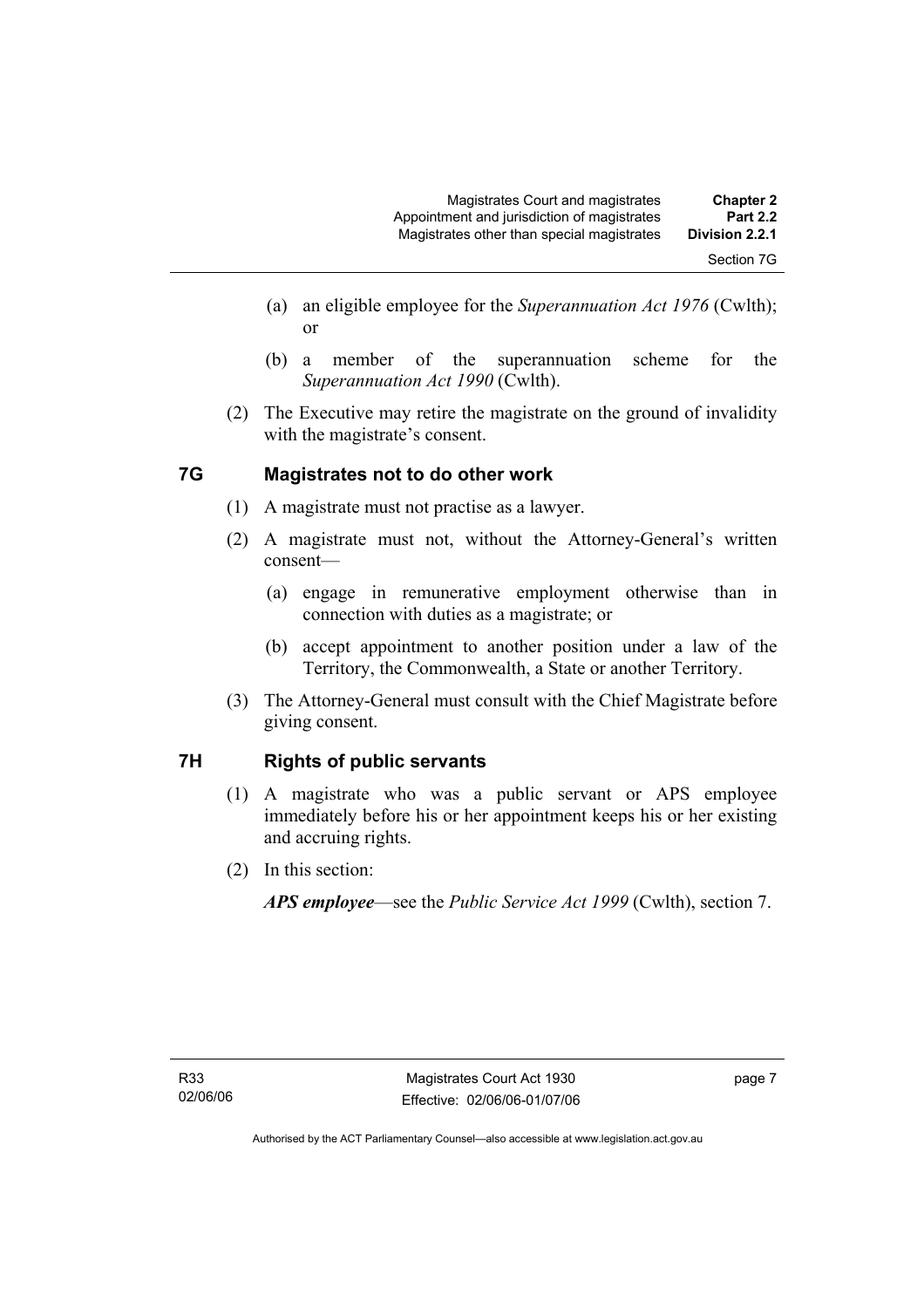| <b>Chapter 2</b> | Magistrates Court and magistrates           |
|------------------|---------------------------------------------|
| <b>Part 2.2</b>  | Appointment and jurisdiction of magistrates |
| Division 2.2.2   | Special magistrates                         |
| Section 8        |                                             |

### **Division 2.2.2 Special magistrates**

#### **8 Appointment of special magistrates**

The Executive may appoint special magistrates.

*Note* For the making of appointments (including acting appointments), see the Legislation Act, pt 19.3.

#### **8A Term of appointment of special magistrates**

- (1) A special magistrate is appointed—
	- (a) for the term mentioned in the instrument of appointment; or
	- (b) if a term is not mentioned—for the term ending when the special magistrate turns 70 years old.
	- *Note 1* The *Judicial Commissions Act 1994*, s 4 provides that a magistrate may only be removed from office in accordance with that Act.
	- *Note 2* A special magistrate's appointment also ends if the special magistrate resigns (see Legislation Act, s 210).
- (2) A person who is at least 70 years old must not be appointed as a special magistrate.
- (3) A person must not be appointed as a special magistrate for a term that extends beyond the person's 70th birthday.

#### **8B Conditions of appointment of special magistrates**

A special magistrate holds the position on the conditions (if any) about matters not provided for under this Act or another territory law that are decided by the Executive.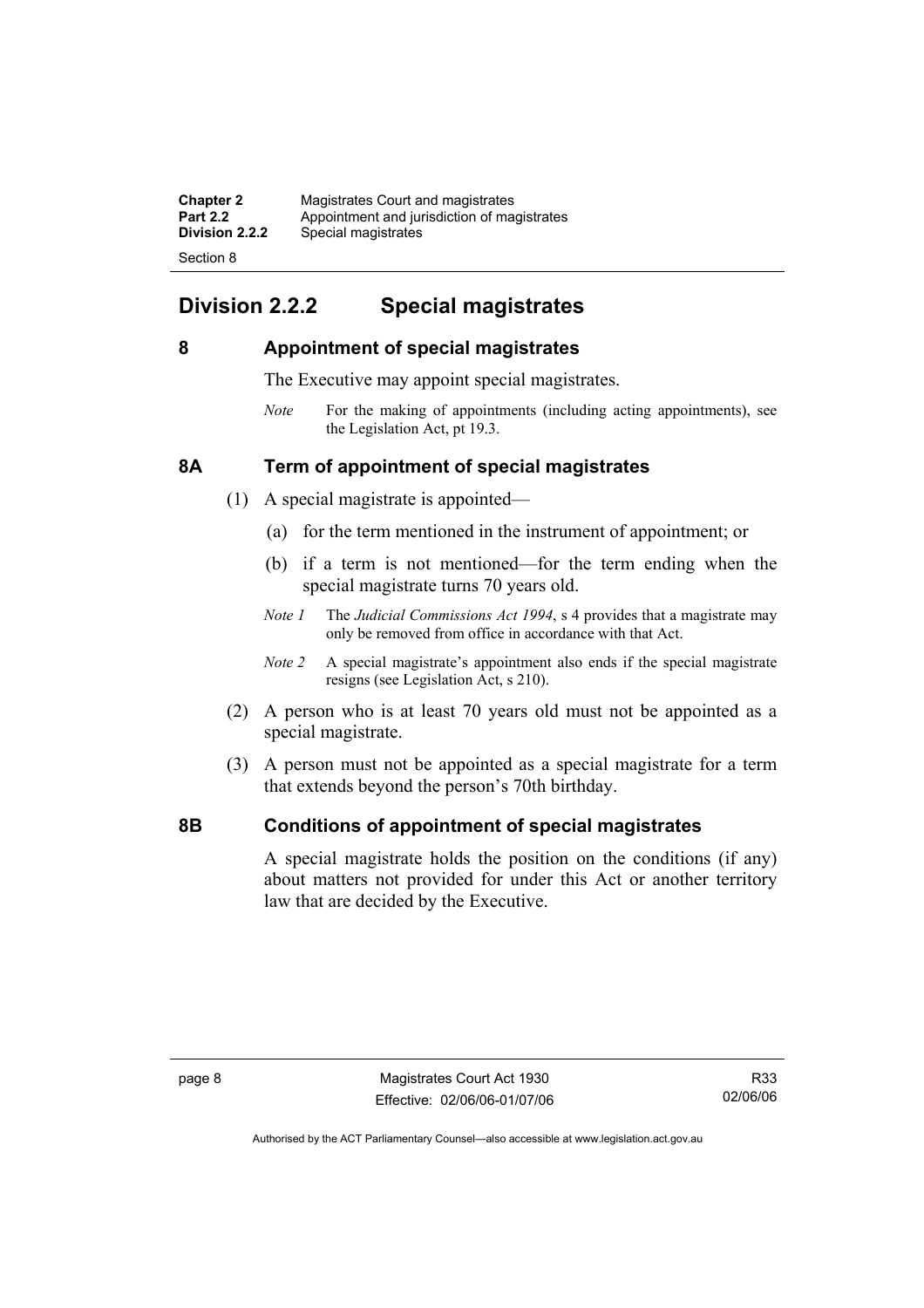### **Division 2.2.3 Registrar and other court officers**

**9 Appointment of registrar etc** 

- (1) The Minister may appoint a registrar of the Magistrates Court.
	- *Note 1* For the making of appointments (including acting appointments), see the Legislation Act, pt 19.3.
	- *Note 2* In particular, an appointment may be made by naming a person or nominating the occupant of a position (see Legislation Act, s 207).
- (2) The registrar may appoint the deputy registrars of the court, bailiffs and other officers that are required.
- (3) In subsection (2):

*registrar* does not include a deputy registrar.

#### **9A Staff assisting registrar**

The staff assisting the registrar are to be employed under the *Public Sector Management Act 1994*.

#### **9B Registrar's functions**

The registrar must exercise the functions that are given to the registrar under this Act or another territory law or that the Chief Magistrate directs.

#### **Division 2.2.4 Jurisdiction of magistrates**

#### **10P Oath etc of office**

 (1) A person appointed as the Chief Magistrate, a magistrate or special magistrate must not exercise the functions given to a magistrate under any territory law unless the person has sworn an oath or made an affirmation in accordance with the form in schedule 1.

page 9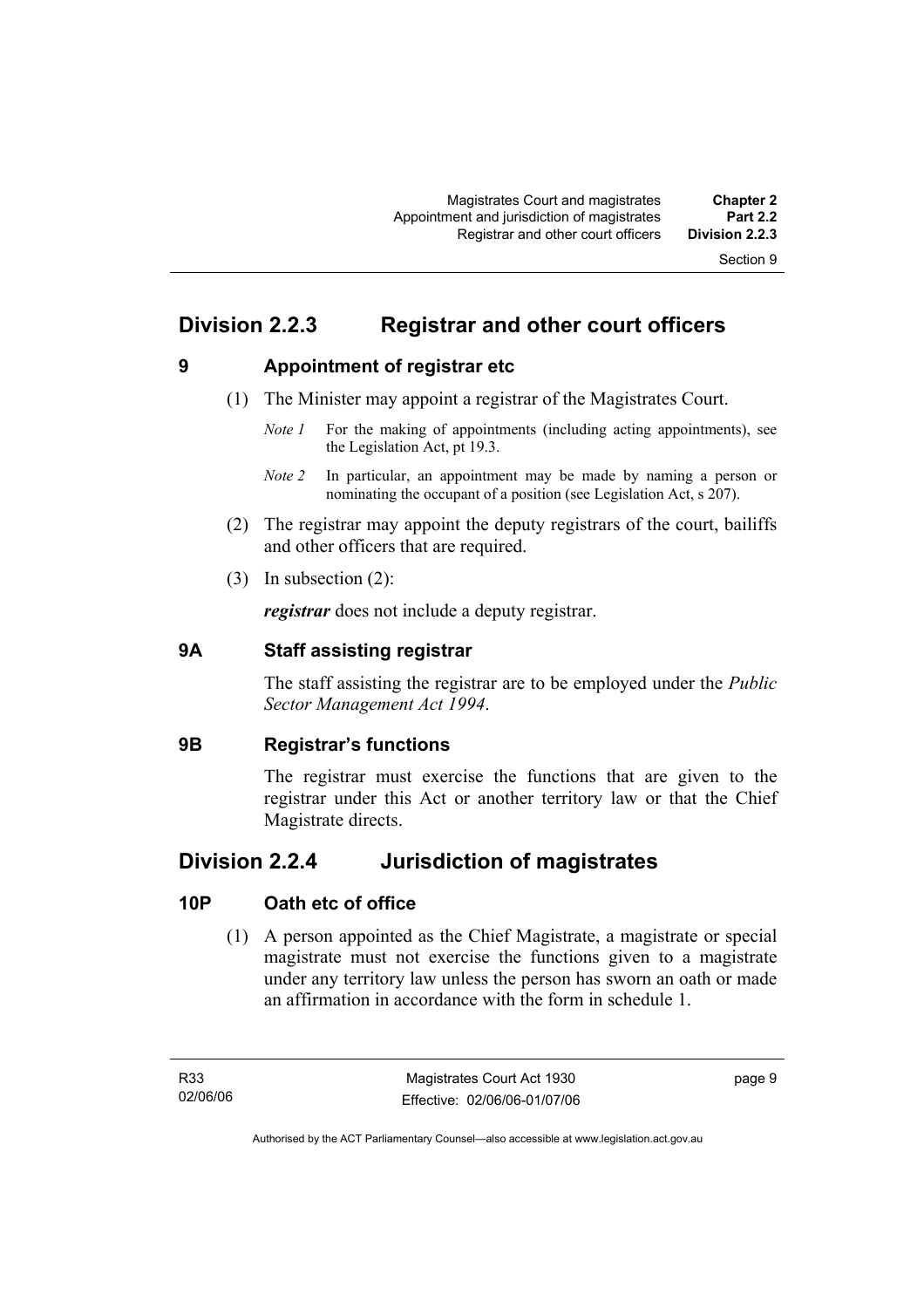| <b>Chapter 2</b> | Magistrates Court and magistrates           |
|------------------|---------------------------------------------|
| <b>Part 2.2</b>  | Appointment and jurisdiction of magistrates |
| Division 2.2.4   | Jurisdiction of magistrates                 |
| Section 11       |                                             |

 (2) The oath must be sworn or affirmation made before the Chief Justice.

#### **11 Acts done beyond ACT**

- (1) An act done by a magistrate, because of his or her office, outside the ACT for the purpose of authenticating the signature of a person to an instrument intended to take effect in the ACT is, unless the act is required by law to be done in the ACT, effective for any territory law.
- (2) An oath or affirmation administered by a magistrate, because of his or her office, outside the ACT in any case in which an oath or affirmation may be administered by a magistrate is, unless the oath or affirmation is required by law to be administered in the ACT, effective for any territory law.

#### **12 Acts by magistrate out of court etc**

- (1) Any magistrate out of court or the registrar may do all or any of the following:
	- (a) receive an information;
	- (b) issue a summons or warrant on an information;
	- (c) issue a summons or warrant to compel the attendance of a witness;
	- (d) do anything else that is necessary and preliminary to a hearing.
- (2) Without limiting subsection (1), if a law in force in the ACT provides that an information or complaint may be laid or made before, or a summons or warrant issued by, a court or justice of the peace, the information or complaint may be laid or made, and the summons or warrant may be issued, by a magistrate or the registrar.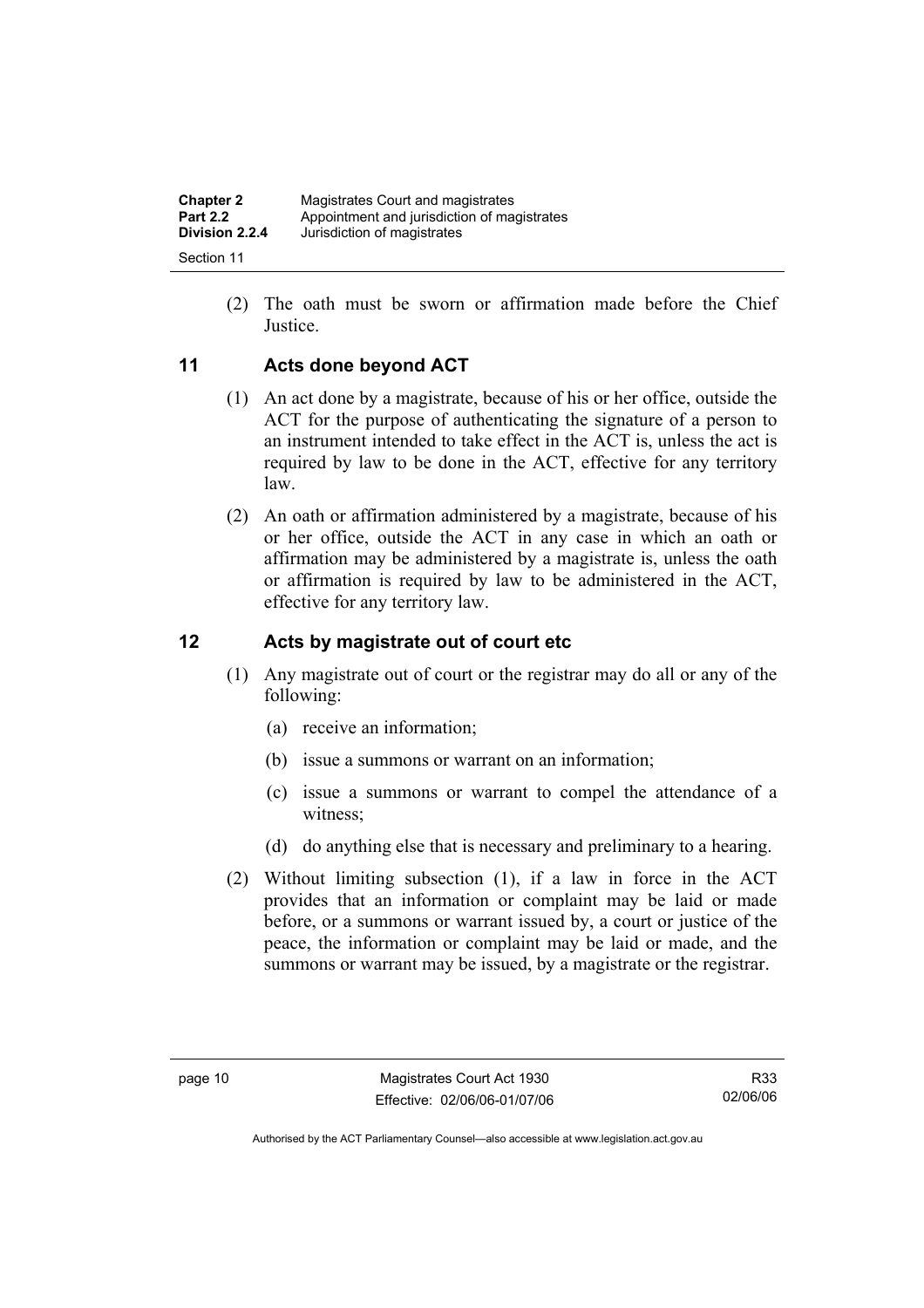#### **13 Issue of writ of execution after case decided**

After a case has been heard and decided, any magistrate or the registrar may issue a writ of execution for the purposes of the case.

#### **15 Process not invalid only because of death of magistrate etc**

A summons, warrant or writ issued by a magistrate or registrar is not invalid only because of the magistrate or registrar dying or otherwise ceasing to hold the position.

#### **16 Order instead of mandamus**

- (1) If a magistrate or registrar refuses to do any act relating to the duties of his or her office as a magistrate or registrar, the party requiring the act to be done may apply to the Supreme Court, on affidavit of the facts, for an order calling on the magistrate or registrar and also the party to be affected by the act to show cause why the act should not be done, and if, after due service of the order, good cause is not shown against it, the Supreme Court may make the order absolute, with or without payment of costs.
- (2) A magistrate or registrar on being served with an order absolute must obey the order, and do the act required by it to be done.

#### **17 Magistrates may exercise functions of justices of peace**

If under any law in force in the ACT, anything is required or permitted to be done before, to or by a justice of the peace, it may be done before, to or by a magistrate.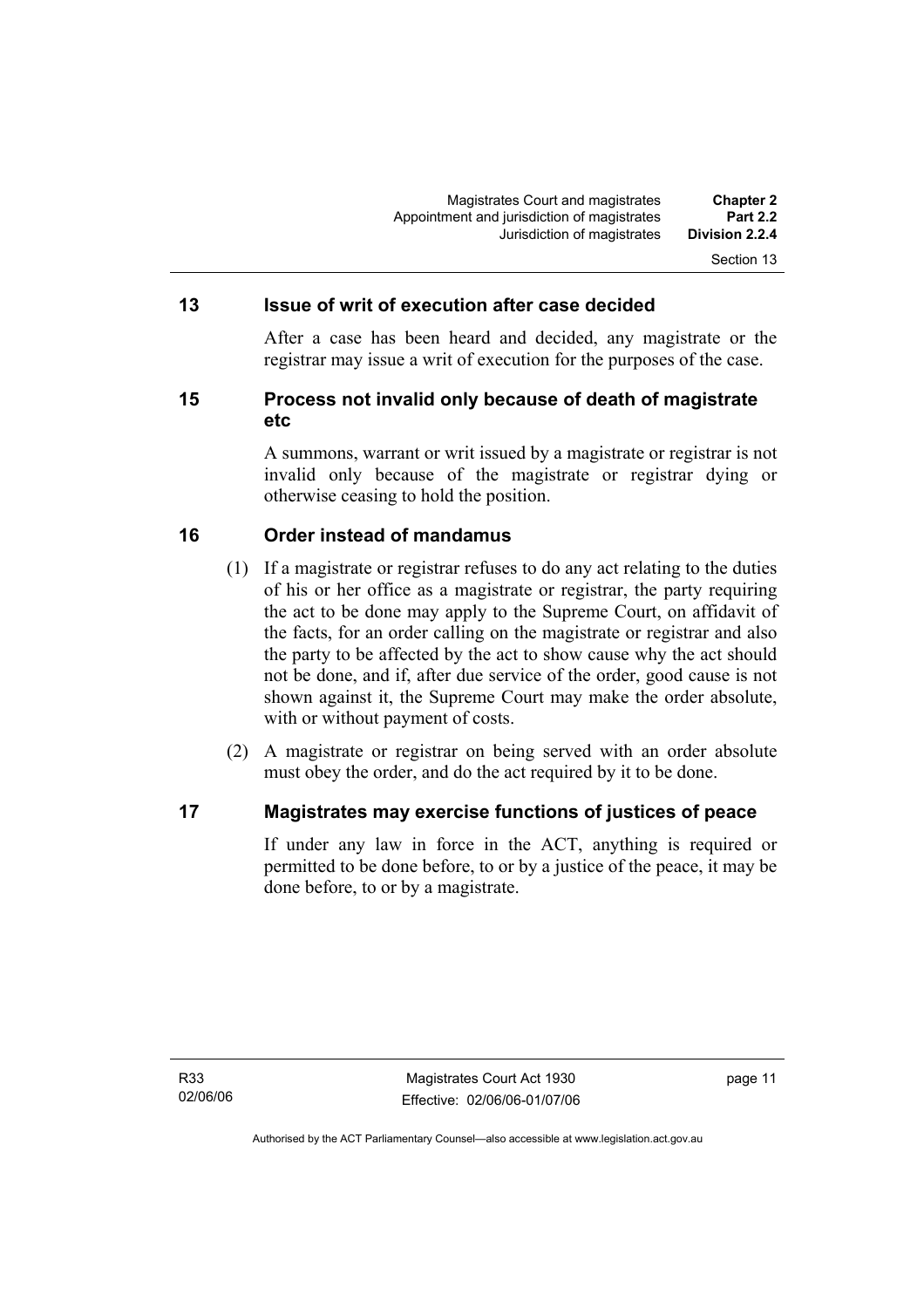Section 17A

# **Part 2.3 Protection of magistrates in execution of their office**

#### **17A Magistrate sued for act not within jurisdiction**

- (1) Any person injured by an act done by a magistrate in a matter in which by law the magistrate has no jurisdiction or in which the magistrate has exceeded his or her jurisdiction, or by an act done under any conviction or order made or warrant or writ issued by a magistrate in any such matter, may maintain in the Supreme Court an action against the magistrate without alleging in his or her statement of claim that the act complained of was done maliciously and without reasonable and probable cause.
- (2) No such action is maintainable for anything done under any such conviction or order until after the conviction or order has been quashed or set aside on appeal.
- (3) No such action is maintainable for anything done under any such warrant that was issued by the magistrate to procure the appearance of the person charged, and that has been followed by a conviction or order in the same matter, until after the conviction or order has been so quashed or set aside.
- (4) If the lastmentioned warrant has not been followed by a conviction or order, or if it is a warrant on an information of an alleged indictable offence, and if a summons was issued previously to the warrant being issued, and the summons was served on the person charged either personally or by leaving it for the person with someone at the person's last-known or usual home or business address, and the person did not appear according to the exigency of the summons, in that case no action is maintainable against the magistrate for anything done under the warrant.

page 12 Magistrates Court Act 1930 Effective: 02/06/06-01/07/06

R33 02/06/06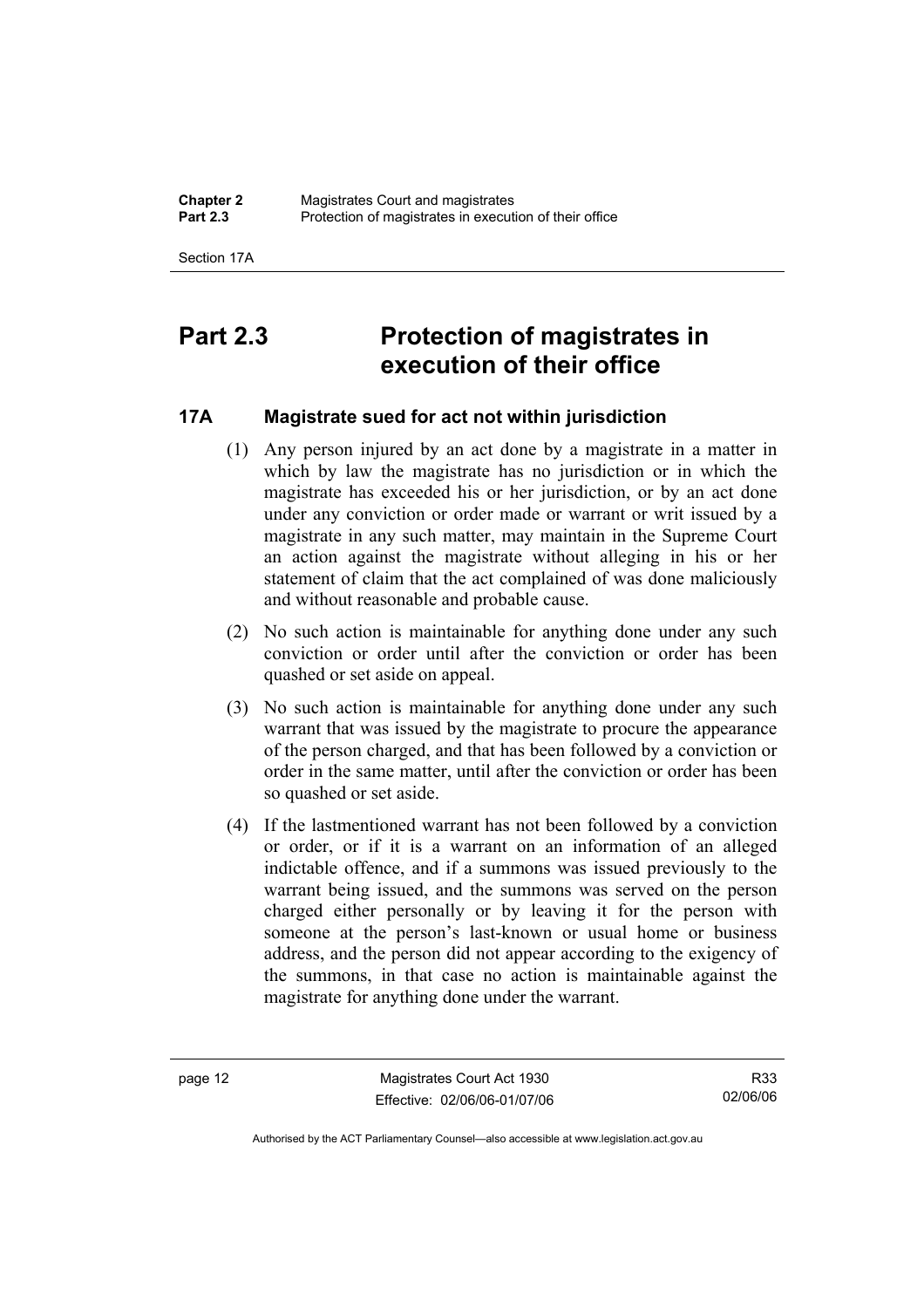Section 17B

#### **17B No action against magistrate after order nisi to quash conviction has been granted**

If an order to show cause why a conviction or order should not be quashed has been granted, an action is not maintainable against the magistrate constituting the court by which the conviction or order in question was made in relation to any proceeding taken under, or matter arising out of, the conviction or order.

#### **17C Warrant or writ by magistrate on order of court**

If a conviction or order is made by the court and a committal order or writ of execution is issued for the conviction or order by a magistrate bona fide and without collusion, an action in relation to any defect in the conviction or order or any want of jurisdiction in the court making the conviction or order is maintainable only against the magistrate constituting the court that made the conviction or order.

#### **17D No action for acts done under Supreme Court order**

An action is not maintainable against a magistrate for doing an act if the magistrate does the act in accordance with a Supreme Court order.

#### **17E No action if proceeding confirmed on appeal**

If a committal order or writ of execution is issued by a magistrate on a conviction or order that, either before or after the granting of the committal order or writ, is confirmed on appeal, an action is not maintainable against the magistrate who granted the committal order or writ for anything done under it because of any defect in the conviction or order.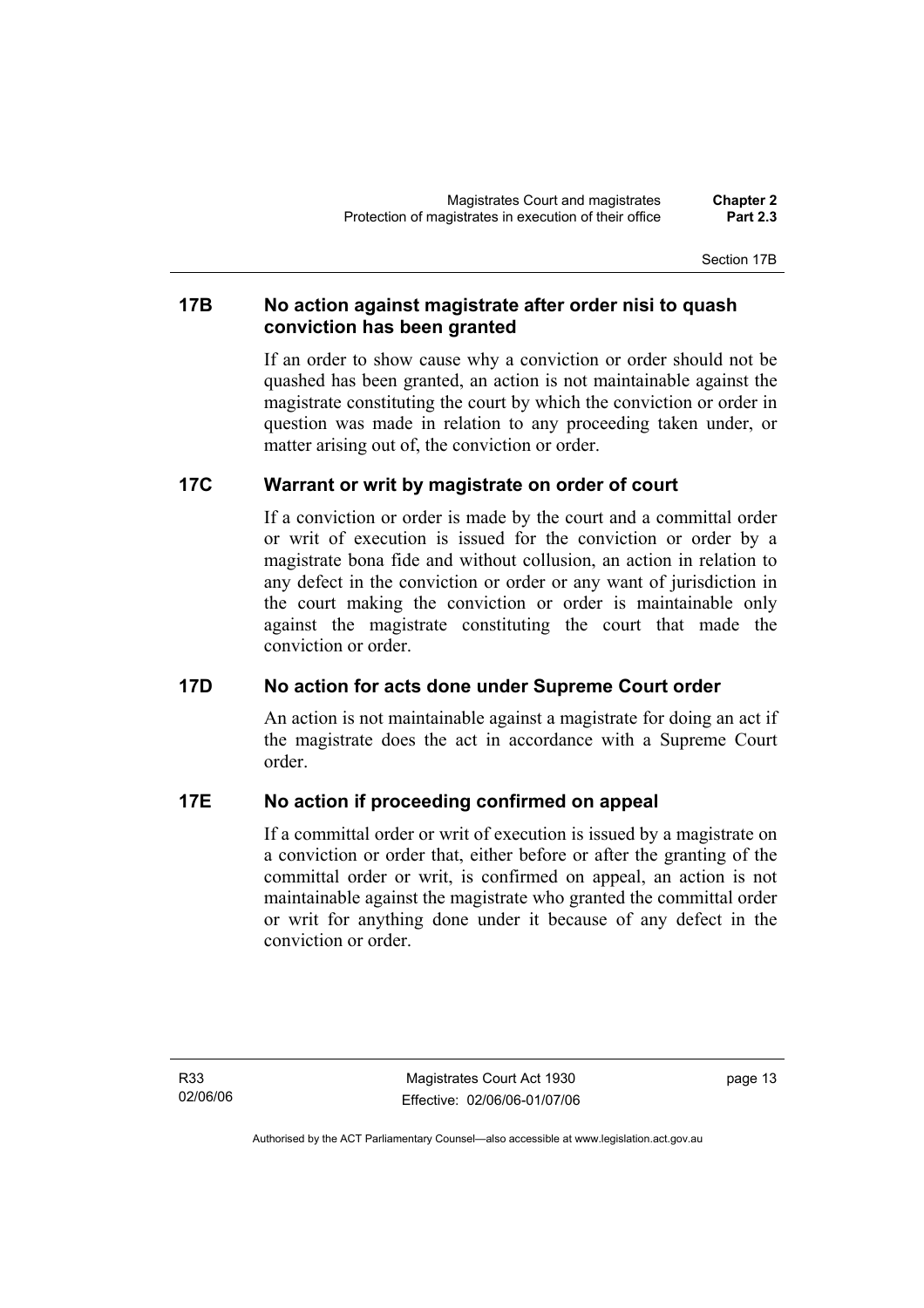| <b>Chapter 2</b> | Magistrates Court and magistrates                      |
|------------------|--------------------------------------------------------|
| <b>Part 2.3</b>  | Protection of magistrates in execution of their office |

Section 17F

#### **17F Actions in cases prohibited**

If any action, which by this Act is declared to be not maintainable, is brought against a magistrate, the Supreme Court, on application of the defendant, and on affidavit of the facts, may set aside or stay the proceeding with or without costs.

#### **17G Payment into court**

- (1) After an action under this part has been started but before the case has been heard, a defendant may pay into court the amount the defendant considers appropriate.
- (2) Judgment must be given for the defendant if the Supreme Court at the trial considers that the plaintiff is not entitled to damages beyond the amount paid into court, and the amount paid into court, or the part of it that is enough to meet the defendant's costs, must be paid out of court to the defendant, and the rest (if any) must be paid to the plaintiff.
- (3) If the plaintiff accepts the amount paid into court in satisfaction of the plaintiff's damages in the action, the plaintiff may apply to the Supreme Court for an order for the payment of the amount out of court to the plaintiff, with or without costs.
- (4) If the Supreme Court makes the order, the action is decided and the order is a bar to any other action for the same cause.

#### **17H No action against magistrate for judicial acts in Magistrates Court**

An action must not be brought in the Magistrates Court against a magistrate in relation to anything done by the magistrate in the execution of the magistrate's office.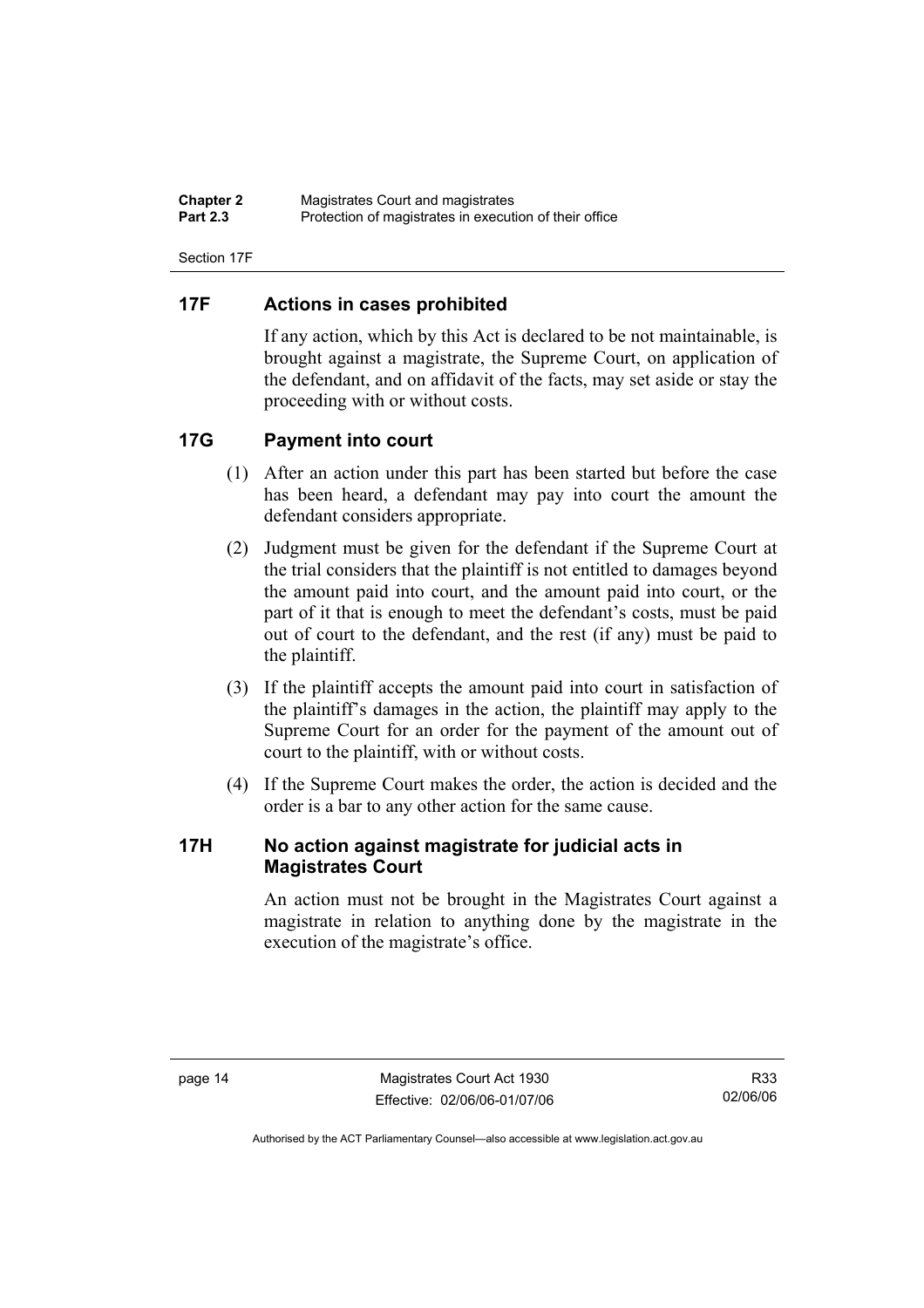Section 17I

#### **17I Magistrate sued for acts within magistrate's jurisdiction only liable in case of malice and absence of reasonable and probable cause**

In an action against a magistrate for any act done by the magistrate in the execution of the magistrate's duty as a magistrate in relation to any matter within the magistrate's jurisdiction as a magistrate, it must be expressly alleged in the statement of claim that the act was done maliciously and without reasonable and probable cause, and if the allegations are denied, and at the trial of the action the plaintiff fails to prove them, judgment must be given for the defendant.

#### **17J Verdict for defendant**

If the plaintiff in an action against a magistrate does not prove the cause of action at the trial, judgment must be given for the defendant.

#### **17K Damages**

If—

- (a) the plaintiff in an action against a magistrate is entitled to recover, and seeks to recover a penalty or other amount paid or raised as a result of a conviction, judgment or order or to recover damages for imprisonment; and
- (b) it is proved that the plaintiff was guilty of the offence or liable to pay the amount or, for imprisonment, did not undergo any greater punishment than could have been imposed for the offence of which the plaintiff was convicted;

the plaintiff is not entitled to recover the penalty or other amount paid or raised or, for imprisonment, damages greater than 1 cent, or any costs in the action.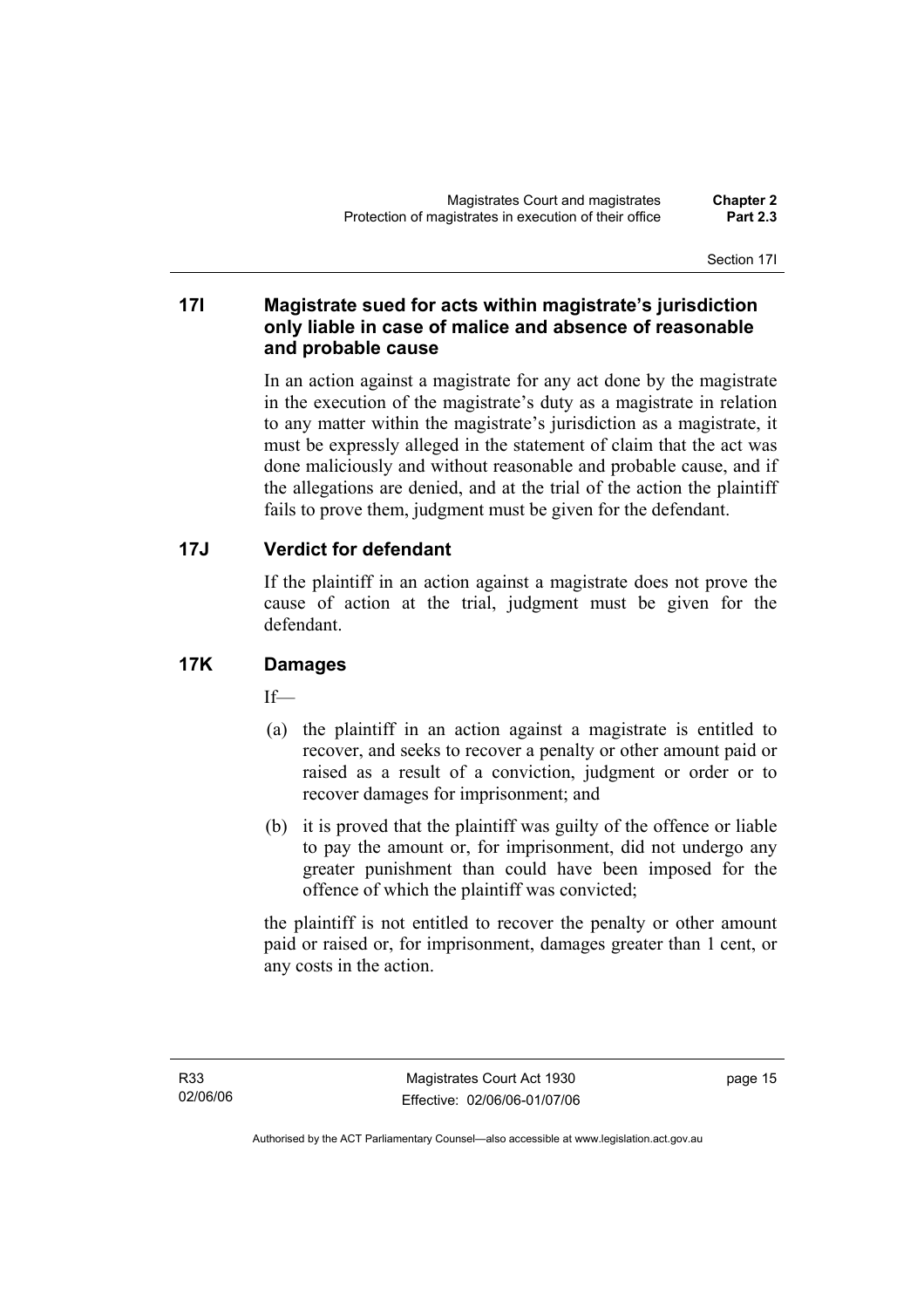**Chapter 3** Criminal proceedings **Part 3.1** Preliminary

Section 18A

# **Chapter 3 Criminal proceedings**

# Part 3.1 **Preliminary**

#### **18A Definitions for ch 3**

In this chapter:

*Crimes Act* means the *Crimes Act 1900*.

*decision* includes a committal for trial, admission to bail, and a conviction, order or other decision.

*defendant* means a person against whom an information is laid.

page 16 Magistrates Court Act 1930 Effective: 02/06/06-01/07/06

R33 02/06/06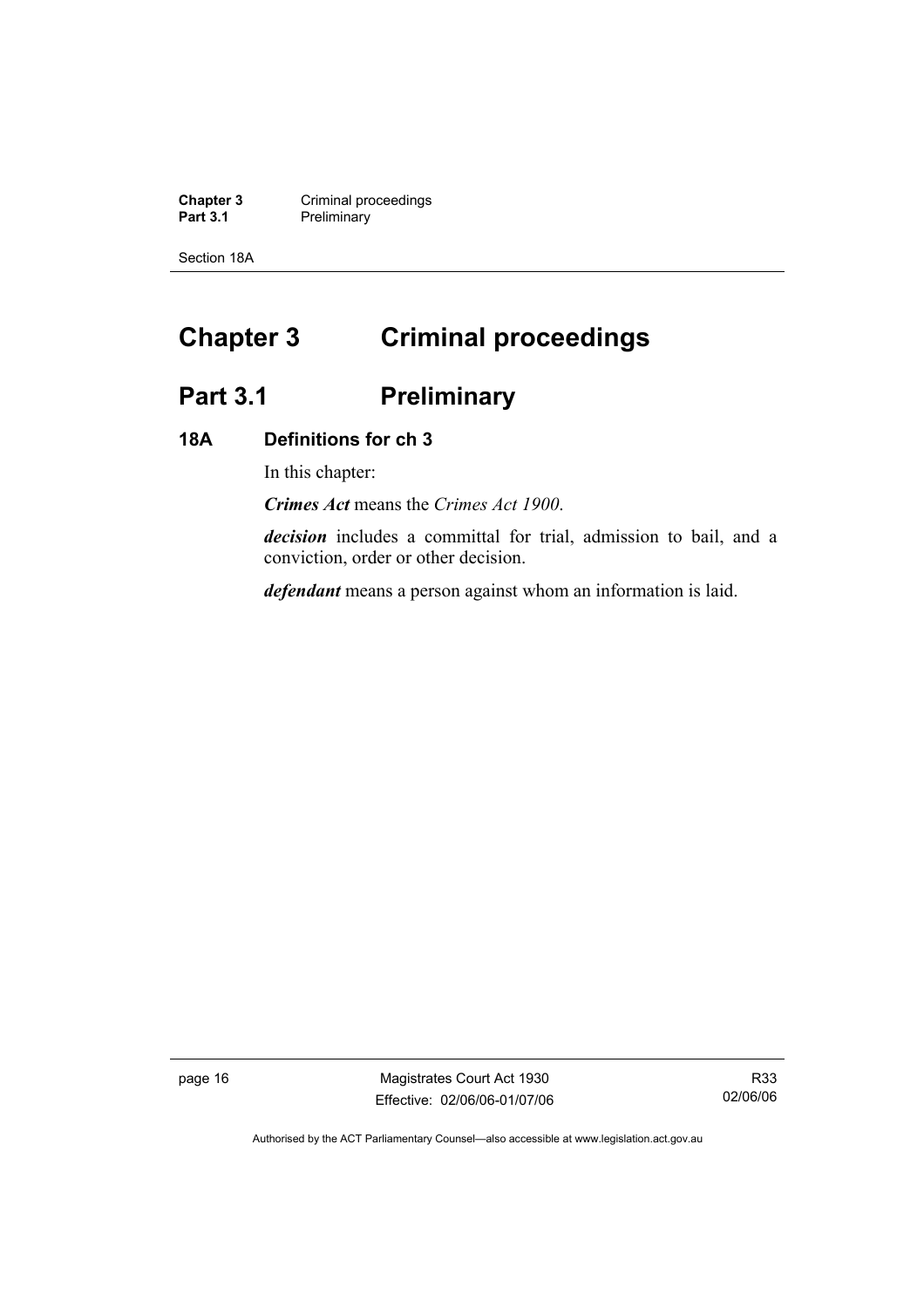# **Part 3.2 Criminal jurisdiction**

#### **19 Jurisdiction of court**

If, by any law in force in the ACT, any offence is punishable on summary conviction or any person is made liable to a penalty or punishment or to pay an amount for any offence, act or omission, and no other provision is made for the trial of the person committing the offence, the matter may be heard and decided by the court in a summary way under the provisions of this Act.

#### **21 Jurisdiction of court if defendant absent from ACT**

The court has jurisdiction even though the defendant is not in the ACT.

#### **22 Proceeding of court if it considers offence should be dealt with on indictment**

If, for an information in relation to an offence that is punishable either summarily or on indictment it appears to the court, on the close of the case for the prosecution, that the offence ought to be dealt with on indictment, the court must abstain from adjudication on the information and must deal with the case for the purpose of committal for trial only.

R33 02/06/06

Magistrates Court Act 1930 Effective: 02/06/06-01/07/06 page 17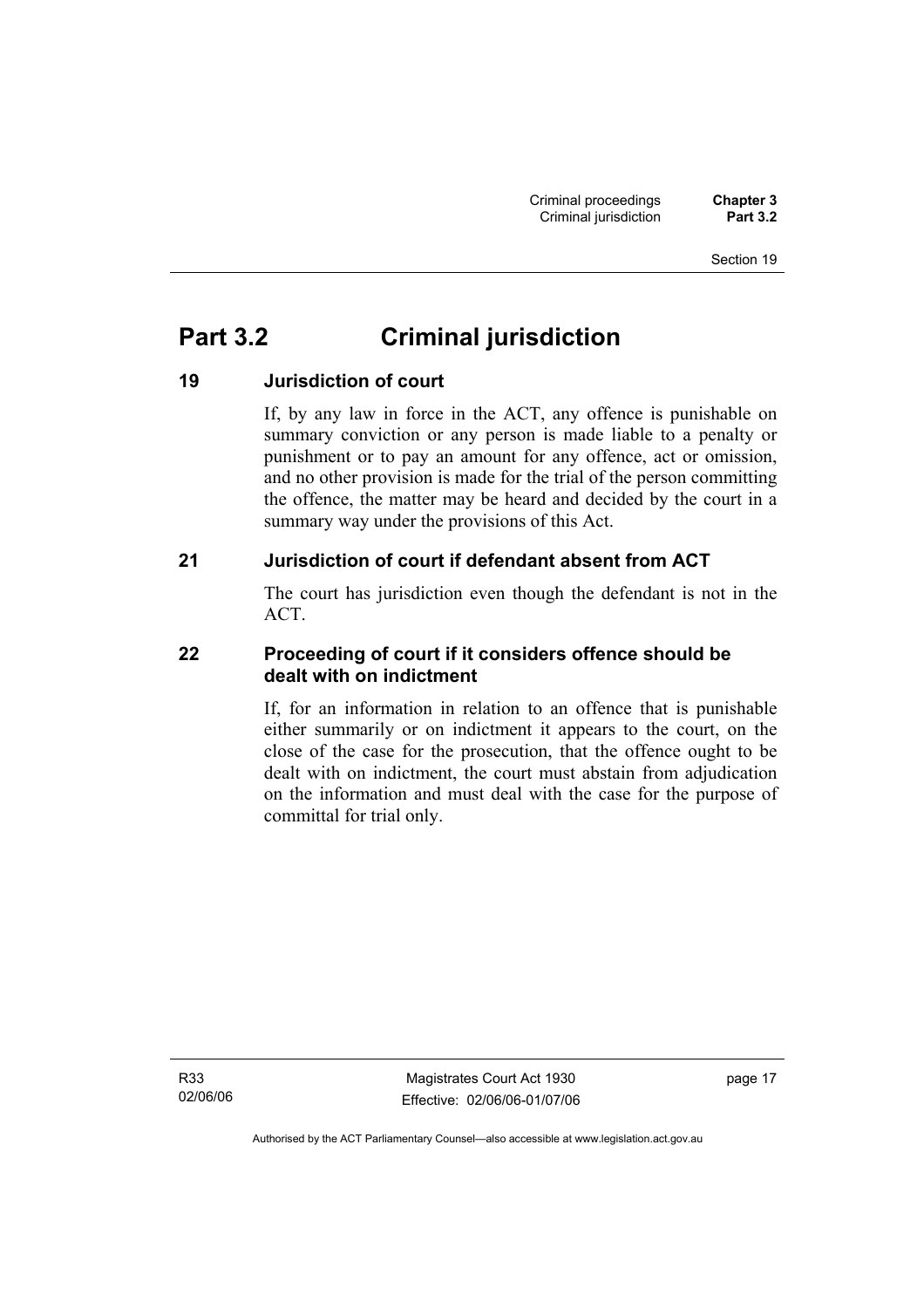**Chapter 3** Criminal proceedings<br> **Part 3.3** Beginning criminal pro-**Part 3.3 Beginning criminal proceedings**<br>**Division 3.3.1** Beginning criminal proceedings **Division 3.3.1** Beginning criminal proceedings—general Section 25

# **Part 3.3 Beginning criminal proceedings**

### **Division 3.3.1 Beginning criminal proceedings general**

#### **25 Informations**

A proceeding may be started in the court by information laid by the informant or by a lawyer or anyone else representing the informant.

### **Division 3.3.2 Informations**

#### **26 Laying of informations**

An information may be laid before a magistrate in any case where a person has committed or is suspected of having committed, in the ACT, an indictable offence or an offence that may be dealt with summarily as provided in section 19.

#### **27 Description of people and property and of offences**

- (1) Such description of people or things as would be sufficient in an indictment is sufficient in informations.
- (2) The description of any offence in the words of the Act, ordinance, law, order, by-law, regulation, or other instrument creating the offence, or in similar words, is sufficient in law.

#### **28 Power of court to amend information**

 (1) If at the hearing of any information or summons any objection is taken to an alleged defect in it in substance or form or if objection is taken to any variance between the information or summons and the evidence adduced at the hearing of it, the court may make any amendment in the information or summons that appears to it to be

R33 02/06/06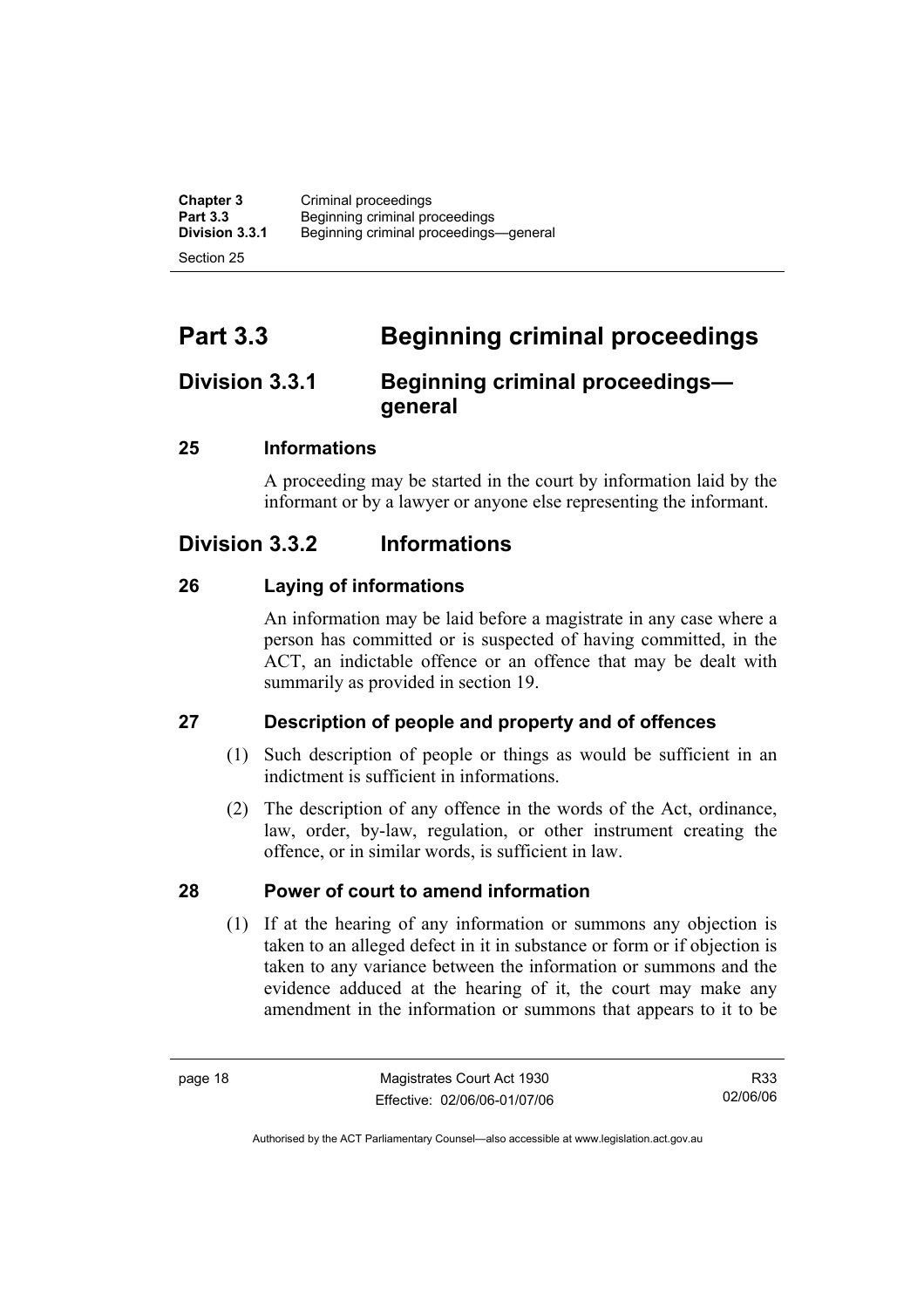| <b>Chapter 3</b> | Criminal proceedings           |
|------------------|--------------------------------|
| <b>Part 3.3</b>  | Beginning criminal proceedings |
| Division 3.3.3   | Summonses                      |
| Section 29       |                                |

desirable or to be necessary to enable the real question in dispute to be decided.

 (2) The court must not make an amendment under subsection (1) if it considers that the amendment cannot be made without injustice to the defendant.

#### **29 Court may adjourn hearing if amendment made**

If in any case where an amendment in an information or summons has been made under section 28 the court considers that the defendant has been misled by the form in which the information or summons has been made out, it may adjourn the hearing of the case for the period it considers appropriate and may make any order about the costs of the adjournment it considers appropriate.

#### **30 Form of information**

- (1) If a warrant is intended to be issued in the first instance against the person charged, the information must be in writing and on oath.
- (2) The oath may be made by the informant or someone else.
- (3) If a summons instead of a warrant is intended to be issued in the first instance against the person charged, the information may be made orally and without oath.
- (4) Subsection (3) applies whether or not the law under which the information is laid requires it to be in writing.

#### **Division 3.3.3 Summonses**

#### **37 When magistrate may issue summons**

If an information is laid before a magistrate, the magistrate may issue a summons.

page 19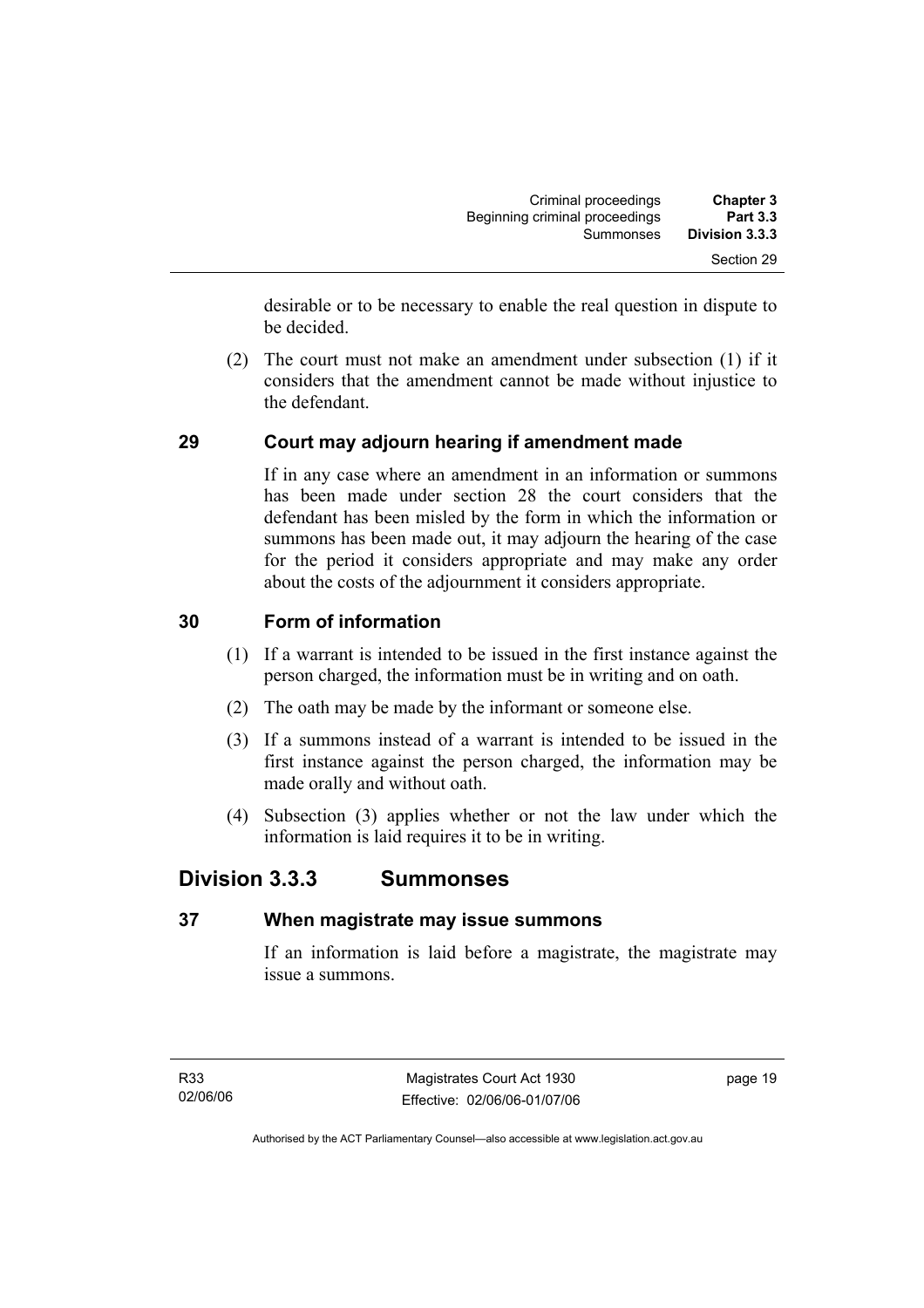**Chapter 3** Criminal proceedings<br> **Part 3.3** Beginning criminal pro-**Beginning criminal proceedings**<br>Warrants **Division 3.3.4** Section 38

#### **38 Form of summons**

A summons issued in the case of an information must be directed to the defendant, and must state shortly the matter of the information and require the defendant to appear at a certain time and place before the court, to answer to the information and to be further dealt with according to law.

#### **41 Service of summons**

- (1) A summons issued in relation to an information may be served on the person to whom it is directed by—
	- (a) giving a copy of the summons to the person; or
	- (b) by leaving a copy of the summons at the last-known or usual home or business address of the person with someone who appears to be at least 16 years old and to live or be employed at the address.
- (2) Service of a summons under subsection (1) must be effected at least 72 hours before the time appointed in the summons for the hearing of the information.
- (3) If it appears to the court or a magistrate or the registrar, by statement on oath or by affidavit, that from any cause service in accordance with subsections (1) and (2) cannot be effected, the court or magistrate or the registrar may extend the time for hearing.
- (4) Service of a summons in accordance with this section may be proved by the oath of the person who served it or by affidavit or otherwise.

#### **Division 3.3.4 Warrants**

#### **42 Issue of warrant and summons**

(1) This section applies if—

page 20 Magistrates Court Act 1930 Effective: 02/06/06-01/07/06

R33 02/06/06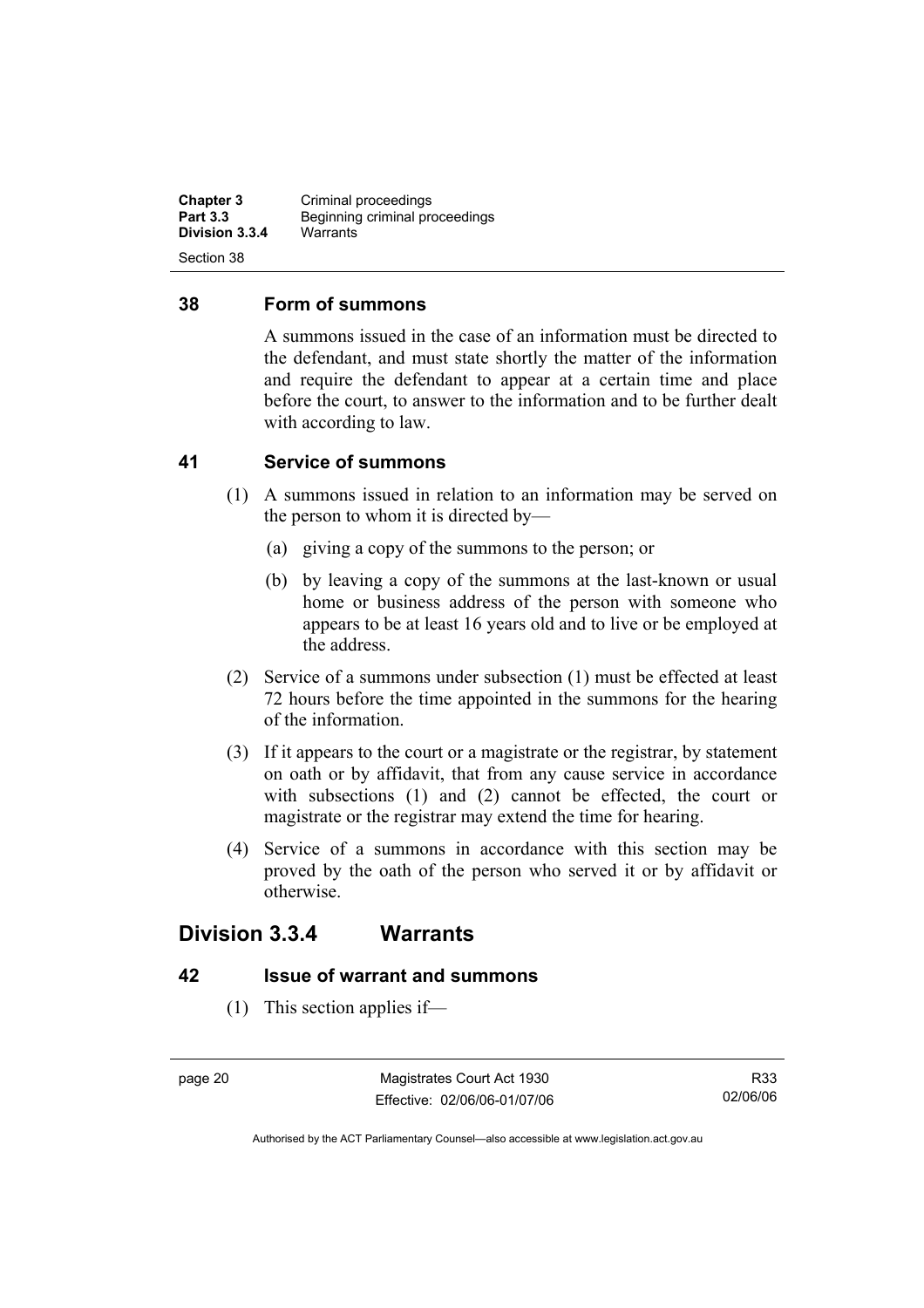| <b>Chapter 3</b> | Criminal proceedings           |
|------------------|--------------------------------|
| <b>Part 3.3</b>  | Beginning criminal proceedings |
| Division 3.3.4   | Warrants                       |
| Section 43       |                                |

- (a) an information is laid before a magistrate under division 3.3.2 against a person for an offence; and
- (b) the information is substantiated by the oath of the informant or a witness; and
- (c) the person is not in custody.
- (2) The magistrate may issue a warrant for the person's arrest, and for bringing the person before the court to answer to the information and to be further dealt with according to law.
- (3) However, the magistrate may issue a summons instead of the warrant if the magistrate considers it appropriate.
- (4) The issue of the summons does not prevent a magistrate from issuing a warrant at any time before or after the time mentioned in the summons for the person's appearance.
- (5) However, subsection (4) does not authorise the issue of a warrant to bring the person before the court to answer to the information if a summons has been served on the person for the offence in accordance with section 116B (Service of summons for prescribed offence).

#### **43 Procedure on filing indictment**

 (1) If an indictment in relation to an offence committed in the ACT has been filed in the Supreme Court by the Attorney-General, Attorney-General of the Commonwealth or other officer, authority or person duly appointed in that behalf against any person then at large, whether on bail or not, the registrar of the Supreme Court must at any time after the end of the then sittings of the court if the person so indicted has not already appeared and pleaded to the indictment, on application by or on behalf of the prosecutor, grant to the prosecutor or person applying on the prosecutor's behalf a certificate that the indictment has been filed.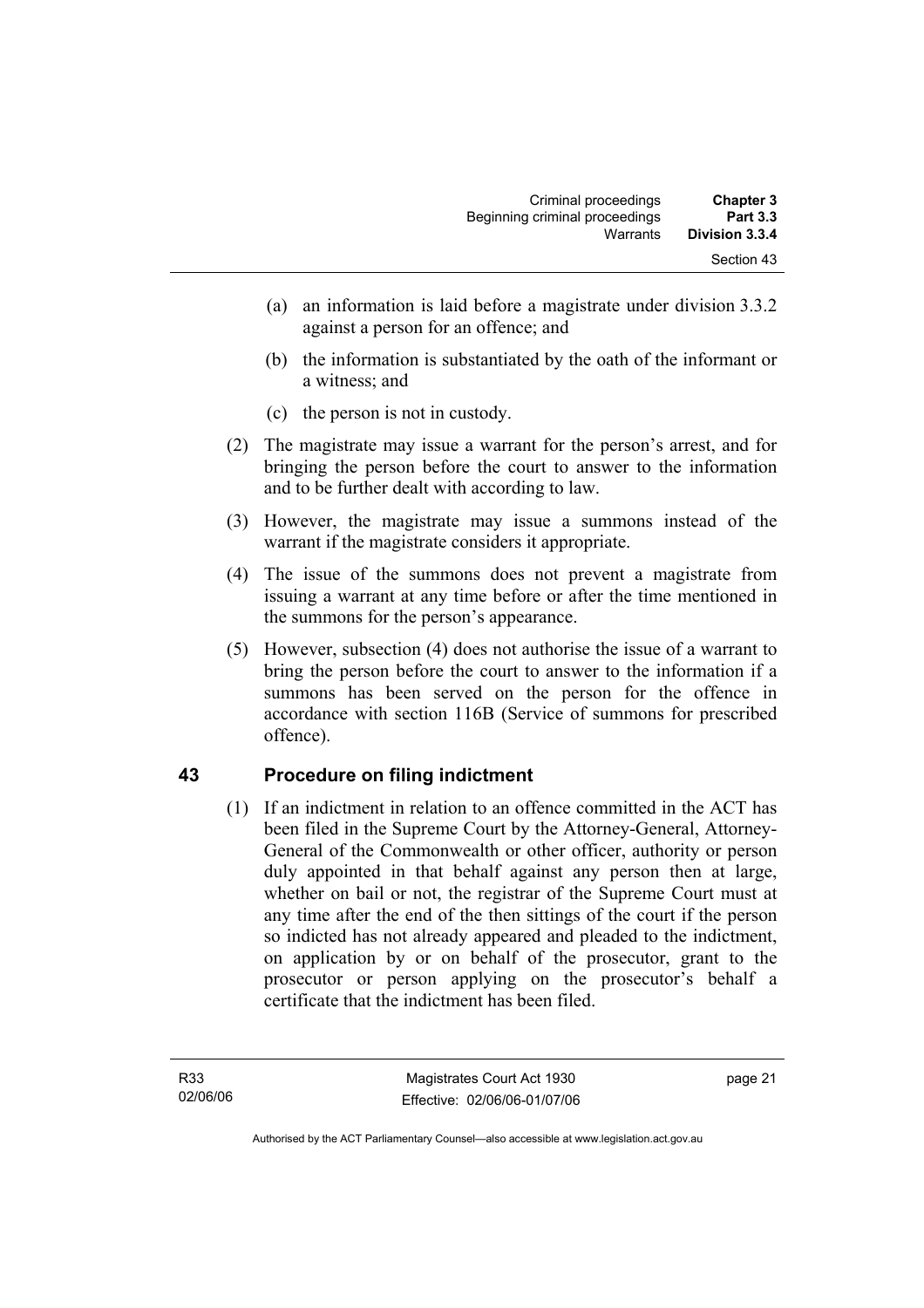**Chapter 3** Criminal proceedings<br> **Part 3.3** Beginning criminal pro-**Part 3.3** Beginning criminal proceedings **Division 3.3.4** Warrants Section 44

- (2) On production of the certificate to a magistrate, the magistrate must—
	- (a) if the person indicted is, at the time of both the application for and the production of the certificate, detained at a correctional centre (including a NSW correctional centre) for any other offence—on proof on oath that the person is the person charged in the indictment, issue a warrant directing the person in charge of the correctional centre to detain the person until, by a writ of habeas corpus, the person is removed from custody for the purpose of being tried on the indictment, or until the person is otherwise removed or discharged out of custody by due course of law; and
	- (b) in any other case—issue a warrant to apprehend the person so indicted and to cause the person to be brought before the court to be dealt with according to law and the court when any person apprehended under any such warrant is brought before it must on proof on oath that the person is the person charged and named in the indictment, and without further inquiry commit the person for trial or admit the person to bail in accordance with the *Bail Act 1992*.

#### **44 Direction of warrant**

A warrant to apprehend a defendant that the defendant may answer to an information may be directed either to any police officer by name or generally to all police officers within the ACT, without naming them, or to both.

#### **45 Any police officer may execute warrant**

If a warrant is directed to all police officers, any police officer may execute the warrant as if it were directed specially to the police officer by name.

page 22 Magistrates Court Act 1930 Effective: 02/06/06-01/07/06

R33 02/06/06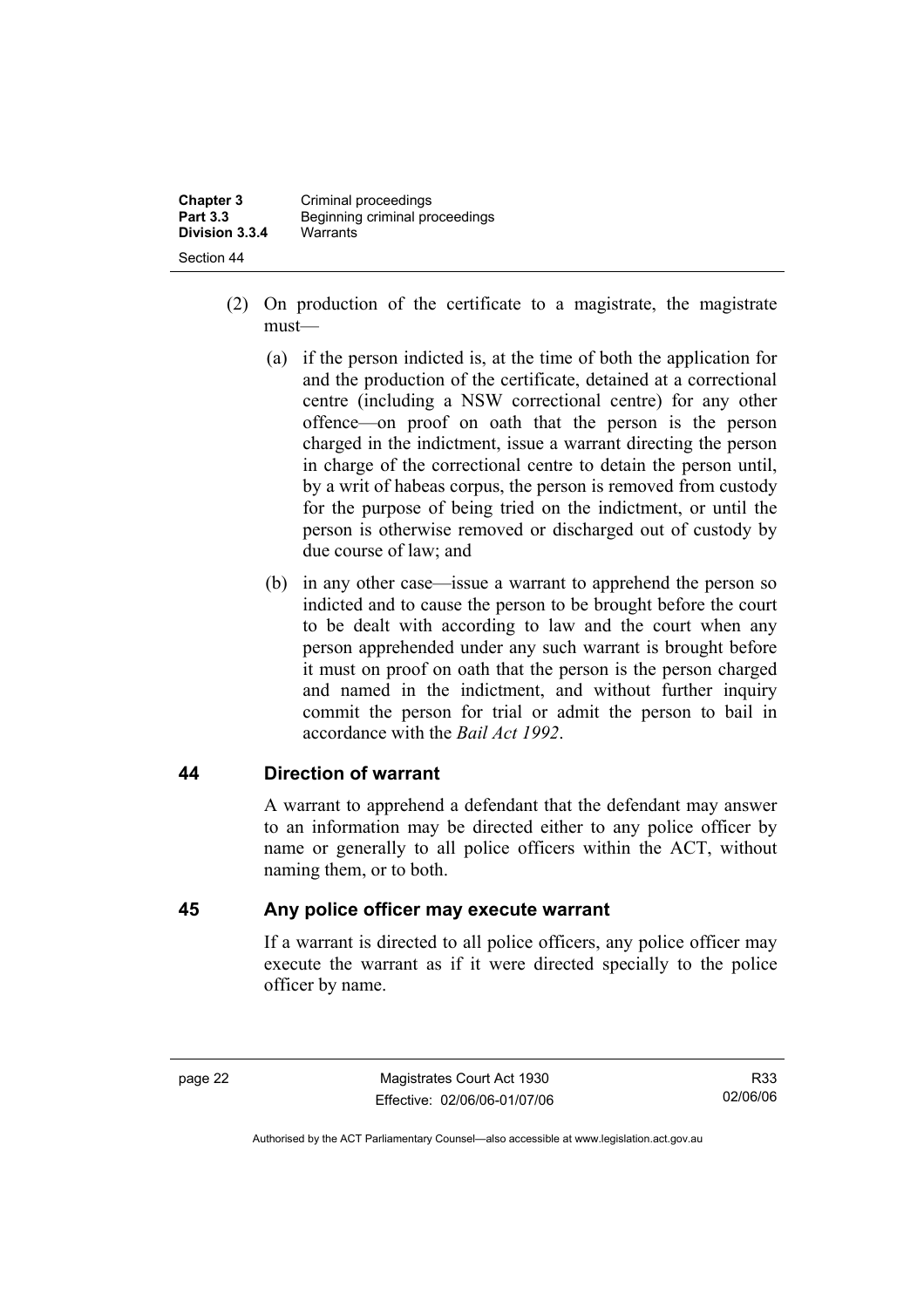#### **47 Form of arrest warrant**

A warrant issued on an information must—

- (a) briefly state the offence or matter of the information; and
- (b) name or otherwise describe the person against whom it is issued; and
- (c) order the police officers to whom it is directed to—
	- (i) arrest the person; and
	- (ii) bring the person before the court to answer the information and to be further dealt with according to law.

#### **48 Warrant to be in force till executed**

A warrant need not be returnable at any particular time, but may remain in force until executed.

#### **49 Sunday warrants**

A magistrate may issue a warrant on an information of an indictable offence, or a search warrant, on a Sunday as on any other day.

R33 02/06/06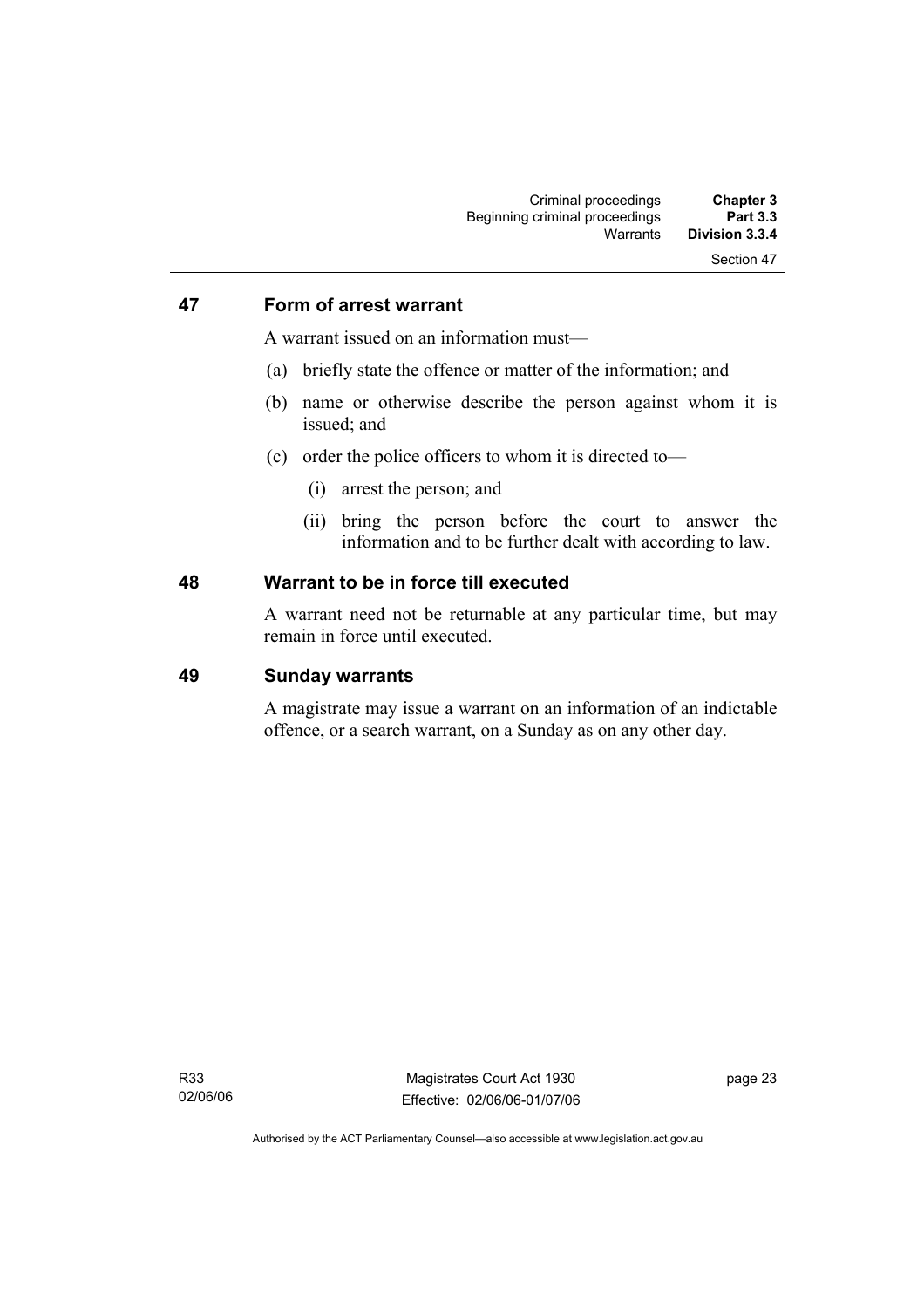| <b>Chapter 3</b> | Criminal proceedings                    |
|------------------|-----------------------------------------|
| <b>Part 3.4</b>  | Hearing of criminal proceedings         |
| Division 3.4.1   | Hearing of criminal proceedings-general |
| Section 53       |                                         |

# **Part 3.4 Hearing of criminal proceedings**

# **Division 3.4.1 Hearing of criminal proceedings general**

#### **53 Conduct of case generally**

- (1) The informant may—
	- (a) conduct his or her case personally or by a lawyer; and
	- (b) examine and cross-examine the witnesses giving evidence for or against the informant; and
	- (c) if the defendant gives any evidence or examines any witness about anything other than general character—call and examine witnesses in reply.
- (2) The defendant may—
	- (a) fully answer and defend personally or by a lawyer; and
	- (b) give evidence; and
	- (c) examine and cross-examine the witnesses giving evidence for or against the defendant.

### **54 If both parties present in court to hear case**

The court must hear and decide an information if both parties to the information appear personally or by lawyers or anyone else appearing for them.

# **Division 3.4.2 Warrants for witnesses**

#### **63 Warrant to bring witness to court**

(1) If a witness—

Magistrates Court Act 1930 Effective: 02/06/06-01/07/06

R33 02/06/06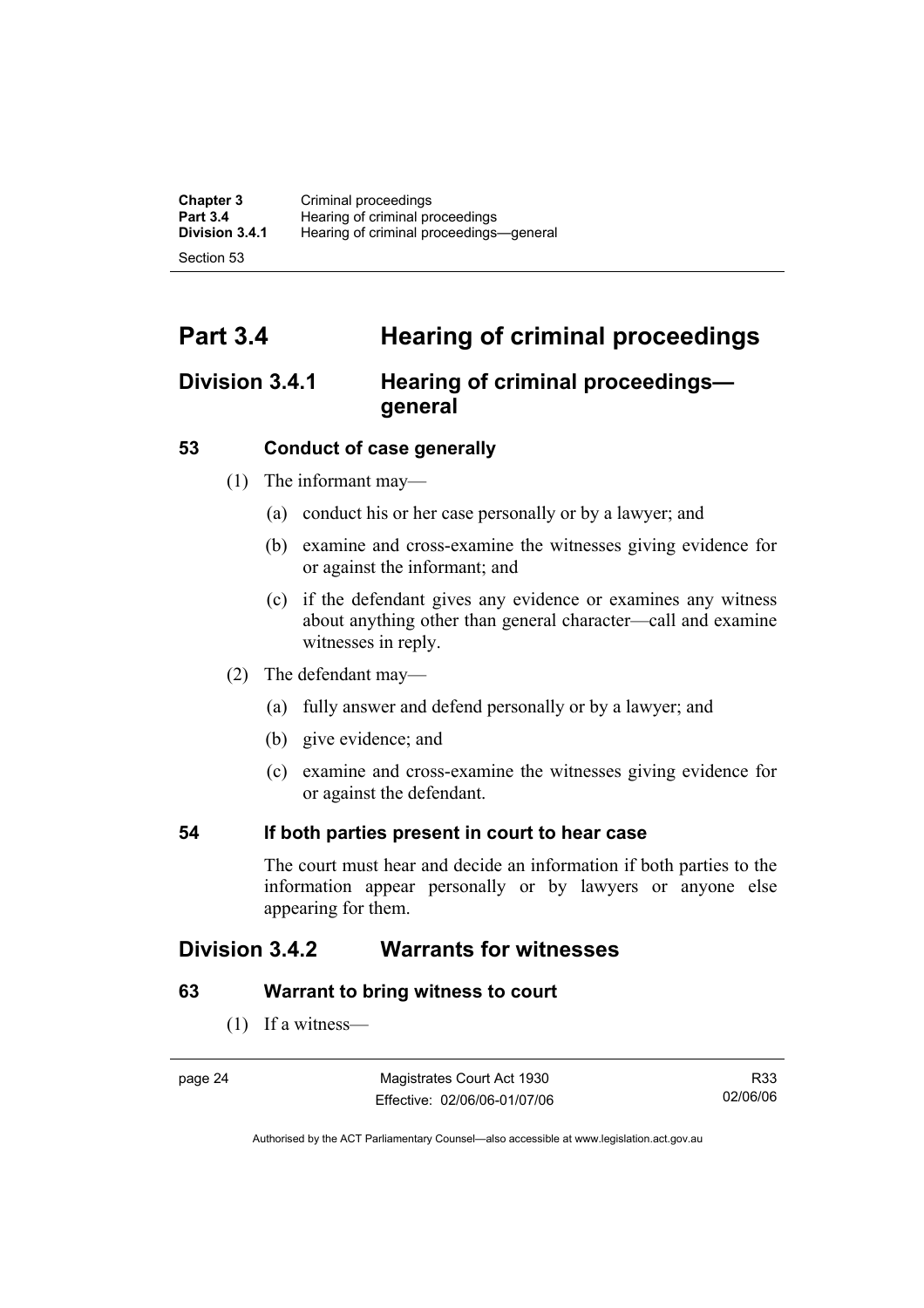| <b>Chapter 3</b> | Criminal proceedings            |
|------------------|---------------------------------|
| <b>Part 3.4</b>  | Hearing of criminal proceedings |
| Division 3.4.3   | Remand                          |
| Section 64       |                                 |

- (a) has been informed of the time and place for the hearing; and
- (b) has been requested, has given an undertaking, or has been served with a subpoena, to appear at the hearing to give evidence; and
- (c) the witness does not appear in accordance with the request, undertaking or subpoena and does not provide to the court a reasonable explanation for his or her non-appearance;

the court may issue a warrant requiring the witness to be brought before the court at the time and place specified in the warrant to give evidence.

(2) In this section:

*subpoena* includes summons.

 (3) Subsection (2) and this subsection expire on the existing rules expiry day under the *Court Procedures Act 2004*, section 60 (3).

#### **64 Warrant in the first instance**

If a magistrate is satisfied by evidence on oath that it is probable that a person whose evidence is desired will not attend to give evidence without being compelled to do so, then, instead of issuing a subpoena, the magistrate may issue a warrant in the first instance.

### **Division 3.4.3 Remand**

#### **70 Remand of defendant**

- (1) This section applies if the court considers it is necessary or desirable to adjourn the hearing of a proceeding for an indictable offence—
	- (a) because of the absence of witnesses; or
	- (b) for any other reasonable cause.
- (2) The court may—

page 25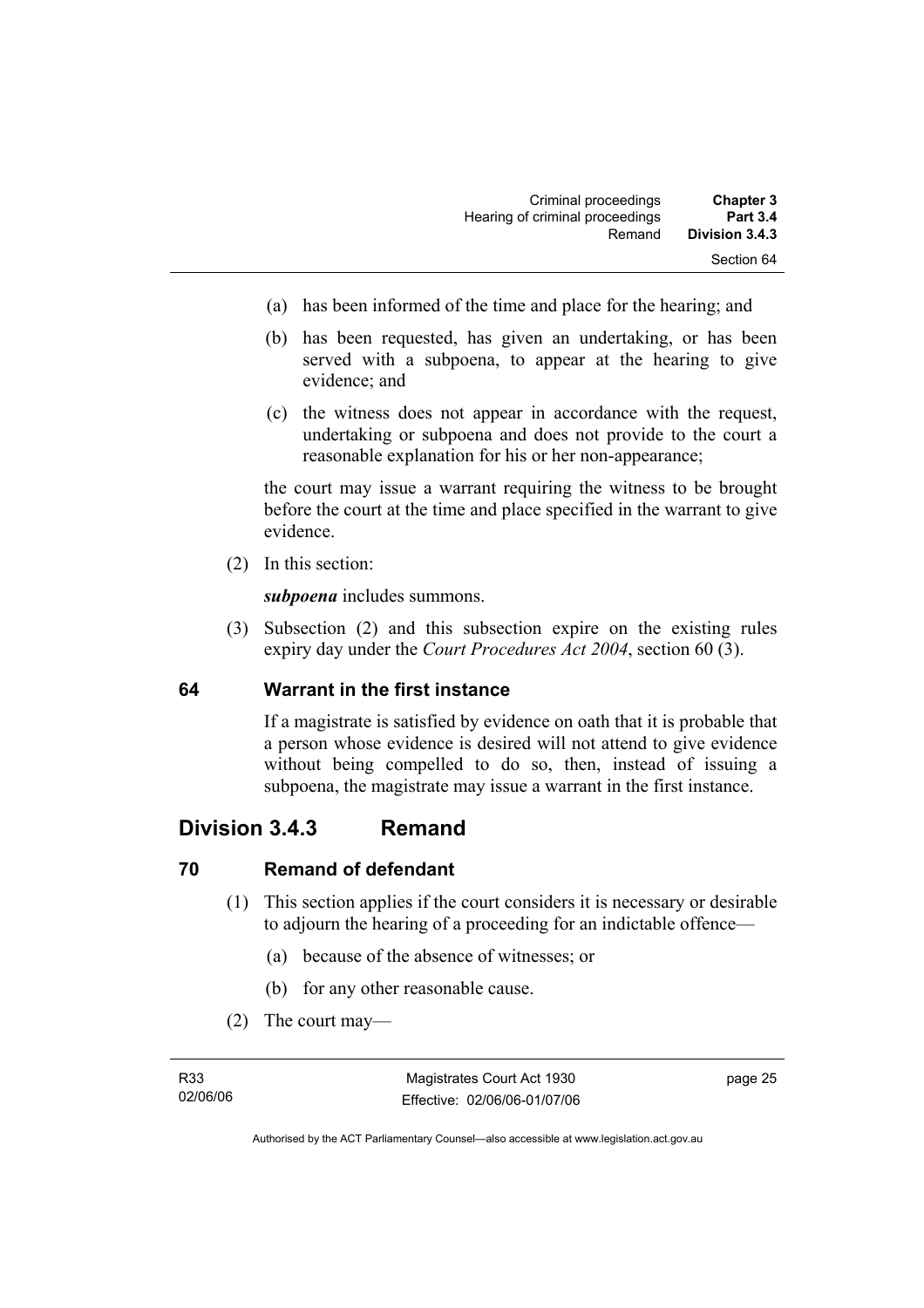- (a) adjourn the hearing; and
- (b) order the remand of the defendant into custody for a stated period; and
- (c) order the chief executive to arrange for the defendant to be brought before the court at a stated time and place for the hearing.
- *Note* The court must issue a warrant for the remand of the defendant in the chief executive's custody (see *Crimes (Sentence Administration) Act 2005*, s 17).
- (3) If the period of remand is not longer than 3 days, the order may be made orally.

- (4) Any single period of remand under this section must be no longer than—
	- (a) 28 days; or
	- (b) if the defendant chooses to be remanded for a longer period without review—a longer period that the court considers reasonable.

#### **72 Bringing remanded defendant before court**

The court may order that a defendant remanded under section 70 be brought before the court at any time during the period for which the defendant was remanded.

*Note* The *Crimes (Sentence Administration) Act 2005*, pt 3.2 and pt 3.3 provide for the chief executive to have custody of the defendant during the remand and to bring the defendant before the court as ordered by the court.

*Note* The *Crimes (Sentence Administration) Act 2005*, pt 3.2 provides for the chief executive to have custody of the defendant during the remand.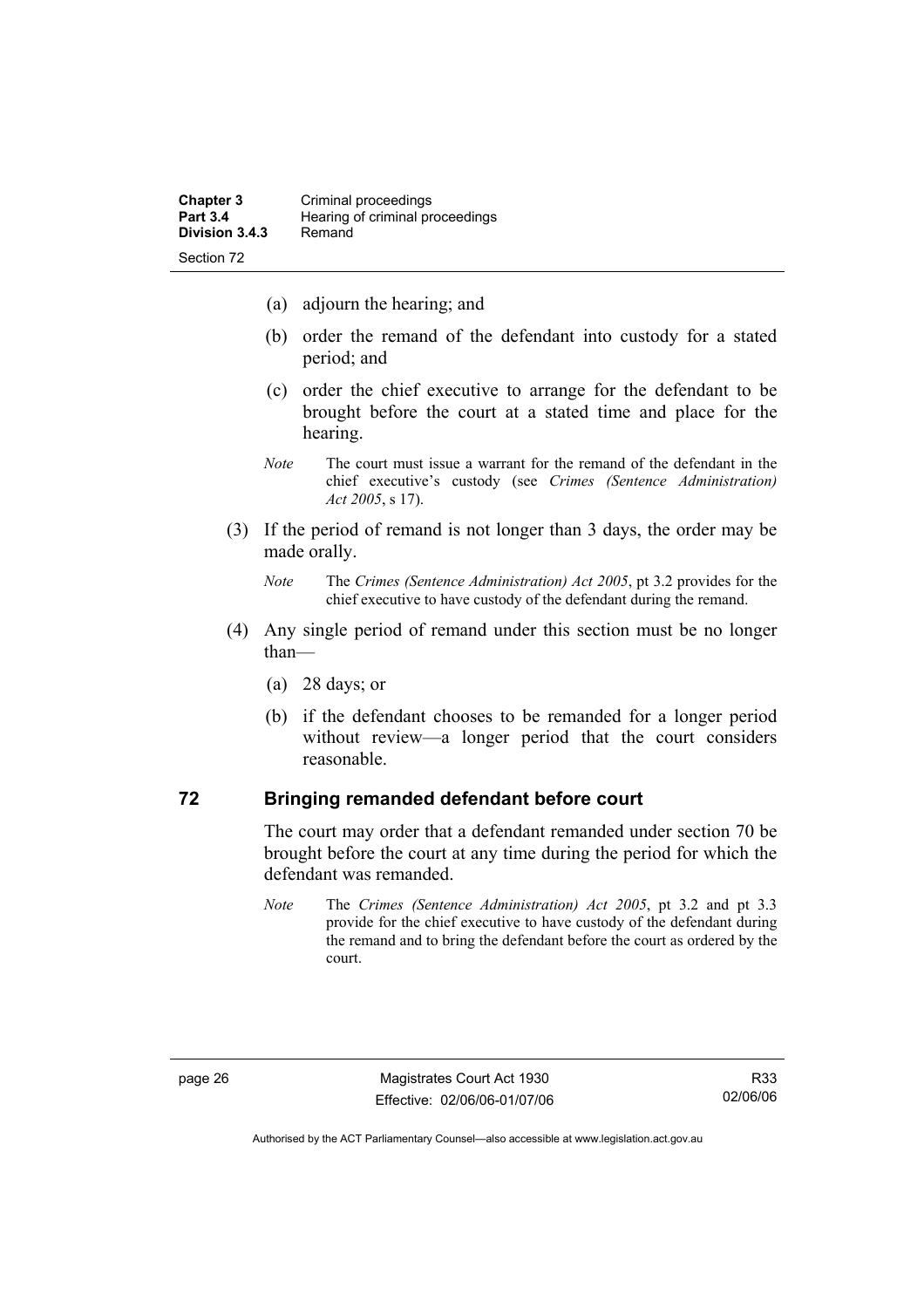### **72A Bail application hearings—audiovisual links**

- (1) This section applies if—
	- (a) a person in custody is entitled to appear, or is required to appear or be brought, before the court for the hearing of an application for bail; and
	- (b) the hearing could be conducted using an audiovisual link between the court and the place of custody.
- (2) Unless the court directs otherwise, the hearing must be conducted using the audiovisual link.
- (3) The court may amend or revoke a direction under subsection (2)—
	- (a) at any time; and
	- (b) on its own initiative or on application by a party to the bail proceeding.
- (4) In this section:

*audiovisual link*—see the *Evidence (Miscellaneous Provisions) Act 1991*, dictionary.

### **72B Defendant's appearance in non-bail proceedings audiovisual links**

- (1) This section applies if the court gives a direction under the *Evidence (Miscellaneous Provisions) Act 1991*, section 20 (Territory courts may take evidence and submissions from outside ACT) or section 32 (1) (Use of link in proceedings) in relation to any part of a proceeding in relation to a defendant remanded under—
	- (a) section 70 (Remand of defendant); or
	- (b) section 72 (Bringing remanded defendant before court).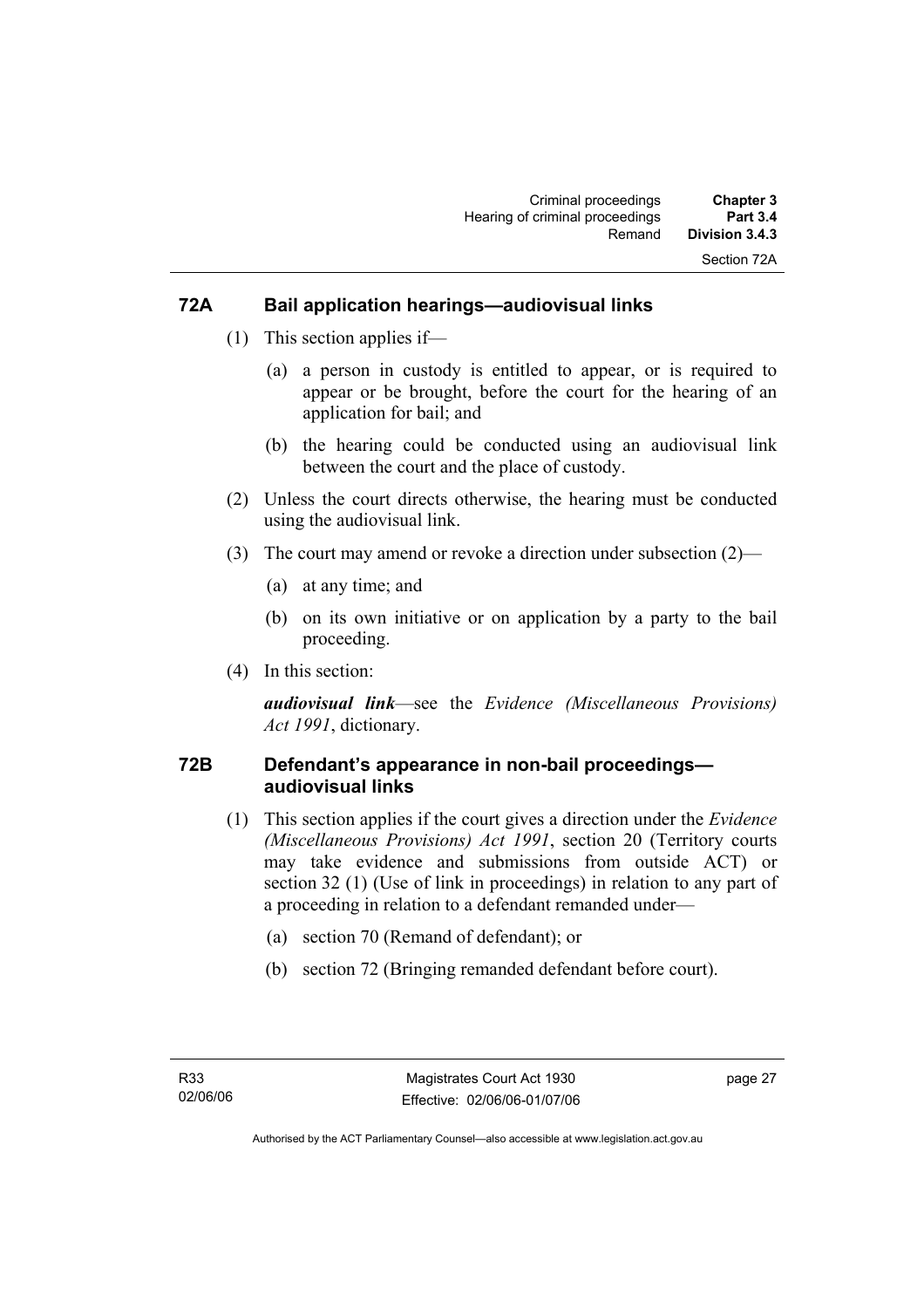| <b>Chapter 3</b> | Criminal proceedings            |
|------------------|---------------------------------|
| <b>Part 3.4</b>  | Hearing of criminal proceedings |
| Division 3.4.4   | Committal and recognisance      |
| Section 73A      |                                 |

 (2) The chief executive must make arrangements to ensure that the evidence can be taken, or the submission made, in accordance with the court's direction.

# **Division 3.4.4 Committal and recognisance**

### **73A Extended application of div 3.4.4**

- (1) This division applies in relation to a person for whom a warrant prescribed under the rules has been issued under the rules as if all necessary changes, and any changes prescribed under the rules, were made.
- (2) This section does not limit any other application of this division.

### **74 Remand of defendant before decision**

The court may, at any time before the court gives its decision in a case, order that the defendant be remanded in custody.

- *Note 1* The court must issue a warrant for the remand of the defendant in the chief executive's custody (see *Crimes (Sentence Administration) Act 2005*, s 17).
- *Note 2* The *Crimes (Sentence Administration) Act 2005*, pt 3.2 provides for the chief executive to have custody of the defendant during the remand.

### **75 Remand of witness or defendant after decision**

- (1) If the court commits a witness or a person sought to be made a witness, it must order that the witness or person be remanded in custody.
- (2) If the court commits a defendant, it must order that the defendant be remanded in custody.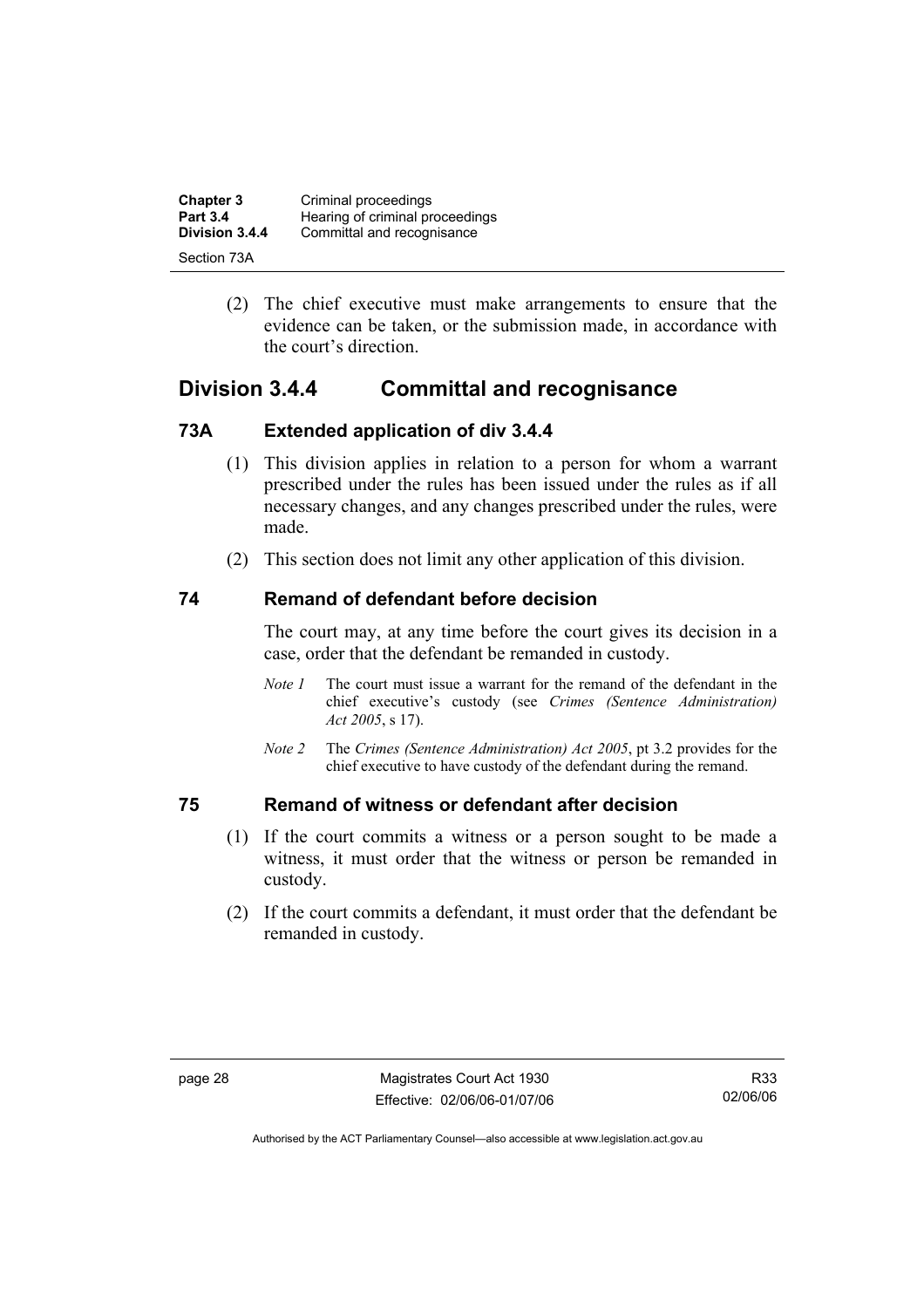Criminal proceedings **Chapter 3 Hearing of criminal proceedings** Committal and recognisance **Division 3.4.4**  Section 76

#### **76 Witnesses may be discharged on recognisance**

A witness, other than a witness committed under section 312 (Failure to give evidence—committal), or person sought to be made a witness may be discharged on recognisance.

#### **77 Recognisances**

If the court is authorised to discharge the witness, or person sought to be made a witness, on recognisance, it may order his or her discharge on his or her entering into a recognisance, with or without a surety or sureties at its discretion, conditioned for his or her appearance at the time and place to which the hearing is adjourned, or that is named in the recognisance.

#### **78 Issue of warrant for non-appearance**

If the witness, or person sought to be made a witness, does not appear at the time and place mentioned in the recognisance, the court may adjourn the hearing, and may issue a warrant for his or her apprehension in accordance with division 3.3.4 (Warrants).

### **79 Recognisances taken out of court**

- (1) A recognisance under this Act need not be entered into before the court, but may be entered into by the parties before—
	- (a) a magistrate; or
	- (b) the registrar; or
	- (c) a police officer in charge of a police station; or
	- (d) if a party is at a correctional centre—the person in charge of the centre.
- (2) The provisions of this Act in relation to recognisances taken before the court apply in relation to the recognisance as if it had been entered into before the court.

page 29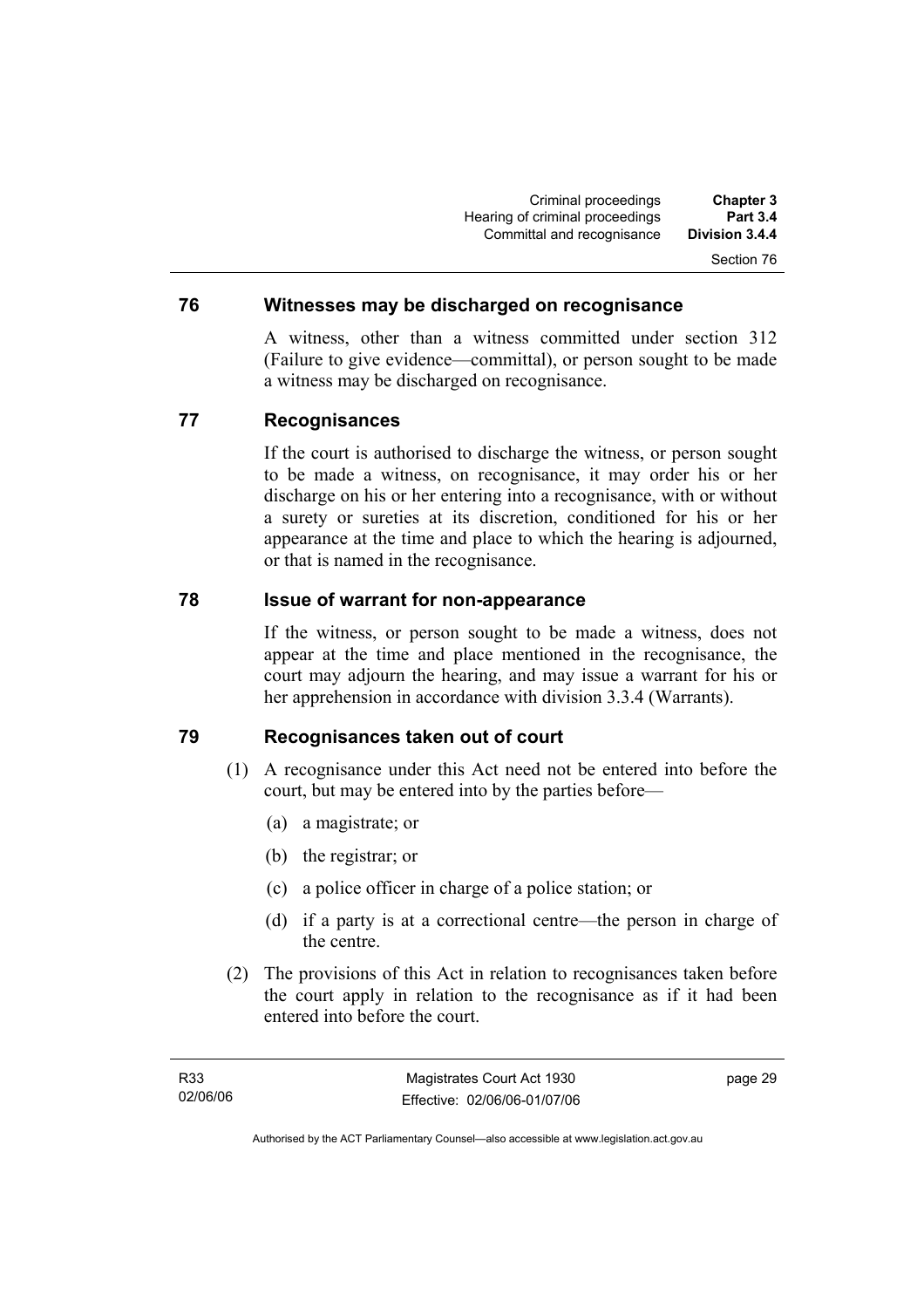**Chapter 3 Criminal proceedings**<br>**Part 3.4 Hearing of criminal property Part 3.4 Hearing of criminal proceedings**<br>**Division 3.4.5** Adjournment of criminal proceed Adjournment of criminal proceedings Section 80

#### **80 Forfeited recognisances—how enforced**

If the conditions, or any of them, in a recognisance entered by a witness or a person sought to be made a witness are not complied with, any magistrate may certify on the back of the recognisance in what respect the conditions have not been observed, and give it to the proper officer, to be proceeded on in a similar way as other recognisances, and that certificate is taken to be deemed sufficient prima facie evidence of the recognisance having been forfeited.

# **Division 3.4.5 Adjournment of criminal proceedings**

#### **83 Magistrate may adjourn court generally**

If all the cases have not been heard and decided at any sitting of the court, the magistrate may adjourn the cases remaining unheard or undecided, either to the next day appointed for the holding of the court or to the other time the magistrate considers appropriate.

#### **84 Particular cases may be adjourned**

- (1) Before or during the hearing or further hearing of an information, the magistrate may adjourn the hearing or further hearing.
- (2) The magistrate may, by order, release the defendant (whether or not on bail) or remand the defendant in custody.
	- *Note 1* If the court remands the defendant in custody it must issue a warrant for the defendant's remand in the chief executive's custody (see *Crimes (Sentence Administration) Act 2005*, s 17).
	- *Note 2* The *Crimes (Sentence Administration) Act 2005*, part 3.2 provides for the chief executive to have custody of the defendant during the remand.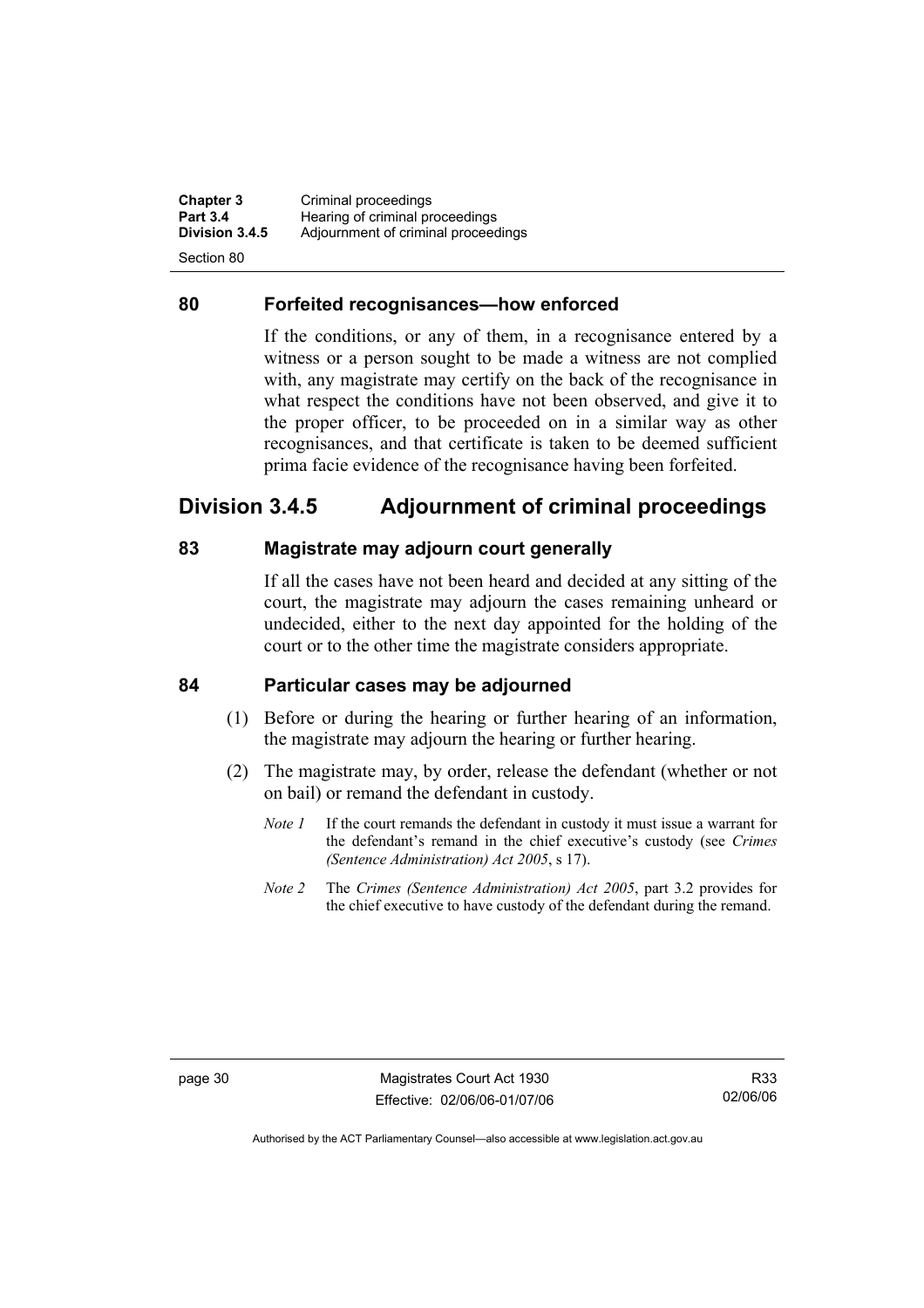Section 85

#### **85 Proceeding if either party not present at adjourned hearing**

- (1) This section applies if either or both of the parties do not appear personally or by lawyers or anyone else appearing for them at the time and place to which the hearing or further hearing is adjourned.
- (2) The court may—
	- (a) go ahead with the hearing or further hearing as if the party or parties were present; or
	- (b) if the informant does not appear—dismiss the information, with or without costs as the court considers just.

### **86 Proceeding if both parties present at adjourned hearing**

- (1) This section applies if the parties appear personally or by lawyers or anyone else appearing for them at the time and place to which the hearing or further hearing is adjourned.
- (2) The court may go ahead with the hearing or further hearing.

# **87 Witness to attend adjourned etc hearing**

- (1) This section applies to a person who is required by summons to attend a hearing to give evidence or produce a document if the hearing is adjourned or postponed.
- (2) The person must attend at the time and place to which the hearing is adjourned or postponed without the issue or service of a further summons.
- (3) However, the person is entitled to additional expenses for attending.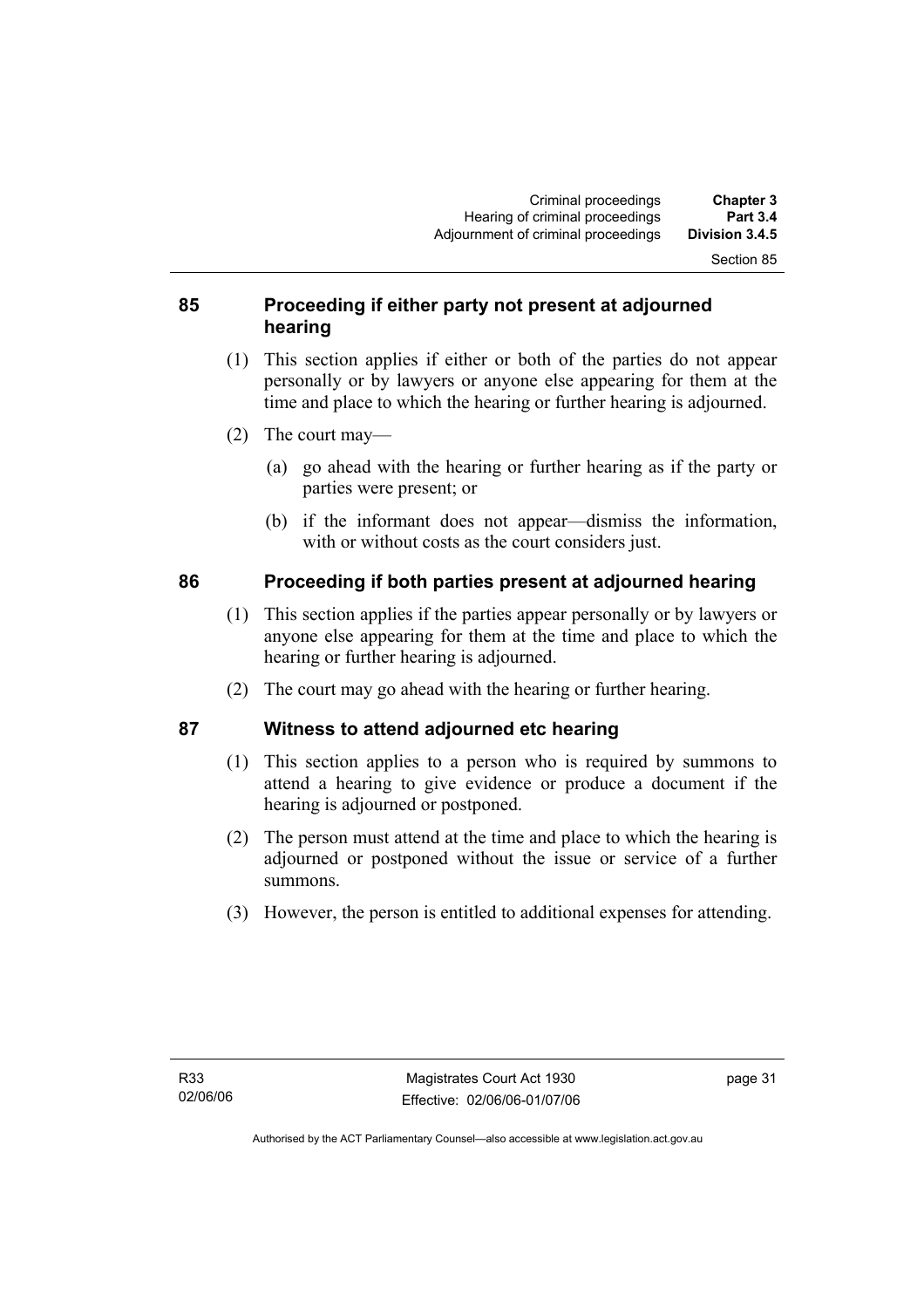**Chapter 3 Criminal proceedings**<br>**Part 3.4 Hearing of criminal pro-Part 3.4 Hearing of criminal proceedings**<br>**Division 3.4.5** Adjournment of criminal proceeding **Division 3.4.5** Adjournment of criminal proceedings Section 88

**88 Postponement of hearing** 

### If, on the return of any summons or at any adjournment of the hearing or at the time to which the hearing is postponed, a magistrate is not present, the registrar may, and after the lapse of an hour, at the request of the informant, must, postpone the hearing until the next day when a court will be held at the place mentioned

in the summons or to which the case has been so adjourned.

page 32 Magistrates Court Act 1930 Effective: 02/06/06-01/07/06

R33 02/06/06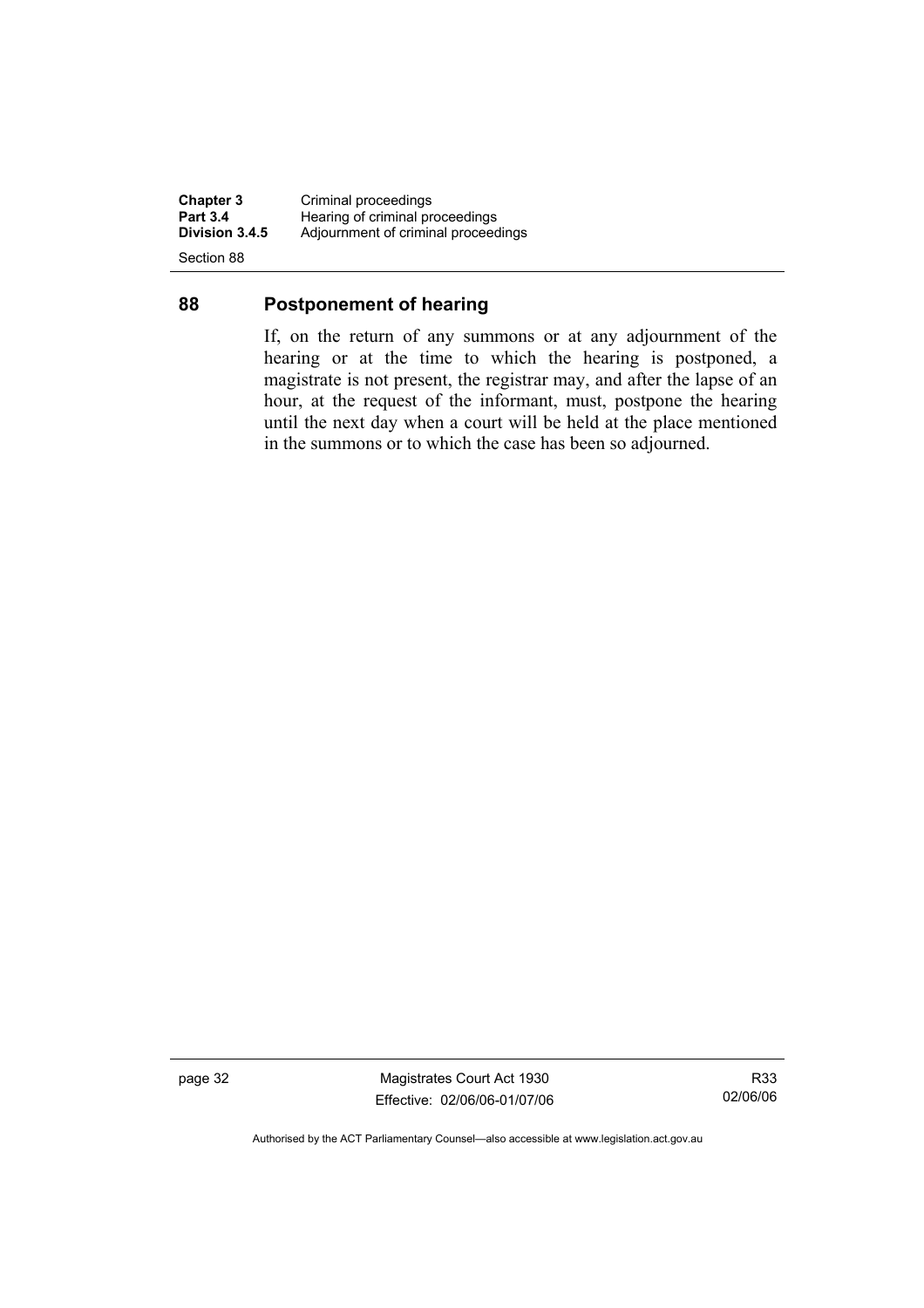#### Section 88A

# **Part 3.5** Proceedings for indictable **offences**

### **Division 3.5.1 Preliminary**

#### **88A Meaning of** *jury* **in pt 3.5**

In this part:

*jury* means a reasonable jury properly instructed.

# **Division 3.5.2 Indictable offences—beginning of proceedings**

#### **89 Disobedience of summons**

- (1) This section applies if—
	- (a) a person is alleged by an information to have committed an indictable offence; and
	- (b) a summons is issued against the person; and
	- (c) the person does not appear before the court at the time and place mentioned in the summons; and
	- (d) the court is satisfied, on oath, that the summons was properly served on the person a reasonable time before the time mentioned in the summons for the appearance; and
	- (e) the information is substantiated by the oath of the informant or a witness.
- (2) The court may issue a warrant for the person's arrest and for bringing the person before the court to answer to the information and to be further dealt with according to law.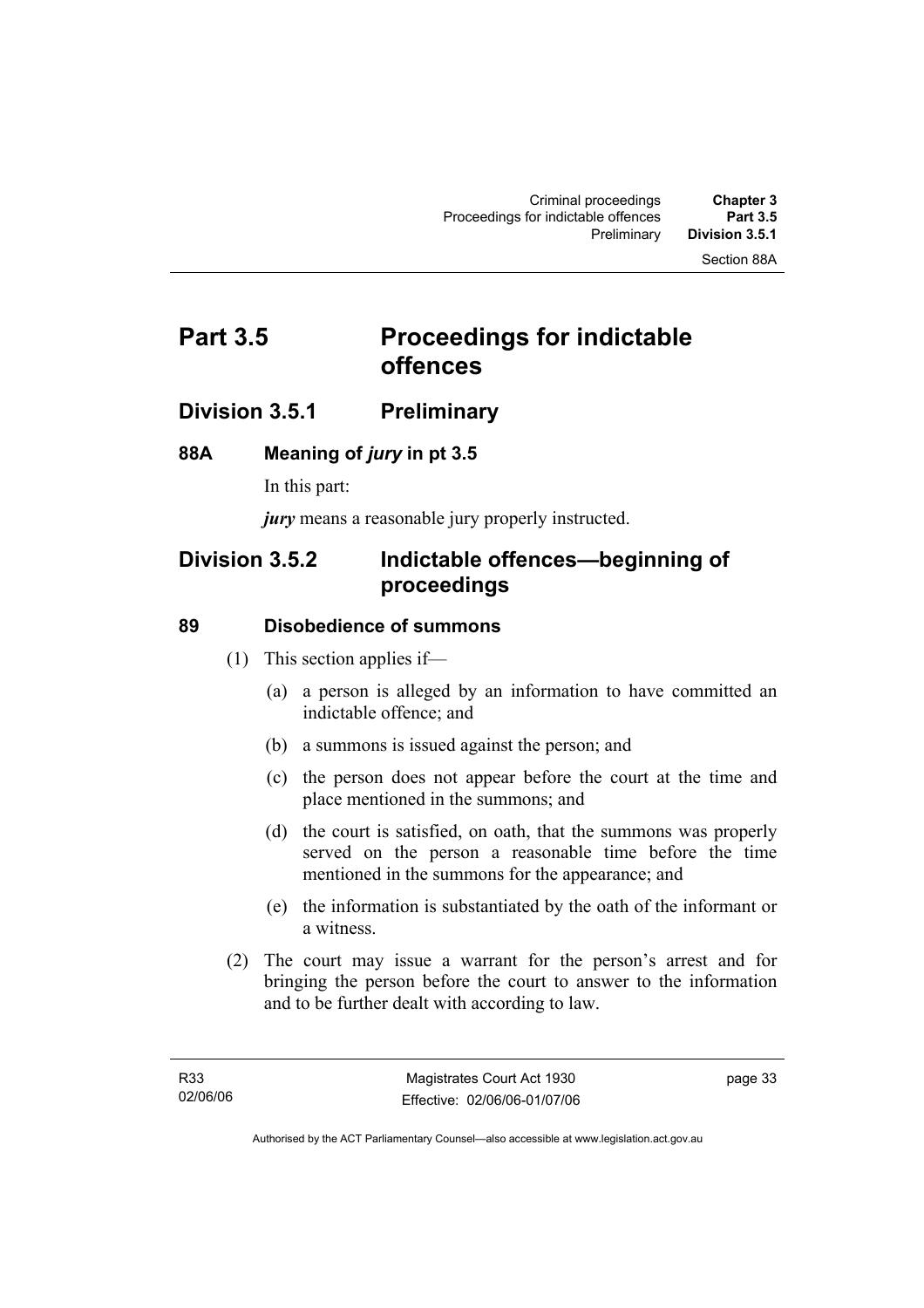| <b>Chapter 3</b> | Criminal proceedings                         |
|------------------|----------------------------------------------|
| <b>Part 3.5</b>  | Proceedings for indictable offences          |
| Division 3.5.2   | Indictable offences—beginning of proceedings |
| Section 89A      |                                              |

 (3) This section does not apply if an order has been made under section 89A (1) excusing the person from attending before the court.

#### **89A Accused person may be excused from attendance before court**

- $(1)$  If—
	- (a) an information for an indictable offence has been laid; and
	- (b) a summons has been issued against the person named in the information;

the court may, on an application made by or on behalf of the person, by order excuse the person from attendance before the court to answer the information or for any other purpose in connection with the proceeding begun by the information.

- (2) An order under subsection (1) may be made—
	- (a) at any time after the issue of the summons and before the completion of the taking of evidence for the prosecution; and
	- (b) whether or not any evidence has been taken in the proceeding; and
	- (c) whether or not the applicant for the order is before the court or has attended before the court in relation to the proceeding.
- (3) The court must not make an order under subsection (1) unless the court has been informed, by or on behalf of the applicant, that the applicant is represented by a lawyer for the purposes of the proceeding.
- (4) The court may, at any time during a proceeding begun by an information for an indictable offence, direct the informant to give to a person in relation to whom an order has been made under subsection (1) written notice requiring the person to attend before the court, for the purposes of the proceeding, at the time and place specified by the court.

| page 34 | Magistrates Court Act 1930   | R33      |
|---------|------------------------------|----------|
|         | Effective: 02/06/06-01/07/06 | 02/06/06 |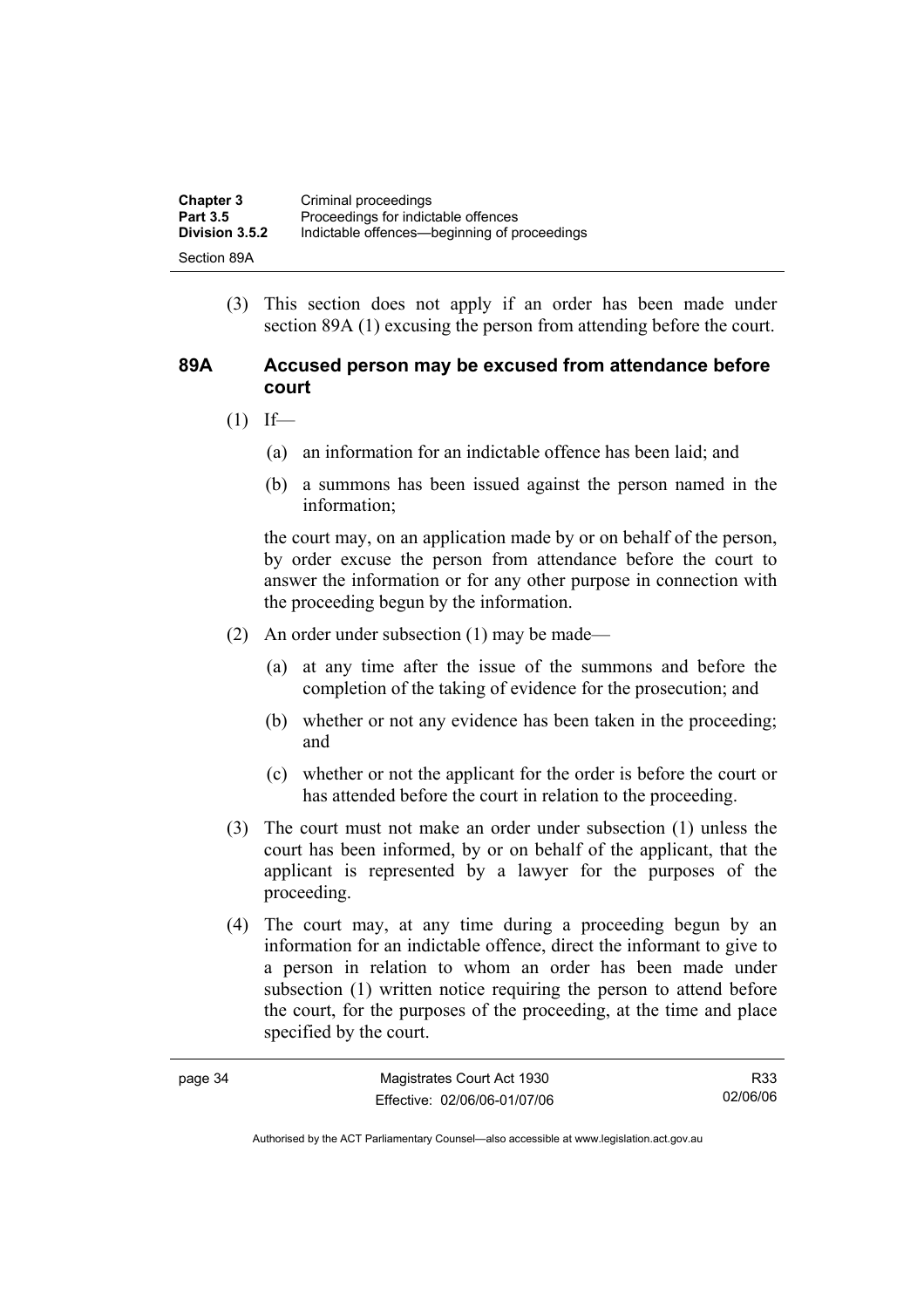#### $(5)$  If—

- (a) a person has been excused, under subsection (1), from attendance before the court; and
- (b) after all the evidence for the prosecution has been taken, the court is of the opinion, having regard to all the evidence before it, that the evidence is capable of satisfying a jury beyond reasonable doubt that the person has committed an indictable offence;

the court must direct the informant to give to the person a written notice requiring the person to attend, at the time and place specified by the court, to be dealt with in accordance with section 92.

- (6) A notice under subsection (4) or (5) may be given to a person by—
	- (a) giving a copy of the notice to the person; or
	- (b) leaving a copy of the notice at the last-known or usual home or business address of the person with someone who appears to be at least 16 years old and to live or be employed at the address.
- (7) The giving of a notice under subsection (4) or (5) may be proved in the same way as the service of a summons.
- (8) If an accused person does not attend before the court in accordance with a notice under subsection (4) or (5), the court may issue a warrant for the arrest of the person and for bringing the person before the court at the time and place specified in the warrant.

### **90 Procedure if informant proposes to tender written statements to court**

 (1) If a person is alleged to have committed an indictable offence, the informant, not later than 14 days, or any shorter period the court may approve, before the date fixed for the taking of the preliminary examination, may give to the person a written notice—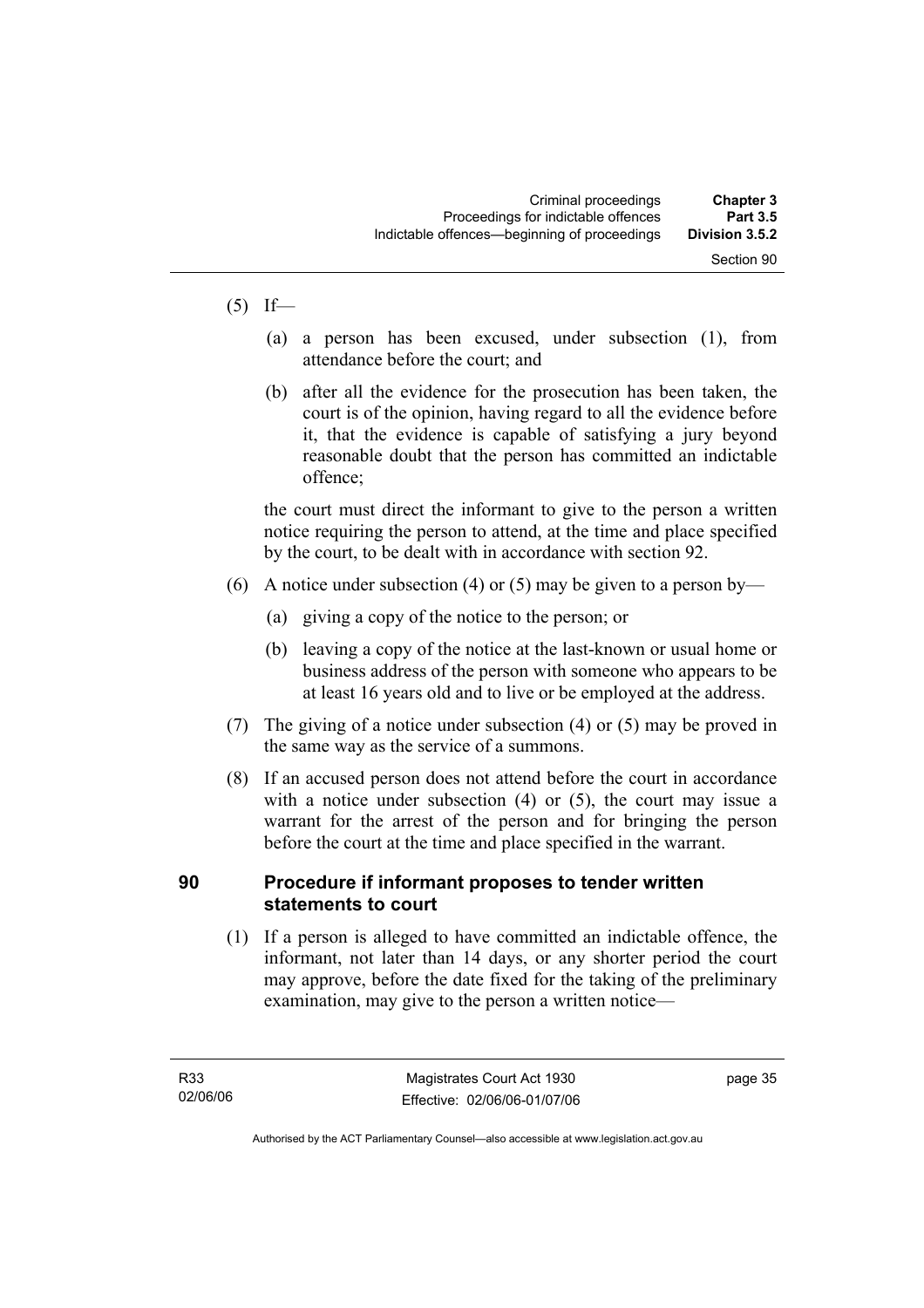- (a) informing the person of the time and place of the preliminary examination; and
- (b) stating that the court will be asked to admit written statements as evidence without requiring the attendance of the people who made the statements; and
- (c) setting out the terms of this section and section 90AA.
- (2) A notice under subsection (1) is not duly given unless it is accompanied by—
	- (a) a copy of the information; and
	- (b) a list of people who have made written statements that the informant proposes to tender to the court at the preliminary examination; and
	- (c) a copy of each of the statements; and
	- (d) a list of the documents and things (if any) mentioned in the statements that the informant proposes to tender to the court at the preliminary examination; and
	- (e) if a thing, other than a document, cannot adequately be described in that list—a photograph of the thing; and
	- (f) a copy of each document mentioned in the list.
- (3) A notice and accompanying documents may be given to an accused person in any way in which a summons issued in relation to an information may be served under any provision of this Act.
- (4) The giving of a notice under subsection (3) may be proved in the same way as the service of a summons.
- (5) If a notice has been given to an accused person under this section, the informant, not later than 7 days, or any shorter period the court may approve, before the date set down for the preliminary examination, must file with the registrar a copy of the notice

R33 02/06/06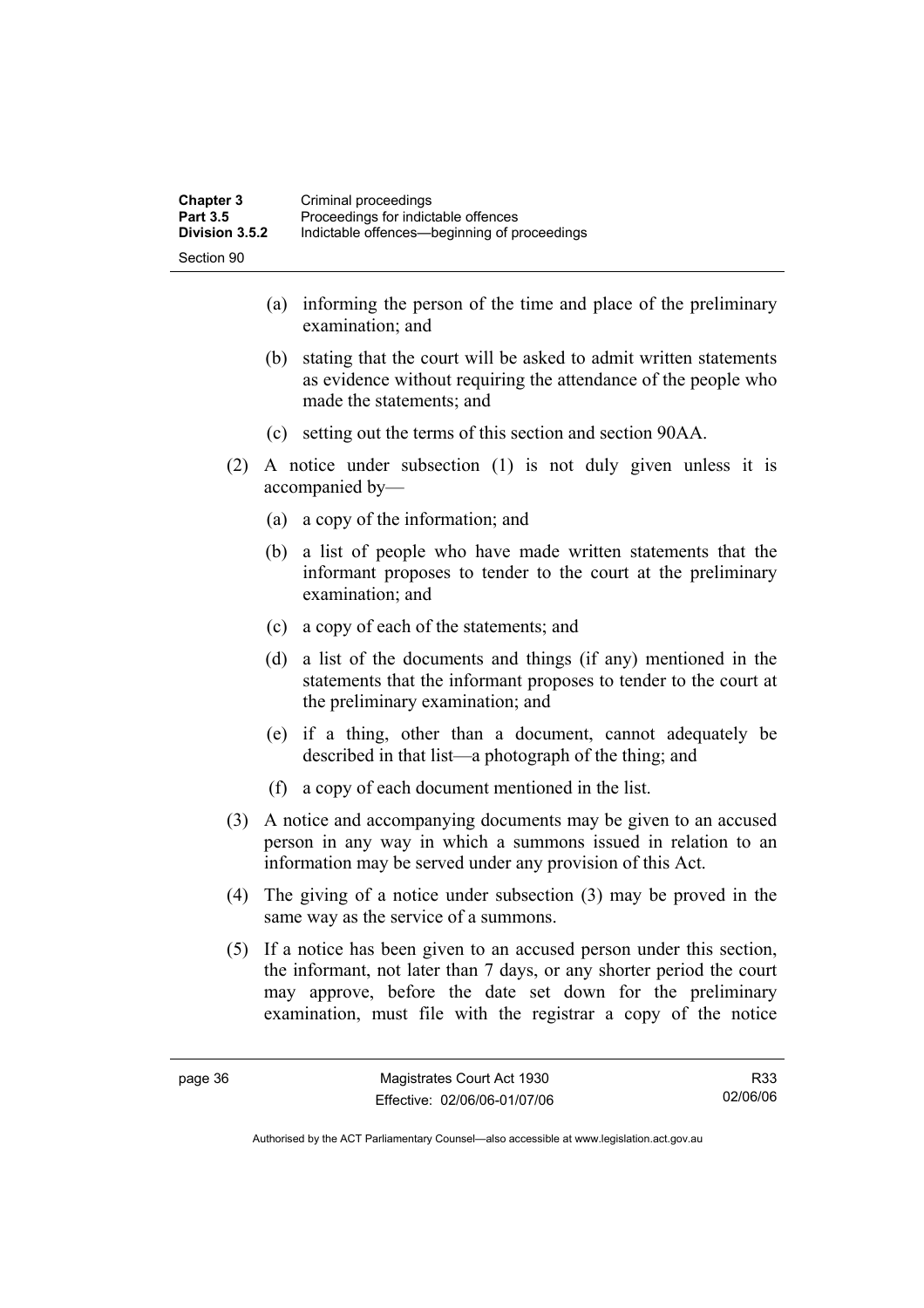together with a copy of each document and photograph accompanying the notice.

- (6) If copies are filed with the registrar under subsection (5), the registrar must give them before the preliminary examination to the magistrate constituting the court for the preliminary examination.
- (7) The informant, if so requested by the accused person or a lawyer representing the accused person must, before the taking of the preliminary examination, permit the accused person or the accused person's lawyer to inspect the documents and things mentioned in the list (if any) given to the accused person under subsection (2) (d).

#### **90AA Written statements may be admitted in evidence**

- (1) If the informant has given notice to the accused person in accordance with section 90, the court at the preliminary examination may admit a written statement (a copy of which accompanied the notice) as evidence of the matters in the statement.
- (2) The statement is the deposition of the person who made it if admitted into evidence.
- (3) A written statement must not be admitted in evidence by the court unless—
	- (a) it is made in the form of a statutory declaration; and
	- (b) it contains a statement that the person who made it—
		- (i) is at least 18 years old; or
		- (ii) is at least 14 years old but younger than 18 years old; and
	- (c) it contains a statement that, before the person signed it, the person who made it read the statement or had it read to the person.
- (4) If a person has made a written statement that, apart from this subsection, would be admissible under subsection (1), that statement

page 37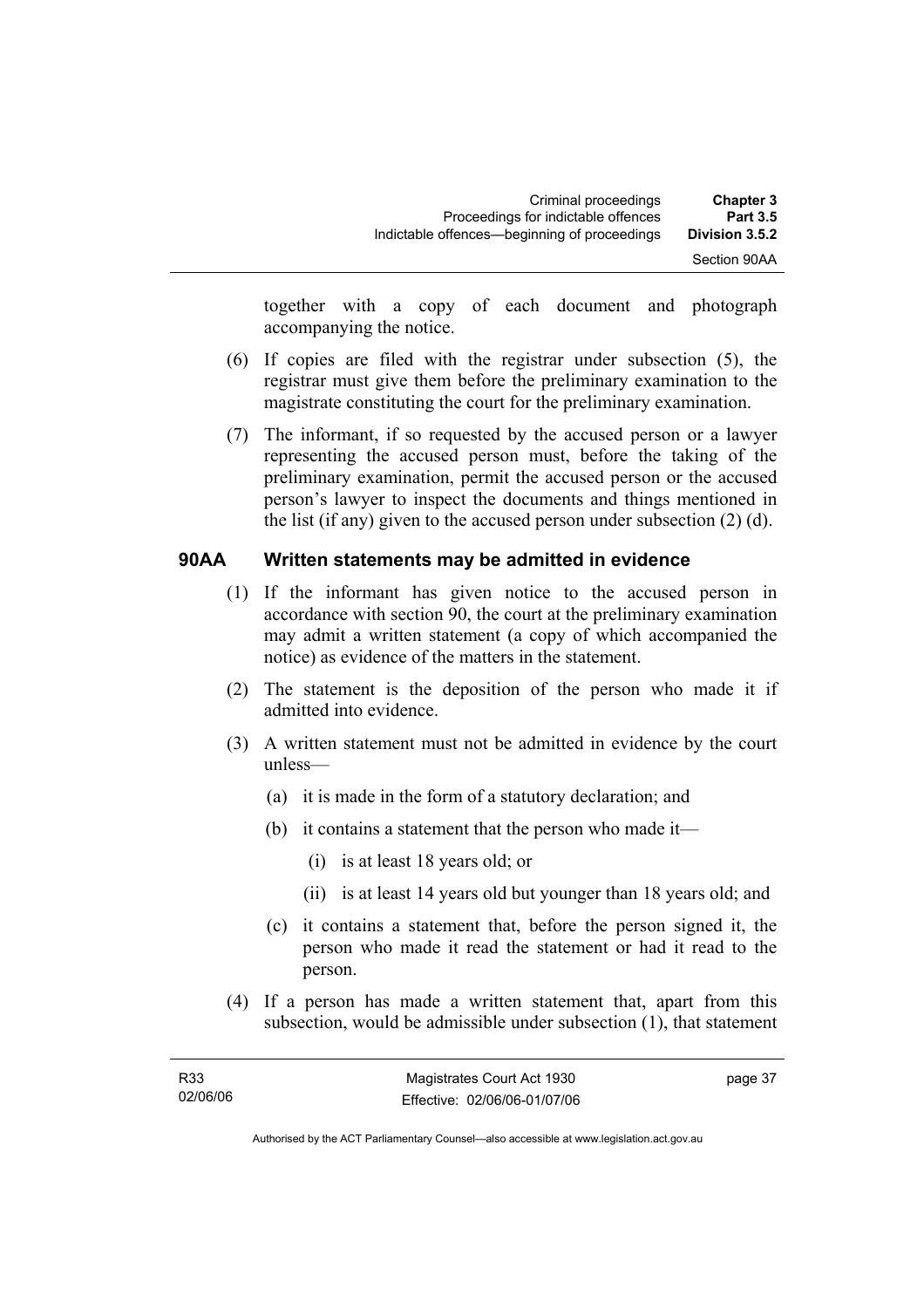is not admissible if the accused person, not later than 5 days before the date set down for the preliminary examination, gives written notice to the informant that the person requires the attendance at the preliminary examination of the person who made the statement.

- (5) If the accused person gives written notice to the informant under subsection (4), the person must file a copy of the notice with the registrar.
- (6) If an accused person has given notice under subsection (4), the person may, at any time before the preliminary examination, notify the informant in writing that the person withdraws that notice and this section applies as if the notice under subsection (4) had not been given.
- (7) Despite the failure by an accused person to give notice under subsection (4), the person may object at the preliminary examination to a written statement being tendered in evidence and the court may, if it considers appropriate, uphold the objection and require the person who made the statement to attend and give evidence to the court.
- (8) If, under this section, the court admits a written statement, the court may, on its own initiative, require the person who made the statement to attend before the court to give evidence.
- (9) If it appears to the court that any part of a written statement tendered in evidence under this section is inadmissible according to the rules of evidence, the court may, if the statement is otherwise admissible under this section, admit that statement, but, if it does so, must identify the part that is inadmissible and must, with reference to that part, write on the statement the words 'ruled inadmissible' or words to that effect.
- (10) If the court admits a written statement under this section, the informant, or a lawyer representing the informant, may call the person who made the statement to give oral evidence and the person

R33 02/06/06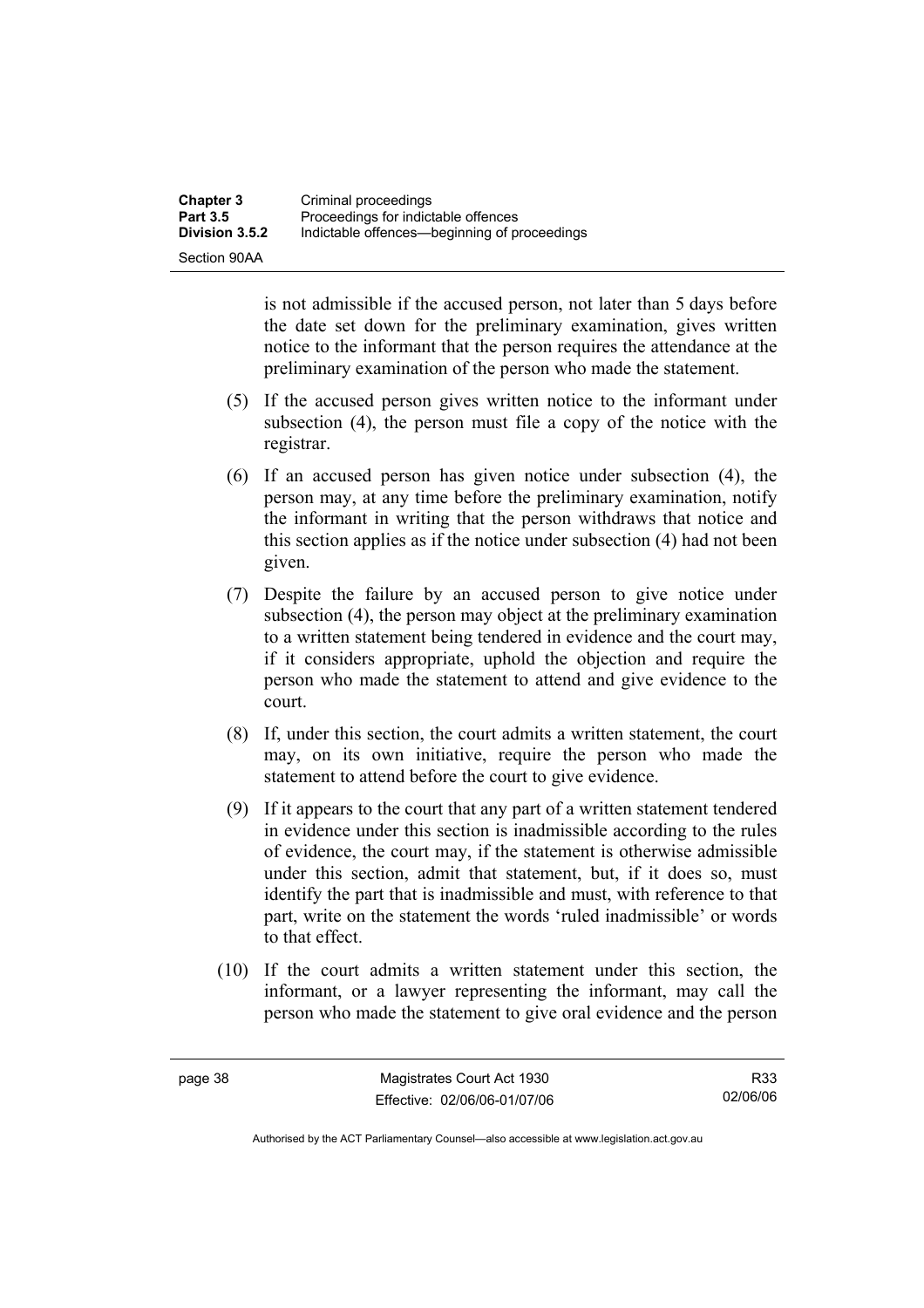| <b>Chapter 3</b> | Criminal proceedings                         |
|------------------|----------------------------------------------|
| <b>Part 3.5</b>  | Proceedings for indictable offences          |
| Division 3.5.2   | Indictable offences—beginning of proceedings |
| Section 90AB     |                                              |

and any other witnesses, other than witnesses called by the accused person, who attend before the court—

- (a) must be examined in the presence or hearing of the accused person and, if the accused person wishes, in the presence or hearing of a lawyer representing the accused person; and
- (b) may be cross-examined by the accused person or his or her lawyer.

#### **90AB Preliminary examination if written statements not tendered**

- (1) This section applies if—
	- (a) a person is alleged to have committed an indictable offence; and
	- (b) a notice has not been given to the person in accordance with section 90.
- (2) The court must take the preliminary examination or statement on oath of anyone (a *sworn person*) who knows the facts and circumstances of the case.
- (3) The examination or statement must be taken in the presence or hearing of—
	- (a) the person; and
	- (b) if the person asks—a lawyer representing the person.
- (4) The person or the person's lawyer may cross-examine a sworn person.

### **90ABA Attendance not required under s 90AA or s 90AB if order made under s 89A**

An accused person is not required to be present during the preliminary examination under section 90AA (10) or section 90AB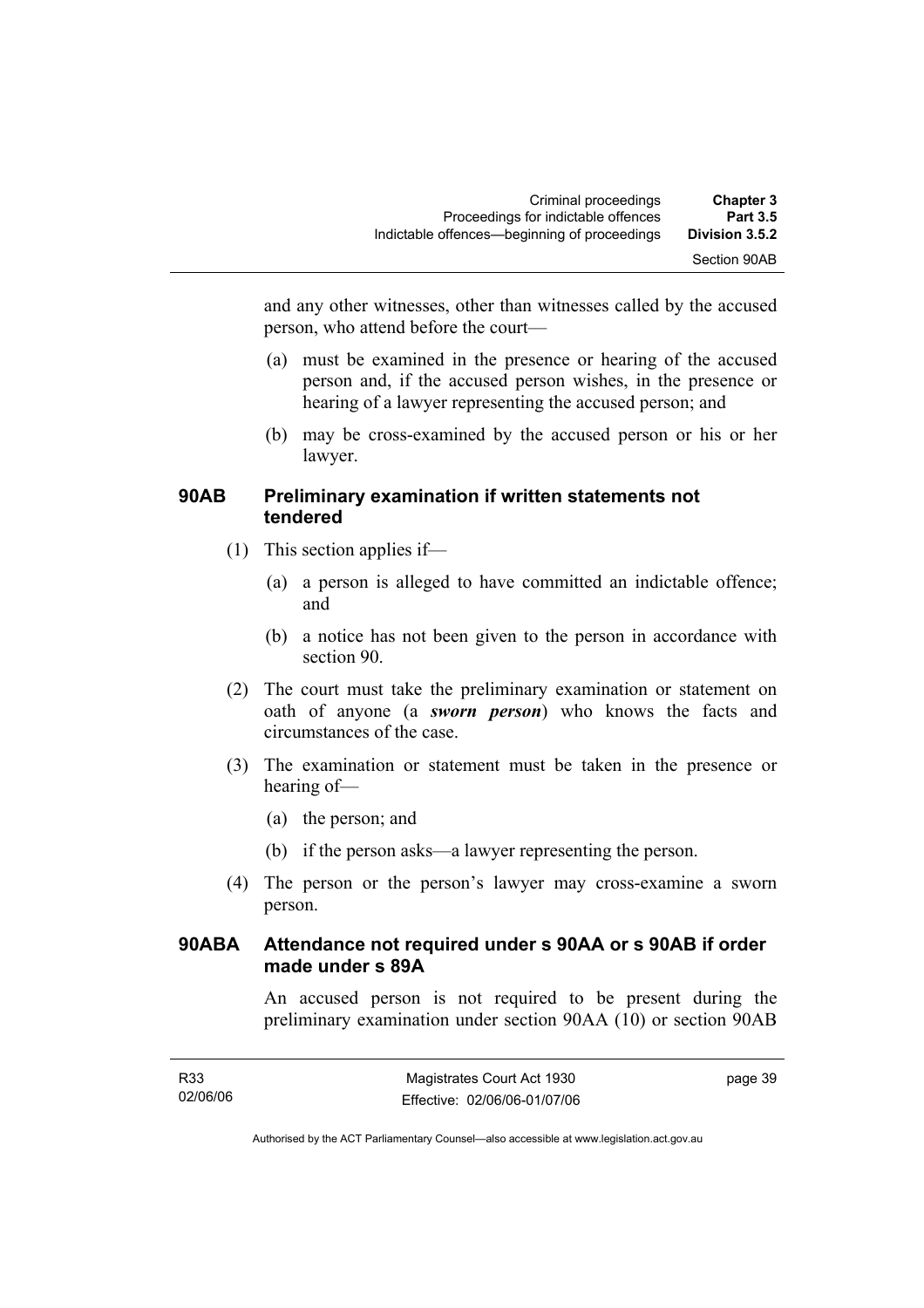| <b>Chapter 3</b> | Criminal proceedings                         |
|------------------|----------------------------------------------|
| <b>Part 3.5</b>  | Proceedings for indictable offences          |
| Division 3.5.2   | Indictable offences—beginning of proceedings |
| Section 90A      |                                              |

if the person is excused from attendance during the examination under section 89A.

#### **90A Plea of guilty in committal proceeding**

- (1) This section does not apply in relation to a person charged with an indictable offence punishable by imprisonment for life.
- (2) Subsections (3), (4), (5) and (6) do not apply in relation to a person charged with an offence in relation to which the Crimes Act, section 375 applies.
- (3) A person (the *accused person*) who is before the court charged with an indictable offence may at any stage of the proceeding plead guilty to the charge.
- (4) The court may accept or reject the plea but the rejection of the plea at any stage of the proceeding does not prevent the accused person from pleading guilty under this section at a later stage of the proceeding and the court may accept or reject the plea at that later stage.
- (5) If the court rejects the plea, the proceeding before the court must continue as if the plea had not been made.
- $(6)$  If—
	- (a) the court accepts the plea; and
	- (b) any of the following subparagraphs applies to the offence:
		- (i) the offence is under a law in force in the ACT punishable either on indictment or summary conviction;
		- (ii) the offence may be dealt with summarily without the accused person's consent;
		- (iii) the offence may be dealt with summarily if the accused person consents and the accused person consents to it being dealt with summarily;

page 40 Magistrates Court Act 1930 Effective: 02/06/06-01/07/06

R33 02/06/06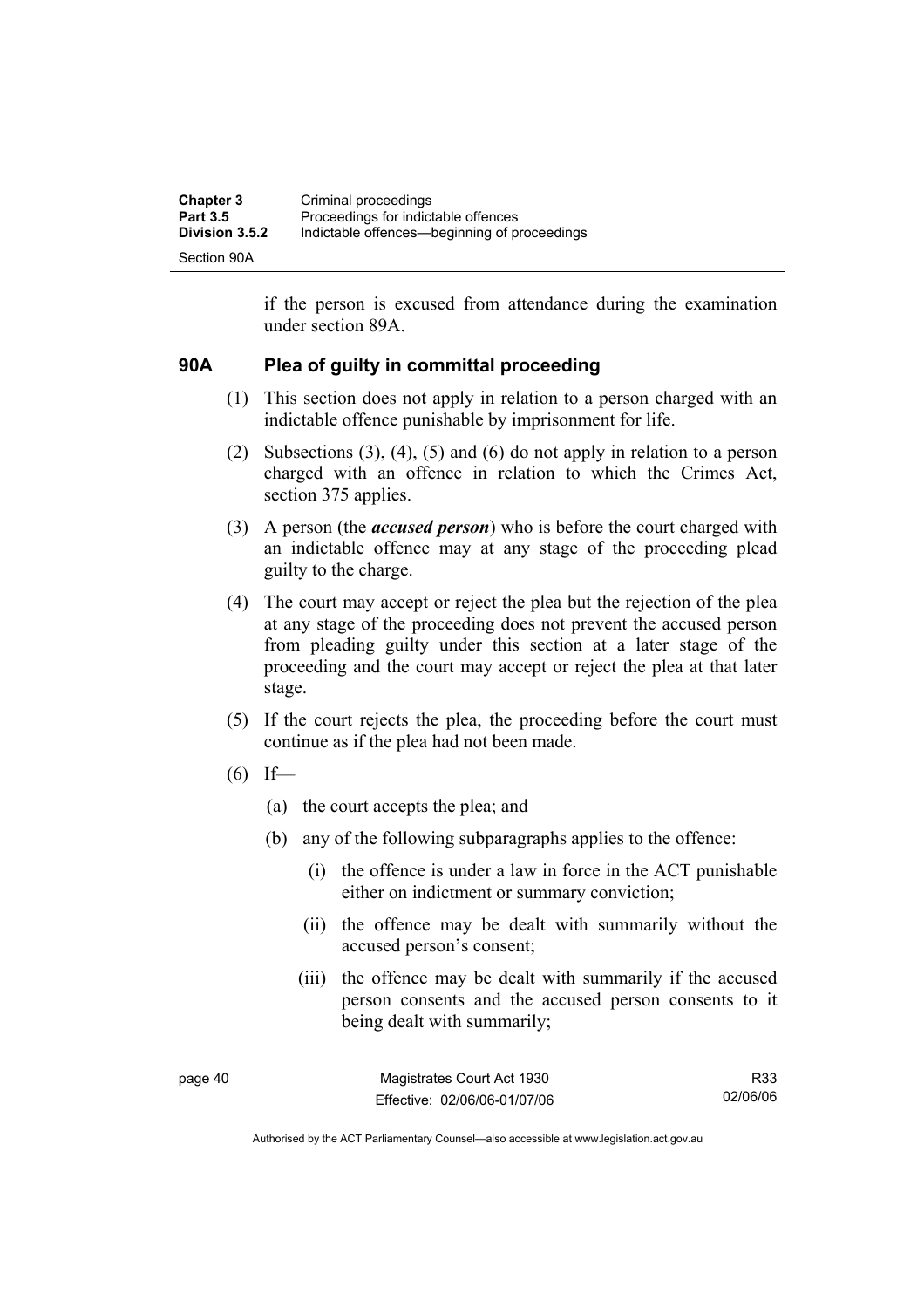- (iv) the offence may be dealt with summarily if the prosecutor requests and the prosecutor requests that it be dealt with summarily; and
- (c) it appears to the court that it is proper to deal with the case summarily;

the court may, without hearing further evidence, sentence or otherwise deal with the accused person and finally dispose of the charge and all incidental matters.

- $(7)$  If—
	- (a) the court accepts the plea; and
	- (b) any of the following subparagraphs applies to the offence:
		- (i) it does not appear to the court that it is proper to deal with the case summarily;
		- (ii) the offence is punishable only on indictment;
		- (iii) the offence may be dealt with summarily if the accused person consents, but the accused person does not consent to it being dealt with summarily;
		- (iv) the offence may be dealt with summarily if the prosecutor requests, but the prosecutor does not request that it be dealt with summarily;
		- (v) this subsection applies to the accused person under the Crimes Act, section 375;

the Magistrates Court must commit the accused person to the sittings of the Supreme Court that the Supreme Court directs and the Supreme Court must deal with the accused person in accordance with subsections  $(8)$  to  $(13)$ .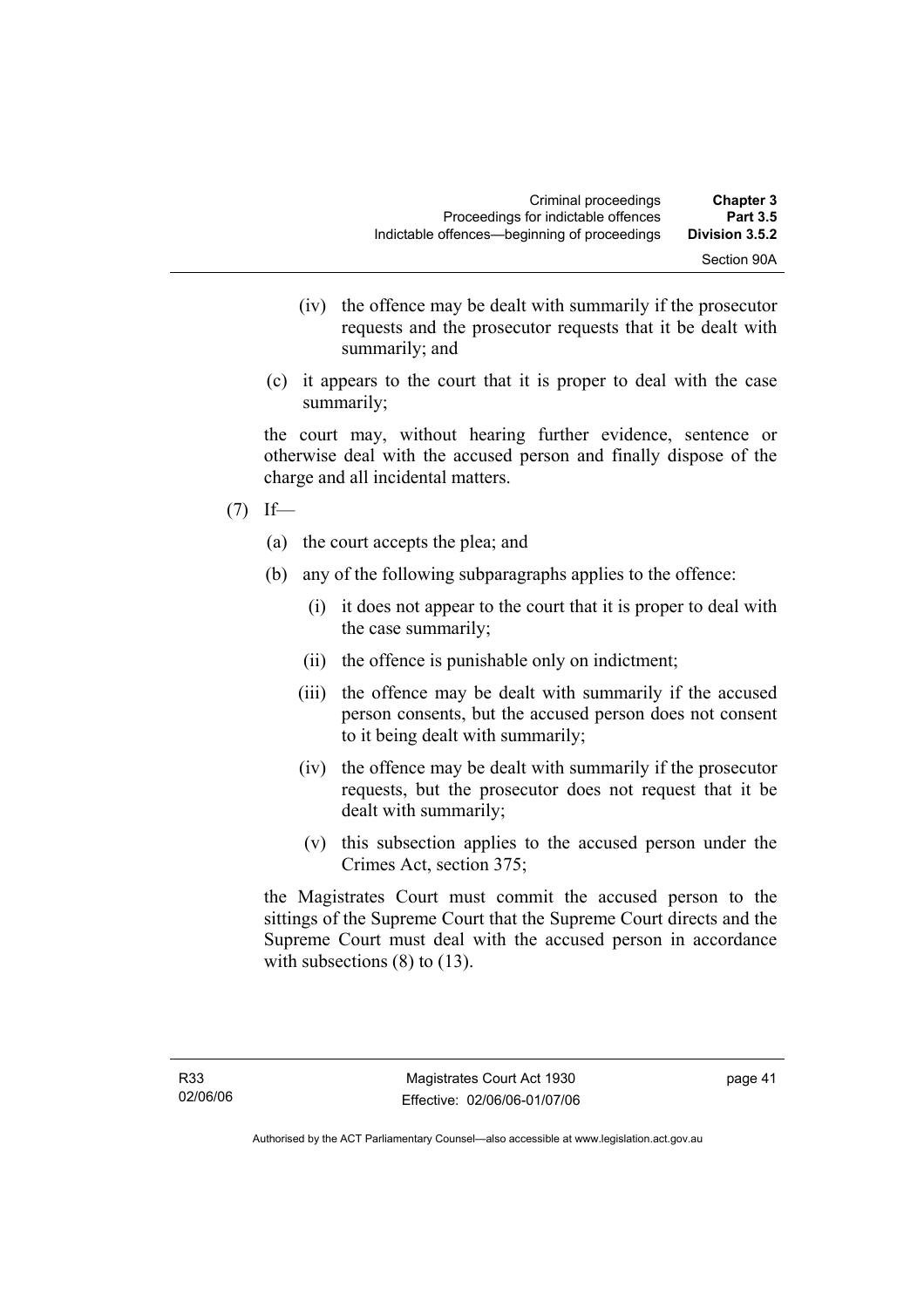| <b>Chapter 3</b> | Criminal proceedings                         |
|------------------|----------------------------------------------|
| <b>Part 3.5</b>  | Proceedings for indictable offences          |
| Division 3.5.2   | Indictable offences—beginning of proceedings |
| Section 90A      |                                              |

- (8) A committal under subsection (7) is taken, for all purposes relating to the venue or change of venue of a proceeding consequent on the committal, to be a committal for trial.
- (9) The Supreme Court may order that the proceeding before the Magistrates Court where the accused person pleaded guilty be continued at a time and place stated in the order.
- (10) The Supreme Court must make an order under subsection (9) if—
	- (a) it appears to the Supreme Court from the information or evidence given to or before it that the facts in relation to which the accused person was charged before the Magistrates Court do not support the charge to which the accused person pleaded guilty; or
	- (b) the accused person or a lawyer representing the accused person or informant asks that the order be made.
- (11) Except if an order is made under subsection (9), the Supreme Court has the same powers of sentencing or otherwise dealing with the accused person and of finally disposing of the charge and of all incidental matters as it would have had if the accused person, on arraignment at any sittings of the court, had pleaded guilty to the offence charged on an indictment filed by the Attorney-General or the Attorney-General of the Commonwealth.
- (12) The procedure relating to committal for trial applies, as nearly as may be, to a committal under subsection (7) and bail may be granted as on a committal for trial, but a person must not be bound over to give evidence on a committal under that subsection unless the court otherwise orders.
- (13) If an order is made by the Supreme Court under subsection (9) that the proceeding before a court where an accused person pleaded guilty be continued at a time and place stated in the order—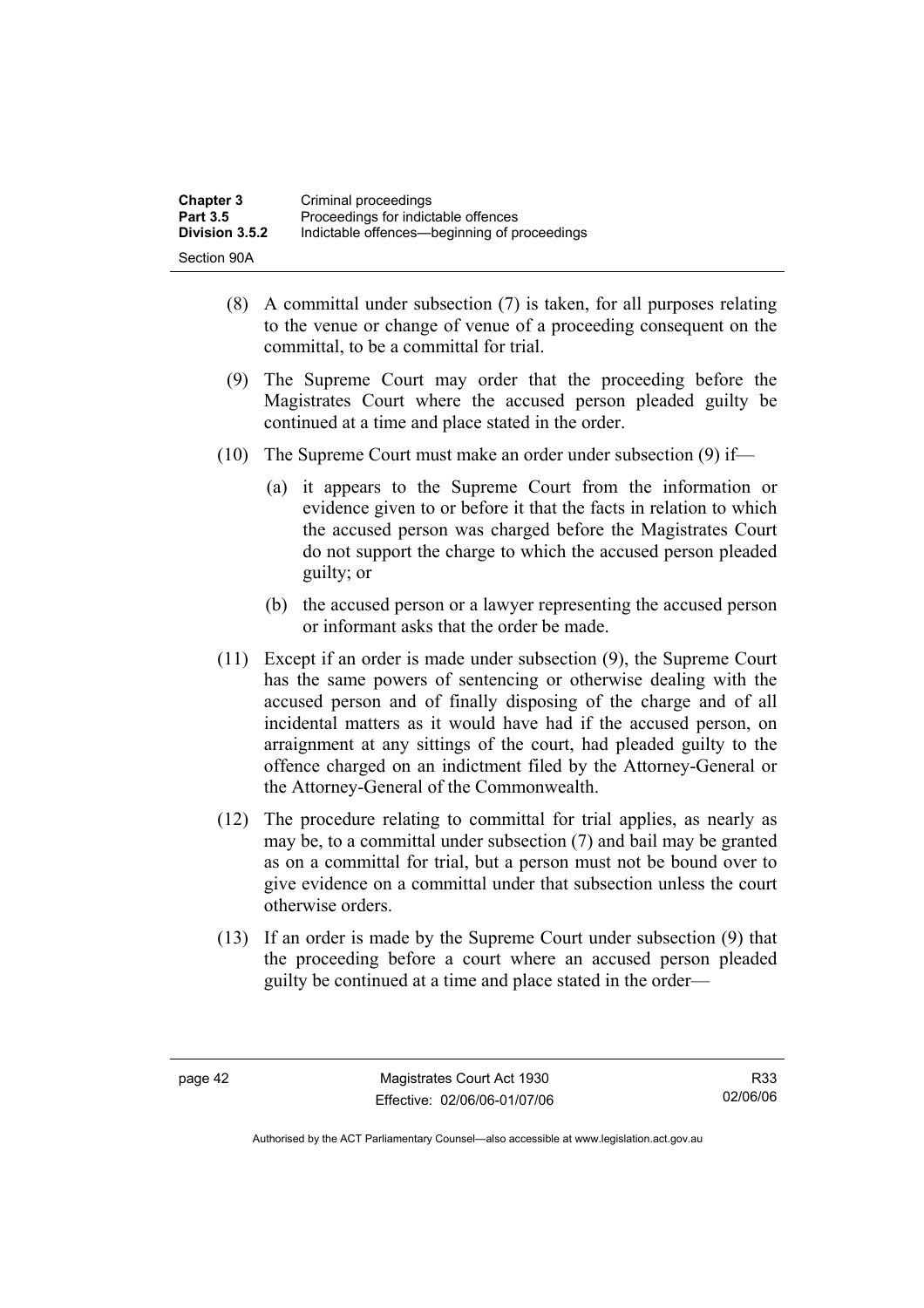- (a) the proceeding must be continued in all respects as if the accused person had not pleaded guilty and as if the proceeding had been adjourned by the court to the time and place so stated; and
- (b) the Supreme Court may exercise any power that the Magistrates Court might have exercised under division 3.4.3 (Remand) if the order had been an order made by the Magistrates Court adjourning the proceeding to the stated time and place, and that division applies in relation to the accused person.

### **91 Court may discharge accused**

When all the evidence offered by the prosecution in relation to the indictable offence with which the accused person is charged has been taken, the court must—

- (a) if the court is of the opinion, having regard to all the evidence before it, that the evidence is capable of satisfying a jury beyond reasonable doubt that the person has committed an indictable offence—proceed in accordance with section 92; or
- (b) if the court is not of the opinion mentioned in paragraph (a) and the person is in custody in relation to the offence immediately order that the person be released from custody in relation to the offence.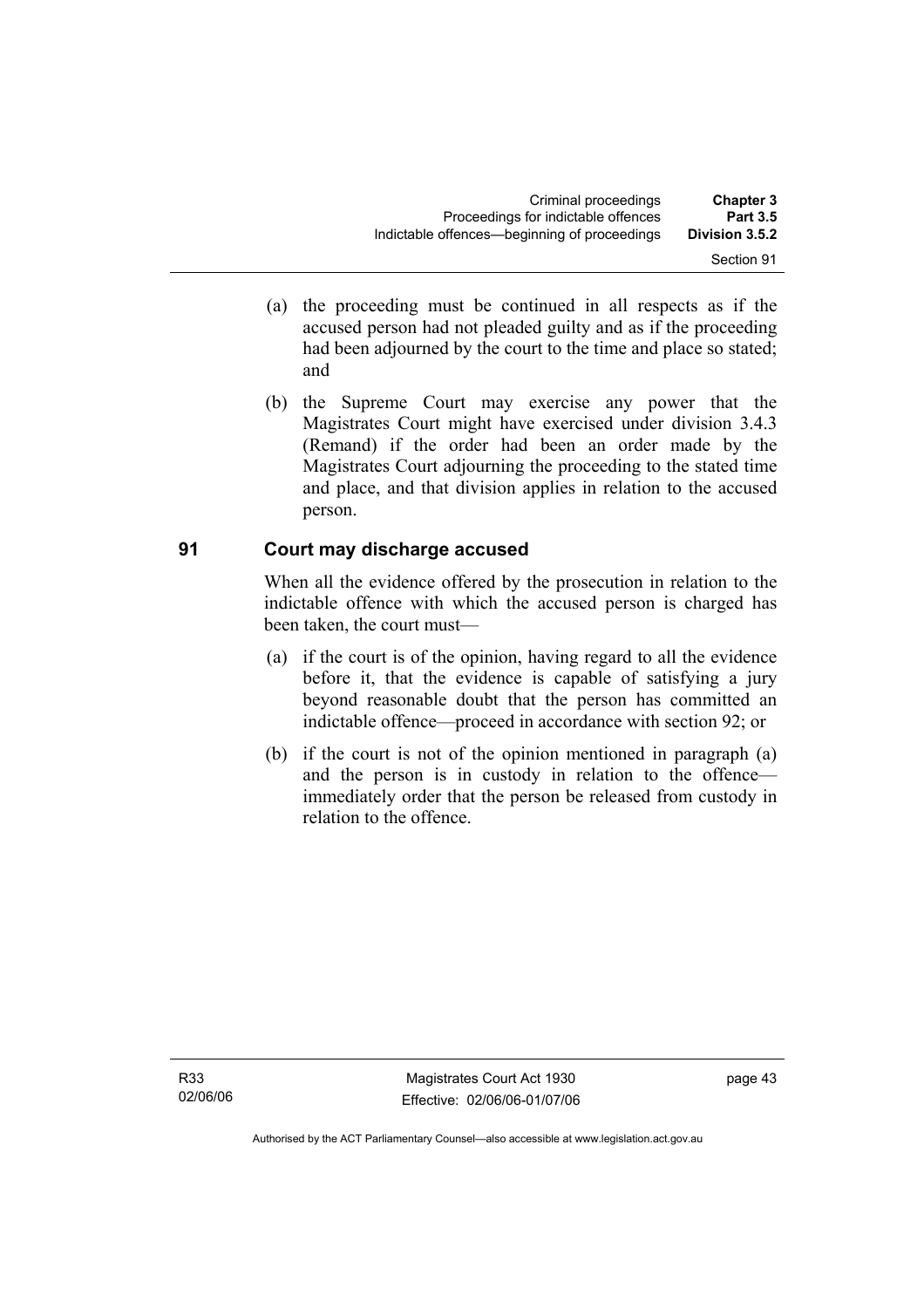#### **92 Proceeding if evidence sufficient to put accused on trial**

 (1) If the court is of the opinion, having regard to the evidence for the prosecution, that the evidence is capable of satisfying a jury beyond reasonable doubt that the accused person has committed an indictable offence, the court must charge the accused person with the offence and must say to the accused person these words, or words to the like effect:

'Do you wish to say anything in answer to the charge? You are not obliged to say anything unless you desire to do so; but whatever you say may be given in evidence against you on your trial. You are clearly to understand that you have nothing to hope from any promise or favour, and nothing to fear from any threat that may have been held out to you to induce you to make any admission or confession of your guilt; but whatever you now say may be given in evidence against you on your trial, notwithstanding any such promise or threat.'.

- (2) Subsection (1) does not apply in relation to a person charged with an indictable offence if the court has decided to dispose of the case summarily under a law in force in the ACT.
- (3) If the court commits the accused person for trial before the Supreme Court, any statement made by the person in reply to the question mentioned in subsection (1) is, on the trial of the accused person, admissible as evidence.
- (4) Whether or not the accused person makes a statement in reply to the question mentioned in subsection (1), the magistrate must ask the person if the person wishes to give evidence himself or herself or to call any witnesses on his or her behalf and, if the accused person or any other person then gives evidence, the prosecutor is at liberty to cross-examine the witness and to adduce evidence in reply.

R33 02/06/06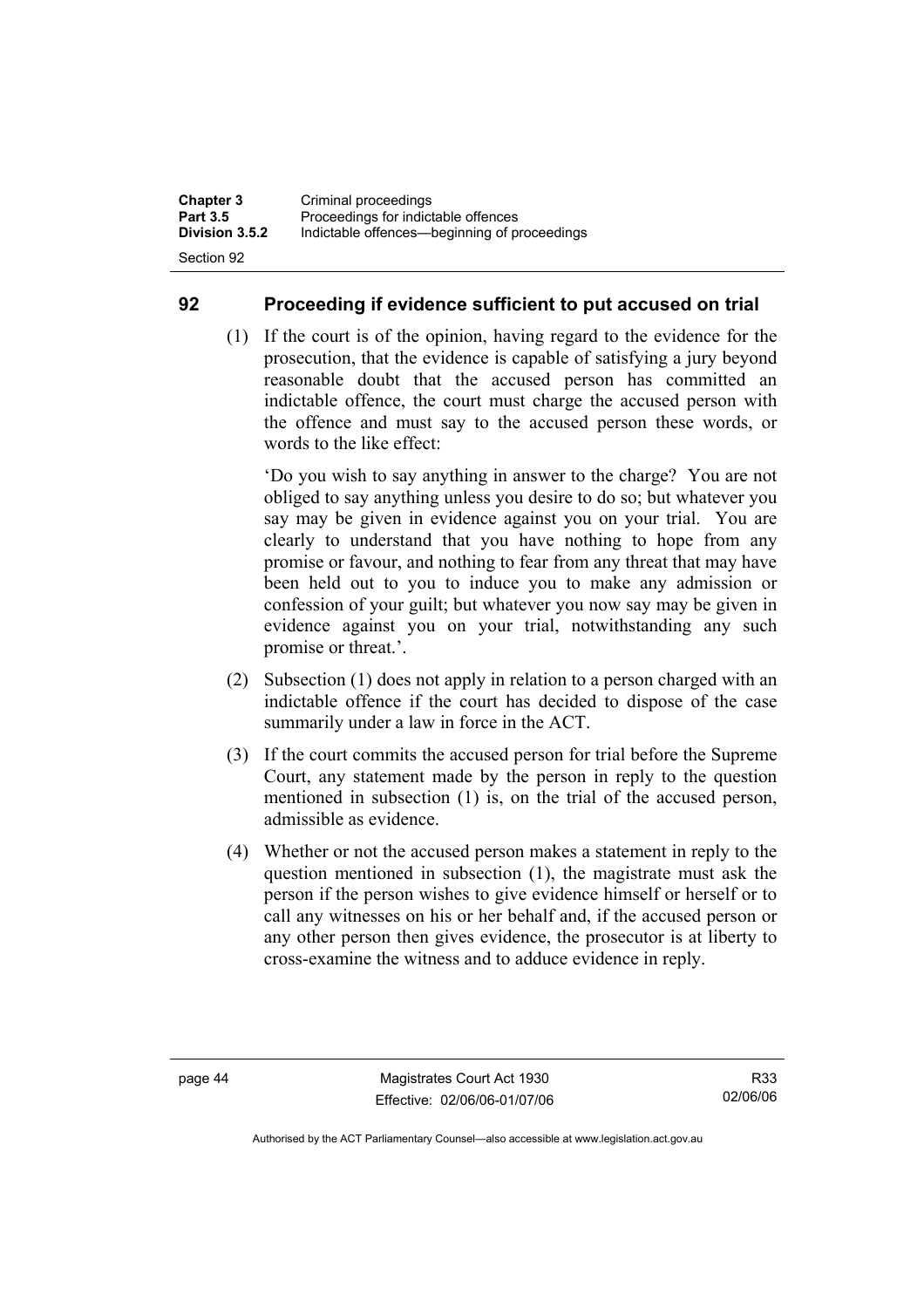# Section 92A

#### **92A Committal for sentence for indictable offence tried summarily**

- (1) On the summary conviction of a person charged with an indictable offence, the court may, if it appears to it that because of the character and antecedents of the person it is desirable that sentence be passed on the person by the Supreme Court, commit the person for sentence to the sittings of the Supreme Court that the court directs.
- (2) If the court commits a person for sentence under subsection (1), the court must deal with the person in the same way as a person who is committed for trial under section 94 (b).
- (3) The Supreme Court has the same powers of sentencing or otherwise dealing with a person committed for sentence under this section as it would have had if the person had been convicted in that court.

#### **92B Depositions as evidence**

 $If$ —

- (a) a person is charged with an indictable offence; and
- (b) the person has not admitted the truth of the charge; and
- (c) the court has decided to dispose of the case summarily under a law in force in the ACT;

the depositions of the witnesses who gave evidence for the prosecution at the preliminary hearing are taken to be evidence given on the hearing of the charge and the witnesses, or any of them, must, if so required by the prosecutor or the defendant, be called or recalled for examination or cross-examination.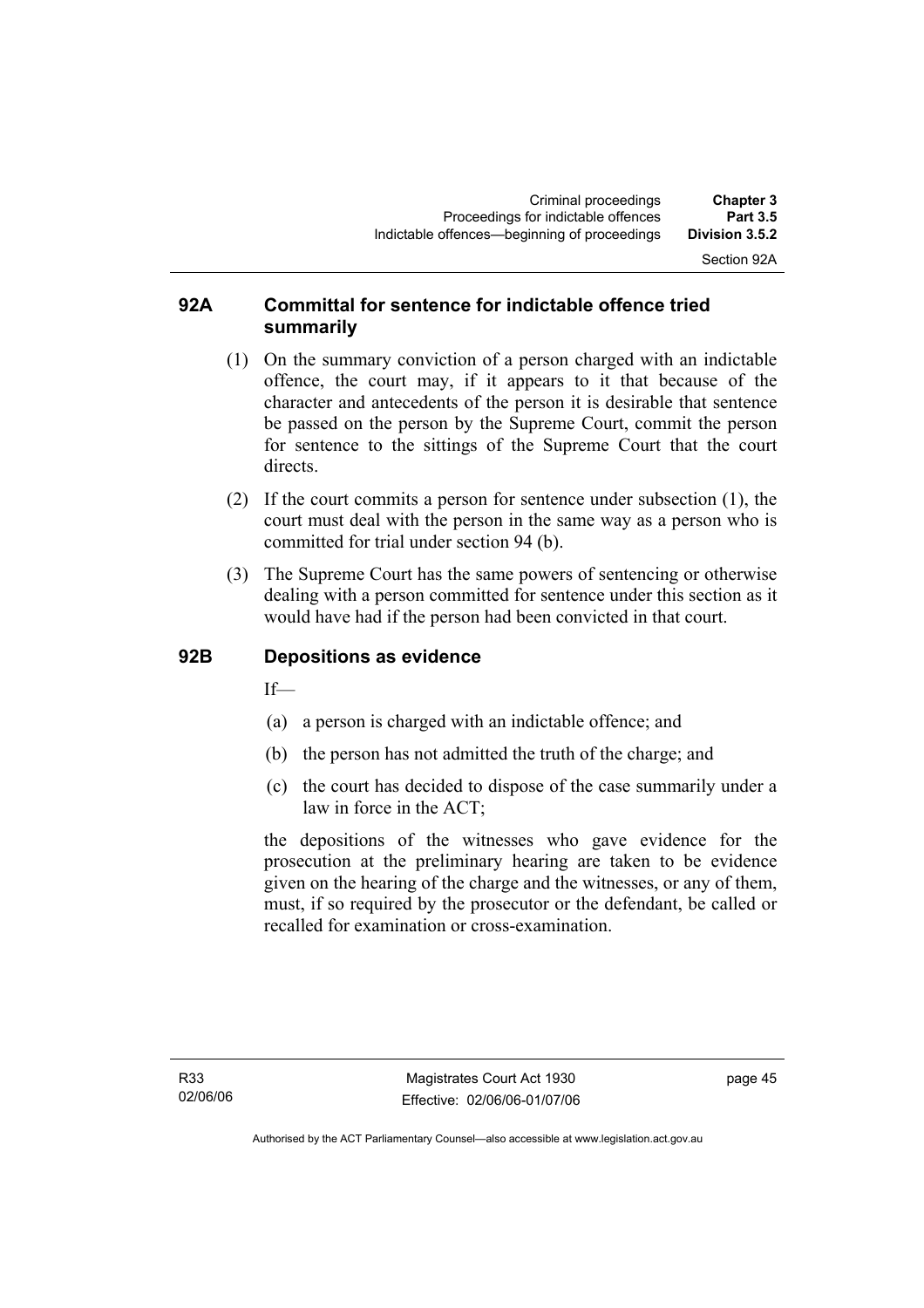**Chapter 3 Criminal proceedings**<br>**Part 3.5 Proceedings for indict Part 3.5** Proceedings for indictable offences<br>**Division 3.5.3** Indictable offences—proceedings at **Division 3.5.3** Indictable offences—proceedings after hearing of evidence Section 93

#### **93 Admissions and confessions**

This Act does not prevent the prosecutor in any case from giving in evidence any admission or confession or other statement of the defendant made at any time if it is admissible as evidence against the defendant.

# **Division 3.5.3 Indictable offences—proceedings after hearing of evidence**

#### **94 Discharge or committal for trial**

When all the evidence for the prosecution and the defence have been taken in relation to the indictable offence with which the accused person is charged, the court must—

- (a) if the court is of the opinion, having regard to all the evidence before it, that a jury would not convict the person of an indictable offence and the person is in custody in relation to the offence—immediately order that the person be released from custody in relation to the offence; or
- (b) in any other case—commit the defendant for trial for the offence.
- *Note 1* For the meaning of *commit* a person for trial, see the Legislation Act, dict, pt 1.
- *Note 2* The court must issue a warrant for the remand of the defendant in the chief executive's custody (see *Crimes (Sentence Administration) Act 2005*, s 17).

#### **95 Depositions of dead or absent people**

If, on the trial of a person who has previously been charged before the court with an indictable offence and committed for trial, it is proved—

R33 02/06/06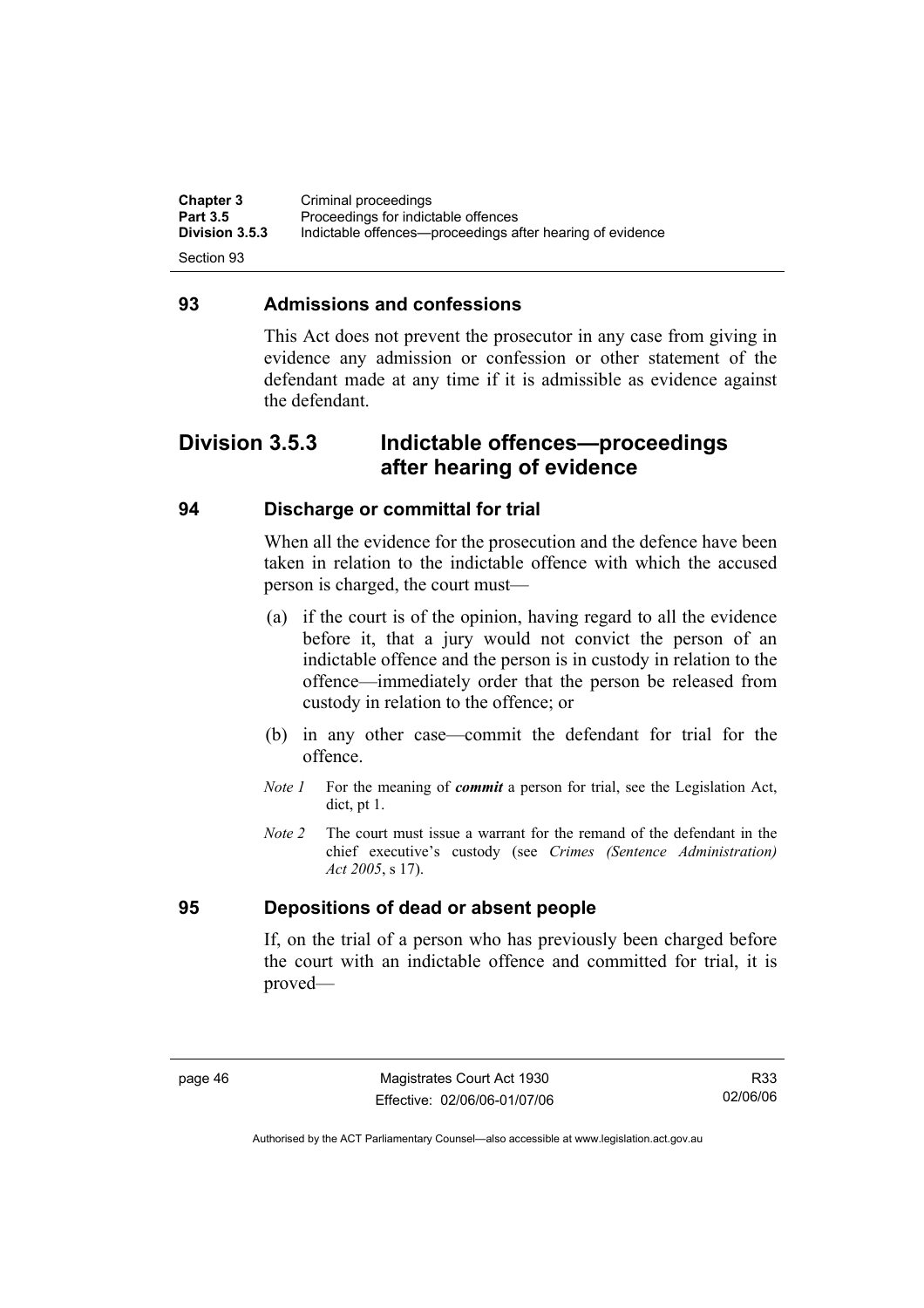- (a) that a witness whose depositions were taken at the hearing of the charge before the magistrate is dead or so ill as not to be able to travel or to give evidence, or is absent from Australia; and
- (b) that the depositions of the witness were taken in the presence of the accused person; and
- (c) that the accused person or a lawyer representing the accused person had a full opportunity of cross-examining the witness;

the depositions are admissible as evidence—

- (d) if taken in the way specified in section 316 (3)—be read as evidence at the trial of the accused person without further proof unless it is proved that the magistrate by whom the depositions purport to have been signed did not in fact sign them; or
- (e) if recorded by 1 of the ways specified in section 316 (2)—be read as evidence at the trial of the accused person if it is proved that the record is a correct record of the depositions and that the transcript is a correct transcript of that record.

### **96 Evidence for defence**

If a person is charged with an indictable offence as such, the court is bound to hear any evidence tendered on the person's behalf tending to show that the defendant is not guilty of the offence with which the defendant is charged.

# **Division 3.5.4 Indictable offences—costs**

### **97 Discontinued proceeding**

#### If—

 (a) in a proceeding under this part, the court is of the opinion that the evidence for the prosecution is not capable of satisfying a jury beyond reasonable doubt that the accused person has

| R33      | Magistrates Court Act 1930   | page 47 |
|----------|------------------------------|---------|
| 02/06/06 | Effective: 02/06/06-01/07/06 |         |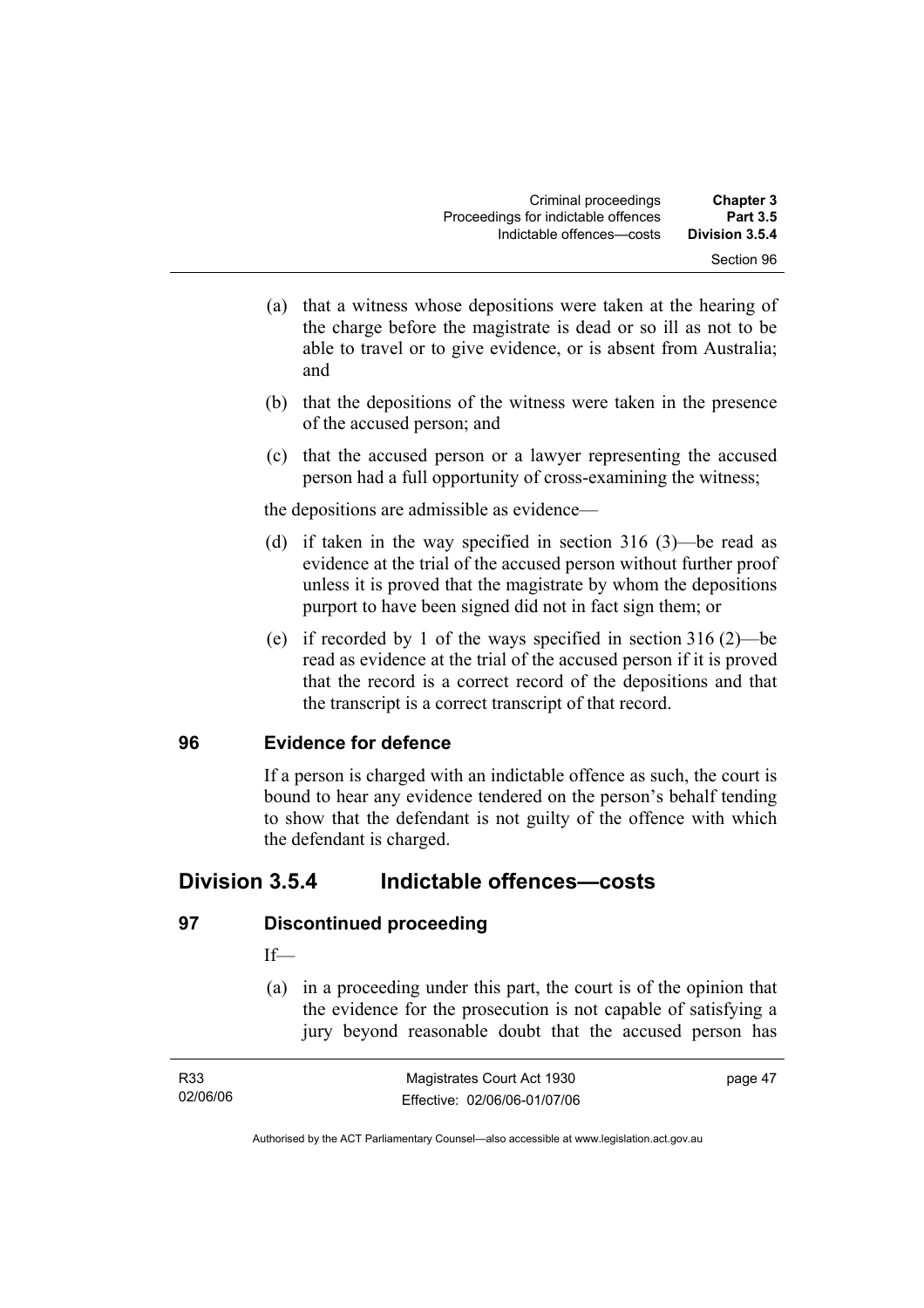| <b>Chapter 3</b> | Criminal proceedings                      |
|------------------|-------------------------------------------|
| <b>Part 3.5</b>  | Proceedings for indictable offences       |
| Division 3.5.5   | Indictable offences—witness recognisances |
| Section 103      |                                           |

committed an indictable offence or is of the opinion, having regard to all the evidence before it, that a jury would not convict the defendant of an indictable offence; or

 (b) a proceeding under this part is discontinued for any other reason;

the court may order that the informant pay to the defendant the costs the court considers just.

# **Division 3.5.5 Indictable offences—witness recognisances**

#### **103 Recognisance of witnesses etc**

- (1) The court may bind by recognisance every person whose written statement was admitted in evidence under section 90AA, or who was examined before it, to appear at the court at which the defendant is to be tried, and then and there to give evidence against the defendant.
- (2) The recognisance must particularly specify the profession, trade, or calling of every person who enters into it, together with the person's full name and place of residence.

### **104 Signature of magistrate—notice to witnesses**

Every such recognisance must be duly acknowledged by every person who enters into it, and must be subscribed by the magistrate before whom it is acknowledged, and a notice of it signed by the magistrate must at the same time be given to every person bound by it.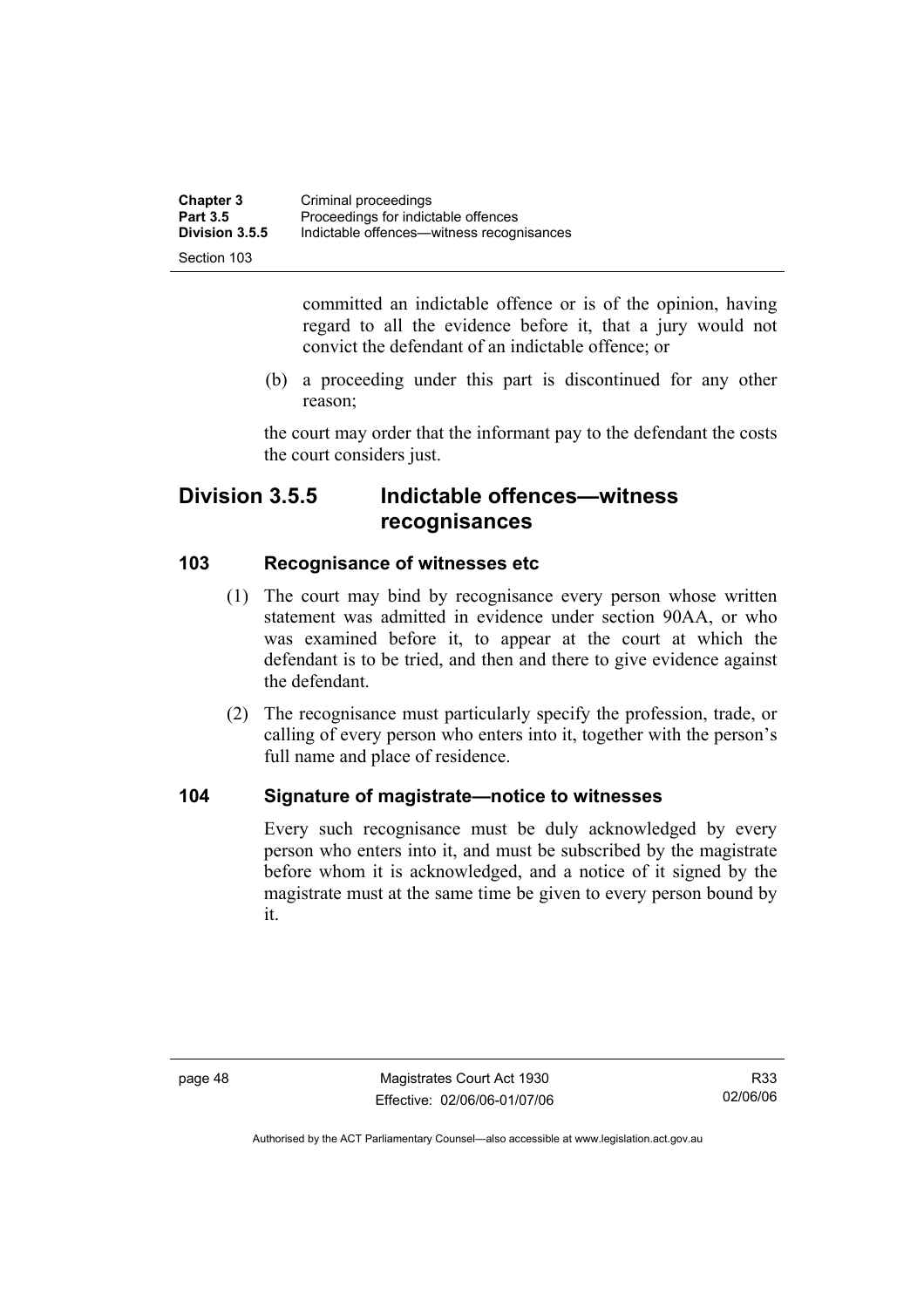### **105 Court may remand noncompliant witness**

 (1) If a witness fails to enter into a recognisance, the court may order the remand of the witness in custody until after the defendant's trial, unless the witness enters into the recognisance before a magistrate.

- (2) If the witness is remanded under this section, a magistrate may order the chief executive to release the witness from custody in accordance with the order if—
	- (a) the defendant is not committed for trial for the offence with which the defendant is charged; or
	- (b) the relevant officer declines to file an information against the defendant for the offence; or
	- (c) the witness enters into the recognisance before a magistrate.

### **Division 3.5.6 Indictable offences—other provisions**

#### **105A Meaning of** *certified copy* **of depositions in div 3.5.6**

In this division:

*certified copy*, of depositions, means—

- (a) if a record of the deposition was made in accordance with section 316 (2)—a transcript of the record certified in accordance with section 314 (2); or
- (b) if the depositions were taken down in writing and signed in accordance with section 316 (3)—the depositions as taken down and signed.

*Note* The *Crimes (Sentence Administration) Act 2005*, pt 3.2 provides for the chief executive to have custody of the defendant during the remand.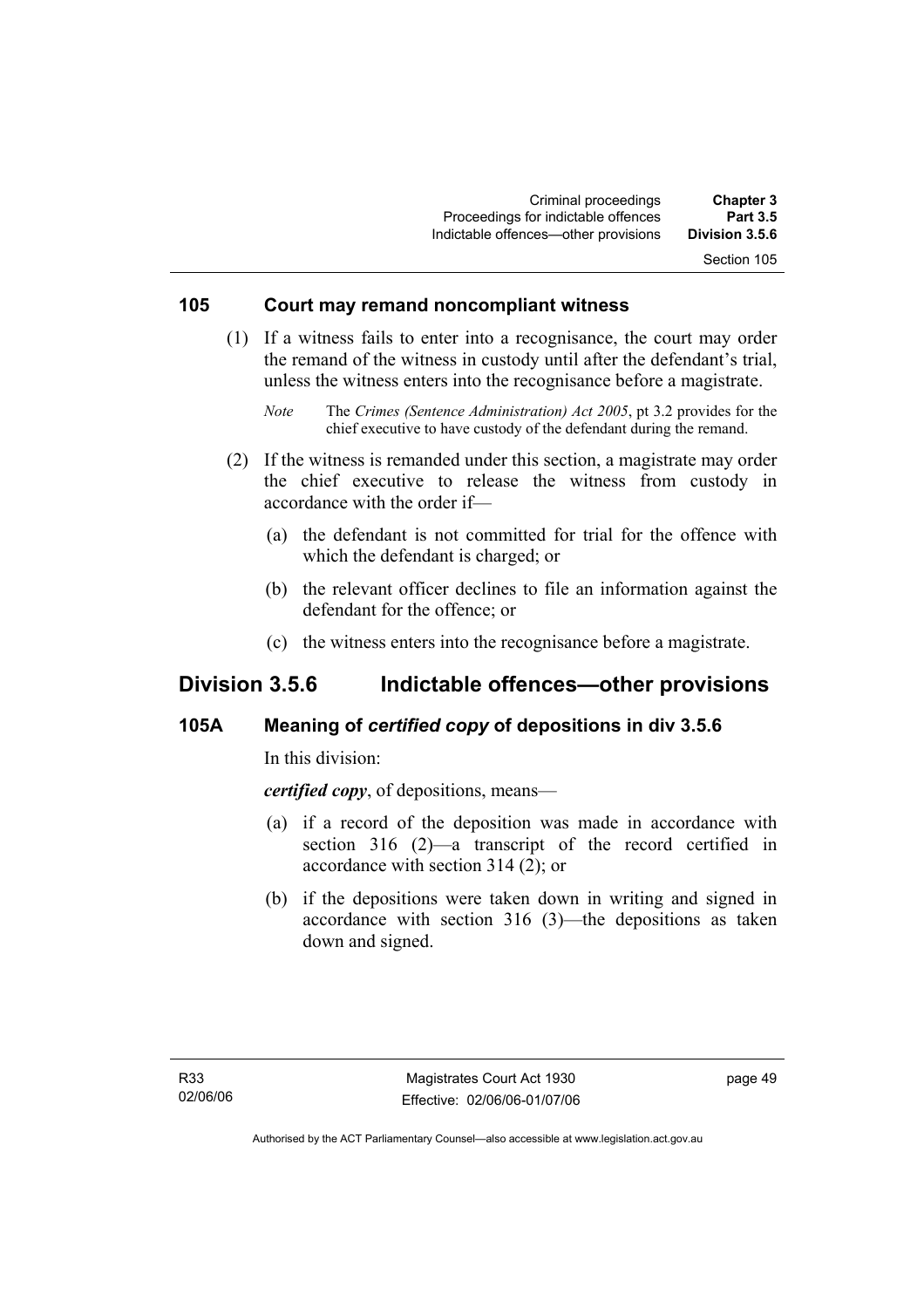| <b>Chapter 3</b> | Criminal proceedings                 |
|------------------|--------------------------------------|
| <b>Part 3.5</b>  | Proceedings for indictable offences  |
| Division 3.5.6   | Indictable offences—other provisions |
| Section 106      |                                      |

#### **106 Giving depositions etc to director of public prosecutions**

- (1) If a defendant is committed for trial or for sentence, the court must as soon as possible after the conclusion of the case before it, give to the director of public prosecutions or a person authorised by the director of public prosecutions all informations, examinations, depositions, statements, bail undertakings and other documents sworn taken or acknowledged in the case.
- (2) In this section:

*depositions* means a certified copy of depositions.

*statement* includes a certified copy of the statement (if any) made by a defendant in reply to the question mentioned in section 92 (1).

#### **107 Giving documents to proper officer of court**

- (1) After being given the documents and before the day of trial, the director of public prosecutions or a person authorised by the director of public prosecutions has and is subject to the same duties and liabilities in relation to the documents on a certiorari directed to him or her, or on a rule or order directed to him or her instead of that writ, as the court would have had and been subject to on a certiorari to it if the documents had not been given.
- (2) The director of public prosecutions, a person authorised by the director of public prosecutions, the person representing the director of public prosecutions or the person representing the informant, must, at any time after the opening of the Supreme Court at the sitting at which the trial is to be had, give the documents or any of them to the proper officer of the Supreme Court, if the presiding judge so directs.

#### **108 Accused person may obtain copies of depositions etc**

- (1) This section applies if—
	- (a) a person is charged with an indictable offence; and

R33 02/06/06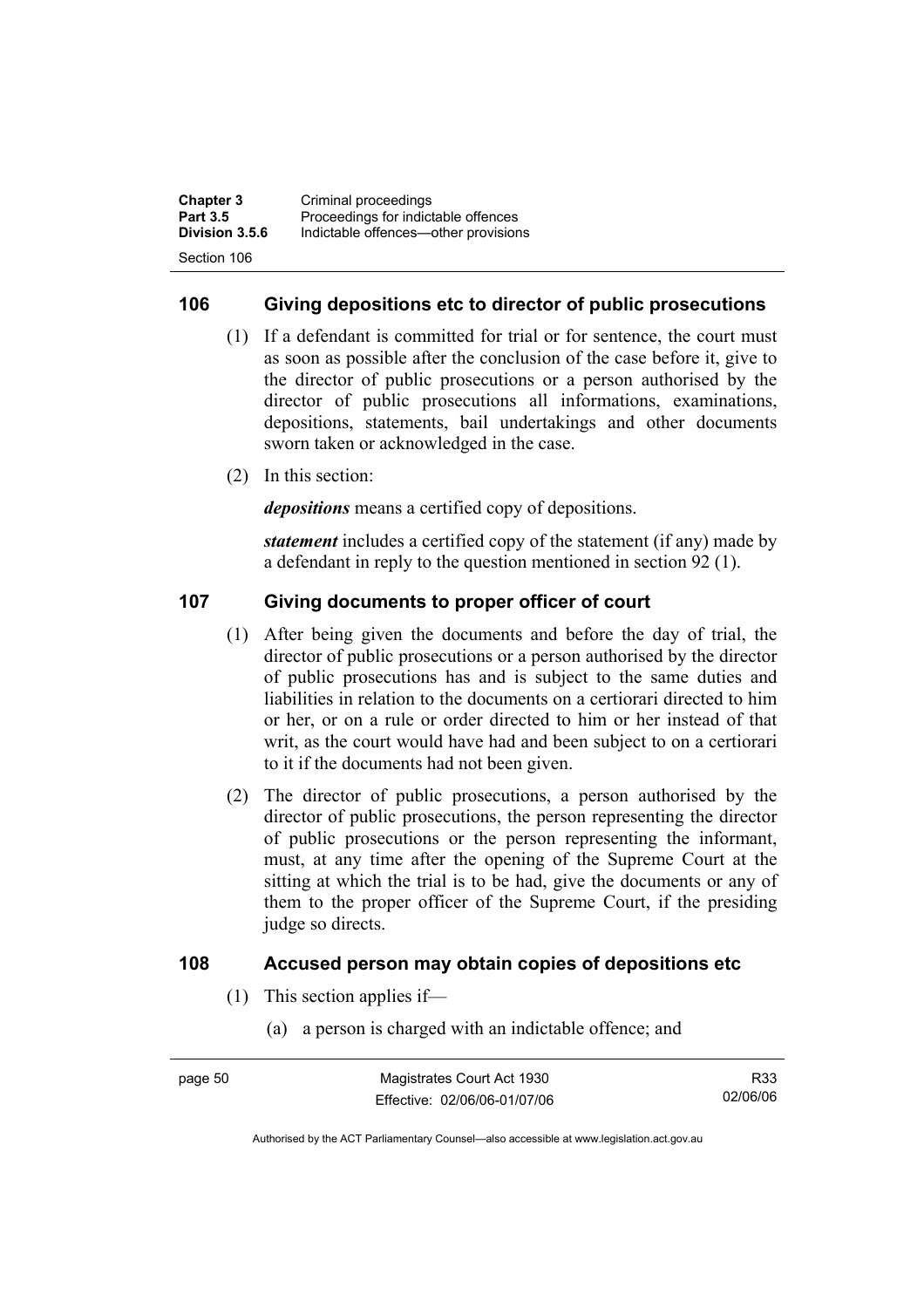| <b>Chapter 3</b><br><b>Part 3.5</b> | Criminal proceedings<br>Proceedings for indictable offences |  |
|-------------------------------------|-------------------------------------------------------------|--|
| Division 3.5.6                      | Indictable offences—other provisions                        |  |
| Section 108                         |                                                             |  |

- (b) the Magistrates Court commits the person for trial before the Supreme Court.
- (2) At any time before the person's trial before the Supreme Court starts, the person may apply to the registrar—
	- (a) for certified copies of depositions in the case; and
	- (b) for the evidence given on the cross-examination or the examination of any witnesses in the case.
- (3) The registrar must give the person the certified copies of depositions and the evidence applied for under subsection (2).
- (4) If the person is in custody, the person having the custody of the person must give any application under subsection (2) to the registrar.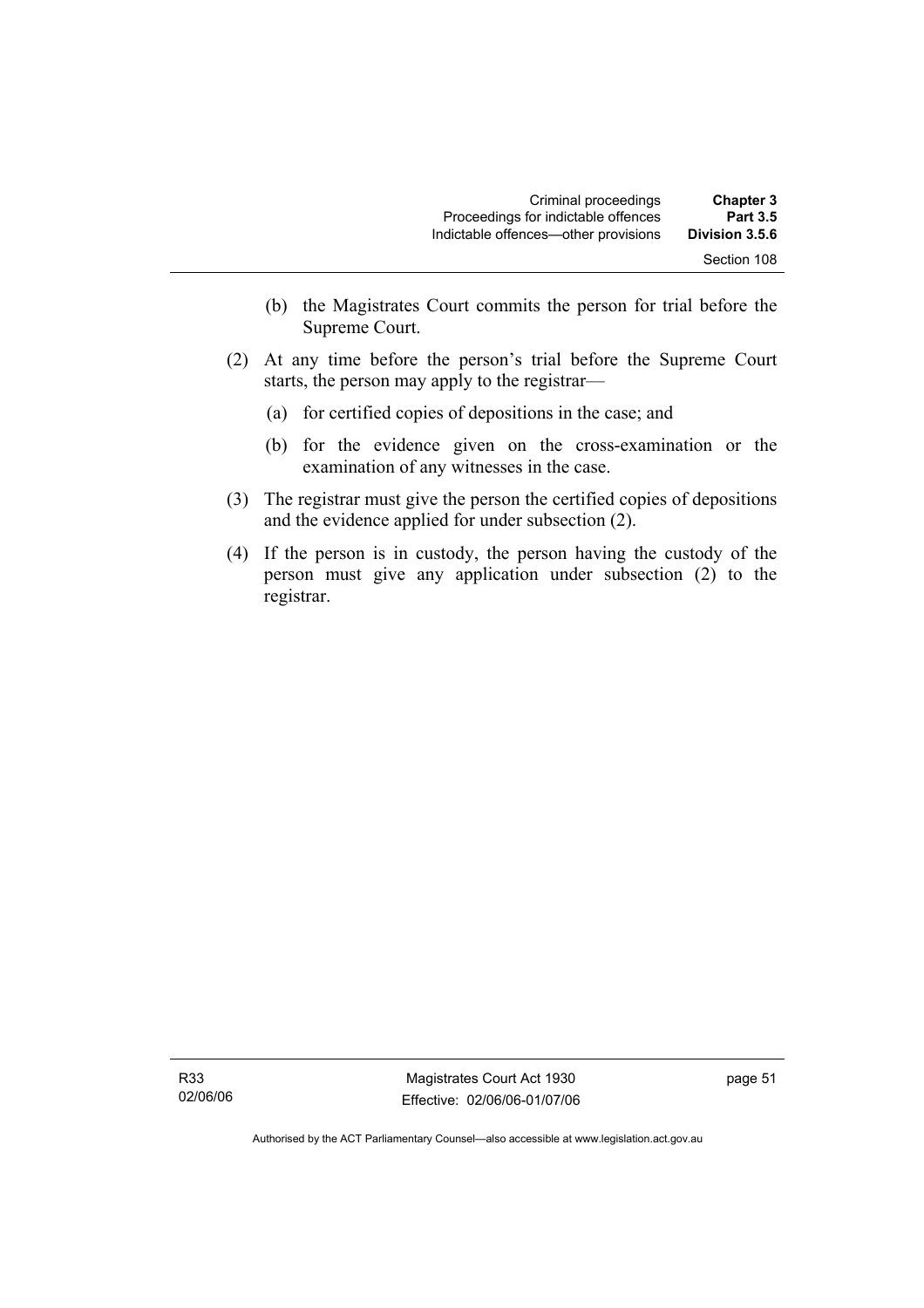Section 108A

# **Part 3.6 Proceedings for offences punishable summarily**

#### **108A Indictable offences dealt with summarily**

If—

- (a) a person is charged with an indictable offence; and
- (b) the court has decided to dispose of the case summarily under a law in force in the ACT;

this part applies, so far as it is applicable, to the summary disposal of the case.

#### **109 Dismissal or adjournment in absence of informant**

- $(1)$  If—
	- (a) the defendant appears (whether voluntarily, in accordance with a summons or under a warrant) at the time and place for the hearing of an information in relation to an offence punishable summarily; and
	- (b) the informant, having been notified of the time and place for the hearing, does not appear either personally or by a lawyer appearing for the informant;

the court must, subject to subsection (2), dismiss the information.

 (2) The court may, if it considers it is appropriate to do so, adjourn to another day the hearing of an information that would otherwise be dismissed under subsection (1).

R33 02/06/06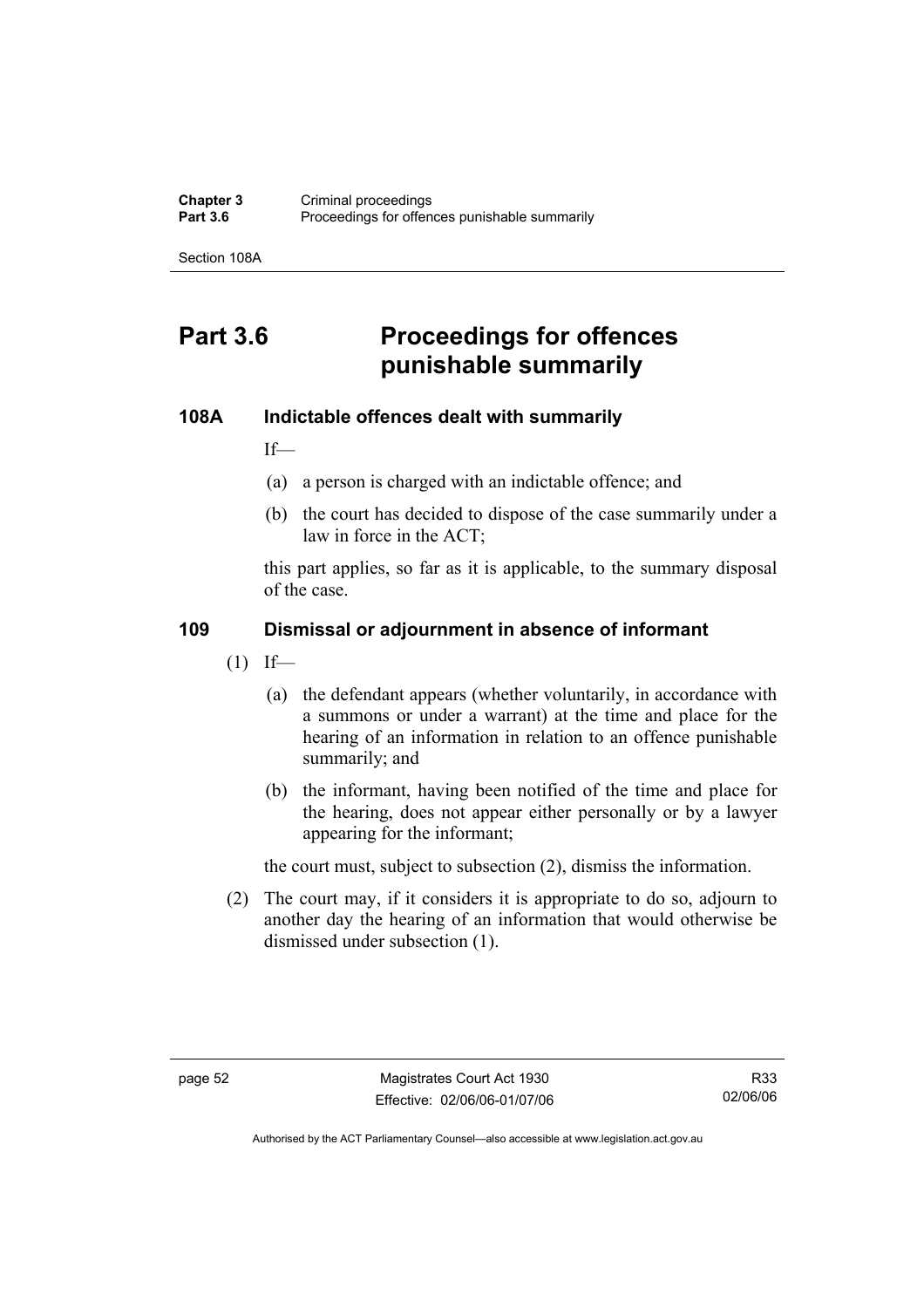#### **110 Hearing in absence of defendant**

- (1) If a summons has been served in accordance with section 41 and the defendant does not appear when called, the court may either—
	- (a) proceed to hear and decide the case in the absence of the defendant; or
	- (b) on oath being made before it, substantiating the matter of the information to its satisfaction, issue a warrant for the arrest of the defendant and to bring the defendant before the court to answer to the information and be further dealt with according to law.
- (2) If the court proceeds under subsection  $(1)$  (a)—
	- (a) the evidence of the informant or another person may be given orally; or
	- (b) a written statement made by the informant or another person may be admitted as evidence of the matters contained in it.
- (3) A written statement admitted in evidence constitutes the depositions of the person who made the statement.
- (4) A written statement must not be admitted in evidence unless it is sworn before—
	- (a) a lawyer; or
	- (b) a justice of the peace; or
	- (c) the registrar; or
	- (d) a person prescribed by regulation or rule.
- (5) If the court admits a written statement in evidence it may, on its own initiative, adjourn the hearing of the information and require the person who made the statement to attend before the court to give evidence.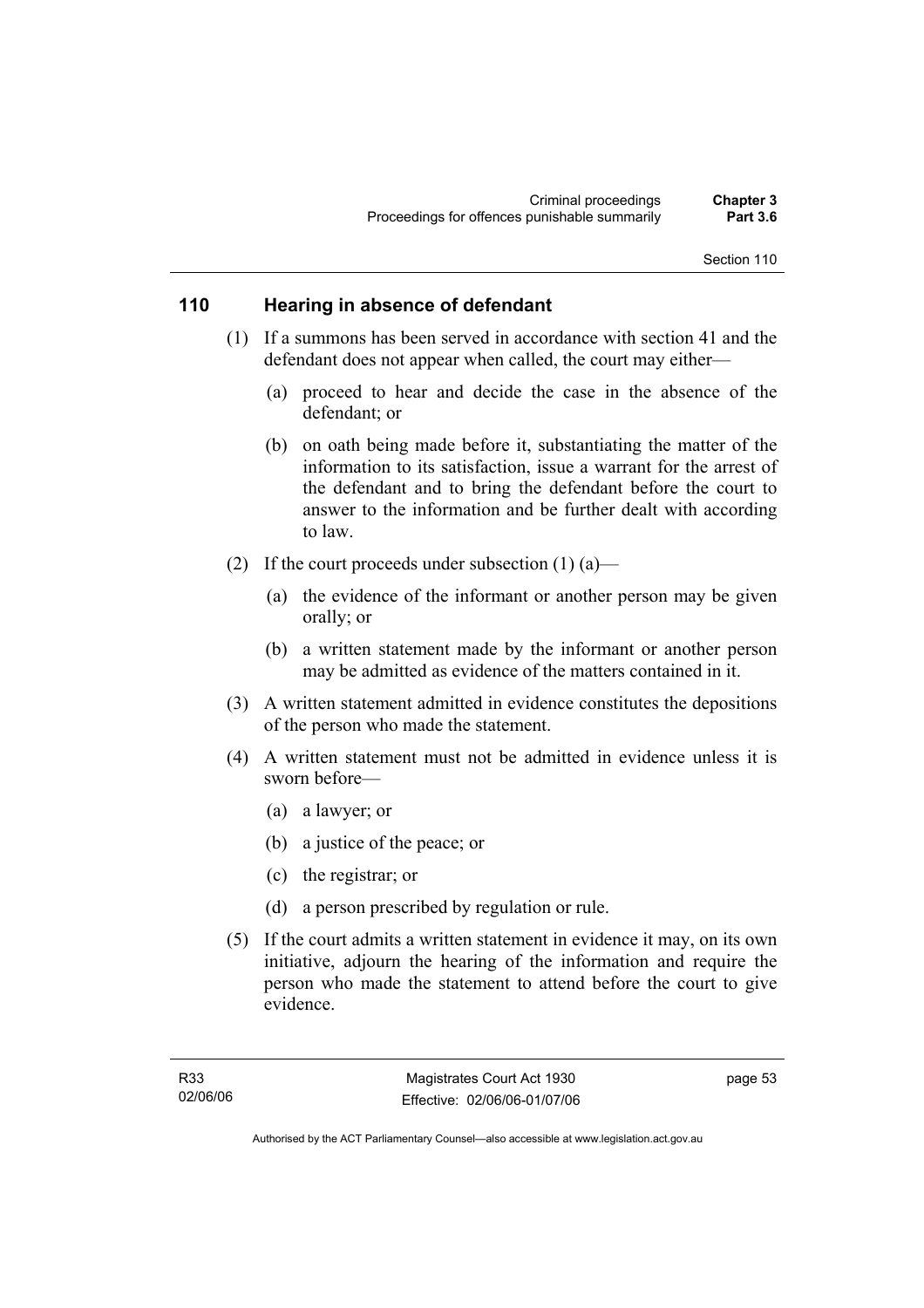| <b>Chapter 3</b> | Criminal proceedings                          |
|------------------|-----------------------------------------------|
| <b>Part 3.6</b>  | Proceedings for offences punishable summarily |

#### Section 111

 (6) Although a part of a written statement tendered in evidence under this section is inadmissible according to the rules of evidence, the statement is nevertheless admissible under this section as evidence of the matters contained in the remainder of that statement, but, if the court admits such a statement, the court must identify the part that is inadmissible and must, with reference to that part, write on the statement 'ruled inadmissible' or words to that effect.

#### **111 Adjournment if defendant does not appear**

- (1) This section applies if—
	- (a) the defendant does not appear before the court for the hearing of the information; and
	- (b) the court has issued a warrant for the defendant's arrest.
- (2) The court must adjourn the hearing until the defendant is arrested.
- (3) If the defendant is arrested under the warrant, the defendant must be detained in custody until the defendant can be brought before the court at a time and place fixed by the court.
- (4) The court must give the informant notice of the time and place fixed.

#### **113 Proceeding at hearing on defendant's confession**

If the defendant is present at the hearing, the substance of the information must be stated to the defendant, and the defendant must be asked if the defendant has any cause to show why the defendant should not be convicted or why an order should not be made against the defendant, and if the defendant has no cause to show, the court may convict the defendant, or make an order against the defendant accordingly.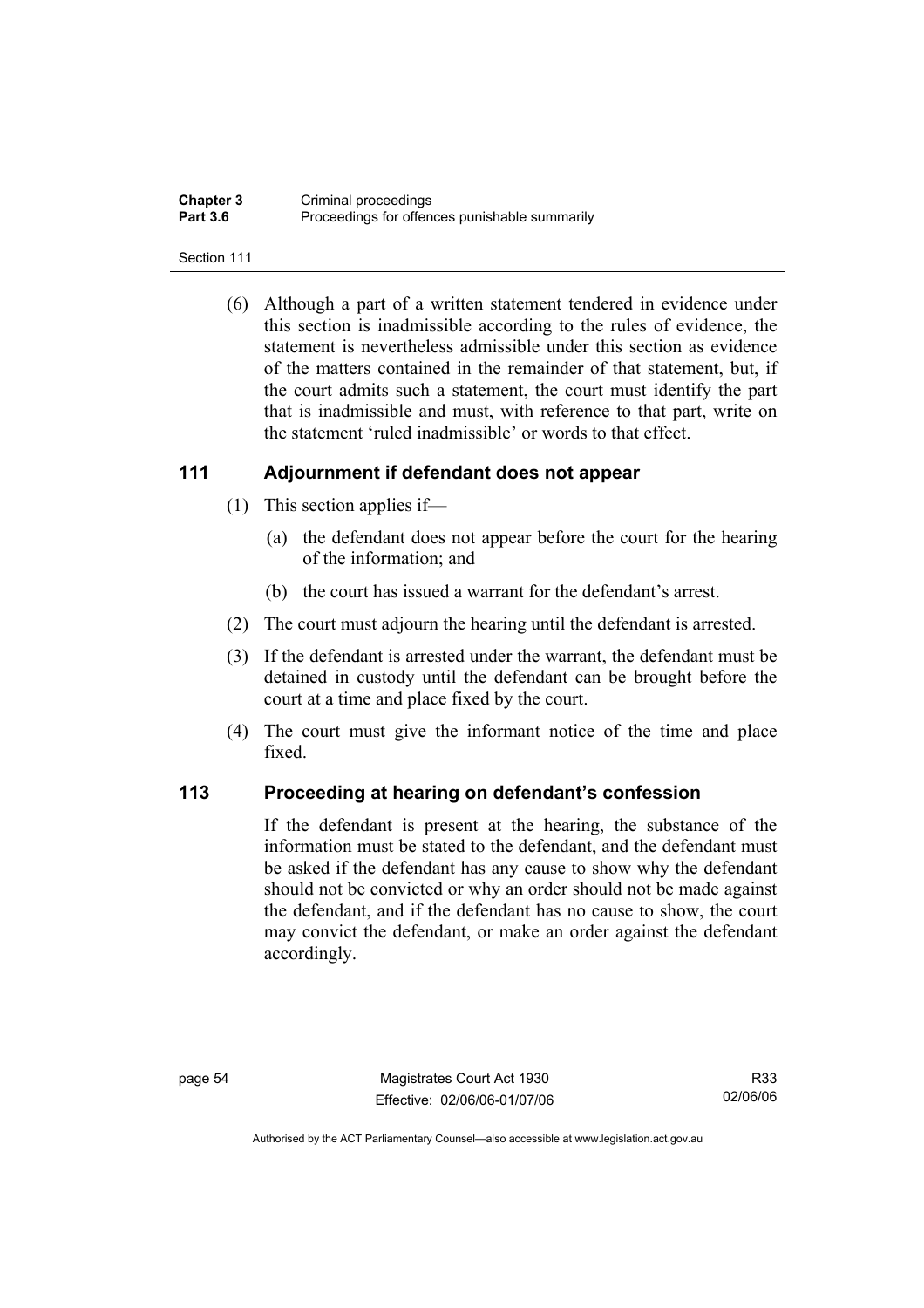### **114 If defendant does not admit the case**

- (1) This section applies if the defendant does not admit the truth of the information.
- (2) The court must hear—
	- (a) the informant and the informant's witnesses (if any); and
	- (b) if the defendant wants to give evidence—the defendant; and
	- (c) the defendant's witnesses (if any); and
	- (d) if the defendant has given evidence other than about the defendant's general character—the informant's witnesses in reply (if any).
- (3) Having heard each party and the evidence, the court must decide the information and do 1 of the following as justice requires:
	- (a) convict the defendant;
	- (b) make an order on the defendant;
	- (c) dismiss the information.

#### **115 Conduct of summary proceeding**

- (1) The defendant or a lawyer representing the defendant may address the court after all the evidence for the informant and the evidence (if any) for the defendant and for the informant in reply has been given.
- (2) The informant or a lawyer representing the informant may make a closing address.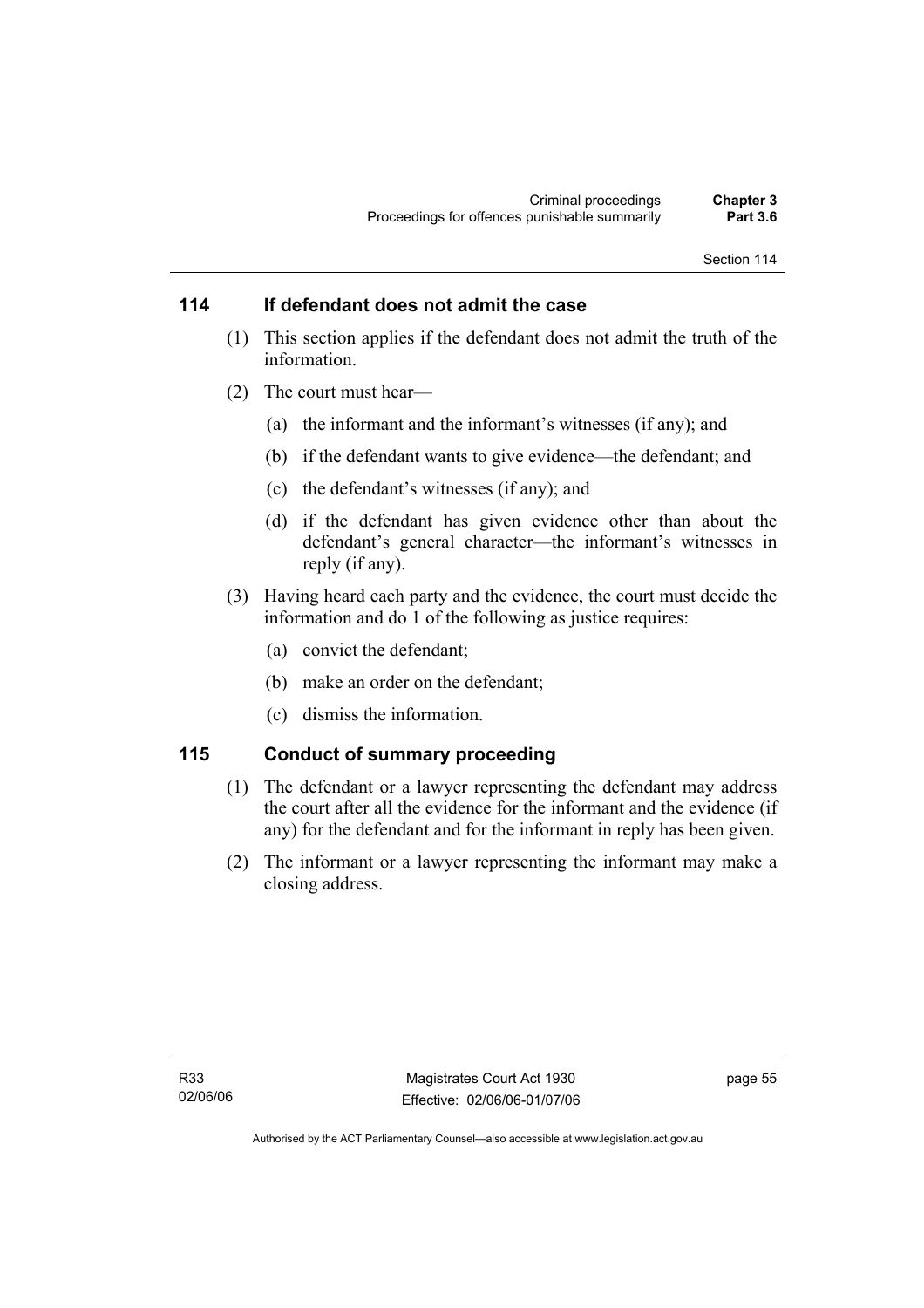Section 116A

# Part 3.7 Service and pleading by post for **certain offences**

#### **116A Definitions for pt 3.7**

(1) In this part:

*defendant* means a person who has been properly served with a summons in accordance with section 116B.

*law in force in the ACT* includes a statute of the Australian National University about parking or traffic.

 (2) For this part (other than section 116B (2)), a *notice to defendant form*, *notice of intention to defend form* and *plea of guilty form* includes a copy of the form printed on the back of a copy of a summons.

#### **116AA Meaning of** *prescribed offence* **for pt 3.7**

- (1) For this part, an offence against a law in force in the ACT is a *prescribed offence* in relation to a person if—
	- (a) for an offence against the road transport legislation—the maximum fine that can be imposed on the person for the offence is 30 penalty units; or
	- (b) for any other offence—the maximum fine that can be imposed on the person for the offence is 10 penalty units.
- (2) In subsection (1):

*road transport legislation* means the following:

- (a) the *Road Transport (Dimensions and Mass) Act 1990*;
- (b) the *Road Transport (Driver Licensing) Act 1990*;

R33 02/06/06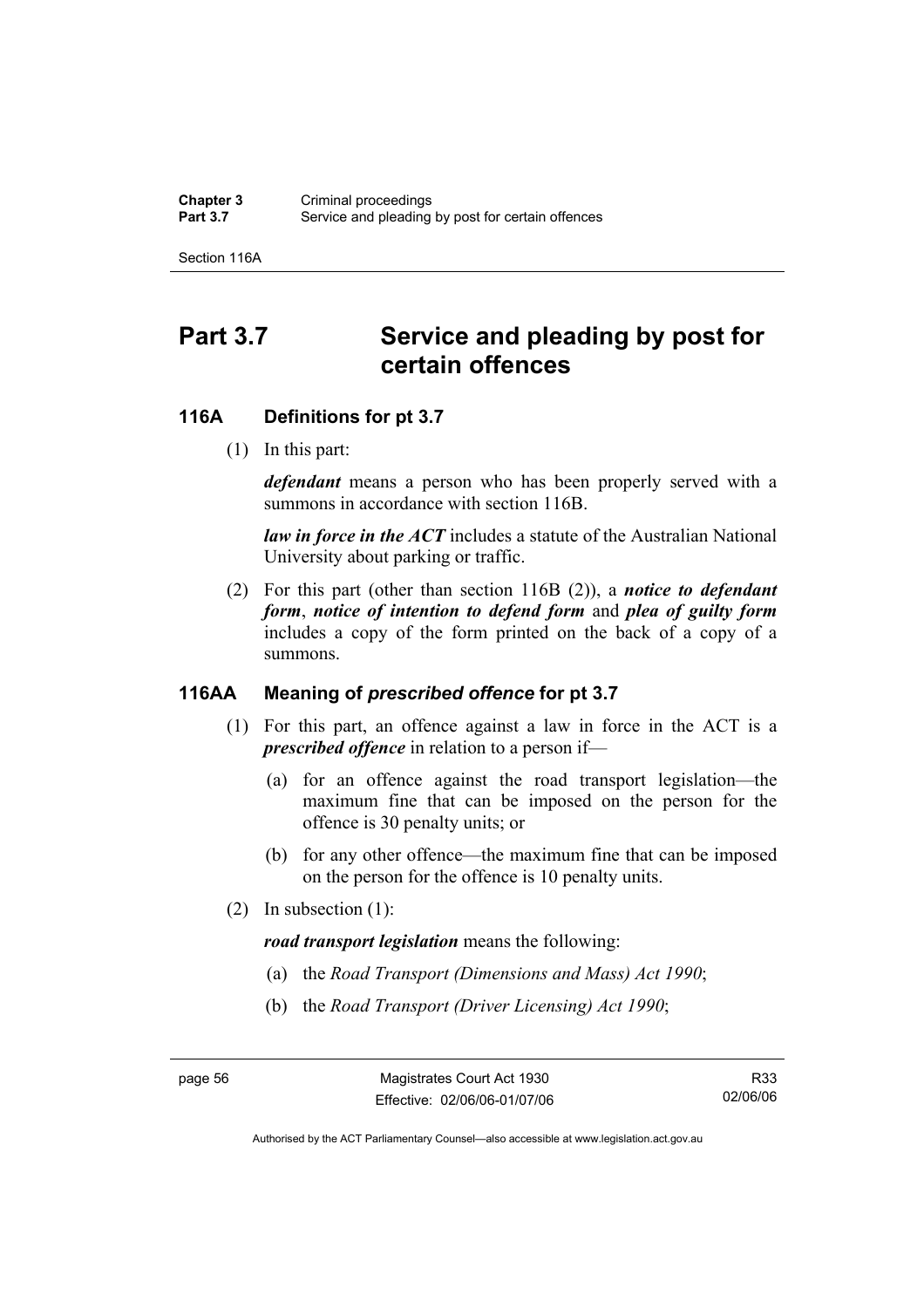Section 116B

- (c) the *Road Transport (General) Act 1999*;
- (d) the *Road Transport (Public Passenger Services) Act 2001*;
- (e) the *Road Transport (Safety and Traffic Management) Act 1999*;
- (f) the *Road Transport (Vehicle Registration) Act 1999*;
- (g) any other Act or any regulation prescribed by regulation.
- *Note 1* A reference to an Act includes a reference to the statutory instruments made or in force under the Act, including any regulation (see Legislation Act, s 104).
- *Note 2* A reference to an Act includes a reference to a provision of an Act, and a reference to a subordinate law includes a reference to a provision of a subordinate law (see Legislation Act, s 7 and s 8).

### **116B Service of summons for prescribed offence**

- (1) A summons for a person in relation to a prescribed offence may be served on the person—
	- (a) by giving 2 copies of the summons to the person; or
	- (b) by sending 2 copies of the summons by prepaid post, addressed to the person, at the person's last-known home or business address; or
	- (c) by leaving 2 copies of the summons at the person's last-known home or business address with someone who appears to be at least 16 years old and to live or be employed at the address.
- (2) One copy of a summons in relation to a prescribed offence served in accordance with this section must have the notice to defendant form printed on the back of it, and the other copy of that summons so served must have the notice of intention to defend form and the plea of guilty form printed on the back of it.
- (3) Service of a summons on a person in relation to a prescribed offence in a way mentioned in subsection (1) (a) or (c) must be made not

| R <sub>33</sub> | Magistrates Court Act 1930   | page 57 |
|-----------------|------------------------------|---------|
| 02/06/06        | Effective: 02/06/06-01/07/06 |         |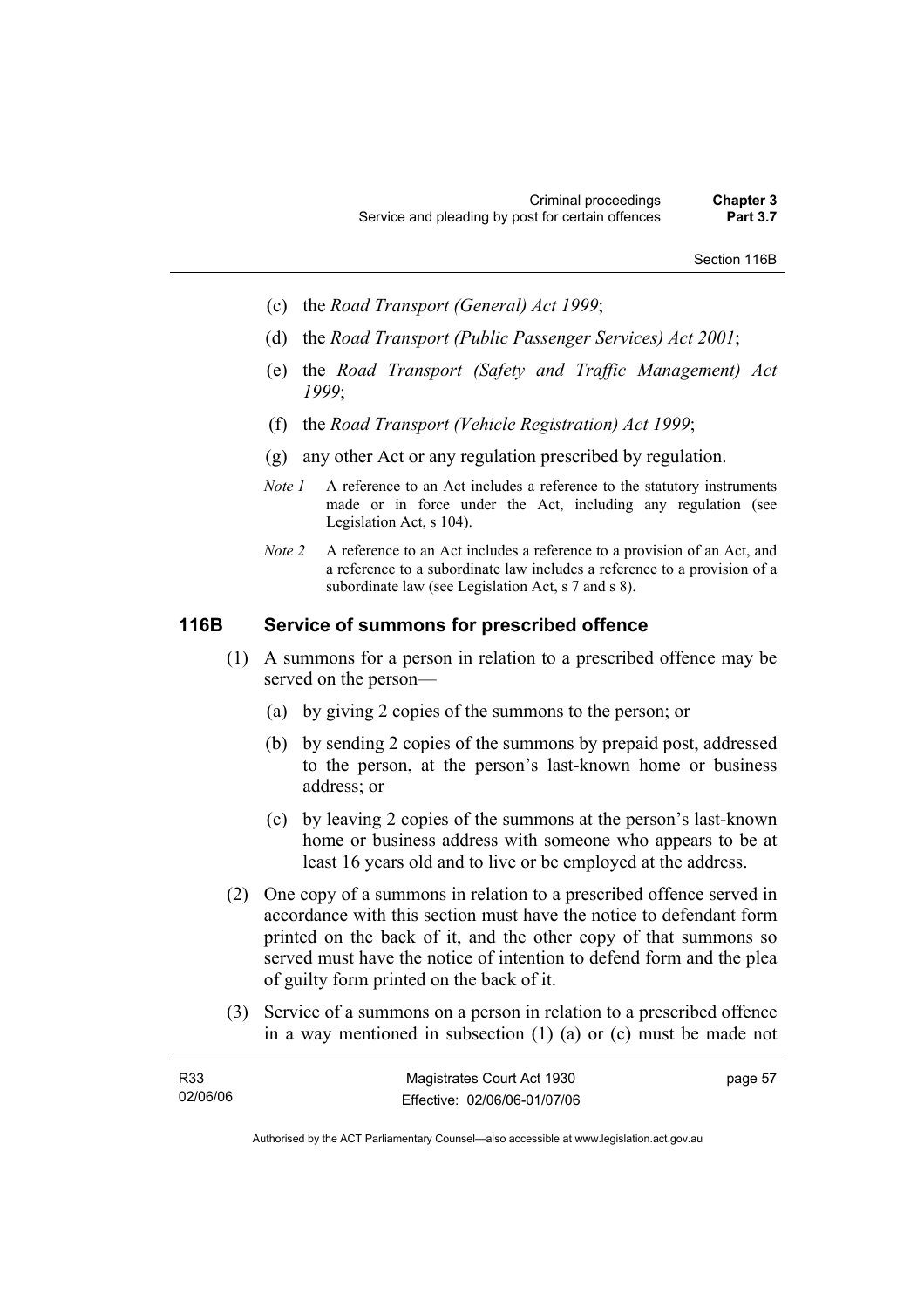#### **Chapter 3** Criminal proceedings<br> **Part 3.7** Service and pleading Service and pleading by post for certain offences

Section 116BA

less than 14 days before the day the person is required by the summons to appear before the court.

- (4) If a summons in relation to a prescribed offence is served in accordance with this section in the way mentioned in subsection (1) (b), the 2 copies of the summons must be sent by post not less than 21 days before the day when the person to whom it is directed is required by the summons to appear before the court.
	- *Note* If a form is approved under the *Court Procedures Act 2004* for this provision, the form must be used.

### **116BA Giving of notice by registrar**

If the registrar is required to give notice to a person under this part, the notice may be given by sending the notice by prepaid post, addressed to the person, at the person's last-known home or business address.

### **116C Proof of service**

- (1) Service of a summons or notice for this part may be proved by the oath of the person who served it, by affidavit or otherwise.
- (2) For this part, if—
	- (a) a summons has been served in accordance with section 116B; and
	- (b) a copy of the summons is returned to the registrar with the notice of intention to defend form or the plea of guilty form completed;

the defendant is taken, unless the contrary is proved, to have completed and signed the form so completed and to have returned the form to the registrar.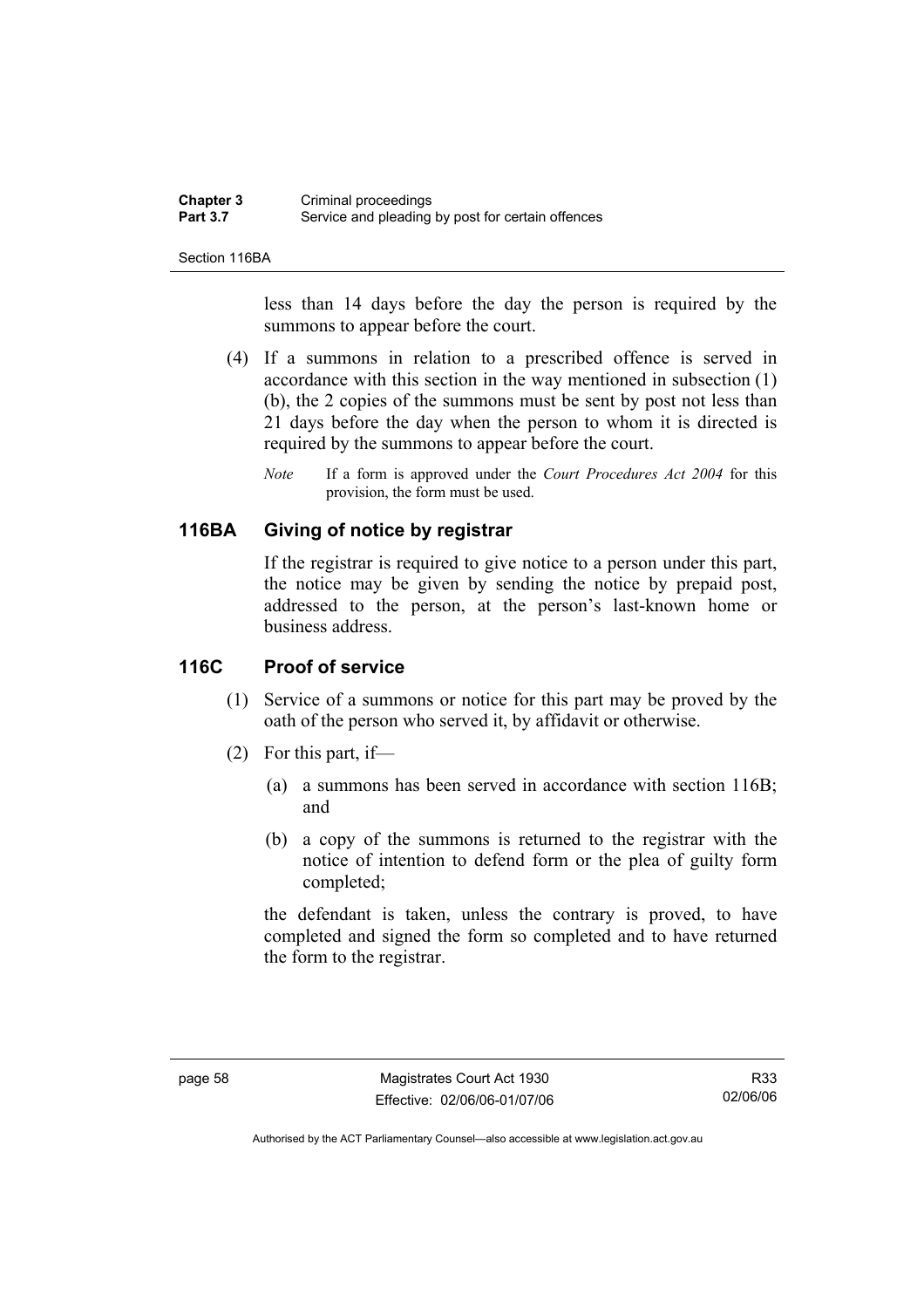- (3) The plea of guilty form must be signed in the presence of 1 of the following people:
	- (a) the registrar;
	- (b) a lawyer;
	- (c) a justice of the peace;
	- (d) a person prescribed by regulation or rule.

## **116D Pleas to prescribed offence**

A defendant may—

- (a) without prejudice to any other means of pleading guilty, enter a plea of guilty by completing the plea of guilty form and returning the form, whether by post or otherwise, to the registrar; or
- (b) give notice of his or her intention to defend by completing the notice of intention to defend form and returning the form, whether by post or otherwise, to the registrar.

## **116E Procedure if plea of guilty entered**

- $(1)$  If—
	- (a) a defendant enters a plea of guilty in accordance with section 116D; and
	- (b) the defendant—
		- (i) does not appear at the hearing; or
		- (ii) appears but does not withdraw his or her plea of guilty; and
	- (c) the court accepts the plea of guilty;

the court must record a plea of guilty and decide the proceeding accordingly.

| R33      | Magistrates Court Act 1930   | page 59 |
|----------|------------------------------|---------|
| 02/06/06 | Effective: 02/06/06-01/07/06 |         |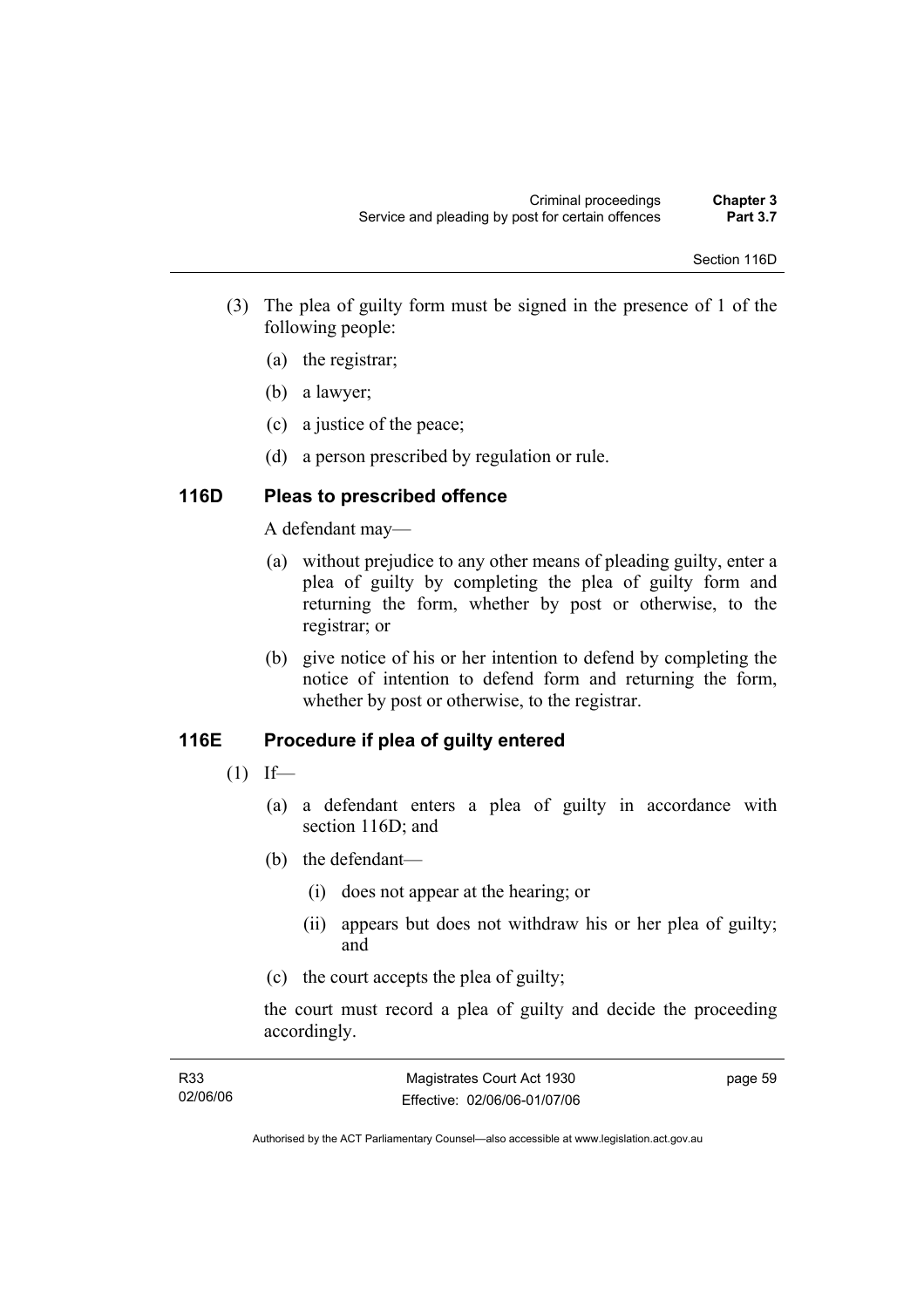| <b>Chapter 3</b> | Criminal proceedings                              |
|------------------|---------------------------------------------------|
| <b>Part 3.7</b>  | Service and pleading by post for certain offences |

Section 116F

- (2) The court must, in deciding a proceeding under subsection (1), have regard to the matters (if any) drawn to the attention of the court in the plea of guilty and must give to the matters the weight that to the court considers proper.
- (3) If the court declines to accept a plea of guilty entered in accordance with section  $116D$ —
	- (a) the court must adjourn the hearing and fix a time and place for the hearing of the proceeding; and
	- (b) if the defendant is not before the court—the registrar must give to the defendant notice of the time and place fixed.
- (4) If a defendant does not appear at the time and place fixed under subsection (3), the court may hear and decide the proceeding in the absence of the defendant.

### **116F Procedure if notice of intention to defend given**

If a defendant returns the notice of intention to defend form to the registrar before the day when the defendant is required by the summons to appear before the court—

- (a) the court must fix a time and place for the hearing of the proceeding; and
- (b) the registrar must give to the defendant notice of the time and place fixed.

### **116FA Procedure if defendant pleads not guilty**

If the defendant appears before the court at the time and place at which the defendant is required by the summons to appear and pleads not guilty, the court must adjourn the hearing, fix a time and place for the hearing of the proceeding and inform the defendant of the time and place fixed.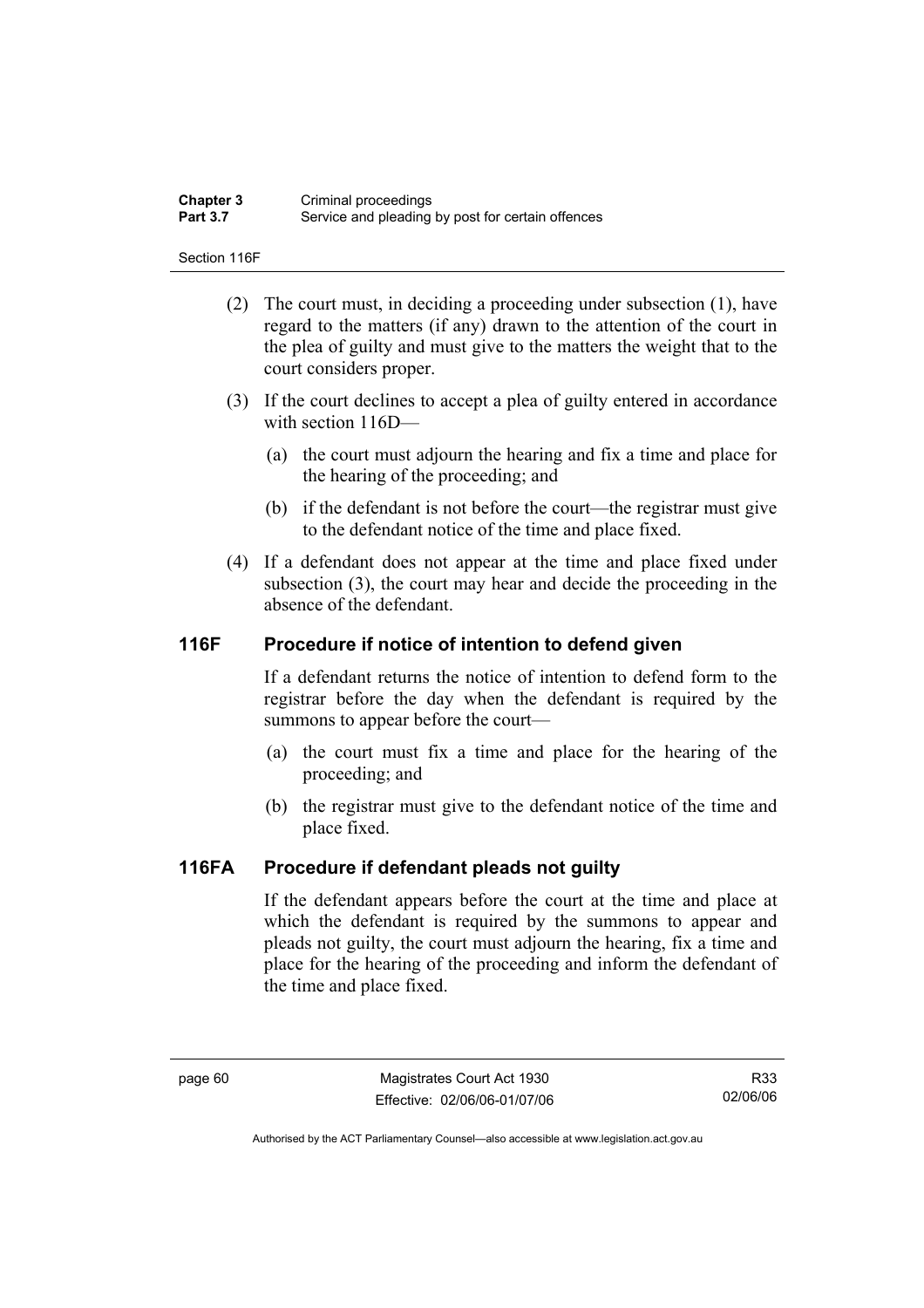Section 116G

### **116G Procedure if defendant does not plead**

If—

- (a) a summons has been served in accordance with section 116B; and
- (b) either—
	- (i) the defendant does not enter a plea of guilty in accordance with section 116D or return the notice of intention to defend form to the registrar before the day when the defendant is required by the summons to appear before the court, and does not appear before the court at the time and place specified in the summons; or
	- (ii) the defendant does not appear before the court at the time and place specified in the notice given to the defendant in accordance with section 116F or fixed by the court in accordance with section 116FA; and
- (c) the court is satisfied—
	- (i) that the matters alleged in the summons are reasonably sufficient to inform the defendant of the offence alleged against the defendant; and
	- (ii) that the matters alleged in the summons constitute the offence charged in the summons;

the court may convict the defendant of the offence charged in the summons.

### **116H Restricted penalties under pt 3.7**

- (1) Subject to subsection (3), if—
	- (a) a defendant is convicted under this part of an offence against a law mentioned in a paragraph of section 116AA (1); and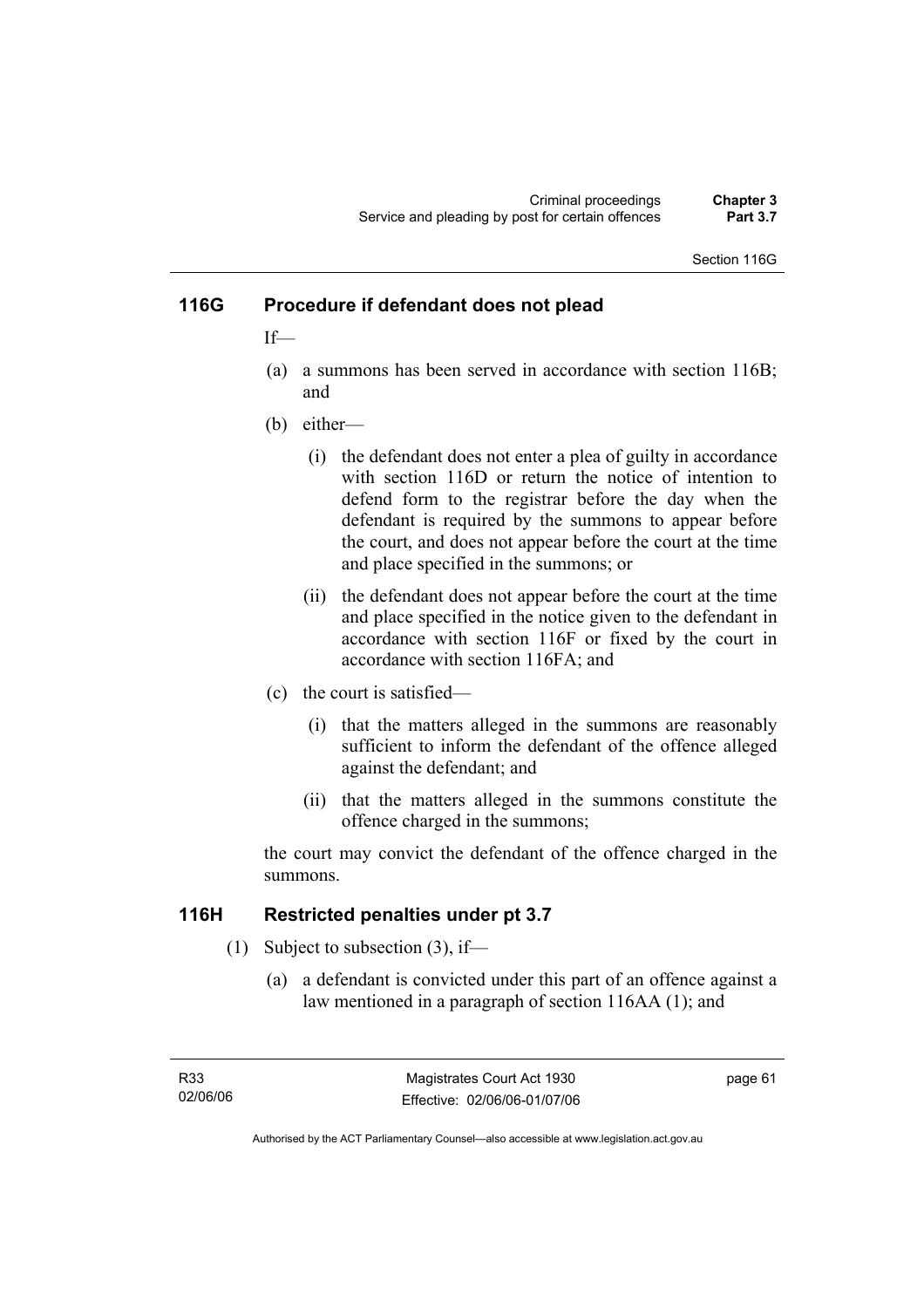| Chapter 3       | Criminal proceedings                              |
|-----------------|---------------------------------------------------|
| <b>Part 3.7</b> | Service and pleading by post for certain offences |

Section 116I

 (b) at the time that the defendant is sentenced, the defendant is not before the court or is not represented before the court by a lawyer;

the only penalty that the court may impose is a fine of an amount not exceeding the amount mentioned in that paragraph.

- $(2)$  If—
	- (a) the court convicts a defendant of an offence against a law mentioned in a paragraph of section 116AA (1); and
	- (b) the law provides in effect that a penalty other than a fine may be imposed on the defendant; and
	- (c) when the defendant is sentenced, the defendant is not before the court or is not represented before the court by a lawyer; and
	- (d) the court considers that a penalty other than a fine may be appropriate;

the court must adjourn the hearing and fix a time and place for sentence.

- (3) The registrar must give the defendant notice of the time and place fixed.
- (4) If a defendant convicted of an offence against a law mentioned in a paragraph of section 116AA (1) does not appear at the time and place fixed under subsection (2), the court, in the absence of the defendant, may impose on the defendant any penalty that is applicable under that law.

### **116I Consequences of conviction in absence of defendant**

If a defendant is, in his or her absence, convicted of an offence, the registrar must give to the defendant written notice of—

(a) the conviction and order of the court; and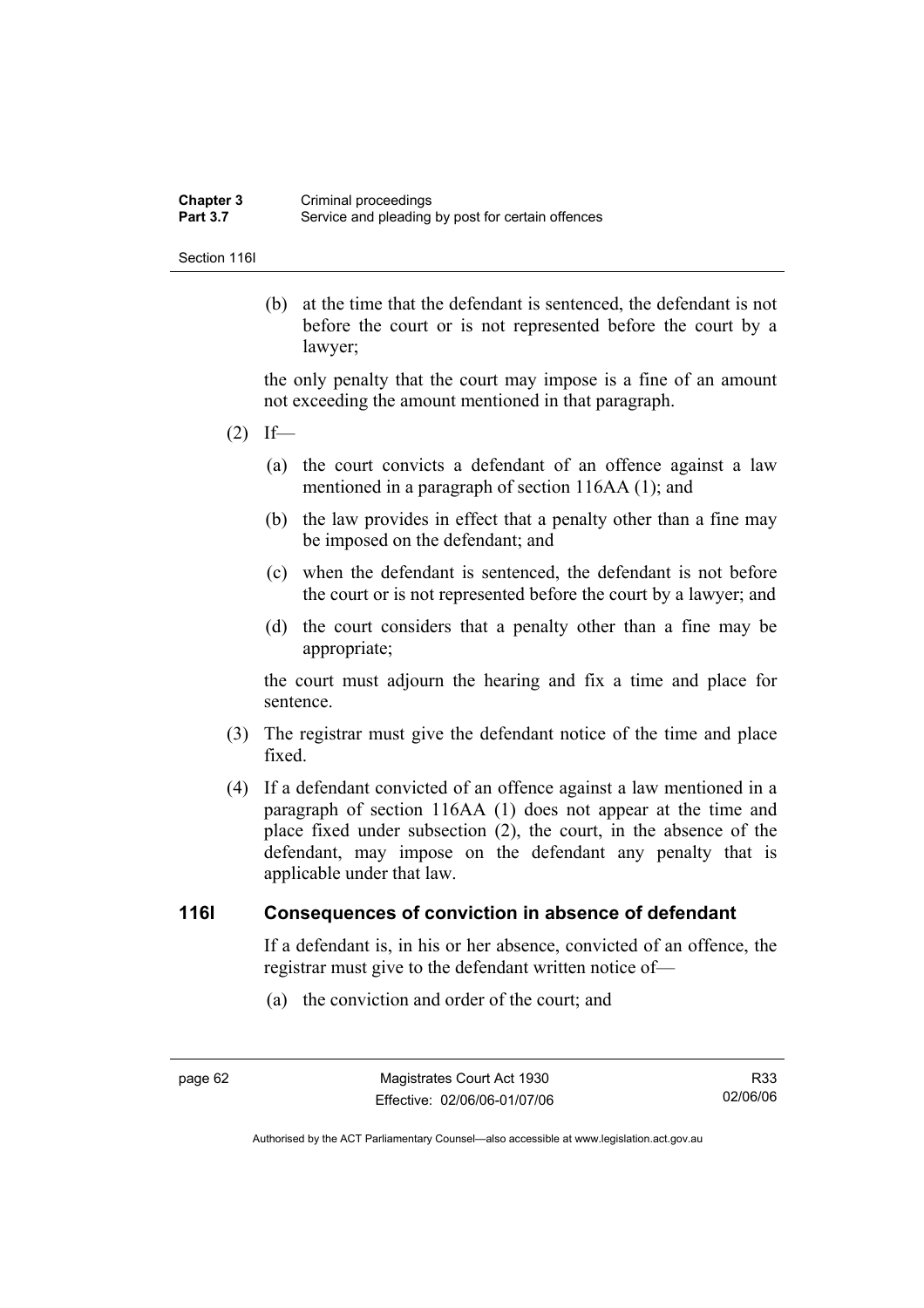Section 116I

- (b) the penalty (if any) imposed by the court, and the way in which and the time by which the penalty is required to be discharged; and
- (c) unless the proceeding is decided in accordance with section 116E (1), the defendant's right to apply for the setting aside of the conviction or order in accordance with the rules.

Magistrates Court Act 1930 Effective: 02/06/06-01/07/06 page 63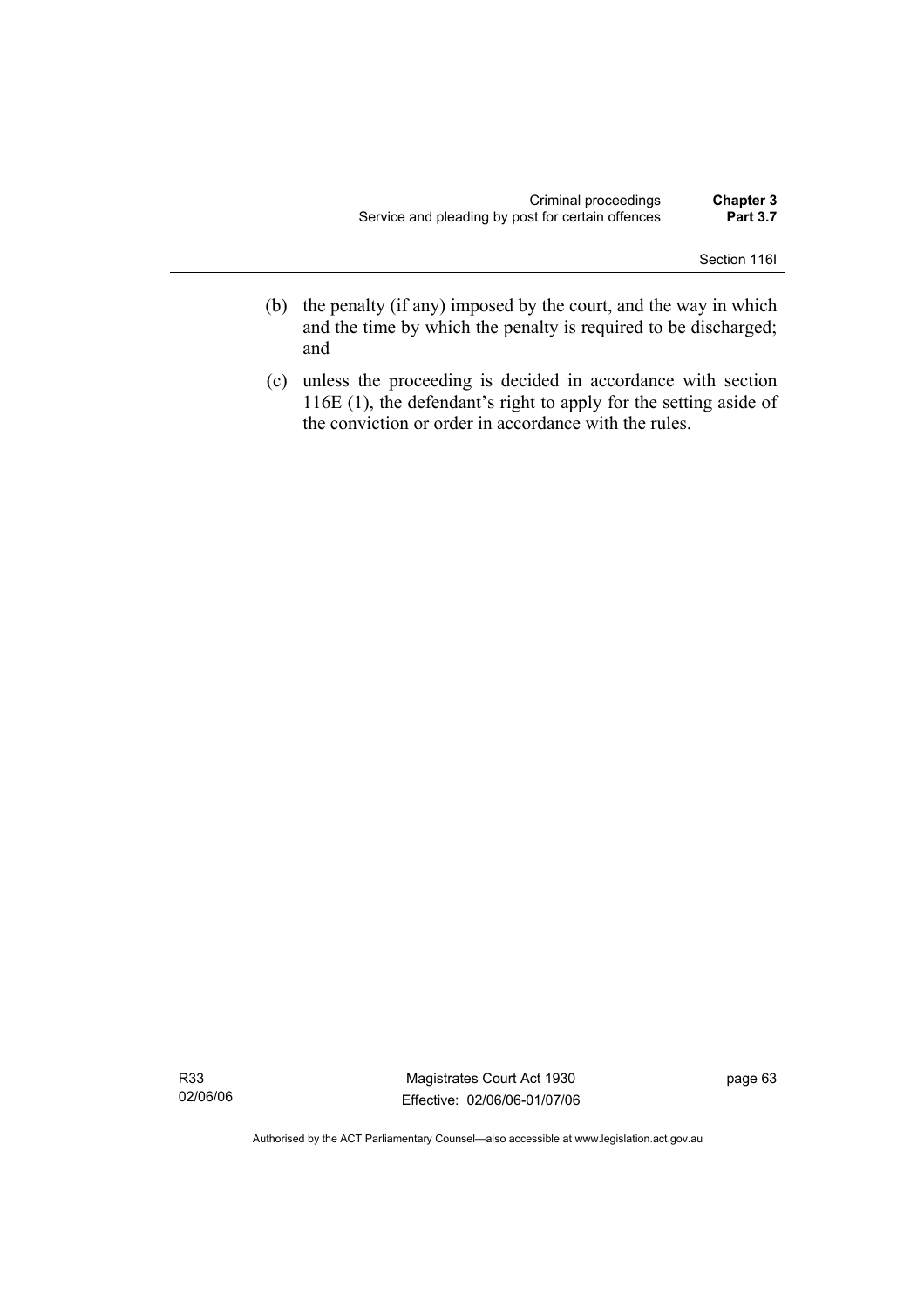**Chapter 3 Criminal proceedings**<br>**Part 3.8 Infringement potices for all property Infringement notices for certain offences**<br>Preliminary **Division 3.8.1** 

Section 117

# **Part 3.8 Infringement notices for certain offences**

## **Division 3.8.1 Preliminary**

### **117 Definitions for pt 3.8**

In this part:

*administering authority*, for an infringement notice offence, means the entity that, under the regulations, is the administering authority for the offence.

*another jurisdiction* means a jurisdiction other than the ACT.

*authorised person*—see section 134A (3).

*date of service*, of an infringement notice or reminder notice that has been, or is to be, served on a person, means the date the notice is served on the person.

*driver*, of a vehicle, means the person who is driving the vehicle.

*home address*, of a person, means the address of the place where the person usually lives.

*illegal user declaration*—see section 131D.

*infringement notice* means a notice under section 120 (Service of infringement notices).

*infringement notice offence* means an offence declared under the regulations to be an offence to which this part applies.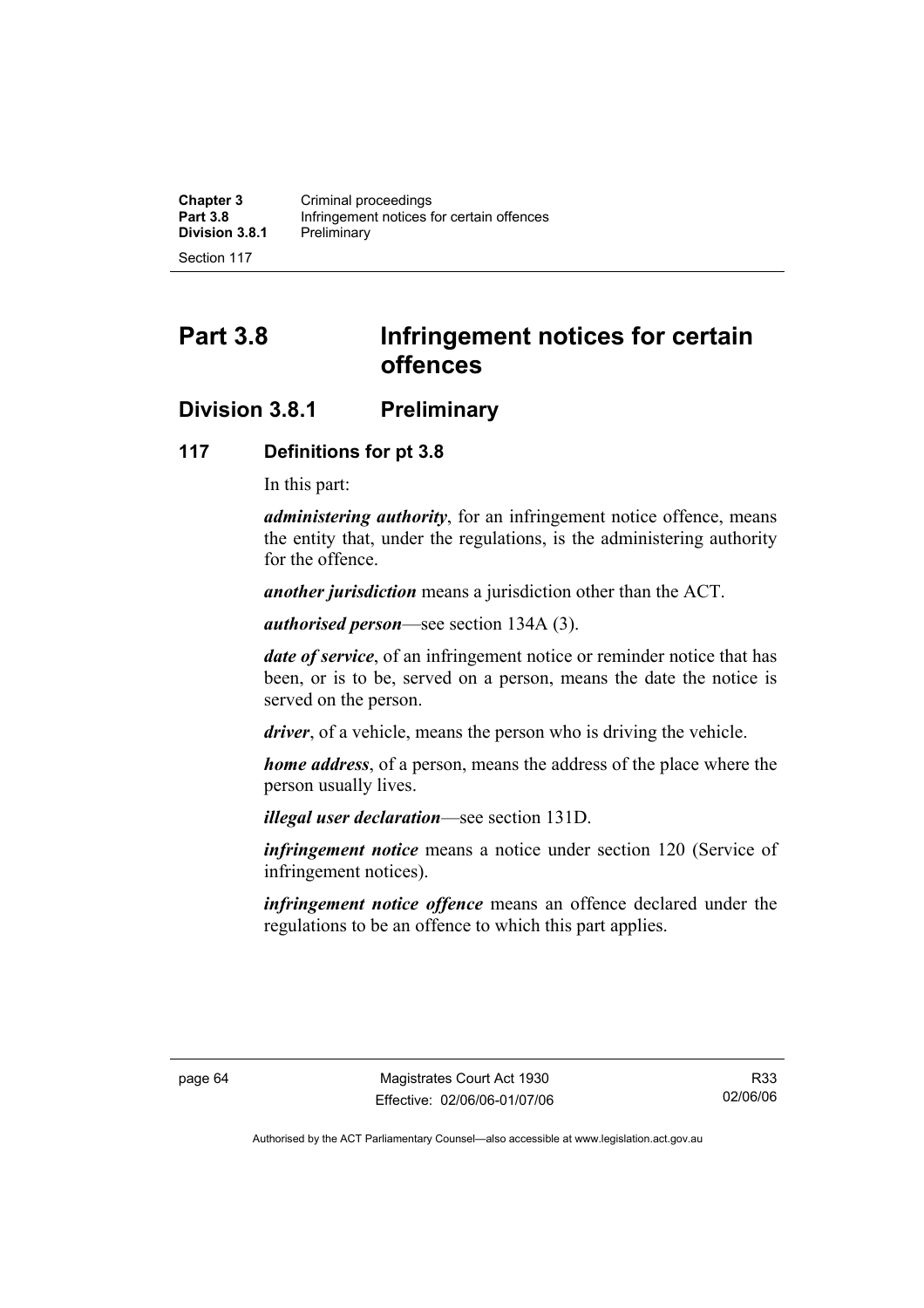| <b>Chapter 3</b> | Criminal proceedings                      |
|------------------|-------------------------------------------|
| <b>Part 3.8</b>  | Infringement notices for certain offences |
| Division 3.8.1   | Preliminary                               |
| Section 118      |                                           |

*infringement notice penalty*, for a person for an infringement notice offence, means—

- (a) the amount prescribed by regulation as the penalty payable by the person for the offence under an infringement notice for the offence; or
- (b) if a reminder notice has also been served on the person for the offence—the total of the amount mentioned in paragraph (a) and the amount prescribed by regulation as the amount payable by the person for the cost of serving the reminder notice.

*known offender declaration*—see section 131E.

*registered*, for a vehicle, means registered under the *Road Transport (Vehicle Registration) Act 1999*.

*reminder notice* means a notice under section 129 (Reminder notices).

*responsible person*, for a vehicle—see the *Road Transport (General) Act 1999*, section 10 and section 11.

*sold vehicle declaration*—see section 131F.

*unknown offender declaration*—see section 131G.

*vehicle*—see the *Road Transport (Vehicle Registration) Act 1999*, dictionary.

*vehicle-related offence* means an infringement notice offence that—

- (a) involves a vehicle; and
- (b) is declared by regulation to be an offence to which division 8.2A applies.

### **118 Purpose and effect of pt 3.8**

 (1) The purpose of this part is to create a system of infringement notices for certain offences as an alternative to prosecution.

page 65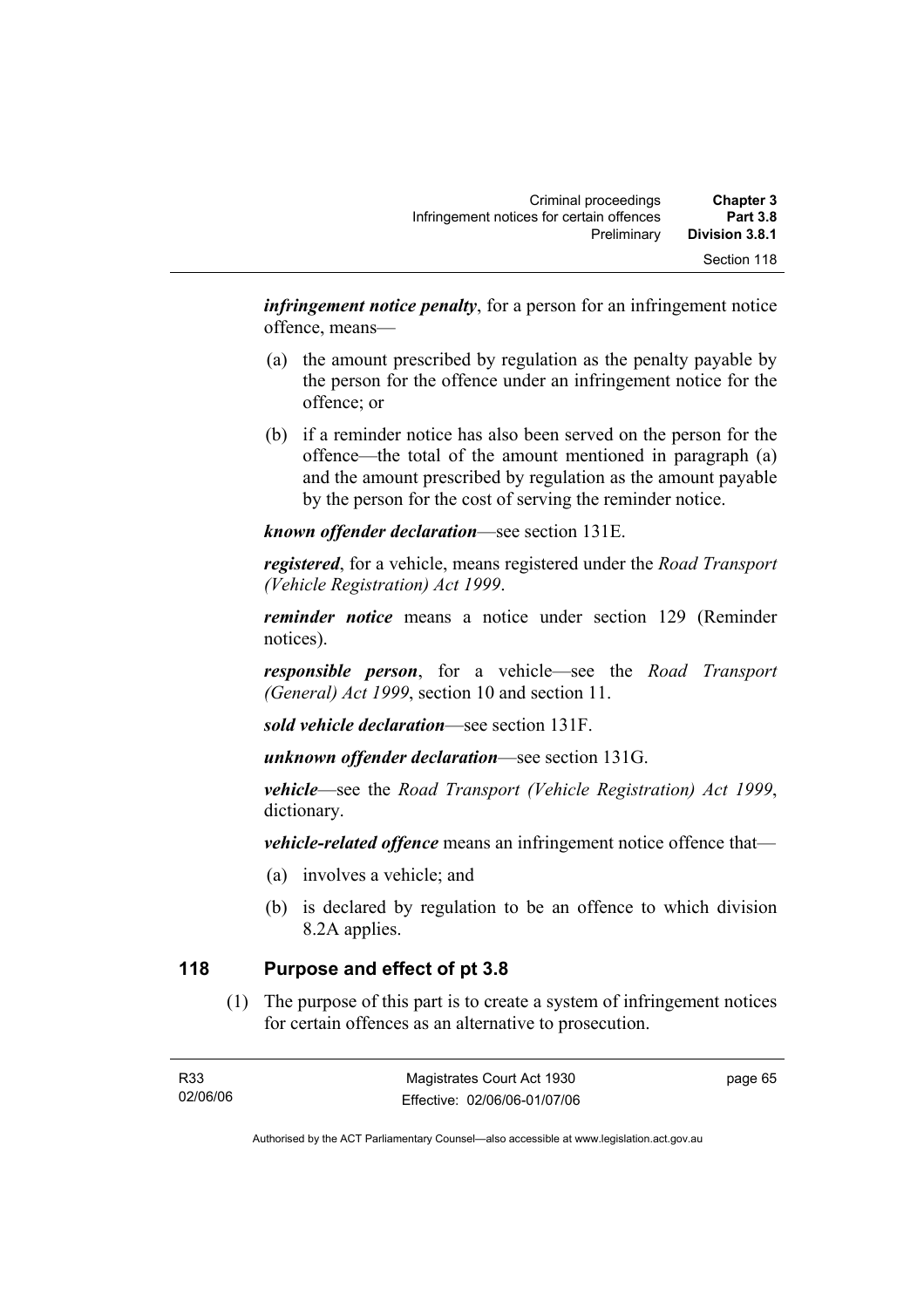- (2) This part does not—
	- (a) require an infringement or reminder notice to be served on a person; or
	- (b) affect the liability of a person to be prosecuted for an offence if—
		- (i) an infringement or reminder notice is not served on the person for the offence; or
		- (ii) the person does not comply with an infringement or reminder notice served on the person for the offence; or
		- (iii) an infringement notice served on the person for the offence is withdrawn; or
	- (c) prevent the service of 2 or more infringement notices on a person for an offence; or
	- (d) limit or otherwise affect the penalty that may be imposed by a court on a person for an offence.

### **119 Regulations about infringement notice offences**

- (1) A regulation may prescribe an offence for the definition of *infringement notice offence* in section 117 by—
	- (a) stating the offence; or
	- (b) referring to the provision creating the offence; or
	- (c) providing that all offences, or all offences except for stated offences, against an Act or subordinate law are infringement notice offences.
- (2) Subsection (1) does not limit the way that a regulation may prescribe an offence for that definition.
- (3) A regulation may, for the definition of infringement notice penalty in section 117, prescribe—

R33 02/06/06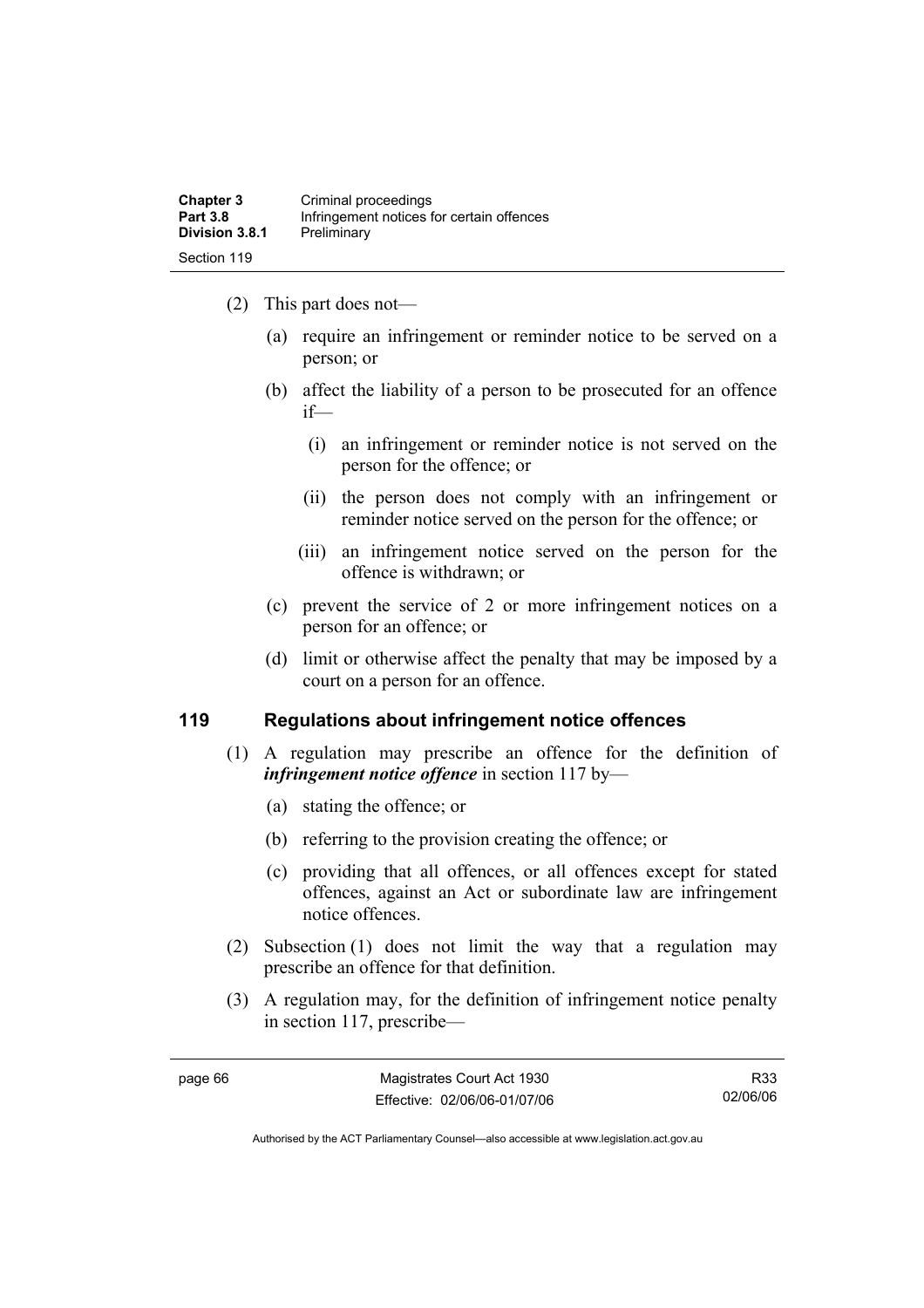| <b>Chapter 3</b> | Criminal proceedings                      |
|------------------|-------------------------------------------|
| <b>Part 3.8</b>  | Infringement notices for certain offences |
| Division 3.8.2   | Infringement and reminder notices         |
| Section 120      |                                           |

- (a) an amount as the penalty payable by anyone for an offence if it is dealt with under this part; or
- (b) different amounts as the penalties payable for different offences if they are dealt with under this part; or
- (c) different amounts as the penalties payable for the same kind of offence committed by different people or in different circumstances if the offence is dealt with under this part.
- (4) However, an infringement notice penalty prescribed for a person for an offence must not exceed the maximum fine that could be imposed by a court on the person for the offence.
- (5) Subsection (3) does not limit the way that a regulation may prescribe an amount for that definition.

## **Division 3.8.2 Infringement and reminder notices**

### **120 Service of infringement notices**

- (1) If an authorised person believes, on reasonable grounds, that a person has committed an infringement notice offence, the authorised person may serve a notice (an *infringement notice*) on the person for the offence.
- (2) To remove any doubt, an authorised person may not serve an infringement notice on a person under this section for an offence after the end of the time within which a prosecution may be brought for the offence.
- (3) This section does not prevent an infringement notice for a vehiclerelated offence being served on a person under section 131B (Service of infringement notice on responsible person for vehicle).

### **121 Contents of infringement notices**

 (1) An infringement notice served on a person by an authorised person for an infringement notice offence must—

| R33      | Magistrates Court Act 1930   | page 67 |
|----------|------------------------------|---------|
| 02/06/06 | Effective: 02/06/06-01/07/06 |         |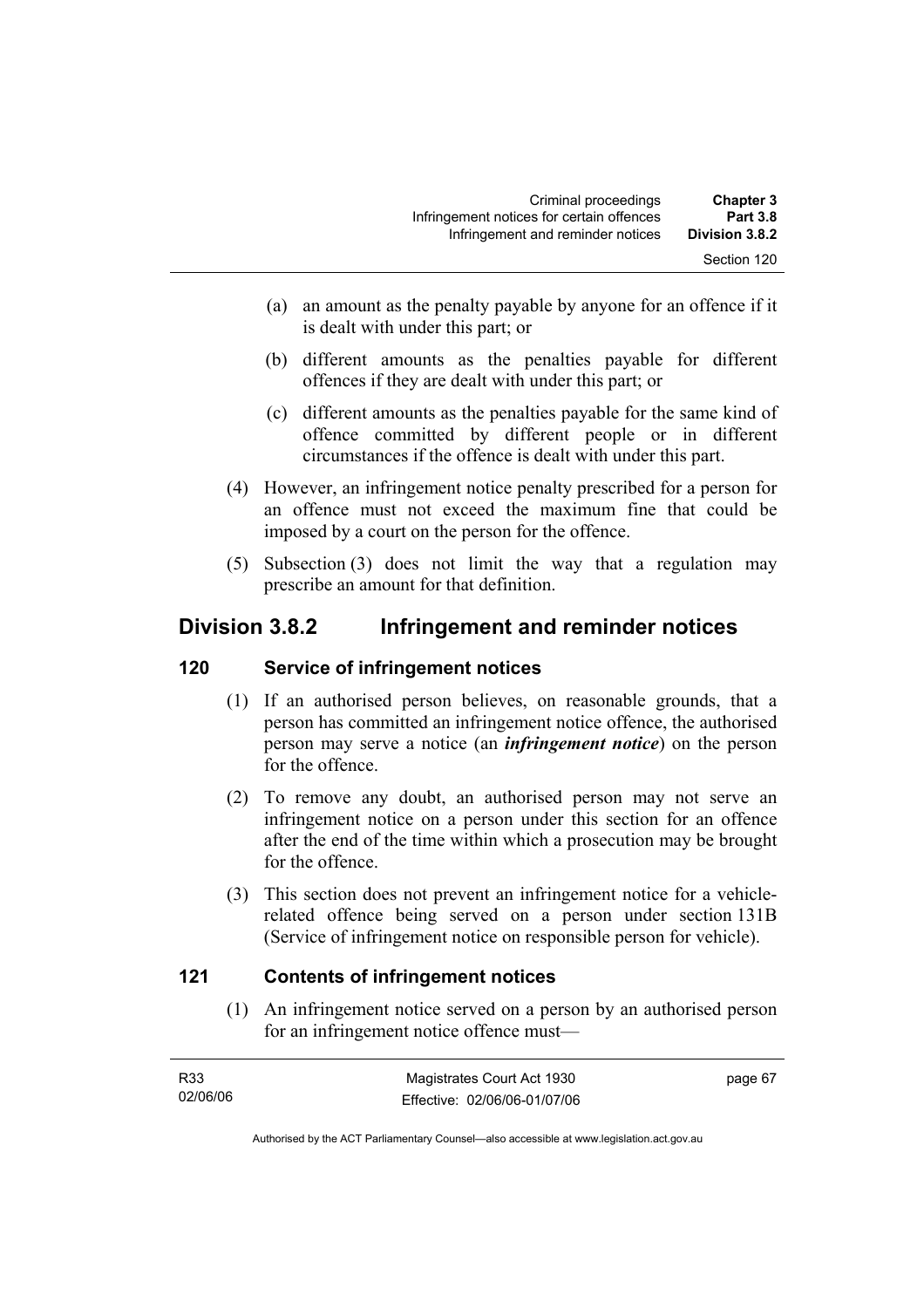- (a) be identified by a unique number; and
- (b) state the date of service of the notice; and
- (c) state—
	- (i) the full name, or surname and initials, and address of the person on whom the notice is served; or
	- (ii) the particulars that are, under the regulations, identifying particulars for the person; and
- (d) give brief details of the offence, including the Act or subordinate law, and the provision of it, contravened by the person, and—
	- (i) if the offence took place over a period—the period, or approximate period, when the offence was committed; or
	- (ii) in any other case—the place where the offence was committed and the date and approximate time of the offence; and
- (e) state the infringement notice penalty payable by the person for the offence; and
- (f) contain the information required by section 122 (Additional information in infringement notices); and
- (g) identify the authorised person in accordance with the regulations; and
- (h) include any other information required by regulation and any additional information that the administering authority considers appropriate.
- (2) A regulation may provide that subsection (1) (c) does not apply to an infringement notice.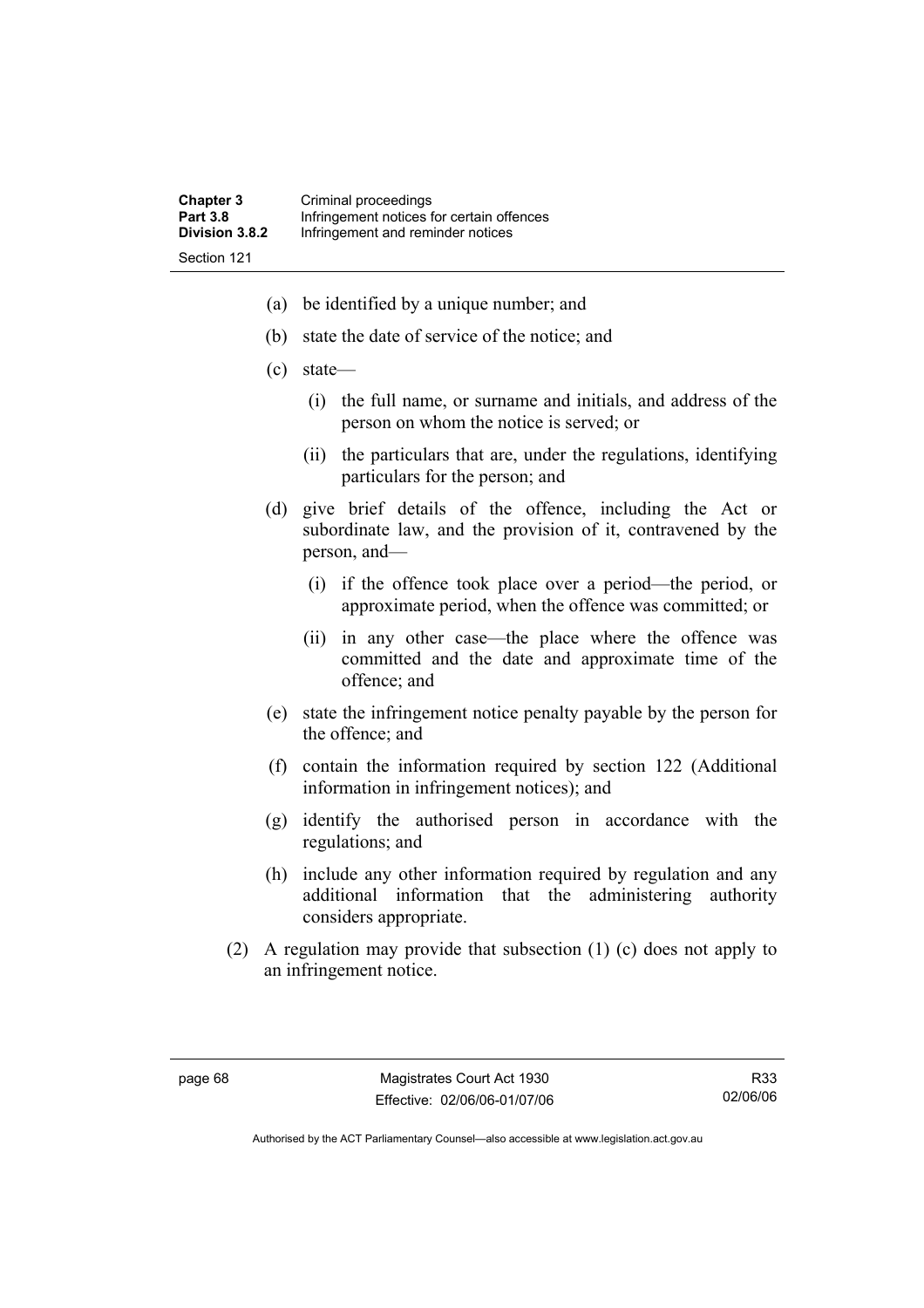### **122 Additional information in infringement notices**

- (1) The infringement notice must also tell the person on whom it is served that—
	- (a) the person may pay the infringement notice penalty for the offence or dispute liability for the offence within 28 days after the day when the notice is served on the person (the *date of service* of the notice); and
	- (b) the person may apply to the administering authority for additional time in which to pay the penalty or dispute liability for the offence; and
	- (c) the notice may be withdrawn before or after the penalty is paid; and
	- (d) if the person pays the penalty within the 28 days (or any additional time allowed by the administering authority), then, unless the infringement notice is withdrawn and any penalty refunded—
		- (i) any liability of the person for the offence is discharged; and
		- (ii) the person will not be prosecuted in court for the offence; and
		- (iii) the person will not be taken to have been convicted of the offence; and
	- (e) if the person wishes to dispute liability for the offence, the issue may be referred to the Magistrates Court; and
	- (f) if the Magistrates Court finds against the person or the person is prosecuted in court for the offence, the person may be convicted of the offence and ordered to pay a penalty and costs, and be subject to other court orders; and

page 69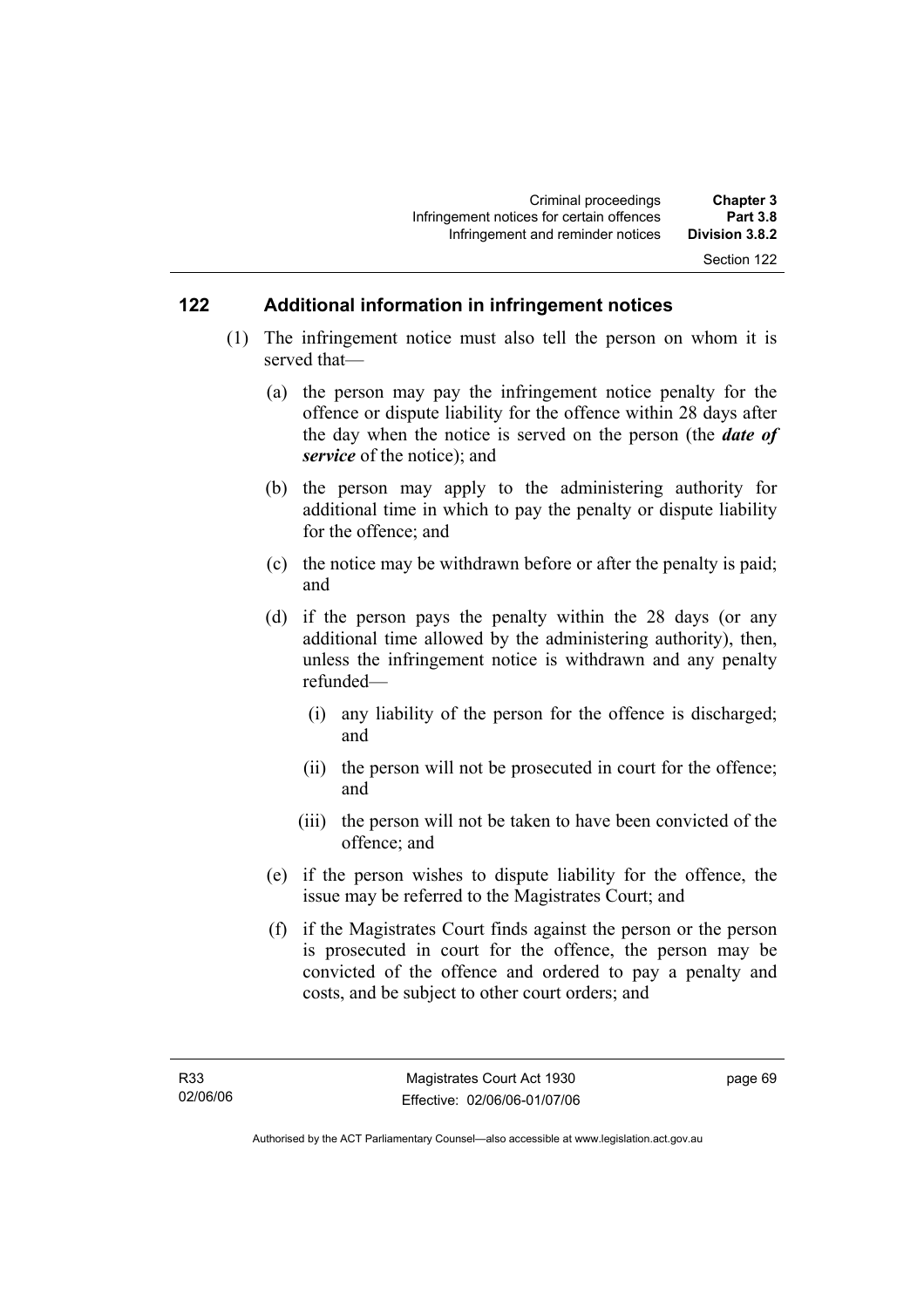| <b>Chapter 3</b>      | Criminal proceedings                      |
|-----------------------|-------------------------------------------|
| <b>Part 3.8</b>       | Infringement notices for certain offences |
| <b>Division 3.8.2</b> | Infringement and reminder notices         |
| Section 123           |                                           |

- (g) if the person does not pay the infringement notice penalty, or disputes liability for the offence, within the 28 days (or any additional time allowed by the administering authority), a reminder notice may be served on the person for the offence or the person may be prosecuted in court for the offence; and
- (h) if a reminder notice is served on the person, the infringement notice penalty is increased by the amount payable by the person for the cost of serving the reminder notice.
- (2) In addition, the infringement notice must—
	- (a) explain how the person may pay the infringement notice penalty or dispute liability for the offence; and
	- (b) explain how the person may apply for additional time to pay the infringement notice penalty or dispute liability for the offence.

### **123 Time for payment of infringement notice penalty**

The infringement notice penalty payable by a person under an infringement notice or reminder notice is payable—

- (a) within 28 days after the date of service of the notice; or
- (b) if the person applies to the administering authority within the 28 days for additional time to pay and the additional time is allowed—within the additional time allowed by the administering authority; or
- (c) if the person applies to the administering authority within the 28 days for additional time to pay and the application is refused—within 7 days after the day the person is told of the refusal or 28 days after the date of service of the notice, whichever is later.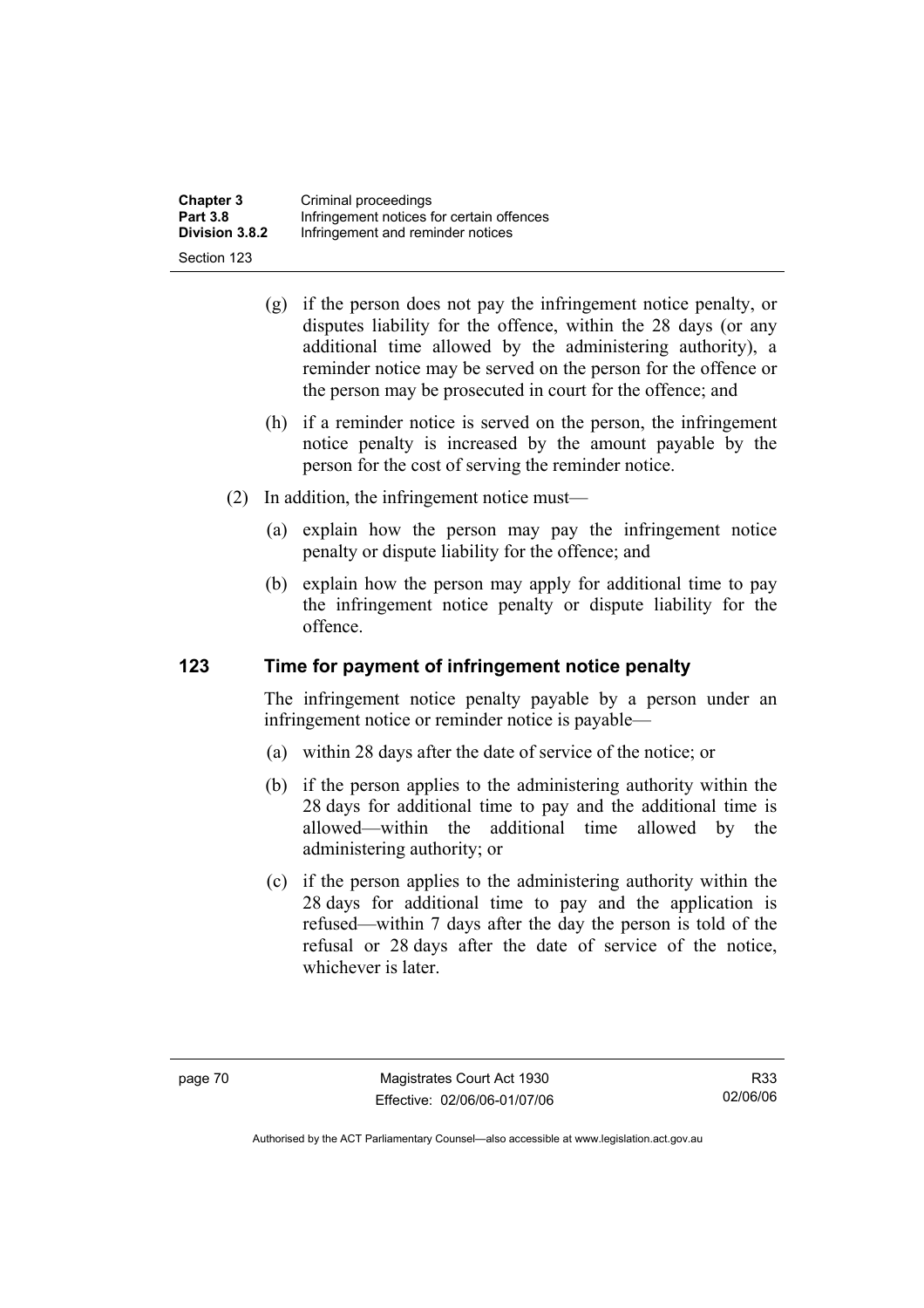Section 124

# **124 Extension of time to pay penalty**

- (1) The person on whom an infringement notice or reminder notice is served may apply, in writing, to the administering authority, within 28 days after the date of service of the notice, for a stated additional time (of not longer than 6 months) in which to pay the infringement notice penalty.
- (2) The administering authority must—
	- (a) allow or refuse to allow the additional time; and
	- (b) tell the person in writing of the decision and, if the decision is a refusal, the reasons for it.

### **125 Effect of payment of infringement notice penalty**

- (1) This section applies if—
	- (a) an infringement notice has been served on a person for an infringement notice offence; and
	- (b) the person pays the infringement notice penalty for the offence in accordance with this part; and
	- (c) when the payment is made, the infringement notice had not been withdrawn and an information had not been laid in the Magistrates Court against the person for the offence.
	- *Note* Section 127 (Withdrawal of infringement notice) provides for the withdrawal at any time of an infringement notice that has been served on a person. If s 125 applied to the infringement notice offence, it ceases to apply, and is taken never to have applied, on the withdrawal of the notice (see s  $127(4)$ ).
- (2) If this section applies—
	- (a) any liability of the person for the offence is discharged; and
	- (b) the person must not be prosecuted in a court for the offence; and

page 71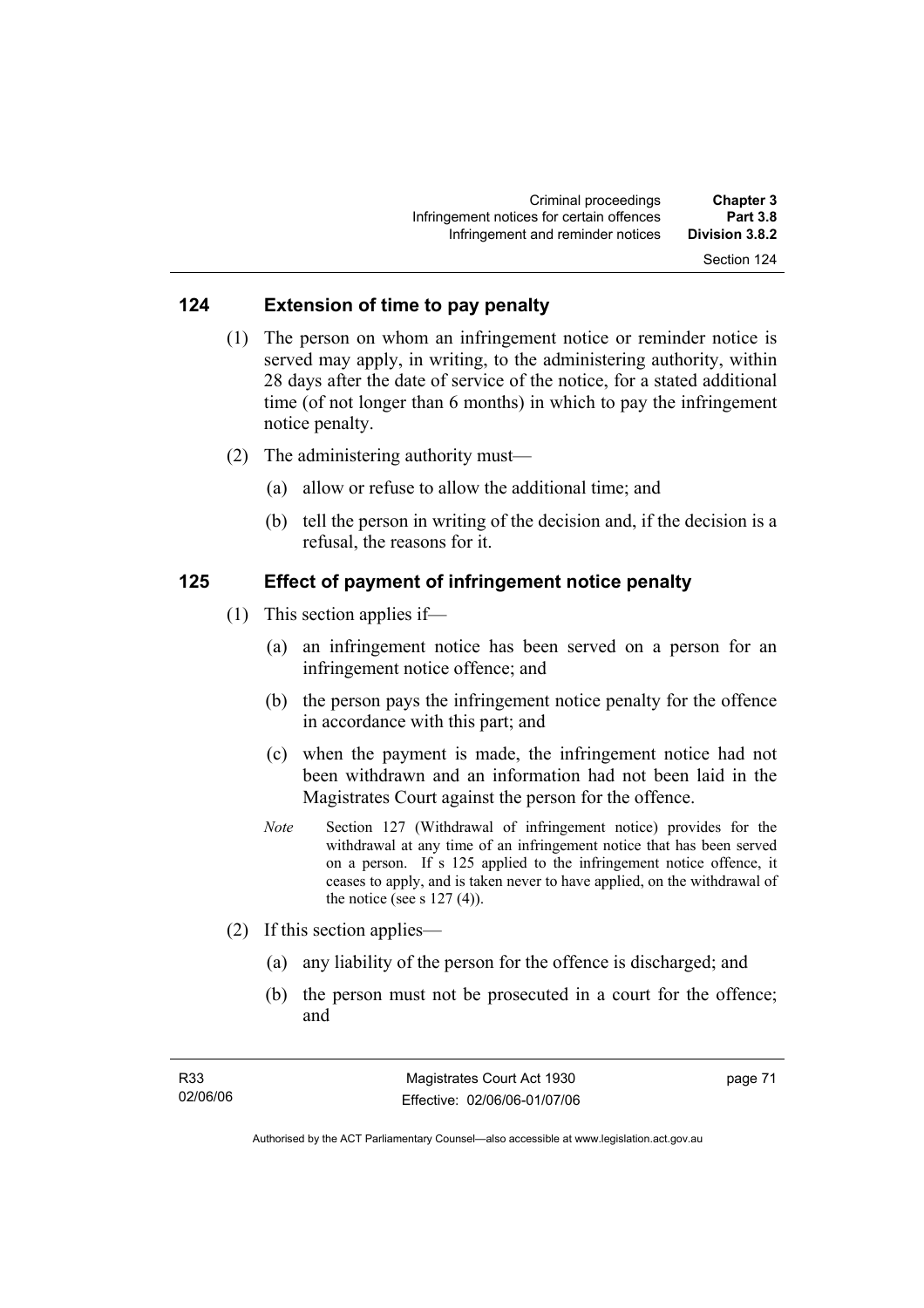| <b>Chapter 3</b> | Criminal proceedings                      |
|------------------|-------------------------------------------|
| <b>Part 3.8</b>  | Infringement notices for certain offences |
| Division 3.8.2   | Infringement and reminder notices         |
| Section 126      |                                           |

- (c) the person is not taken to have been convicted of the offence.
- (3) If 2 or more infringement notices were served on the person for the offence, then, unless all the infringement notices have been withdrawn, subsection (2) applies to the person in relation to the offence if the person pays, in accordance with this part, the infringement notice penalty in relation to any of the notices (together with any costs and disbursements payable under this part in relation to the notice).

### **126 Application for withdrawal of infringement notice**

- (1) The person on whom an infringement notice for an infringement notice offence is served may apply to the administering authority, in writing, for the withdrawal of the notice within 28 days after the day when the infringement notice, or a reminder notice for the offence, is served on the person (or any additional time allowed by the administering authority).
- (2) The administering authority must—
	- (a) withdraw the notice or refuse to withdraw the notice; and
	- (b) tell the person in writing of the decision and, if the decision is a refusal, the reasons for it.

### **127 Withdrawal of infringement notice**

- (1) This section applies to an infringement notice that has been served on a person for an infringement notice offence.
- (2) The administering authority may, by notice served on the person, withdraw the infringement notice, whether or not—
	- (a) the person has made an application for the withdrawal of the infringement notice; or
	- (b) the infringement notice penalty (or part of it) has been paid for the offence; or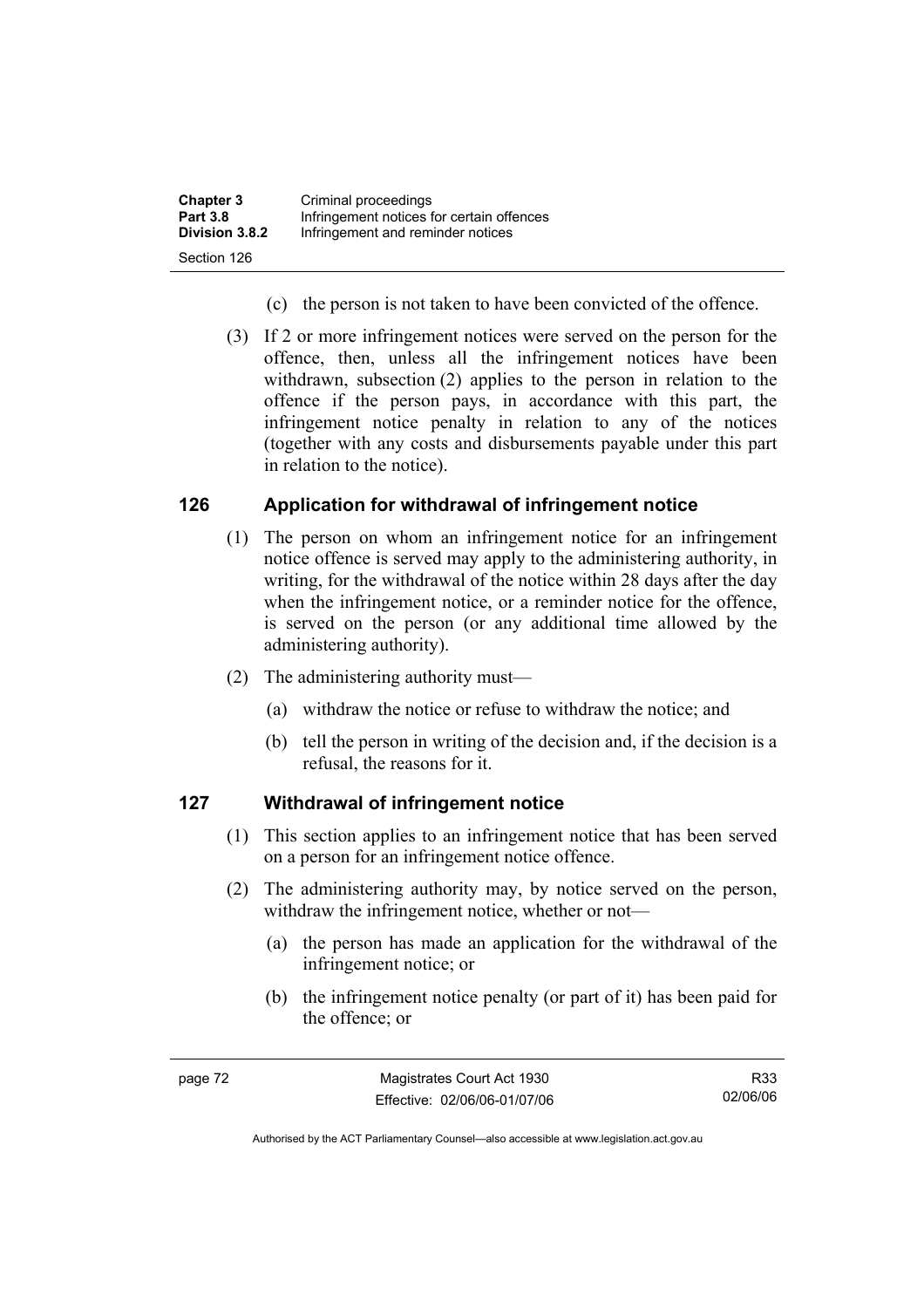- (c) the person has disputed liability for the infringement notice offence.
- (3) The notice must—
	- (a) include the number of the infringement notice and the date of service of the infringement notice; and
	- (b) tell the person that the infringement notice is withdrawn and, in general terms, about subsection (4).
- (4) On service of the notice—
	- (a) this part ceases to apply to the infringement notice; and
	- (b) if the infringement notice penalty (or part of it) has been paid—the amount paid must be repaid by the administering authority; and
	- (c) if section 125 (Effect of payment of infringement notice penalty) applies to the offence—the section ceases to apply, and is taken never to have applied, to the offence; and
	- (d) a proceeding for the offence may be taken in a court against anyone (including the person) as if the infringement notice had not been served on the person.

### **128 Guidelines about withdrawal of infringement notices**

- (1) The Minister may, in writing, issue guidelines about the exercise of an administering authority's functions under section 126 (Application for withdrawal of infringement notice), section 127 (Withdrawal of infringement notice) or section 133 (Extension of time to dispute liability).
- (2) The administering authority for an infringement notice offence must comply with any guidelines applying to the offence.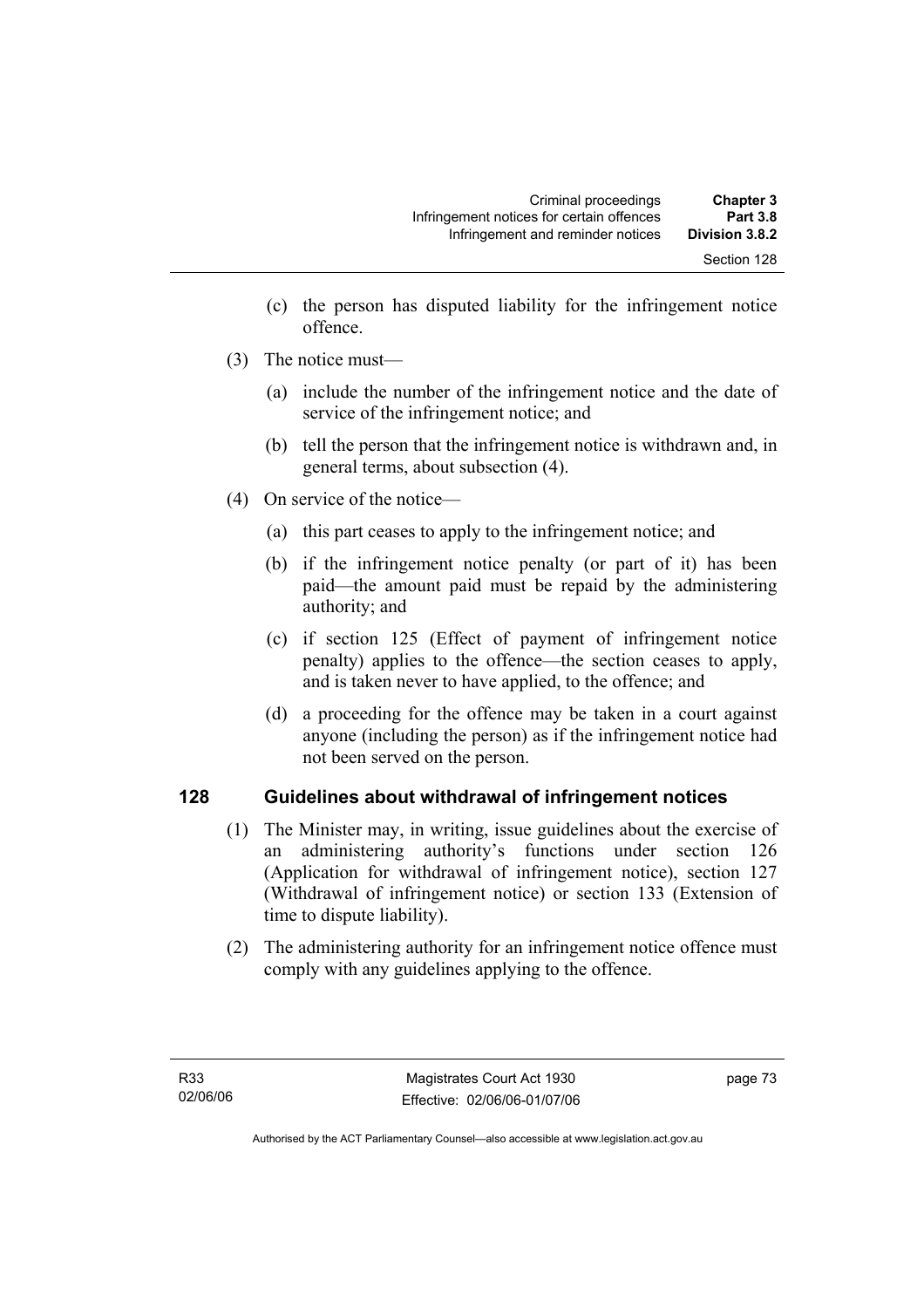| <b>Chapter 3</b> | Criminal proceedings                      |
|------------------|-------------------------------------------|
| <b>Part 3.8</b>  | Infringement notices for certain offences |
| Division 3.8.2   | Infringement and reminder notices         |
| Section 129      |                                           |

- (3) A guideline is a disallowable instrument.
	- *Note* A disallowable instrument must be notified, and presented to the Legislative Assembly, under the Legislation Act*.*

### **129 Reminder notices**

An authorised person may serve a notice (a *reminder notice*) on a person if—

- (a) an infringement notice has been served on the person for an infringement notice offence; and
- (b) the infringement notice has not been withdrawn; and
- (c) the infringement notice penalty has not been paid to the administering authority within the time for payment under this part; and
- (d) written notice disputing liability has not been given to the administering authority in accordance with this part; and
- (e) a reminder notice has not previously been served on the person for the offence.

### **130 Contents of reminder notices**

A reminder notice served on a person by an authorised person for an infringement notice offence must—

- (a) be identified by a unique number; and
- (b) include the following information:
	- (i) the Act or subordinate law, and the provision of it, contravened by the person;
	- (ii) the number of the infringement notice served on the person for the offence;
	- (iii) the date of service of the infringement notice; and

R33 02/06/06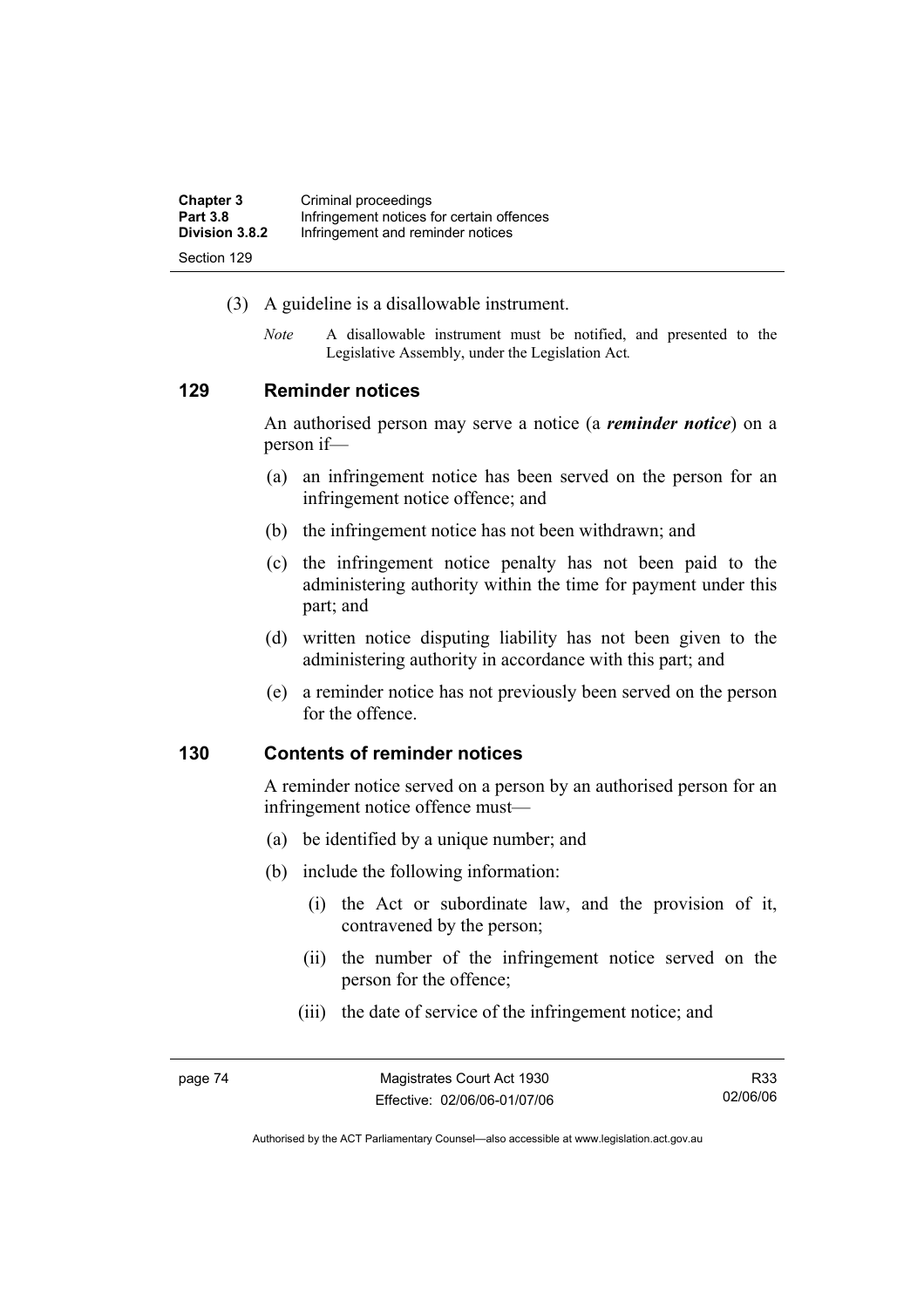- (c) state the date of service of the reminder notice; and
- (d) state the infringement notice penalty that is now payable by the person for the offence; and
- (e) contain the information required by section 131 (Additional information in reminder notices); and
- (f) identify the authorised person in accordance with the regulations; and
- (g) include any other information required by regulation and any additional information that the administering authority considers appropriate.

### **131 Additional information in reminder notices**

- (1) The reminder notice must also tell the person on whom it is served that—
	- (a) the infringement notice penalty for the offence has not been paid; and
	- (b) the infringement notice has not been withdrawn; and
	- (c) written notice disputing liability has not been received by the administering authority from the person for the offence; and
	- (d) the infringement notice penalty for the offence has been increased by the amount payable by the person for the cost of serving the reminder notice; and
	- (e) the person may pay the infringement notice penalty that is now payable by the person for the offence or dispute liability for the offence within 28 days after the day when the reminder notice is served on the person (the *date of service* of the notice); and
	- (f) the person may apply to the administering authority for additional time in which to pay the penalty or dispute liability for the offence; and

page 75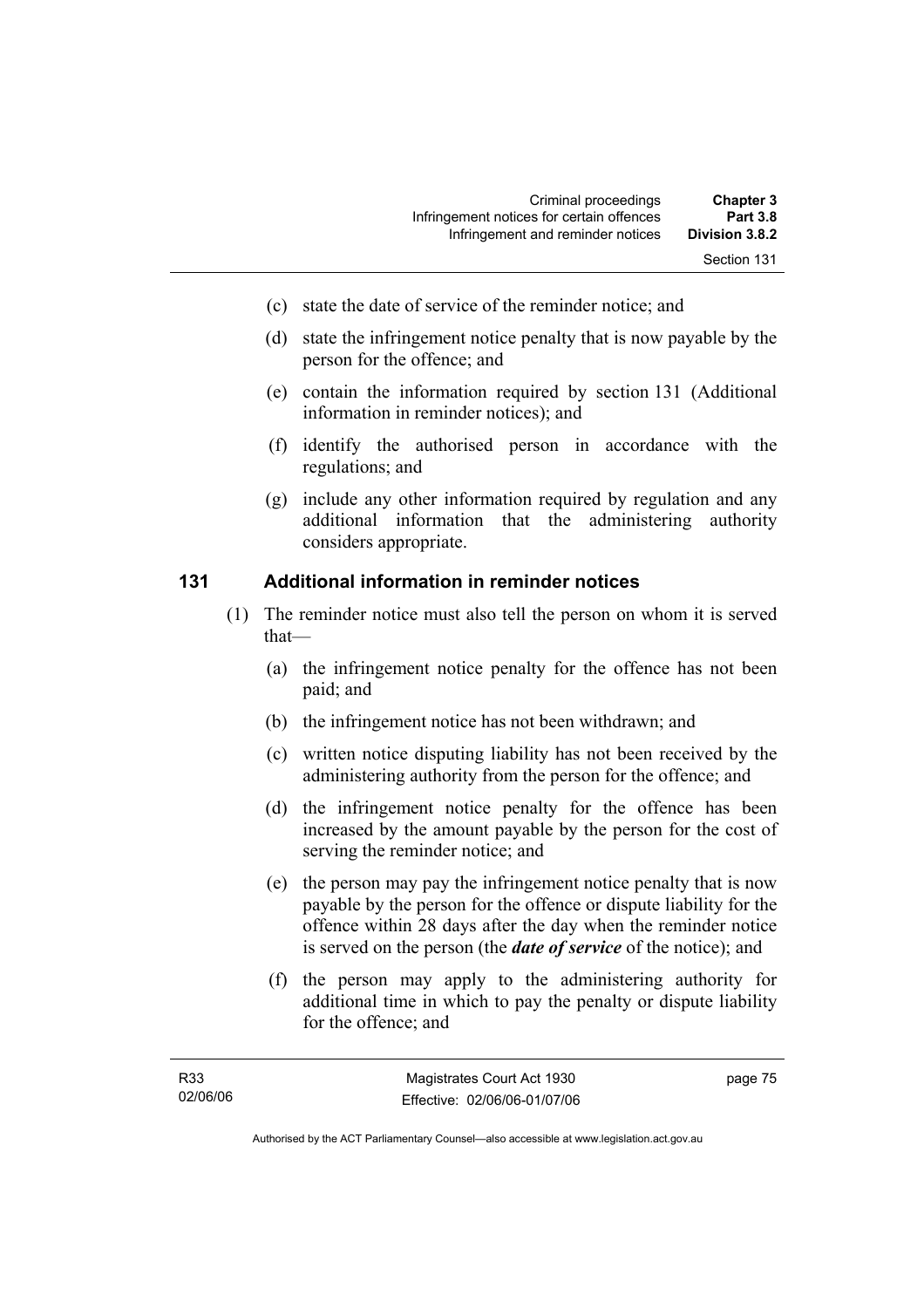| <b>Chapter 3</b> | Criminal proceedings                      |
|------------------|-------------------------------------------|
| <b>Part 3.8</b>  | Infringement notices for certain offences |
| Division 3.8.2   | Infringement and reminder notices         |
| -Section 131     |                                           |

- (g) the infringement notice may be withdrawn before or after the penalty is paid; and
- (h) if the person pays the penalty within the 28 days (or any additional time allowed by the administering authority), then, unless the infringement notice is withdrawn and any penalty refunded—
	- (i) any liability of the person for the offence is discharged; and
	- (ii) the person will not be prosecuted in court for the offence; and
	- (iii) the person will not be taken to have been convicted of the offence; and
- (i) if the person wishes to dispute liability for the offence, the issue may be referred to the Magistrates Court; and
- (j) if the Magistrates Court finds against the person or the person is prosecuted in court for the offence, the person may be convicted of the offence and ordered to pay a penalty and costs, and be subject to other court orders; and
- (k) if the person does not pay the infringement notice penalty, or dispute liability for the offence, within the 28 days (or any additional time allowed by the administering authority), the person may be prosecuted in court for the offence.
- (2) In addition, the reminder notice must—
	- (a) explain how the person may pay the infringement notice penalty or dispute liability for the offence; and
	- (b) explain how the person may apply for additional time to pay the infringement notice penalty or dispute liability for the offence.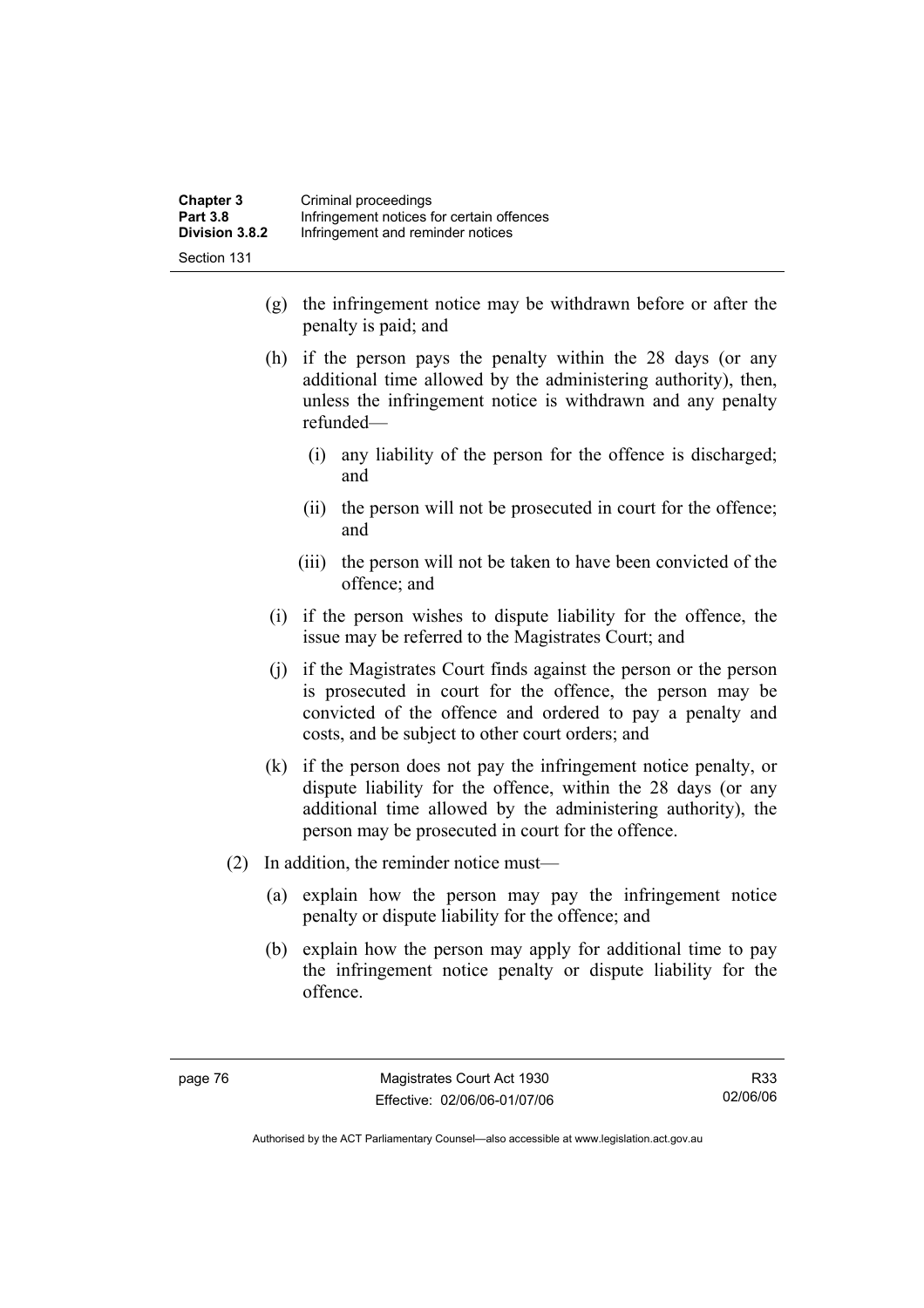## **Division 3.8.3 Additional provisions for vehiclerelated offences**

### **131A Meaning of** *infringement notice*

In this division:

*infringement notice* means an infringement notice for a vehicle-related offence.

### **131B Service of infringement notice on responsible person for vehicles**

- (1) This section applies if an authorised person believes, on reasonable grounds, that a vehicle-related offence has been committed.
- (2) The authorised person may serve an infringement notice for the offence on—
	- (a) the responsible person for the vehicle at the time of the offence; or
	- (b) if there is more than 1 responsible person for the vehicle at that time—each or any of them.
	- *Note 1* For how documents may be served, see the Legislation Act, pt 19.5

*Note 2* Subsections (3) and (4) provide additional ways for serving infringement notices (see Legislation Act, s 251 (1)).

- (3) If the infringement notice is to be served on a person under this section by post and the vehicle is registered under a law of another jurisdiction corresponding to the *Road Transport (Vehicle Registration) Act 1999*, the notice may be served by sending it by prepaid post, addressed to the person, to the latest address of the person in the registration records kept under that law.
- (4) An infringement notice for a vehicle-related offence may be served by securely placing or attaching the notice, addressed to the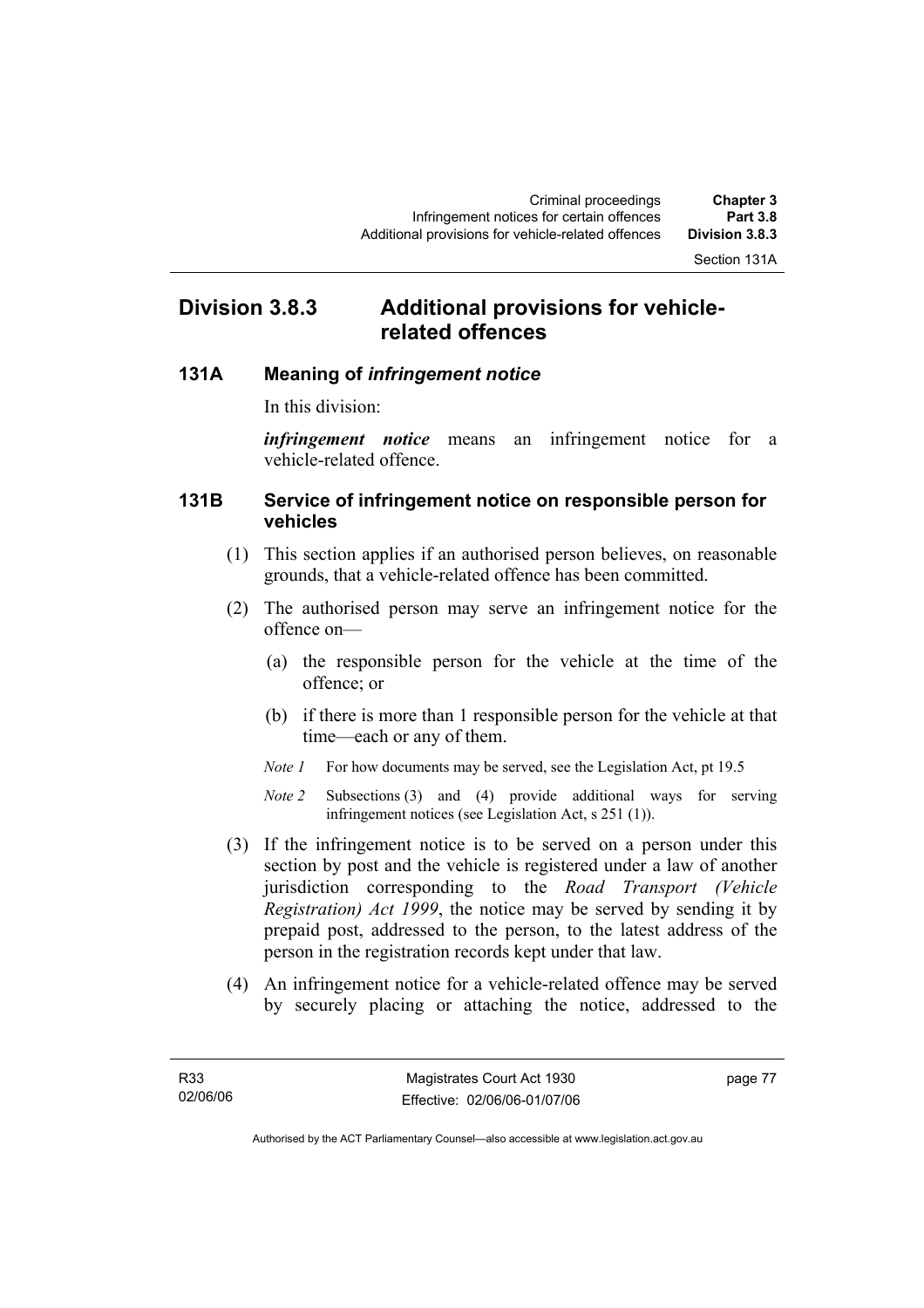| <b>Chapter 3</b> | Criminal proceedings                               |
|------------------|----------------------------------------------------|
| <b>Part 3.8</b>  | Infringement notices for certain offences          |
| Division 3.8.3   | Additional provisions for vehicle-related offences |
| Section 131B     |                                                    |

responsible person (without further description), on or to the vehicle in a conspicuous position.

- (5) If an infringement notice is served in the way mentioned in subsection (4), it is taken to have been served, on the day that it is placed on or attached to the vehicle, on—
	- (a) the responsible person for the vehicle; or
	- (b) if there is more than 1 responsible person for the vehicle at that time—each of them.
- (6) A person must not remove, deface or interfere with an infringement notice placed on, or attached to, a vehicle unless the person is the driver of the vehicle or the responsible person (or a responsible person) for the vehicle.

Maximum penalty: 20 penalty units.

- (7) A regulation may provide that an infringement notice for a vehiclerelated offence may only be served on a person under this section within the prescribed period after the day the offence was committed.
- (8) To remove any doubt, an authorised person may not serve an infringement notice on a person under this section for an offence after—
	- (a) if a regulation under subsection (7) prescribes a period for the offence—the end of the prescribed period; or
	- (b) in any other case—the end of the time within which a prosecution may be brought against the person for the offence.
- (9) This section does not prevent an infringement notice for a vehiclerelated offence being served on a person under section 120 (Service of infringement notices).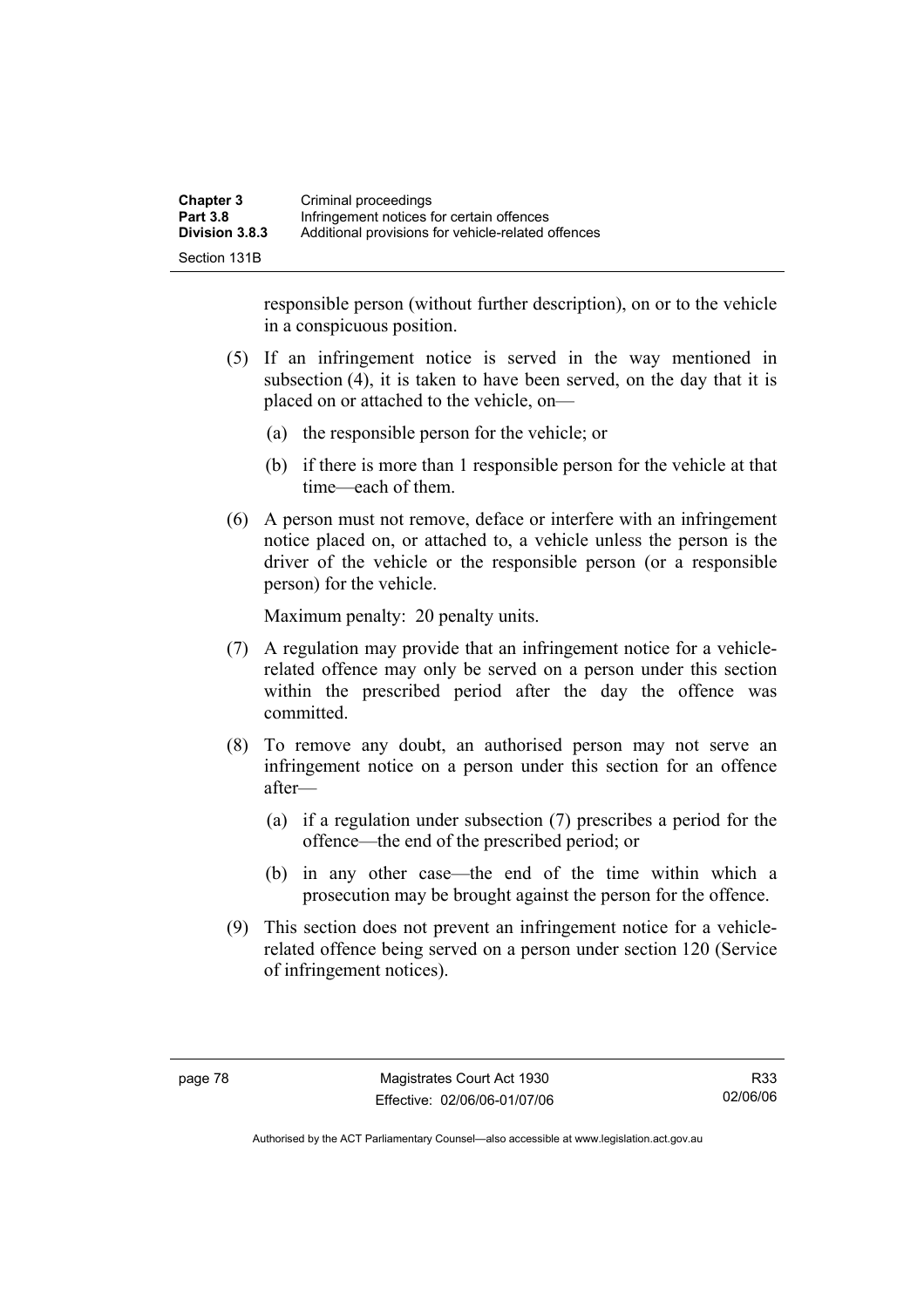Section 131C

### **131C Liability for vehicle-related offences**

- (1) If an infringement notice for a vehicle-related offence is served on a person under section 131B, the person is liable for the offence, and may be convicted of and punished for the offence, even though the person who actually committed the offence (the *actual offender*) may have been someone else.
- (2) If the actual offender is not the responsible person (or a responsible person) for the vehicle at the time of the offence, subsection (1) does not affect the liability of the actual offender, but—
	- (a) an additional penalty for the offence may not be recovered from or imposed on the actual offender if an infringement notice penalty for the offence has been paid by, or a penalty has been imposed on, the responsible person (or a responsible person) for the vehicle at that time; and
	- (b) an additional penalty for the offence may not be recovered from or imposed on the responsible person (or a responsible person) for the vehicle at that time if an infringement notice penalty for the offence has been paid by, or a penalty has been imposed on, the actual offender.
- (3) However, in a prosecution against a responsible person for a vehicle-related offence, it is a defence if the responsible person establishes—
	- (a) that the vehicle was stolen, or illegally taken or used, at the time of the offence; or
	- (b) that the person made and gave to the administering authority a known offender declaration in accordance with section 131E (Known offender declaration) for the offence; or
	- (c) that the vehicle (or all of the person's interest in the vehicle) had been sold or disposed of by the person before the time of

page 79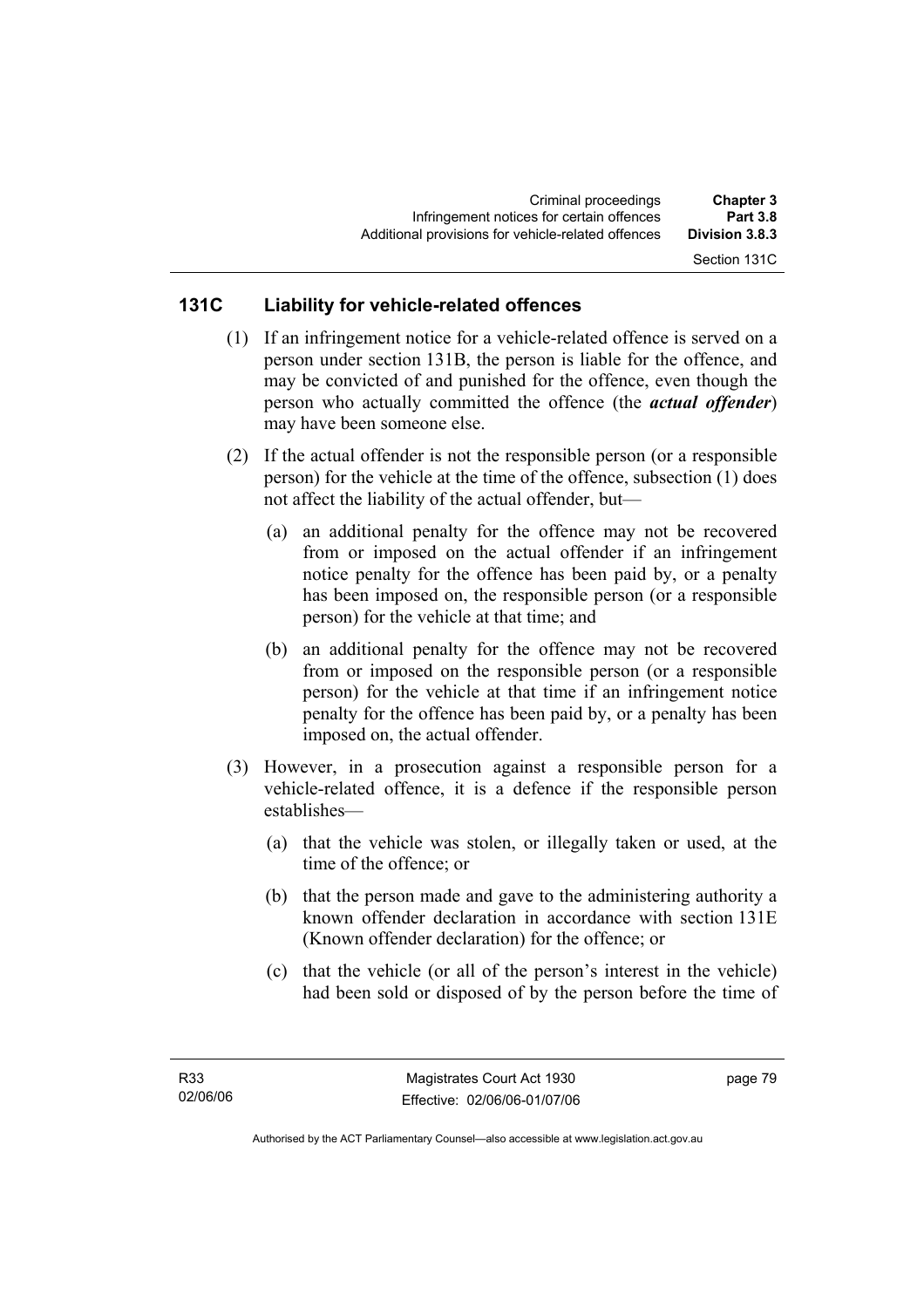| <b>Chapter 3</b>      | Criminal proceedings                               |
|-----------------------|----------------------------------------------------|
| <b>Part 3.8</b>       | Infringement notices for certain offences          |
| <b>Division 3.8.3</b> | Additional provisions for vehicle-related offences |
| Section 131D          |                                                    |

the offence, and that at that time the person did not have an interest in the vehicle; or

- (d) that the person—
	- (i) was not the driver of the vehicle at the time of the offence; and
	- (ii) does not know, and could not with reasonable diligence have found out, the name and address of the driver of the vehicle at that time.

### **131D Illegal user declarations**

- (1) This section applies if—
	- (a) an infringement notice for a vehicle-related offence is served on a person under section 131B (Service of infringement notice on responsible person for vehicles); and
	- (b) the person makes a statutory declaration (an *illegal user declaration*) stating that the vehicle was stolen, or illegally taken or used, at the time of the offence and providing all relevant facts supporting that statement, including details of where and when the matter was reported to the police; and
	- (c) the person gives the illegal user declaration to the administering authority within 28 days after the day when the infringement notice, or a reminder notice for the offence, is served on the person (or any additional time allowed by the administering authority).
- (2) An infringement notice for the offence may be served under section 120 (Service of infringement notices) on the person (if any) stated in the illegal user declaration as the person (the *named offender*) who was illegally in charge of the vehicle at the time of the offence.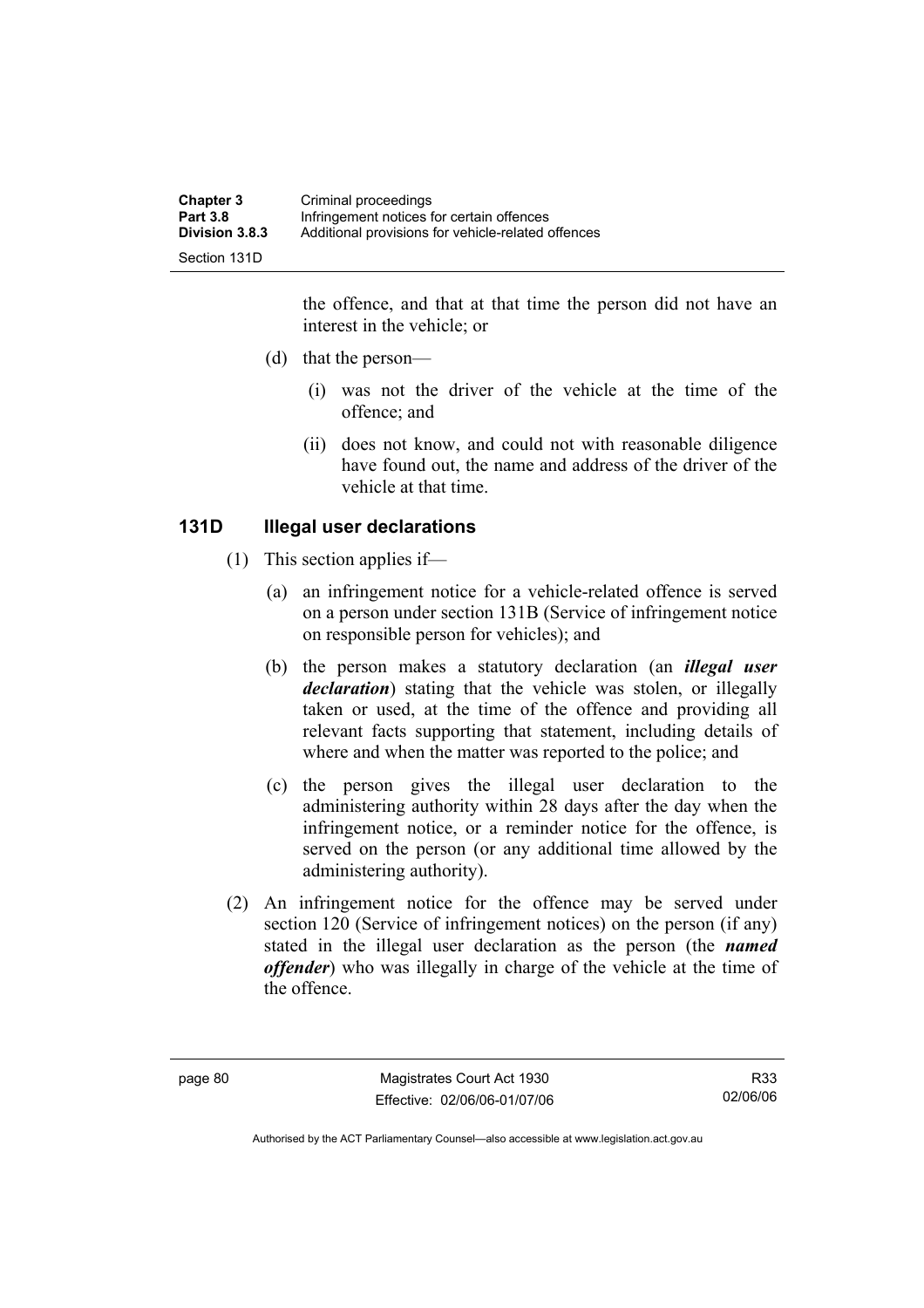- (3) If a document (including an infringement notice or reminder notice) is to be served on the named offender under this part by post in relation to the offence, the document may be addressed to the named offender at his or her home or business address stated in the illegal user declaration.
- (4) Section 131C (Liability for vehicle-related offences) and section 131E (Known offender declarations) apply as if the named offender were the responsible person for the vehicle at the time of the offence and the infringement notice had been served on the named offender under section 131B.
- (5) However, a proceeding for the offence may be brought in a court against the named offender only if a copy of the illegal user declaration has been served on the named offender by an authorised person.
- (6) In a proceeding against the named offender for the offence, the illegal user declaration is evidence that the named offender was the driver of the vehicle at the time of the offence.

## **131E Known offender declarations**

- (1) This section applies if—
	- (a) an infringement notice for a vehicle-related offence is served on a person under section 131B (Service of infringement notice on responsible person for vehicles); and
	- (b) the person makes a statutory declaration (a *known offender declaration*) stating—
		- (i) if the person is an individual—
			- (A) that the person was not the driver of the vehicle at the time of the offence and did not commit the offence; and

page 81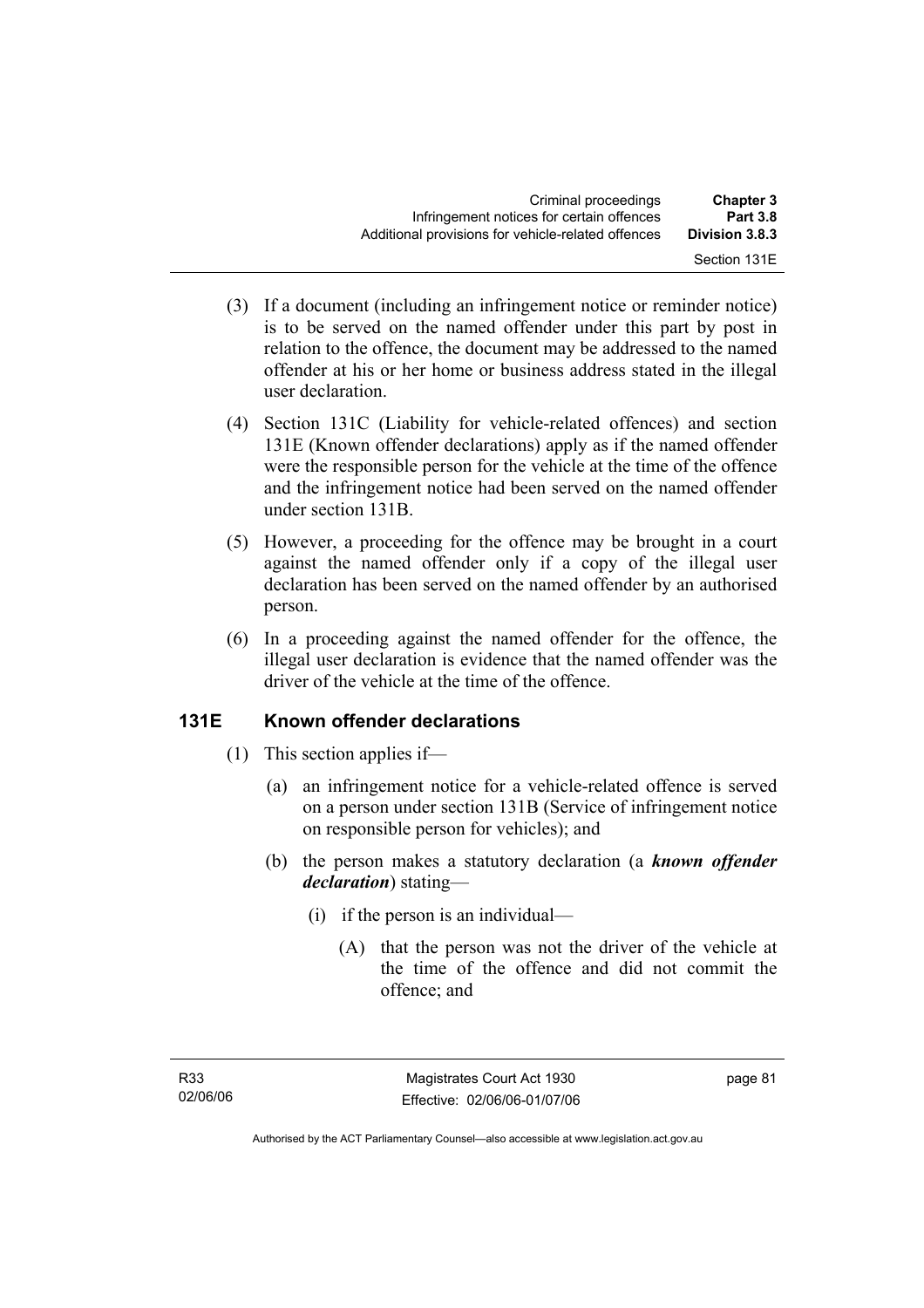Section 131E

 (B) the name and home or business address of the person (the *named offender*) who was the driver of the vehicle at that time; and

- (C) all relevant facts supporting those statements; or
- (ii) if the person is a corporation—the name and home or business address of the person (also the *named offender*) who was the driver of the vehicle at the time of the offence and all relevant facts supporting that statement; or
- (iii) for a vehicle-related offence under an Act declared by regulation to be an Act to which this subparagraph applies—the person saw another named person (also the *named offender*) do the act the subject of the offence and stating—
	- (A) the address of the named offender; and
	- (B) if the person does not know the other person's address—the reasons why the person does not know the address; and
- (c) the person gives the known offender declaration to the administering authority within 28 days after the day when the infringement notice, or a reminder notice for the offence, is served on the person (or any additional time allowed by the administering authority).
- (2) An infringement notice for the offence may be served under section 120 (Service of infringement notices) on the named offender.
- (3) If a document (including an infringement notice or reminder notice) is to be served on the named offender under this part by post in relation to the offence, the document may be addressed to the named offender at his or her home or business address stated in the known offender declaration.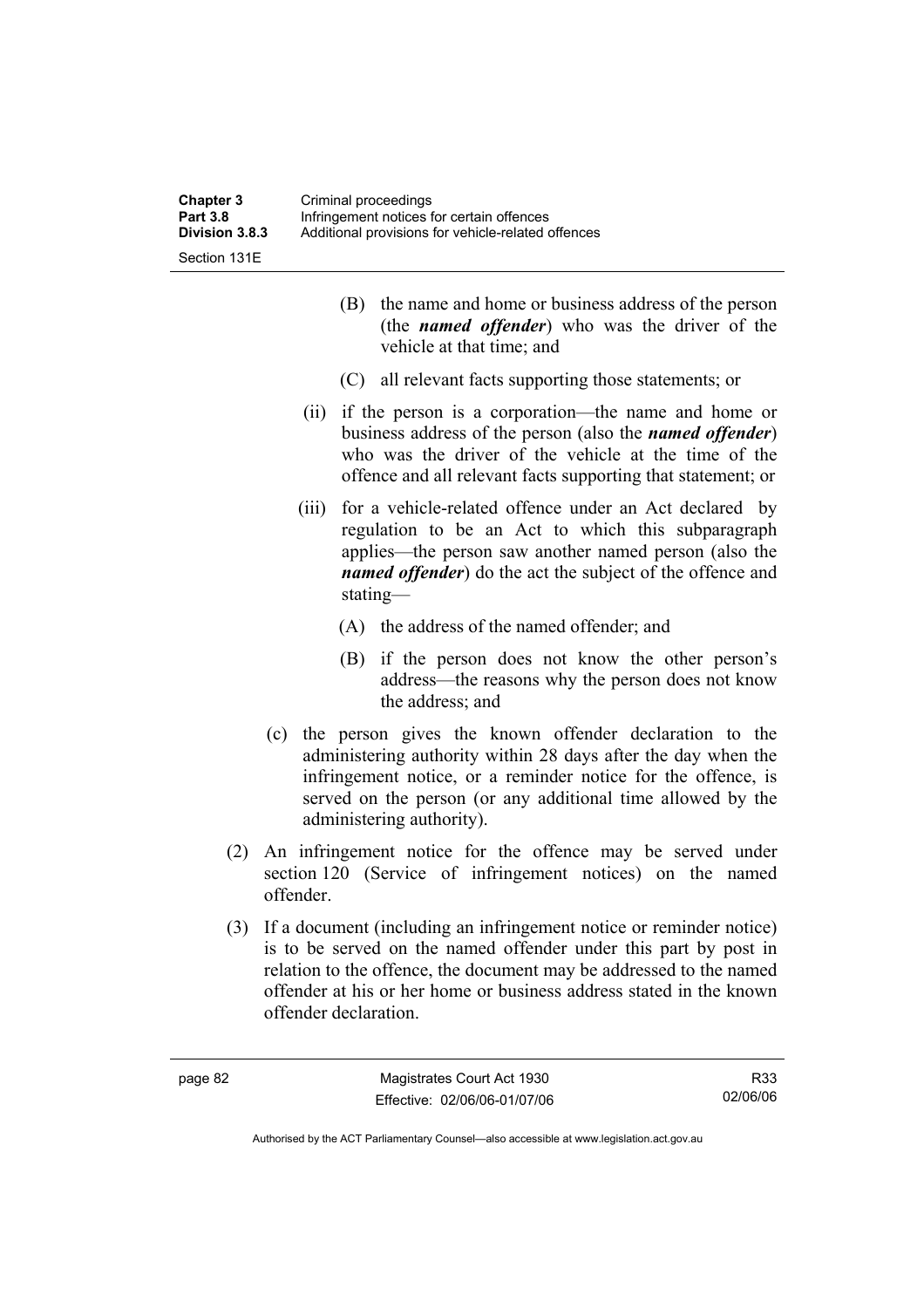- (4) Section 131C (Liability for vehicle-related offences), this section and section 131F apply as if the named offender were the responsible person for the vehicle at the time of the offence and the infringement notice had been served on the named offender under section 131B.
- (5) However, a proceeding for the offence may be brought in a court against the named offender only if a copy of the known offender declaration has been served on the named offender by an authorised person.
- (6) In a proceeding against the named offender for the offence, the known offender declaration is evidence that the named offender was the offender at the time of the offence.

## **131F Sold vehicle declarations**

- (1) This section applies if—
	- (a) an infringement notice for a vehicle-related offence is served on a person under section 131B (Service of infringement notice on responsible person for vehicles); and
	- (b) the person makes a statutory declaration (a *sold vehicle declaration*) stating that the vehicle (or all of the person's interest in the vehicle) had been sold or otherwise disposed of by the person before the time of the offence and providing all relevant facts supporting that statement, including—
		- (i) the name and home or business address of the person (the *buyer*) to whom the vehicle (or the person's interest in the vehicle) was sold or disposed of by the person; and
		- (ii) the date and, if relevant to the offence, time of the sale or disposal; and
		- (iii) if an agent made the sale or disposal for the person—the name and home or business address of the agent; and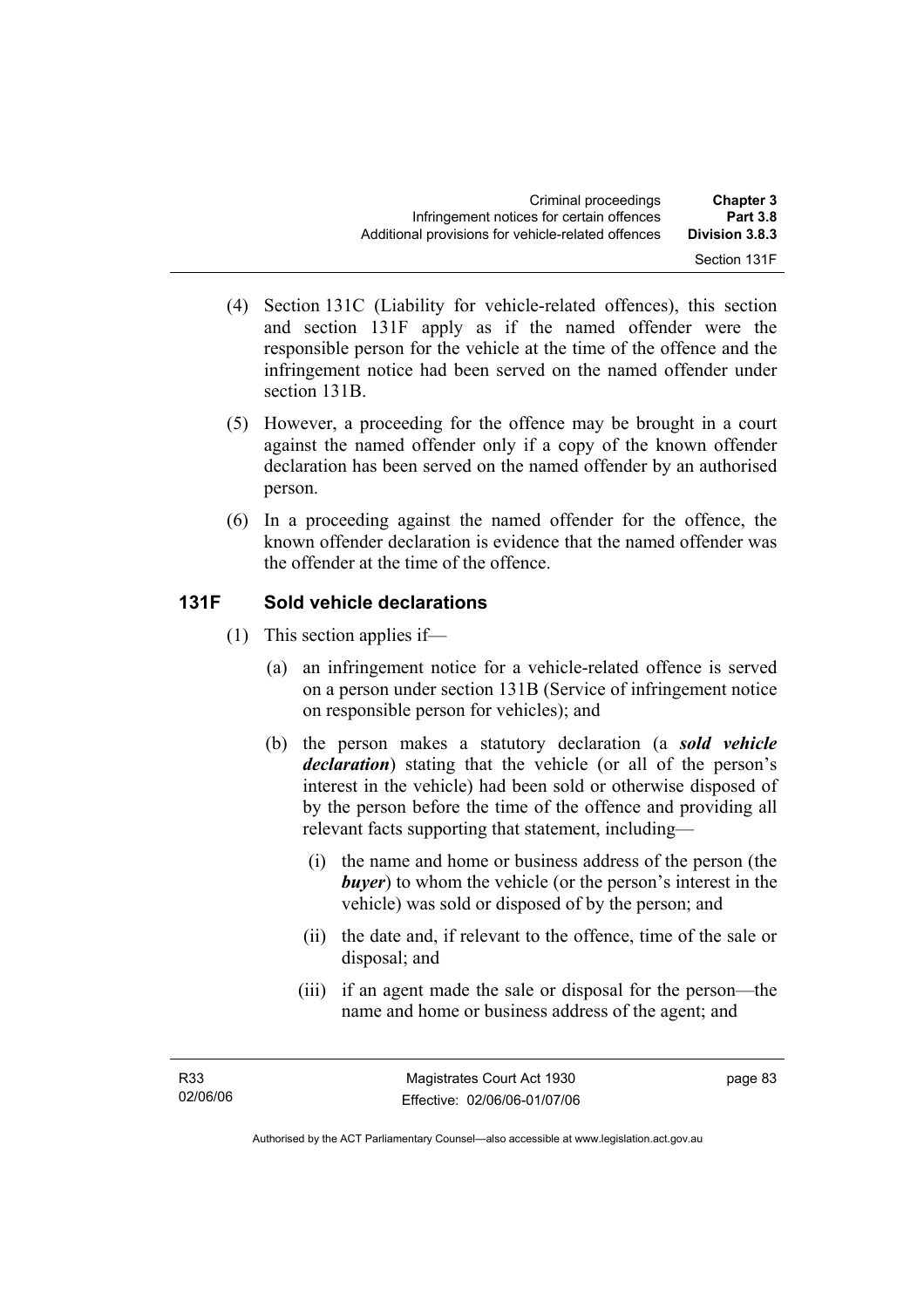| Chapter 3             | Criminal proceedings                               |
|-----------------------|----------------------------------------------------|
| <b>Part 3.8</b>       | Infringement notices for certain offences          |
| <b>Division 3.8.3</b> | Additional provisions for vehicle-related offences |
| Section 131G          |                                                    |

- (iv) whether the person had any interest in the vehicle at the time of the offence; and
- (c) the person gives the sold vehicle declaration to the administering authority within 28 days after the day when the infringement notice, or a reminder notice for the offence, is served on the person (or any additional time allowed by the administering authority).
- (2) An infringement notice for the offence may be served under section 120 (Service of infringement notices) on the buyer.
- (3) If a document (including an infringement notice or reminder notice) is to be served on the buyer under this part by post in relation to the offence, the document may be addressed to the buyer at his or her home or business address stated in the sold vehicle declaration.
- (4) Section 131C (Liability for vehicle-related offences), section 131E and this section apply as if the buyer were a responsible person for the vehicle at the time of the offence and the infringement notice had been served on the buyer under section 131B.
- (5) However, a proceeding for the offence may be brought in a court against the buyer only if a copy of the sold vehicle declaration has been served on the buyer by an authorised person.
- (6) In a proceeding against the buyer for the offence, the sold vehicle declaration is evidence that the buyer was the responsible person for the vehicle at the time of the offence.

### **131G Unknown offender declarations**

If an infringement notice for a vehicle-related offence is served on a person under section 131B (Service of infringement notice on responsible person for vehicles), the person may—

 (a) make a statutory declaration (an *unknown offender declaration*) stating—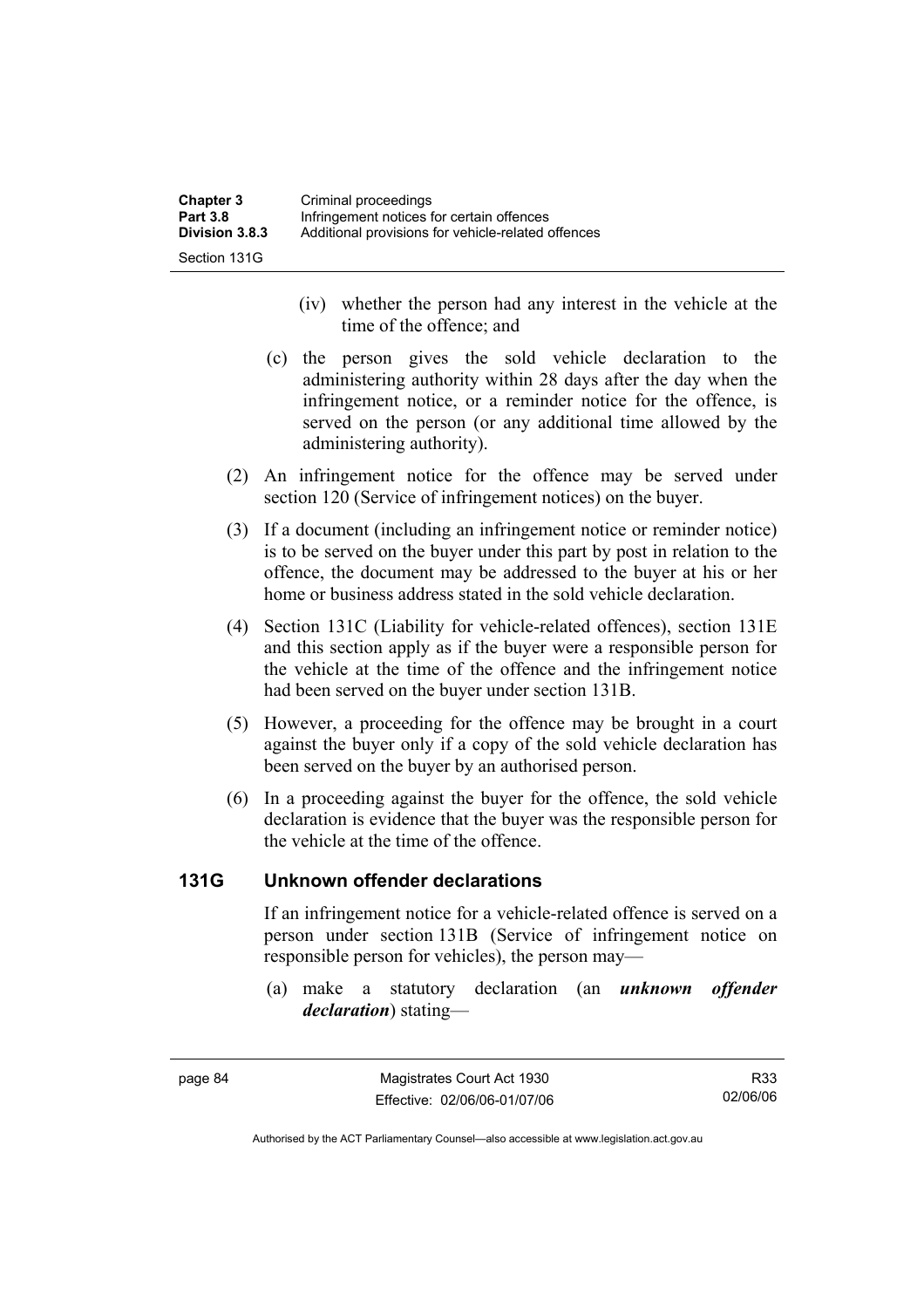### Section 132

- $(i)$  that—
	- (A) if the person is an individual—the person was not the driver of the vehicle at the time of the offence and did not commit the offence; or
	- (B) if the person is a corporation—the vehicle was not being used for the corporation's purposes at the time of the offence; and
- (ii) that the person has made inquiries to find out who was—
	- (A) the driver of the vehicle at that time; or
	- (B) for a vehicle-related offence under an Act declared by regulation to be an Act to which this subparagraph applies—the offender was at that time; and
- (iii) that the person does not know, and has not been able to find out, who was the driver of the vehicle, or the offender, at that time; and
- (iv) the nature and extent of the inquiries made by the person; and
- (b) give the unknown offender declaration to the administering authority within 28 days after the day when the infringement notice, or a reminder notice for the offence, is served on the person (or any additional time allowed by the administering authority).

## **Division 3.8.4 Disputing liability for infringement notices**

### **132 Disputing liability for infringement notice offence**

 (1) A person on whom an infringement notice or reminder notice has been served for an infringement notice offence may dispute liability

| R33      | Magistrates Court Act 1930   | page 85 |
|----------|------------------------------|---------|
| 02/06/06 | Effective: 02/06/06-01/07/06 |         |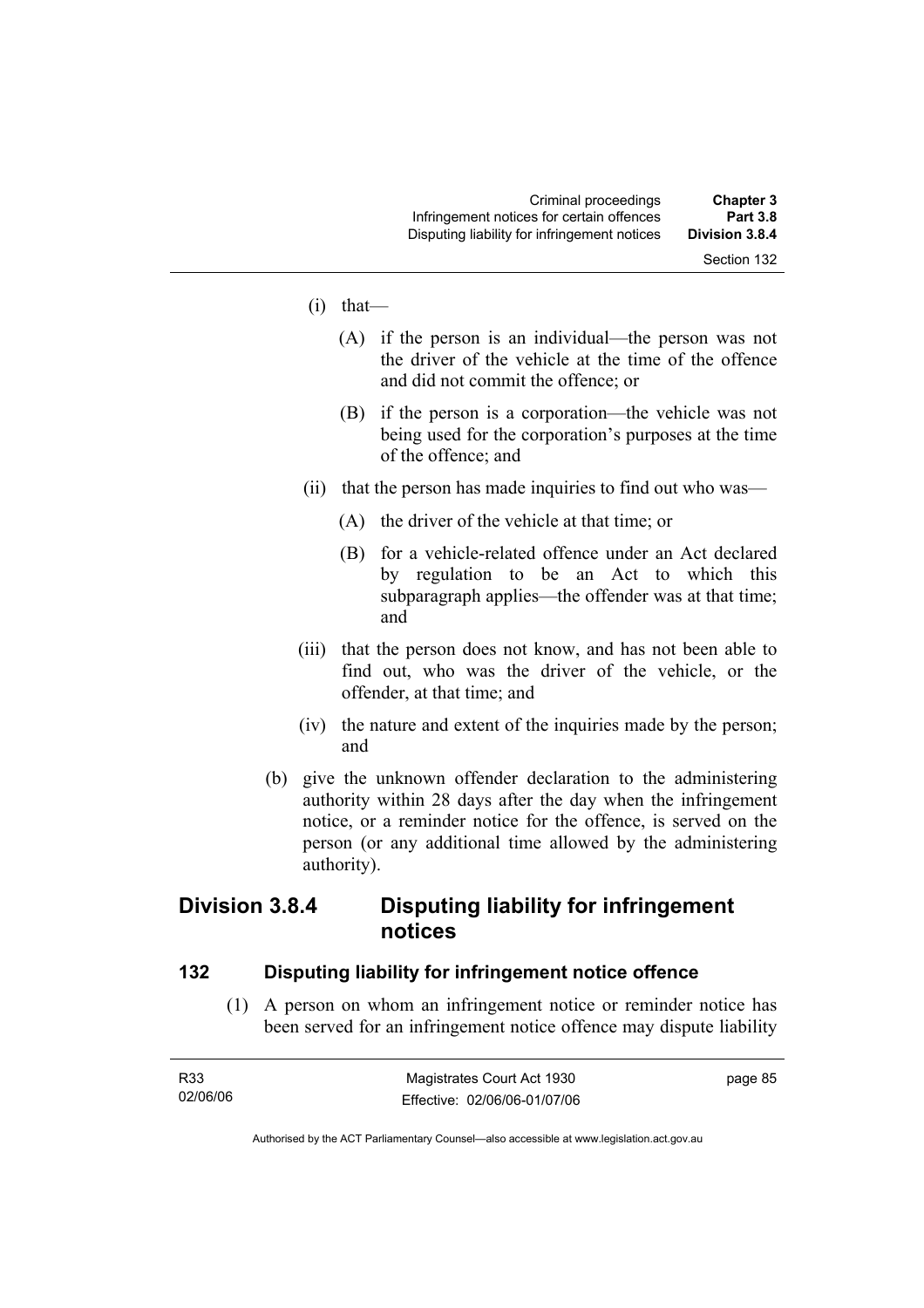| <b>Chapter 3</b> | Criminal proceedings                         |
|------------------|----------------------------------------------|
| <b>Part 3.8</b>  | Infringement notices for certain offences    |
| Division 3.8.4   | Disputing liability for infringement notices |
| Section 133      |                                              |

for the offence by written notice given to the administering authority.

- (2) The notice must set out the grounds on which the person relies.
- (3) The notice must be given to the administering authority—
	- (a) within 28 days after the date of service of the infringement notice or reminder notice; or
	- (b) if the person applies to the administering authority within the 28 days for additional time to dispute liability for the offence and the additional time is allowed—within the additional time allowed by the administering authority; or
	- (c) if the person applies to the administering authority within the 28 days for additional time to dispute liability for the offence and the application is refused—within 7 days after the day the person is told of the refusal or 28 days after the date of service of the infringement notice or reminder notice, whichever is later.

### **133 Extension of time to dispute liability**

- (1) The person on whom an infringement notice or reminder notice is served may apply, in writing, to the administering authority, within 28 days after the date of service of the notice, for a stated additional time in which to dispute liability for the offence.
- (2) The administering authority must—
	- (a) allow or refuse to allow the additional time; and
	- (b) tell the person in writing of the decision and, if the decision is a refusal, the reasons for it.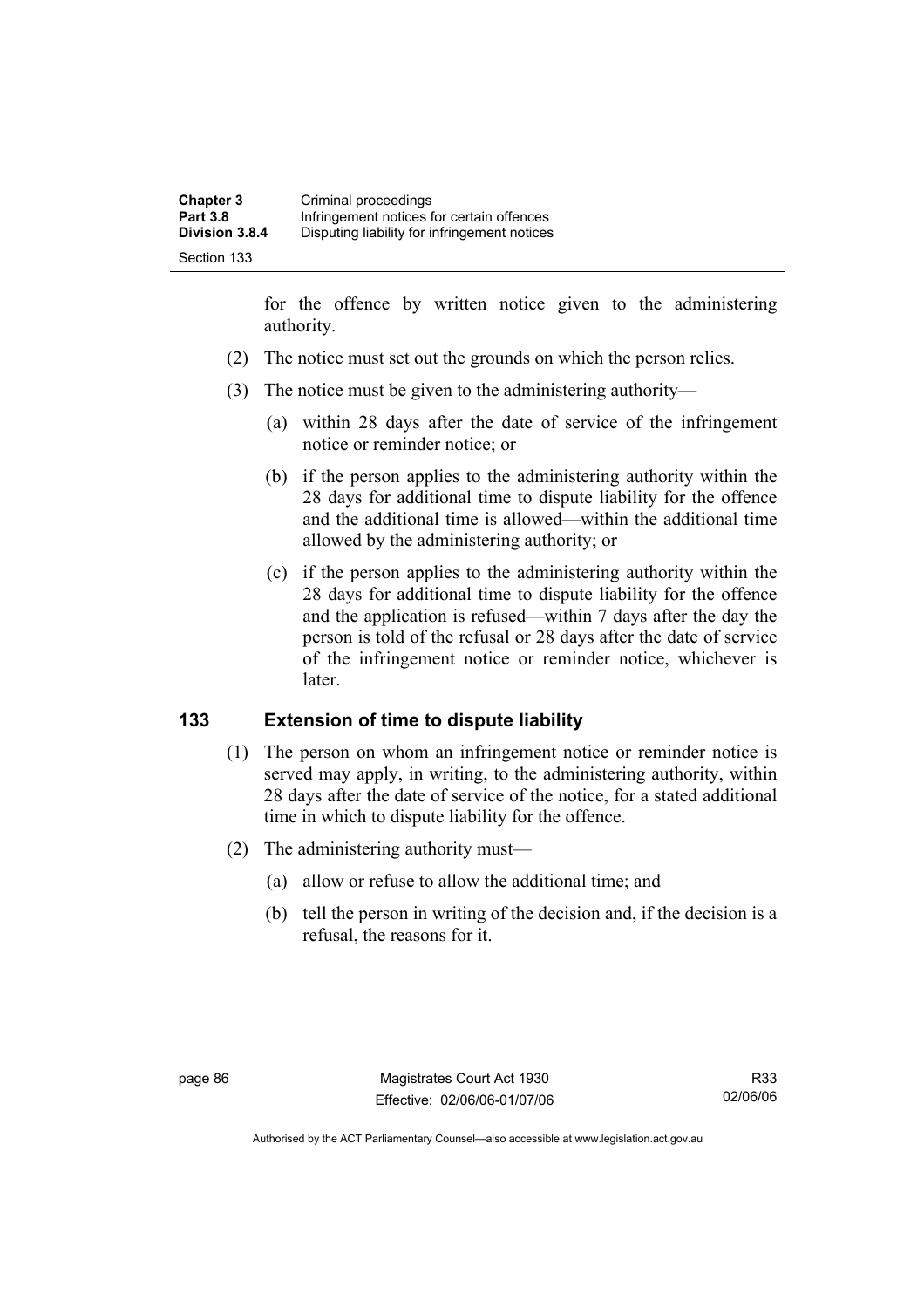Section 134

## **134 Procedure if liability disputed**

- (1) This section applies if a person disputes liability for an infringement notice offence by giving the administering authority a notice in accordance with section 132 (Disputing liability for infringement notice offence).
- (2) The administering authority may lay an information in the Magistrates Court against the person for the offence within 60 days after being given the notice.
- (3) The administering authority must discontinue a proceeding brought against the person for the offence if, before the hearing of the proceeding, the person pays the total of—
	- (a) the infringement notice penalty; and
	- (b) the costs (if any) prescribed by regulation for beginning the proceeding; and
	- (c) the disbursements (if any) incurred by the administering authority up to the day payment is made.
- (4) If subsection (3) applies, section 125 (Effect of payment of infringement notice penalty) also applies to the person in relation to the offence, even though the person paid the infringement notice penalty for the offence after an information had been laid in the Magistrates Court against the person for the offence.
- (5) If the administering authority does not lay an information in the Magistrates Court against the person for the offence within 60 days after being given the notice, the administering authority must—
	- (a) tell the person, in writing, that no further action will be taken against the person for the offence; and
	- (b) take no further action against the person for the offence.

page 87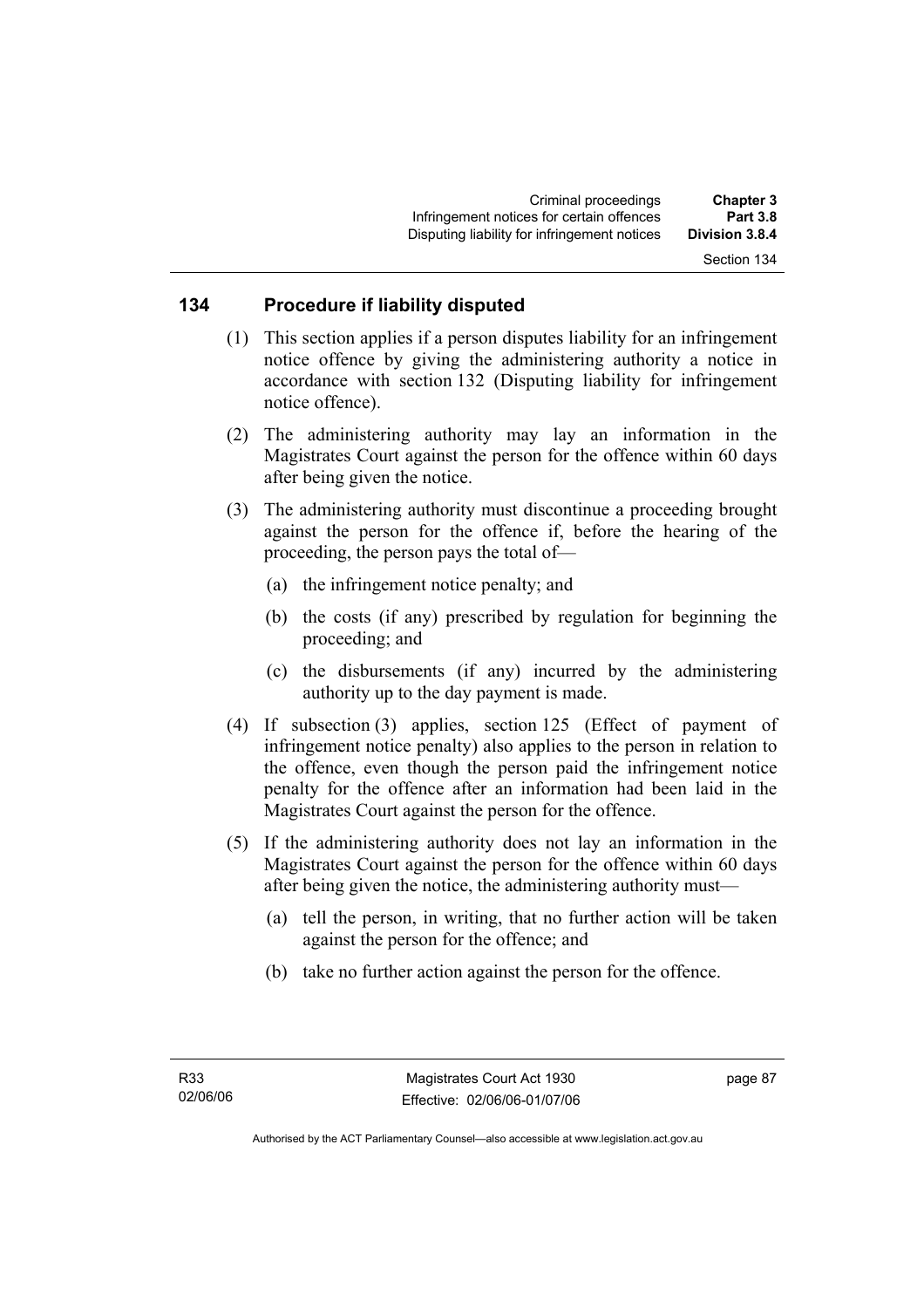| <b>Chapter 3</b> | Criminal proceedings                      |
|------------------|-------------------------------------------|
| <b>Part 3.8</b>  | Infringement notices for certain offences |
| Division 3.8.5   | Infringement notices—other provisions     |
| Section 134A     |                                           |

- (6) To remove any doubt, subsection (2) does not permit the administering authority to lay an information against a person for an offence after the end of the time within which, apart from this section, a prosecution may be brought against the person for the offence.
	- *Note* For the time within which a prosecution must be begun, see the Legislation Act, s 192.

## **Division 3.8.5 Infringement notices—other provisions**

### **134A Authorised people for infringement notice offences**

- (1) The administering authority for an infringement notice offence may appoint a person to be an authorised person to serve infringement notices or reminder notices.
	- *Note 1* For the making of appointments (including acting appointments), see the Legislation Act, pt 19.3.
	- *Note 2* In particular, a person may be appointed for a particular provision of a law (see Legislation Act, s 7 (3)) and an appointment may be made by naming a person or nominating the occupant of a position (see s 207).
- (2) A regulation may prescribe a person to be an authorised person for the service of infringement notices or reminder notices.
- (3) In this part:

#### *authorised person* means—

- (a) for an infringement notice for an infringement notice offence—
	- (i) the administering authority; or
	- (ii) a person who is appointed under this section by the administering authority to serve an infringement notice for the offence; or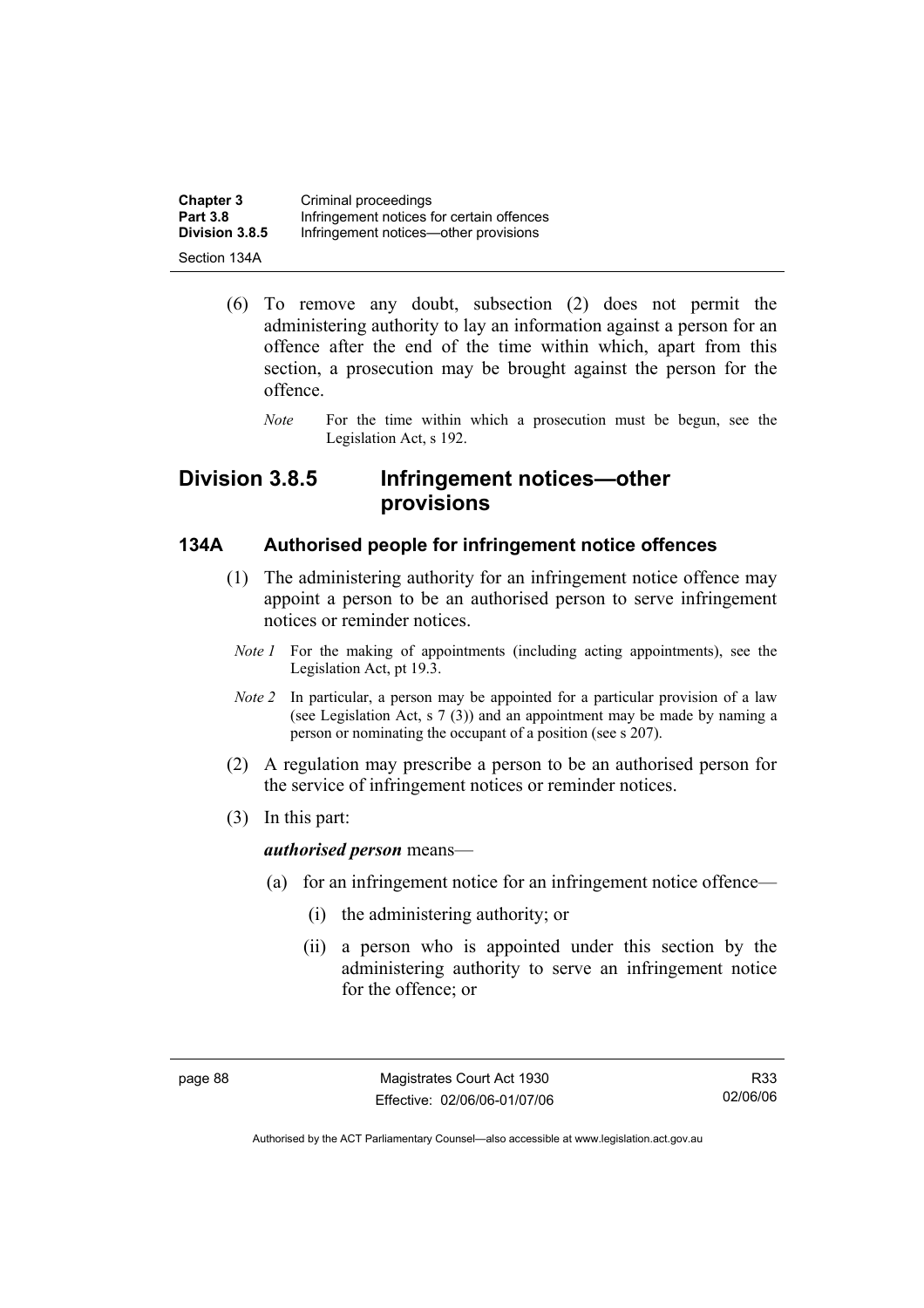| <b>Chapter 3</b><br><b>Part 3.8</b> | Criminal proceedings<br>Infringement notices for certain offences |
|-------------------------------------|-------------------------------------------------------------------|
| Division 3.8.5                      | Infringement notices—other provisions                             |
| Section 135                         |                                                                   |

- (iii) anyone else who, under the regulations, may serve an infringement notice for the offence; or
- (b) for a reminder notice for an infringement notice offence—
	- (i) the administering authority; or
	- (ii) a person who is appointed under this section by the administering authority to serve a reminder notice for the offence; or
	- (iii) anyone else who, under the regulations, may serve a reminder notice for the offence.

### **135 Delegation of administering authority's functions**

- (1) The administering authority for an infringement notice offence may delegate the administering authority's functions under this part to an authorised person or a person prescribed by regulation.
- (2) A person prescribed by regulation for subsection (1) may delegate the functions delegated to the person under that subsection to anyone else.
	- *Note* For the making of delegations and the exercise of delegated functions, see Legislation Act, pt 19.4.

### **136 Evidentiary certificates**

- (1) This section applies to a proceeding for an infringement notice offence.
- (2) A certificate that appears to be signed by or on behalf of the administering authority, and states any matter relevant to anything done or not done under this part in relation to the offence, is evidence of the matter.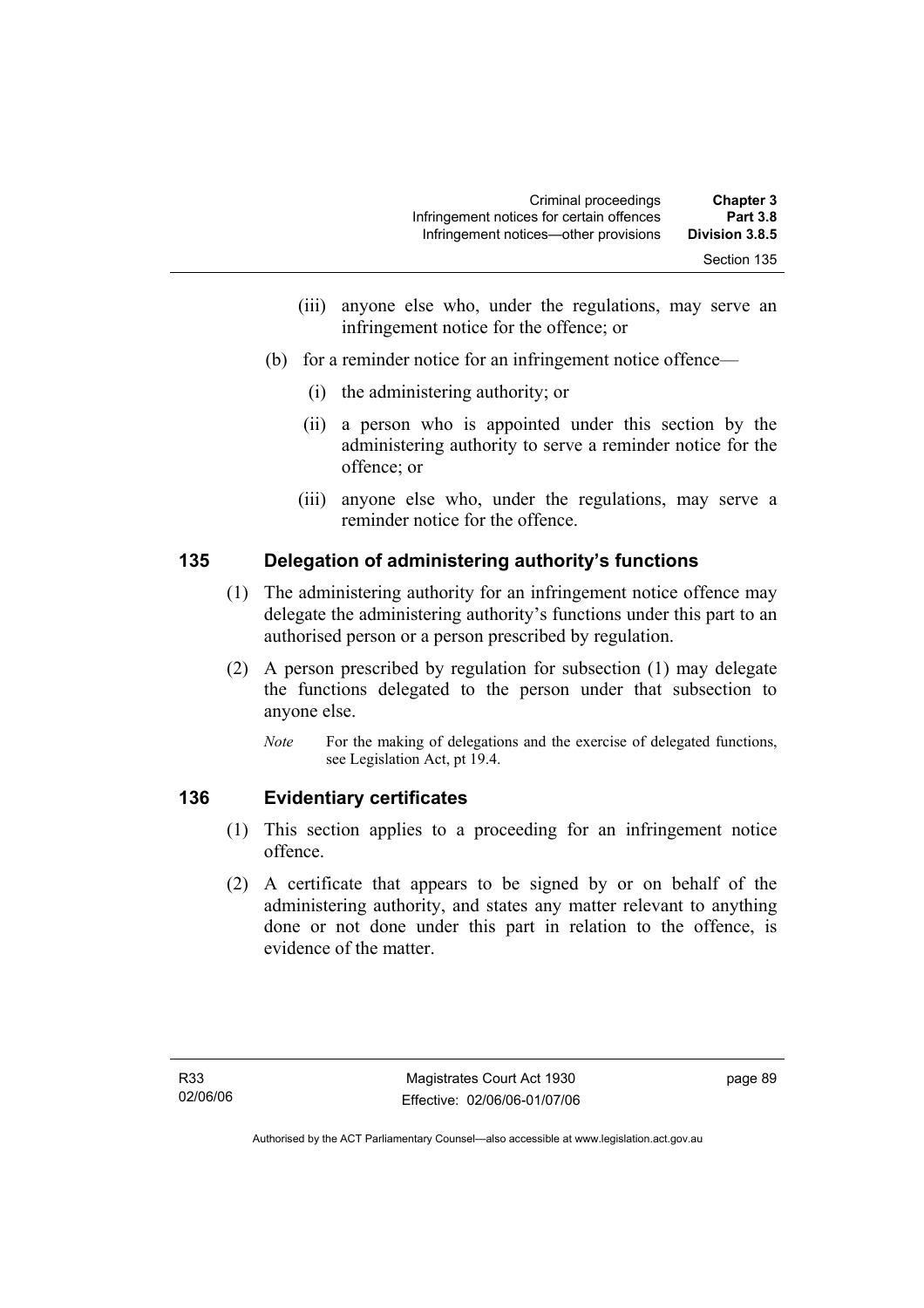| <b>Chapter 3</b> | Criminal proceedings                      |
|------------------|-------------------------------------------|
| <b>Part 3.8</b>  | Infringement notices for certain offences |
| Division 3.8.5   | Infringement notices—other provisions     |
| Section 136      |                                           |

- (3) Without limiting subsection (2), a certificate given under that subsection may state any of the following:
	- (a) a stated infringement notice or reminder notice was served by a stated authorised person in a stated way on a stated person on a stated date for a stated infringement notice offence;
	- (b) the administering authority did not allow additional time, or allowed stated additional time, for payment of the infringement notice penalty or to dispute liability for the offence;
	- (c) the infringement notice penalty was not paid within the time in which it was required to be paid under this part;
	- (d) the infringement notice has not been withdrawn or was withdrawn on a stated date;
	- (e) a stated address was, on a stated date, the latest business, home or email address, or fax number, of a stated person recorded in a register or other record kept by the administering authority;
	- (f) an infringement notice penalty has not been paid by, or a penalty has not been imposed on, a stated person or anyone for the offence.
- (4) A court must accept a certificate given under this section as proof of the matters stated in it if there is no evidence to the contrary.

page 90 Magistrates Court Act 1930 Effective: 02/06/06-01/07/06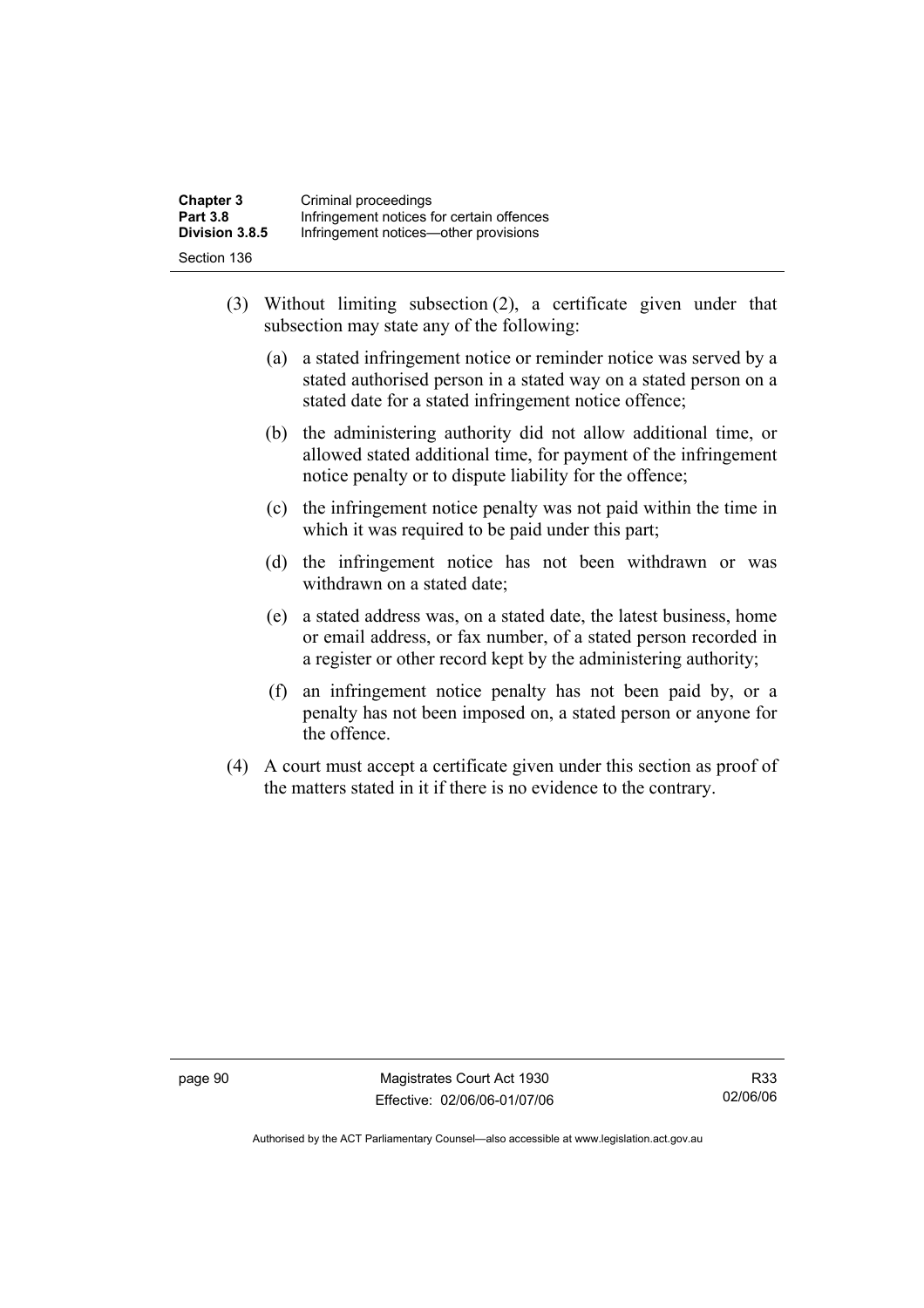## **Part 3.9 Enforcement of criminal decisions**

## **Division 3.9.1 Enforcement of criminal decisions general**

### **141 Minute of decision and notice to defendant**

- (1) If the court convicts or makes an order against a defendant—
	- (a) a minute or memorandum of the conviction or order must be made and signed by the magistrate exercising the jurisdiction of the court; and
	- (b) the defendant must be notified in writing of the conviction or order.
	- *Note* If the defendant is sentenced to imprisonment, the court must issue a warrant for the imprisonment of the defendant in the chief executive's custody (see *Crimes (Sentence Administration) Act 2005*, s 12).
- (2) A minute or memorandum under subsection (1) (a) must specify the amount of any levy imposed under the *Victims of Crime (Financial Assistance) Act 1983*, part 5.
- (3) Failure to comply with subsection (1) does not invalidate a conviction or order or the enforcement of a conviction or order.
- (4) The minute must not form part of—
	- (a) a warrant under the *Crimes (Sentence Administration) Act 2005*, section 12 (Warrant for imprisonment); or
	- (b) a writ of execution.
- (5) A document purporting to be a copy of the minute or memorandum signed by the registrar is prima facie evidence in all courts of law of the making of the conviction or order.

| R33      | Magistrates Court Act 1930   | page 91 |
|----------|------------------------------|---------|
| 02/06/06 | Effective: 02/06/06-01/07/06 |         |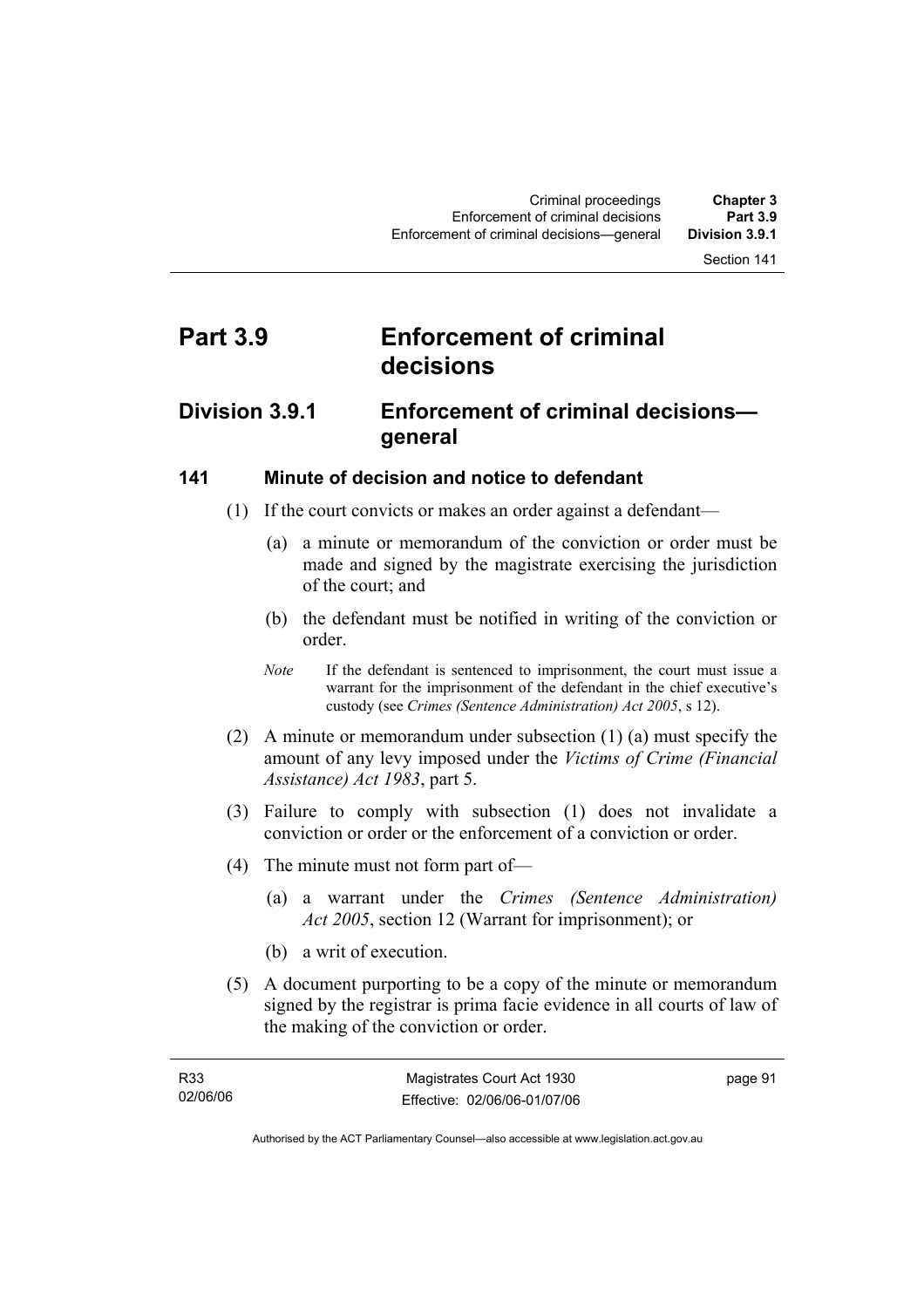| <b>Chapter 3</b> | Criminal proceedings                      |
|------------------|-------------------------------------------|
| <b>Part 3.9</b>  | Enforcement of criminal decisions         |
| Division 3.9.1   | Enforcement of criminal decisions—general |
| Section 142      |                                           |

### **142 Formal convictions and orders**

- (1) The conviction or order must, if required, be drawn up by the court in proper form and be filed by the registrar in the court's records.
- (2) It is not necessary for a court formally to draw up a conviction or order or any other record of a decision, unless it is demanded by a party to the proceeding for the purpose of an appeal against the decision, or is required for the purpose of a return to a writ of habeas corpus or other writ from the Supreme Court.

### **143 Consequences if information dismissed**

- (1) The court must make an order of dismissal if the court dismisses an information.
- (2) The court must give the defendant a certificate of dismissal signed by the adjudicating magistrate or the registrar if the defendant applies for it.
- (3) If a certificate of dismissal is produced to a court—
	- (a) the court must accept it as proof of the matters stated in it if there is no evidence to the contrary; and
	- (b) it is a bar to any other information or proceeding in any court (other than an appeal) for the same matter against the same party.

### **144 Copies of informations and other documents**

- (1) On application, the registrar must give an applicant a copy of—
	- (a) an information; or
	- (b) a minute or memorandum of a conviction or order; or
	- (c) a formal conviction or order; or
	- (d) a committal order.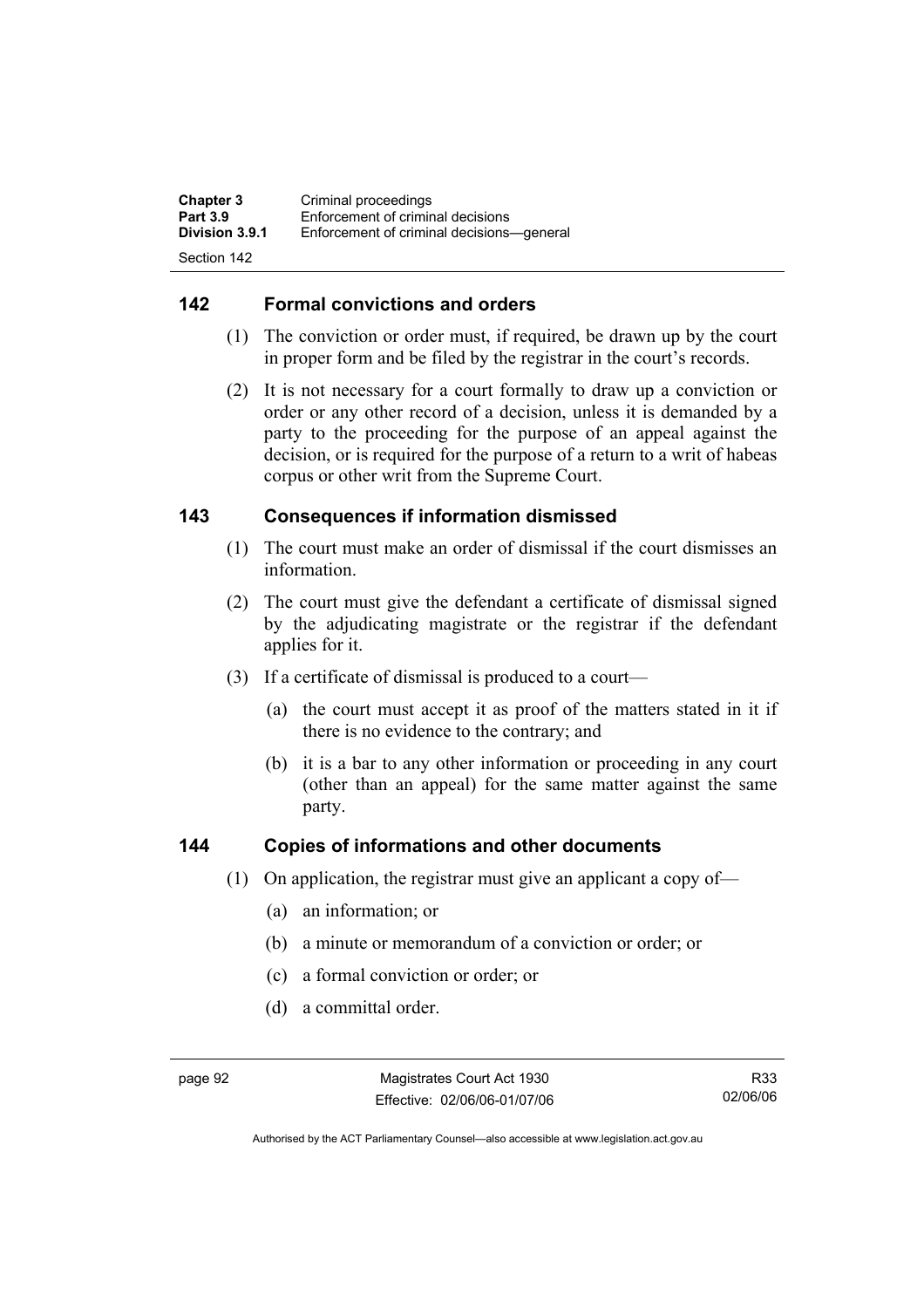| <b>Chapter 3</b> | Criminal proceedings              |
|------------------|-----------------------------------|
| <b>Part 3.9</b>  | Enforcement of criminal decisions |
| Division 3.9.2   | Enforcement of fines              |
| Section 146      |                                   |

- (2) The registrar may refuse an application under subsection (1) if—
	- (a) the applicant is not a party to the relevant proceeding; and
	- (b) the registrar or a magistrate is not satisfied that the applicant has a good reason for being given that copy.

## **Division 3.9.2 Enforcement of fines**

#### **146 Definitions for div 3.9.2**

In this division:

*default notice* means a notice in force under section 151 and includes any variation under section 152.

#### *fine* means—

- (a) a fine payable under a fine order under the *Crimes (Sentencing) Act 2005*; or
- (b) a fee or charge payable to the Territory that is imposed by a court in a proceeding for an offence; or
- (c) costs payable to the Territory under a court order in a proceeding for an offence; or
- (d) a levy imposed under the *Victims of Crime (Financial Assistance) Act 1983*; or
- (e) an amount payable to the Territory under a reparation order under the *Crimes (Sentencing) Act 2005*; or
	- *Note* A reparation order under the *Crimes Act 1900*, s 350 (repealed) is taken to be a reparation order under the *Crimes (Sentencing) Act 2005* (see that Act, s 142).
- (f) a financial penalty imposed, otherwise than under the *Crimes (Sentencing) Act 2005*, in relation to an offence.

page 93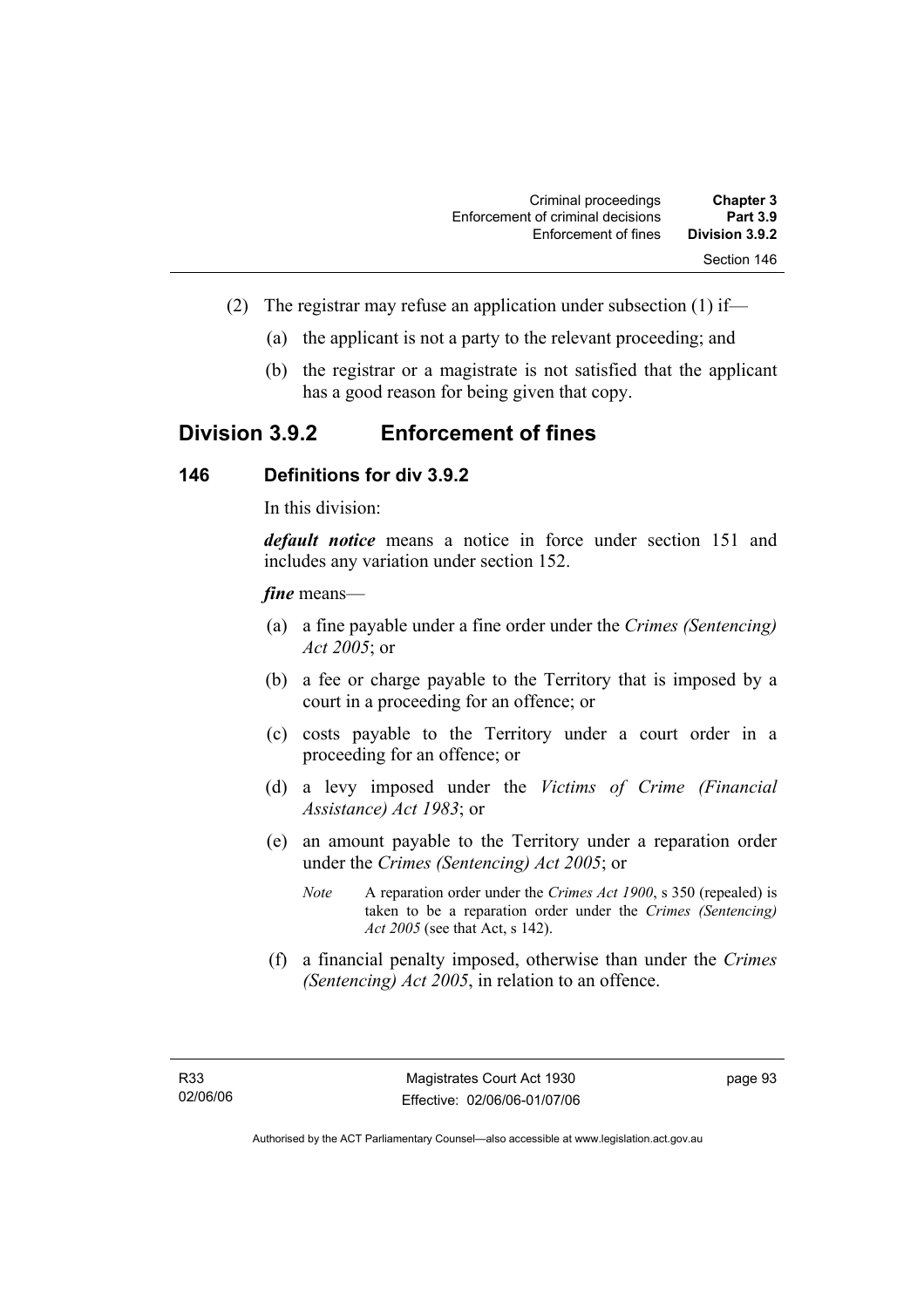**Chapter 3 Criminal proceedings**<br>**Part 3.9 Enforcement of criminal Part 3.9 Enforcement of criminal decisions**<br>**Division 3.9.2 Enforcement of fines Enforcement of fines** 

Section 147

*fine defaulter* means a person to whom a default notice has been given who subsequently defaults in payment of the relevant outstanding fine.

*government agency* means—

- (a) an administrative unit; or
- (b) ACTEW Corporation Limited; or
- (c) a territory entity prescribed by regulation.

*outstanding fine*, in relation to a person, means the total of—

- (a) the whole or any part of a fine that the person is liable to pay; and
- (b) the whole or any part of an administrative fee that the person is liable to pay in relation to the fine.

*penalty notice* means a notice in force under section 149, and includes any variation under section 152.

*territory entity*—see the *Auditor-General Act 1996*, dictionary.

#### **147 Payment of fine**

A fine is payable in accordance with this division to the registrar.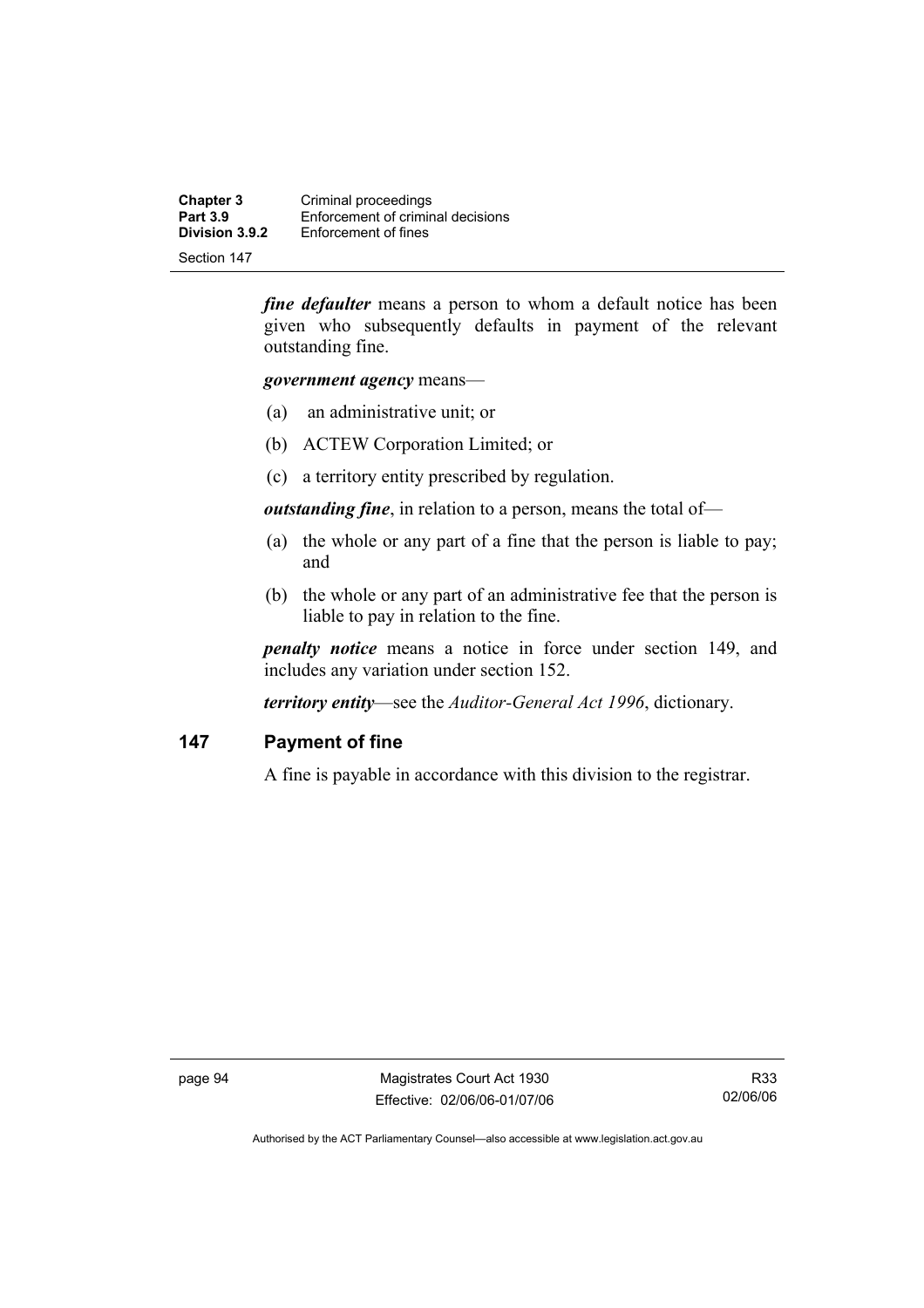### **147A Notice of address etc**

 (1) A person on whom a fine is imposed must not, without reasonable excuse, fail to give to the registrar particulars of his or her address within 7 days after the day when the fine is imposed.

Maximum penalty: 5 penalty units.

 (2) A person who is liable to pay a fine and who changes address before the fine and any relevant administrative fee are paid must not, without reasonable excuse, fail to give to the registrar particulars of the new address within 7 days after changing address.

Maximum penalty: 5 penalty units.

 (3) A person who is liable to pay a fine, and any relevant administrative fee, must not, without reasonable excuse, fail to give the registrar evidence of his or her address when required to do so by the registrar.

Maximum penalty: 5 penalty units.

### **147B Access to particulars of address**

- $(1)$  For this division, the registrar may, in writing, require—
	- (a) the commissioner for housing; or
	- (b) the chief police officer; or
	- (c) the chief executive (however described) of a government agency;

to give the registrar any particulars held by the person about an address of a specified person who is liable to pay a fine.

 (2) A person to whom such a requirement is given must comply with it as far as practicable.

page 95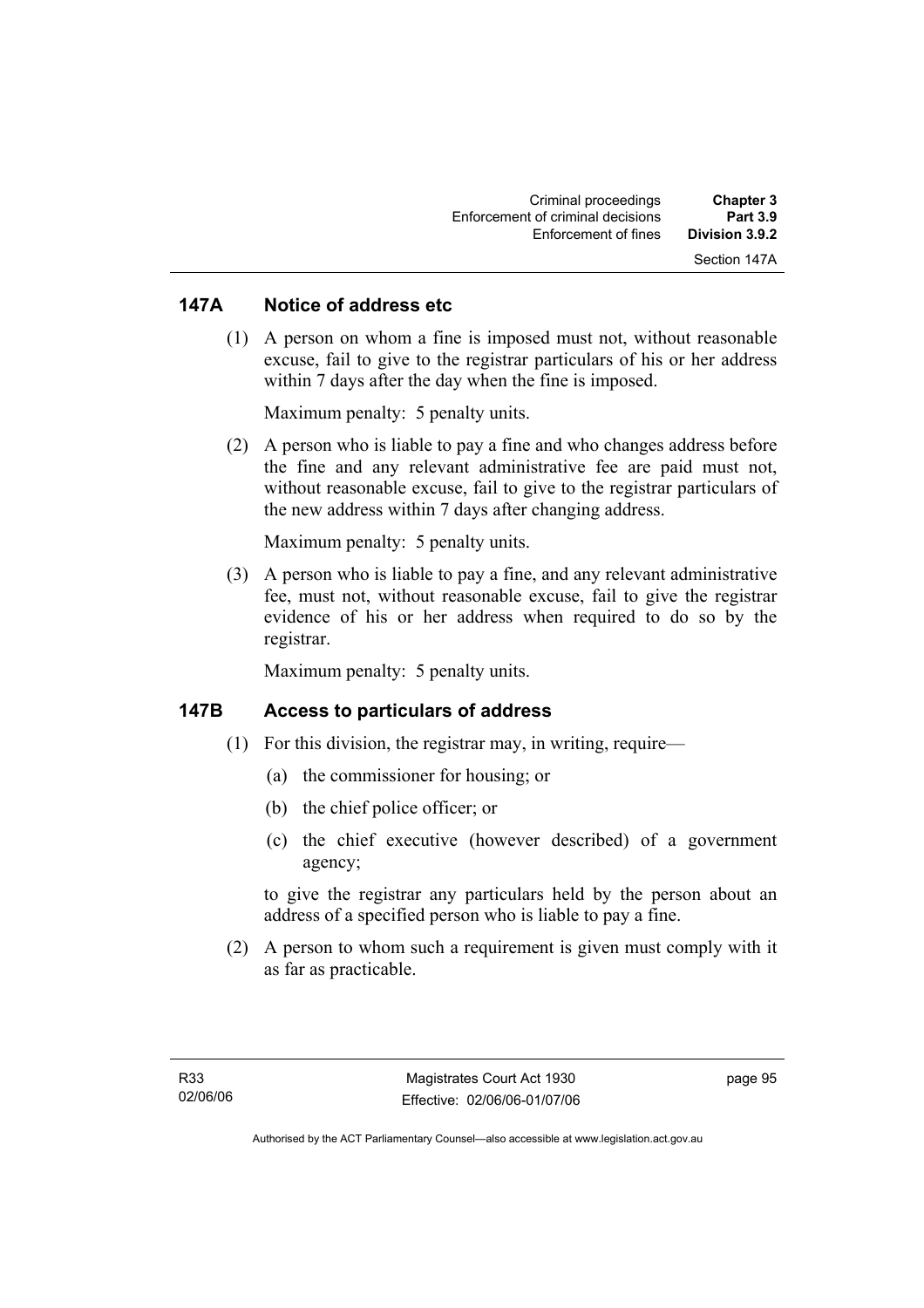**Chapter 3 Criminal proceedings**<br>**Part 3.9 Enforcement of criminal Part 3.9 Enforcement of criminal decisions**<br>**Division 3.9.2 Enforcement of fines Enforcement of fines** Section 147C

### **147C Doubtful service**

- (1) This section applies if—
	- (a) a document has been served on a person for this division, other than by personal service; and
	- (b) the registrar is satisfied that—
		- (i) the document has not come to the knowledge of the person; or
		- (ii) doubt exists whether the document has come to the knowledge of the person.
- (2) If this section applies, the registrar must not take any further action under this division in relation to the person unless—
	- (a) the document has been served again on the person in the way the registrar considers appropriate; and
	- (b) the registrar is satisfied that the document has come to the knowledge of the person.

#### **148 Court may allow time to pay**

- (1) If the court imposes a fine on a person for an offence, the court—
	- (a) must allow time for payment, if the summons for the offence was served in accordance with section 116B; or
	- (b) may allow time for payment, in any other case.
- (2) For a fine mentioned in subsection (1) (a), the time allowed by the court must be not less than 14 days from the date of conviction.
- (3) In addition to allowing time for the payment of an amount, the court may direct that the person liable to pay the amount give security, to the satisfaction of the person specified by the court, with or without sureties, for the payment of the amount.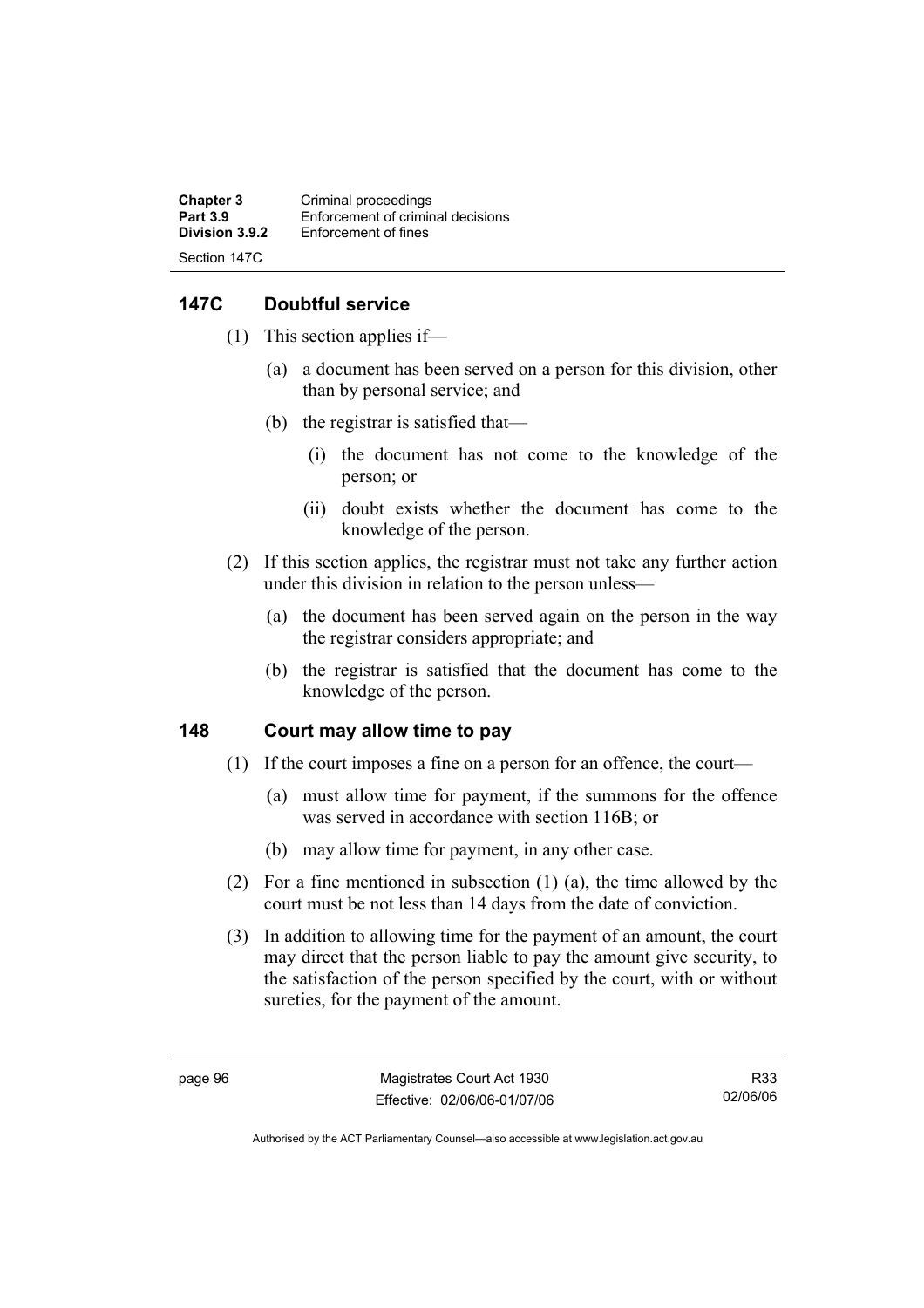| <b>Chapter 3</b><br><b>Part 3.9</b> | Criminal proceedings<br>Enforcement of criminal decisions |
|-------------------------------------|-----------------------------------------------------------|
| Division 3.9.2                      | Enforcement of fines                                      |
| Section 149                         |                                                           |

 (4) The security mentioned in subsection (3) must be given, and may be enforced, in the way provided by this Act.

#### **149 Penalty notice**

- (1) If the registrar of the Supreme Court gives to the registrar a certificate of conviction that indicates that a person is liable to pay a fine as a result of a conviction or order made by the Supreme Court, the registrar must give the person a penalty notice about the fine.
- (2) If a person is liable to pay a fine as a result of a conviction or order by the court, the notice of the conviction or order required by section 116I or section 141 (1) (b) must contain a penalty notice about the fine.
- (3) A penalty notice about a fine must—
	- (a) specify the amount of the fine and the due date for payment; and
	- (b) if the fine is payable by instalments—specify the amount of each instalment and the due date for payment; and
	- (c) contain a statement to the effect that if the fine or any instalment is not paid by the due date the person is liable for the administrative fee under section 150 in addition to the fine; and
	- (d) contain a statement to the effect that, under section 152, the registrar may, on application, approve an arrangement about the payment of the fine; and
	- (e) indicate the obligation to notify the registrar of any change of address under section 147A.
- (4) If a penalty notice is varied under section 152, the notice must specify particulars of the approved arrangement for payment as so varied.

page 97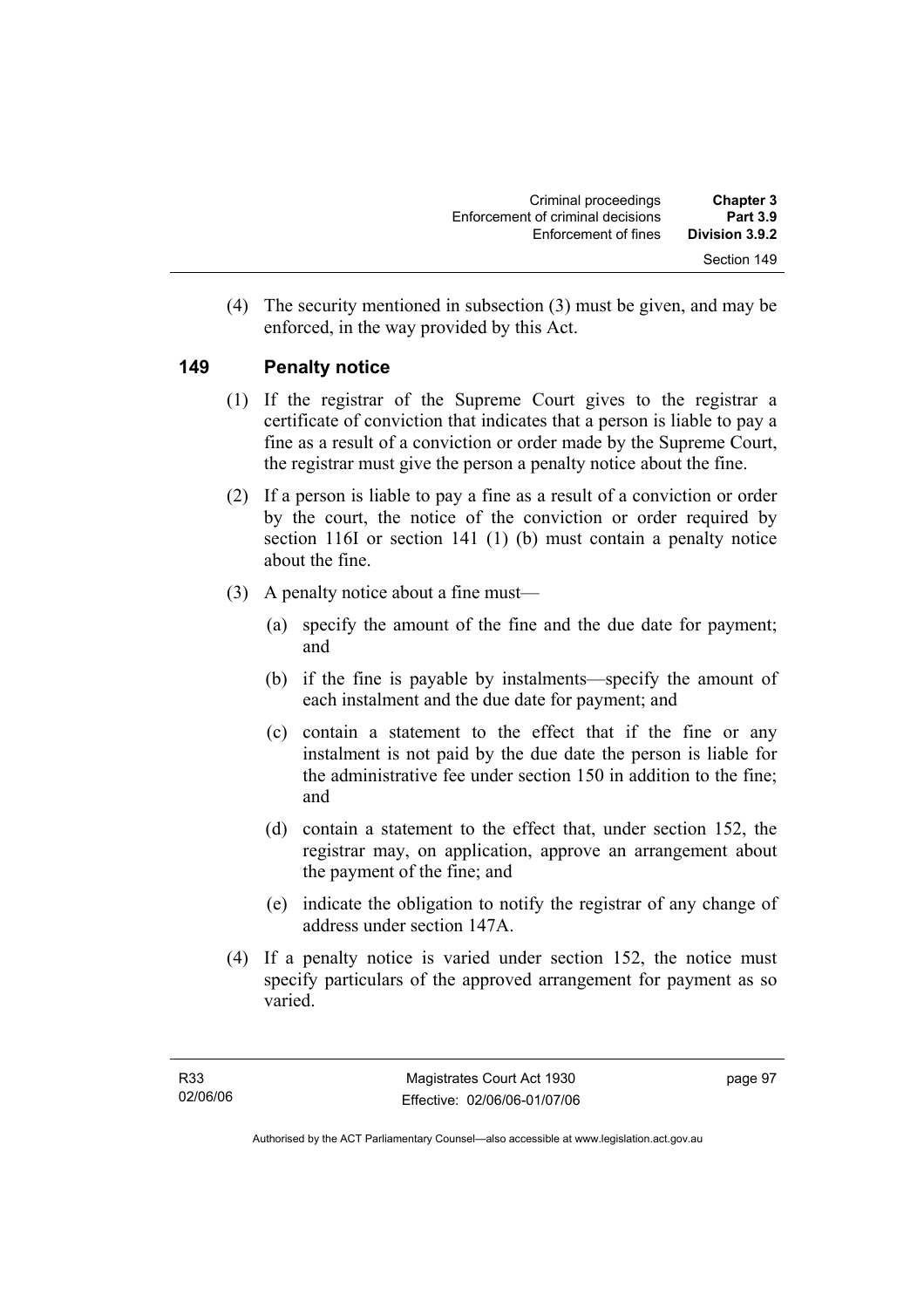**Chapter 3 Criminal proceedings**<br>**Part 3.9 Enforcement of criminal Part 3.9 Enforcement of criminal decisions**<br>**Division 3.9.2 Enforcement of fines Enforcement of fines** Section 150

### **150 Default**

- (1) If a person defaults in payment of a fine to which a penalty notice relates—
	- (a) the person is liable to pay to the Territory, in addition to the amount of the fine that remains unpaid, the administrative fee determined under the *Court Procedures Act 2004*, part 3 (Court and tribunal fees) for this paragraph; and
	- (b) the registrar must give a default notice to the person.
- (2) If a person to whom a default notice has been given subsequently defaults in payment of the fine, the registrar must give notice of the default to the road transport authority under section 153.
- (3) For this division, a person defaults in payment of a fine or any relevant administrative fee if the person fails to pay any part of the amount payable by—
	- (a) the due date specified in the relevant penalty notice; or
	- (b) if a default notice has been issued in relation to the amount the due date specified in the default notice.

#### **151 Default notice**

- (1) A default notice under section 150 must—
	- (a) specify the default to which the notice relates; and
	- (b) indicate that, subject to section 152, the amount of the fine remaining unpaid and the relevant administrative fee are due on the date or dates specified in the notice; and
	- (c) contain a statement indicating the consequences under section 150 (2) of a default in payment of an amount to which the notice relates; and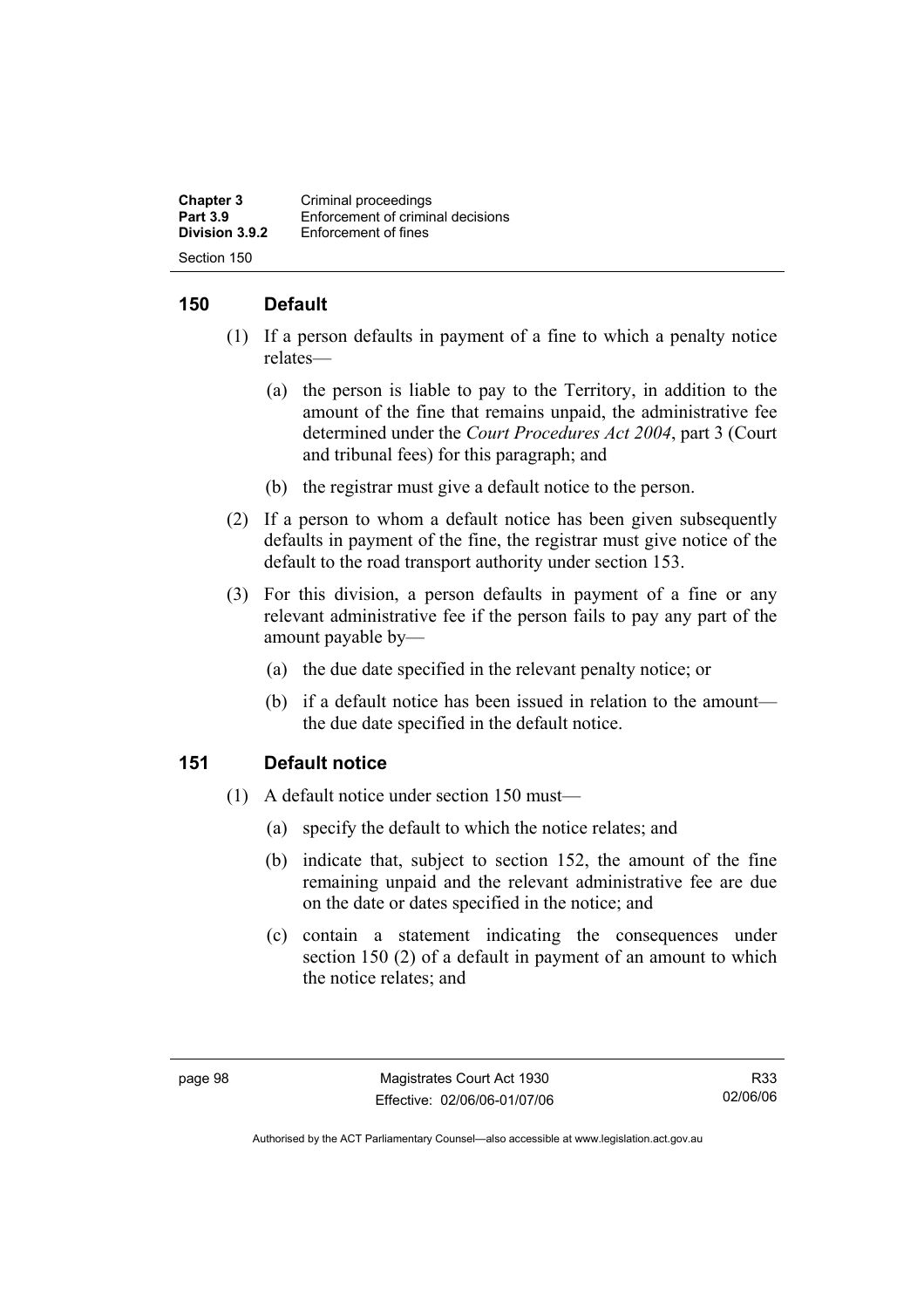| <b>Chapter 3</b><br><b>Part 3.9</b> | Criminal proceedings<br>Enforcement of criminal decisions |
|-------------------------------------|-----------------------------------------------------------|
| Division 3.9.2                      | Enforcement of fines                                      |
| Section 152                         |                                                           |

- (d) contain a statement to the effect that, under section 152, the registrar may, on application, approve an arrangement about the payment of the fine; and
- (e) indicate the obligation to notify the registrar of any change of address under section 147A.
- (2) The registrar may specify in a default notice matters about a person's property or financial circumstances that are to be set out in any application by the person for approval of a special arrangement under section 152.
- (3) If a default notice is varied under section 152, the notice must specify particulars of the approved arrangement for payment as so varied.

### **152 Special arrangements**

- (1) The registrar may, on application, approve in writing an arrangement for—
	- (a) further time for the payment of all or any part of a fine or administrative fee, or an instalment of such an amount; or
	- (b) payment of all or any part of a fine or administrative fee by instalments.
- (2) An arrangement under subsection (1) (a) may also be made in relation to an amount that is overdue for payment under a previous approved arrangement.
- (3) To the extent to which an approval for time to pay all or any part of a fine or instalment is inconsistent with an order of a court, the order has no effect.
- (4) An application for an approval must—
	- (a) be made in writing; and
	- (b) specify the grounds on which it is made; and

page 99

Authorised by the ACT Parliamentary Counsel—also accessible at www.legislation.act.gov.au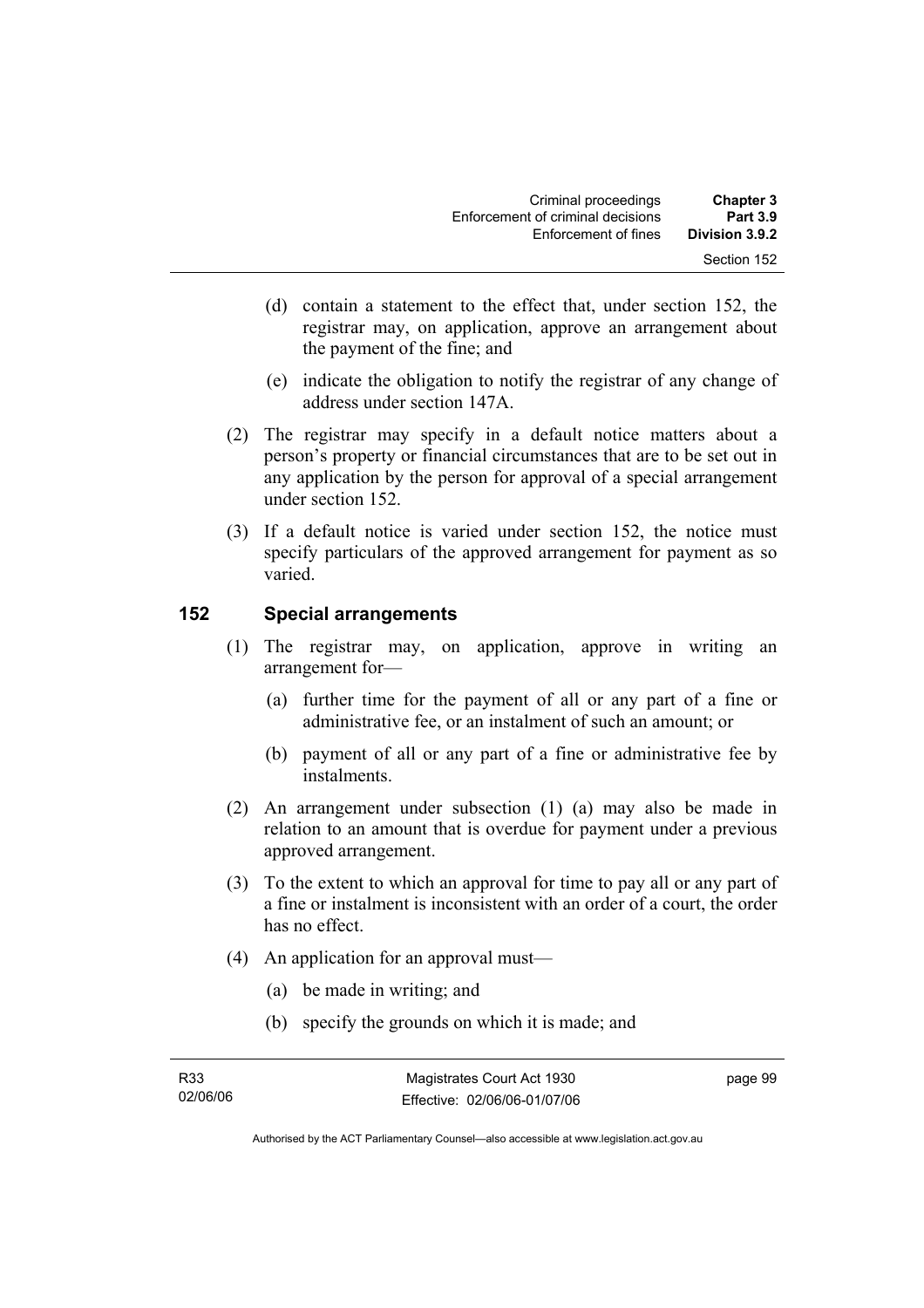**Chapter 3 Criminal proceedings**<br>**Part 3.9 Enforcement of criminal Part 3.9 Enforcement of criminal decisions**<br>**Division 3.9.2 Enforcement of fines Enforcement of fines** Section 153

- (c) be lodged with the registrar by the date, or within the period, ascertained in accordance with the current penalty notice, or current default notice, about the fine; and
- (d) for an applicant to whom a default notice has been given contain any particulars requested by the registrar in the notice.
- (5) A person committed under section 154D (Fine defaulters imprisonment) is not entitled to make an application.
- (6) If an approval concerns a fine for which a penalty notice or a default notice has been given to a person, the registrar must vary the notice  $by-$ 
	- (a) altering the notice in accordance with the approval; or
	- (b) reissuing the notice, revised in accordance with the approval.

#### **153 Notice for suspension of driver licence etc**

- (1) The registrar must notify the road transport authority of the name, address and date of birth of each person who, after being given a default notice for a fine, defaults in payment of the outstanding fine.
- (2) If notice is given under subsection (1) and the registrar subsequently approves an arrangement under section 152, the registrar must notify the road transport authority of the approval.
- (3) If notice has been given under subsection (1) and no later notice has been given under subsection (2), the registrar must notify the road transport authority if—
	- (a) the outstanding fine is paid; or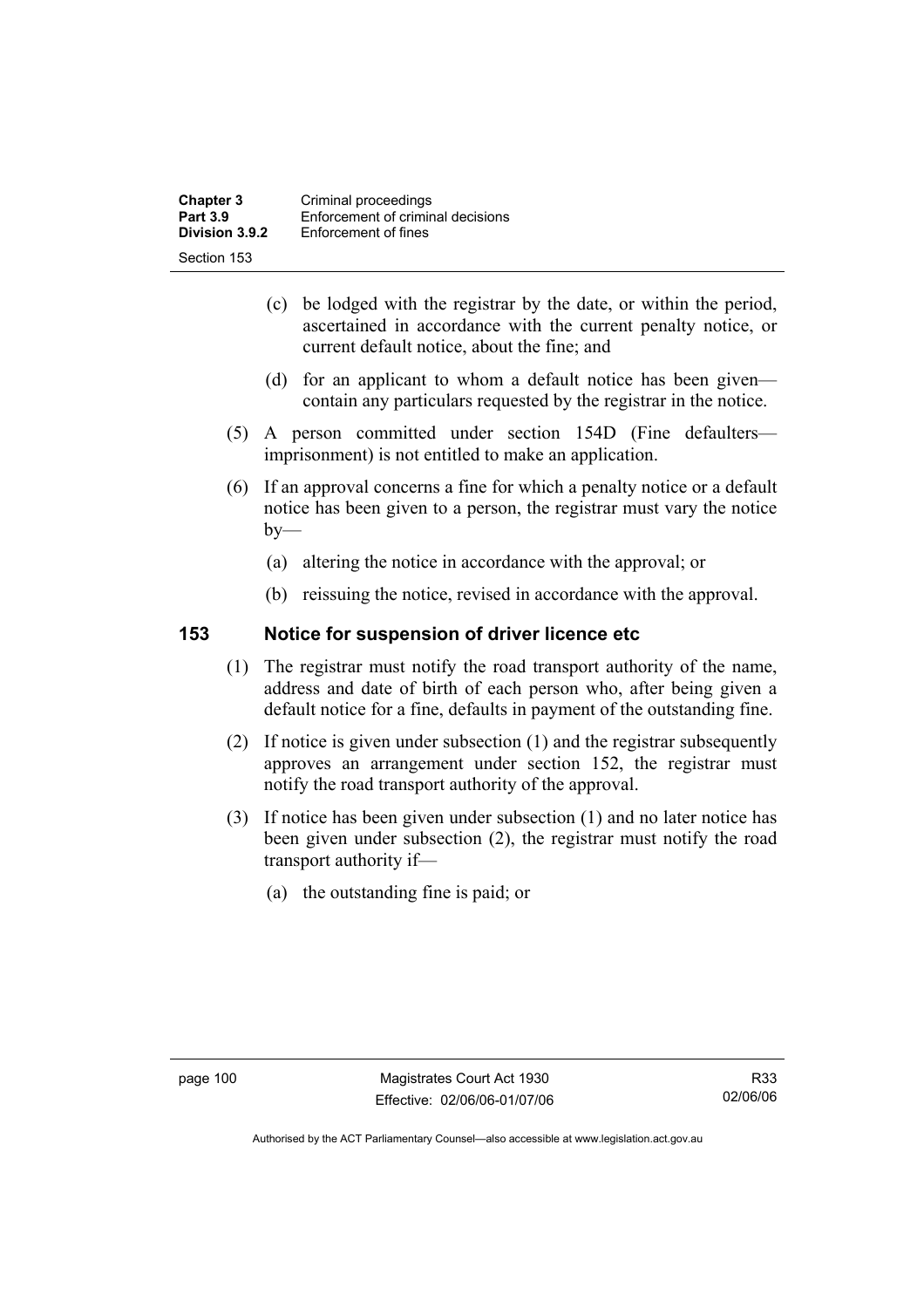| <b>Chapter 3</b><br><b>Part 3.9</b> | Criminal proceedings<br>Enforcement of criminal decisions |
|-------------------------------------|-----------------------------------------------------------|
| Division 3.9.2                      | Enforcement of fines                                      |
| Section 154                         |                                                           |

- (b) the outstanding fine has been remitted by the Executive; or
	- *Note 1* For the remission of a fine by the Executive, see the *Crimes (Sentence Administration) Act 2005*, s 313 (Remission of penalties).
	- *Note 2* A fine also may have been remitted under this Act, s 159 (repealed) or the *Crimes Act 1900*, s 434 (repealed).
- (c) the person has completed serving a period of imprisonment because of an order under section 154D (Fine defaulters imprisonment); or
- (d) the conviction or order that gave rise to the liability to pay the fine is quashed or set aside.

### **154 Access to personal information**

- (1) For the purpose of ensuring the payment of an outstanding fine, the registrar may, in writing, require any of the following people to give the registrar specified particulars of personal information held by the person about the relevant fine defaulter:
	- (a) the commissioner for housing;
	- (b) the chief police officer;
	- (c) the chief executive (however described) of a government agency.
- (2) A person to whom a requirement is given must comply with it as far as practicable.
- (3) In this section:

*personal information* means particulars about the financial circumstances or criminal record of a fine defaulter.

page 101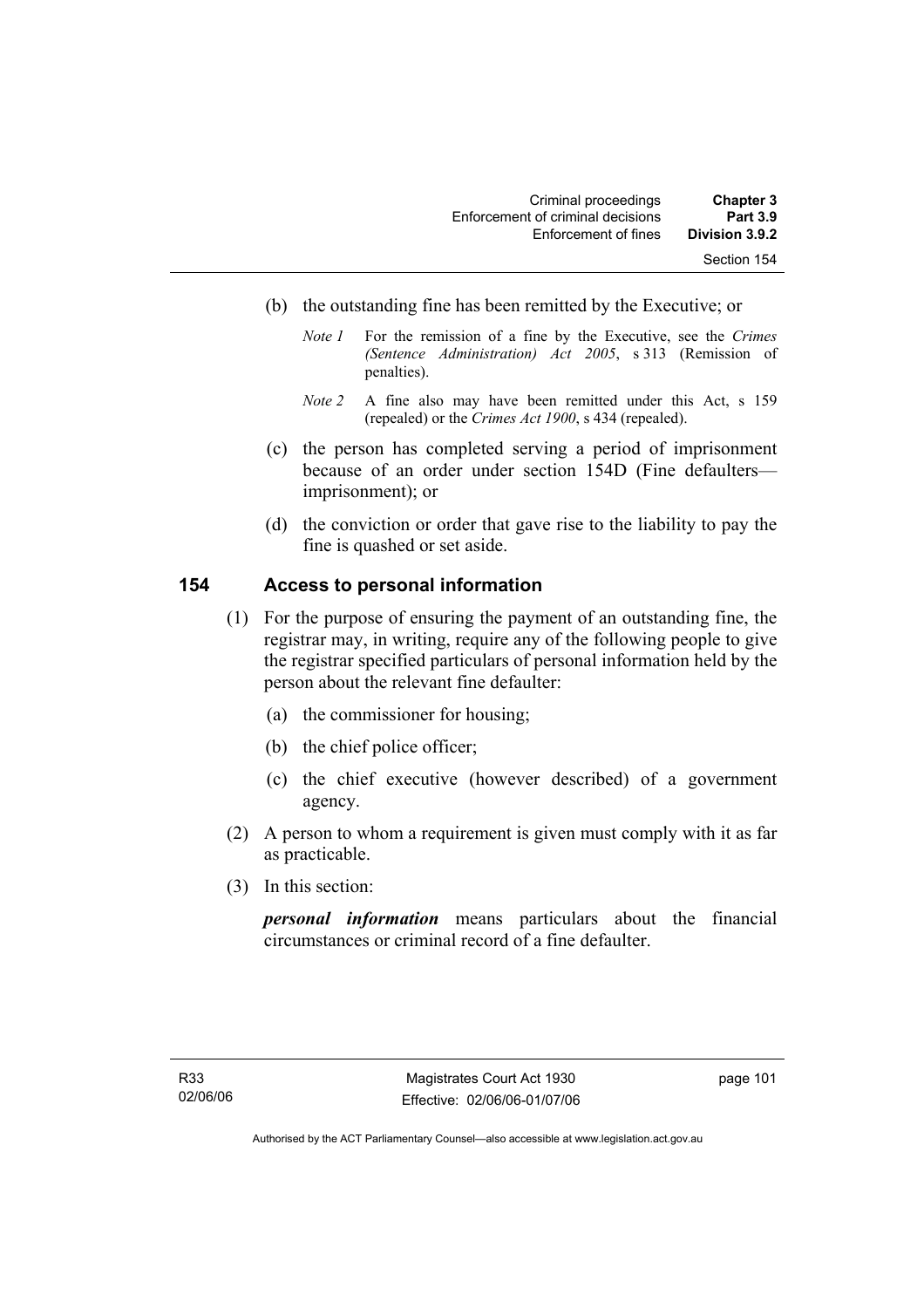**Chapter 3 Criminal proceedings**<br>**Part 3.9 Enforcement of criminal Part 3.9 Enforcement of criminal decisions**<br>**Division 3.9.2 Enforcement of fines Enforcement of fines** Section 154D

#### **154D Fine defaulters—imprisonment**

- (1) The registrar must order the imprisonment of a fine defaulter if—
	- (a) satisfied that all reasonable action has been taken under this division to secure payment and there is no reasonable likelihood of the outstanding fine being paid; and
	- (b) the outstanding fine has not been remitted by the Executive.
	- *Note 1* The registrar must issue a warrant for the imprisonment of the person in the chief executive's custody (see *Crimes (Sentence Administration) Act 2005*, s 12).
	- *Note 2* For the remission of a fine by the Executive, see the *Crimes (Sentence Administration) Act 2005*, s 313 (Remission of penalties).
	- *Note 3* A fine also may have been remitted under this Act, s 159 (repealed) or the *Crimes Act 1900*, s 434 (repealed).
- (2) The order, or any warrant under the *Crimes (Sentence Administration) Act 2005*, section 12 (Warrant for imprisonment), must not be given effect if the amount of the outstanding fine is paid to the Territory, or to someone acting for the Territory, before the person is imprisoned.
- (3) The period for which the fine defaulter must be committed is the lesser of—
	- (a) a period worked out at the rate of 1 day for each \$100, or part of \$100, of the outstanding fine; or
	- (b) 6 months.
- (4) This section does not apply to a person if the person's liability to pay the fine is derived from a reparation order under the *Crimes (Sentencing) Act 2005*.
	- *Note* A reparation order under the *Crimes Act 1900*, s 350 (repealed) is taken to be a reparation order under the *Crimes (Sentencing) Act 2005* (see that Act, s 142).

Authorised by the ACT Parliamentary Counsel—also accessible at www.legislation.act.gov.au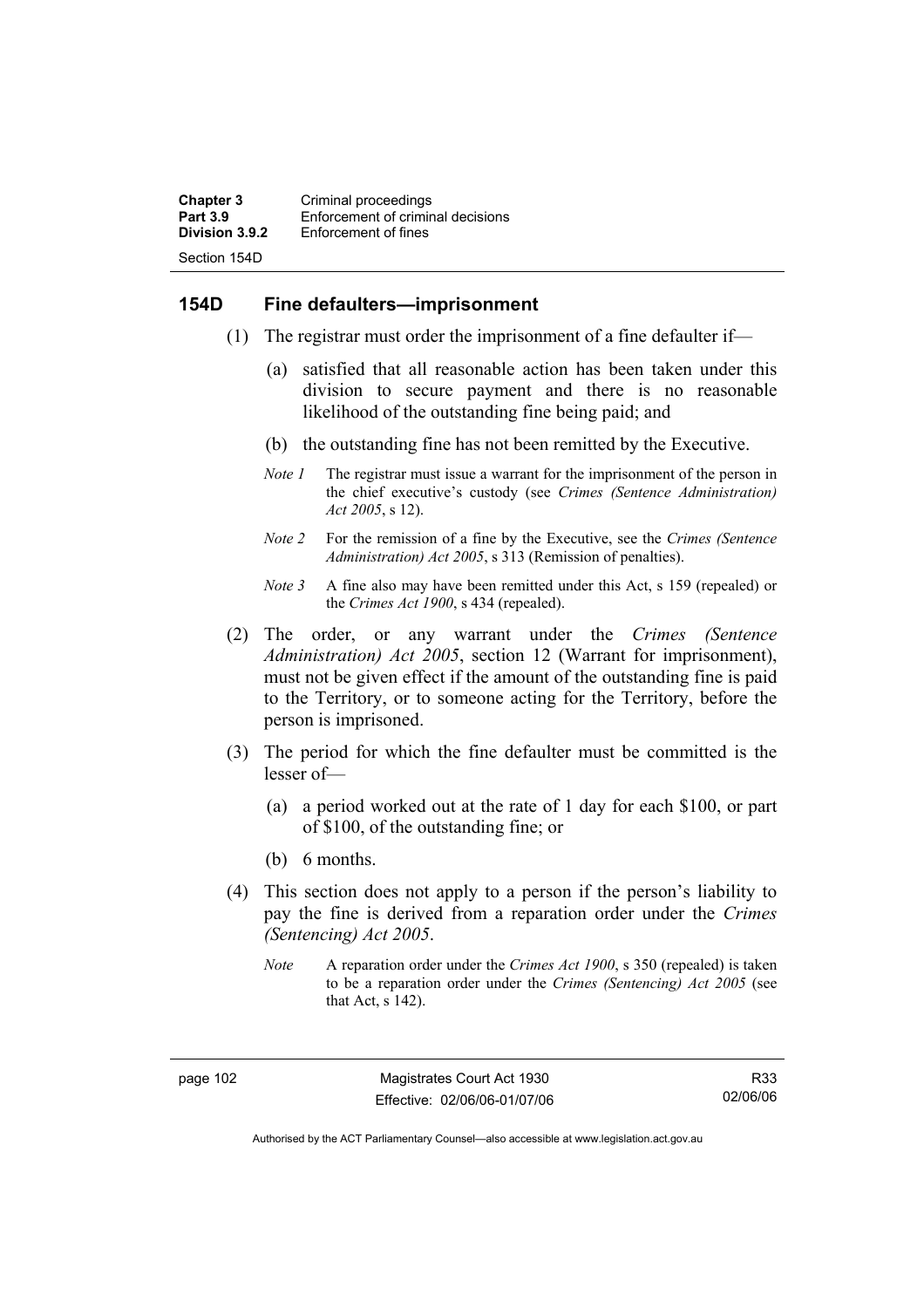### **157 Outstanding fine discharged by payment**

- (1) This section applies if—
	- (a) a person is imprisoned under section 154D; and
	- (b) an amount is paid to the Territory (through the registrar or the chief executive) to discharge an amount of the outstanding fine.
- (2) If the amount paid completely discharges the outstanding fine, the chief executive must release the person from imprisonment immediately, unless the person must otherwise be lawfully detained.

### **158 Outstanding fine satisfied by imprisonment**

A person imprisoned under section 154D (Fine defaulters imprisonment) discharges the person's liability to pay the outstanding fine—

- (a) at the rate of \$100 for each day or part of a day for which the person is detained under the warrant; or
- (b) if the person is committed for 6 months—at the end of the 6-month period.

#### **160 Conviction or order quashed or set aside**

If the conviction or order that gave rise to a person's liability to pay a fine is quashed or set aside, the registrar must, in addition to notifying the road transport authority under section 153 (3) (d)—

- (a) refund to the person any amount paid in relation to the fine; and
- (b) refund to the person any amount paid in relation to a relevant administrative fee.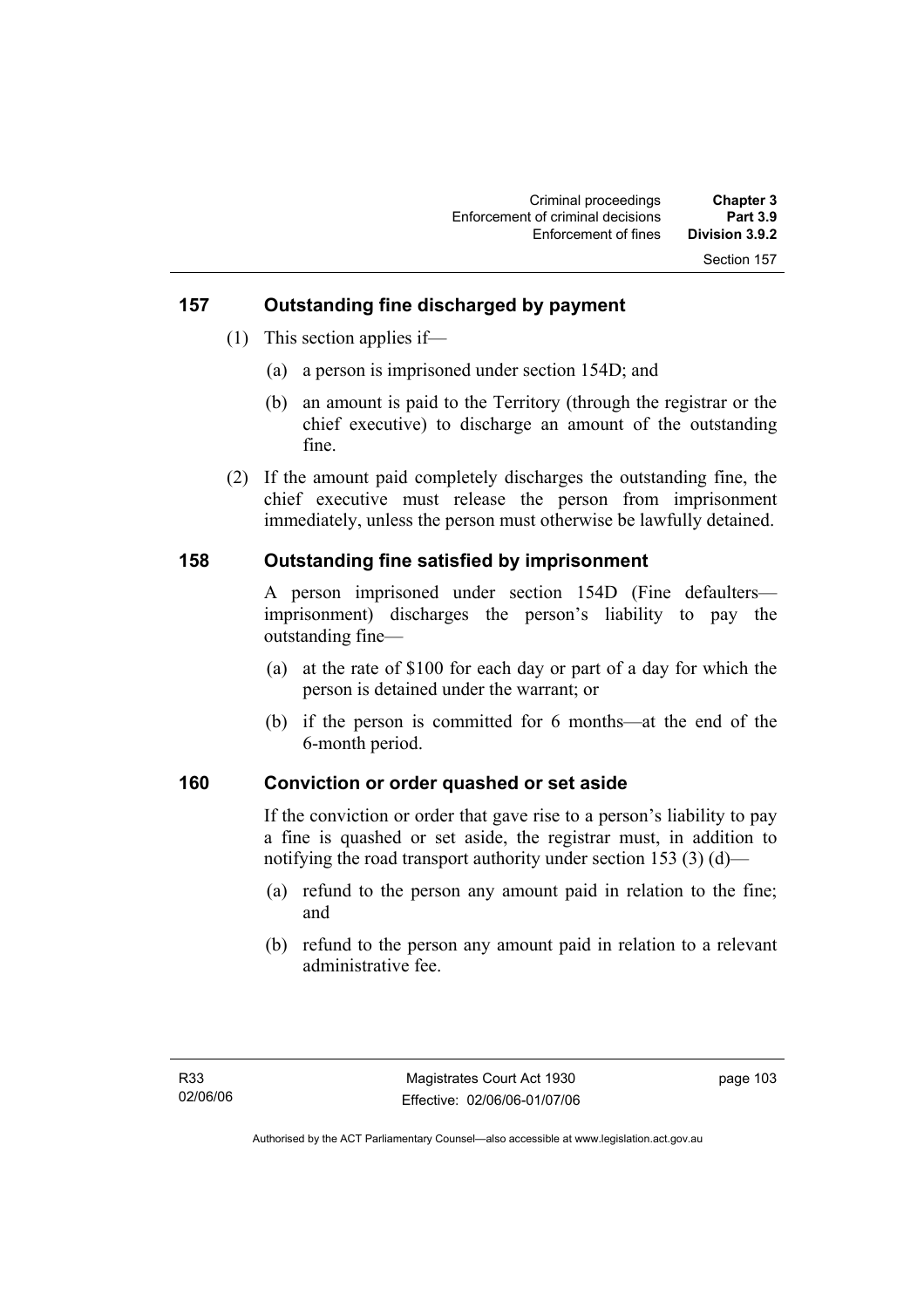| <b>Chapter 3</b>      | Criminal proceedings                                     |
|-----------------------|----------------------------------------------------------|
| <b>Part 3.9</b>       | Enforcement of criminal decisions                        |
| <b>Division 3.9.3</b> | Reciprocal enforcement of fines against bodies corporate |
| Section 161           |                                                          |

#### **161 Other enforcement provisions not affected**

This division shall not be taken to affect the operation of any other law in force in the ACT that provides for the recovery or enforcement of a fine.

## **Division 3.9.3 Reciprocal enforcement of fines against bodies corporate**

### **166A Definitions for div 3.9.3**

In this division:

*conviction* means a conviction or order entered or made by a court in the exercise of summary jurisdiction in a proceeding for an offence.

*fine* includes—

- (a) a financial penalty, financial forfeiture and financial compensation; and
- (b) fees, charges and costs payable by a body corporate under an order made in a proceeding in which a conviction was entered in relation to the body corporate.

*reciprocating court* means a court declared under section 166B to be a reciprocating court.

*relevant officer*, in relation to a reciprocating court, means the registrar or other corresponding officer of the court.

*State* includes a Territory other than the Australian Capital Territory.

*territory fine* means a fine payable under a conviction of the court.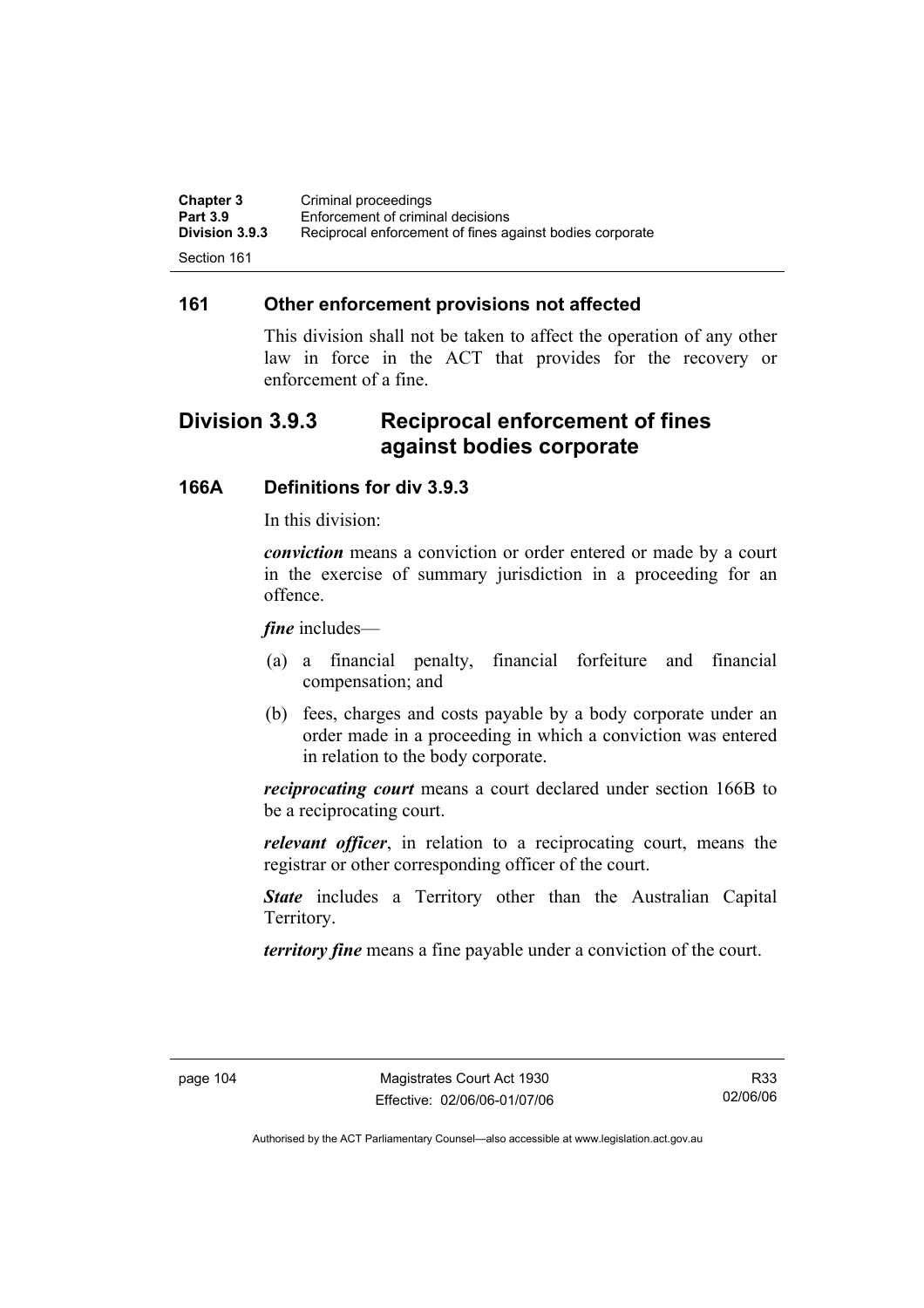### **166B Declarations relating to reciprocating courts**

- (1) If a State has laws providing for the enforcement in the State of a territory fine against a body corporate, the Attorney-General may, in writing, declare a court of summary jurisdiction in the State to be a reciprocating court.
- (2) A declaration is a notifiable instrument.

*Note* A notifiable instrument must be notified under the Legislation Act.

### **166C Enforcement of fine**

- $(1)$  If—
	- (a) a fine is payable by a body corporate under a conviction of a reciprocating court; and
	- (b) the registrar receives a written request from the relevant officer of the reciprocating court for the enforcement of the conviction accompanied by—
		- (i) a copy, certified by the relevant officer to be correct, of the conviction; and
		- (ii) a certificate signed by the relevant officer stating the amount of the fine that remains unpaid;

the registrar must register the conviction by filing in the court the certified copy of the conviction and noting the date of the registration on the copy.

- (2) On the registration of a conviction under subsection  $(1)$ 
	- (a) the conviction is taken, for this part, to be a conviction of the court adjudging payment of a fine by the body corporate in the amount stated as unpaid in the certificate mentioned in subsection (1) (b); and
	- (b) the registrar must issue a writ of execution for the purpose of recovering the amount mentioned in paragraph (a); and

| R33      | Magistrates Court Act 1930   | page 105 |
|----------|------------------------------|----------|
| 02/06/06 | Effective: 02/06/06-01/07/06 |          |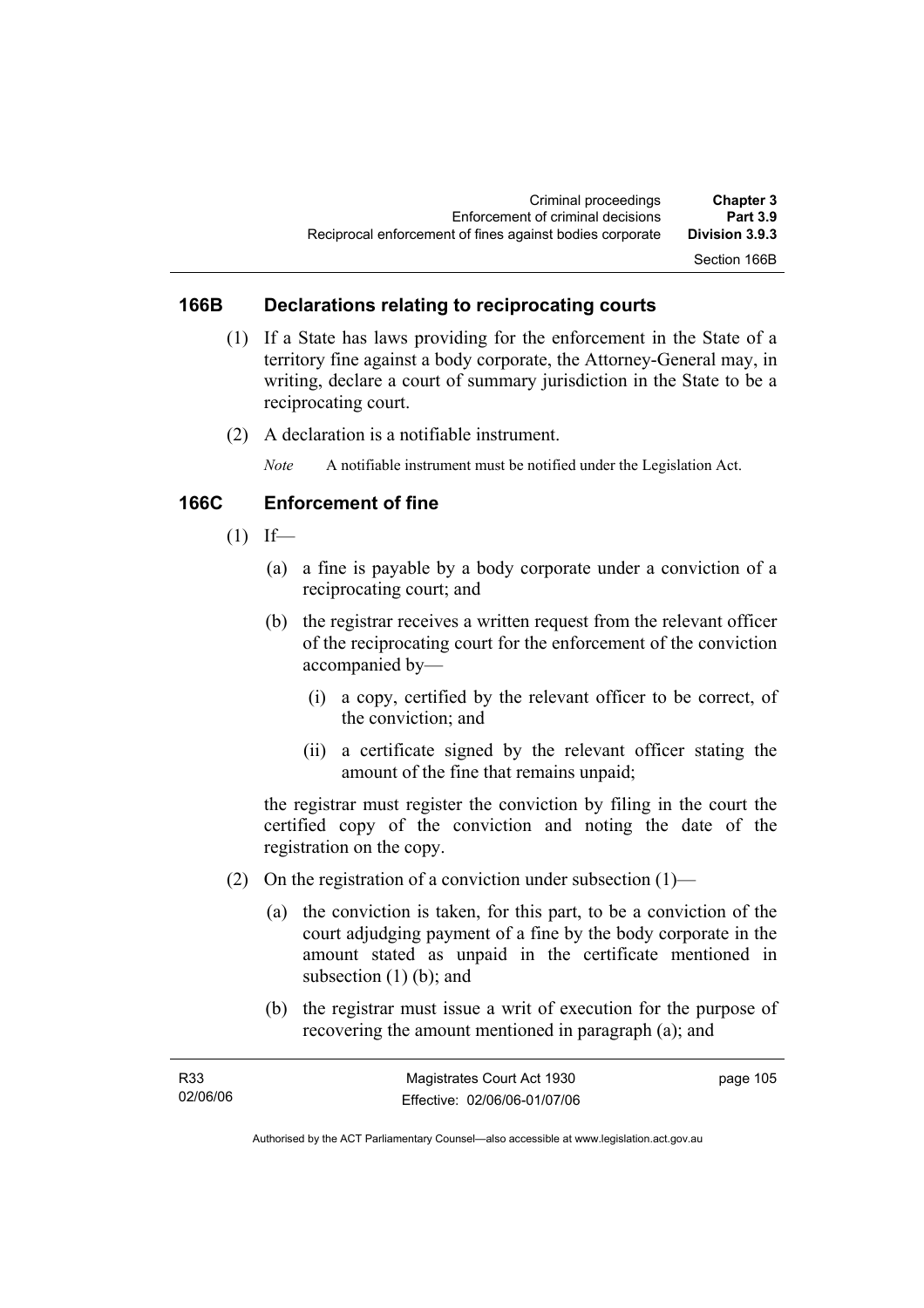| <b>Chapter 3</b> | Criminal proceedings                                     |
|------------------|----------------------------------------------------------|
| <b>Part 3.9</b>  | Enforcement of criminal decisions                        |
| Division 3.9.3   | Reciprocal enforcement of fines against bodies corporate |
| Section 166C     |                                                          |

- (c) subject to this section, this Act and the rules applying to civil proceedings in the Magistrates Court apply in relation to a writ issued under paragraph (b) as if the writ had been issued in relation to a conviction of the court.
- (3) If a request is made under this section in relation to a fine payable under a conviction of a reciprocating court and the registrar later receives a notification from the relevant officer of the reciprocating court of payment of an amount in satisfaction in whole or part of the amount of the fine, the registrar must note the particulars of the payment on the certified copy of the conviction filed in the court.
- $(4)$  If—
	- (a) a writ is issued under subsection (2) in relation to a fine; and
	- (b) before execution, the registrar receives a notification mentioned in subsection (3) in relation to the fine;

the registrar must arrange for the return of the writ.

- (5) On the return of the writ, the registrar must—
	- (a) if the amount of the fine has been paid in full—withdraw the writ; or
	- (b) if part of the amount of the fine remains unpaid—amend the writ to show the amount still unpaid.
- (6) If a writ is amended under subsection (4), the writ must be enforced in relation to the amount of the fine for the time being shown in the writ as unpaid.
- (7) If an amount of money is paid to the registrar in satisfaction in whole or in part of a fine payable under a conviction registered under subsection (1), the registrar must remit the amount to the relevant officer of the reciprocating court by which the conviction was entered.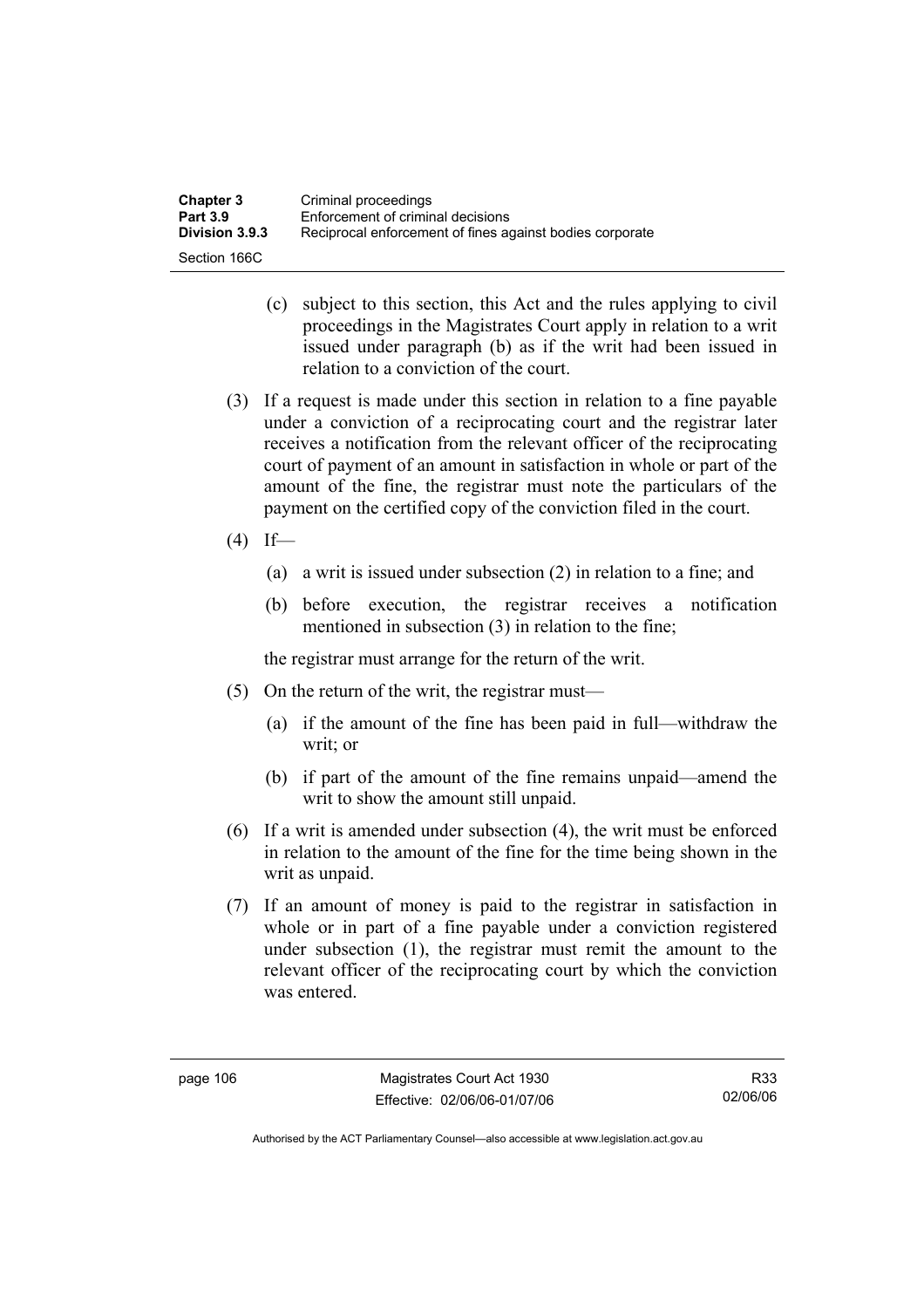(8) For this section, a document that purports to have been signed by the relevant officer of a reciprocating court is taken to have been so signed unless the contrary is proved.

### **166D Effect of enforcement by reciprocating court**

An amount received by the registrar from a reciprocating court in satisfaction in whole or in part of a territory fine must be applied by the registrar as if the amount had been paid to the registrar by the body corporate by which the fine was payable in satisfaction in whole or in part of the fine.

### **166E Registrar to notify payment of territory fine**

If—

- (a) a conviction of the court under which a fine is payable is registered by the relevant officer of a reciprocating court; and
- (b) an amount is received by the registrar in satisfaction in whole or in part of the fine;

the registrar must, as soon as practicable, notify the relevant officer of the amount of that payment.

## **Division 3.9.4 Enforcement of criminal decisions other provisions**

### **184 Enforcement of costs against informant**

If a court orders an informant in a criminal proceeding to pay costs to a defendant, the order operates as a judgment given or entered in relation to a claim for the payment of money and is enforceable accordingly.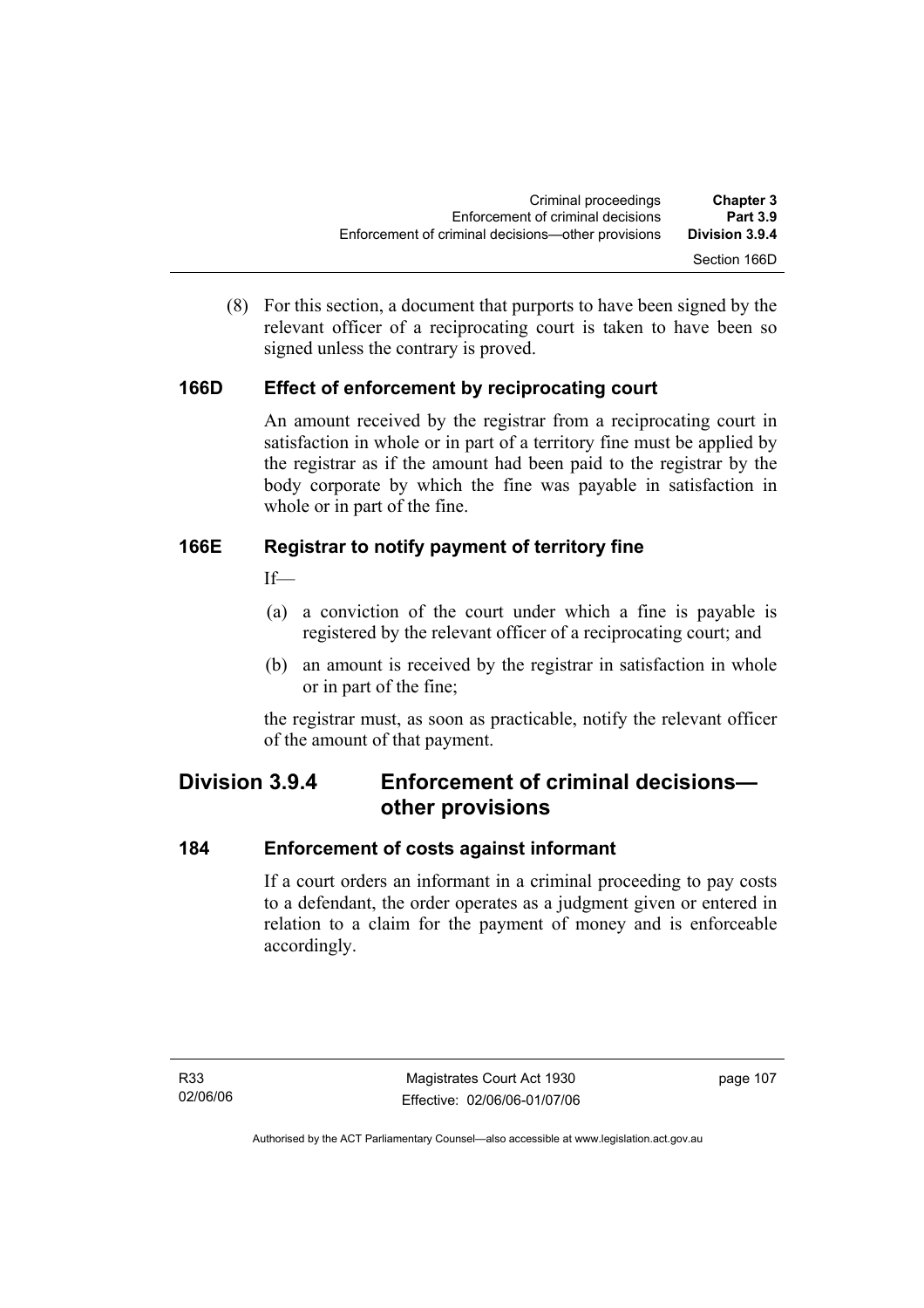**Chapter 3 Criminal proceedings**<br>**Part 3.9 Enforcement of criminal Part 3.9 Enforcement of criminal decisions**<br>**Division 3.9.4 Enforcement of criminal decisions Division 3.9.4** Enforcement of criminal decisions—other provisions

Section 191

### **191 Accounts to be kept of amounts received**

Every registrar and person in charge of a correctional centre must keep a true and exact account of all amounts received by him or her under or because of any conviction or order, showing the people from whom and the time when the amounts were received and to whom and when the amounts were paid.

Maximum penalty: 1 penalty unit.

### **193 Forfeited goods may be sold**

Except where otherwise provided, all forfeitures, not financial, that are incurred in relation to an offence triable by the court or that may be enforced by the court, may be sold or disposed of or dealt with in the way that the court directs, and the proceeds of the sale must be applied in a similar way as if the proceeds were a fine imposed under the Act, ordinance or law on which the proceeding for forfeiture is founded.

#### **194 Writ of execution not void for form only**

A writ of execution is not void only because of a defect or error in it if there is a conviction or order that is valid, or that may be amended and made valid, under this Act to support it.

### **195 Convictions etc to be given to Supreme Court registrar**

- (1) This section applies if a person is convicted of an indictable offence by the court or an information in relation to an indictable offence is dismissed by the court.
- (2) The court must immediately give the registrar of the Supreme Court a copy of the conviction and recognisances or a copy of the certificate of dismissal (if any).
- (3) The court must keep a conviction and dismissal book and record each conviction or dismissal in it.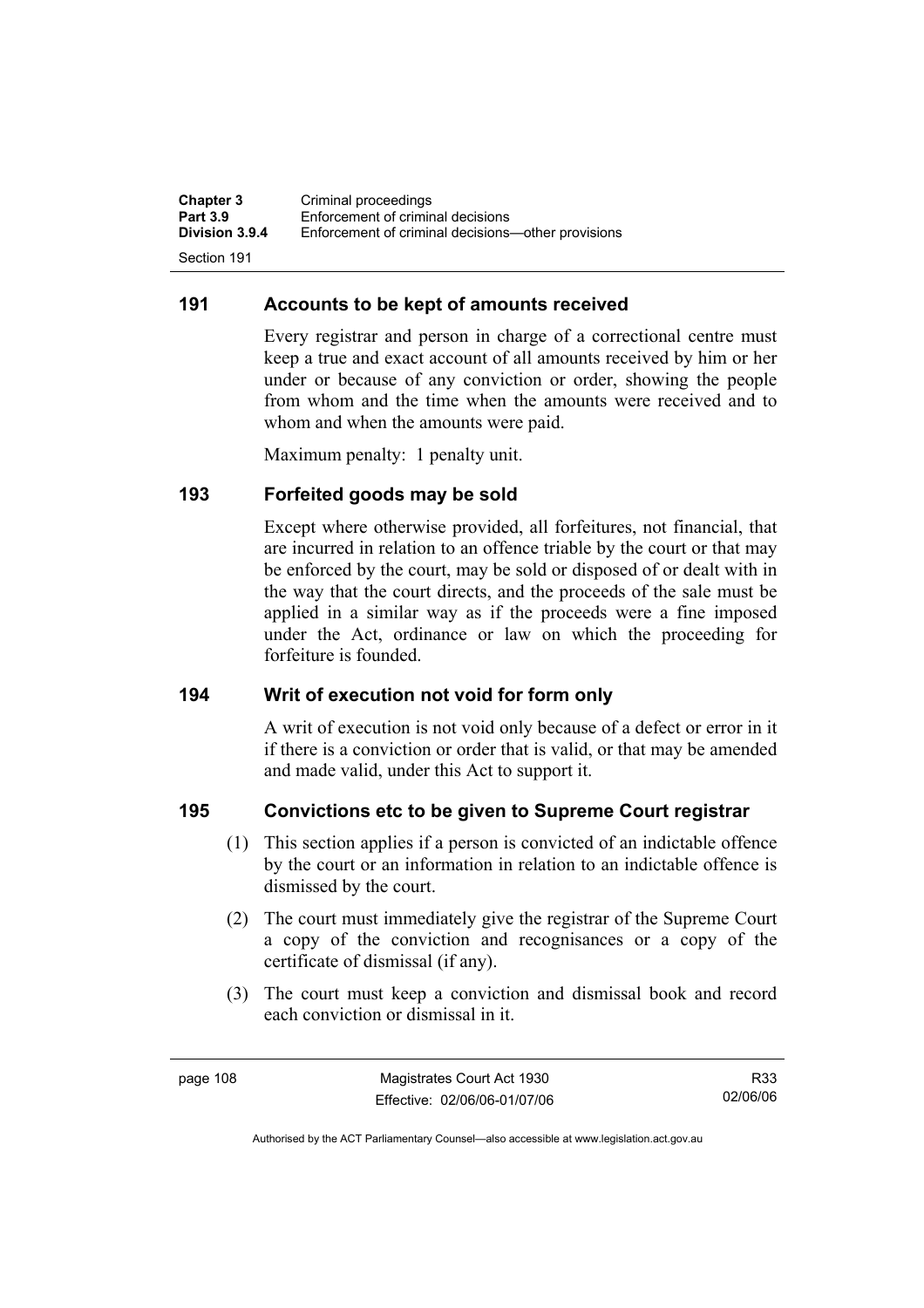#### Section 207

# **Part 3.10 Criminal appeals**

## **Division 3.10.1 Criminal appeals—jurisdiction of Supreme Court**

### **207 Jurisdiction of Supreme Court**

- (1) The appellate jurisdiction of the Supreme Court in relation to decisions of the Magistrates Court under this Act (other than chapter 4 (Civil proceedings)) extends to the hearing and deciding of the following appeals and to no others:
	- (a) appeals to which division 3.10.2 (Appeals in criminal matters) applies;
	- (b) reference appeals under division 3.10.2A (Reference appeals in criminal matters);
	- (c) appeals from decisions of the Magistrates Court by way of orders to review under division 3.10.3 (Orders to review in criminal matters).
- (2) This part does not limit the operation of any other Act that makes provisions in relation to the appellate jurisdiction of the Supreme Court.

## **Division 3.10.2 Appeals in criminal matters**

#### **208 Appeals to which div 3.10.2 applies**

- (1) Each of the following appeals is an appeal to which this division applies:
	- (a) an appeal by any of the following from a decision of the Magistrates Court under the Crimes Act, section 315A (2)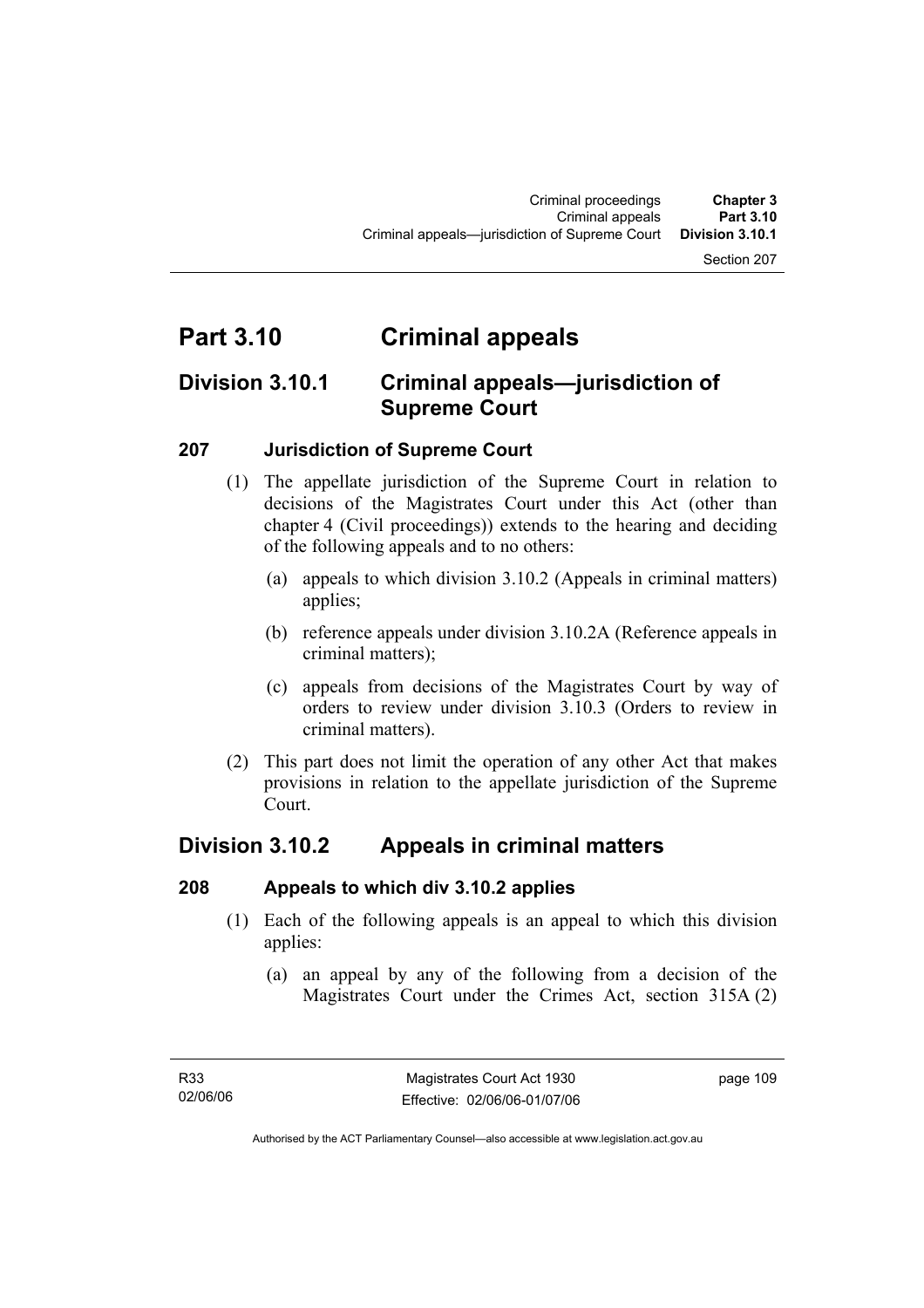**Chapter 3** Criminal proceedings **Part 3.10 Criminal appeals**<br>**Division 3.10.2** Appeals in crimin **Division 3.10.2** Appeals in criminal matters Section 208

> or (3) (Investigation into fitness to plead) or section 315D (7) (Person found temporarily unfit to plead):

- (i) the person whose fitness to plead was decided;
- (ii) anyone who appeared at the proceeding in which the decision was made;
- (iii) anyone else with the leave of the court;
- (b) an appeal, by the person convicted, from a conviction for an offence dealt with by the Magistrates Court under this Act, part 3.6 (Proceedings for offences punishable summarily), part 3.7 (Service and pleading by post for certain offences) or section 290 (Contempt in face of court) or under the Crimes Act, section 375;
- (c) an appeal, by the person against whom the order is made, from an order made under this Act, section 113 or section 114 in a proceeding dealt with by the Magistrates Court under this Act, part 3.6 or under the Crimes Act, section 375;
- (d) an appeal from a sentence or penalty imposed by the Magistrates Court by a person convicted of an offence dealt with by that court under this Act, section 90A, section 290, part 3.6 or part 3.7, or under the Crimes Act, section 375, whether or not the person appeals against the conviction in relation to which the sentence or penalty was imposed;
- (e) an appeal from an order of the court under any of the following provisions of the *Crimes (Sentencing) Act 2005*:
	- (i) part 3.2 (Sentences of imprisonment);
	- (ii) part 3.3 (Non-custodial sentences);
	- (iii) part 3.4 (Non-association and place restriction orders);
	- (iv) part 3.5 (Deferred sentence orders);

page 110 Magistrates Court Act 1930 Effective: 02/06/06-01/07/06

Authorised by the ACT Parliamentary Counsel—also accessible at www.legislation.act.gov.au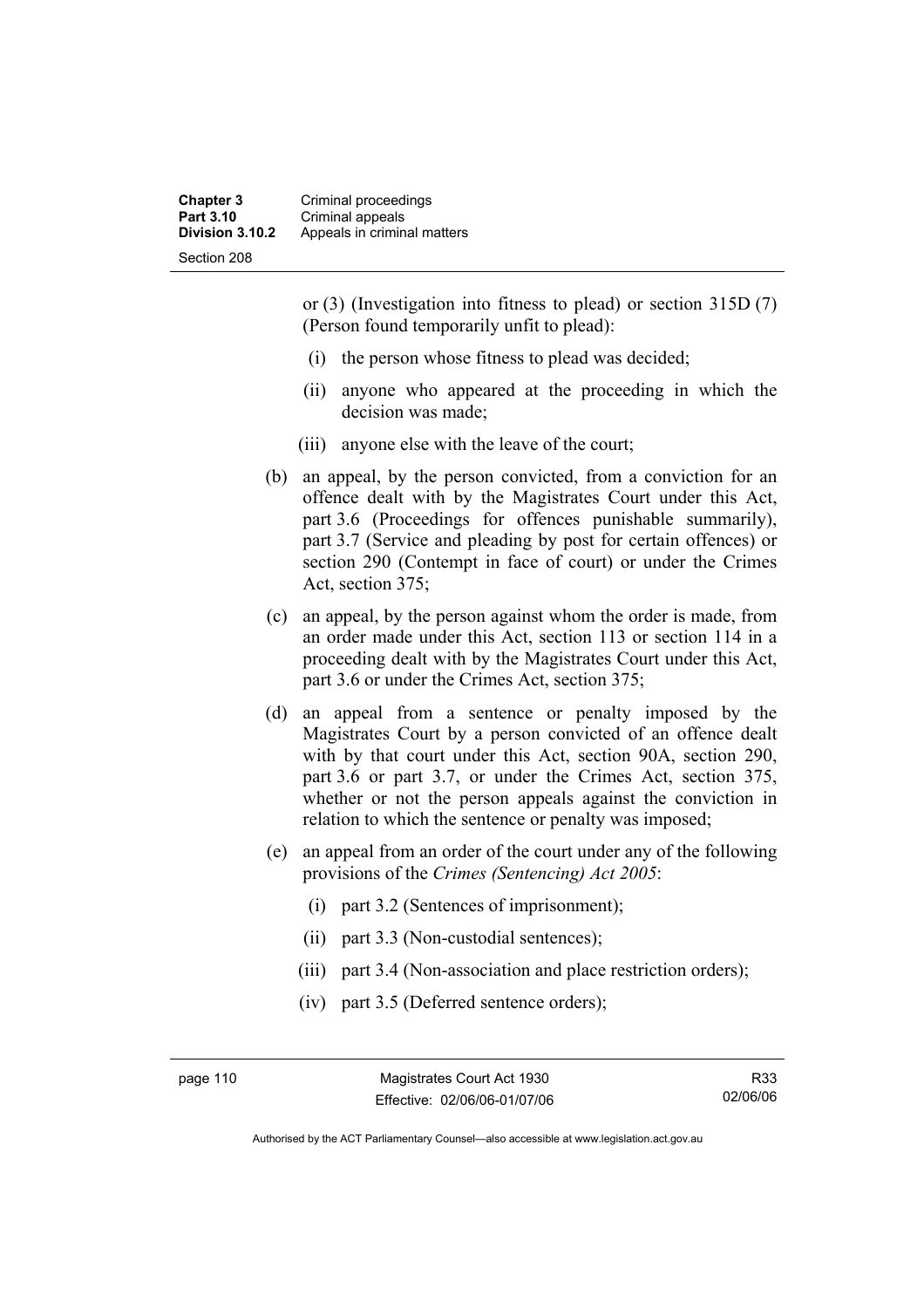- (v) part 3.6 (Combination sentences);
- *Note* Orders under the *Crimes Act 1900*, pt 18 (Conditional release of offenders) are taken to be orders under the *Crimes (Sentencing) Act 2005* (see *Crimes (Sentence Administration) Act 2005*, ch 16).
- (f) an appeal from an order of the court under the *Crimes (Sentence Administration) Act 2005,* part 6.6 (Good behaviour orders—amendment and discharge).
- (3) Subsection (1) does not affect any power that the Supreme Court has, apart from this Act, to grant bail or to vary the conditions of bail.

#### **209 Institution of appeal**

- (1) An appeal must be instituted by the appellant filing a notice of appeal in the office of the registrar of the Supreme Court within the period of 28 days after the conviction was entered, the order or decision was made or the sentence or penalty imposed, or within any further time the Supreme Court allows.
- (2) As soon as practicable after instituting the appeal, the appellant must—
	- (a) file a copy of the notice of appeal with the Magistrates Court; and
	- (b) serve a copy of the notice of appeal on—
		- (i) for an appeal mentioned in section  $208(1)(a)$ —each other person mentioned in that paragraph; and
		- (ii) for any other appeal—the informant.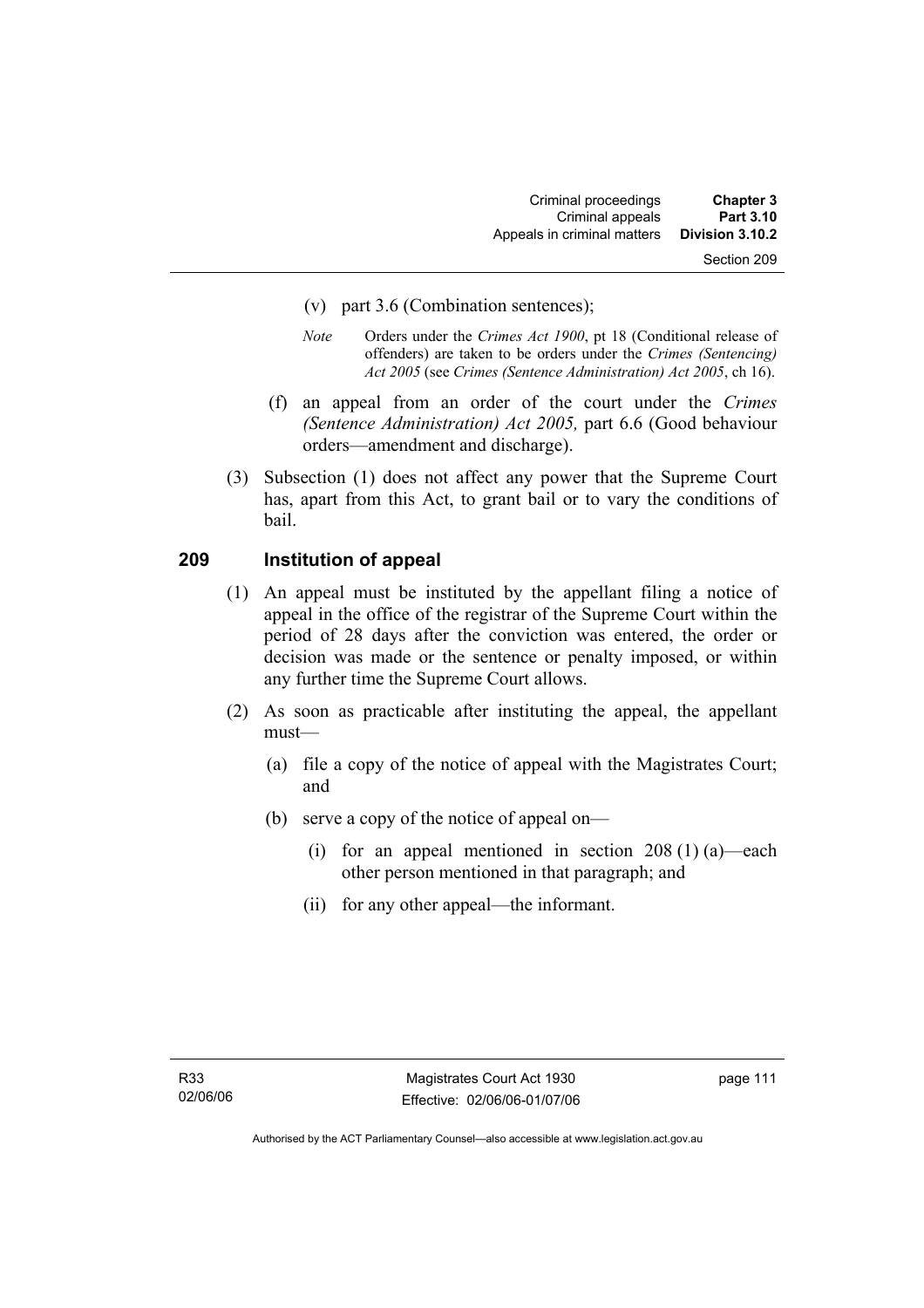**Chapter 3 Criminal proceedings**<br>**Part 3.10 Criminal appeals Part 3.10 Criminal appeals**<br>**Division 3.10.2** Appeals in crimin **Division 3.10.2** Appeals in criminal matters

Section 210

### **210 Substituted service of notice of appeal**

- (1) If it appears to the Supreme Court, on an application made for an order under this section, that personal service of a notice of appeal under section 209 on a person on whom it is required to be served cannot be effected, the Supreme Court may make the order for substituted or other service the Supreme Court considers just.
- (2) The Supreme Court may, on an application made for an order under this subsection, dispense with service of a notice of appeal if the court considers it necessary or expedient to do so.
- (3) An order under subsection (2) may be made subject to the conditions (if any) the Supreme Court considers appropriate.

### **214 Appeals in cases other than civil cases**

- (1) This section applies to an appeal mentioned in section 208 (Appeals to which div 3.10.2 applies).
- (2) In an appeal to which this section applies, the Supreme Court must have regard to the evidence given in the proceeding out of which the appeal arose, and has power to draw inferences of fact.
- (3) In an appeal to which this section applies, the Supreme Court must—
	- (a) if it considers it necessary or expedient to do so in the interests of justice—
		- (i) order the production of a document or anything else that was an exhibit in, or was otherwise connected with, the proceeding out of which the appeal arose and that appears to it to be necessary to produce for deciding the appeal; and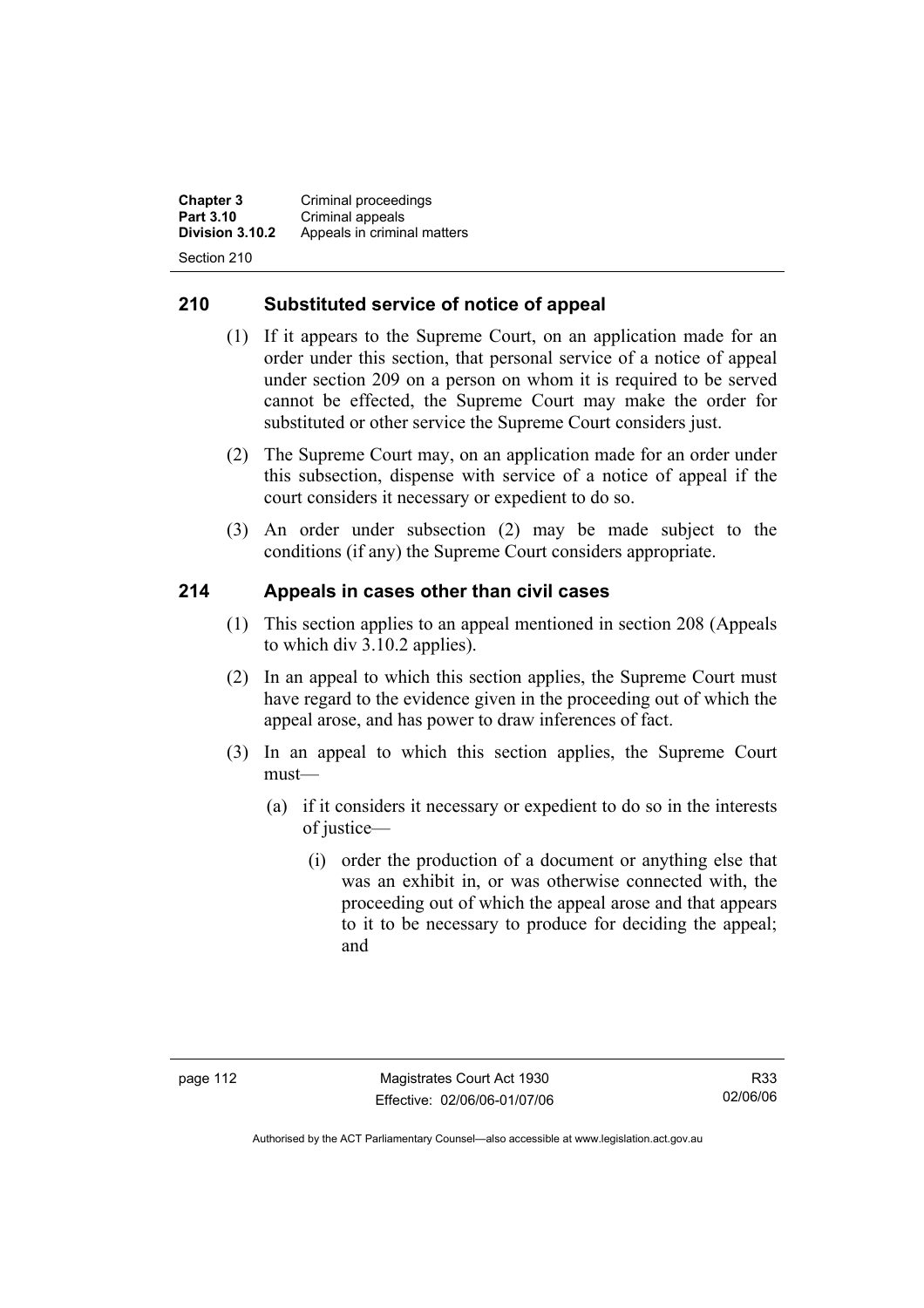- (ii) order any person who was, or would have been if the person had been called, a compellable witness in the proceeding to attend for examination before the Supreme Court; and
- (iii) receive the evidence, if tendered, of any witness; and
- (b) receive evidence with the consent of the parties to the appeal.
- (4) If evidence is tendered in an appeal to which this section applies, the Supreme Court must, unless satisfied that the evidence would not afford any ground for allowing the appeal, receive the evidence if—
	- (a) it appears to the Supreme Court that the evidence is likely to be credible and would have been admissible in the proceeding out of the which the appeal arose on an issue relevant to the appeal; and
	- (b) the Supreme Court is satisfied that the evidence was not adduced in the proceeding and there is a reasonable explanation for the failure to adduce it.

### **216 Stay of execution pending appeal in certain cases**

- (1) If an appeal to which this division applies has been duly instituted, the enforcement or execution of the decision, conviction, order, sentence or penalty appealed from is stayed until the appeal is concluded or is abandoned or discontinued and, if the appellant is in custody, the appellant may, if not detained for any other cause, be granted bail in accordance with the *Bail Act 1992*.
- (2) If the appellant in custody in relation to whom the enforcement or execution of a conviction is stayed—
	- (a) is not granted bail under the *Bail Act 1992*; or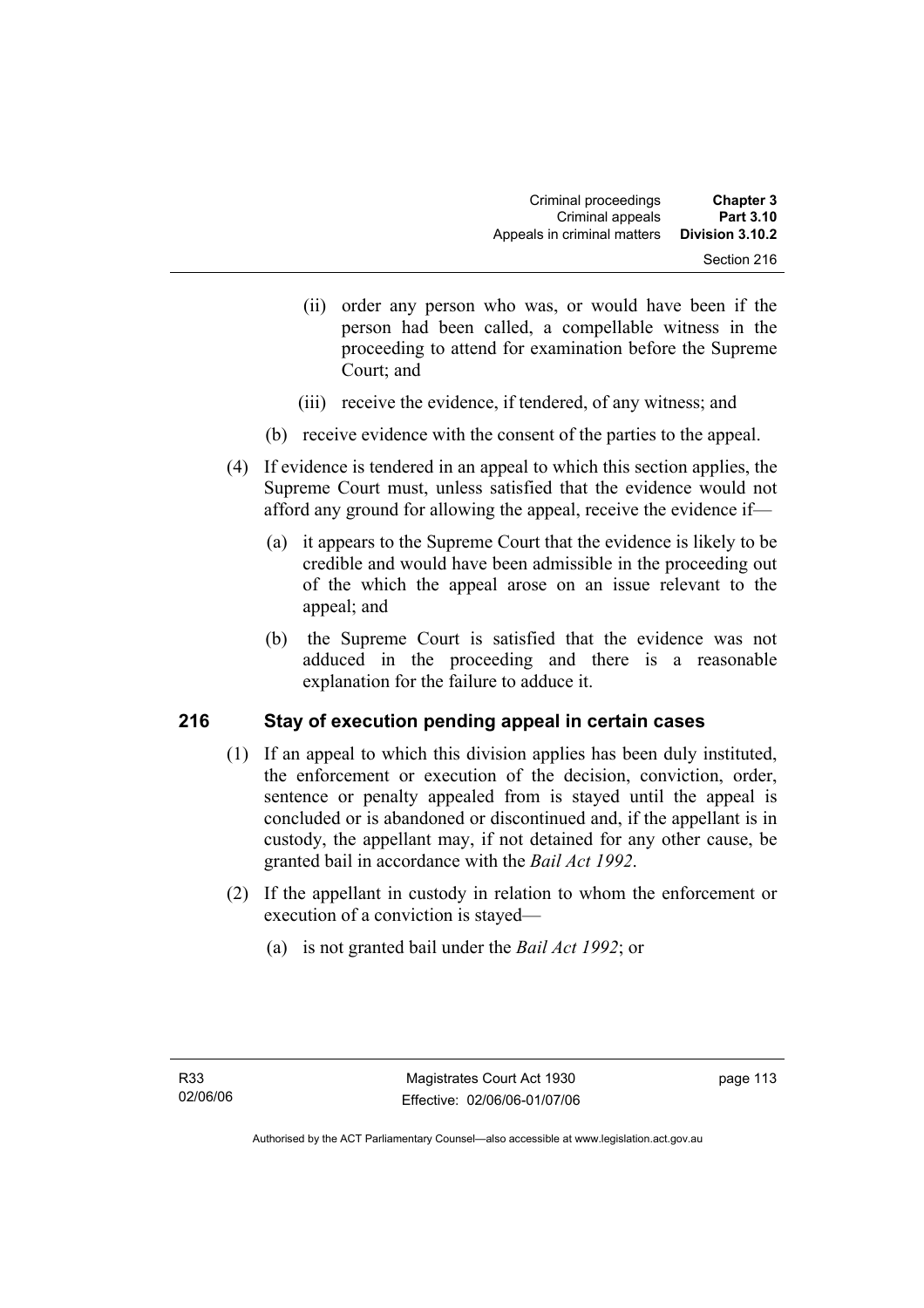| <b>Chapter 3</b> | Criminal proceedings        |
|------------------|-----------------------------|
| Part 3.10        | Criminal appeals            |
| Division 3.10.2  | Appeals in criminal matters |
| Section 218      |                             |

(b) is not detained for any other cause;

the court or a magistrate may order the person be remanded in custody.

*Note* The court must issue a warrant for the remand of the defendant in the chief executive's custody (see *Crimes (Sentence Administration) Act 2005*, s 17).

#### **218 Orders by Supreme Court on appeals**

- (1) On an appeal to which this division applies, the Supreme Court may—
	- (a) confirm, reverse or vary the conviction, order, sentence, penalty or decision appealed from; or
	- (b) give the judgment, or make the order, that, in all the circumstances, it considers appropriate, or refuse to make an order; or
	- (c) set aside the conviction, order, sentence, penalty or decision appealed from, in whole or in part, and remit the proceeding to the Magistrates Court for further hearing and decision, subject to the directions the Supreme Court considers appropriate.
- (2) A judgment or order of the Supreme Court under subsection (1) (a) or (b) has effect as if it were a decision of the Magistrates Court and may be enforced by the Magistrates Court accordingly.

### **219 Barring right of appeal under div 3.10.2 if order to review granted**

 (1) If an order nisi to review a decision of the Magistrates Court has been granted under division 3.10.3 (Orders to review in criminal matters) to a person entitled to appeal against that decision to the Supreme Court under this division, the person ceases to be entitled to appeal to the Supreme Court under this division.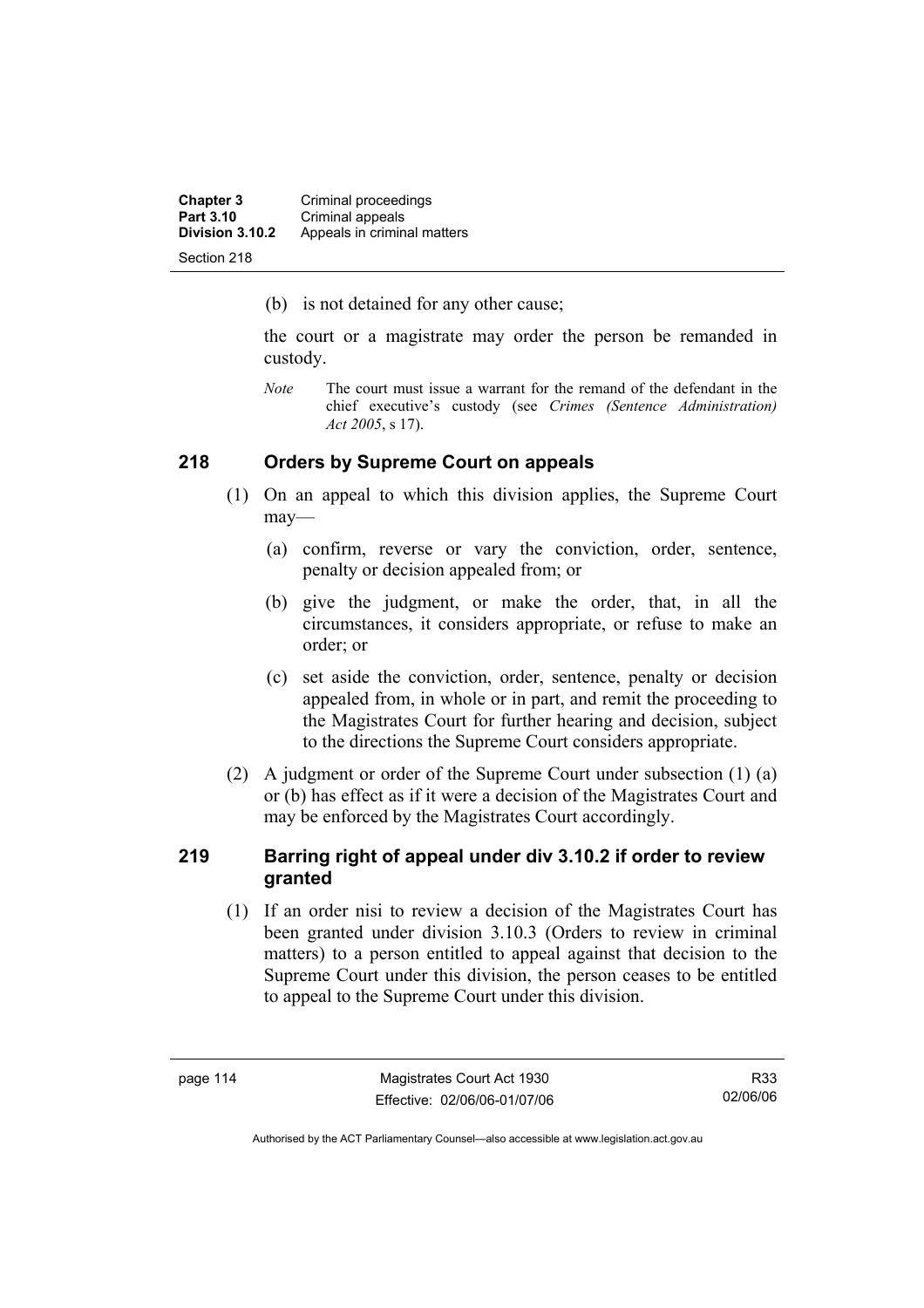(2) If an order nisi to review a decision of the Magistrates Court is granted under division 3.10.3 to a person after the person has instituted an appeal to the Supreme Court under this division against that decision, the appeal is taken to have been withdrawn.

## **Division 3.10.2A Reference appeals in criminal matters**

### **219A What is a reference appeal?**

In this division:

*reference appeal*—see section 219AB (2).

### **219AB Reference appeal following acquittal on indictment**

- (1) This section applies if a person has been tried on indictment in the Magistrates Court and acquitted in relation to all or part of the indictment.
- (2) The Supreme Court may, on application by the Attorney-General or director of public prosecutions (the *applicant*), hear and decide (by a *reference appeal*) any question of law arising at or in relation to the trial.
- (3) An application must be made within 6 weeks after the end of the trial, or within any longer period allowed by the Supreme Court.

### **219AC Who may be heard at reference appeal**

- (1) Each of the following people (each *interested party*) may be heard in a reference appeal:
	- (a) a person charged at the trial;
	- (b) a person who seeks to be heard, if the court is satisfied that the person has a sufficient interest in the appeal to be heard.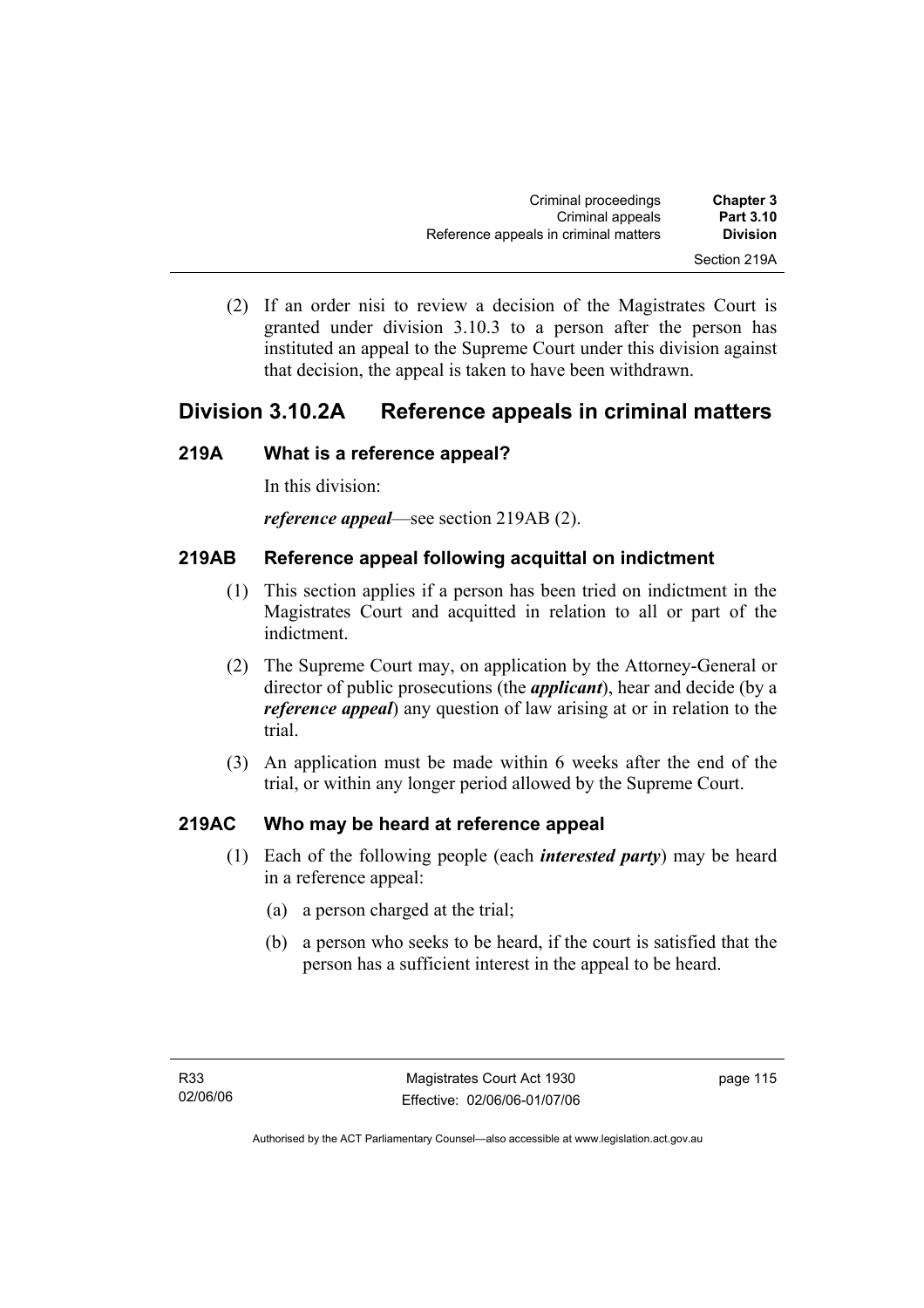| <b>Chapter 3</b> | Criminal proceedings                 |
|------------------|--------------------------------------|
| Part 3.10        | Criminal appeals                     |
| Division 3.10.3  | Orders to review in criminal matters |
| Section 219AD    |                                      |

- (2) If an interested party is not represented in the appeal, the applicant must instruct counsel to argue the reference appeal on the party's behalf.
- (3) The reasonable costs of legal representation of an interested party are payable by the Territory.

#### **219AD Reference appeal decision does not affect trial verdict**

The decision on a reference appeal does not invalidate or affect any verdict or decision given at the trial.

### **Division 3.10.3 Orders to review in criminal matters**

#### **219B Appeals by way of orders to review**

- (1) Each of the following is a decision of the Magistrates Court from which an appeal by way of order to review may be made in accordance with this division:
	- (a) an order of the Magistrates Court dismissing an information dealt with by that court under this Act, part 3.6 (Proceedings for offences punishable summarily) or part 3.7 (Service and pleading by post for certain offences) or under the Crimes Act, section 375;
	- (b) a conviction by the Magistrates Court for an offence dealt with by that court under this Act, part 3.6 or part 3.7 or under the Crimes Act, section 375;
	- (c) an order made under this Act, section 113 or section 114 in a proceeding dealt with by the Magistrates Court under this Act, part 3.6 or under the Crimes Act, section 375;
	- (d) a decision of the Magistrates Court not to commit a person to the Supreme Court for sentence under section 92A;
	- (e) a decision of the Magistrates Court to dispose of a case summarily under the Crimes Act, section 375 (6) or (7);

| page 116 | Magistrates Court Act 1930   | R33      |
|----------|------------------------------|----------|
|          | Effective: 02/06/06-01/07/06 | 02/06/06 |

Authorised by the ACT Parliamentary Counsel—also accessible at www.legislation.act.gov.au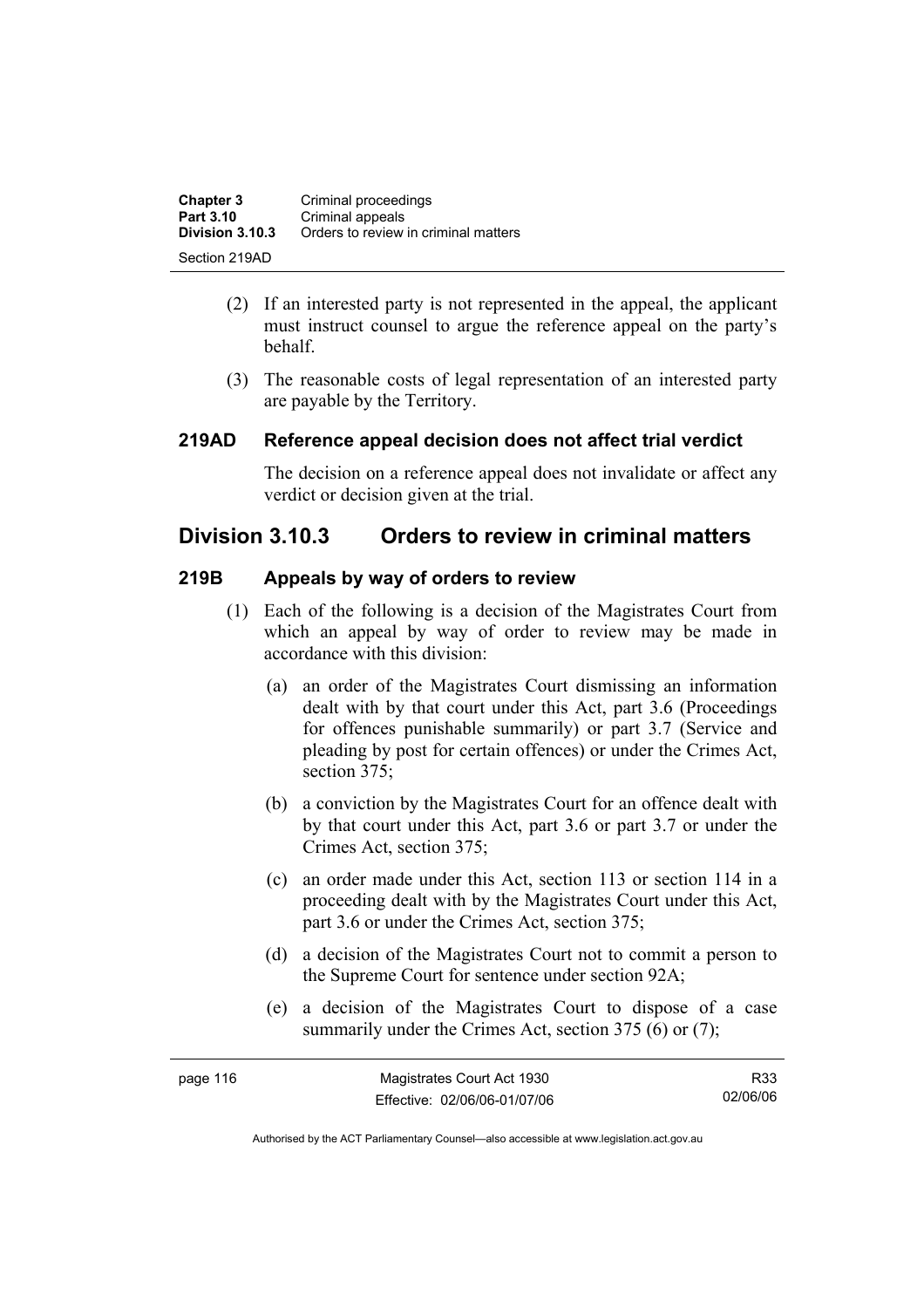- (f) a sentence or penalty imposed by the Magistrates Court for an offence dealt with by that court under this Act, section 90A, part 3.6, part 3.7 or section 290 (Contempt in face of court) or under the Crimes Act, section 375.
- (2) In subsection  $(1)$  (f):

*sentence or penalty* includes a sentence or penalty imposed by an order of the Magistrates Court under—

- (a) any of the following provisions of the *Crimes (Sentencing) Act 2005*:
	- (i) part 3.2 (Sentences of imprisonment);
	- (ii) part 3.3 (Non-custodial sentences);
	- (iii) part 3.4 (Non-association and place restriction orders);
	- (iv) part 3.5 (Deferred sentence orders);
	- (v) part 3.6 (Combination sentences); or
	- *Note* Orders under the *Crimes Act 1900*, pt 18 (Conditional release of offenders) are taken to be orders under the *Crimes (Sentencing) Act 2005* (see *Crimes (Sentence Administration) Act 2005*, ch 16).
- (b) the *Crimes (Sentence Administration) Act 2005,* part 6.6 (Good behaviour orders—amendment and discharge).

### **219C Grant of order nisi to review**

- (1) This section applies if—
	- (a) within 28 days of the making of an order of a kind mentioned in section 219B (1) (a) or within any further time the Supreme Court allows, an application is made by the informant in the proceeding before the Magistrates Court; or
	- (b) within 28 days of the making of a decision of a kind mentioned in section 219B  $(1)$   $(d)$ ,  $(e)$  or  $(f)$ , an application is made by the informant in the proceeding before the Magistrates Court; or

| R <sub>33</sub> | Magistrates Court Act 1930   | page 117 |
|-----------------|------------------------------|----------|
| 02/06/06        | Effective: 02/06/06-01/07/06 |          |

Authorised by the ACT Parliamentary Counsel—also accessible at www.legislation.act.gov.au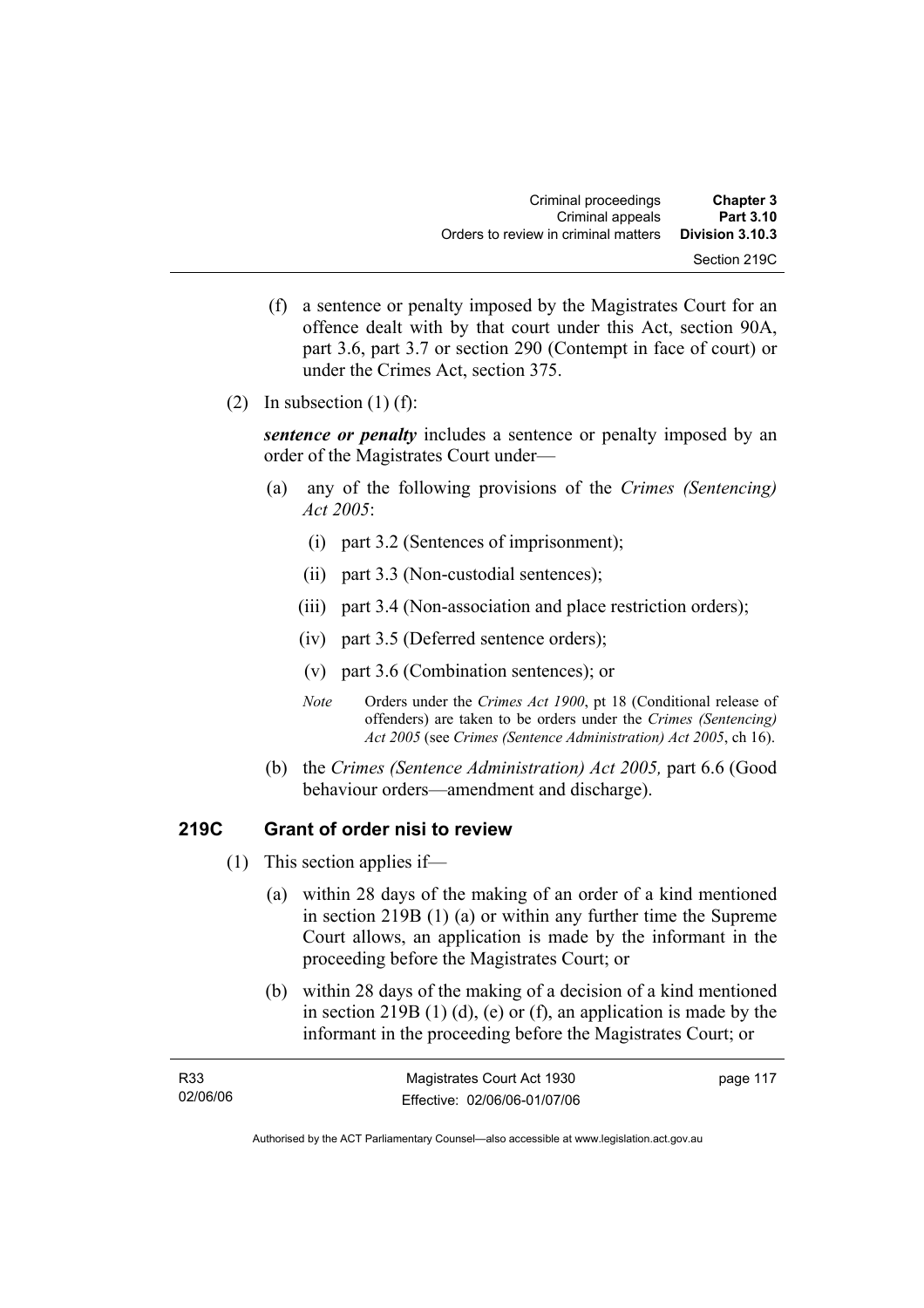- (c) within 28 days after—
	- (i) the entering of a conviction of a kind mentioned in section 219B (1) (b); or
	- (ii) the making of an order of a kind mentioned in section 219B (1) (c);

or within any further time the Supreme Court allows, an application is made by the defendant in the proceeding before the Magistrates Court.

- (2) The Supreme Court may grant an order nisi calling on the other party to the proceeding to show cause, on a date specified in the order nisi, why the decision of the Magistrates Court should not be reviewed on any 1 or more of the following grounds:
	- (a) that there was a prima facie case of error or mistake on the part of the Magistrates Court;
	- (b) that the Magistrates Court did not have jurisdiction or authority to make the decision;
	- (c) that the decision of the Magistrates Court should not in law have been made;
	- (d) that, in the circumstances of the case, a decision of a kind mentioned in section 219B (1) (d) or (e) should not have been made;
	- (e) that a sentence or penalty of a kind mentioned in section 219B (1) (f) was manifestly inadequate or otherwise in error.
- (3) On an application for an order to review a decision of the Magistrates Court or on an application made after the making of such an order, the Supreme Court may, if it considers appropriate, make an order requiring the magistrate by whom the Magistrates Court was constituted to give to the Supreme Court a report setting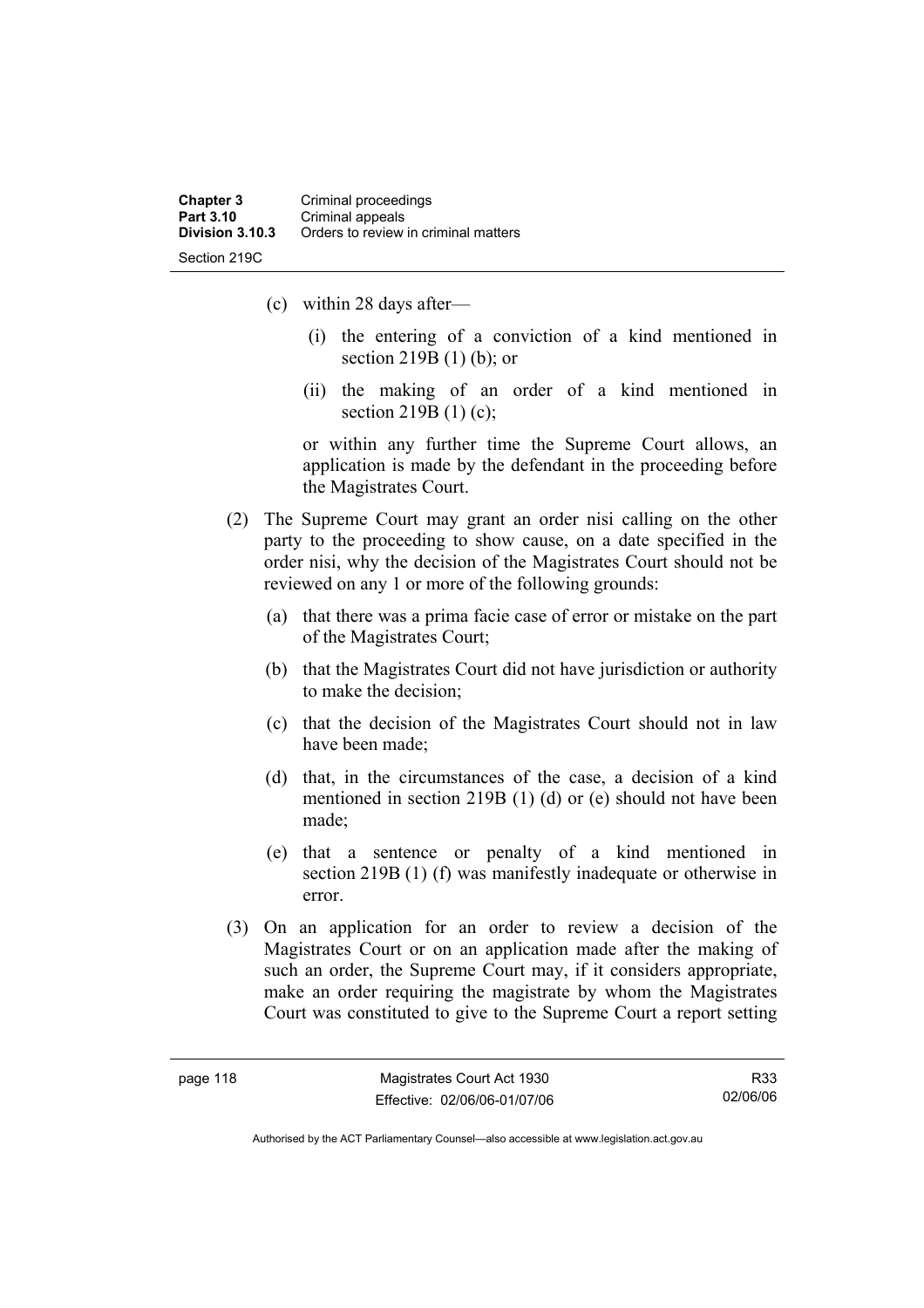out the reasons for the decision of the Magistrates Court and any facts or matters that in the view of the magistrate were relevant to the decision of the Magistrates Court.

### **219D Security for costs and stay of execution**

- (1) The Supreme Court, in granting an order nisi under section 219C (2)—
	- (a) may order that the person on whose application the order is made give, within the time specified in the order or within any further time the Supreme Court allows, security in the amount the Supreme Court considers appropriate for the costs of the appeal; and
	- (b) may order that the enforcement or execution of the decision of the Magistrates Court be stayed pending the hearing of the appeal; and
	- (c) may, if the appellant is in custody and is not detained for any other cause, grant the appellant bail in accordance with the *Bail Act 1992*; and
	- (d) if the order nisi is made in relation to a decision of a kind mentioned in section 219B (1) (d) or (e) and, after making that decision, the Magistrates Court has, under the Crimes Act, section 375, heard and decided a case and sentenced or otherwise dealt with the defendant according to law—may order that the enforcement of any further decision made by the Magistrates Court in relation to the case be stayed.
- (2) If the Supreme Court grants an order nisi in relation to an application by the informant in relation to a decision of the Magistrates Court of a kind mentioned in section 219B (1) (d) or (e), the proceeding in the Magistrates Court is stayed until the appeal is concluded, abandoned or discontinued.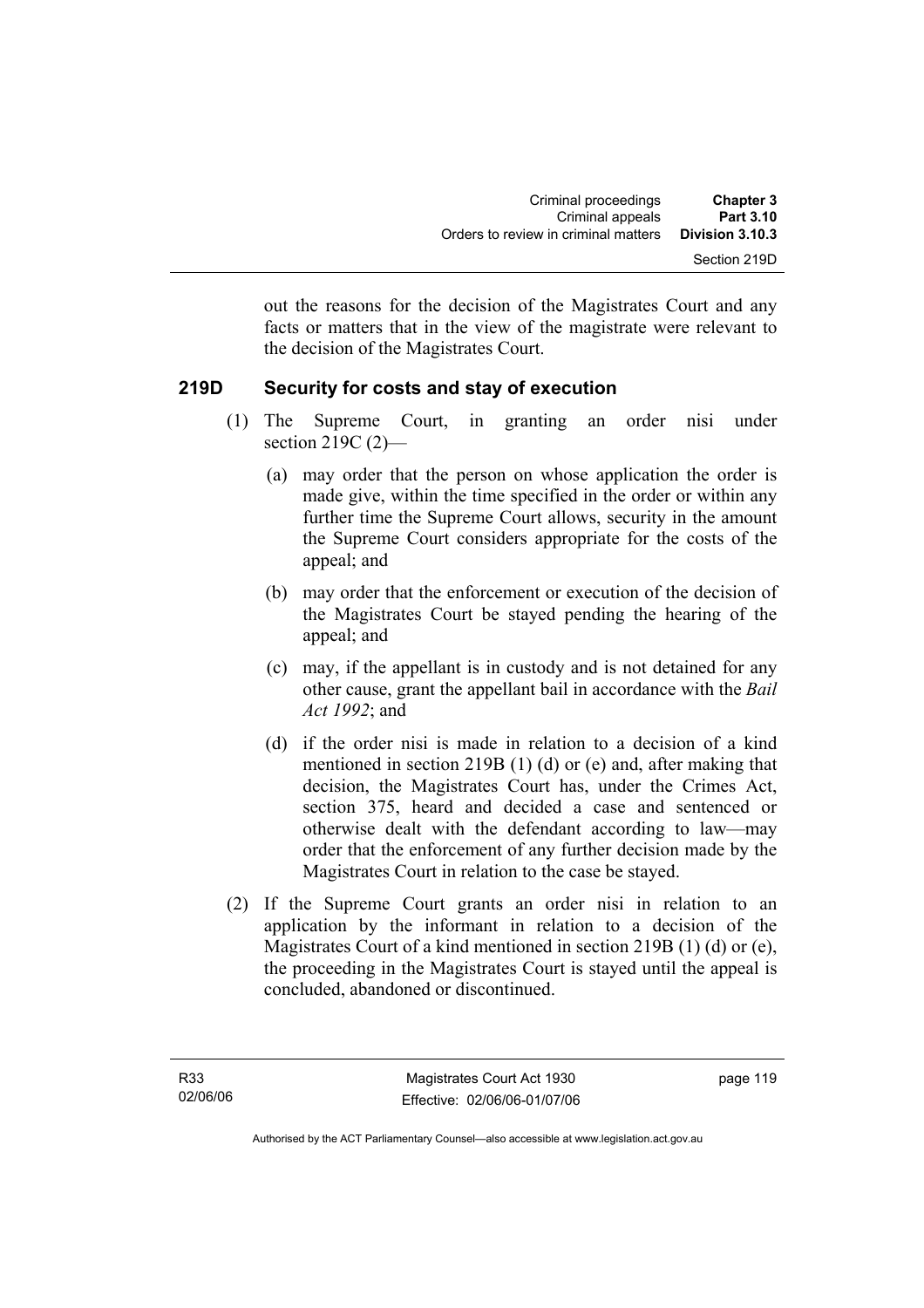**Chapter 3 Criminal proceedings**<br>**Part 3.10 Criminal appeals Part 3.10** Criminal appeals<br>**Division 3.10.3** Orders to review **Division 3.10.3** Orders to review in criminal matters Section 219E

> (3) If security for the costs of the appeal is not given in accordance with the order of the Supreme Court, the Supreme Court may, on an application made by the person called on to show cause by the order nisi, revoke the order nisi.

### **219E Non-appearance of applicant**

If the person on whose application the order nisi has been granted under section 219C (2) fails to appear on the date specified in the order or on any date to which the hearing is adjourned, the Supreme Court may discharge the order.

### **219F Powers of Supreme Court**

- (1) On the return of an order nisi to review a decision of the Magistrates Court, the Supreme Court, on consideration of the evidence before the Magistrates Court, and any further evidence called by leave of the Supreme Court—
	- (a) may, if satisfied that the decision of the Magistrates Court should be confirmed, discharge the order nisi; or
	- (b) may set aside or quash, in whole or in part, or otherwise vary or amend, the decision of the Magistrates Court.
- (2) If, under subsection (1) (b), the Supreme Court sets aside, quashes or otherwise varies or amends a decision of the Magistrates Court, the Supreme Court may—
	- (a) for a decision mentioned in section 219B (1) (d)—order that the Magistrates Court commit the person to whom the decision relates to the Supreme Court for sentence under section 92A; or
	- (b) for a decision mentioned in section 219B (1) (e)—order that the Magistrates Court continue the preliminary examination of the person to whom the decision relates in accordance with part 3.5; or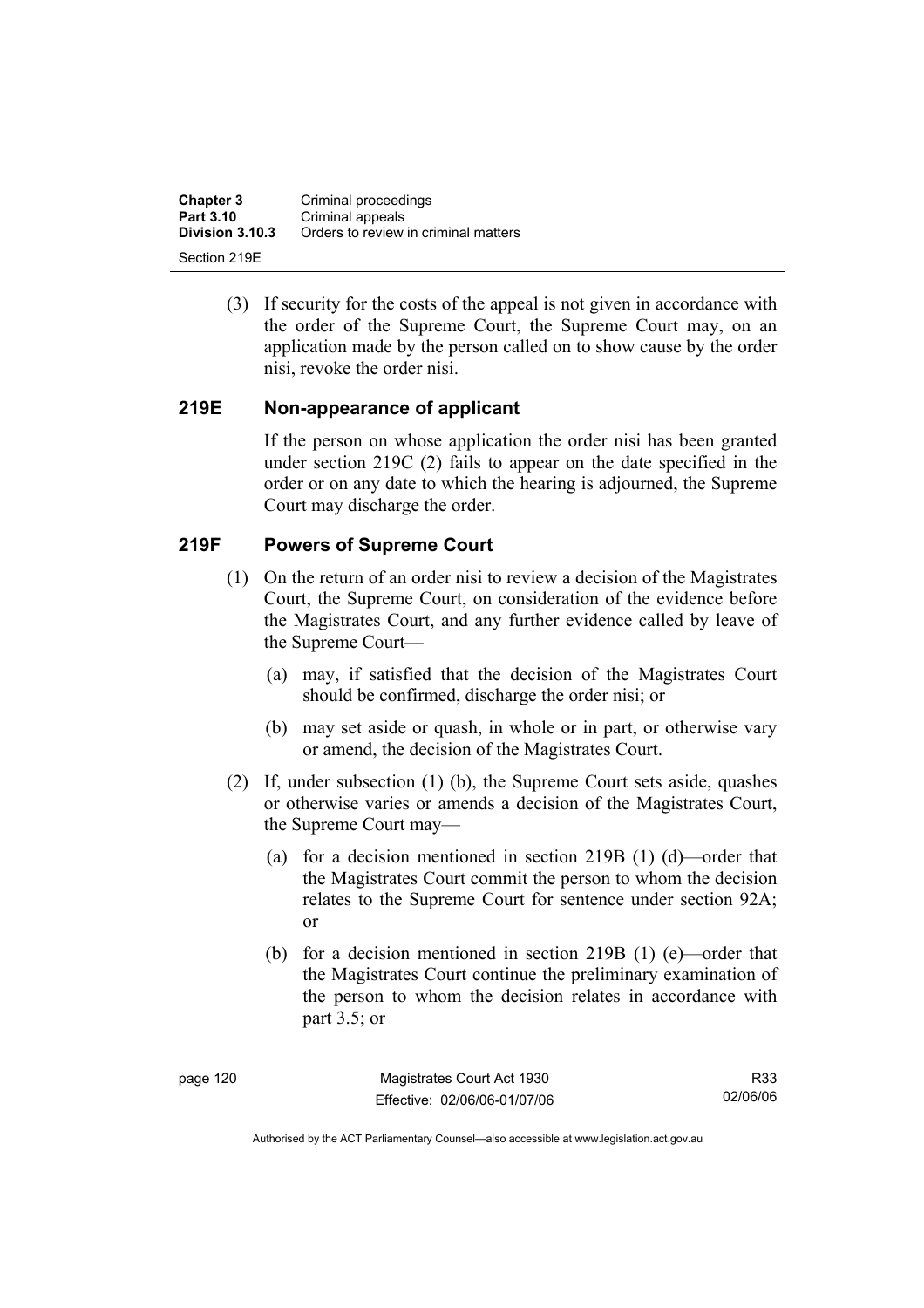| <b>Chapter 3</b> | Criminal proceedings                 |
|------------------|--------------------------------------|
| Part 3.10        | Criminal appeals                     |
| Division 3.10.3  | Orders to review in criminal matters |
| Section 219F     |                                      |

- (c) for a decision mentioned in section 219B (1) (f)—
	- (i) impose the sentence or penalty the Supreme Court considers appropriate; or
	- (ii) by order, exercise any power that the Magistrates Court might have exercised; or
- (d) in any other case—
	- (i) remit the matter to the Magistrates Court for rehearing or for further hearing with or without directions of law; or
	- (ii) make any further order, including an order granting any relief that the Supreme Court is empowered to grant on certiorari, mandamus, prohibition or habeas corpus, the Supreme Court considers necessary to decide the matter finally.
- (3) For the purpose of—
	- (a) correcting any defect or error in the proceeding before the Magistrates Court; or
	- (b) enabling the matter to be decided on the merits;

the Supreme Court may make the amendments of the proceeding in the Magistrates Court it considers appropriate.

- (4) For subsections (1) (b) and (2) (c), the Supreme Court must not—
	- (a) vary a sentence or penalty such that the sentence or penalty as varied could not have been imposed by the Magistrates Court; or
	- (b) impose a sentence or penalty that could not have been imposed by the Magistrates Court.
- (5) The Supreme Court may, despite the ground or any of the grounds on which the order nisi to review a decision of the Magistrates Court was granted has been established, discharge the order nisi if the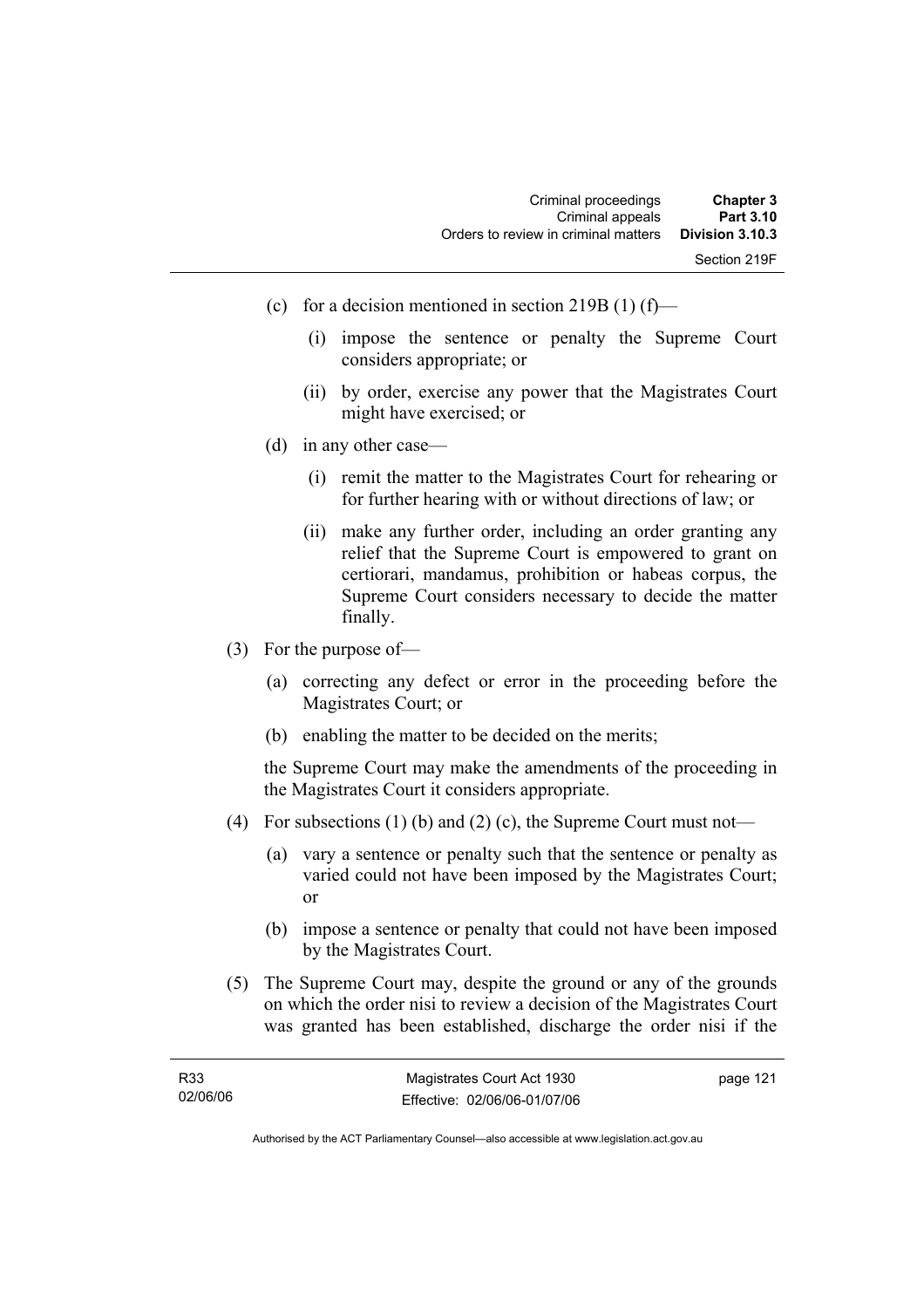| <b>Chapter 3</b> | Criminal proceedings              |
|------------------|-----------------------------------|
| Part 3.10        | Criminal appeals                  |
| Division 3.10.4  | Criminal appeals—other provisions |
| Section 222      |                                   |

Supreme Court is of the opinion that no substantial miscarriage of justice has happened.

- (6) On the discharge of an order nisi to review a decision of the Magistrates Court, that decision may be enforced, executed or given effect to as if the order nisi had not been granted.
- (7) If, in relation to a sentence or penalty mentioned in section 219B (1) (f), the Supreme Court—
	- (a) varies a sentence or penalty under subsection (1) (b); or
	- (b) imposes a sentence or penalty or makes an order under subsection  $(2)$  (b):

the sentence or penalty as varied or imposed or the order made has effect as if it were a decision of the Magistrates Court and may be enforced by the Magistrates Court accordingly.

- (8) On an appeal under this division from an order, decision, sentence or penalty mentioned in section 219B (1) (a), (d), (e) or (f), the Supreme Court must order that the costs of and incidental to the appeal are payable by the appellant.
- (9) Subsection (8) applies whether the Supreme Court orders that the order nisi be discharged or exercises any of the other powers given to it by this section.

## **Division 3.10.4 Criminal appeals—other provisions**

### **222 Control of Supreme Court over summary convictions**

 (1) A person brought before the Supreme Court, on habeas corpus, must not be discharged from custody because any defect or error in a committal order of the Magistrates Court, unless the court, or the magistrate constituting the court, and the prosecutor or other party interested in supporting the committal order have received reasonable and sufficient notice of the intention to apply for the discharge.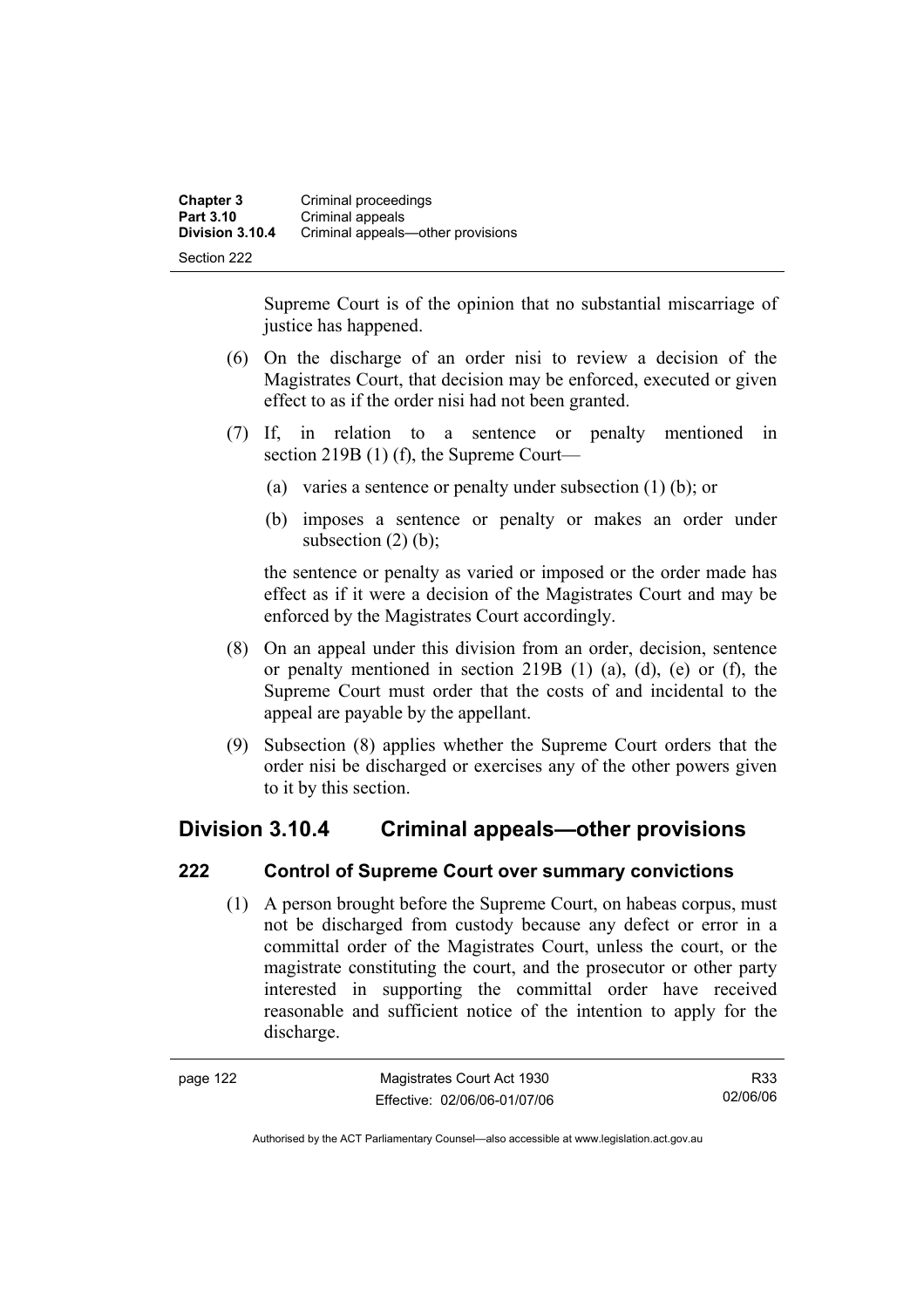(2) The notice must require them to give to the Supreme Court the conviction, judgment or order (if any) on which the committal was founded, together with the depositions and information intended to be relied on in support of the conviction, judgment or order, or certified copies of them.

### **223 Amendment of documents**

- (1) This section applies if—
	- (a) a document mentioned in section 222 (2) is given to the Supreme Court; and
	- (b) the offence charged or intended to be charged by the document appears to have been established; and
	- (c) the Magistrates Court's judgment appears to be in substance justified; and
	- (d) the defects or errors appear to be defects of form only or mistakes not affecting the substance of the proceeding before the Magistrates Court.
- (2) The Supreme Court must allow the committal order, and may allow the conviction or judgment, to be immediately amended as necessary in accordance with the facts.
- (3) The person committed must then be remanded to the person's former custody.

### **224 In cases of certiorari**

The like proceedings as mentioned in section 222 and section 223 must be had, and the like amendments may and must be allowed to be made, in relation to every order brought before the Supreme Court by writ of certiorari, and after amendment in any such case the order may be enforced in the proper way, and must in all respects and for all purposes be regarded and dealt with as if it had been drawn up originally as amended.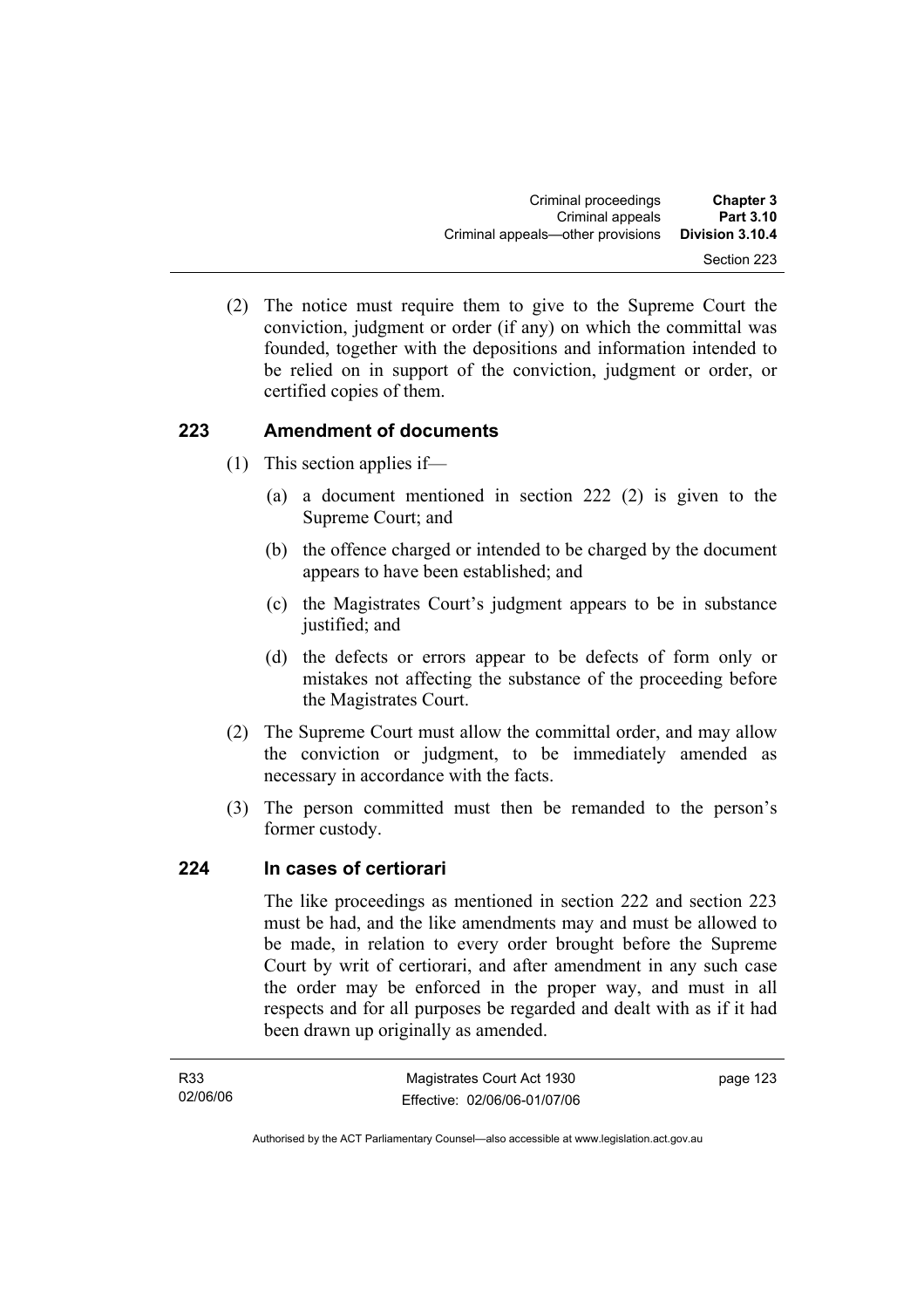**Chapter 3** Criminal proceedings<br> **Part 3.10** Criminal anneals **Part 3.10** Criminal appeals<br>**Division 3.10.4** Criminal appeals **Division 3.10.4** Criminal appeals—other provisions

Section 225

### **225 Notice dispensed with**

- (1) The notice required by section 222 may be given either before or after the issue of the writ of habeas corpus, or certiorari.
- (2) When at the time of applying for the writ—
	- (a) copies of the conviction or order and depositions are produced; or
	- (b) in cases of committal for trial or for sentence all informations, depositions, and statements have been given, as provided in section 106, to the director of public prosecutions or a person authorised by the director of public prosecutions;

the Supreme Court may dispense with the notice.

### **226 Power of court to admit to bail**

- (1) If any person imprisoned or detained under a summary conviction or order is brought up by writ of habeas corpus, and the Supreme Court postpones the final decision of the case, the Supreme Court may admit the person to bail in accordance with the *Bail Act 1992*.
- (2) If the judgment of the Supreme Court is against any person so brought up, the Supreme Court may remand the person to his or her former custody, there to serve the rest of the term for which the person was committed.

### **227 Respecting the amendment of convictions etc**

 (1) Whenever the facts or evidence appearing by the depositions in substance support the decision of the Magistrates Court, if the decision does not extend beyond the information, and if the facts or evidence would have justified the court in making any necessary allegation or finding omitted in the decision, or in the formal conviction or order, or any warrant issued under the adjudication, the powers of amendment given by section 223 may be exercised, and if in a conviction there is some excess that may (consistently

R33 02/06/06

Authorised by the ACT Parliamentary Counsel—also accessible at www.legislation.act.gov.au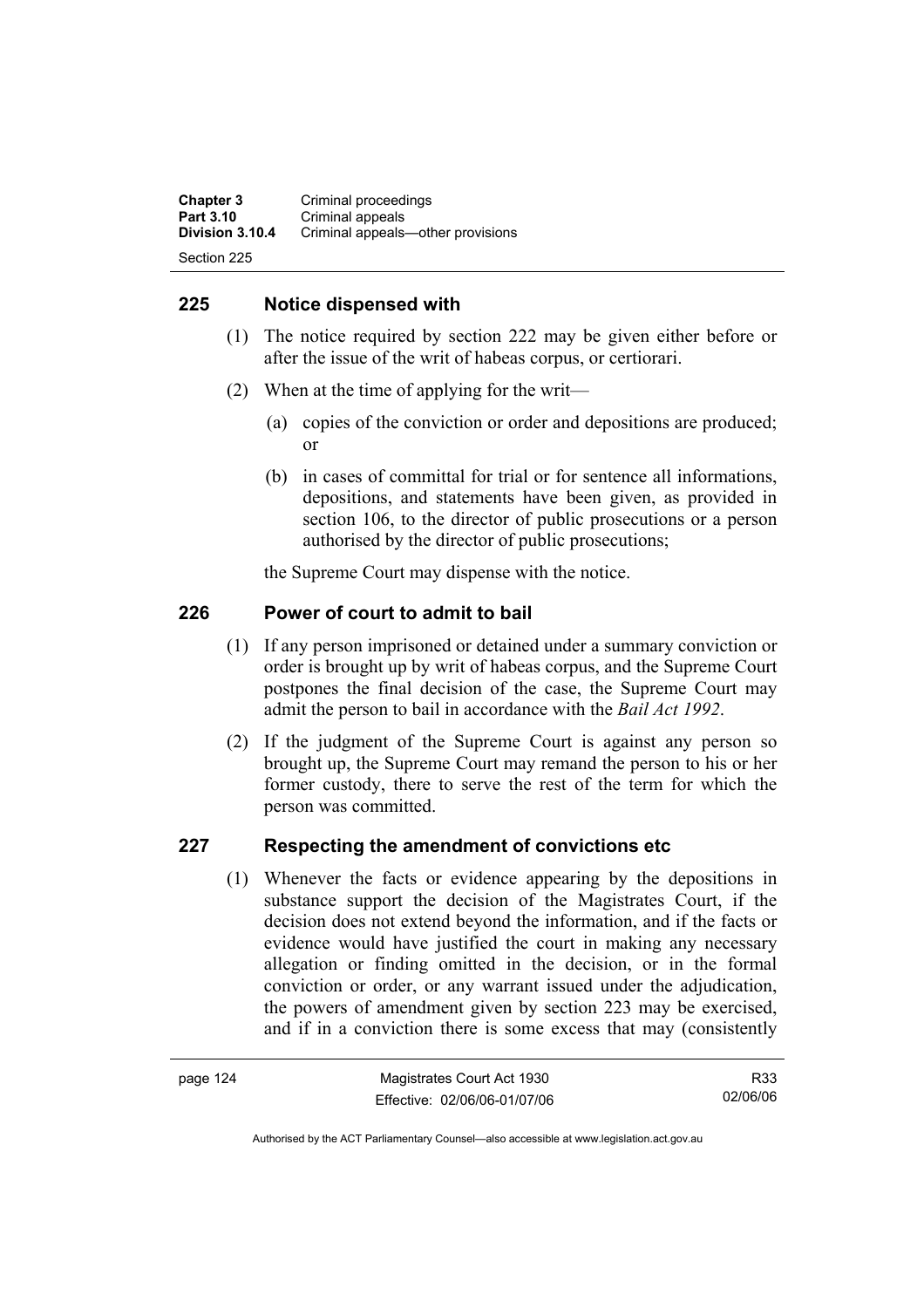with the merits of the case) be corrected, the conviction must be amended accordingly and must stand good for the remainder.

 (2) All amendments are subject to the order about costs and otherwise the Supreme Court considers appropriate.

### **228 No summons or information**

- (1) This section applies to a conviction or order in a case if—
	- (a) a relevant person is present at the hearing of the case; and
	- (b) there is no summons or information (or an amendment of a summons or information) in relation to the person; and
	- (c) the person does not object at the hearing about the matter mentioned in paragraph (b).
- (2) The conviction or order stands.
- (3) In this section:

*relevant person* means—

- (a) a convicted person; or
- (b) a person against whom an order has been made; or
- (c) a person whose goods have been condemned or ordered to be sold as forfeited.

### **229 Distribution of penalty**

A conviction or an order is not defeated for the want of any distribution, or for a wrong distribution of the penalty or forfeiture.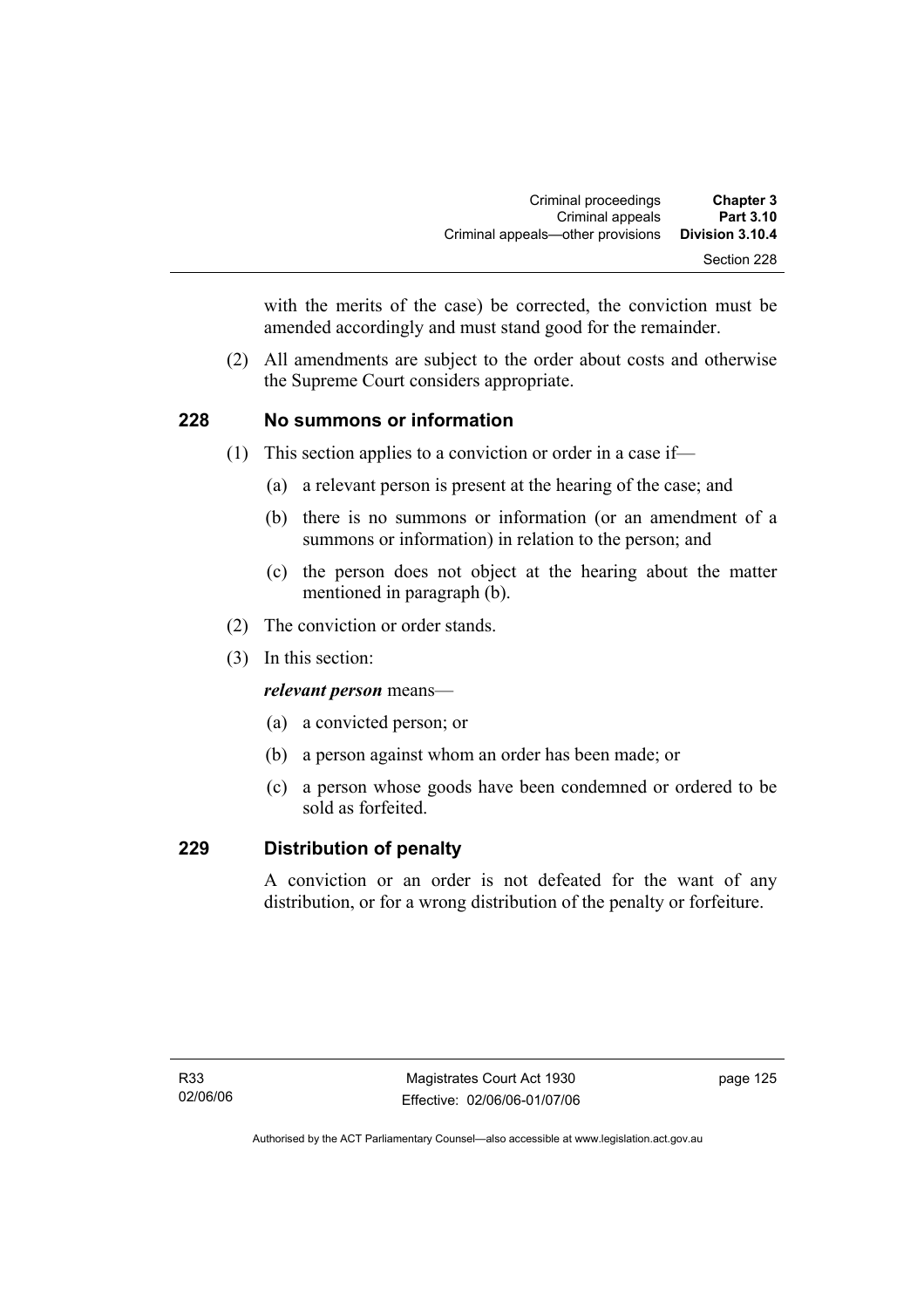Section 230

### **230 Provisions applicable in relation to security given for costs of appeal**

- (1) If security is given, in accordance with an order made under section 219D, by deposit of an amount with the registrar, the registrar must—
	- (a) if, on the deciding of the appeal, the costs of and incidental to the appeal are not ordered to be paid by the appellant to the respondent—repay the amount deposited to the person by whom it was deposited; or
	- (b) if, on deciding of the appeal, the costs of and incidental to the appeal are ordered to be paid by the appellant to the respondent, the amount payable has been ascertained and the whole or any part of that amount has not been paid to the respondent—apply the amount deposited in, or towards, satisfaction of the amount of costs unpaid and repay the balance (if any) to the person by whom it was deposited.
- (2) If security is given by bond, the registrar must, if the costs of and incidental to the appeal are ordered to be paid by the appellant to the respondent, give the bond to the respondent who may enforce the bond according to its tenor.

page 126 Magistrates Court Act 1930 Effective: 02/06/06-01/07/06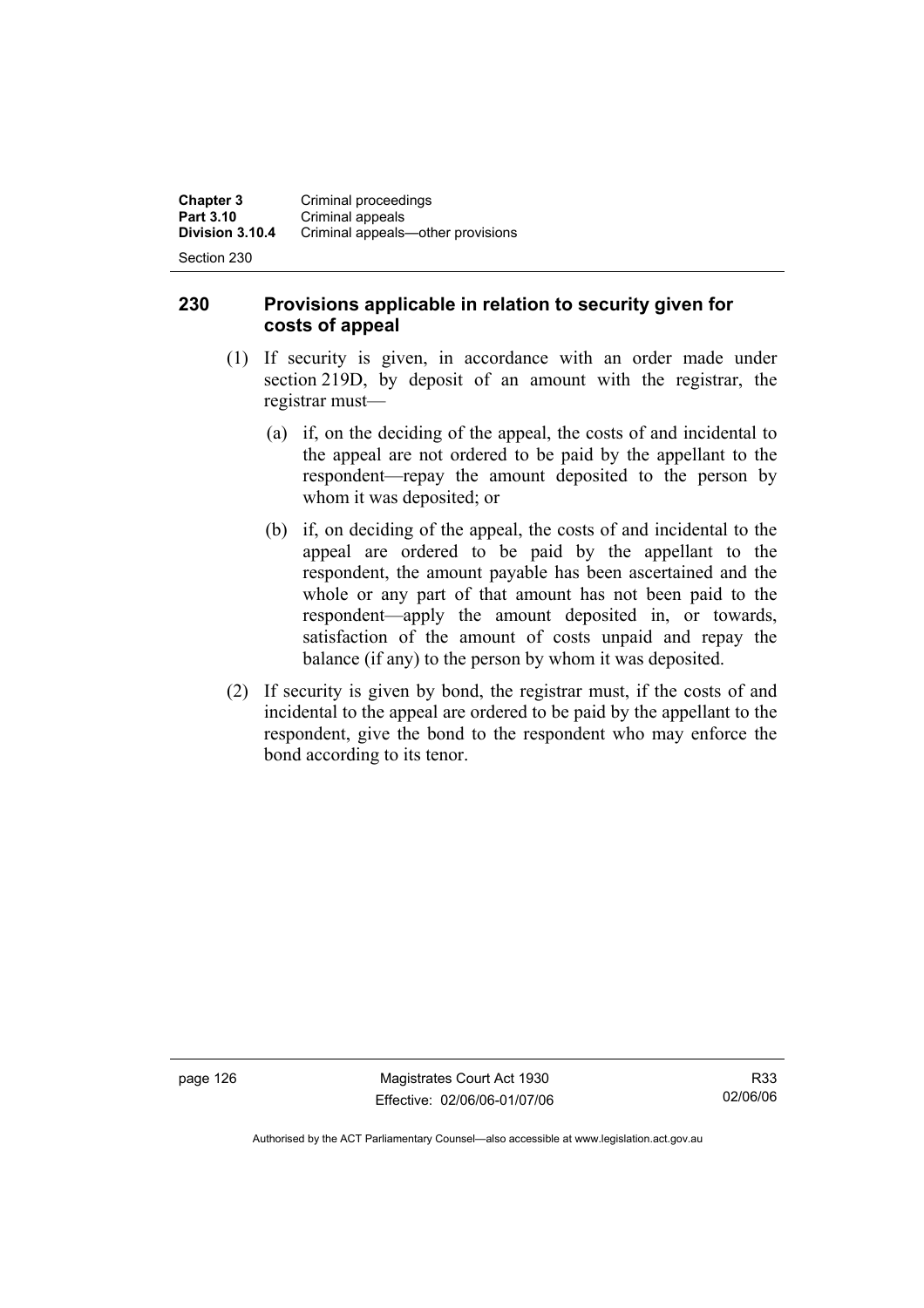#### Section 244

# **Part 3.11 Costs in criminal matters**

#### **244 Award of costs in criminal matters**

The power of the court to award costs and the award of costs by the court is subject to the following provisions:

- (a) if the court makes a conviction or order in favour of the informant—it may in its discretion award and order that the defendant must pay to the informant the costs it considers just and reasonable;
- (b) if the court dismisses the information, or makes an order in favour of the defendant—it may in its discretion award and order that the informant must pay to the defendant the costs it considers just and reasonable;
- (c) the amounts so allowed for costs must in all cases be specified in the conviction or order or order of dismissal;
- (d) an amount awarded or ordered to be paid by an informant, or to a defendant, for costs may be recovered under the rules about the enforcement of judgments of the court in civil proceedings;
- (e) if any case is adjourned—the court may in its discretion order that the costs of and occasioned by the adjournment be paid by any party to any other party;
- (f) the costs of people present to give evidence or produce documents, whether they have been examined or not, or have or have not produced documents must, unless otherwise ordered by the court, be allowed to them though they have not been subpoenaed.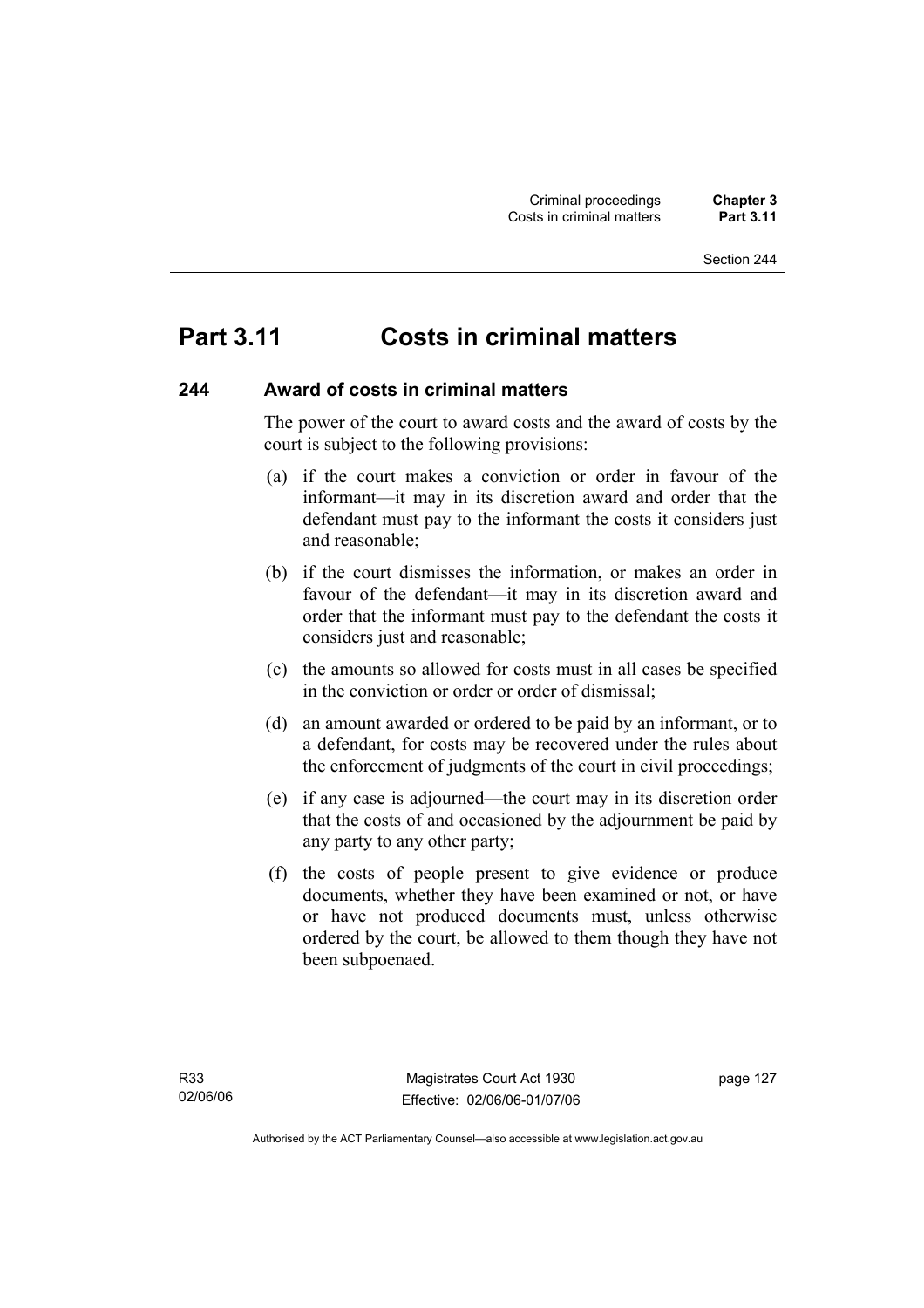**Chapter 3** Criminal proceedings<br>**Part 3.12** Securities in criminal **Securities in criminal matters** 

Section 249

# **Part 3.12 Securities in criminal matters**

#### **249 Securities taken under Act**

- (1) A person must give security under this Act (other than chapter 4 (Civil proceedings)), whether as principal or surety, either by the deposit of an amount with the registrar, or by an oral or written acknowledgment of the undertaking or condition by which, and of the amount for which, the person is bound.
	- *Note* If a form is approved under the *Court Procedures Act 2004* for this provision, the form must be used.
- (2) Record of the security having been made may be provided by entry of it in the court's records.

#### **250 Recovery of amount due under security**

Any amount becoming due under a security under this Act (other than chapter 4 (Civil proceedings)) is recoverable on a claim by a police officer or by the registrar or by some other person authorised by the court.

#### **252 Sums paid by surety may be recovered from principal**

Any amount paid by a surety on behalf of his or her principal in relation to a security under this Act (other than chapter 4 (Civil proceedings)), together with all costs, charges and expenses incurred by the surety in relation to the security, is taken to be a debt due to the surety from the principal, and may be recovered on a claim by the surety.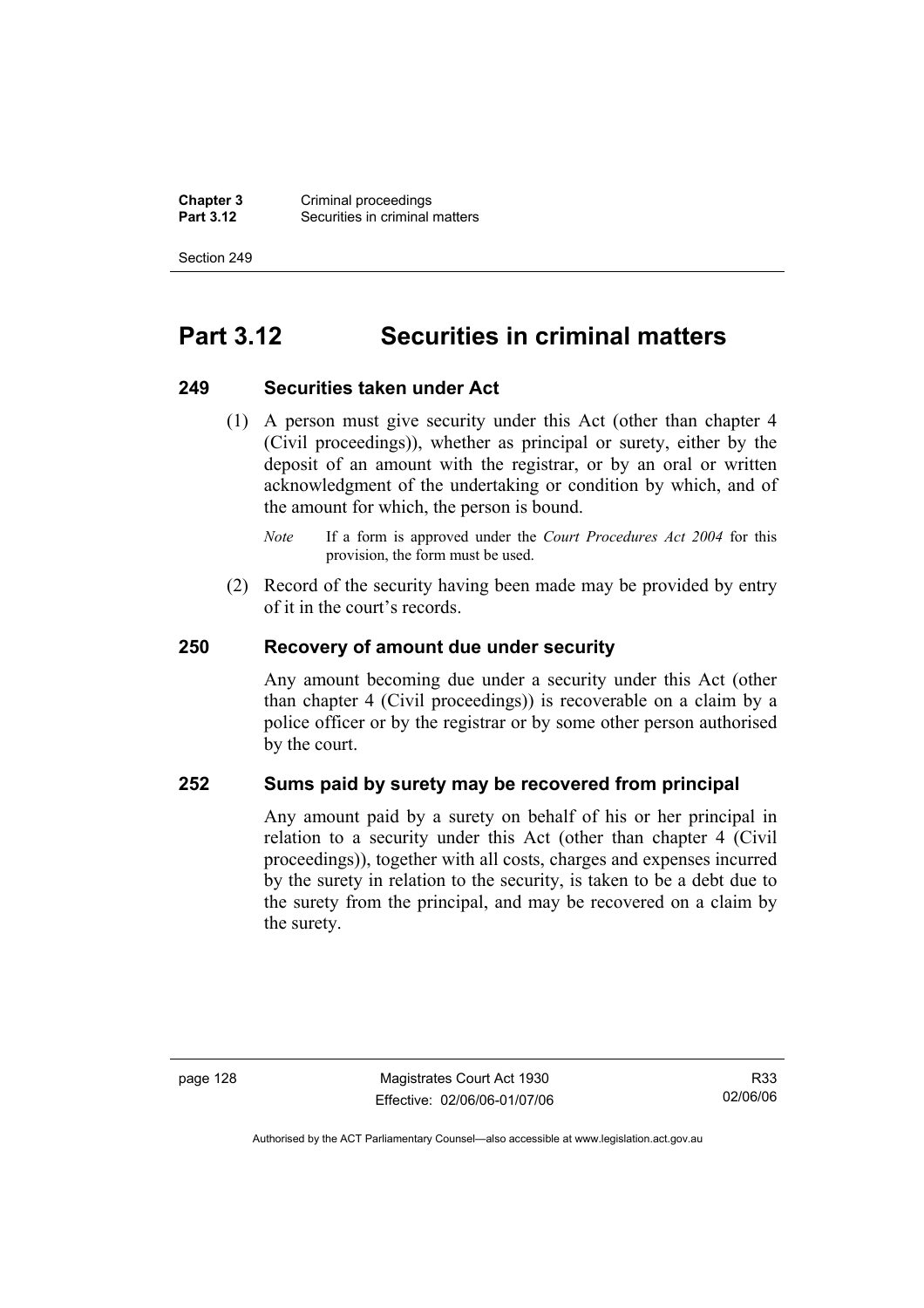## **253 Payment enforced by security**

If security is given under this Act (other than chapter 4 (Civil proceedings)) for payment of an amount, the payment must be enforced by means of the security in substitution for other means of enforcing the payment.

#### **254 Enforcement of recognisance**

- $(1)$  If—
	- (a) a witness or a person sought to be made a witness has entered into a recognisance for this Act; and
	- (b) the court is satisfied that the witness or person sought to be made a witness has failed to comply with a condition of the recognisance;

the court may declare the recognisance to be forfeited and may make an order that the witness or person sought to be made a witness pay the whole or a part of the amount in which the witness or person is bound under the recognisance.

- $(2)$  If—
	- (a) the court has declared a recognisance to be forfeited under subsection (1); and
	- (b) a person is bound by the recognisance as surety for the performance of that condition;

the court may make an order that the person mentioned in paragraph (b) pay the whole or a part of the amount in which the person is bound under the recognisance.

 (3) An order made under subsection (1) or (2) may be enforced as if it were a judgment entered on a claim by the registrar.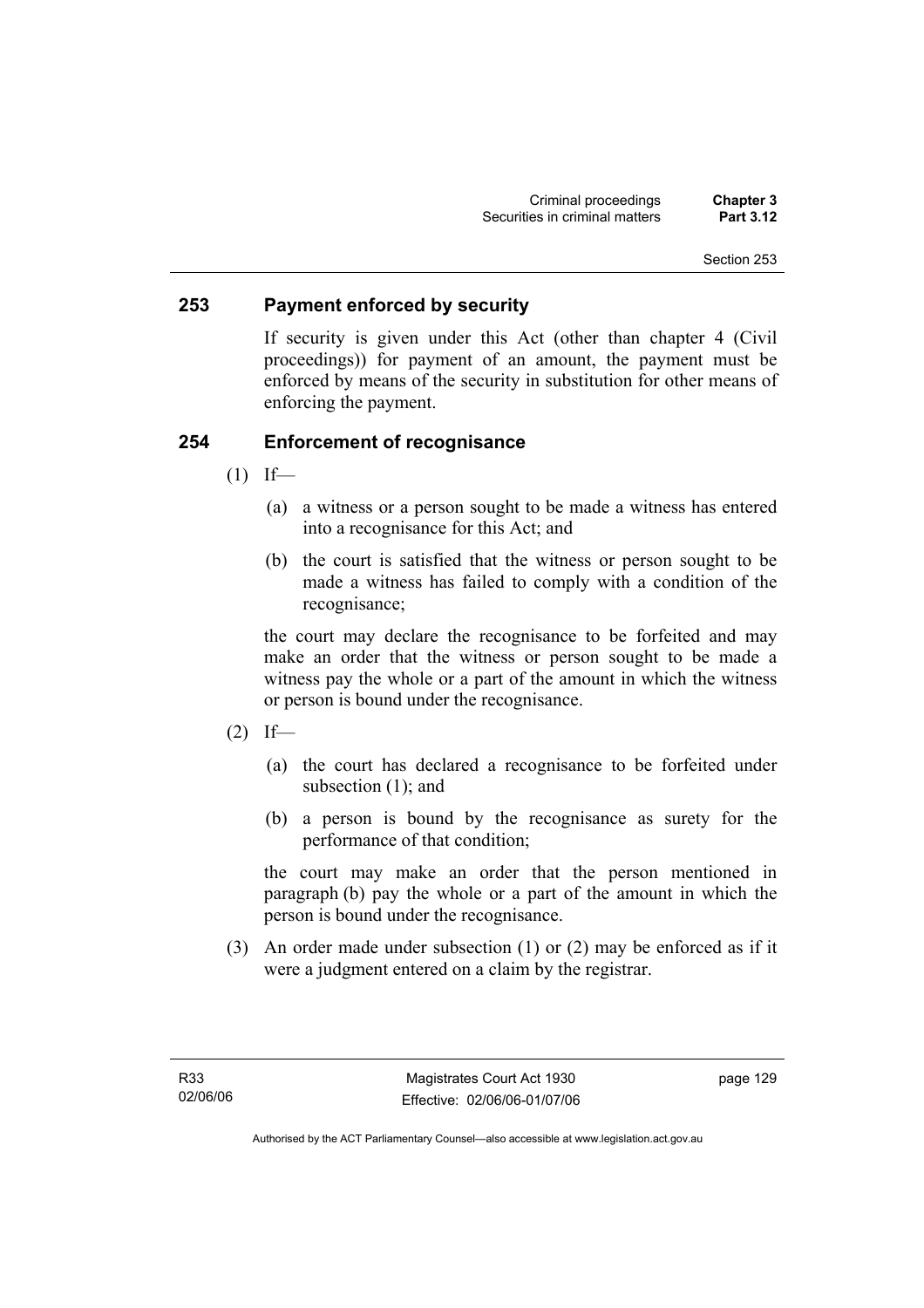#### **Chapter 3** Criminal proceedings<br>**Part 3.12** Securities in criminal **Securities in criminal matters**

#### Section 254

- (4) Subject to subsection (5), the court may, on application by a person against whom an order has been made under subsection (1) or (2)—
	- (a) vary the order by reducing the amount payable under the order; or
	- (b) revoke the order and, if the order was made under subsection (1), revoke the declaration that the recognisance is forfeited.

#### $(5)$  If—

- (a) the court has made an order under subsection (1) or (2); and
- (b) a writ of execution has been issued; and
- (c) property has been sold under the writ;

the court must not make an order under subsection (4).

 (6) It is not necessary that, for the purpose of hearing an application under subsection (4), the court be constituted by the magistrate who made the order to which the application relates.

page 130 Magistrates Court Act 1930 Effective: 02/06/06-01/07/06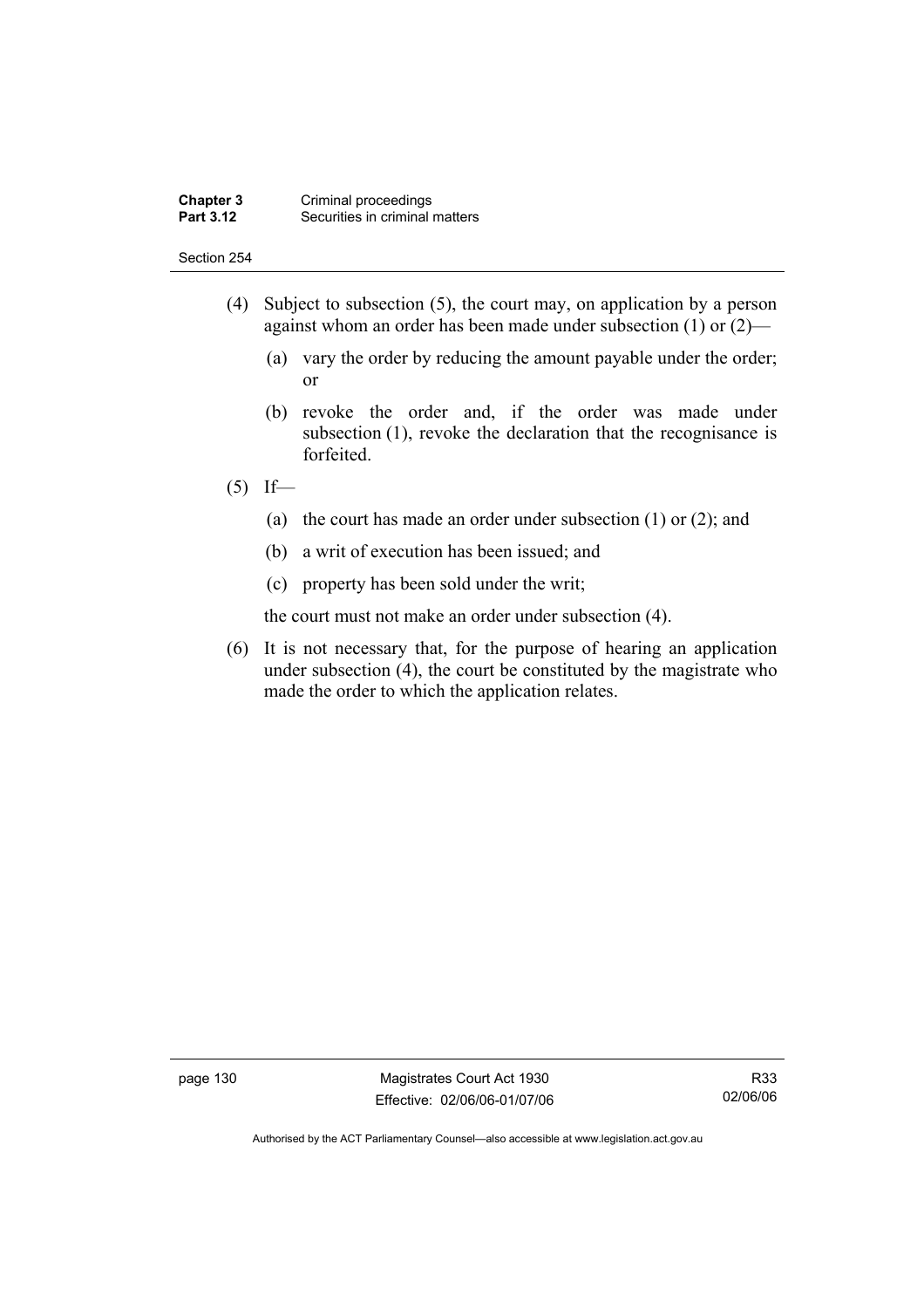# **Chapter 4 Civil proceedings**

# Part 4.1 **Preliminary**

## **256 Application of ch 4**

This chapter does not apply in relation to—

- (a) a proceeding under the *Domestic Violence and Protection Orders Act 2001*; or
- (b) a proceeding under the *Workers Compensation Act 1951*; or
- (c) a proceeding on an information for an offence.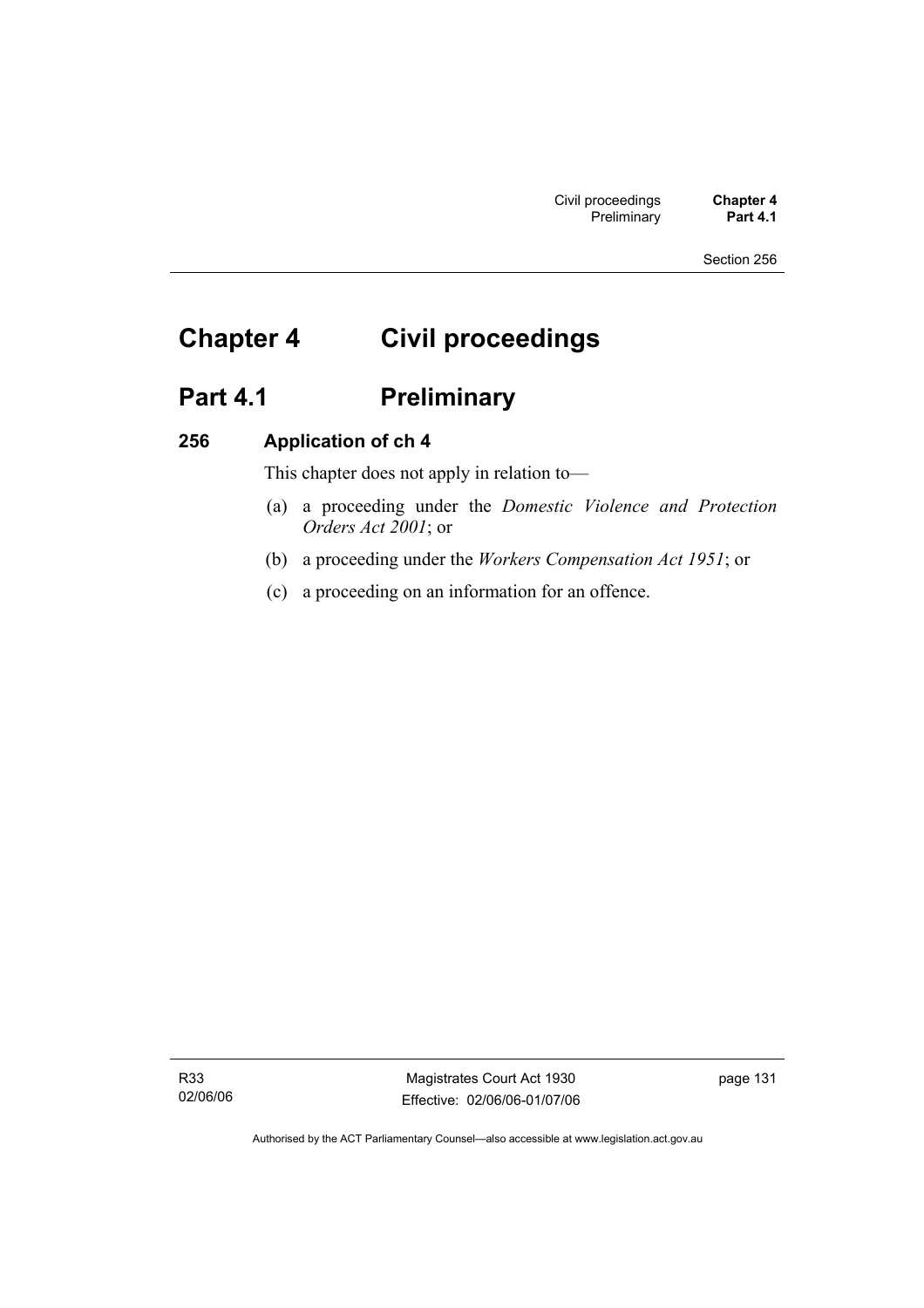**Chapter 4 Civil proceedings**<br>**Part 4.2 Civil jurisdiction Civil jurisdiction** 

Section 257

# **Part 4.2 Civil jurisdiction**

#### **257 Personal actions at law—amount or value**

- (1) The Magistrates Court has jurisdiction to hear and decide any personal action at law if the amount claimed is not more than \$50 000, including a personal action at law if—
	- (a) the amount claimed is the amount owing on a balance of account, after an admitted set-off or otherwise; or
	- (b) any amount in excess of \$50 000 to which the plaintiff may be entitled in relation to the cause of action is abandoned in accordance with the rules.
- (2) If the amount claimed in a personal action includes interest up to judgment, or a lump sum instead of interest, in accordance with the rules, the interest is disregarded in working out whether or not the court has jurisdiction.
- (3) For this section, a *personal action at law* includes an action relating to the detention of goods, and the amount claimed in the action is the value of the goods plus any amount claimed for damages for the detention of the goods.
- (4) Subsection (1) does not limit the court's jurisdiction if, under another law in force in the ACT, an amount may be recovered by action in the court (even if the amount is more than \$50 000).
- (5) The court's jurisdiction under subsection (1) is additional to any jurisdiction that the court has under any other law in force in the ACT.

#### **258 Power of court to grant relief**

 (1) In any proceeding that the Magistrates Court has jurisdiction to hear and decide—

page 132 Magistrates Court Act 1930 Effective: 02/06/06-01/07/06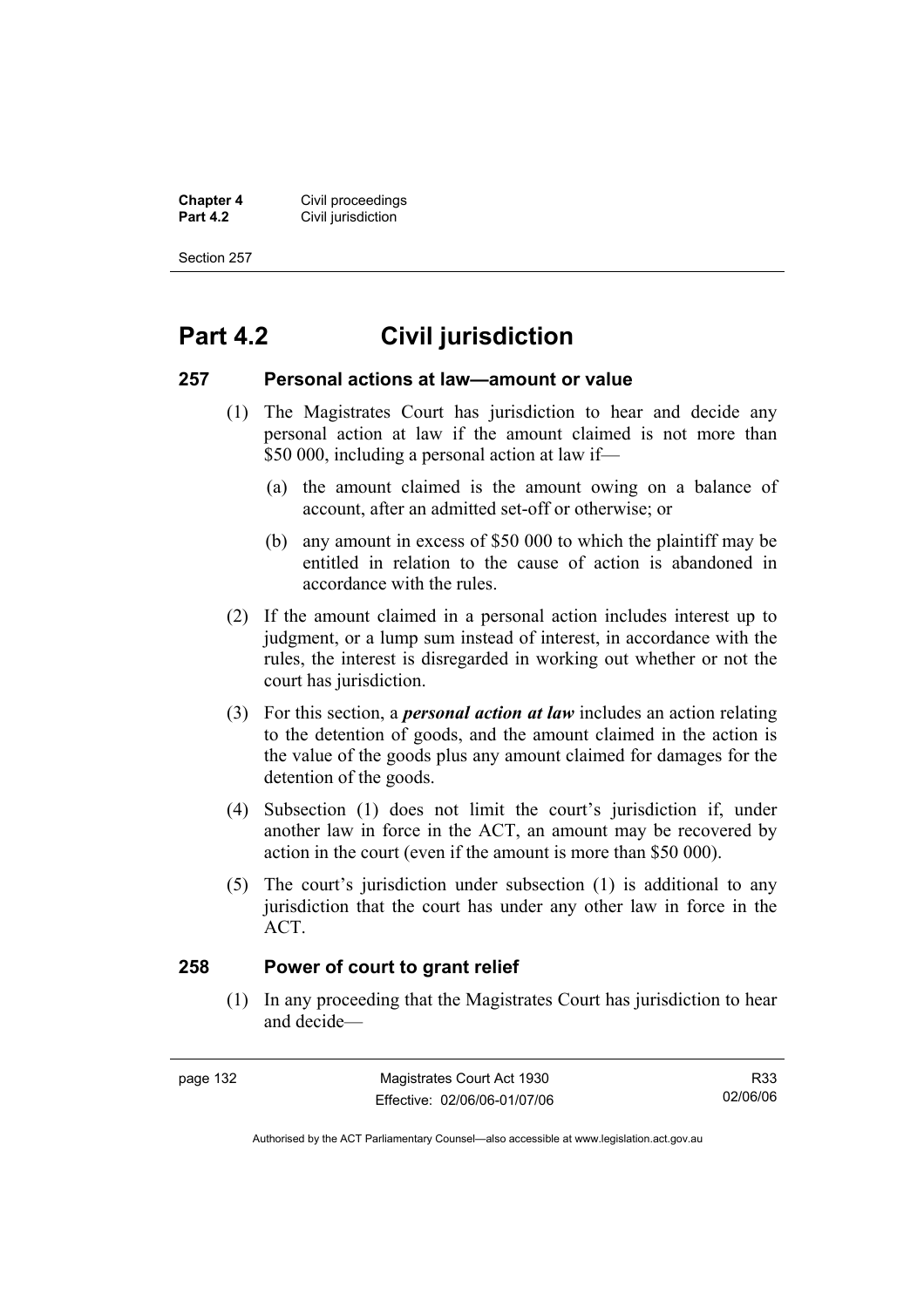- (a) the court may grant any relief, redress or remedy that the Supreme Court may grant in a similar action in that court, and for that purpose the Magistrates Court may make any order that the Supreme Court may make; and
- (b) the court must give effect to any ground of defence, counterclaim or set-off, whether equitable or legal, in the same way and to the same extent that the Supreme Court would do.
- (2) For the exercise by the Magistrates Court of its powers under subsection (1) in any proceeding—
	- (a) a magistrate constituting the court has, as well as any other powers under this Act, all the powers of a judge in a similar action in the Supreme Court; and
	- (b) the registrar, bailiff or other appropriate officer of the Magistrates Court must exercise any function that a corresponding officer of the Supreme Court would exercise in a similar action in that court in accordance with the practice and procedure of that court.
- (3) In exercising a function mentioned in subsection (2), the registrar, a bailiff or other officer of the court must comply with this Act, the rules and any order of the Magistrates Court.

## **259 Rules of equity to prevail**

In any proceeding in the Magistrates Court, if there is a conflict between the rules of equity and the rules of common law, the rules of equity prevail.

## **260 Nuisance**

 (1) The Magistrates Court has the same jurisdiction as the Supreme Court to hear and decide a civil action for nuisance.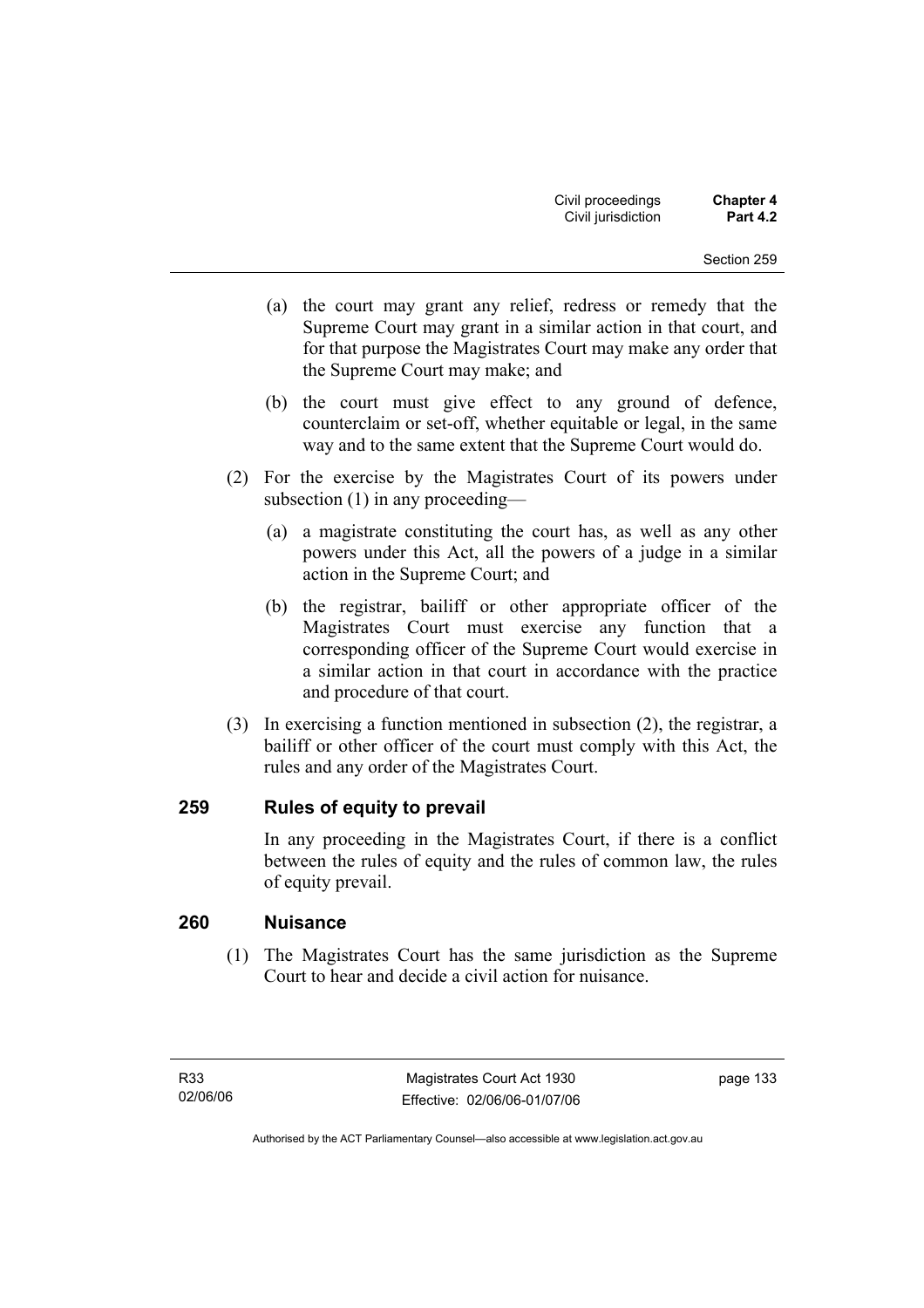| <b>Chapter 4</b> | Civil proceedings  |
|------------------|--------------------|
| <b>Part 4.2</b>  | Civil jurisdiction |

 (2) In a civil action for nuisance, the Magistrates Court may grant the same relief as the Supreme Court may grant in a similar action in that court.

#### **261 Disputed debts**

- (1) The Magistrates Court may, in a proceeding in the court, declare that—
	- (a) a person is or is not indebted to someone else; or
	- (b) a person is or is not indebted to someone else in a stated amount; or
	- (c) a person is or is not indebted to someone else in an amount that is more than a stated amount.
- (2) This section applies only in relation to a debt that is not more than \$50 000.

#### **262 Cause of action arising, or defendant resident, outside ACT**

The Magistrates Court has jurisdiction to hear and decide a proceeding if—

- (a) the defendant was resident in the ACT when the claim was served on the defendant, even though all of the cause of action in the proceeding arose outside the ACT; or
- (b) both of the following apply, even though the defendant is not in the ACT:
	- (i) a material part of the cause of action in the proceeding arose in the ACT, even though part of the cause of action arose outside the ACT;
	- (ii) the claim is served on the defendant in Australia or an external territory.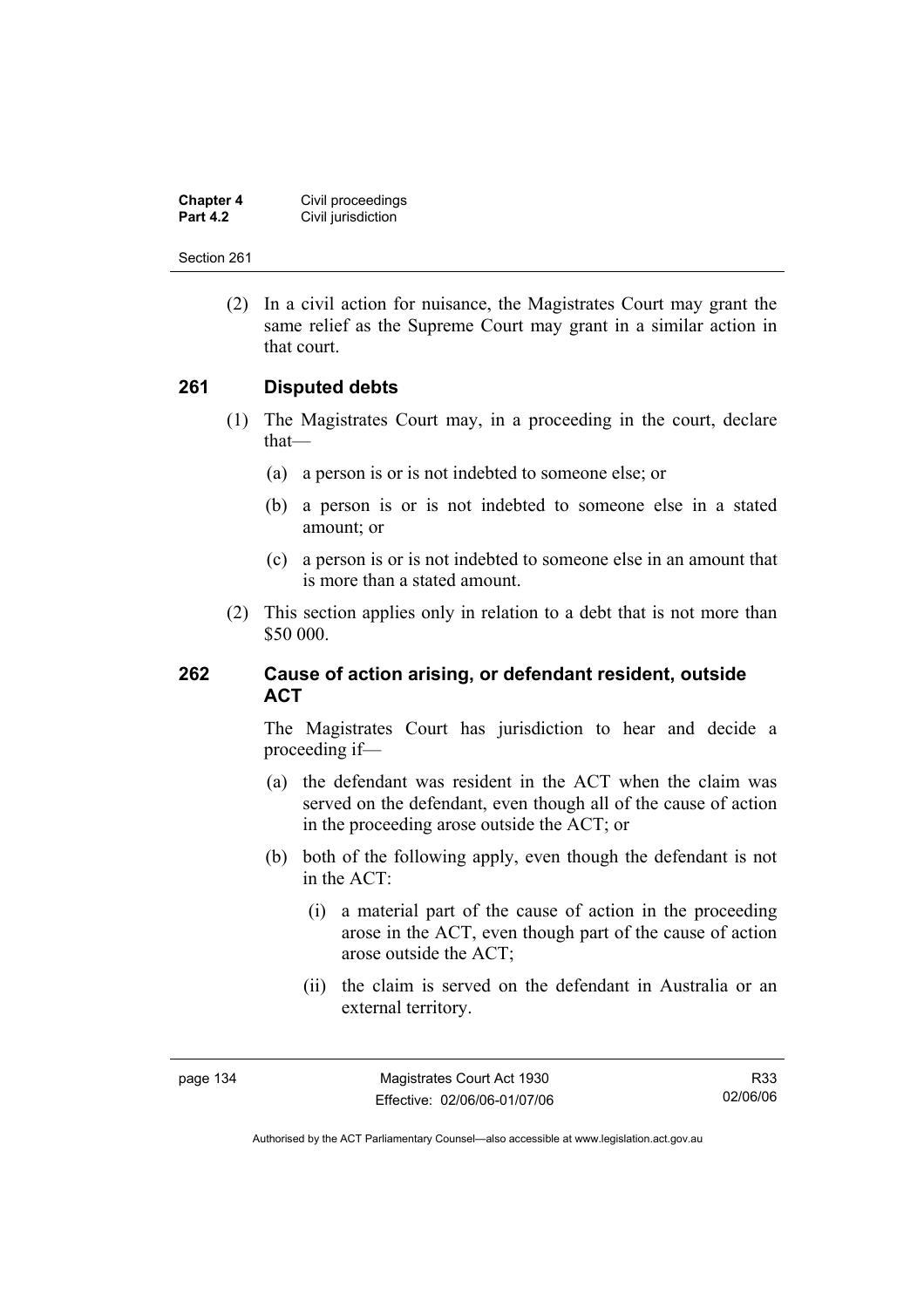## **263 Requests under conventions relating to legal proceedings in civil and commercial matters**

- (1) The Magistrates Court has jurisdiction to make any order or take any action necessary to comply with a request received from the consular or other authority of a relevant foreign country for serving documents in the ACT or taking evidence in the ACT.
- (2) In this section:

*relevant foreign country*—a foreign country is a *relevant foreign country* if a convention relating to legal proceedings in civil and commercial matters is in force between the country and Australia.

## **264 Proceedings affecting title to land**

- (1) The Magistrates Court does not have jurisdiction to hear and decide a proceeding in which the title to land is genuinely in question.
- (2) However, the jurisdiction of the Magistrates Court to hear and decide a proceeding is not affected only because the title to land incidentally comes in question in the proceeding.
- (3) In a proceeding mentioned in subsection (2), a judgment is not evidence of title to land.

## **265 Disputes under Residential Tenancies Act**

The Magistrates Court does not have jurisdiction in relation to a dispute to which the *Residential Tenancies Act 1997* applies if the amount in dispute is not more than \$10 000.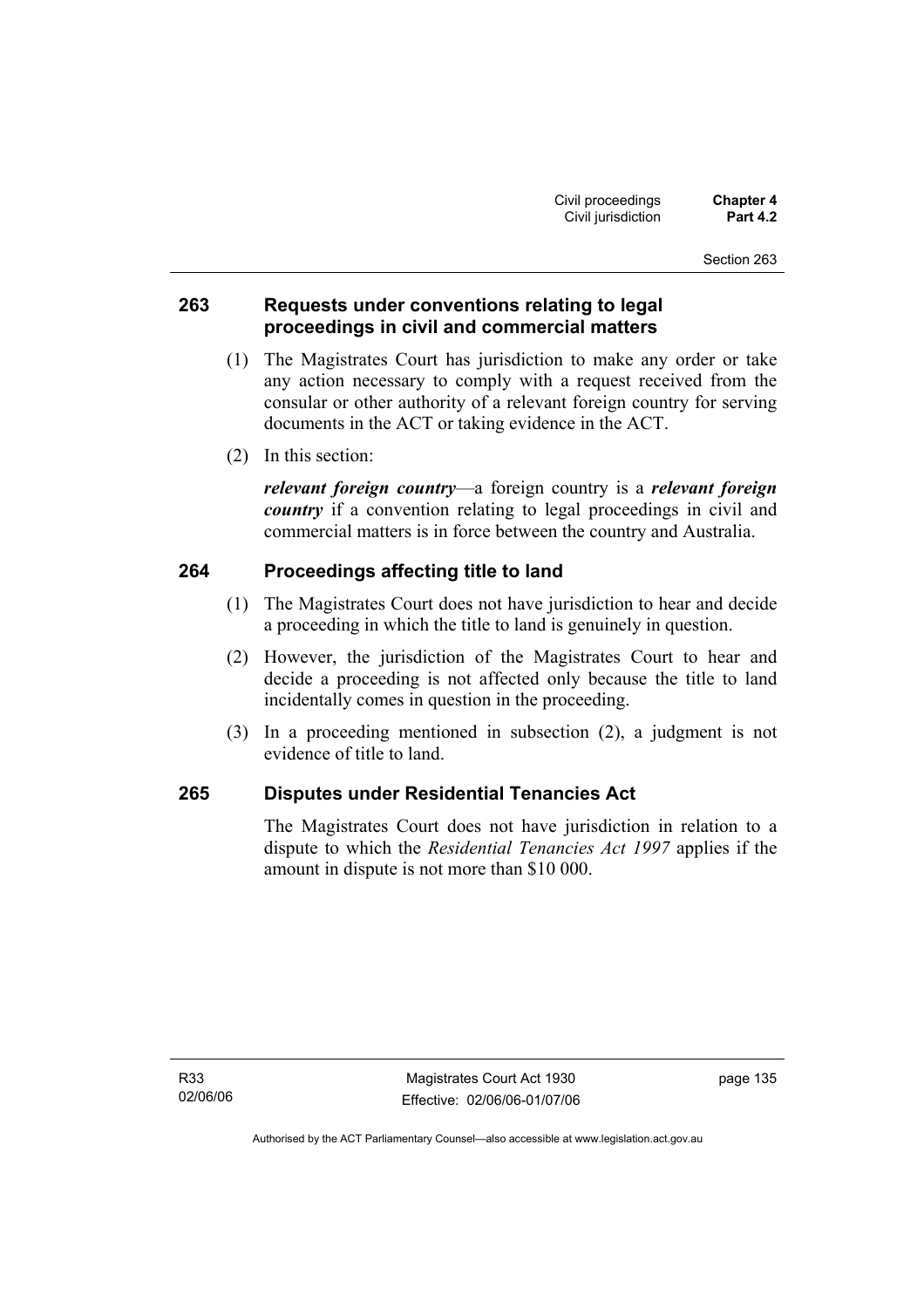**Chapter 4** Civil proceedings **Part 4.2 Civil jurisdiction** 

Section 266

## **266 Complaints under Utilities Act, pt 12**

The Magistrates Court does not have jurisdiction in relation to a matter to the extent to which it is the subject of—

- (a) a complaint under the *Utilities Act 2000*, part 12 (Complaints); or
- (b) a direction or declaration of the essential services consumer council under that part.

page 136 Magistrates Court Act 1930 Effective: 02/06/06-01/07/06

R33 02/06/06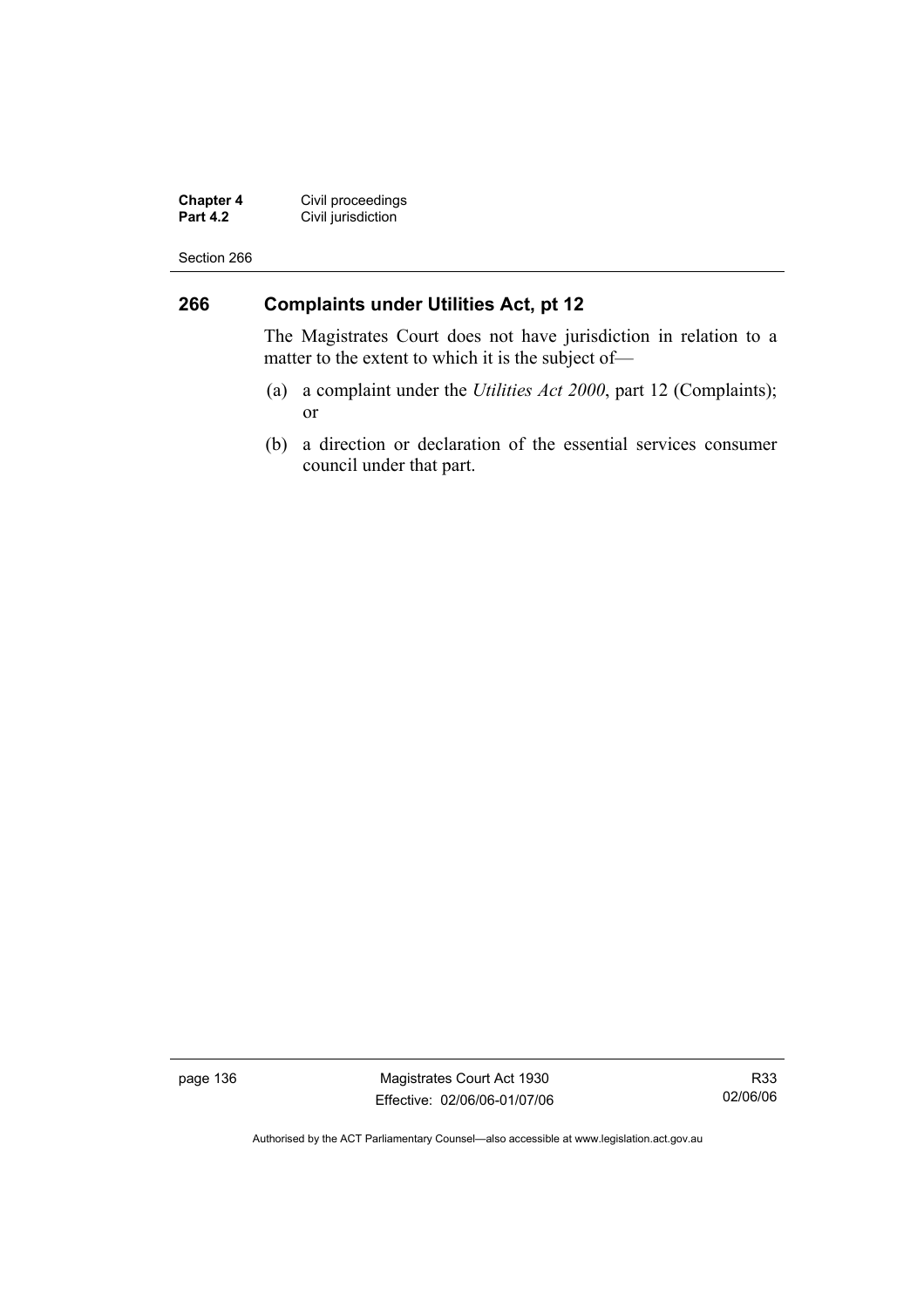# **Part 4.3 Case stated for Supreme Court**

#### **267 Case stated**

- (1) On the application of a party to a proceeding in the Magistrates Court, the court may state, in the form of a special case, any question of law that arises in the proceeding for the opinion of the Supreme Court.
- (2) The Supreme Court has jurisdiction to hear and decide a case stated under this section.
- (3) This section does not apply to a proceeding in the Small Claims Court.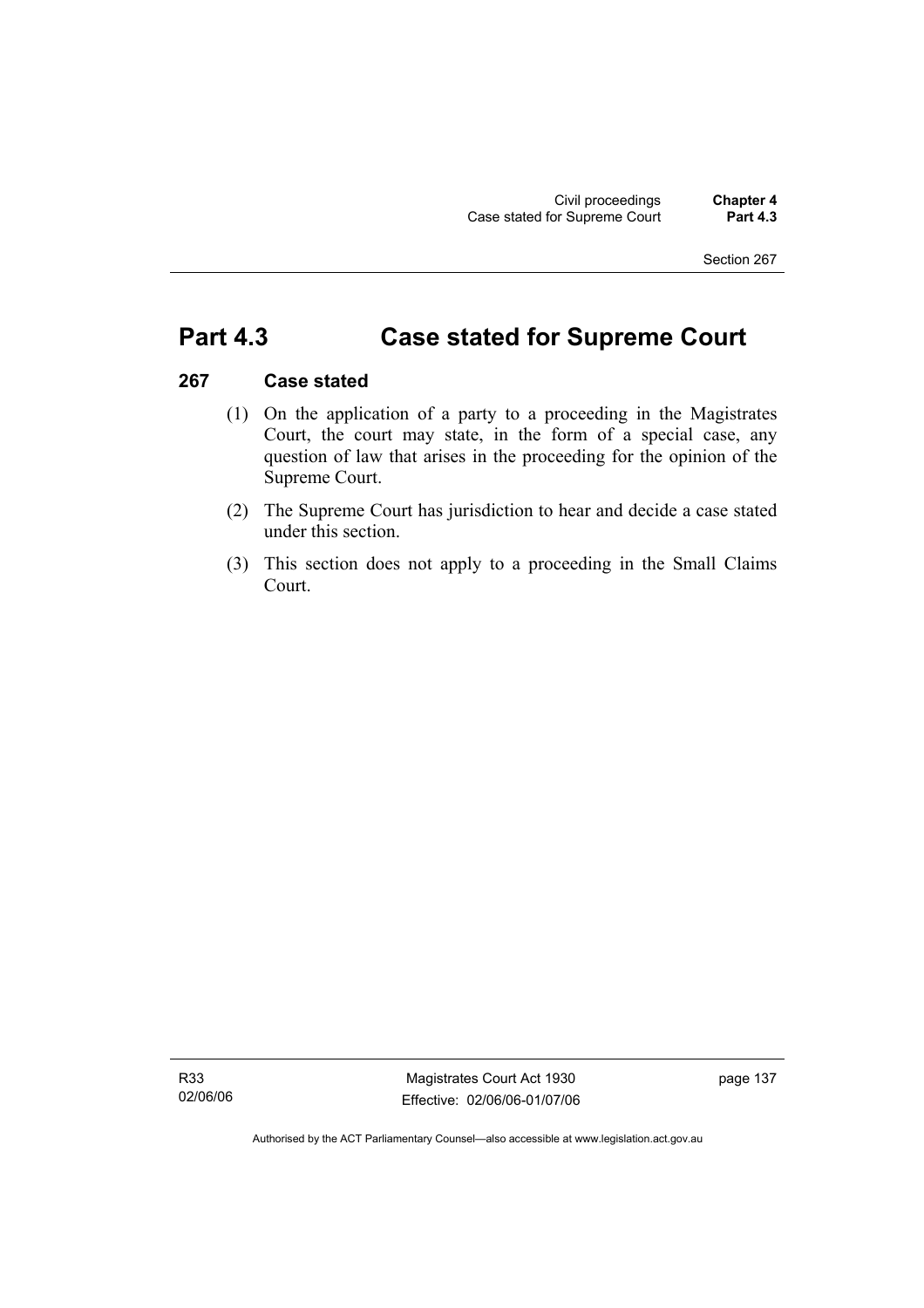# **Part 4.4 Transfer of proceedings from or to Supreme Court**

## **268 Transfer of action from Supreme Court**

- (1) This section applies if a proceeding in relation to the cause of action on which a prescribed action pending in the Supreme Court is founded could properly have been begun in the Magistrates Court.
- (2) The Supreme Court may, on the application of a party to the action or its own initiative, order that the action be transferred to the Magistrates Court if it considers it just to do so.
- (3) In subsection (1):

*prescribed action* means an action in which the amount claimed (whether initially or as reduced by payment, admitted set-off or otherwise) is not more than the amount for which the Magistrates Court has jurisdiction under this chapter.

## **269 Procedure on transfer of action from Supreme Court**

- (1) This section applies if the Supreme Court has made an order under section 268 that an action pending in the Supreme Court be transferred to the Magistrates Court.
- (2) A party to the action may file in the Magistrates Court a copy of the order, a copy of each of the pleadings (if any) in the action and any other relevant documents filed in the Supreme Court.
- (3) When the copies have been filed, the action—
	- (a) stops being an action in the Supreme Court; and
	- (b) becomes a proceeding in the Magistrates Court.

Authorised by the ACT Parliamentary Counsel—also accessible at www.legislation.act.gov.au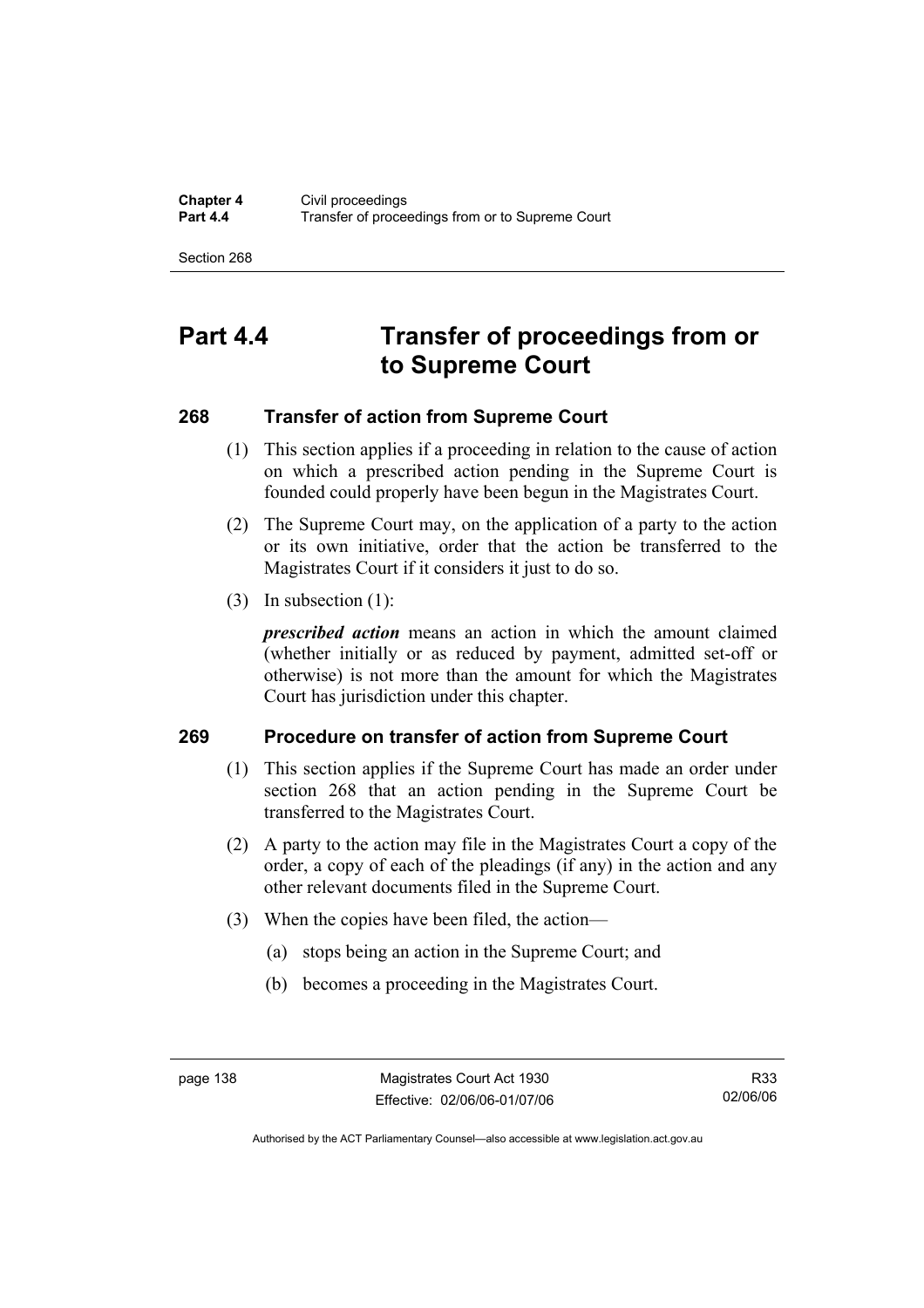- (4) The proceeding is taken to have been begun in the Magistrates Court on the day the action was begun in the Supreme Court.
- (5) Costs in the proceeding are to be allowed—
	- (a) for costs incurred before the order under section 268 was made (including the costs of getting the order) and the costs of getting the copies mentioned in subsection (2)—in accordance with the rules under the *Court Procedures Act 2004* applying to the Supreme Court, but subject to any Supreme Court order; and
	- (b) for costs incurred after the order was made (not including the costs of getting the copies)—in accordance with the rules applying to the Magistrates Court.
- (6) If costs mentioned in subsection (5) (a) are to be taxed, the costs must be taxed by the registrar in accordance with the rules applying to the Supreme Court.

## **270 Removal of proceedings into Supreme Court**

On the application of a party to a proceeding in the Magistrates Court, the Supreme Court may order that the proceeding be removed into the Supreme Court on the conditions about costs, security for the amount claimed or costs, or otherwise, that the Supreme Court considers just.

## **271 Stay of proceedings**

 (1) This section applies if an application under section 270 to have a proceeding in the Magistrates Court removed into the Supreme Court is pending.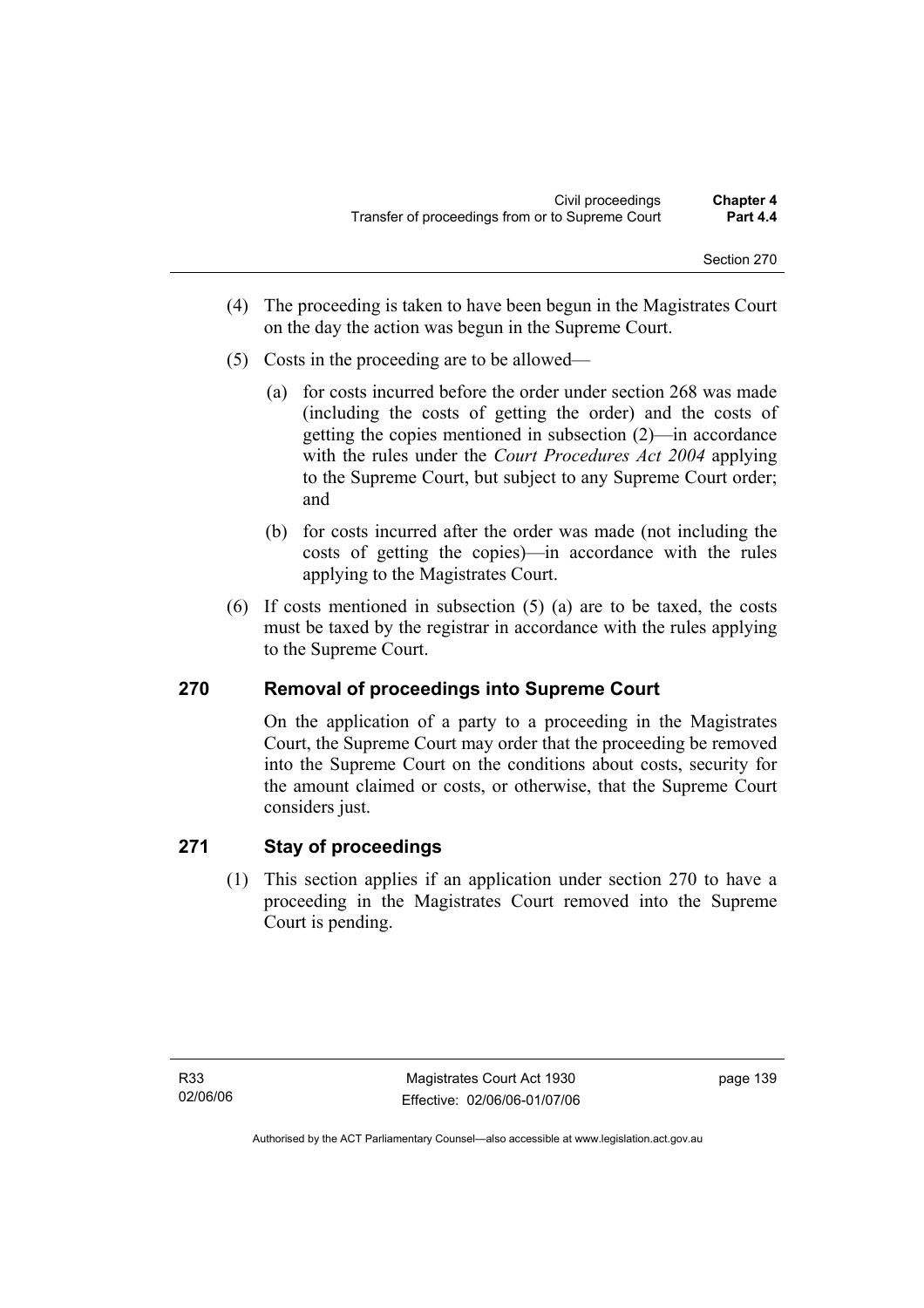| <b>Chapter 4</b> | Civil proceedings                                |
|------------------|--------------------------------------------------|
| <b>Part 4.4</b>  | Transfer of proceedings from or to Supreme Court |

- (2) On the application of a party to the proceeding, the Supreme Court may order that the proceeding be stayed until the application under section 270 is decided or until the Supreme Court orders otherwise.
- (3) An order that a proceeding be stayed takes effect immediately on a copy of the order being filed in the Magistrates Court.

page 140 Magistrates Court Act 1930 Effective: 02/06/06-01/07/06

R33 02/06/06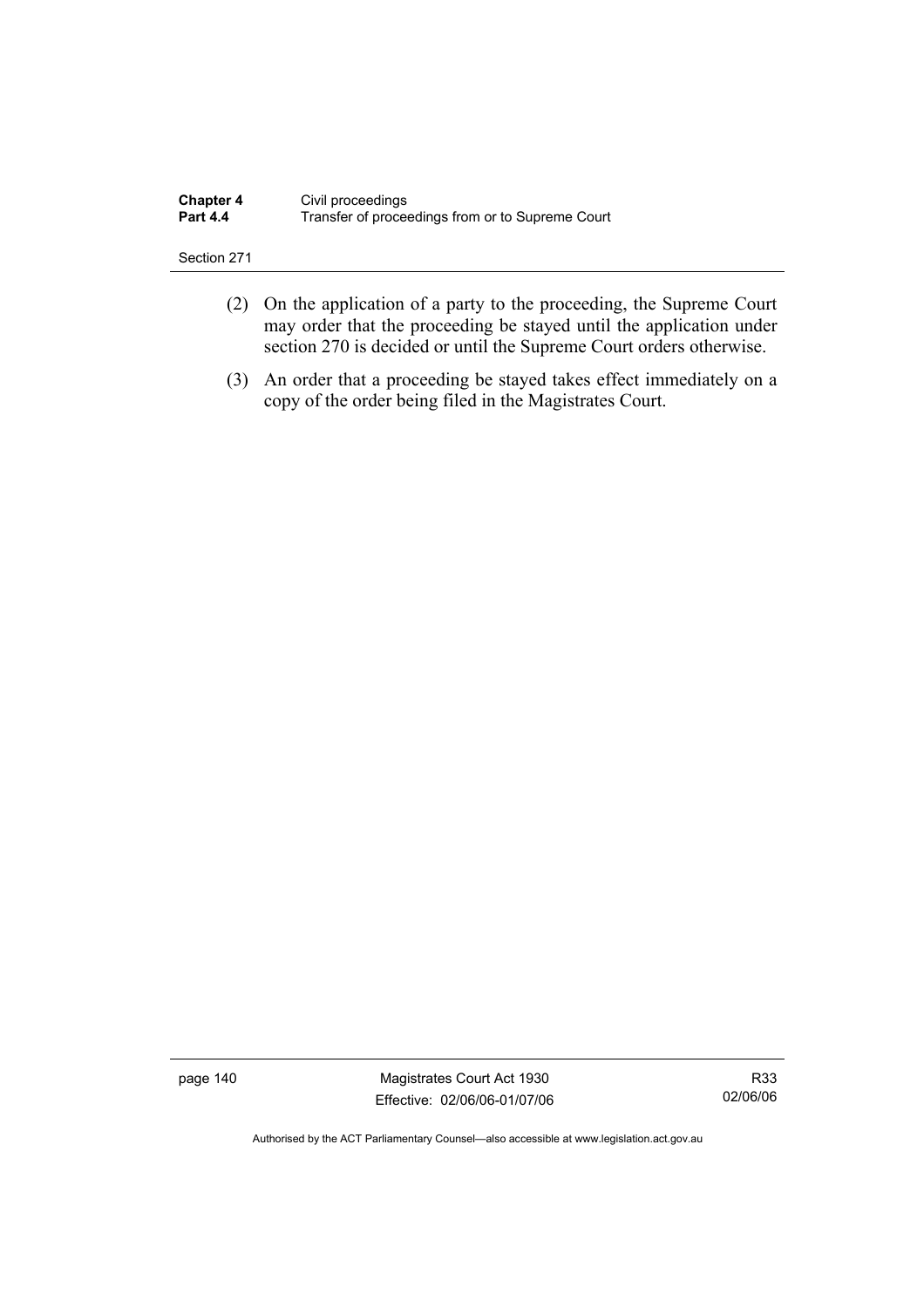# **Part 4.5 Civil appeals**

#### **272 Definitions for pt 4.5**

In this part:

*appeal* means an appeal to the Supreme Court—

- (a) from a judgment or order of the Magistrates Court, whether final or interlocutory, in a proceeding that the Magistrates Court has jurisdiction to hear and decide under this chapter, other than a proceeding in its jurisdiction under part 4.6 (Small Claims Court); or
- (b) from a judgment of the Small Claims Court.

*judgment*, in relation to a proceeding in the Small Claims Court, includes an order made in association with the proceeding, but does not include an interim order of the Small Claims Court under the rules.

#### **273 Jurisdiction**

- (1) The jurisdiction of the Supreme Court to hear and decide appeals is subject to the exceptions and conditions in this part.
- (2) Subsection (1) does not affect the operation of any other law that provides for the appellate jurisdiction of the Supreme Court.

#### **274 Cases in which appeal may be brought**

- (1) An appeal may be brought only with the leave of the Supreme Court.
- (2) However, an appeal may be brought as of right from a judgment or order—
	- (a) for, or for the payment of, an amount of \$2 000 or more; or

| R <sub>33</sub> | Magistrates Court Act 1930   | page 141 |
|-----------------|------------------------------|----------|
| 02/06/06        | Effective: 02/06/06-01/07/06 |          |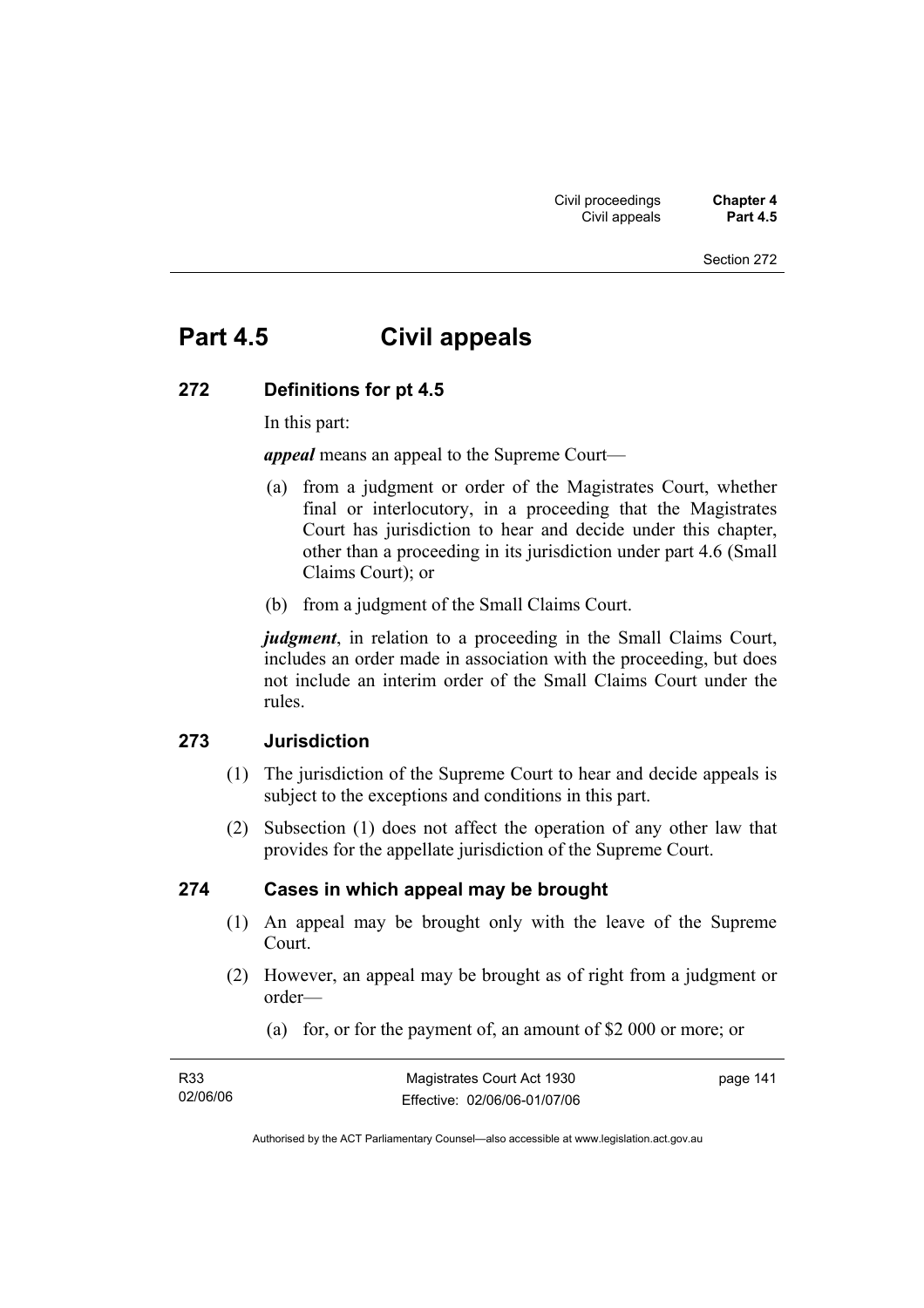| <b>Chapter 4</b> | Civil proceedings |
|------------------|-------------------|
| <b>Part 4.5</b>  | Civil appeals     |

- (b) in a proceeding in the Magistrates Court—
	- (i) in which the matter in issue amounts to, or is of the value of, \$2 000 or more; or
	- (ii) that involves directly or indirectly a claim, demand or question to or in relation to any property or any civil right amounting to, or of the value of, \$2 000 or more.
- (3) This section does not apply in relation to an appeal from a judgment of the Small Claims Court.

#### **275 Appeals—Small Claims Court**

- (1) A party to a proceeding in the Small Claims Court may, with the Supreme Court's leave, appeal from a judgment of the Small Claims Court in the proceeding.
- (2) The Supreme Court may grant leave only if satisfied—
	- (a) that the decision of the Small Claims Court on a question of law was wrong; or
	- (b) that the conduct of the proceeding in the Small Claims Court was unfair to the applicant for leave to appeal.

#### **276 Evidence on appeal**

In an appeal, the Supreme Court must have regard to the evidence given in the proceeding in the Magistrates Court out of which the appeal arose, and has power to draw inferences of fact and, in its discretion, to receive further evidence.

#### **277 Powers of Supreme Court on appeal**

- (1) On an appeal, the Supreme Court has the following powers in relation to the judgment or order appealed from:
	- (a) to confirm, reverse or vary the judgment or order;

page 142 Magistrates Court Act 1930 Effective: 02/06/06-01/07/06

R33 02/06/06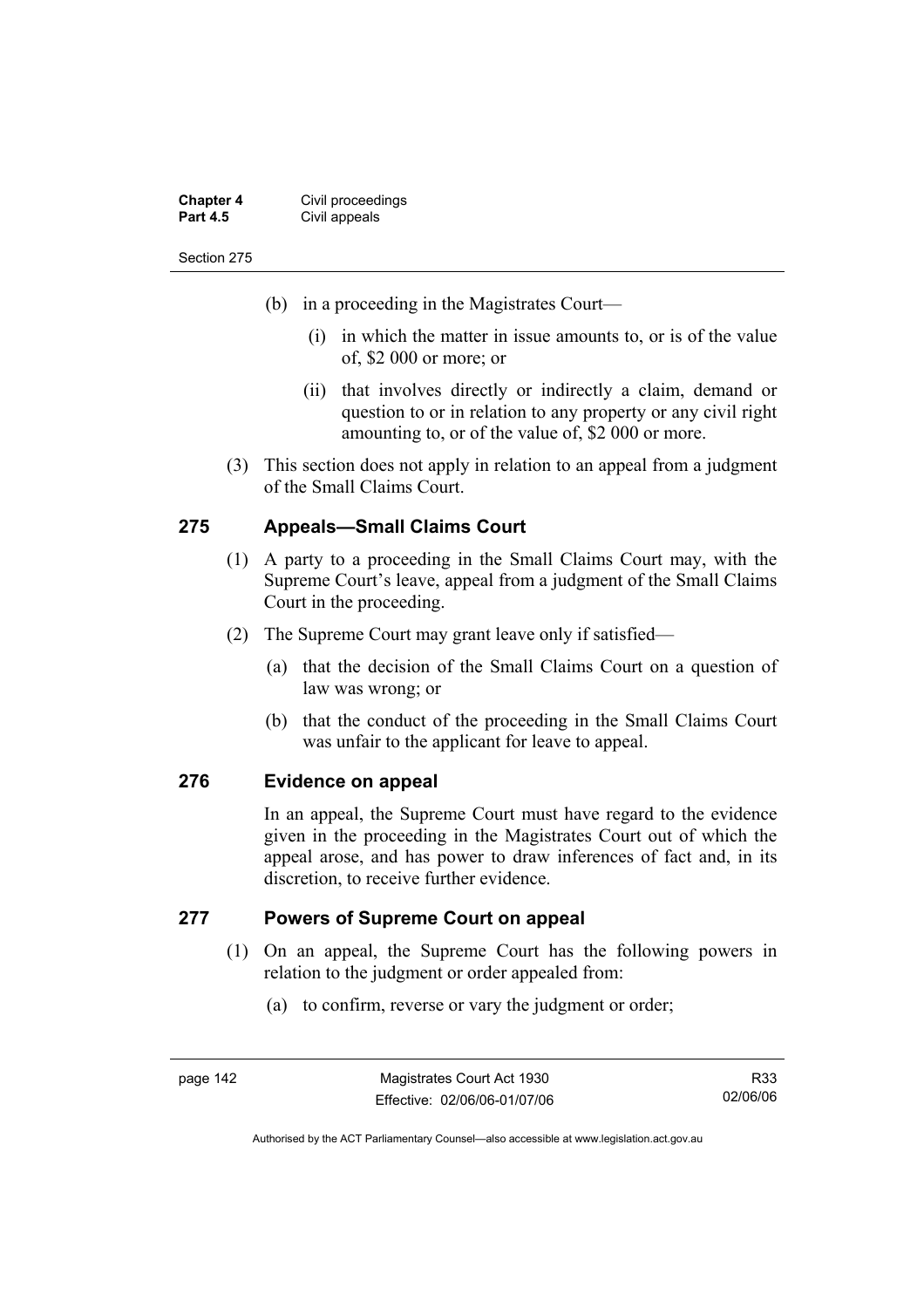- (b) to give any judgment or make any order it considers appropriate, or refuse to make an order;
- (c) to set aside the judgment or order (completely or in part), and remit the proceeding to the Magistrates Court for further hearing and decision, subject to any directions the Supreme Court considers appropriate;
- (d) to award execution from the Supreme Court or remit the proceeding to the Magistrates Court for the execution of the judgment or order of the Supreme Court.
- (2) A judgment or order of the Supreme Court made in a proceeding remitted under subsection (1) (d) has effect as if it were a judgment or order of the Magistrates Court and may be enforced by the Magistrates Court accordingly.
- (3) In this section:

*Magistrates Court*, in relation to an appeal from a judgment or order of the Small Claims Court, means the Small Claims Court.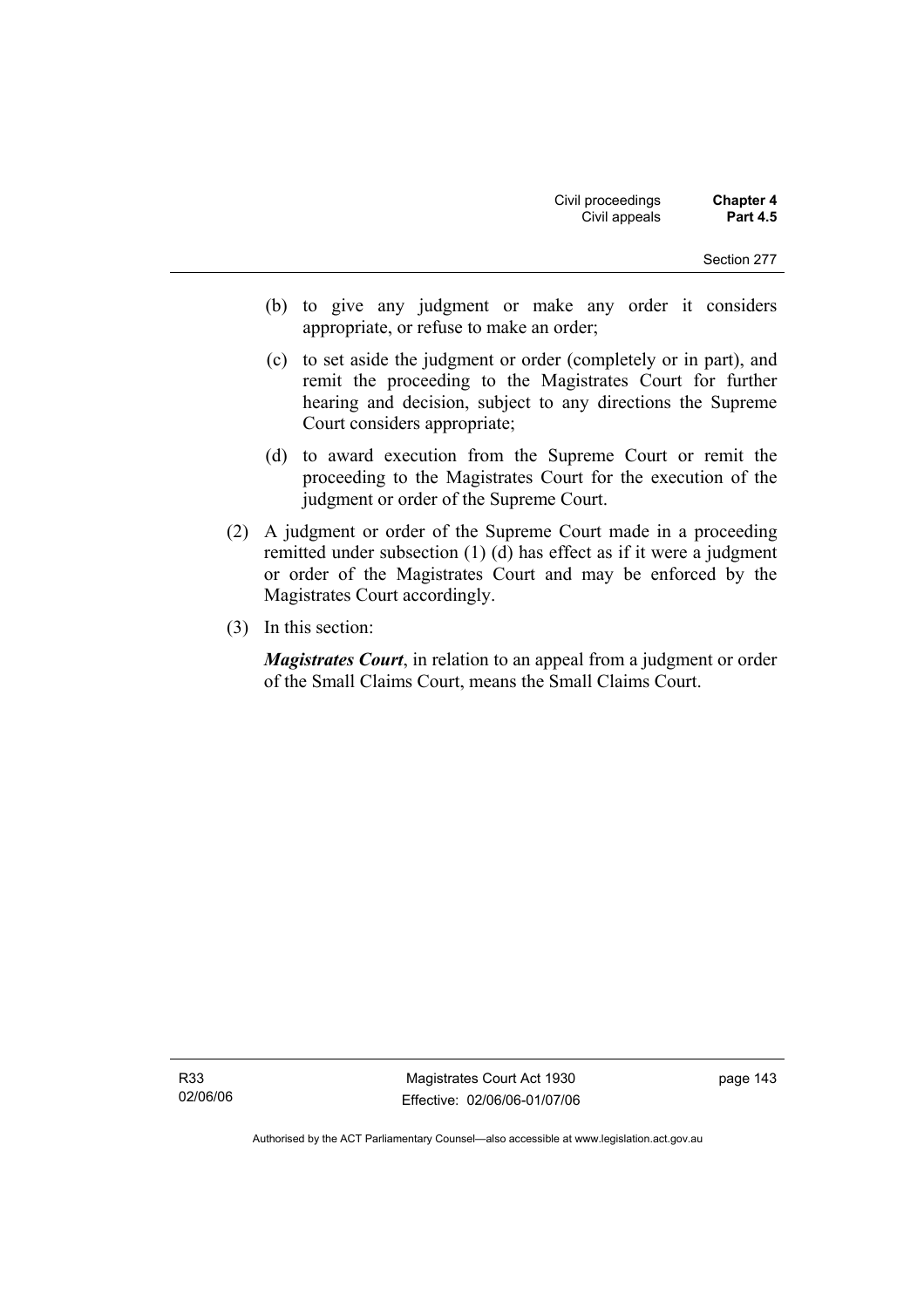**Chapter 4 Civil proceedings**<br>**Part 4.6 Consult Small Claims Cou Part 4.6 Part 4.6 Part 4.6 Part 4.6 Part 4.6 Part 4.6 Part 4.6 Part 4.6 Part 4.6 Part 4.6 Part 4.6 Part 4.6 Part 4.6 Part 4.6 Part 4.6 Part 4.6 Part 4.6 Part 4.6 Part 4.6 Part 4.6 Part 4.6 Part 4.6 Part 4.6 Part 4.6 Part** 

Section 278

# **Part 4.6 Small Claims Court**

#### **278 Definitions for pt 4.6**

*applicant* means a person making an application.

*application* means an application to the Small Claims Court, whether made under the rules or another territory law.

*common boundaries determination* means a determination under the *Common Boundaries Act 1981*, and includes a variation of a determination.

*contract application* means an application in relation to a contract, and includes an application for damages for breach of contract.

*damages application* means an application for damages for negligence or for any other tort except nuisance or trespass.

*debt application* means an application for the recovery of a debt.

*debt declaration*, in relation to a proceeding, means an order declaring that—

- (a) the applicant is or is not indebted to the respondent; or
- (b) the applicant is or is not indebted to the respondent in a stated amount; or
- (c) the applicant is or is not indebted to the respondent in an amount that is more than a stated amount.

*goods application* means an application in relation to the provision of goods or services, and includes an application for damages for the detention of goods.

*inquiry* means an inquiry by the Small Claims Court under the rules.

*nuisance application* means an application for relief for nuisance.

R33 02/06/06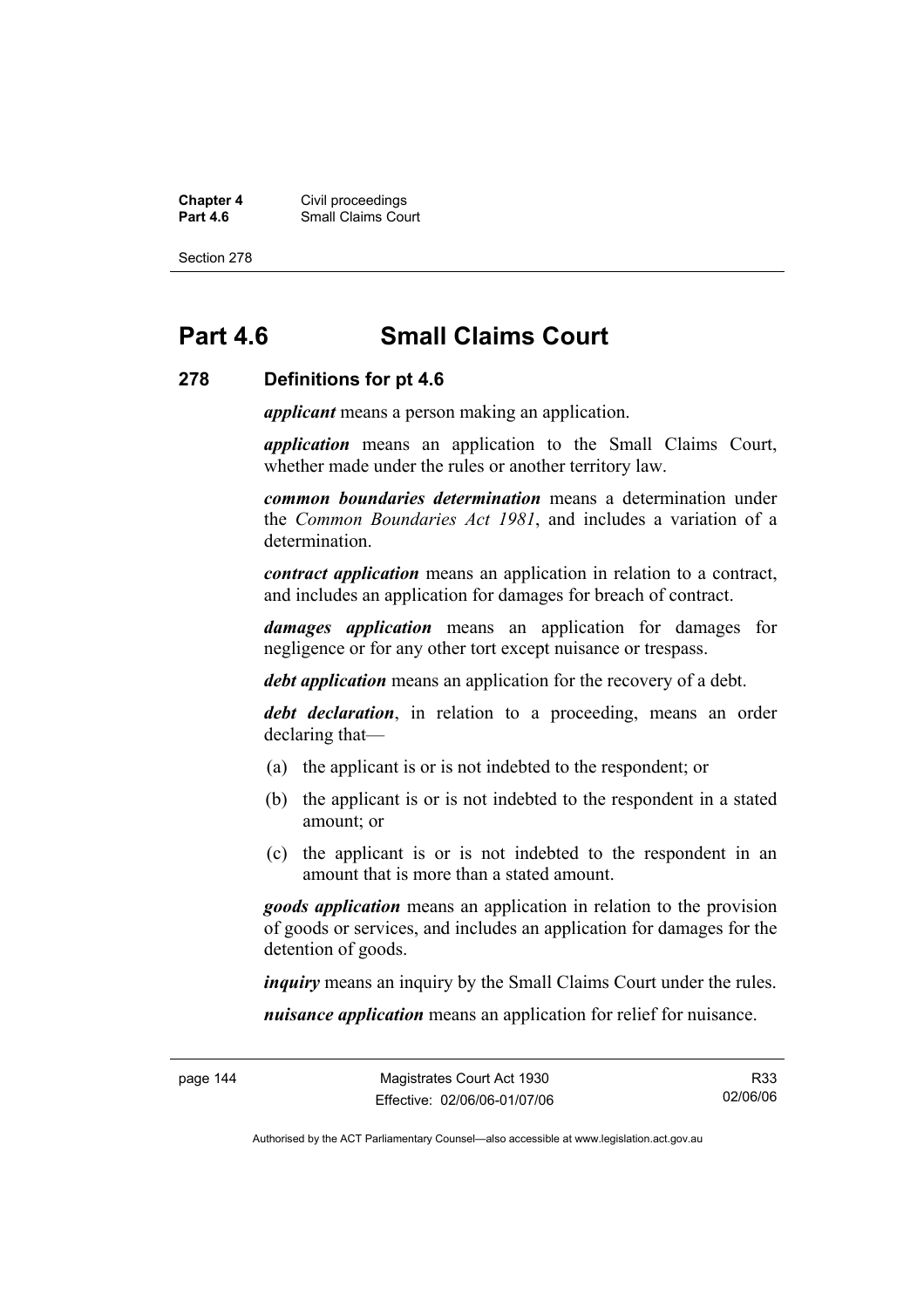*proceeding* means a proceeding on an application.

*referee* means a referee appointed under this part.

*respondent* means the respondent to an application.

*rules* means rules under the *Court Procedures Act 2004* applying in relation to the Small Claims Court.

*trespass application* means an application for relief for trespass to land.

#### **279 Small Claims Court**

- (1) The Magistrates Court has jurisdiction to inquire into and decide applications for this part.
- (2) The Magistrates Court is to be known as the Small Claims Court when exercising jurisdiction under this part.

#### **280 Referees—appointment**

- (1) The Executive may appoint a person as a referee for this part.
- *Note 1* For the making of appointments (including acting appointments), see the Legislation Act, pt 19.3.
- *Note 2* In particular, an appointment may be made by naming a person or nominating the occupant of a position (see s 207).
- (2) A person is eligible for appointment as a referee if the person is—
	- (a) a lawyer; and
	- (b) a member of the staff of the Magistrates Court or any other entity exercising judicial powers under a territory law.
- (3) A person's appointment as referee ends if the person is no longer eligible for appointment under subsection (2).
	- *Note* A person's appointment also ends if the person resigns (see Legislation Act, s 210).

page 145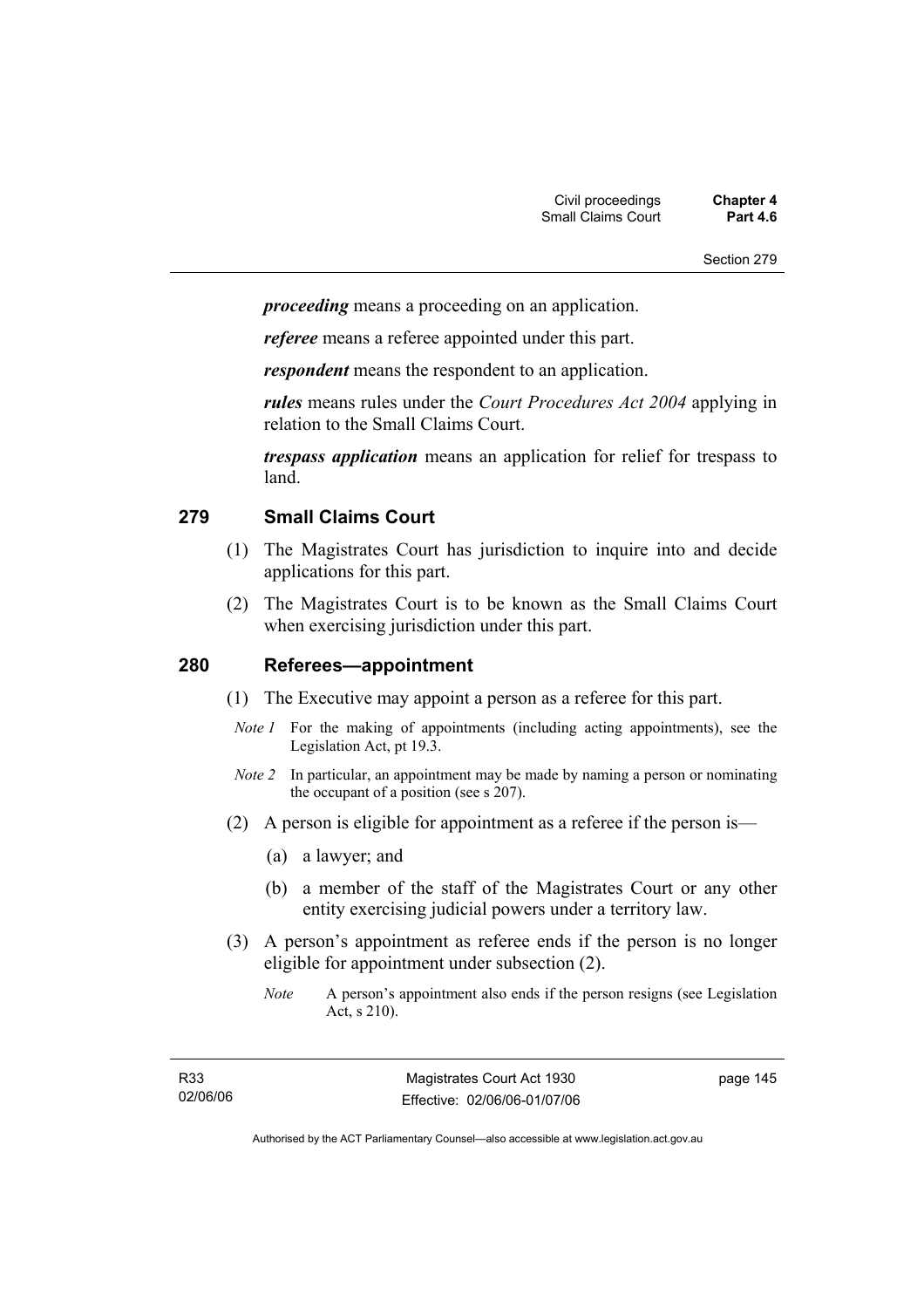**Chapter 4 Civil proceedings**<br>**Part 4.6 Consult Small Claims Cou Small Claims Court** 

Section 281

## **281 Referees—functions**

- (1) A referee may exercise the jurisdiction of the Small Claims Court in an inquiry in a proceeding by way of a contract application, damages application, debt application or goods application, or for a debt declaration or common boundaries determination.
- (2) However, a referee only has jurisdiction in a proceeding in relation to an amount of not more than \$3 000, or the equivalent value of goods or services (including any associated damages), excluding any claim for interest, or for a lump sum instead of interest, decided by the Small Claims Court under the rules.
- (3) In exercising the jurisdiction of the Small Claims Court under this section, a referee—
	- (a) has all the functions of a magistrate; and
	- (b) is otherwise taken to be a magistrate for all purposes.

#### **282 Referees—oath or affirmation of office**

- (1) Before exercising functions as a referee, a referee must take an oath, or make an affirmation, before the Chief Justice.
- (2) An oath or affirmation under subsection (1) must be in accordance with the form in schedule 1.

#### **283 Jurisdiction**

- (1) The Small Claims Court has jurisdiction to inquire into the following applications:
	- (a) contract applications;
	- (b) damages applications;
	- (c) debt applications;
	- (d) goods applications;

Authorised by the ACT Parliamentary Counsel—also accessible at www.legislation.act.gov.au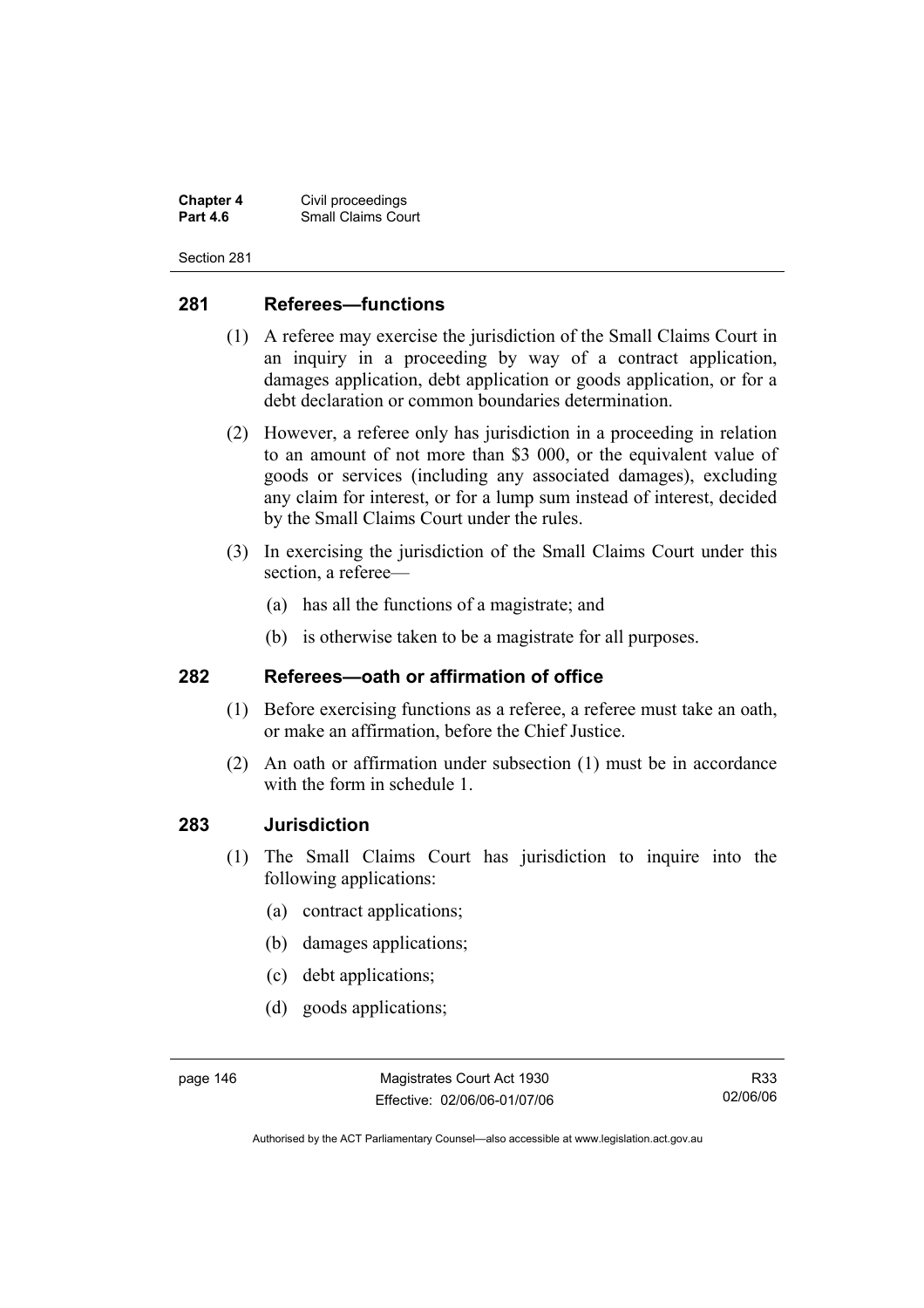- (e) nuisance applications;
- (f) trespass applications;
- (g) applications for debt declarations;
- (h) applications for common boundaries determinations.
- (2) Section 257 (Personal actions at law—amount or value) and section 261 (Disputed debts) do not apply to a proceeding in the Small Claims Court.

#### **284 \$10 000 limit**

- (1) The Small Claims Court's jurisdiction is limited to applications claiming amounts of not more than \$10 000.
- (2) In relation to debt declarations, the Small Claims Court's jurisdiction is limited to applications for declarations for debts of not more than \$10 000.
- (3) The monetary limit on the Small Claims Court's jurisdiction does not include any claim for interest, or for a lump sum instead of interest, decided by the Small Claims Court under the rules.
- (4) In a goods application, the amount claimed is the value of the goods or services plus any amount claimed for damages for the detention of the goods.
- (5) If, apart from this section, a person would be entitled to make an application claiming an amount of more than \$10 000, the person may, by the application, abandon the excess by limiting the claim to \$10 000.
- (6) This section does not apply to an application for a common boundaries determination.

page 147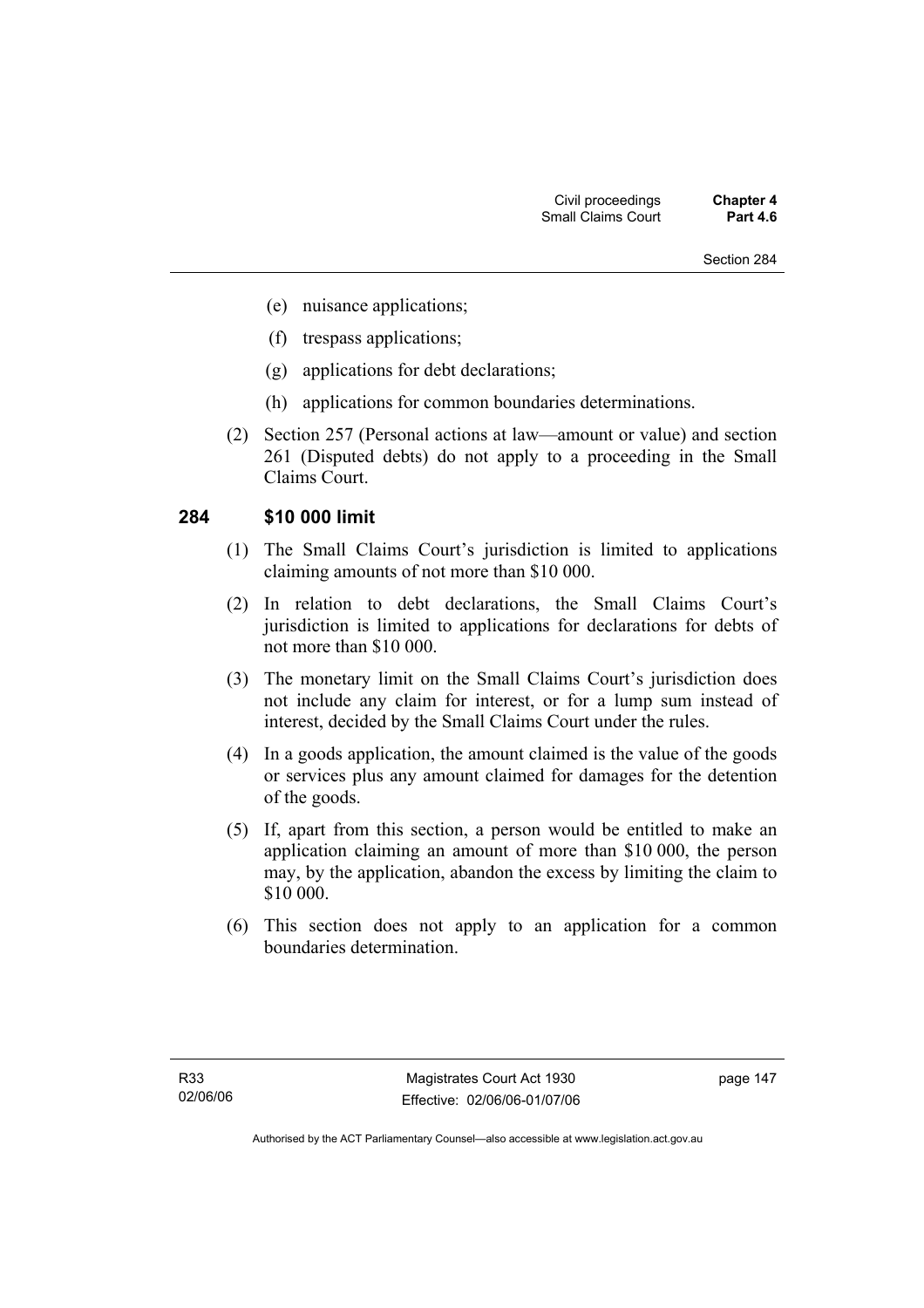| <b>Chapter 4</b> | Civil proceedings         |
|------------------|---------------------------|
| <b>Part 4.6</b>  | <b>Small Claims Court</b> |

# **285 Admissibility of conference proceedings in inquiries**

Evidence, or any statement, of words spoken or acts done at a conference under the rules is not admissible in an inquiry, unless the parties otherwise agree.

#### **286 Small Claims Court's seal**

The Small Claims Court must have a seal.

page 148 Magistrates Court Act 1930 Effective: 02/06/06-01/07/06

R33 02/06/06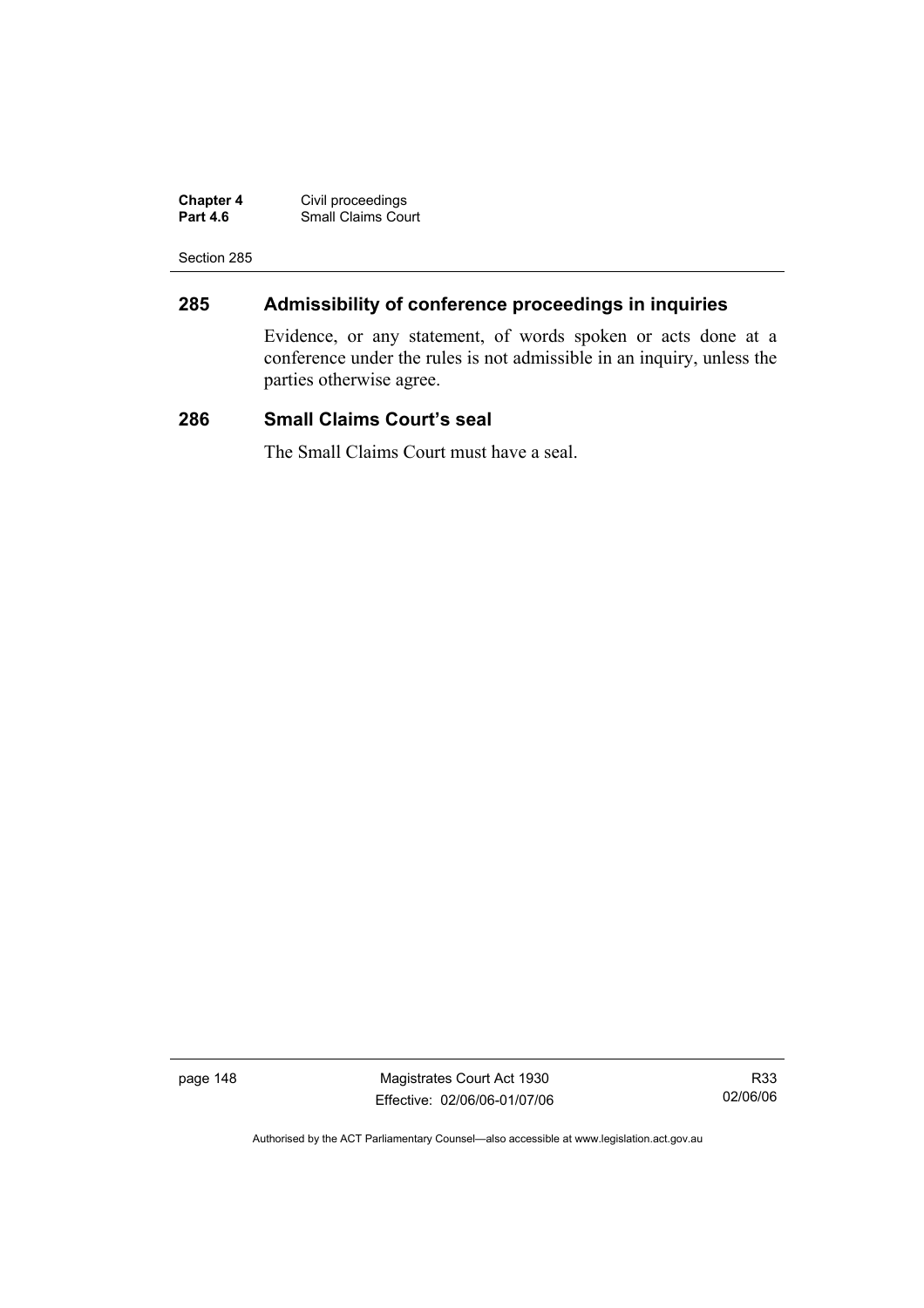# **Chapter 5 Miscellaneous**

# **Part 5.1 Offences**

#### **290 Contempt in face of court**

 (1) A person commits an offence if the person does something in the face, or within the hearing, of the court that is a contempt of court.

Maximum penalty: 100 penalty units, imprisonment for 1 year or both.

- (2) For this section, if a person appears in a proceeding in accordance with section 311 (Appearance by audiovisual or audio links), the acts of the person and of any other person who is visible or audible to the court by means of audiovisual or audio link are taken to be in the face of the court.
- (3) Without limiting the operation of any other provision of this Act, if a person commits an offence against subsection (1), a magistrate may proceed to charge the person and hear and dispose of the matter immediately and for that purpose receive evidence including unsworn evidence.
- $(4)$  If—
	- (a) a person has been charged under subsection (3) but the matter has not been disposed of; and
	- (b) a magistrate has reasonable grounds to believe that the person has committed an offence against subsection (1); and
	- (c) the magistrate considers that it is reasonable in all the circumstances—
		- (i) to order that the person be taken into custody to appear before the court; or

| R33      | Magistrates Court Act 1930   | page 149 |
|----------|------------------------------|----------|
| 02/06/06 | Effective: 02/06/06-01/07/06 |          |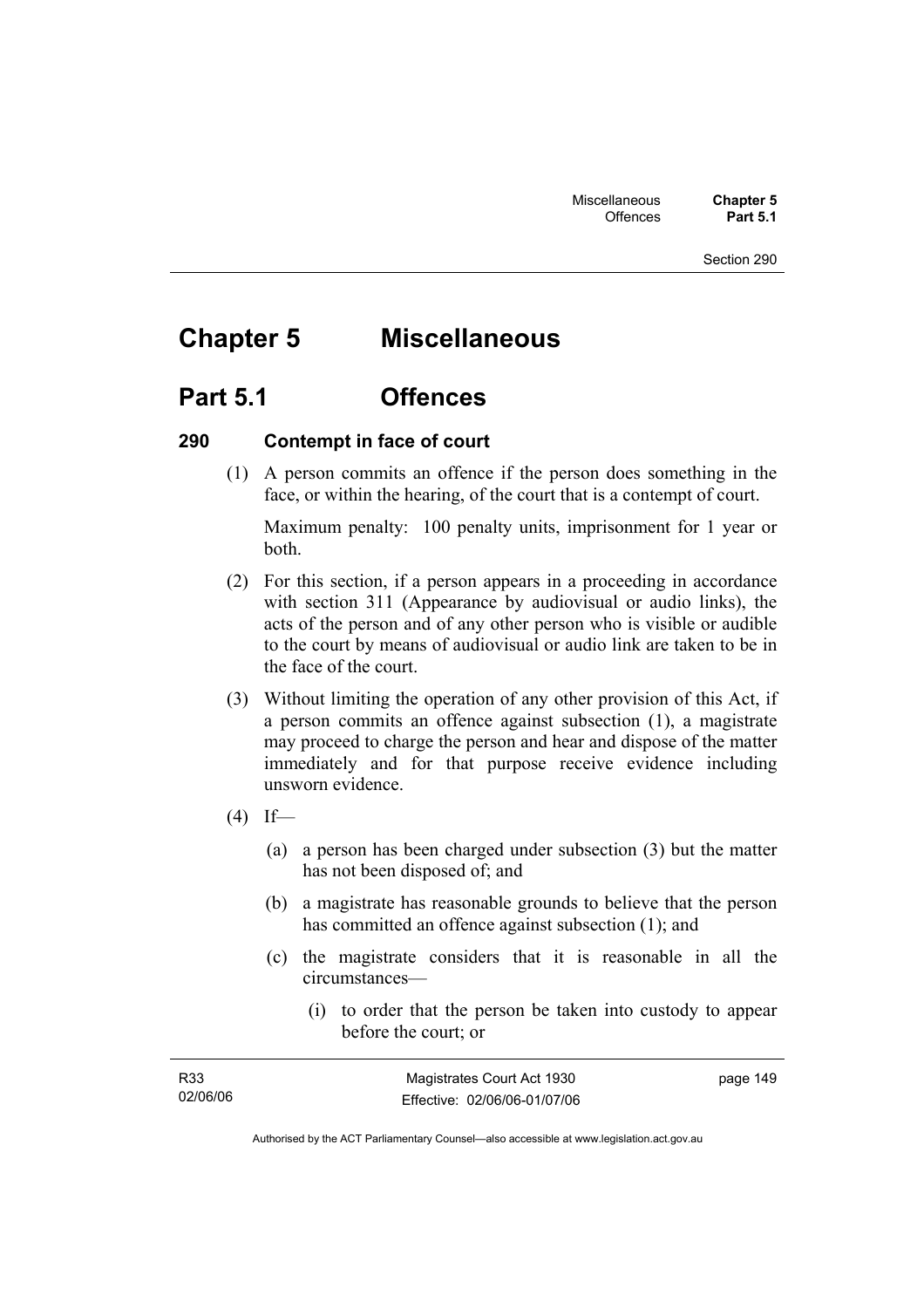| <b>Chapter 5</b> | Miscellaneous |
|------------------|---------------|
| <b>Part 5.1</b>  | Offences      |

- (ii) to order that the person be remanded in custody from time to time for periods not exceeding 15 clear days at any one time; or
- (iii) to release the person on bail; or
- (iv) to make an order in relation to the person under subsection (7) before the alleged offence has been heard;

the magistrate may make such an order.

- (5) An order under subsection (4) need not be in writing but the order must be reduced to writing, and a copy served on the alleged offender, as soon as practicable.
- (6) Failure to comply with subsection (5) does not invalidate an order.
- (7) If a person is convicted of an offence against subsection (1), the court, in addition to any penalty provided for under that subsection that it imposes, may make an order in relation to the person under subsection (8).
- (8) An order under this subsection may provide for—
	- (a) the exclusion of the person from any building where the court sits or the environs of such a building; or
	- (b) prohibiting the person from approaching a magistrate, an officer of the court or a witness; or
	- (c) the imposition of any reasonable condition on the person.
- (9) In this section:

*court* includes—

- (a) a magistrate when exercising the jurisdiction of the court; or
- (b) the registrar in the exercise of a judicial function.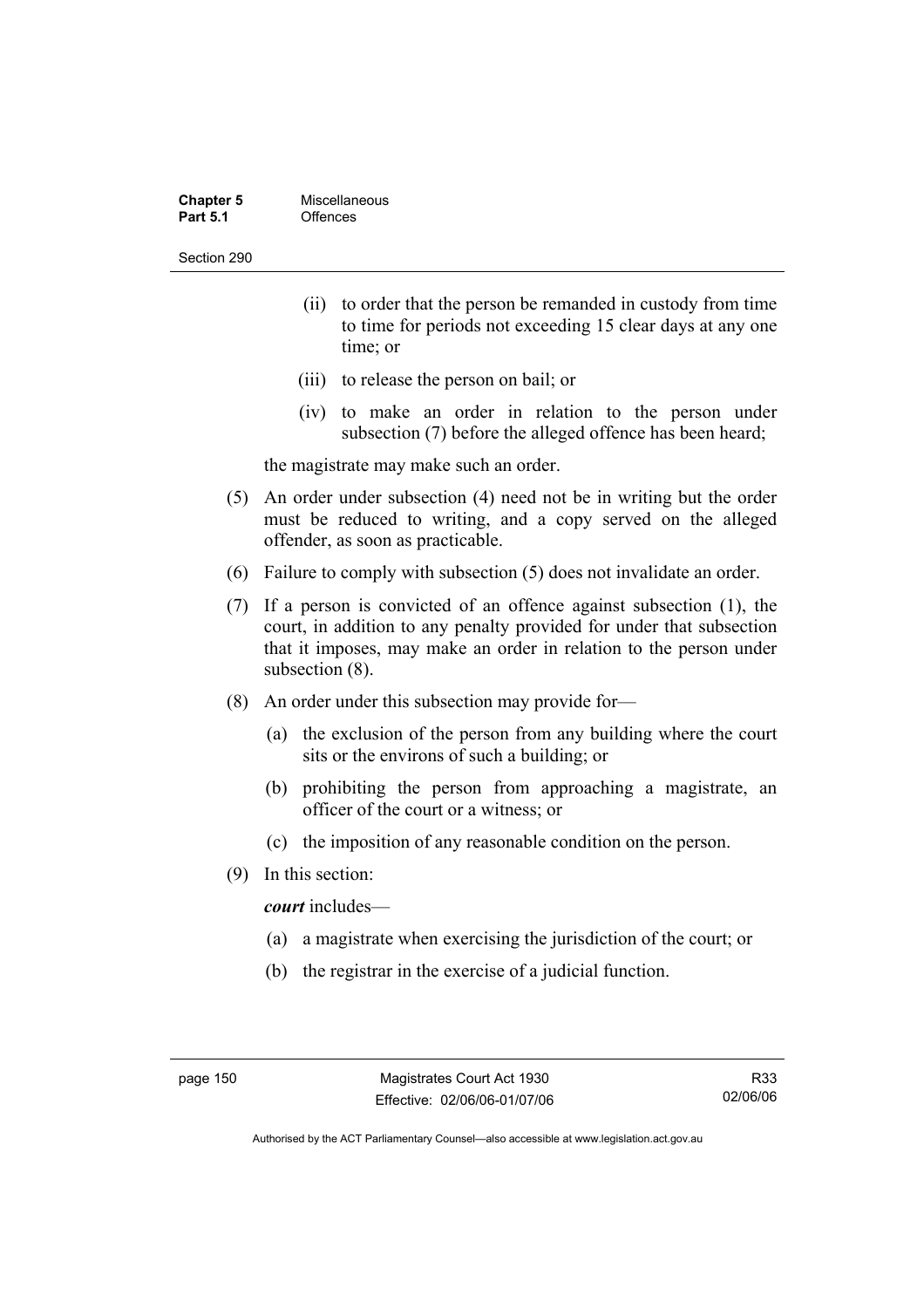#### **292 Failure to comply with order in nuisance action**

A person must not contravene an order made by the court in a civil action for nuisance.

Maximum penalty: 50 penalty units, imprisonment for 6 months or both.

## **294 Failure to comply with judgment for delivery of detained goods**

A person who fails, without reasonable excuse, to comply with a judgment under the rules for the delivery of detained goods commits an offence.

Maximum penalty: 50 penalty units.

#### **295 False or misleading statement by garnishee**

A garnishee under a garnishee order made by the court who knowingly makes a statement in a notice given under the rules to the judgment creditor that is false or misleading commits an offence.

Maximum penalty: 50 penalty units, imprisonment for 6 months or both.

## **296 Obligations of judgment creditor if garnishee pays too much**

If a judgment creditor receives an amount paid under a garnishee order in excess of the amount required to satisfy the judgment debt, the judgment creditor must—

- (a) notify the garnishee and the judgment debtor of the excess payment; and
- (b) pay the excess to the garnishee or the judgment debtor.

Maximum penalty: 10 penalty units.

R33 02/06/06 page 151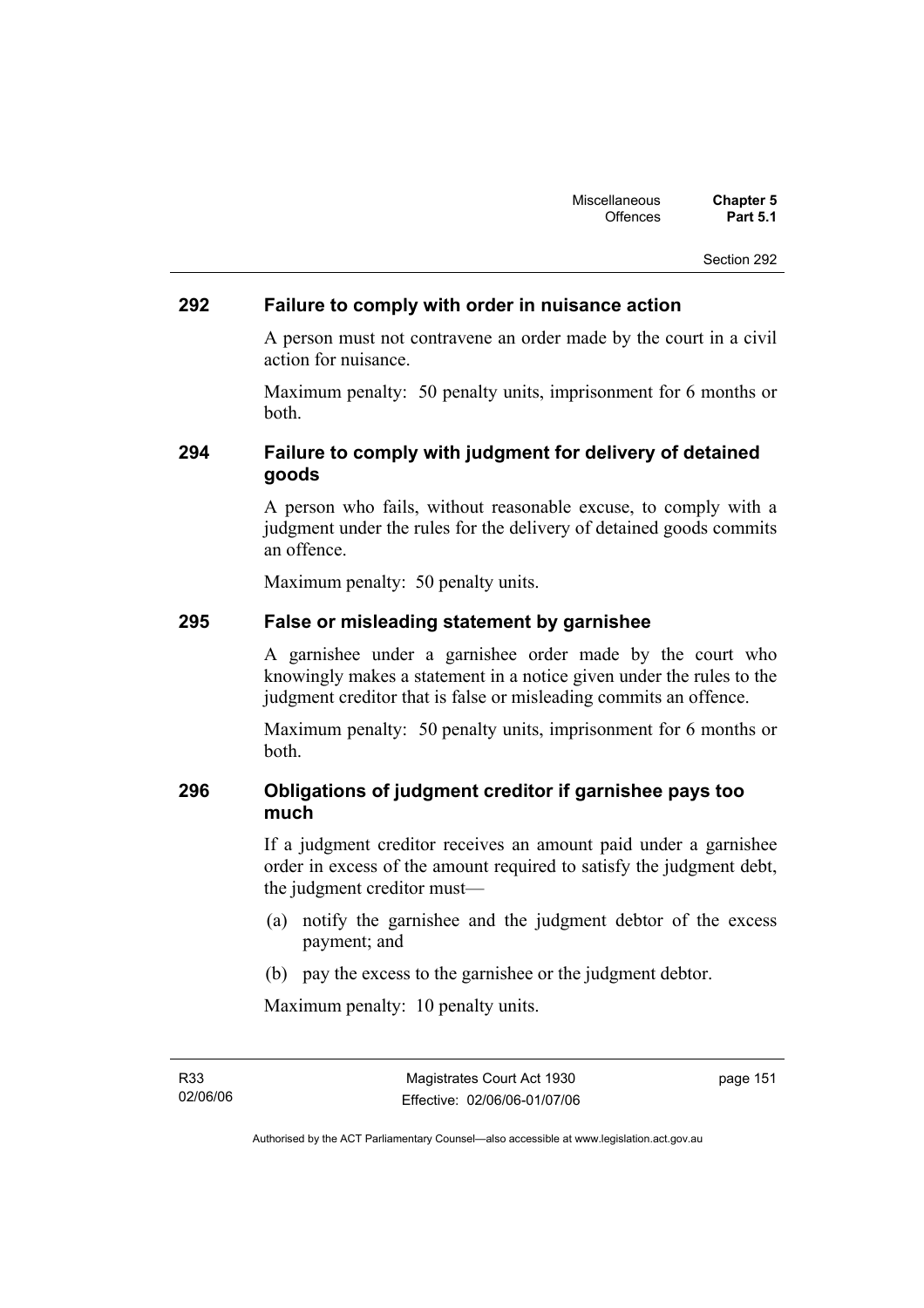#### **Chapter 5 Miscellaneous**<br>**Part 5.1** Offences **Part 5.1** Offences

Section 297

#### **297 Notice to be given if judgment debtor ceases employment**

If a garnishee order made by the court attaching earnings is in force and the judgment debtor ceases to be employed by the garnishee, the judgment debtor and the garnishee must within 21 days after the judgment debtor ceases to be so employed, each notify the registrar in writing—

- (a) that the judgment debtor has ceased employment with the garnishee; and
- (b) specifying the date when the employment ceased;

and, if the judgment debtor has a new employer, the judgment debtor must also specify in his or her notice—

- (c) the name and address of the new employer and the place of the new employment; and
- (d) the amount of his or her earnings from the new employer.

Maximum penalty: 10 penalty units.

#### **298 Prejudice to employee**

 (1) An employer must not dismiss an employee, or otherwise prejudice an employee in his or her employment, because a garnishee order attaching the earnings of the employee has been made by the court.

Maximum penalty: 50 penalty units, imprisonment for 6 months or both.

- $(2)$  If—
	- (a) an employee is dismissed or prejudiced within 6 months after a garnishee order is made; and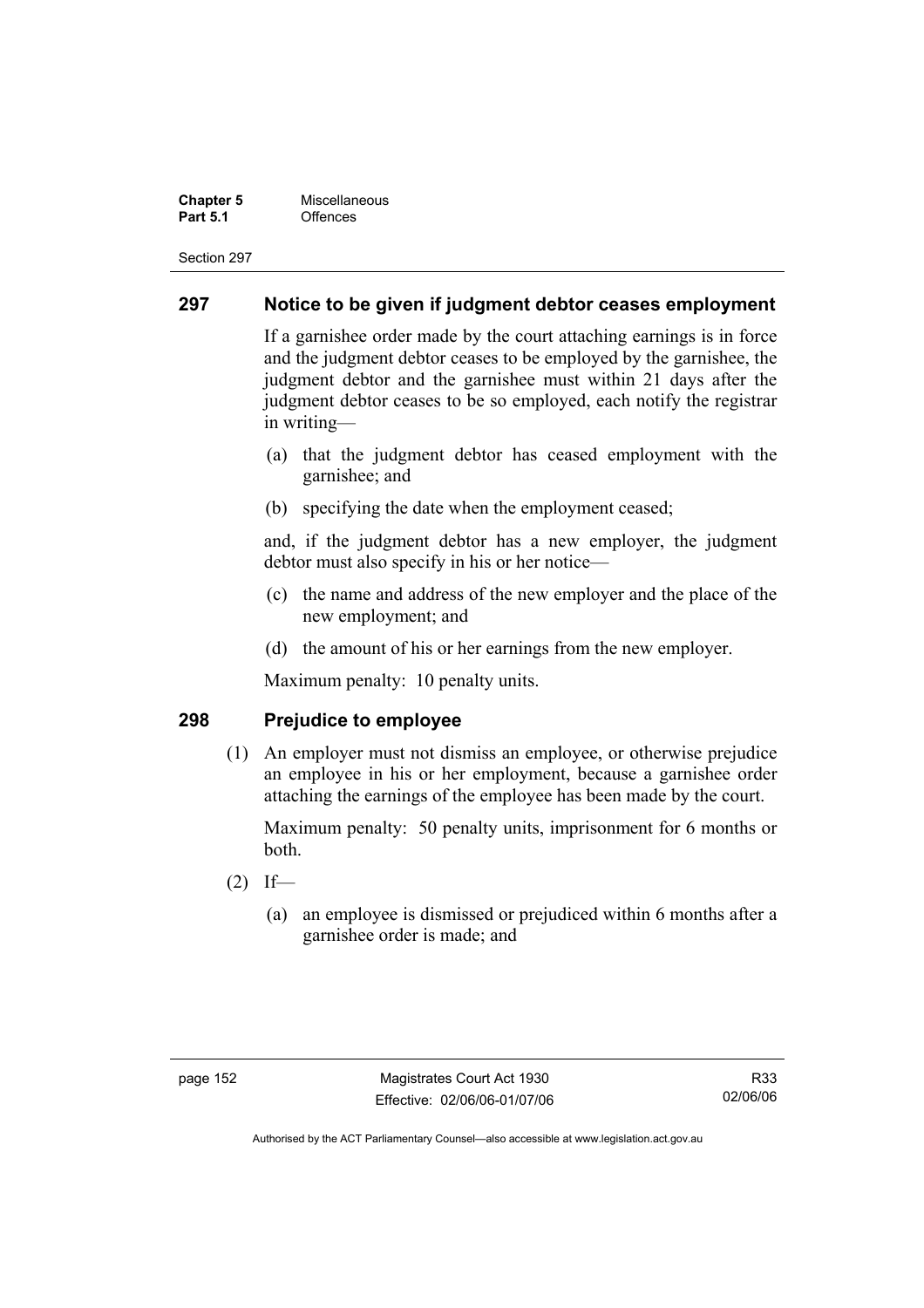(b) all the elements of the offence other than the reason for the employer's action are proved;

the onus of proving that the dismissal or prejudice was not because of the garnishee order is on the employer.

 (3) A conviction under subsection (1) does not limit, restrict or otherwise effect any obligation that the garnishee may have in relation to the judgment debtor or any right or remedy that the judgment debtor may have against the garnishee under any other law in force in the ACT.

#### **299 Interference with seized property etc**

A person who knows that property has been seized under section 347 or is the subject of a notice under section 350 must not, except with the consent of the court or the written consent of the bailiff by whom the property was seized or the notice was served—

- (a) interfere with or dispose of the property; or
- (b) remove the property from the place where it was seized or where it was situated when the notice was served; or
- (c) cause, permit or suffer the property to be interfered with, disposed of or removed.

Maximum penalty: 50 penalty units, imprisonment for 6 months or both.

#### **302 Contravention of Small Claims Court order in trespass proceeding**

A person must not contravene an order of the Small Claims Court in a proceeding on a trespass application (within the meaning of part 4.6).

Maximum penalty: 50 penalty units, imprisonment for 6 months or both.

page 153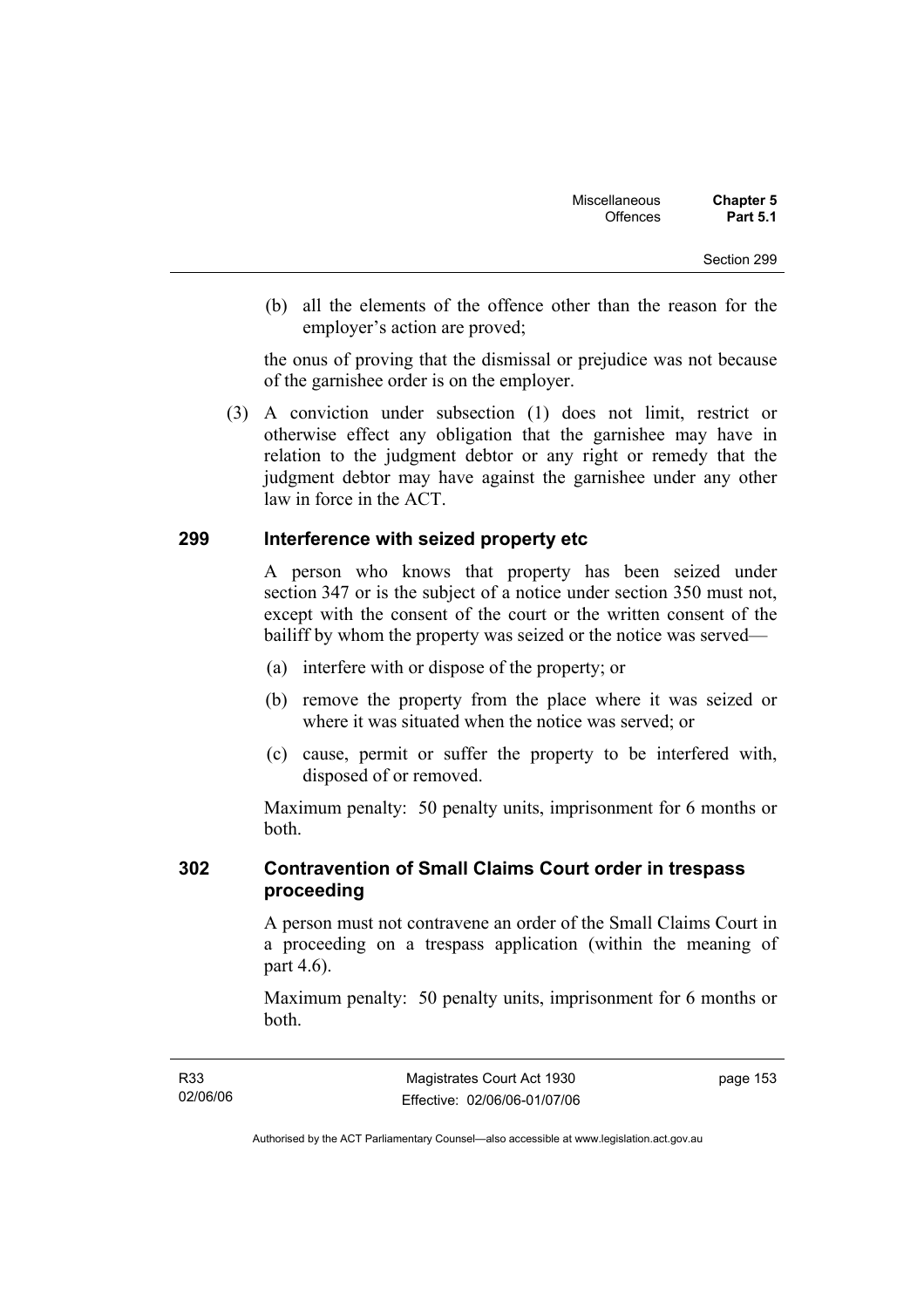**Chapter 5** Miscellaneous **Part 5.2** Other

Section 308

# **Part 5.2 Other**

#### **308 Magistrates Court's seal**

The Magistrates Court must have a seal.

#### **309 Directions about procedure**

If the procedure for taking any step in a proceeding is not prescribed in this Act or the law under which the step is to be taken, the court may give directions in relation to the procedure to be followed in relation to the step.

#### **310 Hearings generally to be in public**

- (1) The hearing of a proceeding before the Magistrates Court must be in public.
- (2) However, if the magistrate presiding at a hearing is of the opinion that it is desirable in the public interest or in the interests of justice to do so, the magistrate may, by order—
	- (a) direct that the hearing or part of the hearing take place in private and give directions about the people who may be present; and
	- (b) give directions prohibiting or restricting the publication of evidence given at the hearing, whether in public or in private, or of matters contained in documents lodged with the court or received in evidence by the court for the purposes of the proceeding; and
	- (c) give directions prohibiting or restricting the disclosure to some or all of the parties to the proceeding of evidence given at the hearing, or of a matter contained in a document lodged with the court or received in evidence by the court for the purposes of the proceeding.

| page 154 | Magistrates Court Act 1930   | R33      |
|----------|------------------------------|----------|
|          | Effective: 02/06/06-01/07/06 | 02/06/06 |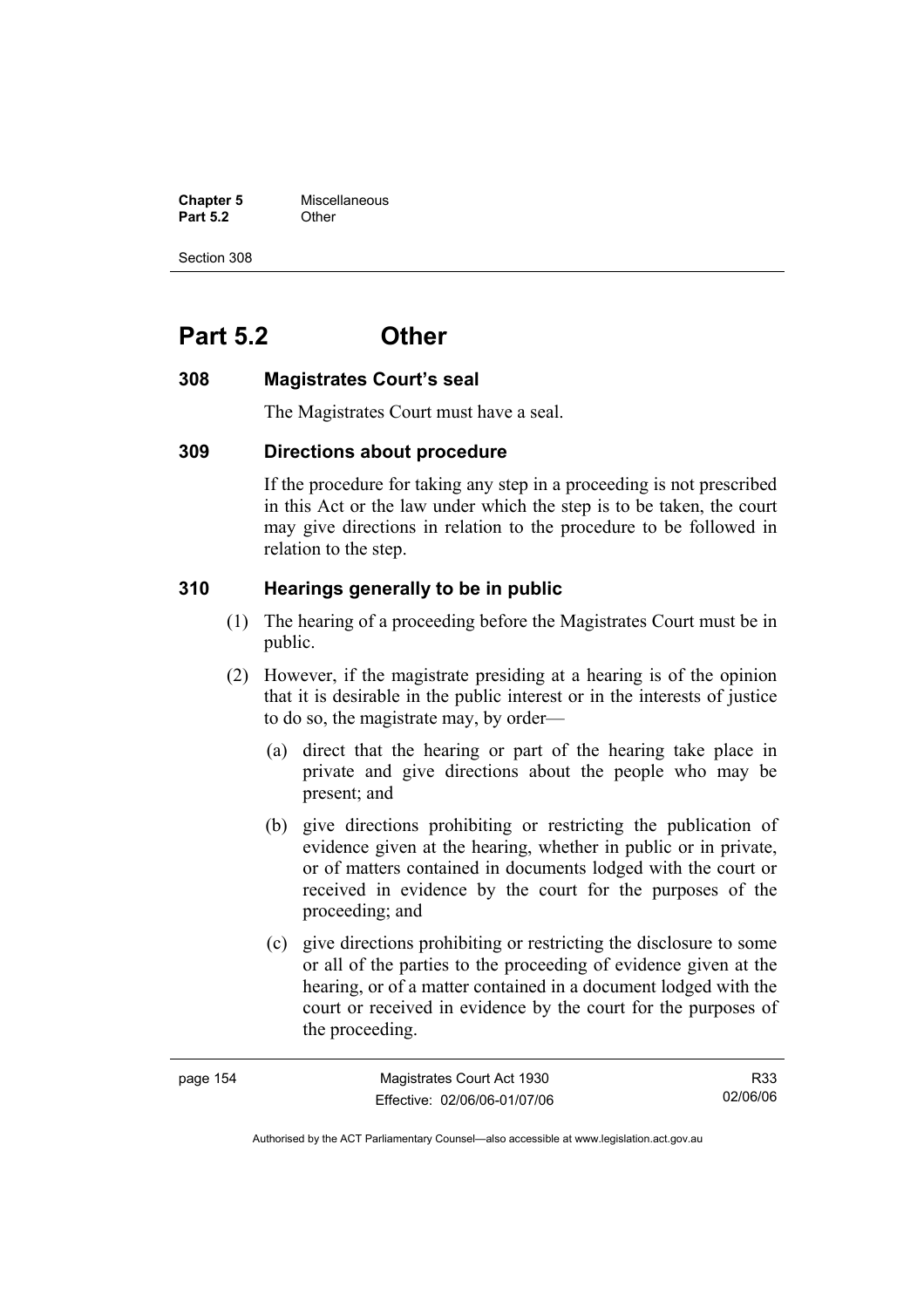(3) A person who, without reasonable excuse, contravenes an order under subsection (2) commits an offence.

Maximum penalty: 100 penalty units, imprisonment for 1 year or both.

- (4) Subsection  $(1)$ 
	- (a) does not apply in relation to a civil matter that, under another territory law, may be dealt with otherwise than in open court; and
	- (b) is subject to any other territory law that restricts who may be present at a hearing.
- (5) This section applies in relation to the conduct of a conference or inquiry in the Small Claims Court as if—
	- (a) a reference to the hearing of a proceeding were a reference to the conduct of the conference or inquiry; and
	- (b) a reference to the magistrate presiding were a reference to the person presiding at the conference or inquiry; and
	- (c) all other necessary changes, and any other changes prescribed by rule, were made.

## **311 Appearance by audiovisual or audio links**

- (1) This section applies if, in relation to a proceeding or a part of a proceeding (the *relevant proceeding*), the court has given a direction under the *Evidence (Miscellaneous Provisions) Act 1991*, section 20 (1) (Territory courts may take evidence and submissions from outside ACT) or section 32 (1) (Use of link in proceedings).
- (2) If this section applies a person who, in a relevant proceeding—
	- (a) is required or entitled to appear personally, whether as a party or as a witness; or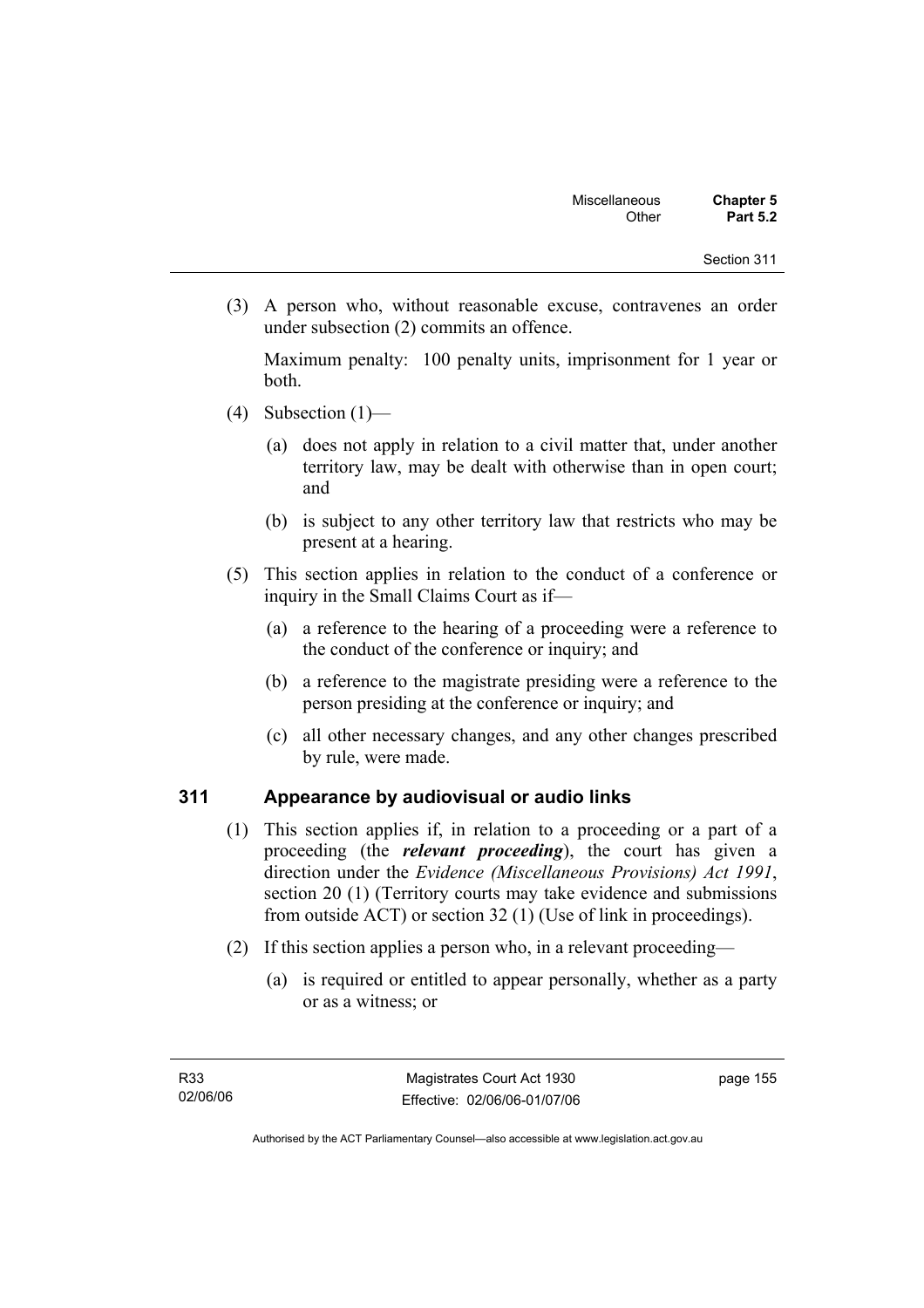| <b>Chapter 5</b> | Miscellaneous |
|------------------|---------------|
| <b>Part 5.2</b>  | Other         |

(b) is entitled to appear for another person;

may appear in the relevant proceeding and participate or give evidence in accordance with the direction.

- (3) A person who appears in a relevant proceeding in accordance with this section is taken to be before the court.
- (4) In this Act:

*appearance*, in relation to a proceeding and whether by a party or anyone else, includes appearance in accordance with this section if this section applies.

(5) In this section:

*proceeding* does not include a proceeding about bail.

#### **312 Failure to give evidence—committal**

- (1) This section applies if the court is satisfied—
	- (a) that a witness before the court has contravened any of the following provisions of the Criminal Code (the *relevant Code provisions*):
		- (i) section 720 (Failing to produce document or other thing);
		- (ii) section 721 (Failing to take oath);
		- (iii) section 722 (Failing to answer question or give information); or
	- (b) a person has contravened any of the relevant Code provisions in relation to an examination before the registrar under the rules.
- (2) The court may—
	- (a) adjourn the proceeding for not longer than 8 days; and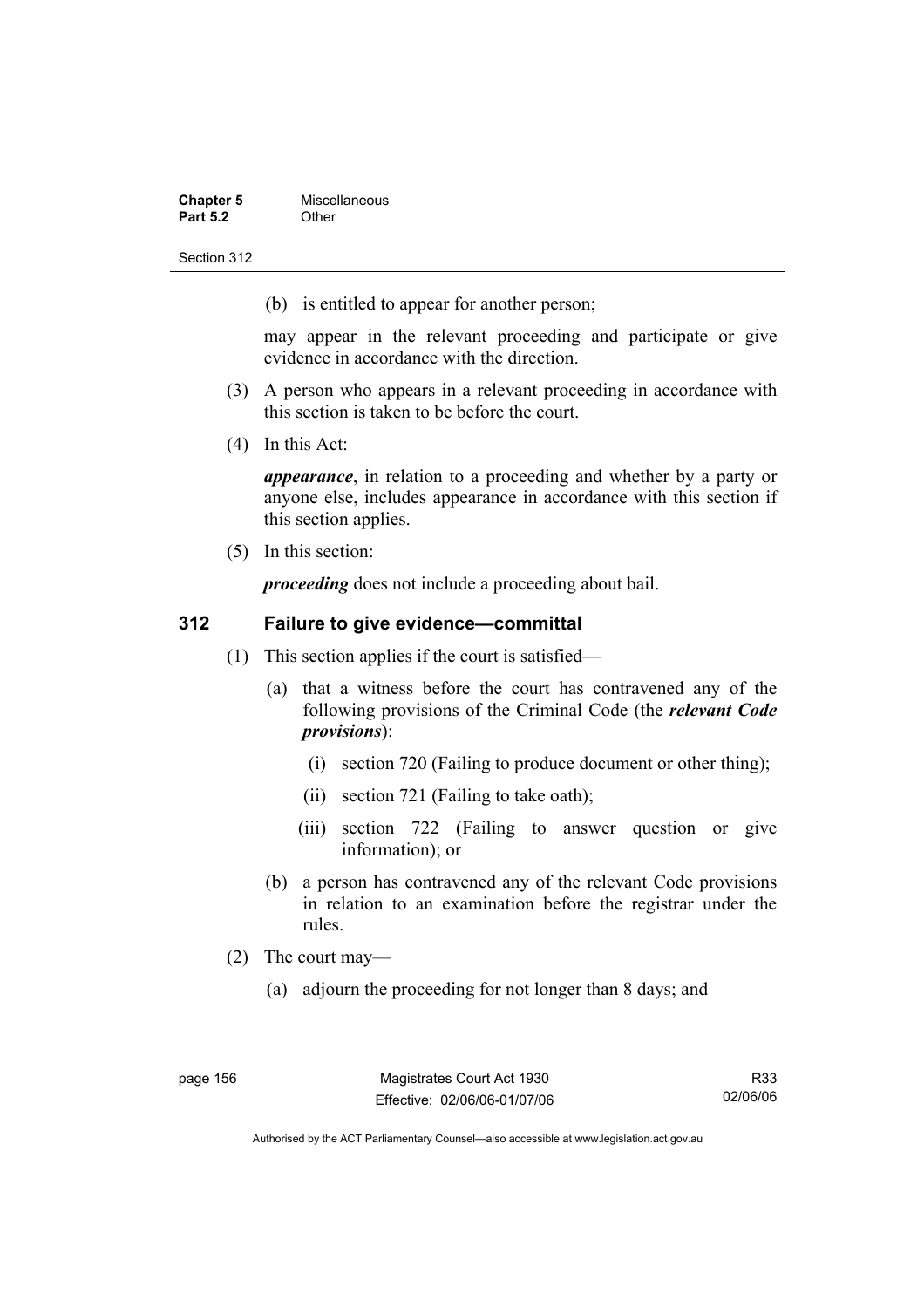- (b) order that the person be remanded in custody until the earlier of the following:
	- (i) the date to which the proceeding is adjourned;
	- (ii) the person agrees to comply with the relevant Code provisions.
	- *Note* The court must issue a warrant for the remand of the person in the chief executive's custody (see *Crimes (Sentence Administration) Act 2005*, s 17).
- $(3)$  If—
	- (a) the court has adjourned the proceeding, and ordered the person's remand, under subsection (2) or this subsection; and
	- (b) the person is later brought before the court; and
	- (c) the person does not consent to comply with the relevant Code provisions;

the court may exercise the powers mentioned in subsection (2) in relation to the person.

- (4) The periods for which a person is remanded under this section must not total more than 28 days.
- (5) However, the court must not commit a person under subsection (2) or (3) if the person is punished for an offence against any or the relevant Code provisions in relation to the contravention mentioned in subsection (1).

## **314 Registrar to give directions for preparation of transcript**

 (1) If an application has been made for a copy of a transcript of depositions of which a record was made in accordance with section 316 (2), the registrar must give the directions the registrar considers necessary for ensuring that a transcript of the record is prepared and, for the purpose of enabling the transcript to be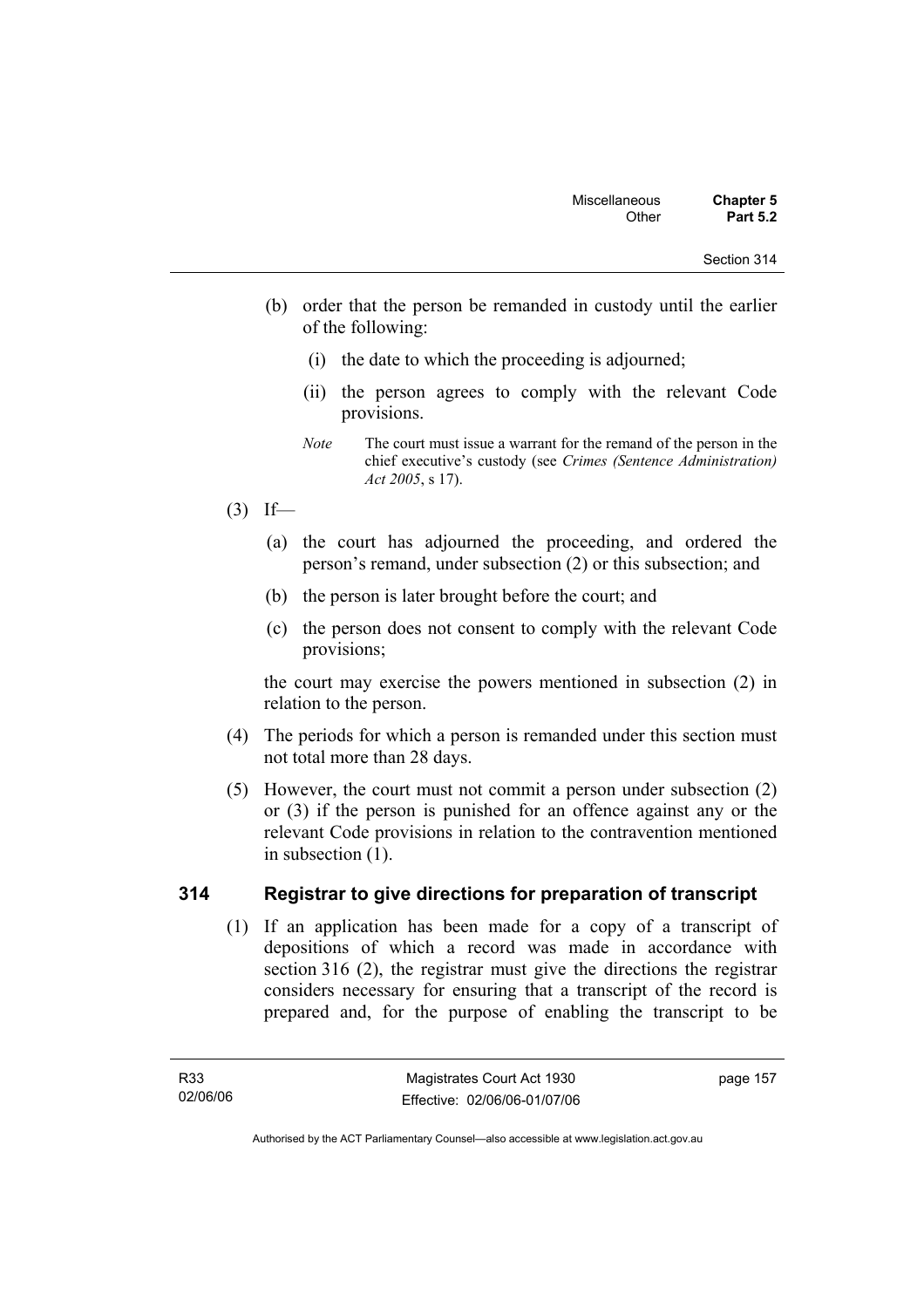| <b>Chapter 5</b> | Miscellaneous |
|------------------|---------------|
| <b>Part 5.2</b>  | Other         |

prepared, the record must be produced out of the custody of the registrar.

 (2) If a transcript of a record is prepared in accordance with directions given under subsection (1), the person who prepared the transcript, or under whose supervision the transcript was prepared, must certify on the transcript, by signed writing, that the transcript is a true transcript of a record produced out of the custody of the registrar.

## **315 Applications for transcripts**

- (1) Subject to this section, if a record of any proceeding is constituted  $by-$ 
	- (a) an audiovisual or a sound recording made in accordance with section 316 (2); or
	- (b) a shorthand or similar record made in accordance with section 316 (2); or
	- (c) writing taken down in accordance with section 316 (3); or
	- (d) a written statement or statements in accordance with section 90AA or section 110 (2);

a person may make application to the registrar for a copy or a transcript of all or part of the record.

- (2) The registrar must give the applicant a copy of the record or a transcript or a copy of the transcript of the record if—
	- (a) the applicant is a party to the proceeding; or
	- (b) for an applicant who is not a party to the proceeding—the registrar or a magistrate is satisfied that the applicant has good reason for applying.
- (3) If a person applies for a transcript that has not been prepared, the registrar may require the applicant to deposit with the registrar in advance an amount that the registrar considers will not exceed the

R33 02/06/06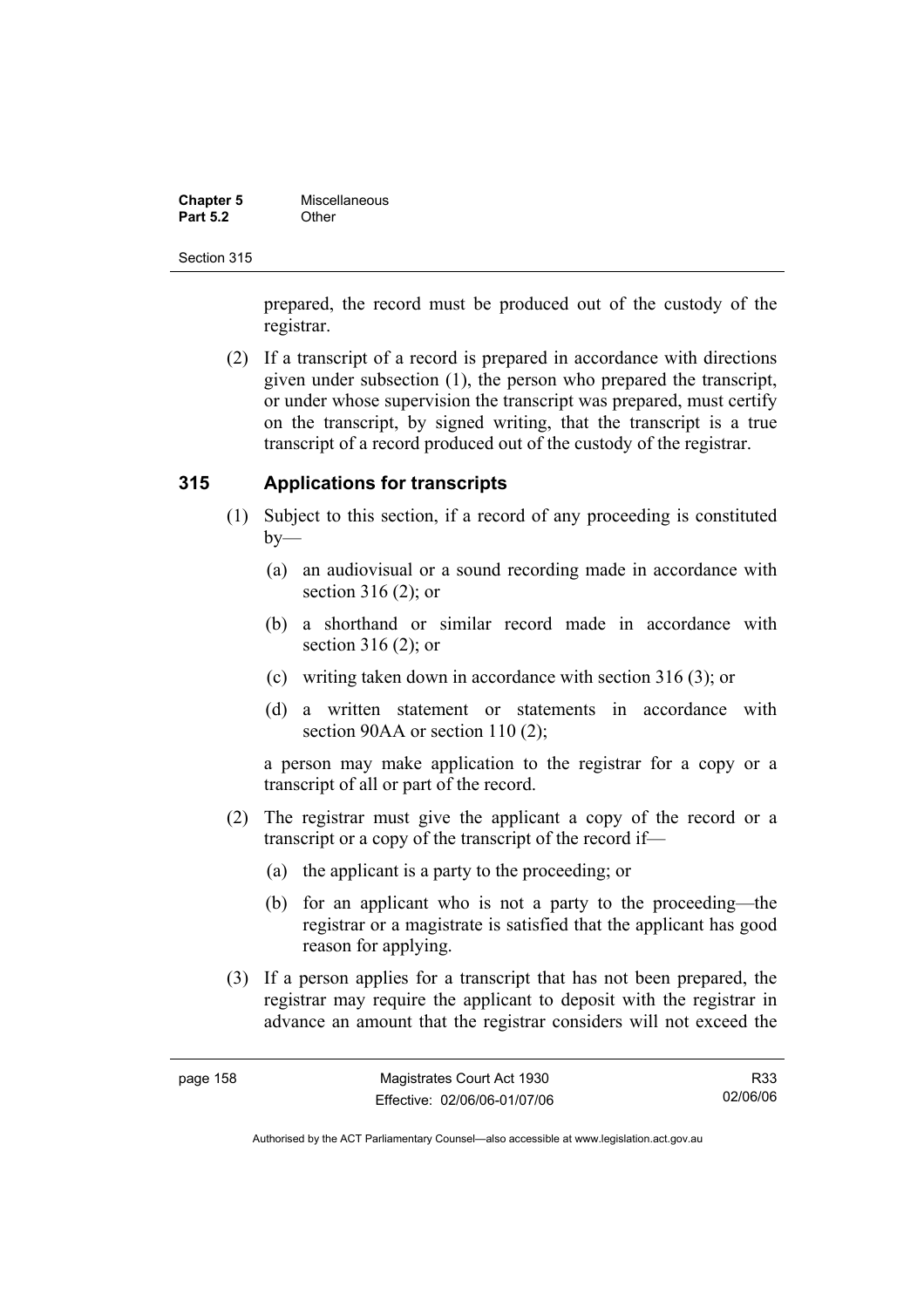amount of the fee determined under the *Court Procedures Act 2004*, part 3 for the preparation of the transcript.

- (4) Subject to subsections (5) and (6), if the registrar receives an application in accordance with this section—
	- (a) the registrar must, for an application relating to depositions; and
	- (b) the registrar may, in any other case;

give to the applicant a copy of the record or a copy of a transcript of the record relating to the depositions or other matter.

- (5) The registrar must not give a copy of the record or a copy of a transcript under subsection (4) (a) unless there is written on the copy a certificate signed by the registrar stating that the copy is a true copy of the record or a true copy of a transcript of the record produced out of the custody of the registrar.
- (6) This section does not require the registrar to give a copy of a transcript of any proceeding if—
	- (a) the proceeding was recorded by means of an audiovisual or a sound recording made in accordance with section 316 (2); and
	- (b) the application for the copy was made after the end of 7 years after the date of completion of the proceeding to which the record relates; and
	- (c) the registrar does not have the record or a transcript of the record in his or her custody.
- (7) If an amount deposited by a person under subsection (3) exceeds the fee determined under the *Court Procedures Act 2004*, part 3 for the preparation of the transcript, there is payable to the person the amount of the excess.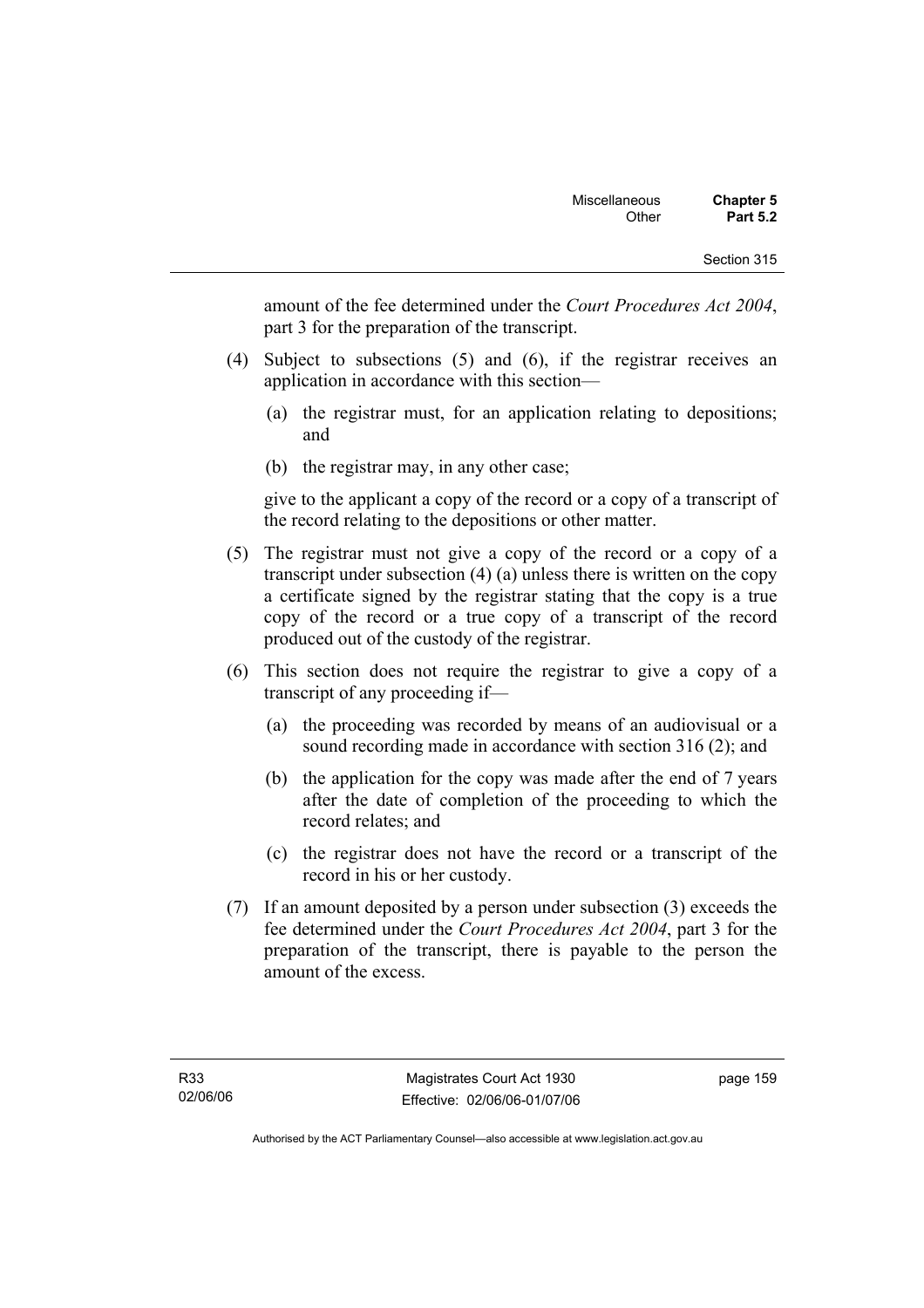| <b>Chapter 5</b> | Miscellaneous |
|------------------|---------------|
| <b>Part 5.2</b>  | Other         |

#### **316 Record of proceedings**

(1) In this section:

*deposition* includes a statement made by an accused person in reply to the question mentioned in section 92 (1), but does not include a written statement admitted under section 90AA or section 110 (2).

- (2) Subject to subsection (3), a record of the depositions of a witness in any proceeding must be made—
	- (a) in a proceeding in relation to bail and if, in relation to proceeding or a part of the proceeding, the court has given a direction under the *Evidence (Miscellaneous Provisions) Act 1991*, section 20 (1) (Territory courts may take evidence and submissions from outside ACT) or section 32 (1) (Use of link in proceedings) that evidence be taken or a submission be made by audiovisual link—by means of audiovisual recording apparatus or sound-recording apparatus; and
	- (b) in any other case—
		- (i) by means of sound-recording apparatus; or
		- (ii) if the court so directs, by means of shorthand or any similar means.
- (3) If the court so directs, the depositions of a witness in any proceeding must not be recorded in accordance with subsection (2), but must be taken down in writing, and, after being read over to the witness or given to the witness to read, signed by the witness and the magistrate constituting the court.
- (4) The registrar has the custody of any record of depositions made in accordance with subsection (2).
- (5) The registrar may erase the record of the depositions of a witness recorded by means of recording apparatus and the record of any other part of a proceeding made by means of recording apparatus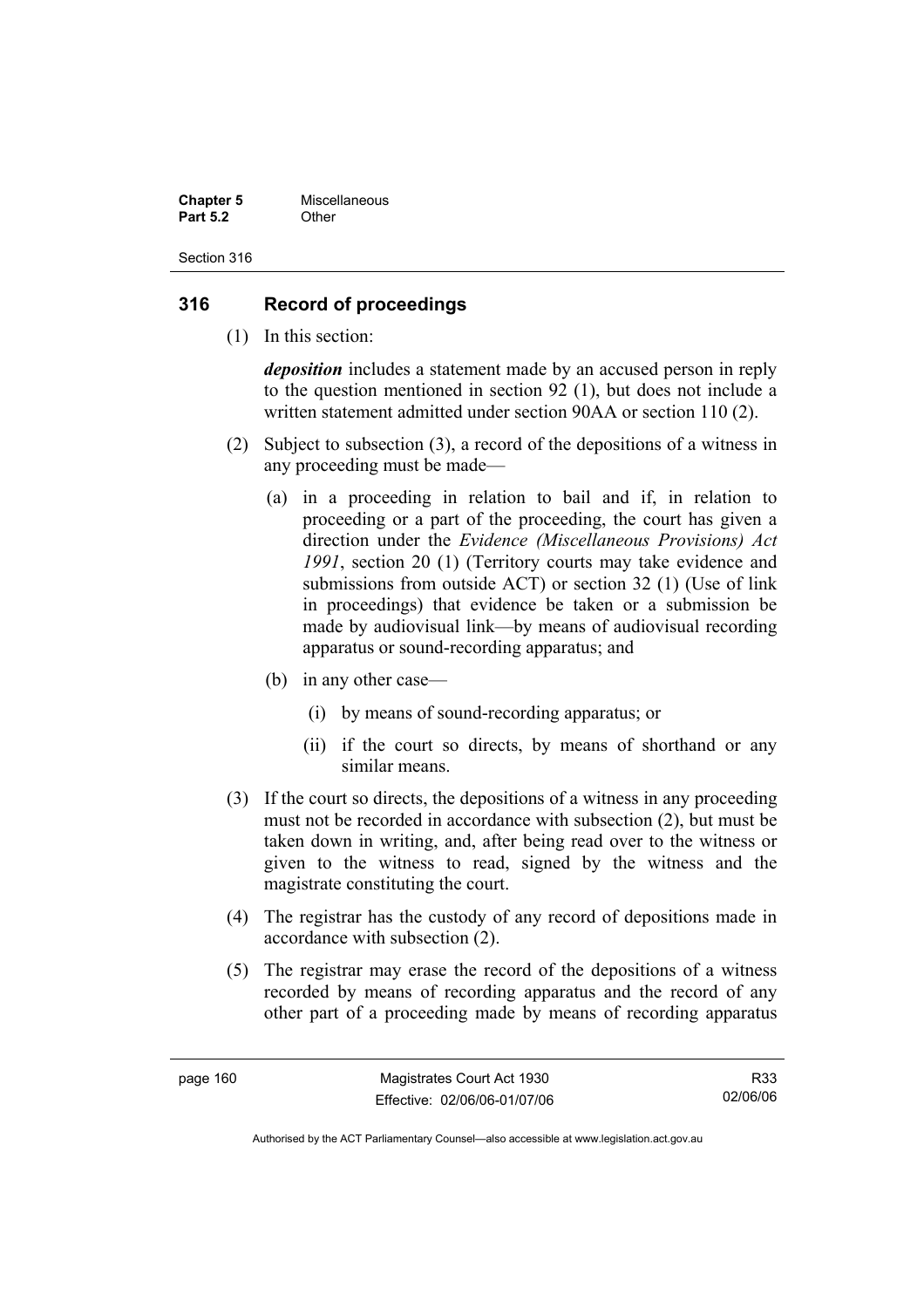after the end of 7 years after the date of completion of the proceeding in which the record was made.

- (6) However, the sound recording of any part of a proceeding—
	- (a) in which a person charged with an indictable offence is committed to take his or her trial before the Supreme Court; or
	- (b) in which evidence is taken under a request mentioned in section 263 (Requests under conventions relating to legal proceedings in civil and commercial matters); or
	- (c) under the *Safety, Rehabilitation and Compensation Act 1988* (Cwlth); or
	- (d) under the *Workers Compensation Act 1951* (other than prosecutions for offences against that Act);

must not be erased unless a transcript of the record of that part of the proceeding has been prepared.

 (7) This section applies in relation to a proceeding before a magistrate as if a reference to the court were a reference to a magistrate.

## **317 Record of proceedings and transcript**

- (1) If a record made by means of recording apparatus, shorthand or similar means is produced out of the custody of the registrar and the record purports to be a record made in accordance with section 316 (2) of the depositions of a witness in any proceeding, the record is evidence that the person made the depositions in the proceeding.
- $(2)$  If—
	- (a) a recording is produced out of the custody of the registrar; and
	- (b) the recording contains a record of comments that purport—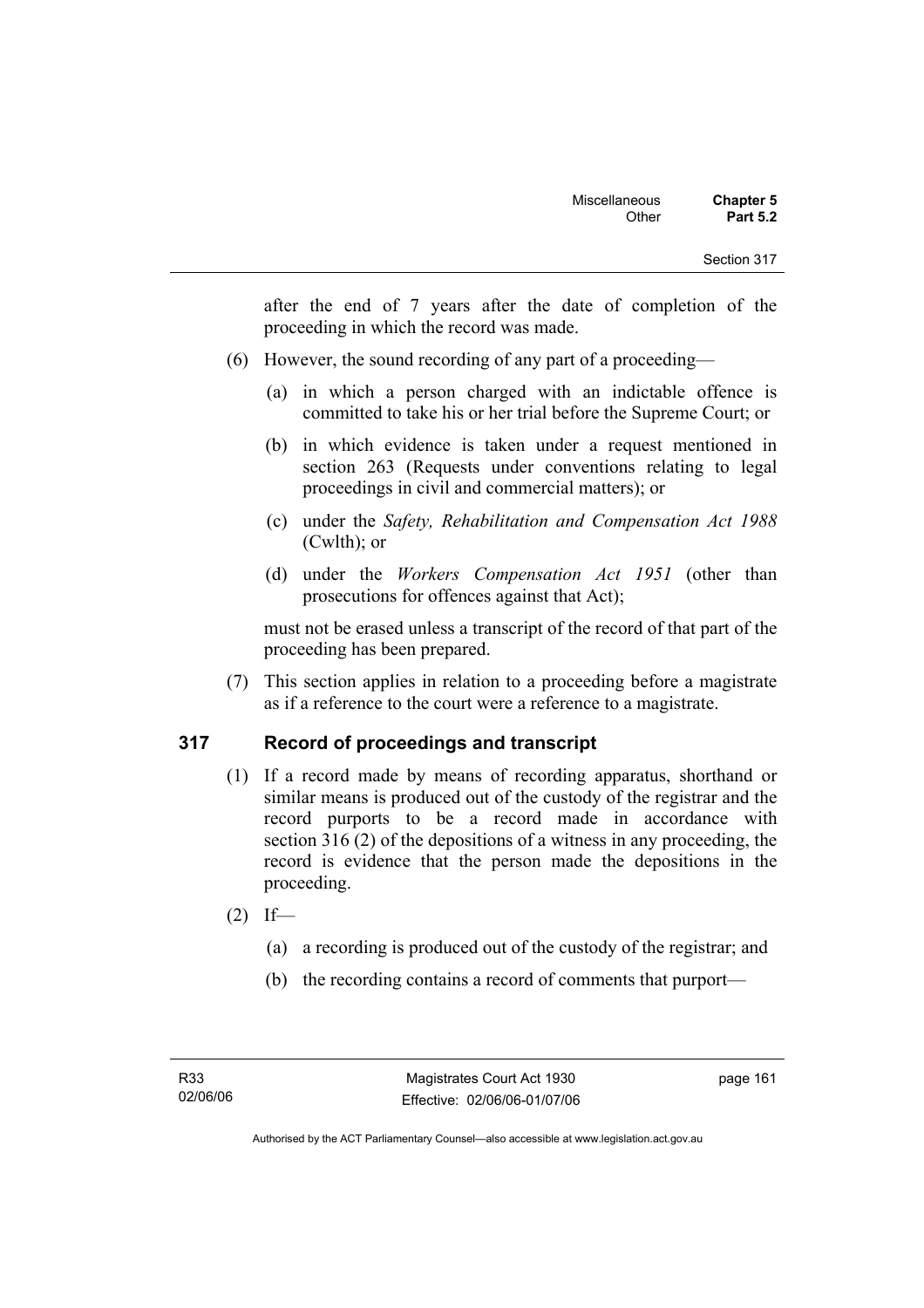| <b>Chapter 5</b> | Miscellaneous |
|------------------|---------------|
| <b>Part 5.2</b>  | Other         |

- (i) to have been made at the same time as a recording made in accordance with section 316 (2) of the depositions of a person in any proceeding; and
- (ii) to have been made for the purpose of identifying the proceeding, voices recorded on the lastmentioned recording or anything else so recorded;

the firstmentioned recording is evidence of the identity of the proceeding, of the voices or of the thing.

- $(3)$  If—
	- (a) a document purports to be a transcript, or a copy of a transcript, of a record made in accordance with section 316 (2) of depositions made by a person in any proceeding; and
	- (b) the document bears a certificate that purports to be a certificate given in accordance with section 314 (2) or section 315 (6);

the document is evidence that the person made the depositions in the proceeding.

- (4) If a document—
	- (a) purports to be the depositions of a witness in any proceeding as taken down in writing and signed in accordance with section 316 (3); or
	- (b) purports to be a copy of the depositions of a witness in any proceeding as so taken down in writing and signed and bears a certificate that purports to be a certificate given in accordance with section 315 (6);

the document is evidence that the witness made the depositions in the proceeding.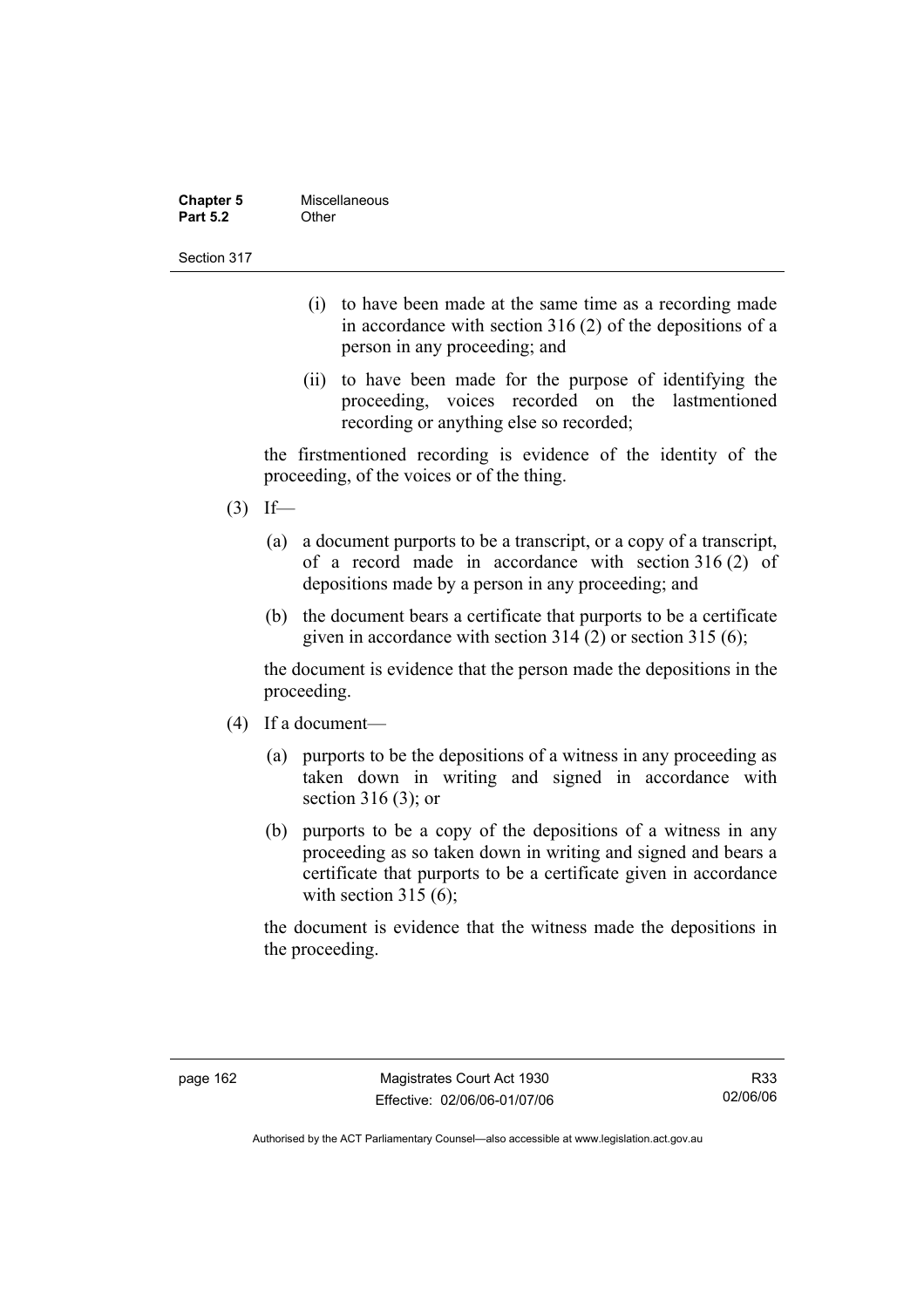(5) In this section:

*recording apparatus* means the recording apparatus, whether audiovisual or sound, by means of which a record of depositions of witnesses has been made under section 316 (2).

#### **318 Person about to leave ACT may be ordered to be examined or produce documents**

- (1) If, by evidence on oath, a magistrate is satisfied that any person is able to give material evidence or to produce relevant or material documents relating to any information or claim pending before a court, and that the person is likely to be absent from the ACT when the case comes on for hearing, the magistrate may, on the application of any party, order that the evidence of the person be taken or the documents be produced before the magistrate, at any time before the hearing, in the same way as the evidence would be taken or the documents be produced at the hearing and after reasonable notice of the intended examination or production is given to the other party.
- (2) If an order under subsection (1) is served on a person, it must be accompanied by a form to be completed by the person to claim his or her reasonable costs and expenses of attending the examination or production.
- (3) A person is not entitled to refuse to comply with an order under subsection (1) because the person was not given the form mentioned in subsection (2) when the order was served on the person.
- (4) The taking of depositions before a magistrate under subsection (1) is a proceeding for section 316 (Recordings of proceedings).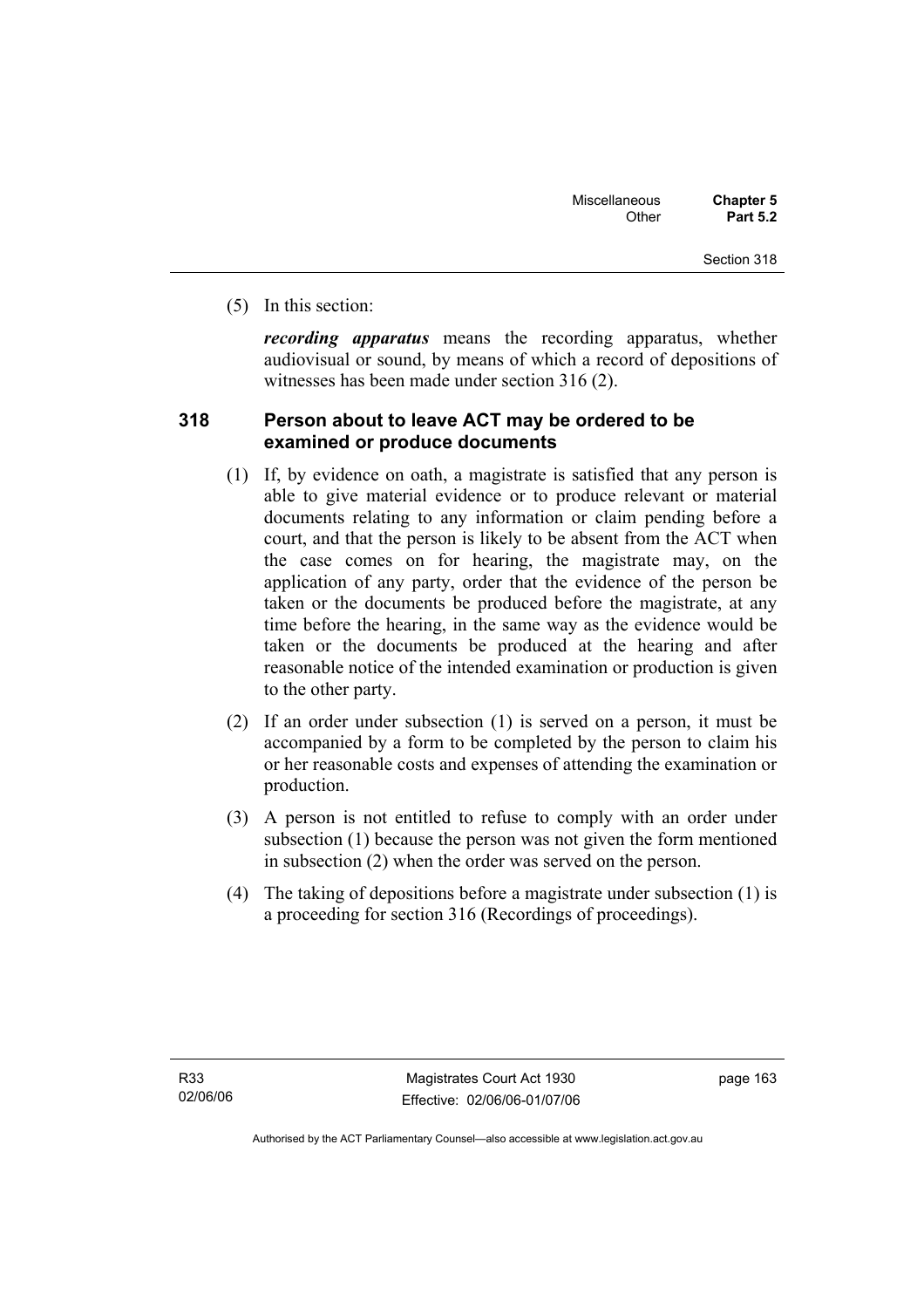| <b>Chapter 5</b> | Miscellaneous |
|------------------|---------------|
| <b>Part 5.2</b>  | Other         |

#### **319 Witnesses' rights and liabilities**

On service on any person of an order made under section 318, the person must attend at the time and place appointed by the order, and has all the rights and liabilities that the person would have if the person was duly required by subpoena to appear to give evidence or to produce documents on the hearing.

## **320 Depositions to be given to registrar**

- (1) If depositions are taken before a magistrate under section 318, there must be given to the registrar—
	- (a) the record of the depositions made in accordance with section 316 (2) or the document containing the depositions as taken down in writing and signed in accordance with section 316 (3); and
	- (b) any documents produced to the magistrate.
- (2) If documents are produced by a person not giving evidence, the documents, must, when given to the registrar, be accompanied by a certificate signed by the magistrate stating the name of the person producing them.
- (3) If the court is satisfied that the person who made the depositions is not in the ACT, his or her depositions may be read by any party.
- (4) Any documents so given to the registrar may, subject to all just exceptions, be put in at the hearing as if produced at the hearing by the person producing them.

#### **321 Regulation-making power**

The Executive may make regulations for this Act.

*Note* A regulation must be notified, and presented to the Legislative Assembly, under the Legislation Act.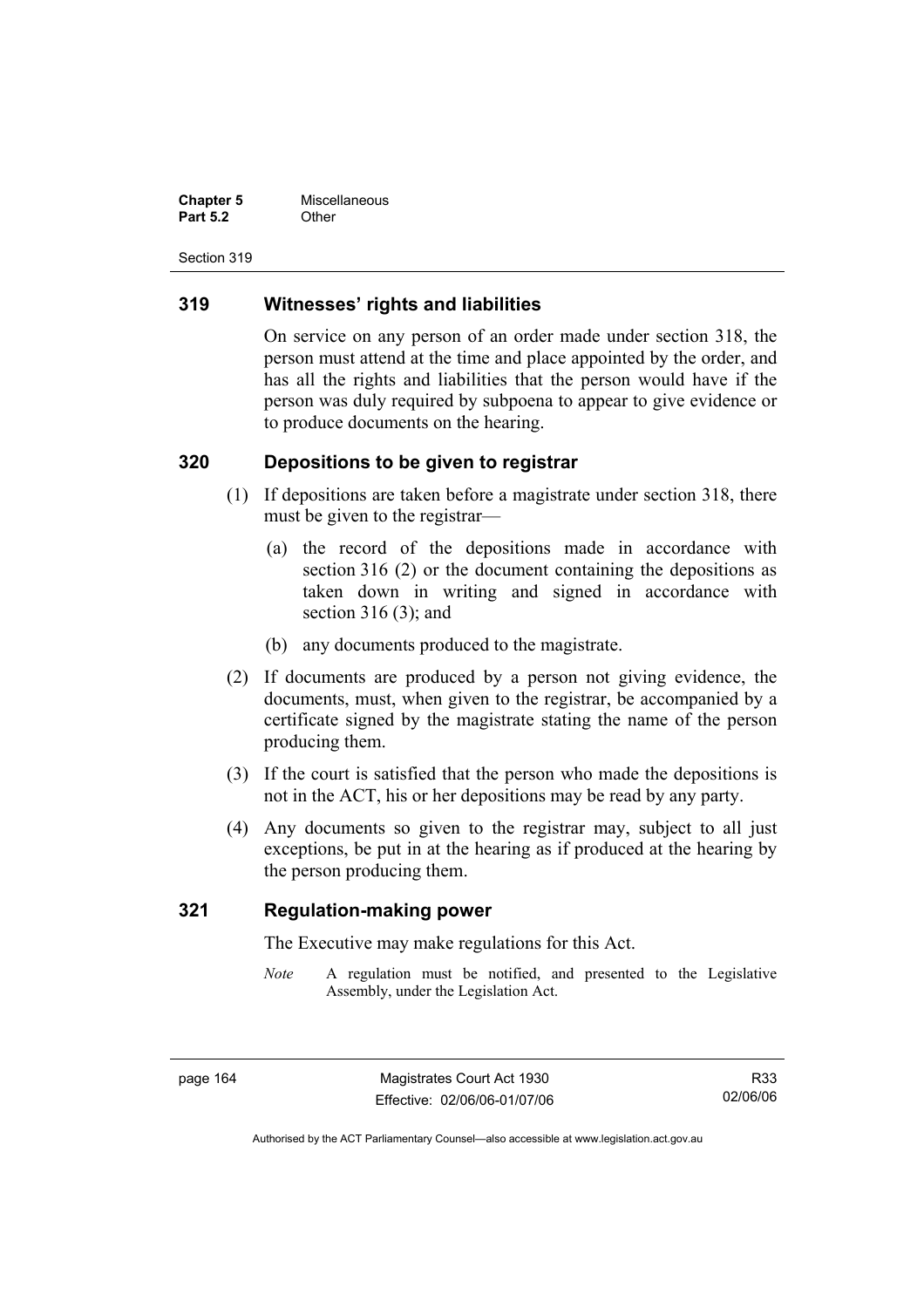# **Schedule 1 Oath and affirmation of office**

(see s 10)

Oath

I, [*name*], do swear that I will well and truly serve in the office of and that I will do right to all manner of people according to law, without fear or favour, affection or ill will. So help me God!

## Affirmation

I, [*name*], do solemnly and sincerely affirm and declare that I will well and truly serve in the office of and that I will do right to all manner of people, according to law, without fear or favour, affection or ill will.

R33 02/06/06

Magistrates Court Act 1930 Effective: 02/06/06-01/07/06 page 165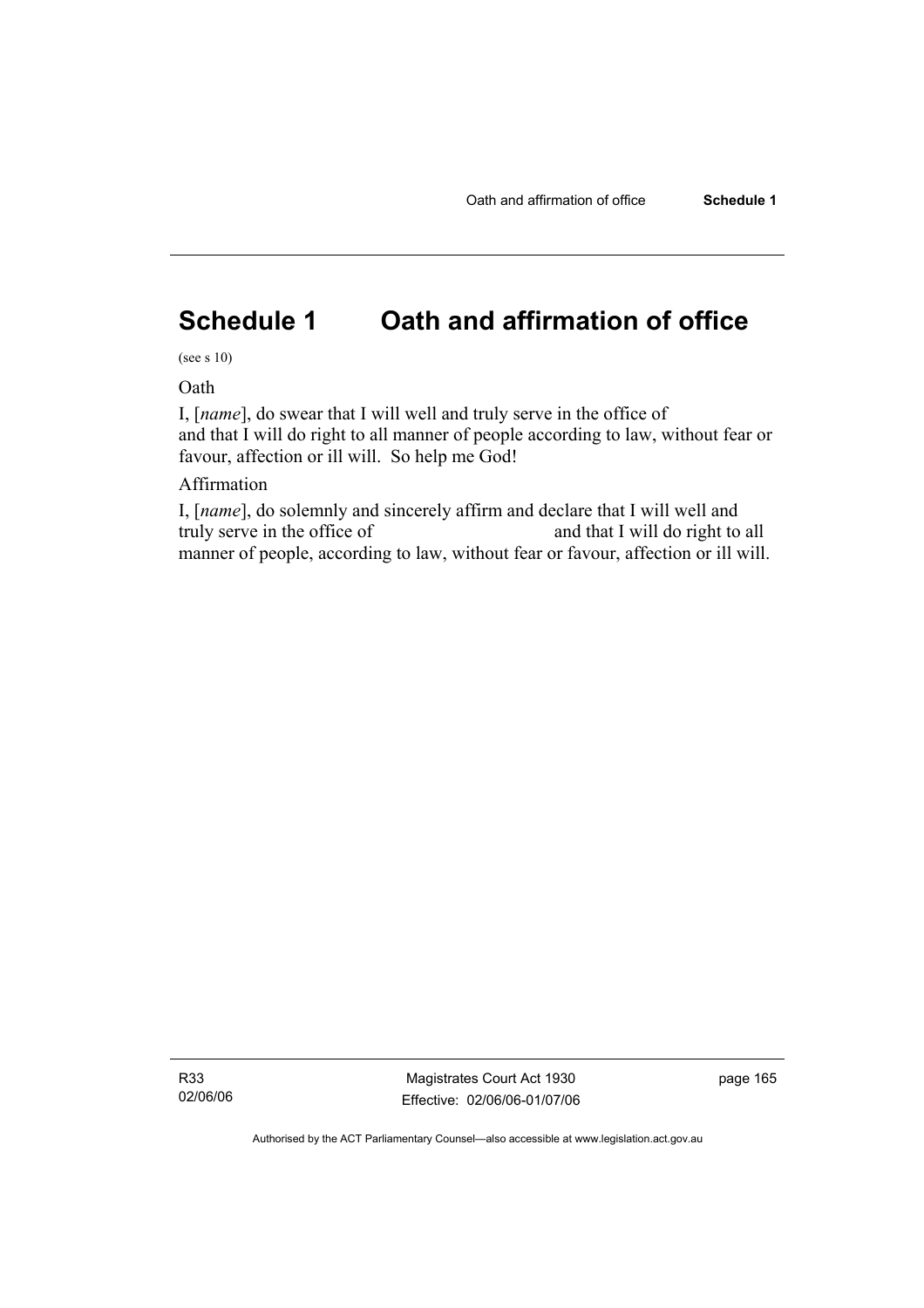# **Dictionary**

(see s 2)

*Note 1* The Legislation Act contains definitions and other provisions relevant to this Act.

*Note 2* For example, the Legislation Act, dict, pt 1 defines the following terms:

- corrections officer
- function
- judge
- lawyer.

*administering authority*, for an infringement notice offence, for part 3.8 (Infringement notices for certain offences)—see section 117

*another jurisdiction*, for part 3.8 (Infringement notices for certain offences)—see section 117.

*appeal*, for part 4.5 (Civil appeals)—see section 272.

*appearance*—see section 311 (4).

*applicant*, for part 4.6 (Small Claims Court)—see section 278.

*application*, for part 4.6 (Small Claims Court)—see section 278.

*authorised person*, for part 3.8 (Infringement notices for certain offences)—see section 134A (3).

*bailiff* means a bailiff under this Act.

*certified copies*, of depositions, for division 3.5.6 (Indictable offences—other provisions)—see section 105A.

*claim* means a claim under the rules.

*committal order*—see the *Crimes (Sentence Administration) Act 2005*, section 10.

R33 02/06/06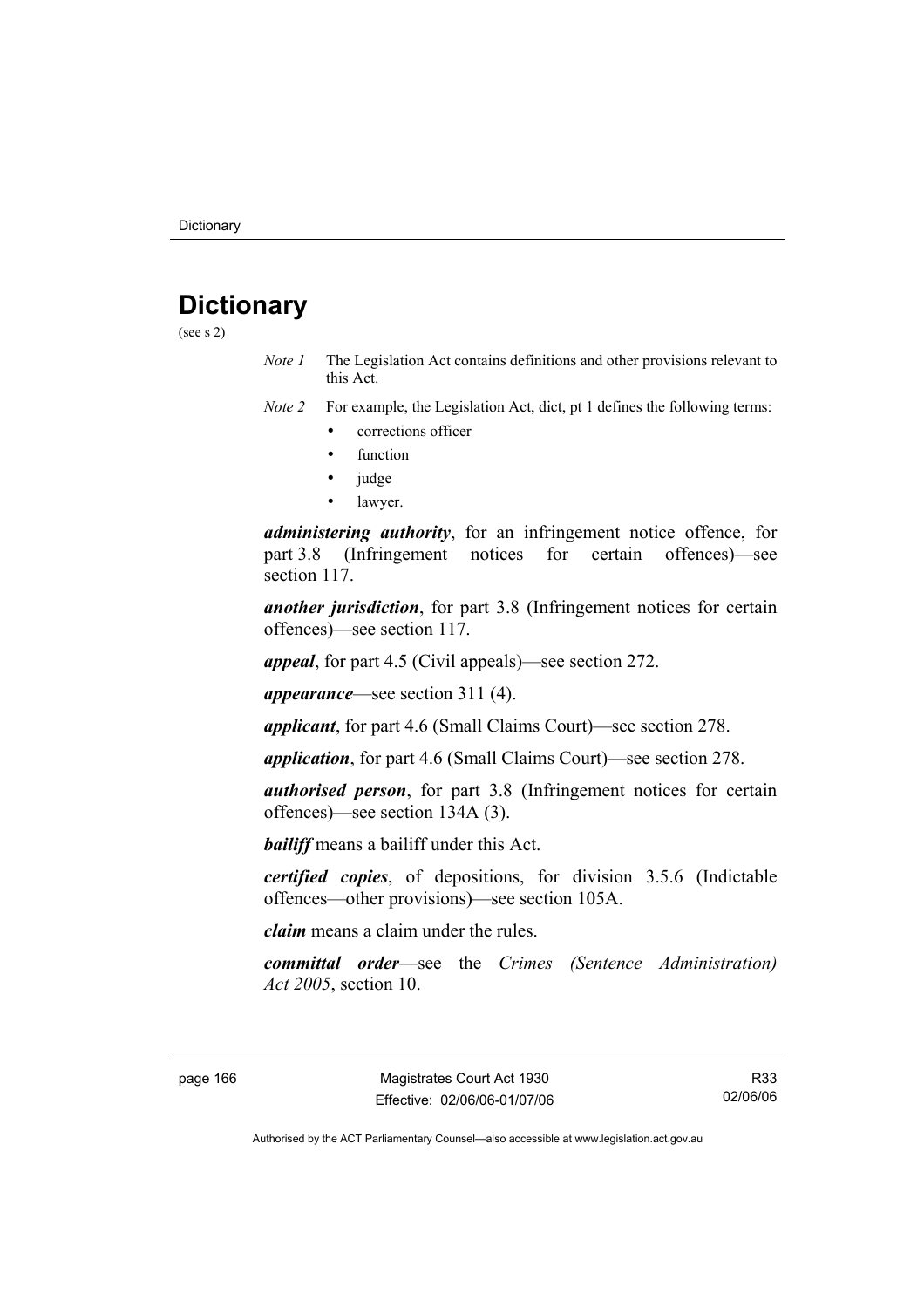*common boundaries determination*, for part 4.6 (Small Claims Court)—see section 278.

*contract application*, for part 4.6 (Small Claims Court)—see section 278.

*conviction*—

- (a) means conviction by a magistrate for an offence; and
- (b) for division 3.9.3 (Reciprocal enforcement of fines against bodies corporate)—see section 166A.

*court* means the Magistrates Court.

*Crimes Act*, for chapter 3 (Criminal proceedings)—see section 18A.

*damages application*, for part 4.6 (Small Claims Court)—see section 278.

*date of service*, of an infringement notice or reminder notice that has been, or is to be, served on a person, for part 3.8 (Infringement notices for certain offences)—see section 117.

*debt application*, for part 4.6 (Small Claims Court)—see section 278.

*debt declaration*, in relation to a proceeding, for part 4.6 (Small Claims Court)—see section 278.

*decision*, for chapter 3 (Criminal proceedings)—see section 18A.

*default notice*, for division 3.9.2 (Enforcement of fines)—see section 146.

*defendant*—

- (a) for chapter 3 (Criminal proceedings)—see section 18A; and
- (b) for part 3.7 (Service and pleading by post for certain offences)—see section 116A (1).

*driver*, of a vehicle, for part 3.8 (Infringement notices for certain offences)—see section 117.

page 167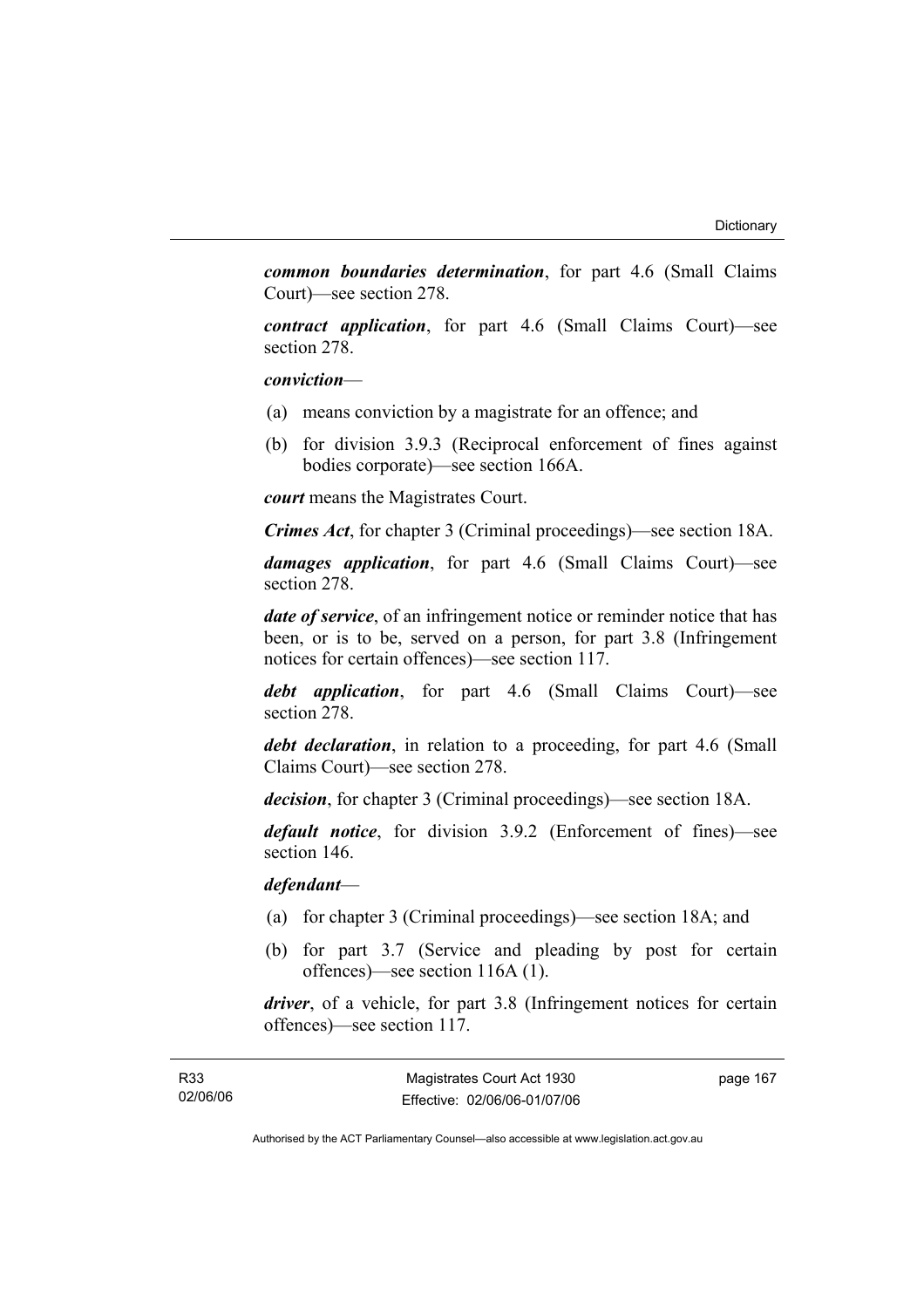## *fine*—

- (a) for division 3.9.2 (Enforcement of fines)—see section 146; and
- (b) for division 3.9.3 (Reciprocal enforcement of fines against bodies corporate)—see section 166A.

*fine defaulter*, for division 3.9.2 (Enforcement of fines)—see section 146.

*goods application*, for part 4.6 (Small Claims Court)—see section 278.

*government agency*, for division 3.9.2 (Enforcement of fines)—see section 146.

*hearing* includes the examination of a person charged with an indictable offence.

*home address*, of a person, for part 3.8 (Infringement notices for certain offences)—see section 117.

*illegal user declaration*, for part 3.8 (Infringement notices for certain offences)—see section 131D.

*indictable offence* means an offence that may be prosecuted before the Supreme Court by charge or indictment.

*indictment* means an information for an indictable offence presented by an authorised officer to a court with jurisdiction to try the accused person.

*information* includes a complaint brought to enforce a criminal penalty or forfeiture under a territory law.

*infringement notice*, for part 3.8 (Infringement notices for certain offences)—see section 117.

*infringement notice offence*, for part 3.8 (Infringement notices for certain offences)—see section 117.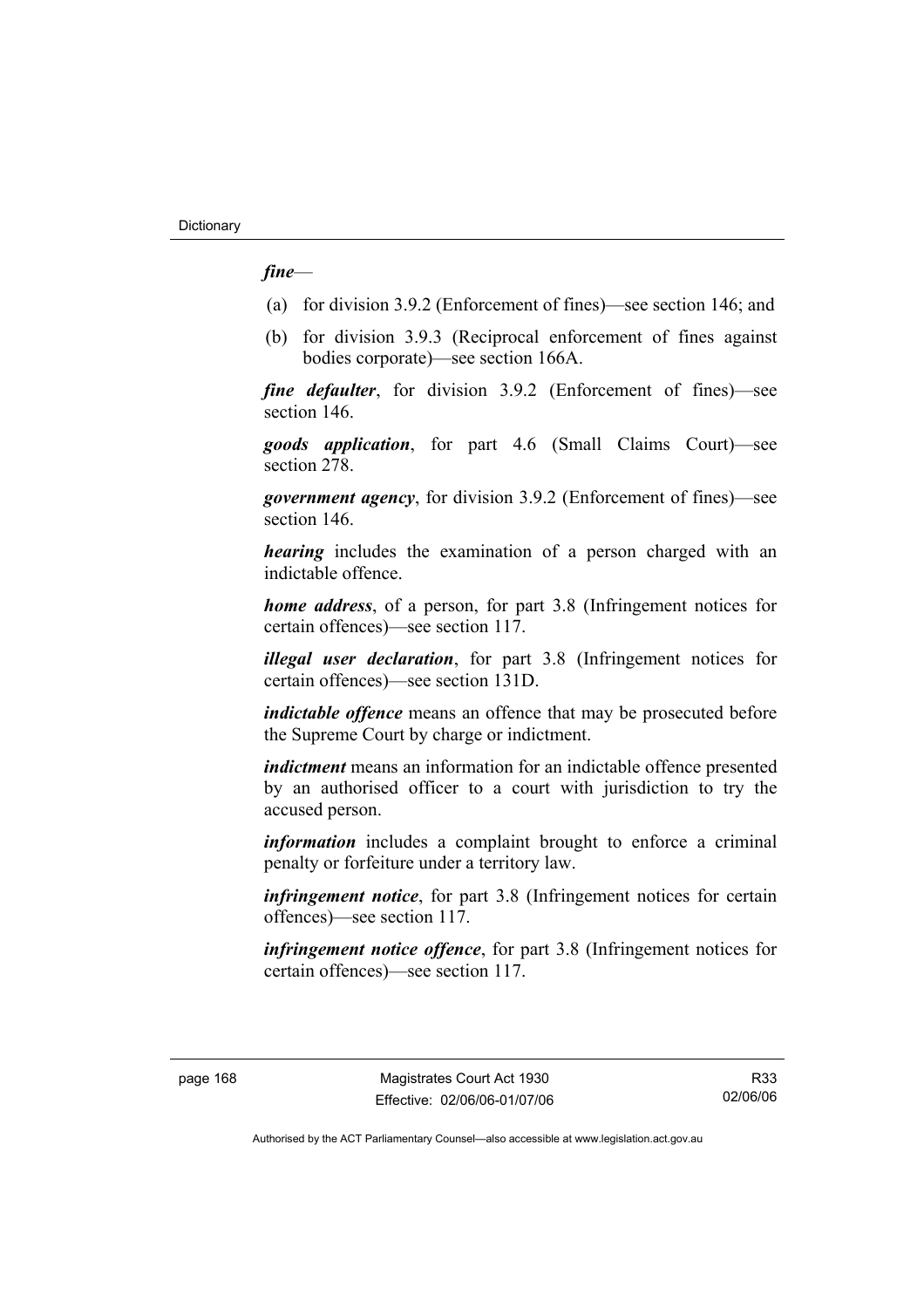*infringement notice penalty*, for a person for an infringement notice offence, for part 3.8 (Infringement notices for certain offences)—see section 117.

*inquiry*, for part 4.6 (Small Claims Court)—see section 278.

*judgment*, in relation to a proceeding in the Small Claims Court, for part 4.5 (Civil appeals)—see section 272.

*jury*, for part 3.5 (Proceedings for indictable offences)—see section 88A.

*known offender declaration*, for part 3.8 (Infringement notices for certain offences)—see section 131E.

*law in force in the ACT*, for part 3.7 (Service and pleading by post for certain offences)—see section 116A (1).

## *magistrate*—

- (a) means the Chief Magistrate, a magistrate, or a special magistrate and, if a function of a magistrate is exercisable by a registrar, includes a registrar exercising the function; and
- (b) for division 2.2.1 (Magistrates other than special magistrates) see section 6.

*notice of intention to defend form*, for part 3.7 (Service and pleading by post for certain offences) (other than section 116B (2))—see section 116A (2).

*notice to defendant form*, for part 3.7 (Service and pleading by post for certain offences) (other than section 116B (2))—see section 116A (2).

*nuisance application*, for part 4.6 (Small Claims Court)—see section 278.

*outstanding fine*, for division 3.9.2 (Enforcement of fines)—see section 146.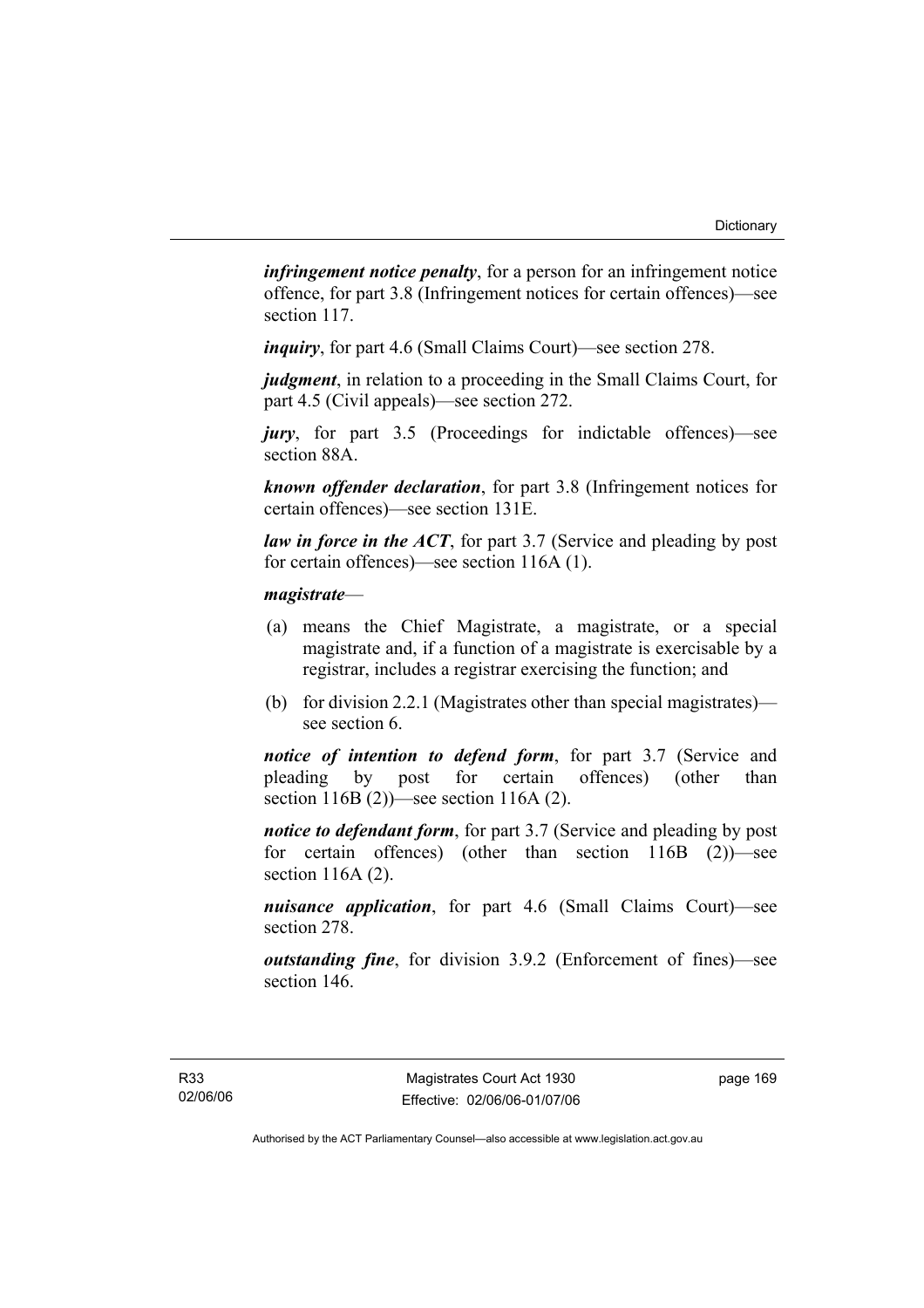*penalty notice*, for division 3.9.2 (Enforcement of fines)—see section 146.

*plea of guilty form*, for part 3.7 (Service and pleading by post for certain offences) (other than section 116B (2))—see section 116A (2).

*prescribed offence*, for part 3.7 (Service and pleading by post for certain offences)—see section 116AA.

*proceeding*, for part 4.6 (Small Claims Court)—see section 278.

*reciprocating court*, for division 3.9.3 (Reciprocal enforcement of fines against bodies corporate)—see section 166A.

*referee*, for part 4.6 (Small Claims Court)—see section 278.

*reference appeal*, for division 3.10.2A (Reference appeals in criminal matters)—see section 219AB (2).

*registered*, for a vehicle, for part 3.8 (Infringement notices for certain offences)—see section 117.

*registrar* means the registrar of the Magistrates Court, and includes a deputy registrar of the court.

*relevant officer*, in relation to a reciprocating court, for division 3.9.3 (Reciprocal enforcement of fines against bodies corporate)—see section 166A.

*reminder notice*, for part 3.8 (Infringement notices for certain offences)—see section 117.

*respondent*, for part 4.6 (Small Claims Court)—see section 278.

*responsible person*, for a vehicle, for part 3.8 (Infringement notices for certain offences)—see the *Road Transport (General) Act 1999*, section 10 and section 11.

#### *rules*—

 (a) means rules under the *Court Procedures Act 2004* applying in relation to the Magistrates Court; and

R33 02/06/06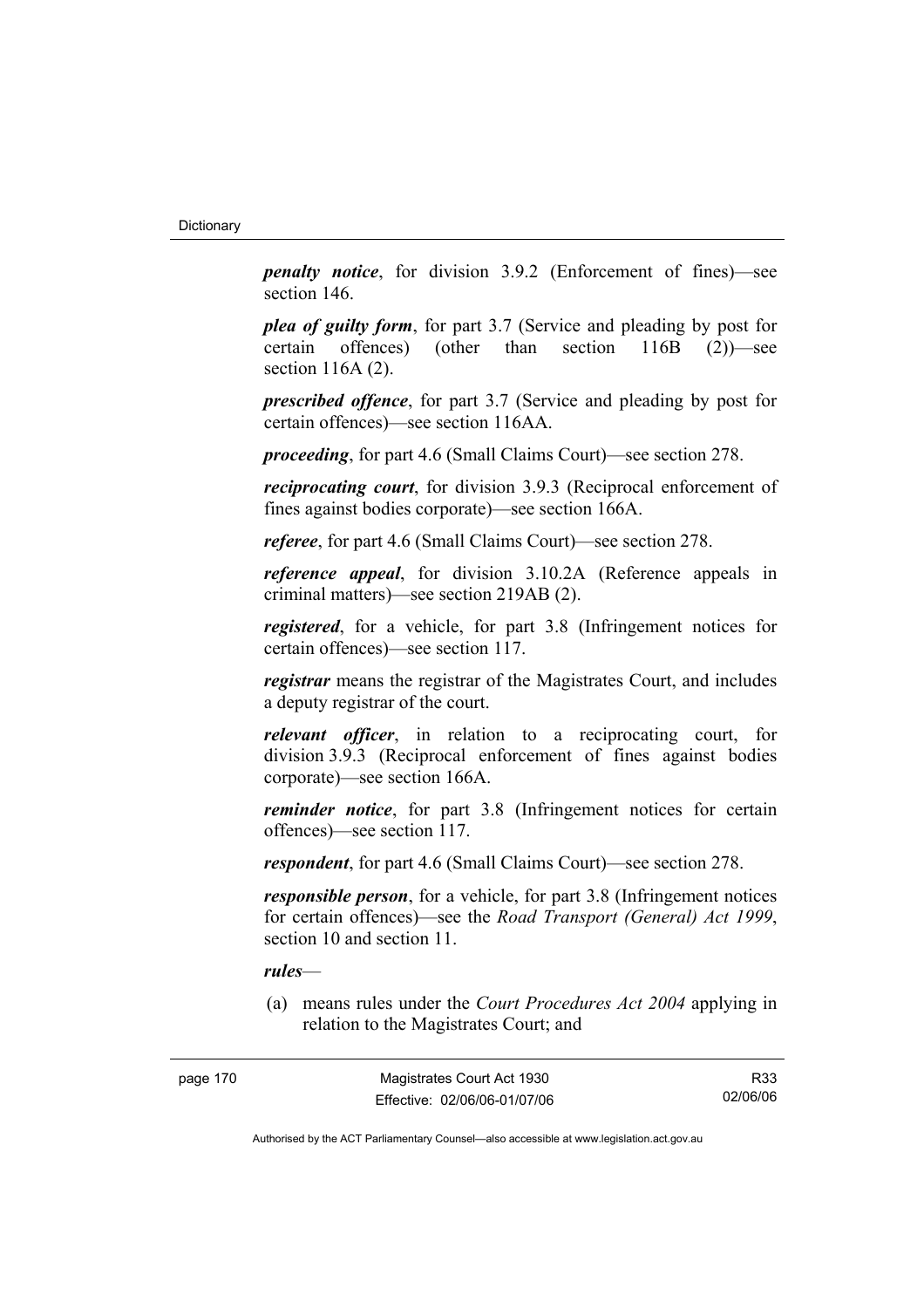(b) for part 4.6 (Small Claims Court)—see section 278.

*Small Claims Court* means the Magistrates Court when it is exercising jurisdiction under part 4.6.

*sold vehicle declaration*, for part 3.8 (Infringement notices for certain offences)—see section 131F.

*State*, for division 3.9.3 (Reciprocal enforcement of fines against bodies corporate)—see section 166A.

*summary conviction* means conviction by a magistrate for an offence.

*territory entity*, for division 3.9.2 (Enforcement of fines)—see the *Auditor-General Act 1996*, dictionary.

*territory fine*, for division 3.9.3 (Reciprocal enforcement of fines against bodies corporate)—see section 166A.

*trespass application*, for part 4.6 (Small Claims Court)—see section 278.

*unknown offender declaration*, for part 3.8 (Infringement notices for certain offences)—see section 131G.

*vehicle*, for part 3.8 (Infringement notices for certain offences)—see the *Road Transport (Vehicle Registration) Act 1999*, dictionary.

*vehicle-related offence*, for part 3.8 (Infringement notices for certain offences)—see section 117.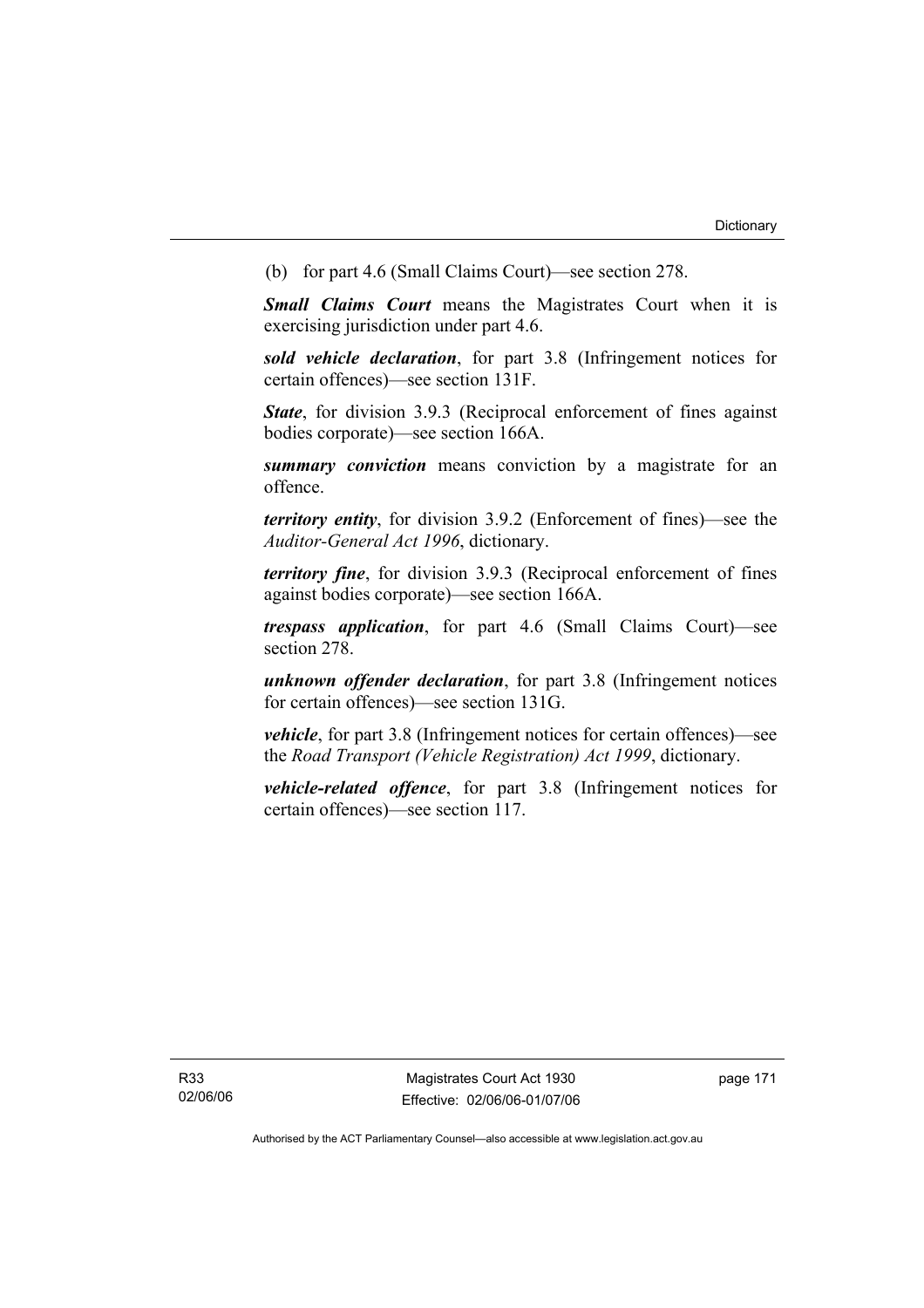1 About the endnotes

## **Endnotes**

## **1 About the endnotes**

Amending and modifying laws are annotated in the legislation history and the amendment history. Current modifications are not included in the republished law but are set out in the endnotes.

Not all editorial amendments made under the *Legislation Act 2001*, part 11.3 are annotated in the amendment history. Full details of any amendments can be obtained from the Parliamentary Counsel's Office.

Uncommenced amending laws and expiries are listed in the legislation history and the amendment history. These details are underlined. Uncommenced provisions and amendments are not included in the republished law but are set out in the last endnote.

If all the provisions of the law have been renumbered, a table of renumbered provisions gives details of previous and current numbering.

The endnotes also include a table of earlier republications.

| $am = amended$<br>$amdt = amendment$<br>$ch = chapter$<br>$def = definition$<br>$dict = dictionary$<br>disallowed = disallowed by the Legislative<br>Assembly<br>$div = division$<br>$exp = expires/expired$<br>$Gaz = gazette$<br>$h dq =$ heading<br>IA = Interpretation Act 1967<br>ins = inserted/added<br>$LA =$ Legislation Act 2001<br>$LR =$ legislation register<br>LRA = Legislation (Republication) Act 1996<br>$mod = modified/modification$<br>$o = order$ | $ord = ordinance$<br>$orig = original$<br>par = paragraph/subparagraph<br>$pres = present$<br>$prev = previous$<br>$(\text{prev}) = \text{previously}$<br>$pt = part$<br>$r = rule/subrule$<br>$renum = renumbered$<br>$reloc = relocated$<br>$R[X]$ = Republication No<br>$RI =$ reissue<br>$s = section/subsection$<br>$sch = schedule$<br>$sdiv = subdivision$<br>$sub =$ substituted<br>SL = Subordinate Law |
|-------------------------------------------------------------------------------------------------------------------------------------------------------------------------------------------------------------------------------------------------------------------------------------------------------------------------------------------------------------------------------------------------------------------------------------------------------------------------|------------------------------------------------------------------------------------------------------------------------------------------------------------------------------------------------------------------------------------------------------------------------------------------------------------------------------------------------------------------------------------------------------------------|
| $om = omitted/repealed$                                                                                                                                                                                                                                                                                                                                                                                                                                                 | underlining = whole or part not commenced<br>or to be expired                                                                                                                                                                                                                                                                                                                                                    |
|                                                                                                                                                                                                                                                                                                                                                                                                                                                                         |                                                                                                                                                                                                                                                                                                                                                                                                                  |

## **2 Abbreviation key**

page 172 Magistrates Court Act 1930 Effective: 02/06/06-01/07/06

R33 02/06/06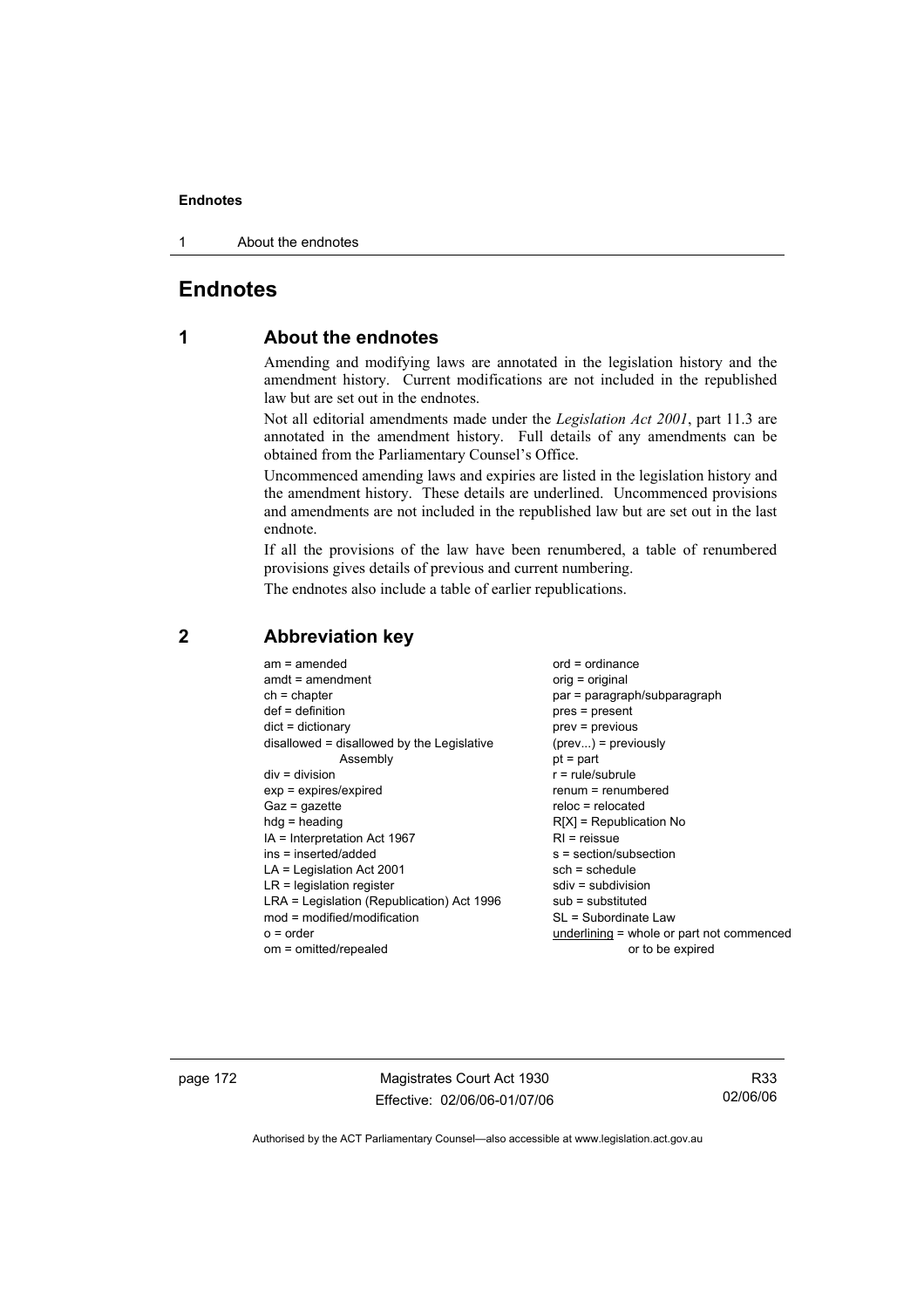## **3 Legislation history**

This Act was originally a Commonwealth ordinance—the *Magistrates Court Act 1930* No 21 (Cwlth).

The *ACT Self-Government (Consequential Provisions) Act 1988* No 109 (Cwlth), s 12) converted some former Commonwealth ordinances in force in the ACT into ACT enactments. This allowed the ACT Legislative Assembly to amend and repeal the laws. This Act was converted into an ACT enactment on 1 July 1990.

As with most ordinances in force in the ACT, the name was changed from *Ordinance* to *Act* by the *Self-Government (Citation of Laws) Act 1989* No 21, s 5 on its conversion to an ACT enactment on 1 July 1990.

Before 11 May 1989, ordinances commenced on their notification day unless otherwise stated (see *Seat of Government (Administration) Act 1910* (Cwlth), s 12).

After 11 May 1989 and before 10 November 1999, Acts commenced on their notification day unless otherwise stated (see *Australian Capital Territory (Self-Government) Act 1988* (Cwlth) s 25).

## **Legislation before becoming Territory enactment**

#### **Magistrates Court Act 1930 No 21**

notified 21 November 1930 commenced 21 November 1930

as amended by

## **Court of Petty Sessions Ordinance 1932 No 21**

notified 17 November 1932 commenced 17 November 1932

#### **Court of Petty Sessions Ordinance 1934 No 17**  notified 19 July 1934

commenced 19 July 1934

## **Money Lenders Ordinance 1936 No 13**

notified 9 April 1936 commenced 1 May 1936

R33 02/06/06 page 173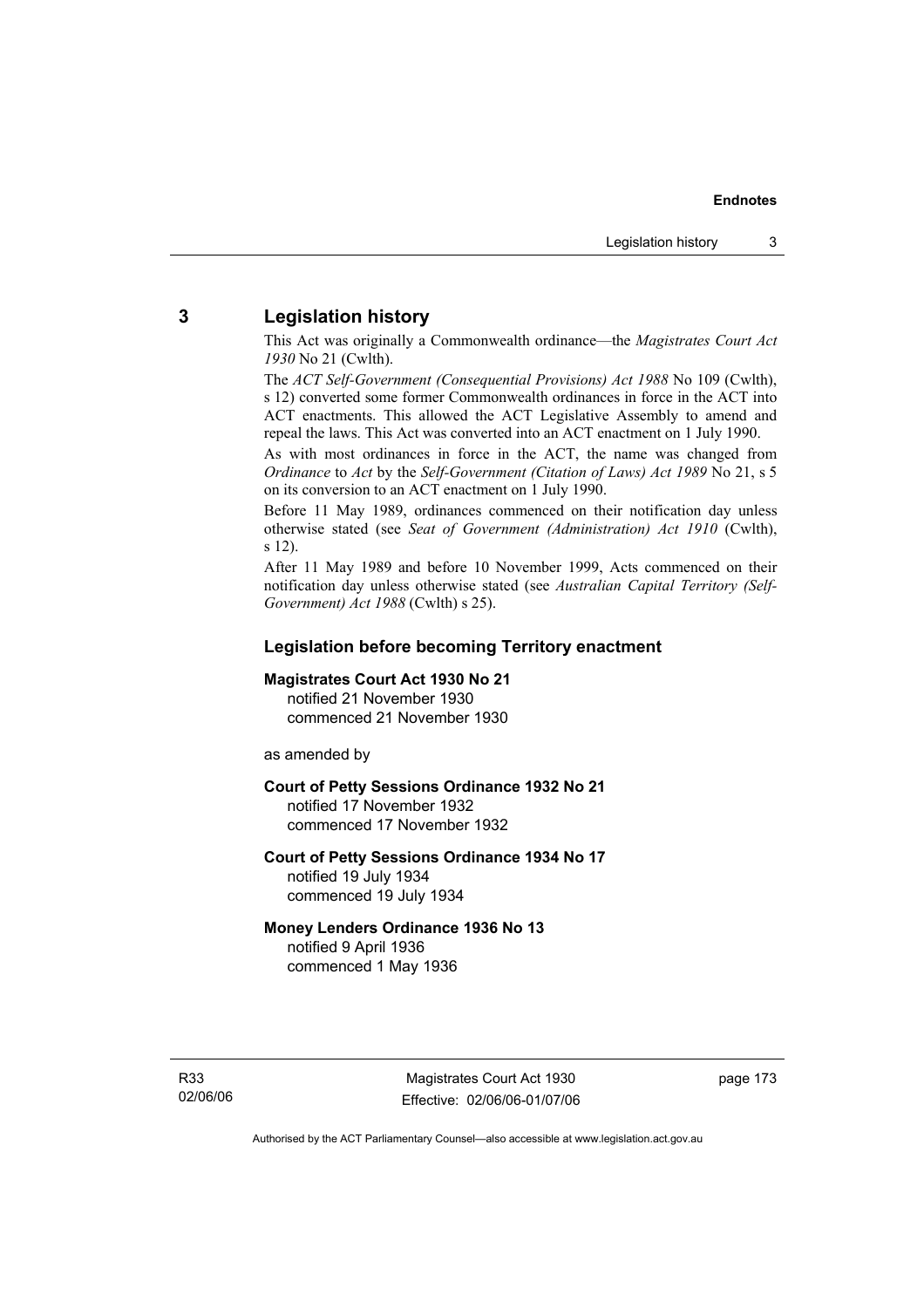| 3 | Legislation history                                                                                                                            |
|---|------------------------------------------------------------------------------------------------------------------------------------------------|
|   | <b>Court of Petty Sessions Ordinance 1937 No 5</b><br>notified 27 May 1937<br>commenced 27 May 1937                                            |
|   | Court of Petty Sessions Ordinance (No 2) 1937 No 28<br>notified 23 December 1937<br>commenced 23 December 1937                                 |
|   | Seat of Government (Designation) Ordinance 1938 No 25 (as amd by<br>Ord 1938 No 35)<br>notified 8 September 1938<br>commenced 8 September 1938 |
|   | <b>Ordinances Revision Ordinance 1938 No 35</b><br>notified 15 December 1938<br>commenced 15 December 1938                                     |
|   | Court of Petty Sessions Ordinance 1940 No 20<br>notified 7 November 1940<br>commenced 7 November 1940                                          |
|   | Court of Petty Sessions Ordinance (No 2) 1940 No 22<br>notified 12 December 1940<br>commenced 12 December 1940                                 |
|   | <b>Court of Petty Sessions Ordinance 1949 No 13</b><br>notified 1 December 1949<br>commenced 1 December 1949                                   |
|   | Court of Petty Sessions Ordinance 1951 No 7<br>notified 26 July 1951<br>commenced 26 July 1951                                                 |
|   | Court of Petty Sessions Ordinance (No 2) 1951 No 12<br>notified 14 December 1951<br>commenced 14 December 1951                                 |
|   | Court of Petty Sessions Ordinance 1953 No 14<br>notified 12 November 1953<br>commenced 3 December 1953                                         |

page 174 Magistrates Court Act 1930 Effective: 02/06/06-01/07/06

R33 02/06/06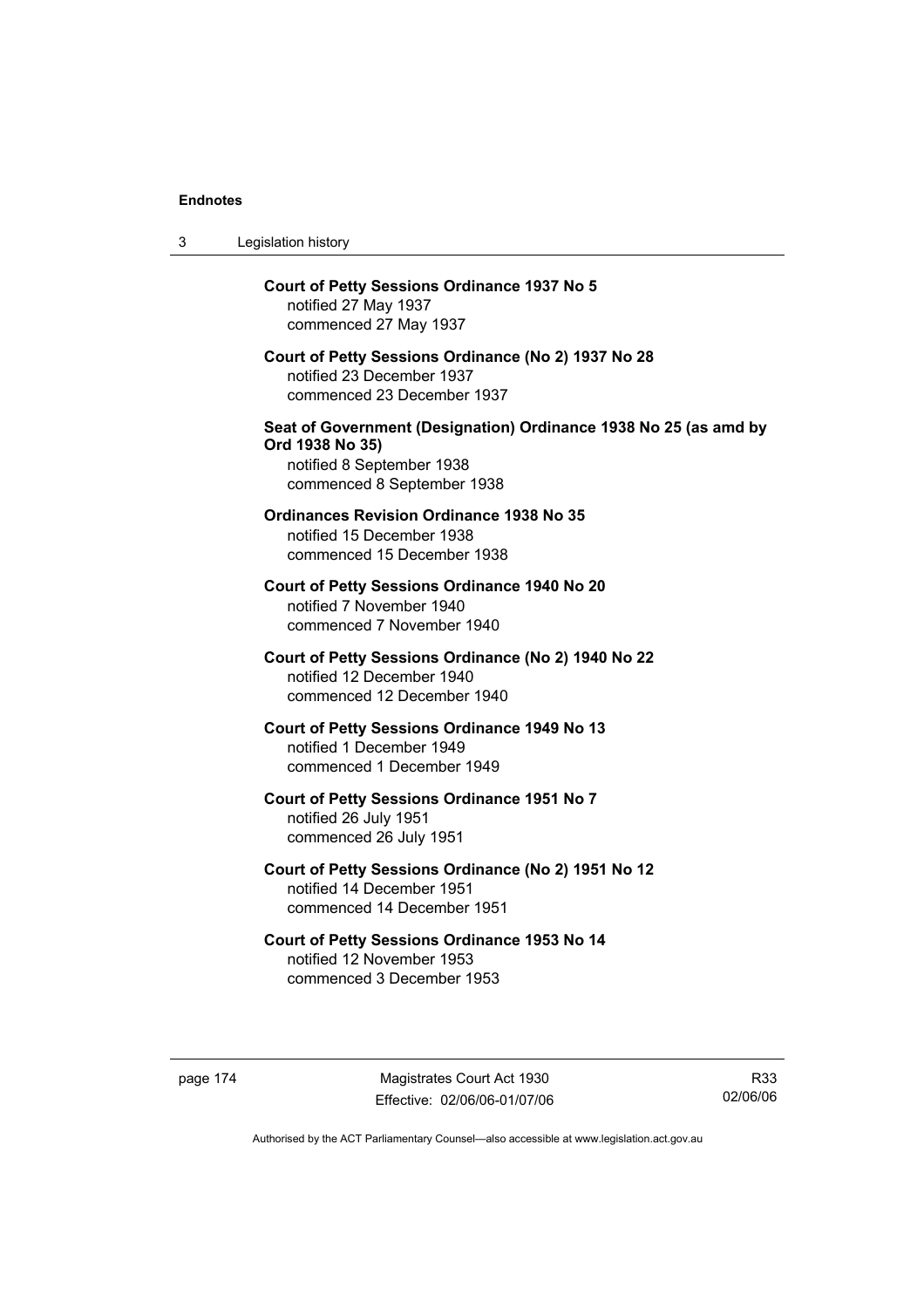Legislation history 3

## **Court of Petty Sessions Ordinance 1958 No 12**  notified 24 July 1958 commenced 24 July 1958 **Court of Petty Sessions Ordinance 1961 No 2**  notified 29 March 1961 commenced 29 March 1961 **Court of Petty Sessions Ordinance 1966 No 2**  notified 10 February 1966 commenced 14 February 1966 **Court of Petty Sessions Ordinance 1967 No 1**  notified 9 February 1967 commenced 9 February 1967 **Court of Petty Sessions Ordinance 1968 No 25**  notified 19 December 1968 commenced 1 January 1969 (Cwlth Gaz 1968 p 7565) **Court of Petty Sessions Ordinance 1969 No 12**  notified 20 June 1969 commenced 20 June 1969 **Court of Petty Sessions Ordinance 1970 No 15**  notified 19 March 1970 commenced 19 March 1970 **Court of Petty Sessions Ordinance 1972 No 37**  notified 16 November 1972 s 1, s 2, s 6, s 14, commenced 16 November 1972 remainder commenced 1 February 1973 (Cwlth Gaz 1972 No 118) **Court of Petty Sessions Ordinance 1973 No 48**  notified 17 December 1973 commenced 17 December 1973 **Court of Petty Sessions Ordinance 1974 No 14**  notified 17 April 1974 commenced 17 April 1974

R33 02/06/06

Magistrates Court Act 1930 Effective: 02/06/06-01/07/06 page 175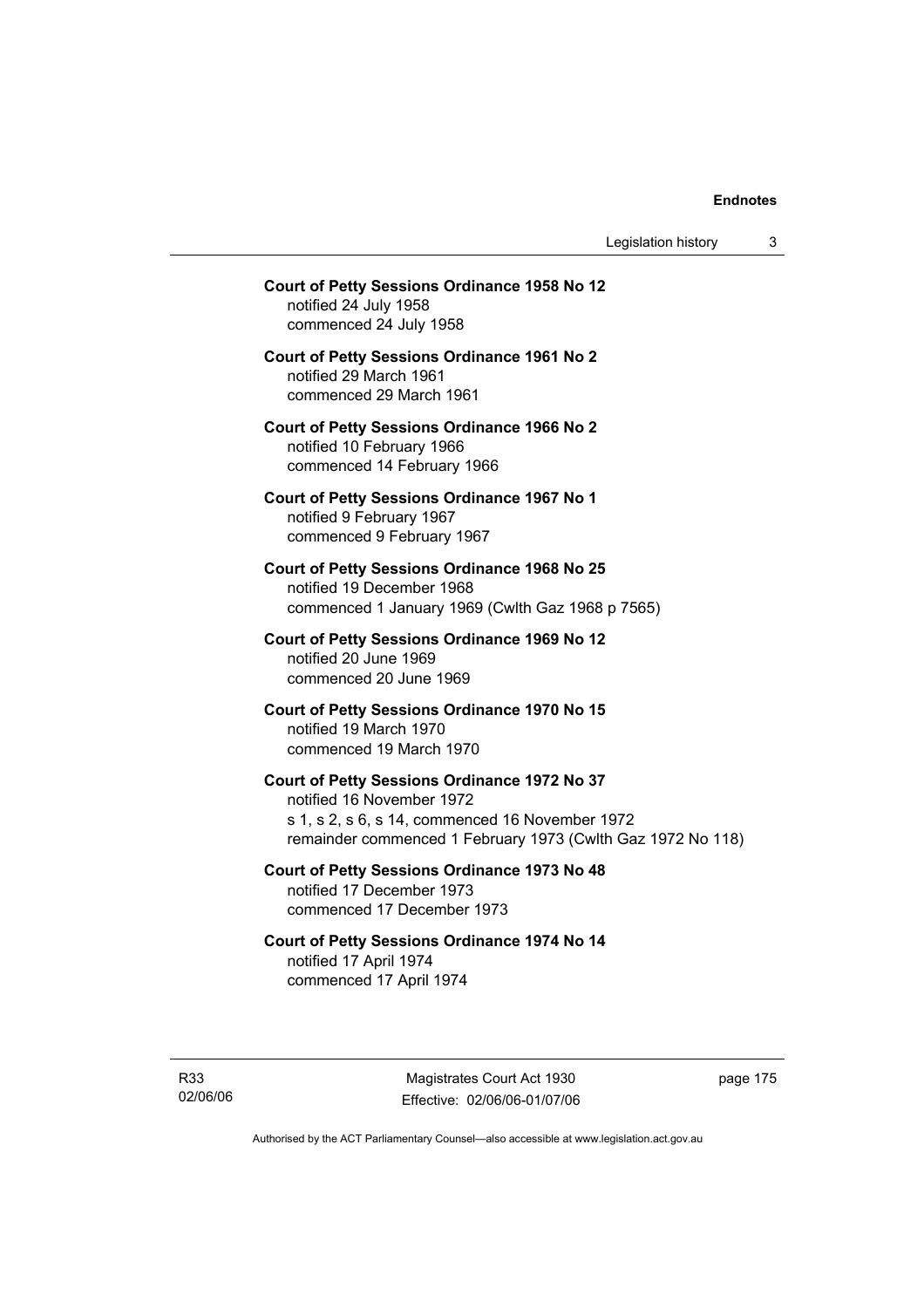| 3 | Legislation history                                                                                                                                                                  |
|---|--------------------------------------------------------------------------------------------------------------------------------------------------------------------------------------|
|   | Ordinances Revision (Age of Majority) Ordinance 1974 No 47<br>notified 24 October 1974<br>commenced 1 November 1974                                                                  |
|   | Court of Petty Sessions (Amendment) Ordinance 1976 No 42<br>notified 13 September 1976<br>commenced 13 September 1976                                                                |
|   | Court of Petty Sessions (Amendment) Ordinance 1977 No 4<br>notified 24 March 1977<br>ss 1-3, 10 commenced 24 March 1977<br>remainder commenced 28 March 1977 (Cwlth Gaz 1977 No S52) |
|   | Court of Petty Sessions (Amendment) Ordinance (No 2) 1977 No 34<br>notified 28 July 1977<br>commenced 28 July 1977                                                                   |
|   | Court of Petty Sessions (Amendment) Ordinance (No 3) 1977 No 56<br>notified 6 October 1977<br>ceased to have effect because not tabled                                               |
|   | Court of Petty Sessions (Amendment) Ordinance (No 4) 1977 No 61<br>notified 21 November 1977<br>commenced 21 November 1977                                                           |
|   | <b>Ordinances Revision Ordinance 1978 No 46</b><br>notified 28 December 1978<br>commenced 28 December 1978                                                                           |
|   | Court of Petty Sessions (Amendment) Ordinance 1979 No 33<br>notified 14 November 1979<br>commenced 14 November 1979                                                                  |
|   | Court of Petty Sessions (Amendment) Ordinance (No 2) 1979 No 41<br>notified 18 December 1979<br>commenced 18 December 1979                                                           |
|   | Court of Petty Sessions (Amendment) Ordinance 1980 No 4<br>notified 20 March 1980<br>commenced 1 April 1980 (Cwlth Gaz 1980 No S66)                                                  |

page 176 Magistrates Court Act 1930 Effective: 02/06/06-01/07/06

R33 02/06/06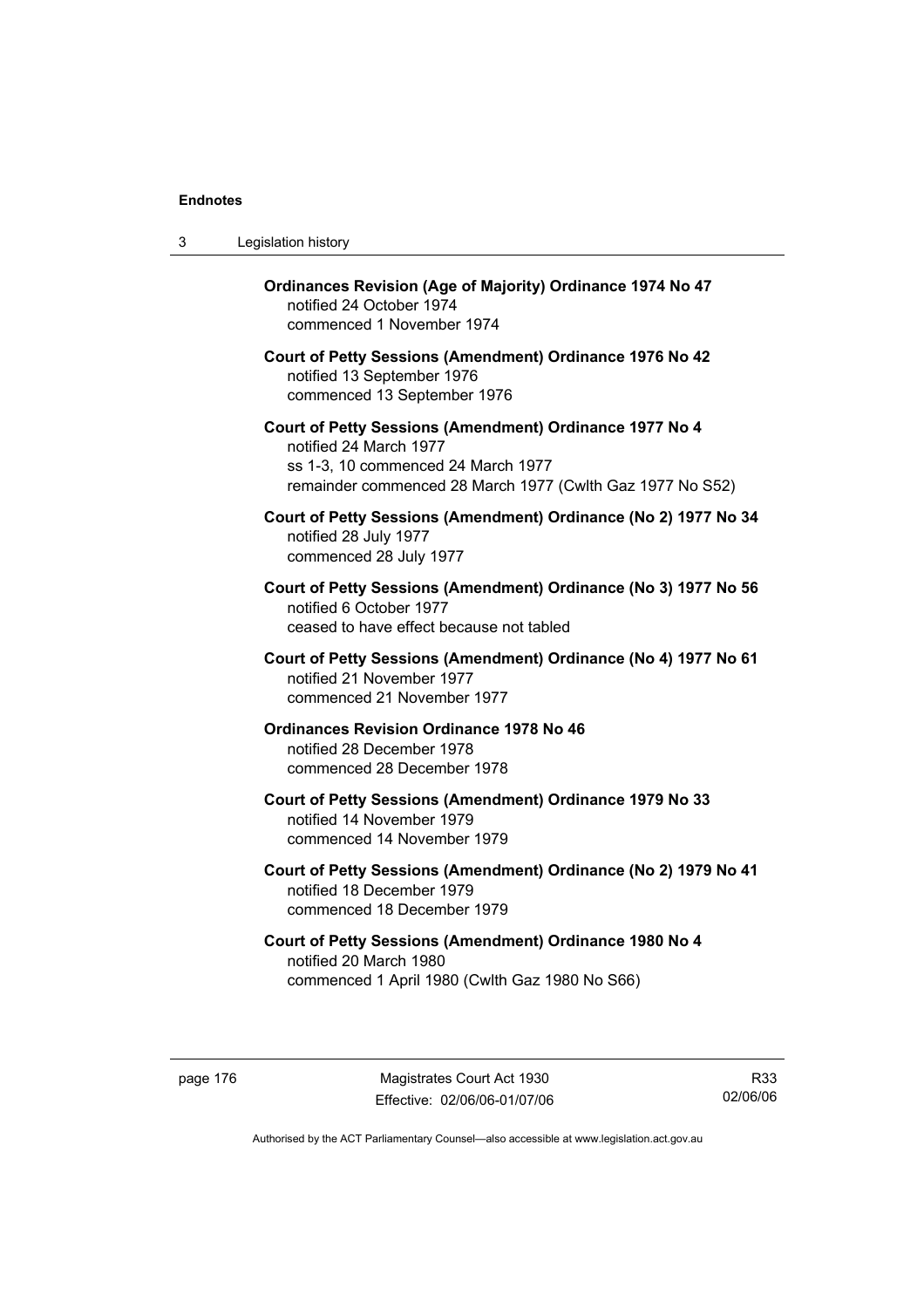| Court of Petty Sessions (Amendment) Ordinance (No 2) 1980 No 10<br>notified 26 March 1980<br>commenced 26 March 1980                        |
|---------------------------------------------------------------------------------------------------------------------------------------------|
| Court of Petty Sessions (Amendment) Ordinance 1982 No 2<br>notified 26 February 1982<br>commenced 1 September 1982 (Cwlth Gaz 1982 No S178) |
| Court of Petty Sessions (Amendment) Ordinance (No 2) 1982 No 3<br>notified 26 February 1982<br>commenced 26 February 1982                   |
| Court of Petty Sessions (Amendment) Ordinance 1984 No 9<br>notified 11 April 1984<br>commenced 11 April 1984                                |
| Court of Petty Sessions (Amendment) Ordinance (No 2) 1984 No 10<br>notified 11 April 1984<br>commenced 11 April 1984                        |
| Court of Petty Sessions (Amendment) Ordinance (No 3) 1984 No 16<br>notified 1 June 1984<br>commenced 1 June 1984                            |
| Court of Petty Sessions (Amendment) Ordinance (No 4) 1984 No 61<br>notified 2 November 1984<br>commenced 2 November 1984                    |
| Court of Petty Sessions (Amendment) Ordinance (No 5) 1984 No 62<br>notified 2 November 1984<br>commenced 2 November 1984                    |
| Court of Petty Sessions (Amendment) Ordinance 1985 No 17<br>notified 17 April 1985<br>commenced 17 April 1985                               |
| Court of Petty Sessions (Amendment) Ordinance (No 2) 1985 No 18<br>notified 17 April 1985<br>commenced 17 April 1985                        |
| Court of Petty Sessions (Amendment) Ordinance (No 3) 1985 No 41<br>notified 5 September 1985<br>commenced 5 September 1985                  |

R33 02/06/06

Magistrates Court Act 1930 Effective: 02/06/06-01/07/06 page 177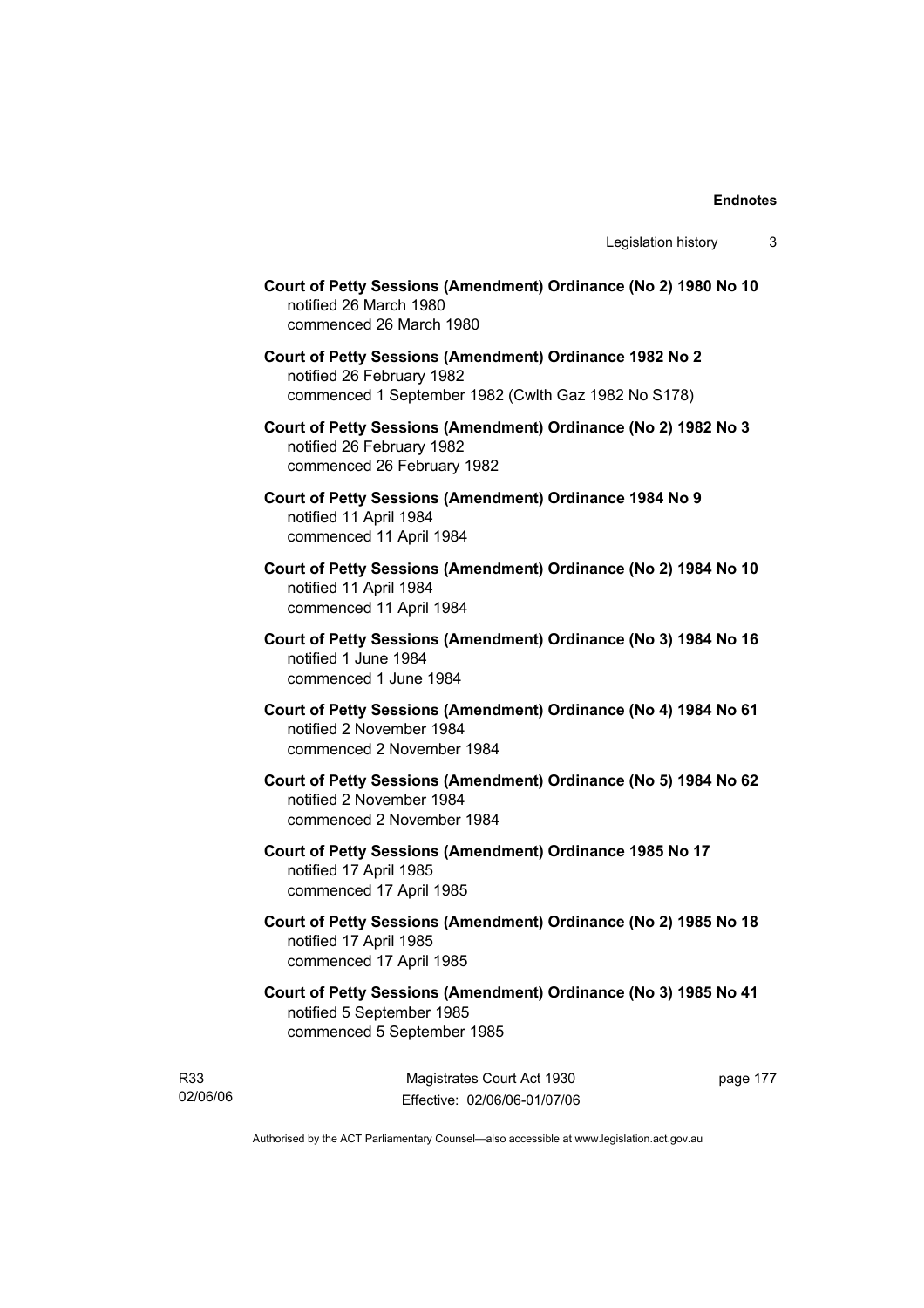3 Legislation history

## **Limitation Ordinance 1985 No 66**

notified 19 December 1985 commenced 19 December 1985

#### **Magistrates Court Ordinance 1985 No 67**

notified 19 December 1985 commenced 1 February 1986 (Cwlth Gaz 1986 No G3)

## **Magistrates Court (Amendment) Ordinance 1986 No 33**  notified 7 August 1986 commenced 7 August 1986

## **Domestic Violence (Miscellaneous Amendments) Ordinance 1986 No 53**

notified 4 September 1986 commenced 1 October 1986 (Cwlth Gaz 1986 No S484)

### **Crimes (Amendment) Ordinance (No 4) 1986 No 57**  notified 3 October 1986

commenced 3 October 1986

## **Magistrates Court (Amendment) Ordinance (No 2) 1986 No 71**  notified 30 October 1986 commenced 1 April 1987 (Cwlth Gaz 1987 No S52)

## **Magistrates Court (Amendment) Ordinance (No 3) 1986 No 74**  notified 14 November 1986 commenced 14 November 1986

## **Magistrates Court (Amendment) Ordinance (No 4) 1986 No 83**  notified 22 December 1986 commenced 22 December 1986

## **Magistrates Court (Amendment) Ordinance 1987 No 56**  notified 21 October 1987 commenced 21 October 1987

## **Magistrates Court (Amendment) Ordinance 1988 No 45**  notified 27 July 1988 commenced 27 July 1988

page 178 Magistrates Court Act 1930 Effective: 02/06/06-01/07/06

R33 02/06/06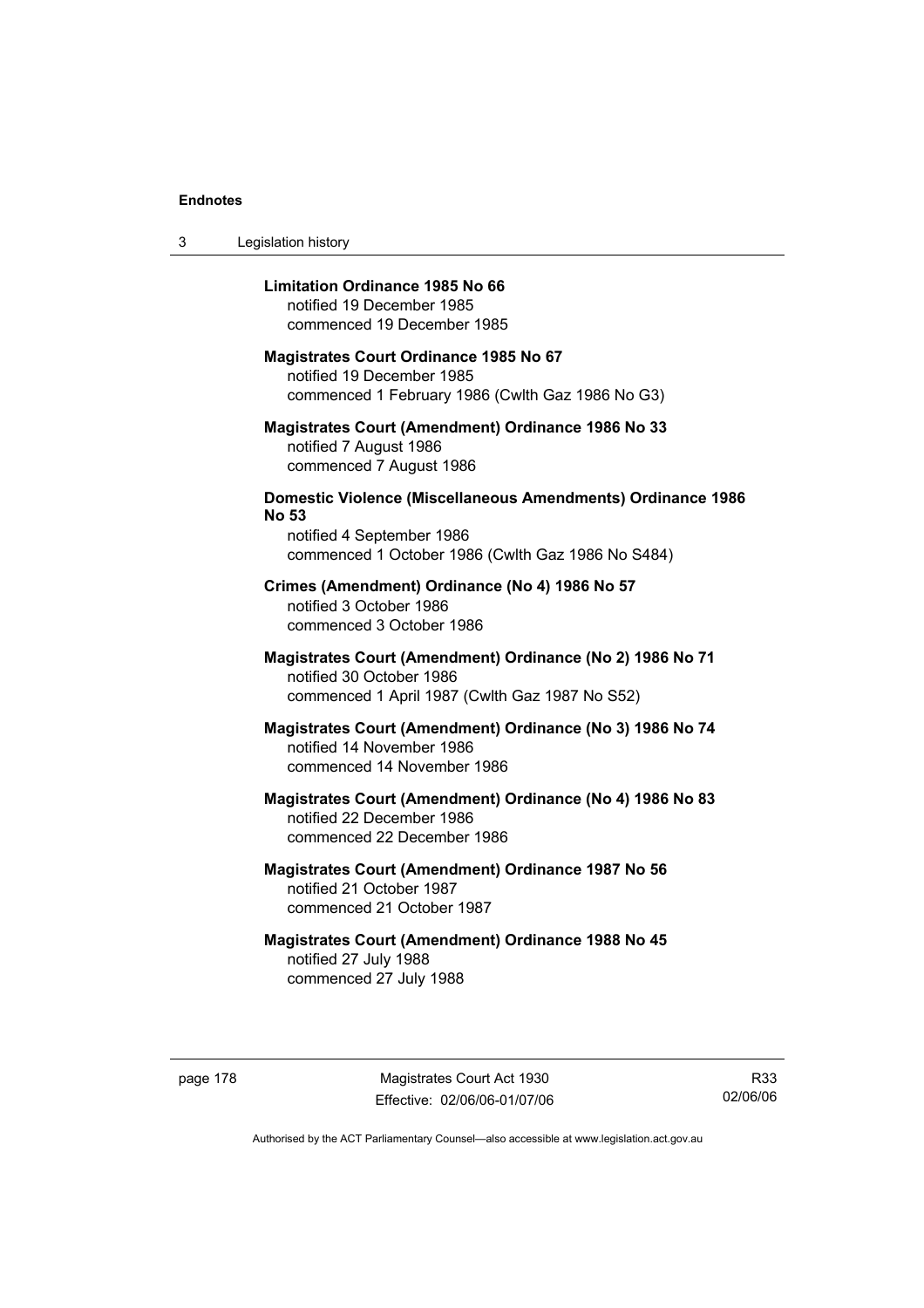## **Magistrates Court (Amendment) Ordinance 1989 No 55**

notified 30 June 1989 commenced 1 July 1989

**Magistrates Court (Amendment) Ordinance (No 2) 1989 No 59**  notified 25 October 1989 s 11, s 12, s 14 commenced 27 June 1990 (Cwlth Gaz 1990 No GN25) remainder commenced 25 October 1989

## **Magistrates Court (Amendment) Ordinance (No 3) 1989 No 60**  notified 20 December 1989 commenced 14 February 1990 (Cwlth Gaz 1990 No GN5)

**Crimes (Amendment) Ordinance 1990 No 1**  notified 23 May 1990 commenced 23 May 1990

**Self-Government (Consequential Amendments) Ordinance 1990 No 5**  notified 27 June 1990 s 1, s 2 commenced 27 June 1990 remainder commenced 1 July 1990

**Magistrates Court (Appeals Against Sentence) Ordinance 1990 No 9**  notified 29 June 1990 commenced 29 June 1990

## **Legislation after becoming Territory enactment**

## **Magistrates Court (Amendment) Act 1990 No 65**  notified 24 December 1990 commenced 24 December 1990

## **Weapons (Consequential Amendments) Act 1991 No 9 sch**

notified 3 April 1991 (Gaz 1991 No S19) s 1, s 2 commenced 3 April 1991 (s 2 (1)) sch commenced 3 October 1991 (s 2 (2))

## **Magistrates Court (Amendment) Act 1991 No 38**

notified 20 September 1991 ss 1-3 commenced 20 September 1991 remainder commenced 25 September 1991 (Gaz 1991 No S103)

R33 02/06/06 page 179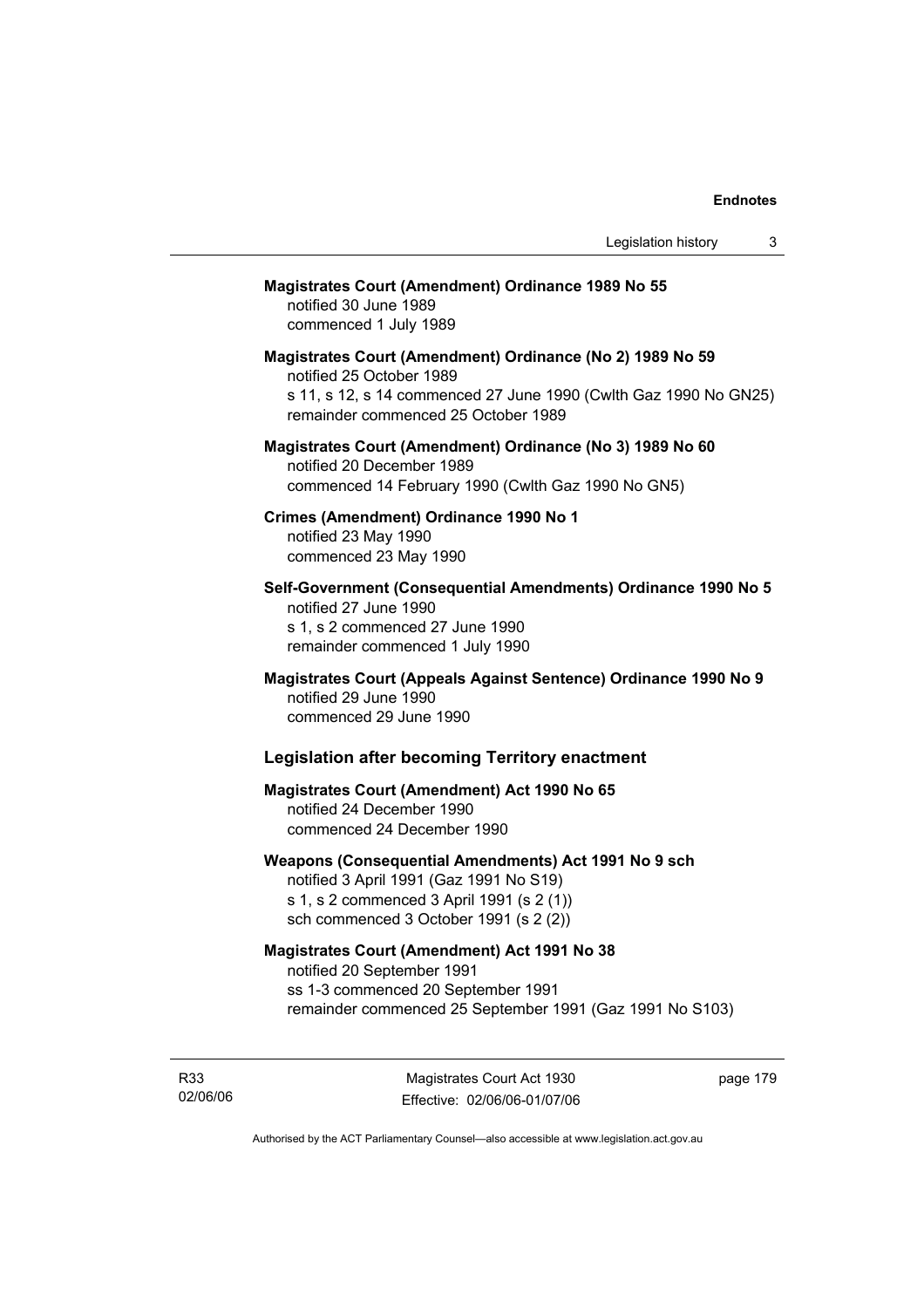| -3 | Legislation history |  |
|----|---------------------|--|
|----|---------------------|--|

## **Magistrates and Coroner's Courts (Registrar) Act 1991 No 44**

notified 20 September 1991 (Gaz 1991 No S95) s 1, s 2 commenced 20 September 1991 (s 2 (1)) remainder commenced 25 September 1991 (s 2 (2) and Gaz 1991 No S103)

#### **Magistrates Court (Amendment) Act (No 2) 1991 No 79**

notified 11 December 1991 ss 1-3 commenced 11 December 1991 remainder commenced 11 June 1992

#### **Workers' Compensation (Consequential Amendments) Act 1991 No 106 sch**

notified 15 January 1991 (Gaz 1992 No S3) s 1, s 2 commenced 15 January 1992 (s 2 (1)) remainder commenced 22 January 1992 (s 2 (2) and Gaz 1992 No S9)

## **Magistrates Court (Amendment) Act (No 3) 1991 No 112**

notified 10 January 1992 s 1, s 2 commenced 10 January 1992 remainder commenced 18 May 1992 (Gaz 1992 No S57)

## **Bail (Consequential Amendments) Act 1992 No 9**

notified 28 May 1992 (Gaz 1992 No S59) s 1, s 2 commenced 28 May 1992 (s 2 (1)) remainder commenced 28 November 1992 (s 2 (3))

**Statute Law Revision (Miscellaneous Provisions) Act 1992 No 23 sch 1** 

notified 4 June 1992 (Gaz 1992 No S71) commenced 4 June 1992

## **Protection Orders (Reciprocal Arrangements) (Consequential Amendments) Act 1992 No 37 pt 3**

notified 8 July 1992 (Gaz 1992 No S103) ss 1-6 and 8-11 commenced 8 July 1992 (s 2 (1)) s 7, s 12 commenced 3 August 1992 (s 2 (2) and Gaz 1992 No S130)

## **Evidence (Amendment) Act 1993 No 2**

notified 1 March 1993 commenced 1 March 1993

page 180 Magistrates Court Act 1930 Effective: 02/06/06-01/07/06

R33 02/06/06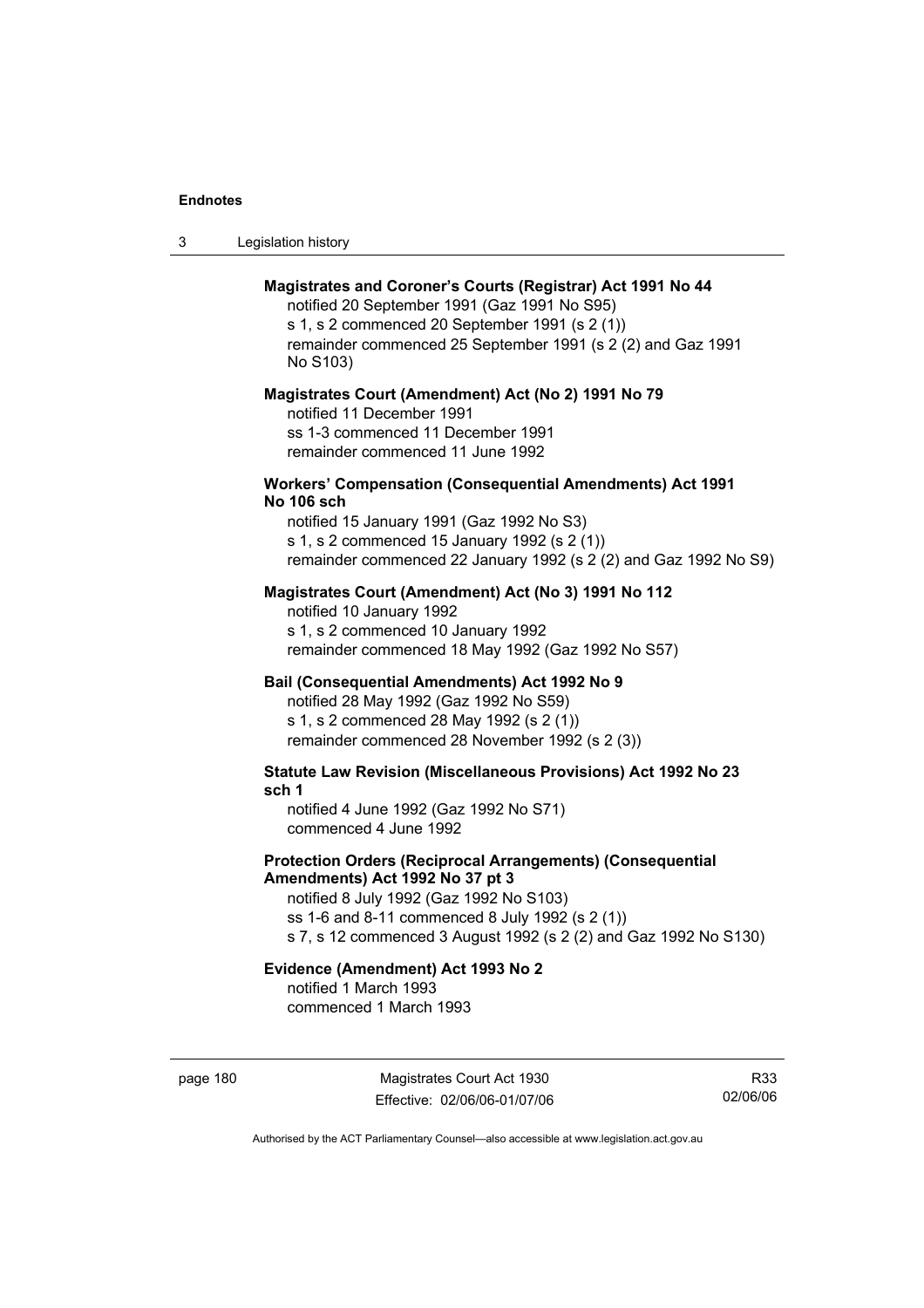#### **Magistrates Court (Amendment) Act 1993 No 4**

notified 1 March 1993 ss 1-3 commenced 1 March 1993 ss 4-19, 21-24, 26-32 commenced 8 March 1993 (Gaz 1993 No 32) remainder commenced 1 September 1993

#### **Magistrates Court (Amendment) Act (No 2) 1993 No 48**

notified 27 August 1993 ss 1-3 commenced 27 August 1993 remainder commenced 27 September 1993 (s 2 (2) and Gaz 1993 No S201)

## **Supreme Court (Amendment) Act (No 2) 1993 No 91**

notified 17 December 1993 commenced 17 December 1993

#### **Magistrates Court (Amendment) Act 1994 No 4**

notified 14 March 1994 ss 1-4, s 10, s 12, s 13 commenced 14 March 1994 remainder commenced 1 July 1994 (s 2 (2))

## **Judicial Commissions (Consequential Amendments) Act 1994 No 10**  notified 14 March 1994 (Gaz 1994 No S44) commenced 14 March 1994 (s 2)

#### **Public Sector Management (Consequential and Transitional Provisions) Act 1994 No 38**

notified 30 June 1994 (Gaz 1994 No S121) s 1, s 2 commenced 30 June 1994 (s 2 (1)) remainder commenced 1 July 1994 (s 2 (2) and Gaz 1994 No S142)

#### **Mental Health (Consequential Provisions) Act 1994 No 45**

notified 7 September 1994 (Gaz 1994 No S177) s 1, s 2 commenced 7 September 1994 (s 2 (1)) remainder commenced 6 February 1995 (s 2 (2) and Gaz 1995 No S33)

### **Magistrates Court (Enforcement of Judgments) Act 1994 No 61**  notified 11 October 1994

s 1, s 2 commenced 11 October 1994

remainder commenced 10 April 1995 (Gaz 1995 No S75)

R33 02/06/06 page 181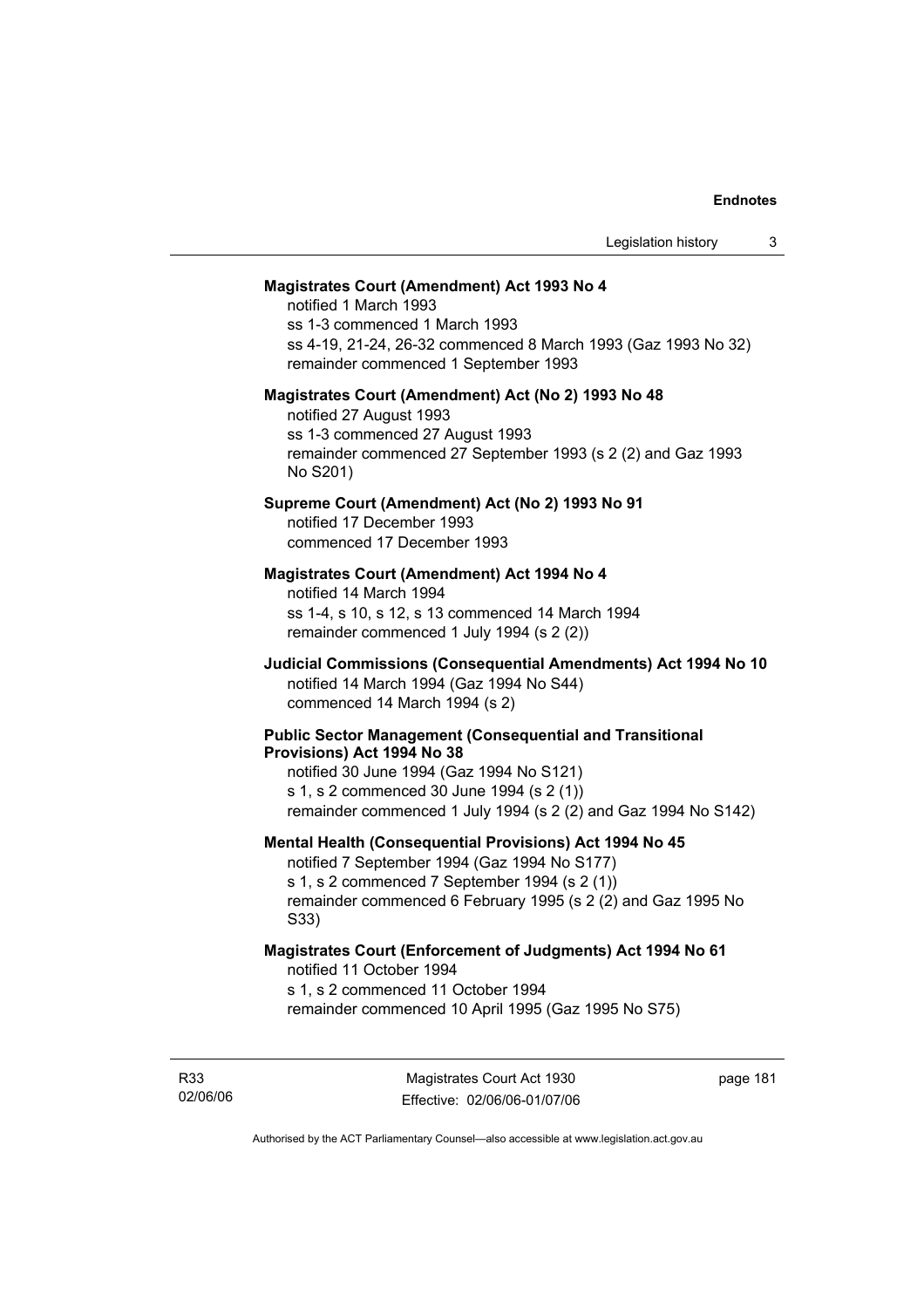| Legislation history<br>-3 |  |
|---------------------------|--|
|---------------------------|--|

## **Coroners (Amendment) Act (No 2) 1994 No 66**

notified 11 October 1994 commenced 11 October 1994

#### **Statute Law Revision (Penalties) Act 1994 No 81 sch**

notified 29 November 1994 (Gaz 1994 No S253) s 1, s 2 commenced 29 November 1994 (s 2 (1)) remainder commenced 29 November 1994 (s 2 (2) and Gaz 1994 No S269)

#### **Magistrates Court (Amendment) Act 1995 No 41**

notified 7 November 1995 s 1, s 2 commenced 7 November 1995 remainder commenced 7 May 1996

#### **Statute Law Revision Act 1995 No 46 sch**

notified 18 December 1995 (Gaz 1995 No S306) amdts commenced 18 December 1995 (s 2)

### **Magistrates Court (Amendment) Act 1996 No 6**

notified 12 March 1996 ss 1-3 commenced 12 March 1996 s 7 commenced 25 September 1991 remainder commenced 12 September 1996

## **Criminal Injuries Compensation (Amendment) Act 1996 No 68**

notified 20 December 1996 ss 1-3 commenced 20 December 1996 remainder commenced 1 January 1997 (Gaz 1996 No S352)

#### **Firearms Act 1996 No 74**

notified 20 December 1996 s 1, s 2 commenced 20 December 1996 remainder commenced 17 May 1997 (Gaz 1997 No S135)

## **Magistrates Court (Amendment) Act (No 2) 1996 No 82**

notified 20 December 1996 ss 1-3 commenced 20 December 1996 remainder commenced 1 January 1997 (Gaz 1996 No S353)

page 182 Magistrates Court Act 1930 Effective: 02/06/06-01/07/06

R33 02/06/06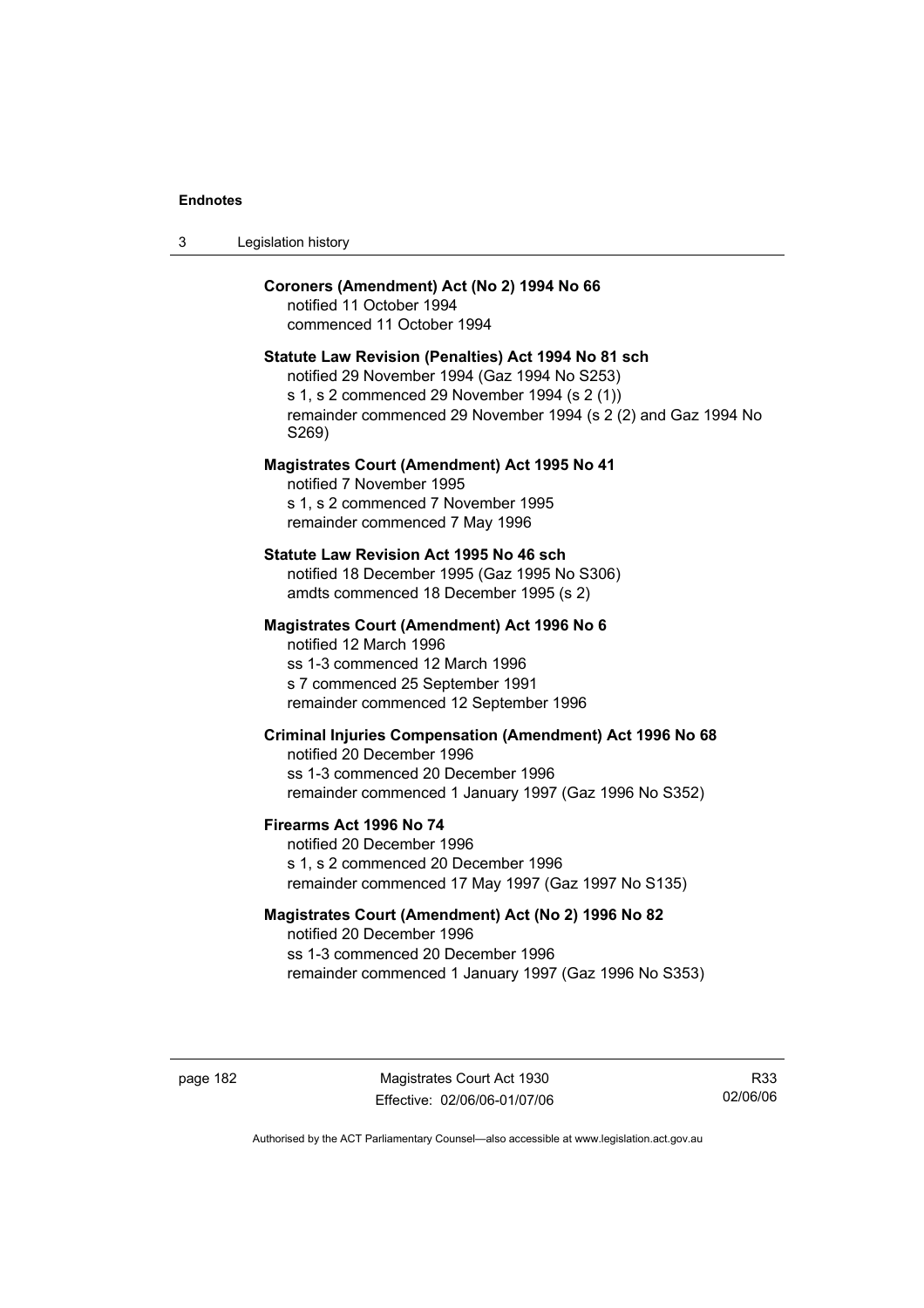#### **Magistrates Court (Amendment) Act 1997 No 25**

notified 29 May 1997 ss 1-3 commenced 29 May 1997 remainder commenced 30 May 1997 (s 2 (2) and Gaz 1997 No S149)

#### **Remuneration Tribunal (Consequential Amendments) Act 1997 No 41 sch 1 (as am by Act 2002 No 49 amdt 3.222)**

notified 19 September 1997 (Gaz 1997 No S264) commenced 24 September 1997 (s 2 as am by Act 2002 No 49 amdt 3.222)

### **Magistrates Court (Civil Jurisdiction) (Amendment) Act 1997 No 94**  notified 1 December 1997

ss 1-3 commenced 1 December 1997 remainder commenced 25 May 1998 (Gaz 1998 No S140)

## **Legal Practitioners (Consequential Amendments) Act 1997 No 96 sch 1**

notified 1 December 1997 (Gaz 1997 No S380) s 1, s 2 commenced 1 December 1997 (s 2 (1)) sch 1 commenced 1 June 1998 (s 2 (2))

## **Magistrates Court (Amendment) Act 1998 No 25**

notified 10 July 1998 s 1, s 2 commenced 10 July 1998 remainder commenced 1 January 1999 (Gaz 1998 No 50)

## **Magistrates Court (Amendment) Act (No 2) 1998 No 38**

notified 14 October 1998 ss 1-3 commenced 14 October 1998 remainder commenced 19 October 1998 (Gaz 1998 No 41)

## **Statute Law Revision (Penalties) Act 1998 No 54 sch**

notified 27 November 1998 (Gaz 1998 No S207) s 1, s 2 commenced 27 November 1998 (s 2 (1)) remainder commenced 9 December 1998 (s 2 (2) and Gaz 1998 No 49)

Magistrates Court Act 1930 Effective: 02/06/06-01/07/06 page 183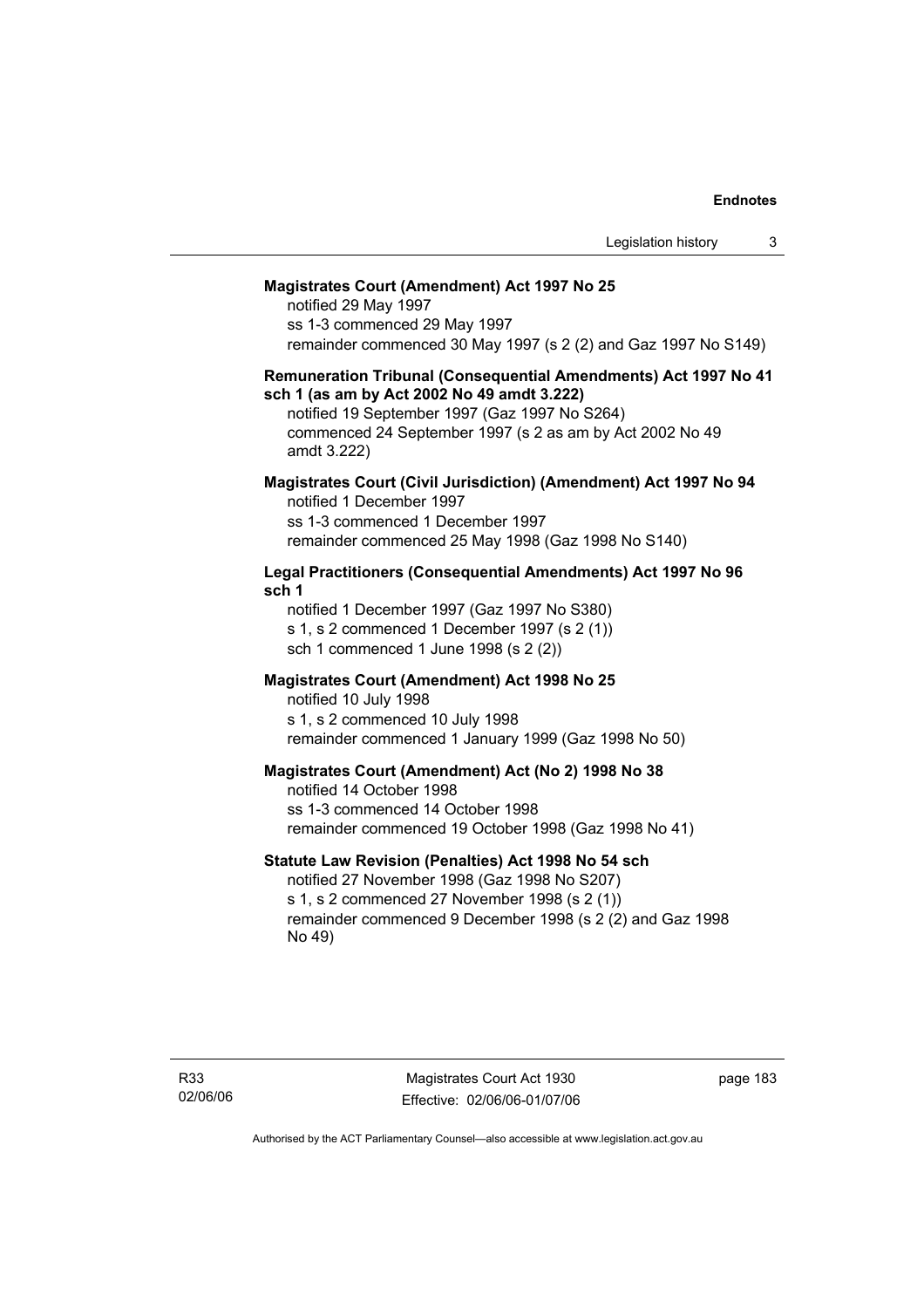3 Legislation history

#### **Custodial Escorts (Consequential Provisions) Act 1998 No 67**

notified 23 December 1998 (Gaz 1998 No S212) s 1, s 2 commenced 23 December 1998 (s 2 (1)) remainder commenced 23 December 1998 (s 2 (2) and Gaz 1998 No 51)

## **Children's Services (Amendment) Act 1999 No 12**  notified 23 March 1999 commenced 1 May 1999

## **Courts and Tribunals (Audio Visual and Audio Linking) Act 1999 No 22**

notified 14 April 1999 (Gaz 1999 No S16) s 1, s 2 commenced 14 April 1999 (s 2 (1)) remainder commenced 1 September 1999 (s 2 (2) and Gaz 1999 No 35)

## **Magistrates Court (Amendment) Act 1999 No 34**

notified 2 July 1999 commenced 2 July 1999

#### **Magistrates Court Amendment Act (No 2) 1999 No 59**

notified 10 November 1999 (Gaz 1999 No 45 and 1999 No 47) commenced 10 November 1999

#### **Children's Services Amendment Act (No 2) 1999 No 61**

notified 10 November 1999 s 1, s 2 commenced 10 November 1999 remainder commenced 1 December 1999

## **Children and Young People (Consequential Amendments) Act 1999 No 64 sch 2**

notified 10 November 1999 (Gaz 1999 No 45) s 1, s 2 commenced 10 November 1999 (s 2 (1)) remainder commenced 10 May 2000 (s 2 (2))

## **Law Reform (Miscellaneous Provisions) Act 1999 No 66 sch 3**

notified 10 November 1999 (Gaz 1999 No 45) commenced 10 November 1999 (s 2)

page 184 Magistrates Court Act 1930 Effective: 02/06/06-01/07/06

R33 02/06/06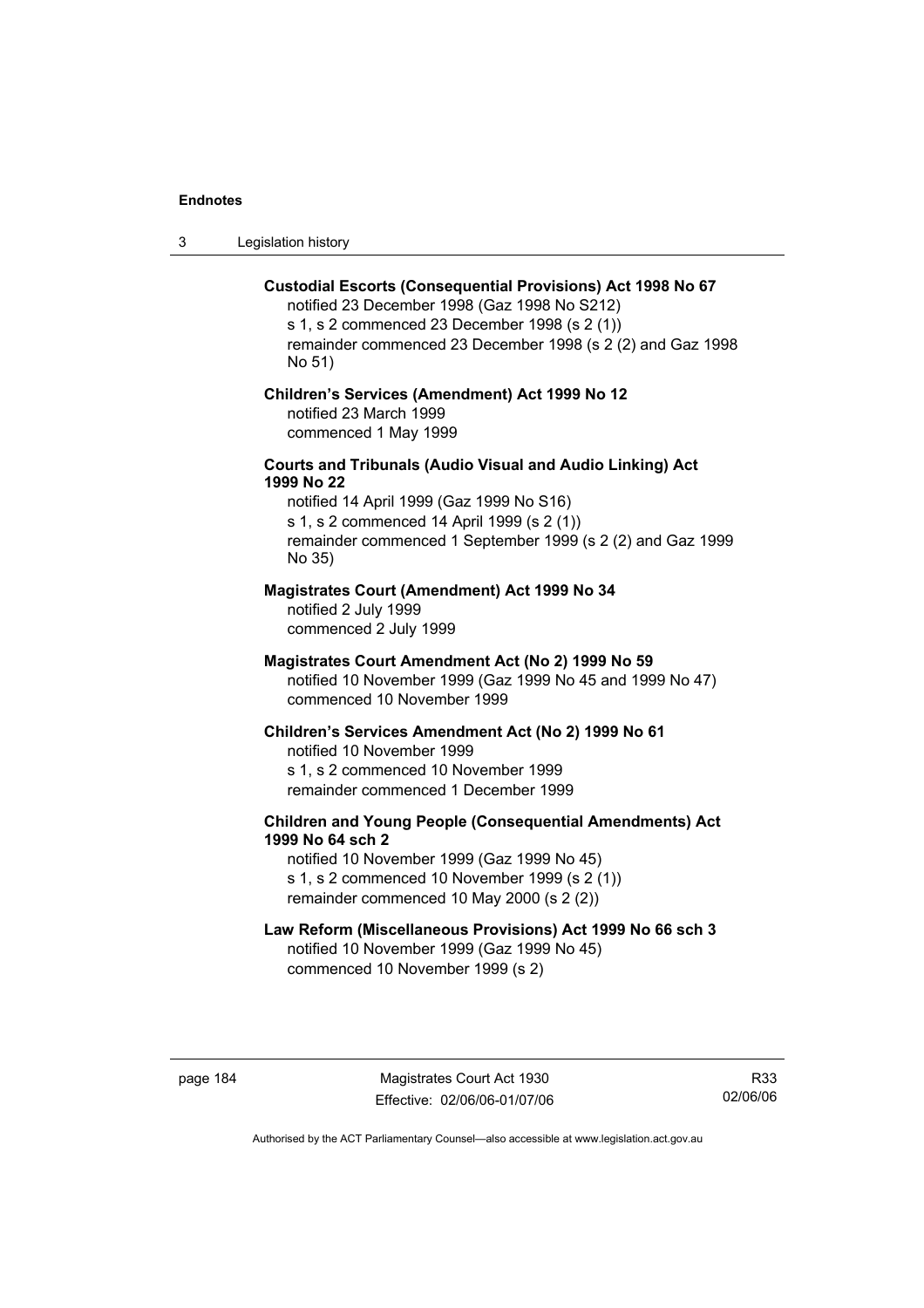## **Road Transport Legislation Amendment Act 1999 No 79 sch 3**

notified 23 December 1999 (Gaz 1999 No S65)

s 1, s 2 commenced 23 December 1999 (IA s 10B)

remainder commenced 1 March 2000 (s 2 (2) and Gaz 2000 No S5)

### **Victims of Crime (Financial Assistance) (Amendment) Act 1999 No 91 sch 2**

notified 23 December 1999 (Gaz 1999 No S65) s 1, s 2 commenced 23 December 1999 (IA s 10B) remainder commenced 24 December (s 2 (2) and Gaz 1999 No S69)

## **Justice and Community Safety Legislation Amendment Act 2000 No 1 sch**

notified 9 March 2000 (Gaz 2000 No 10) s 1, s 2 commenced 9 March 2000 (s 2 (1)) amdts commenced 9 September 2000 (s 2 (3))

## **Justice and Community Safety Legislation Amendment Act 2000 (No 3) No 17 sch 1**

notified 1 June 2000 (Gaz 2000 No 22) commenced 1 June 2000 (s 2)

## **Magistrates Court Amendment Act 2000 No 60**

notified 5 October 2000 (Gaz 2000 No 40) commenced 5 October 2000 (s 2)

## **Leases (Commercial and Retail) Act 2001 No 18 s 174**

notified 19 April 2001 (Gaz 2001 No 16)

s 1, s 2 commenced 19 April 2001 (IA s 10B)

s 174 commenced 1 July 2002 (s 2)

## **Legislation (Consequential Amendments) Act 2001 No 44 pt 237**

notified 26 July 2001 (Gaz 2001 No 30) s 1, s 2 commenced 26 July 2001 (IA s 10B)

pt 237 commenced 12 September 2001 (s 2 and see Gaz 2001 No S65)

## **Statute Law Amendment Act 2001 (No 2) 2001 No 56 pt 3.37**

notified 5 September 2001 (Gaz 2001 No S65) commenced 5 September 2001 (s 2 (1))

R33 02/06/06 page 185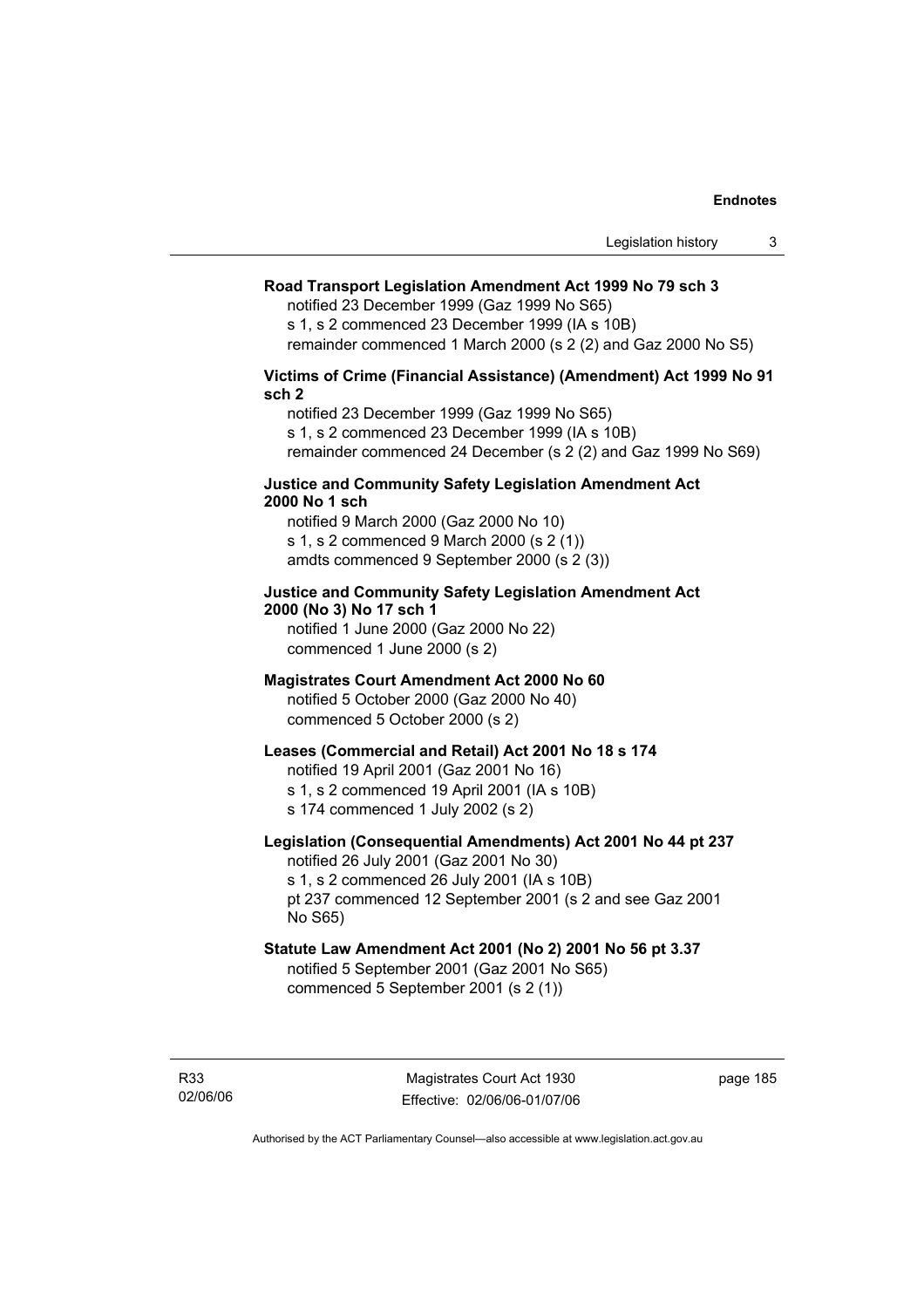| Legislation history<br>-3 |  |
|---------------------------|--|
|---------------------------|--|

## **Road Transport (Public Passenger Services) Act 2001 No 62 pt 1.1**

notified 10 September 2001 (Gaz 2001 No S66)

s 1, s 2 commenced 10 September 2001 (IA s 10B)

pt 1.1 commences 1 December 2001 (s 2 and CN 2001 No 2)

#### **Crimes Legislation Amendment Act 2001 No 63 pt 8**

notified 10 September 2001 (Gaz 2001 No S66)

s 1, s 2 commenced 10 September 2001 (IA s 10B)

pt 8 commenced 27 September 2001 (s 2 (2) and CN 2001 No 3)

## **Criminal Code 2001 Act No 64 sch 1 (as am by Criminal Code Amendment Act 2002 No 2)**

notified 10 September 2001 (Gaz 2001 No S66) repealed before commencement by Criminal Code 2002 No 51 s 126

## **Justice and Community Safety Legislation Amendment Act 2001 No 70 sch 1**

notified LR 14 September 2001 amdt commenced 14 September 2001 (s 2 (5))

## **Fair Trading Legislation Amendment Act 2001 No 77 pt 4**

notified LR 14 September 2001 s 1, s 2 commenced 14 September 2001 (LA s 75) pt 4 commenced 14 March 2002 (LA s 79)

## **Protection Orders (Consequential Amendments) Act 2001 No 90 sch 1 pt 8**

notified LR 27 September 2001 s 1, s 2 commenced 27 September 2001 (LA s 75) sch 1 pt 8 commenced 27 March 2002 (s 2 and LA s 79)

#### **Criminal Code Amendment Act 2002 No 2 s 4**

notified LR 7 March 2002

s 1, s 2 commenced 7 March 2002 (LA s 75)

remainder commenced 9 March 2002 (s 2)

*Note* This Act only amends the Criminal Code 2001 Act No 64. The Criminal Code 2001 was repealed before it commenced (see Act 2002 No 51 s 126)

page 186 Magistrates Court Act 1930 Effective: 02/06/06-01/07/06

R33 02/06/06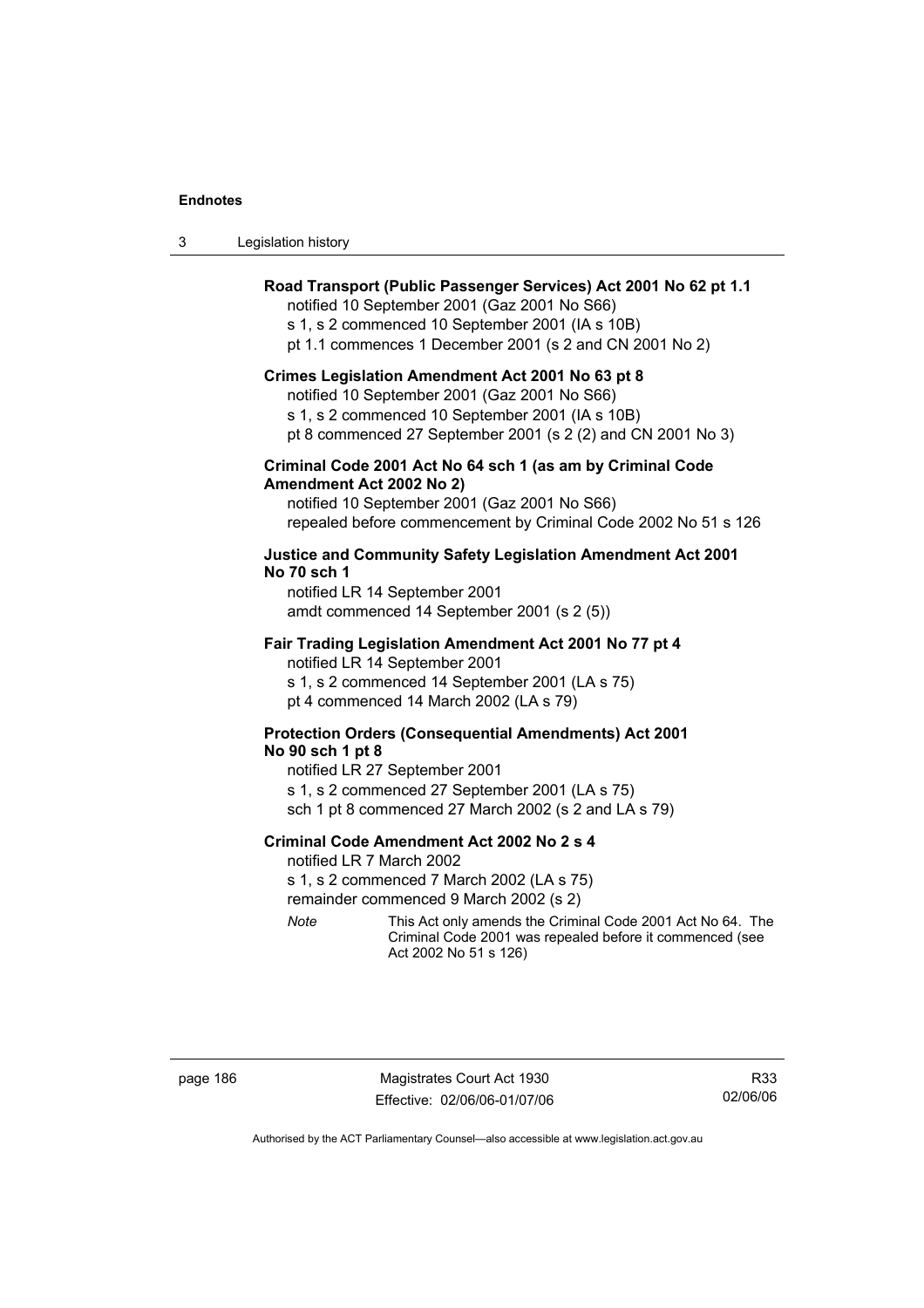## **Statute Law Amendment Act 2002 No 30 pt 3.46**

notified LR 16 September 2002

s 1, s 2 taken to have commenced 19 May 1997 (LA s 75 (2)) pt 3.46 commenced 17 September 2002 (s 2 (1))

#### **Magistrates Court (Refund of Fees) Amendment Act 2002 No 36**

notified LR 10 October 2002

s 1, s 2 commenced 10 October 2002 (LA s 75 (1)) remainder commenced 11 October 2002 (s 2)

## **Statute Law Amendment Act 2002 (No 2) No 49 amdt 3.222**

notified LR 20 December 2002

s 1, s 2 taken to have commenced 7 October 1994 (LA s 75 (2))

amdt 3.222 taken to have commenced 24 September 1997 (s 2 (3))

*Note* This Act only amends the Remuneration Tribunal (Consequential Amendments) Act 1997 No 41.

## **Justice and Community Safety Legislation Amendment Act 2003 A2003-2 pt 14**

notified LR 3 March 2003

s 1, s 2 commenced 3 March 2003 (LA s 75 (1))

pt 14 commenced 31 March 2003 (s 2 (2))

## **Evidence (Miscellaneous Provisions) Amendment Act 2003 A2003-48 sch 2 pt 2.8**

notified LR 31 October 2003

s 1, s 2 commenced 31 October 2003 (LA s 75 (1)) sch 2 pt 2.8 commenced 30 April 2004 (s 2 and LA s 79)

## **Statute Law Amendment Act 2003 (No 2) A2003-56 sch 3 pt 3.14**

notified LR 5 December 2003

s 1, s 2 commenced 5 December 2003 (LA s 75 (1)) sch 3 pt 3.14 commenced 19 December 2003 (s 2)

## **Sexuality Discrimination Legislation Amendment Act 2004 A2004-2 sch 2 pt 2.6**

notified LR 18 February 2004

s 1, s 2 commenced 18 February 2004 (LA s 75 (1))

sch 2 pt 2.6 commenced 22 March 2004 (s 2 and CN2004-4)

R33 02/06/06

Magistrates Court Act 1930 Effective: 02/06/06-01/07/06 page 187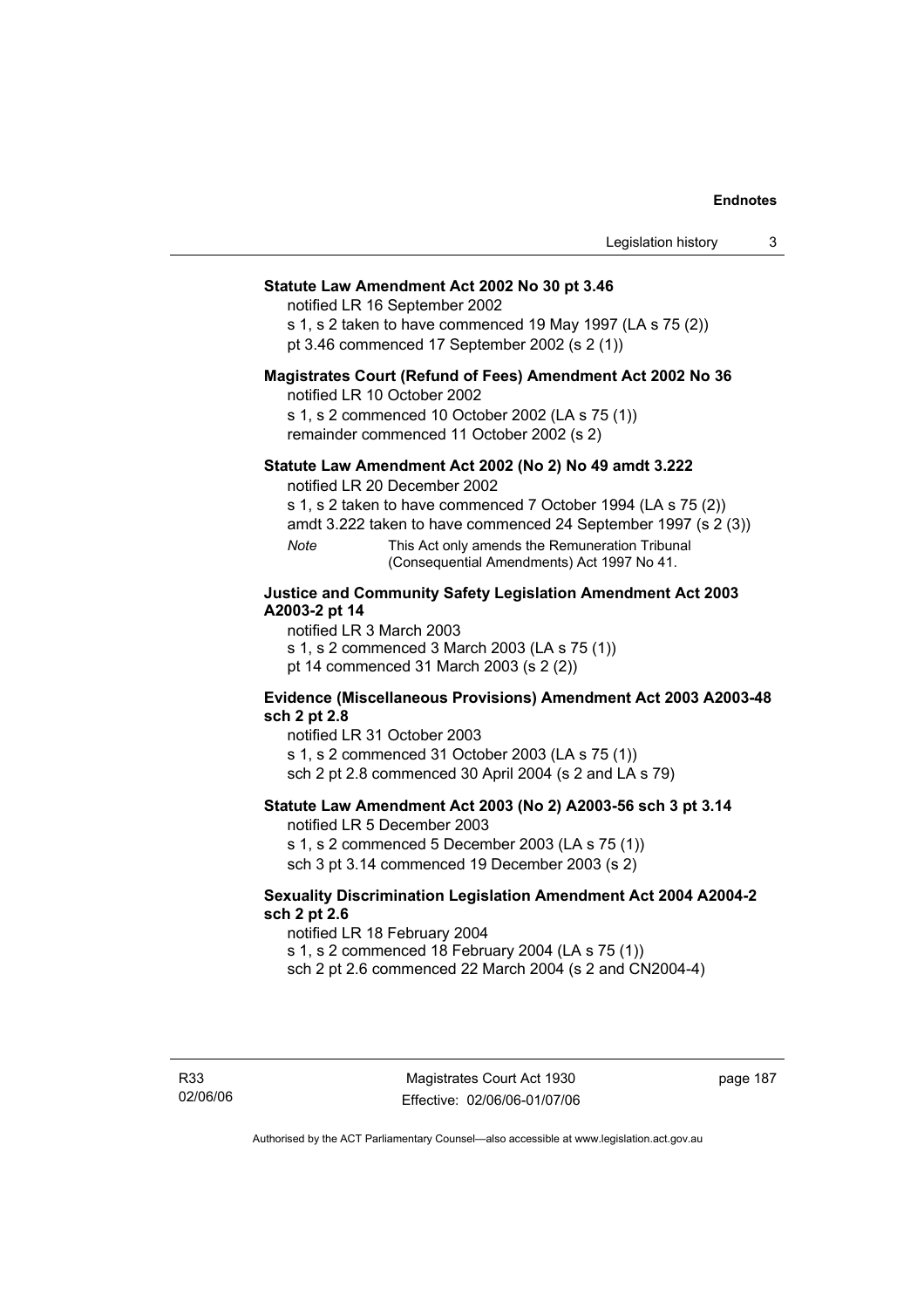| Legislation history<br>-3 |  |
|---------------------------|--|
|---------------------------|--|

#### **Bail Amendment Act 2004 A2004-14 sch 2 pt 2.2**

notified LR 26 March 2004 s 1, s 2 commenced 26 March 2004 (LA s 75 (1)) sch 2 pt 2.2 commenced 26 June 2004 (s 2 (1))

## **Criminal Code (Theft, Fraud, Bribery and Related Offences) Amendment Act 2004 A2004-15 sch 3 pt 3.4**

notified LR 26 March 2004 s 1, s 2 commenced 26 March 2004 (LA s 75 (1))

sch 3 pt 3.4 commenced 9 April 2004 (s 2 (1))

#### **Statute Law Amendment Act 2004 A2004-42 sch 1 pt 1.4**

notified LR 11 August 2004 s 1, s 2 commenced 11 August 2004 (LA s 75 (1)) amdt 1.10, amdt 1.11 commenced 30 September 2004(s 2 (2) and see Litter Act 2004 A2004-47, s 2 and CN2004-22) sch 1 pt 1.4 remainder commenced 25 August 2004 (s 2 (1))

## **Litter Act 2004 A2004-47 sch 1**

notified LR 16 August 2004 s 1, s 2 commenced 16 August 2004 (LA s 75 (1)) sch 1 commenced 30 September 2004 (s 2 and CN2004-22)

#### **Court Procedures (Consequential Amendments) Act 2004 A2004-60 sch 1 pt 1.40, pt 1.51 (in part)**

notified LR 2 September 2004 s 1, s 2 commenced 2 September 2004 (LA s 75 (1)) sch 1 pt 1.40 commenced 10 January 2005 (s 2 and see Court Procedures Act 2004 A2004-59, s 2 and CN2004-29)

## **Justice and Community Safety Legislation Amendment Act 2005 A2005-5 pt 8**

notified LR 23 February 2005 s 1, s 2 commenced 23 February 2005 (LA s 75 (1)) pt 8 commenced 24 February 2005 (s 2 (2))

## **Crimes Amendment Act 2005 A2005-7 pt 4**

notified LR 23 February 2005

s 1, s 2 commenced 23 February 2005 (LA s 75 (1))

pt 4 commenced 24 February 2005 (s 2)

page 188 Magistrates Court Act 1930 Effective: 02/06/06-01/07/06

R33 02/06/06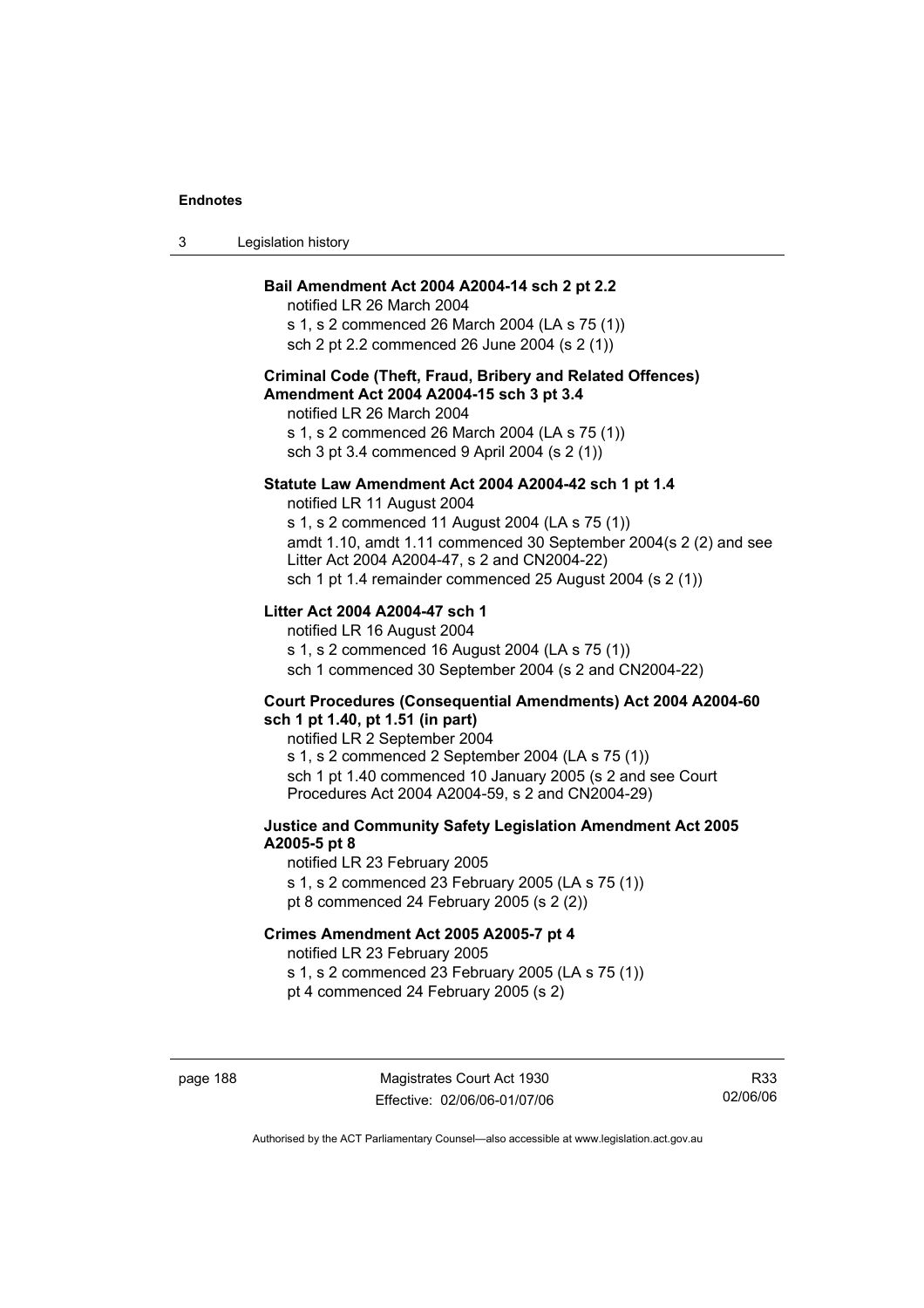## **Domestic Violence and Protection Orders Amendment Act 2005 A2005-13 sch 1 pt 1.12**

notified LR 24 March 2005 s 1, s 2 commenced 24 March 2005 (LA s 75 (1)) sch 1 pt 1.12 commenced 25 March 2005 (s 2)

## **Statute Law Amendment Act 2005 A2005-20 sch 3 pt 3.35**

notified LR 12 May 2005

s 1, s 2 taken to have commenced 8 March 2005 (LA s 75 (2)) sch 1 pt 3.35 commenced 2 June 2005 (s 2 (1))

## **Criminal Code (Administration of Justice Offences) Amendment Act 2005 A2005-53 sch 1 pt 1.20**

notified LR 26 October 2005 s 1, s 2 commenced 26 October 2005 (LA s 75 (1)) sch 1 pt 1.20 commenced 23 November 2005 (s 2)

## **Justice and Community Safety Legislation Amendment Act 2005 (No 4) A2005-60 sch 1 pt 1.19**

notified LR 1 December 2005

s 1, s 2 taken to have commenced 23 November 2005 (LA s 75 (2)) sch 1 pt 1.19 commenced 22 December 2005 (s 2 (4))

## **Sentencing Legislation Amendment Act 2006 A2006-23 sch 1 pt 1.27**  notified LR 18 May 2006

s 1, s 2 commenced 18 May 2006 (LA s 75 (1)) sch 1 pt 1.27 commenced 2 June 2006 (s 2 (1) and see Crimes (Sentence Administration) Act 2005 A2005-59 s 2, Crimes (Sentencing) Act 2005 A2005-58, s 2 and LA s 79)

## **4 Amendment history**

The *Magistrates Court (Enforcement of Judgments) Act 1994* No 61 s 28 amended the Act by reversing the order of masculine and feminine pronouns. The amendments have been incorporated in the republication but have not been noted in the amendment history.

| Title<br>title          | am 1985 No 67           |
|-------------------------|-------------------------|
| Preliminary<br>ch 1 hdg | ins A2004-60 amdt 1.181 |

R33 02/06/06

Magistrates Court Act 1930 Effective: 02/06/06-01/07/06 page 189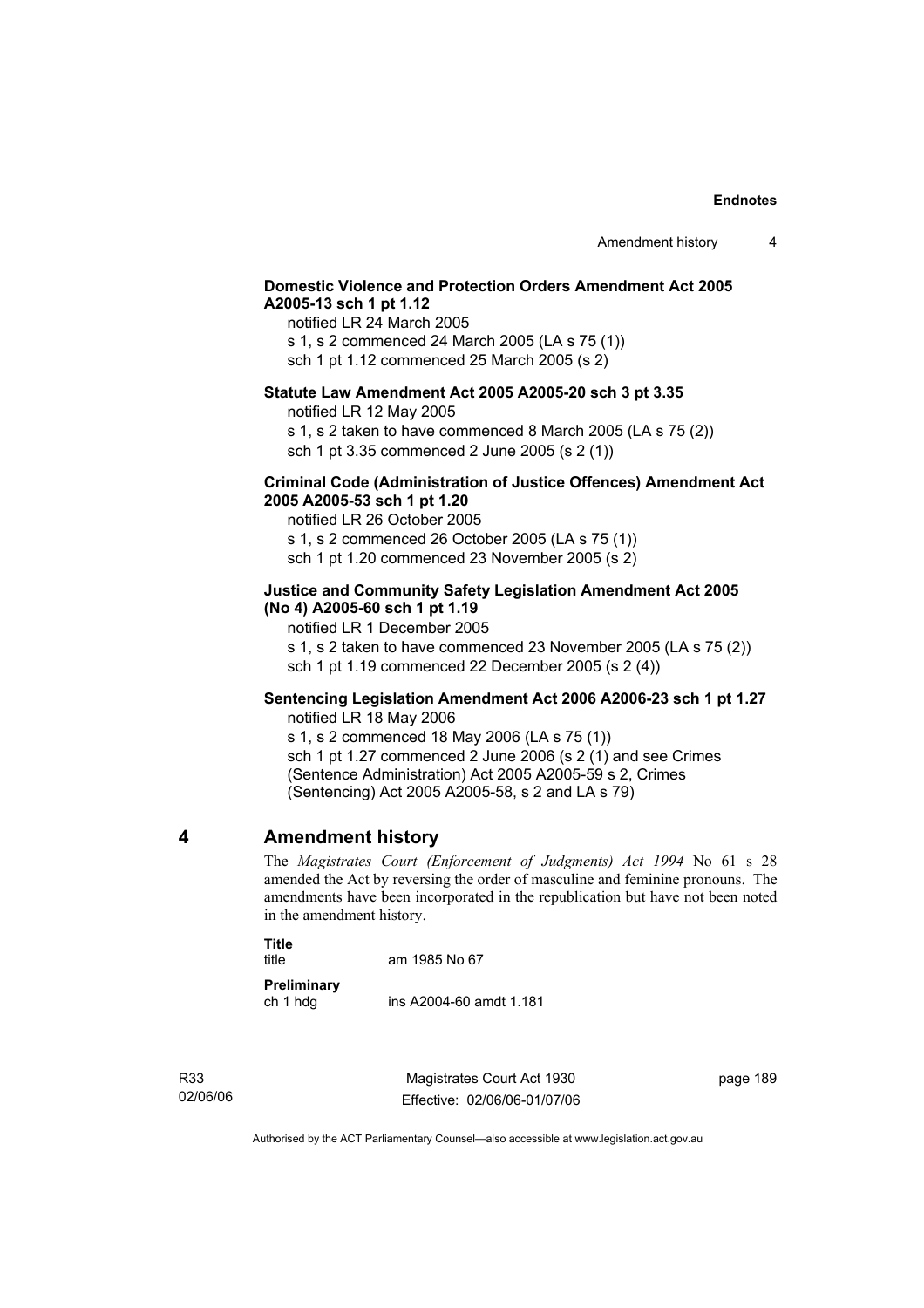| 4 | Amendment history |
|---|-------------------|
|---|-------------------|

| Preliminary<br>pt 1 hdg                              | om A2004-60 amdt 1.181                                                                                                                                                                                                                                                                                                                                                                                                                                                                                              |
|------------------------------------------------------|---------------------------------------------------------------------------------------------------------------------------------------------------------------------------------------------------------------------------------------------------------------------------------------------------------------------------------------------------------------------------------------------------------------------------------------------------------------------------------------------------------------------|
| Name of Act<br>s <sub>1</sub>                        | sub A2003-56 amdt 3.161                                                                                                                                                                                                                                                                                                                                                                                                                                                                                             |
| <b>Dictionary</b><br>s <sub>2</sub>                  | om 1978 No 46<br>ins A2004-60 amdt 1.182<br>am A2005-20 amdt 3.193                                                                                                                                                                                                                                                                                                                                                                                                                                                  |
| <b>Notes</b><br>s 3                                  | om 1994 No 61<br>ins A2004-60 amdt 1.182<br>(2), (3) exp 10 January 2006 (s 3 (3))                                                                                                                                                                                                                                                                                                                                                                                                                                  |
| s 3A                                                 | Offences against Act-application of Criminal Code etc<br>ins A2005-53 amdt 1.107                                                                                                                                                                                                                                                                                                                                                                                                                                    |
| <b>Magistrates Court and magistrates</b><br>ch 2 hdg | ins A2004-60 amdt 1.184                                                                                                                                                                                                                                                                                                                                                                                                                                                                                             |
| pt 2 hdg                                             | Appointment and jurisdiction of magistrates<br>renum as pt 2.2 hdg                                                                                                                                                                                                                                                                                                                                                                                                                                                  |
| The court<br>pt 2.1 hdg                              | ins A2004-60 amdt 1.184                                                                                                                                                                                                                                                                                                                                                                                                                                                                                             |
| <b>Constitution of court</b><br>s <sub>4</sub>       | orig s 4 am 1937 No 28; 1953 No 14<br>sub 1958 No 12<br>am 1968 No 25; 1972 No 37<br>om 1974 No 14<br>(prev s 18) am 1940 No 20; 1985 No 67; ord 1990 No 5; 2001<br>No 44 amdt 1.2750; A2004-60 amdt 1.195, amdt 1.196<br>reloc by A2004-60 amdt 1.197<br>am A2005-20 amdt 3.194                                                                                                                                                                                                                                    |
| <b>Arrangement of court business</b><br>s 5          | am 1937 No 28; 1938 No 35; 1951 No 7; 1951 No 12; 1953<br>No 14;1958 No 12; 1967 No 1; 1968 No 25; 1973 No 48;<br>1976 No 42; 1980 No 4; 1984 No 62; 1985 No 17; 1985<br>No 41; 1985 No 67; 1986 No 74; 1989 No 59; 1989 No 60;<br>ord 1990 No 5; 1991 No 38; 1991 No 44; 1992 No 9; 1993<br>No 4; 1993 No 91; 1994 No 4; 1996 No 6; 1996 No 82; 1997<br>No 96; 1998 No 67; 1999 No 22 s 18; 1999 No 66 sch 3;<br>1999 No 79 s 5 sch 3; 2001 No 44 amdt 1.2748<br>om A2004-60 amdt 1.183<br>ins A2005-20 amdt 3.195 |

page 190 Magistrates Court Act 1930 Effective: 02/06/06-01/07/06

R33 02/06/06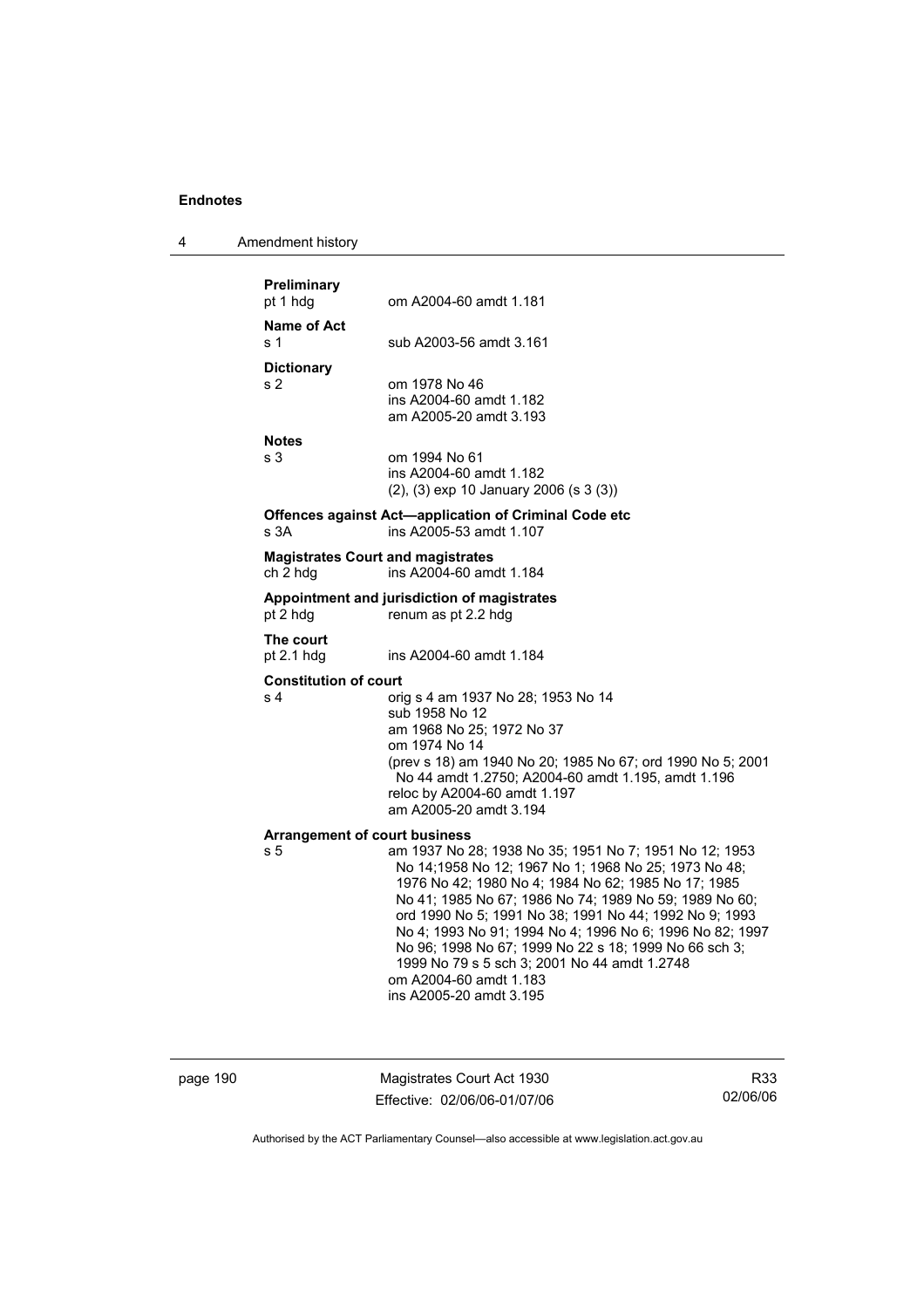| pt 2.2 hdg                                             | Appointment and jurisdiction of magistrates<br>(prev pt 2 hdg) renum $A2004-60$ amdt 1.184                                                                                                       |
|--------------------------------------------------------|--------------------------------------------------------------------------------------------------------------------------------------------------------------------------------------------------|
| div 2.2.1 hdg                                          | Magistrates other than special magistrates<br>(prev pt 2 div 1 hdg) ins 1977 No 4<br>am 1985 No 67<br>renum as div 2.1 hdg R8 LA<br>sub and renum A2004-60 amdt 1.186<br>sub A2005-20 amdt 3.196 |
| Meaning of magistrate in div 2.2.1<br>s 6              | sub 1951 No 12<br>am ord 1990 No 5<br>om A2004-60 amdt 1.183<br>ins A2005-20 amdt 3.196                                                                                                          |
| Meaning of magistrate in div 2.2.1<br>s 6A hdg<br>s 6A | sub A2004-60 amdt 1.187<br>ins 1977 No 4<br>am 1985 No 67<br>om A2005-20 amdt 3.196                                                                                                              |
| s 7                                                    | Appointment of Chief Magistrate and other magistrates<br>sub 1949 No 13<br>am 1951 No 7; 1951 No 12; 1973 No 48<br>sub 1977 No 4; 1985 No 67<br>am ord 1990 No 5<br>sub A2005-20 amdt 3.196      |
| s 7A                                                   | Eligibility for appointment as magistrate<br>ins A2005-20 amdt 3.196                                                                                                                             |
| <b>Seniority of magistrates</b><br>s 7B                | ins A2005-20 amdt 3.196                                                                                                                                                                          |
| s 7C                                                   | Conditions of appointment of magistrates<br>ins A2005-20 amdt 3.196                                                                                                                              |
| Term of appointment of magistrates<br>$s$ 7D           | ins A2005-20 amdt 3.196                                                                                                                                                                          |
| <b>Acting Chief Magistrate</b><br>s 7E                 | ins A2005-20 amdt 3.196                                                                                                                                                                          |
| <b>Retirement</b><br>s 7F                              | ins A2005-20 amdt 3.196                                                                                                                                                                          |
| Magistrates not to do other work<br>s 7G               | ins A2005-20 amdt 3.196                                                                                                                                                                          |
| <b>Rights of public servants</b><br>s 7H               | ins A2005-20 amdt 3.196                                                                                                                                                                          |

R33 02/06/06

Magistrates Court Act 1930 Effective: 02/06/06-01/07/06 page 191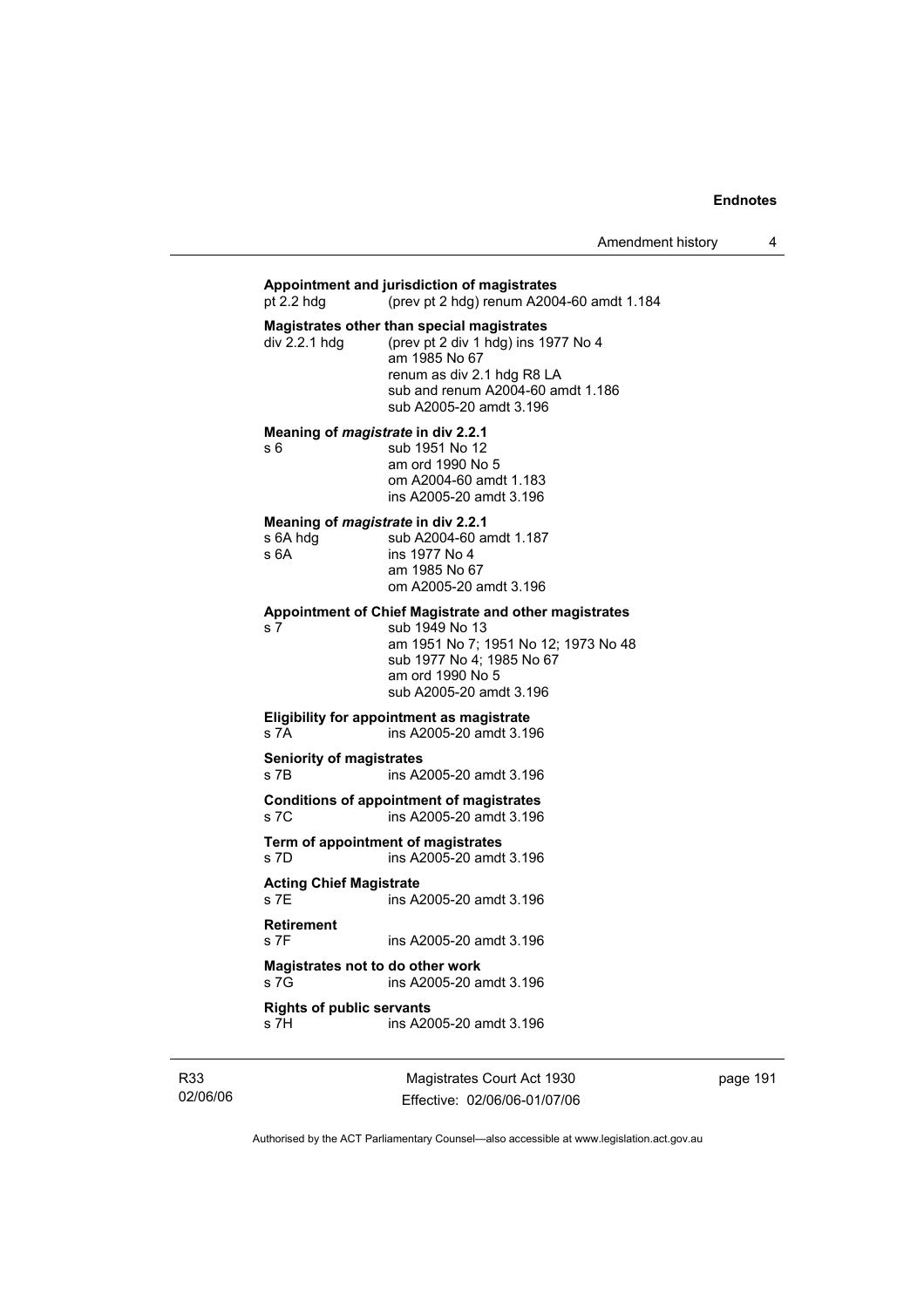4 Amendment history

|          | <b>Special magistrates</b><br>div 2.2.2 hdg                | (prev pt 2 div 2 hdg) ins 1977 No 4<br>renum as div 2.2 hdg R8 LA<br>renum A2004-60 amdt 1.189<br>sub A2005-20 amdt 3.197                                      |
|----------|------------------------------------------------------------|----------------------------------------------------------------------------------------------------------------------------------------------------------------|
|          | Appointment of special magistrates<br>s 8                  | am 1949 No 13<br>sub 1977 No 4<br>am 1997 No 96<br>sub A2005-20 amdt 3.197                                                                                     |
|          | s 8A                                                       | Term of appointment of special magistrates<br>ins 1973 No 48<br>om 1977 No 4<br>ins A2005-20 amdt 3.197                                                        |
|          | s 8B                                                       | <b>Conditions of appointment of special magistrates</b><br>ins 1973 No 48<br>om 1977 No 4<br>ins A2005-20 amdt 3.197                                           |
|          | <b>Registrar and other court officers</b><br>div 2.2.3 hdg | (prev pt 2 div 3 hdg) ins 1977 No 4<br>am 1985 No 67; 1991 No 44<br>renum as div 2.3 hdg R8 LA<br>sub and renum A2004-60 amdt 1.190<br>sub A2005-20 amdt 3.198 |
|          | Appointment of registrar etc<br>s 9                        | sub 1977 No 4<br>am 1985 No 67<br>om A2005-20 amdt 3.196<br>ins A2005-20 amdt 3.198                                                                            |
|          | <b>Staff assisting registrar</b><br>s 9A                   | ins A2005-20 amdt 3.198                                                                                                                                        |
|          | <b>Registrar's functions</b><br>s 9B                       | ins A2005-20 amdt 3.198                                                                                                                                        |
|          | s 10                                                       | Terms and conditions of appointment<br>am 1938 No 35; 1973 No 48<br>sub 1977 No 4<br>am ord 1990 No 5<br>sub 1997 No 41<br>om A2005-20 amdt 3.196              |
|          | <b>Tenure of office</b><br>s 10A                           | ins 1977 No 4<br>om A2005-20 amdt 3.196                                                                                                                        |
| page 192 |                                                            | Magistrates Court Act 1930                                                                                                                                     |

Effective: 02/06/06-01/07/06

R33 02/06/06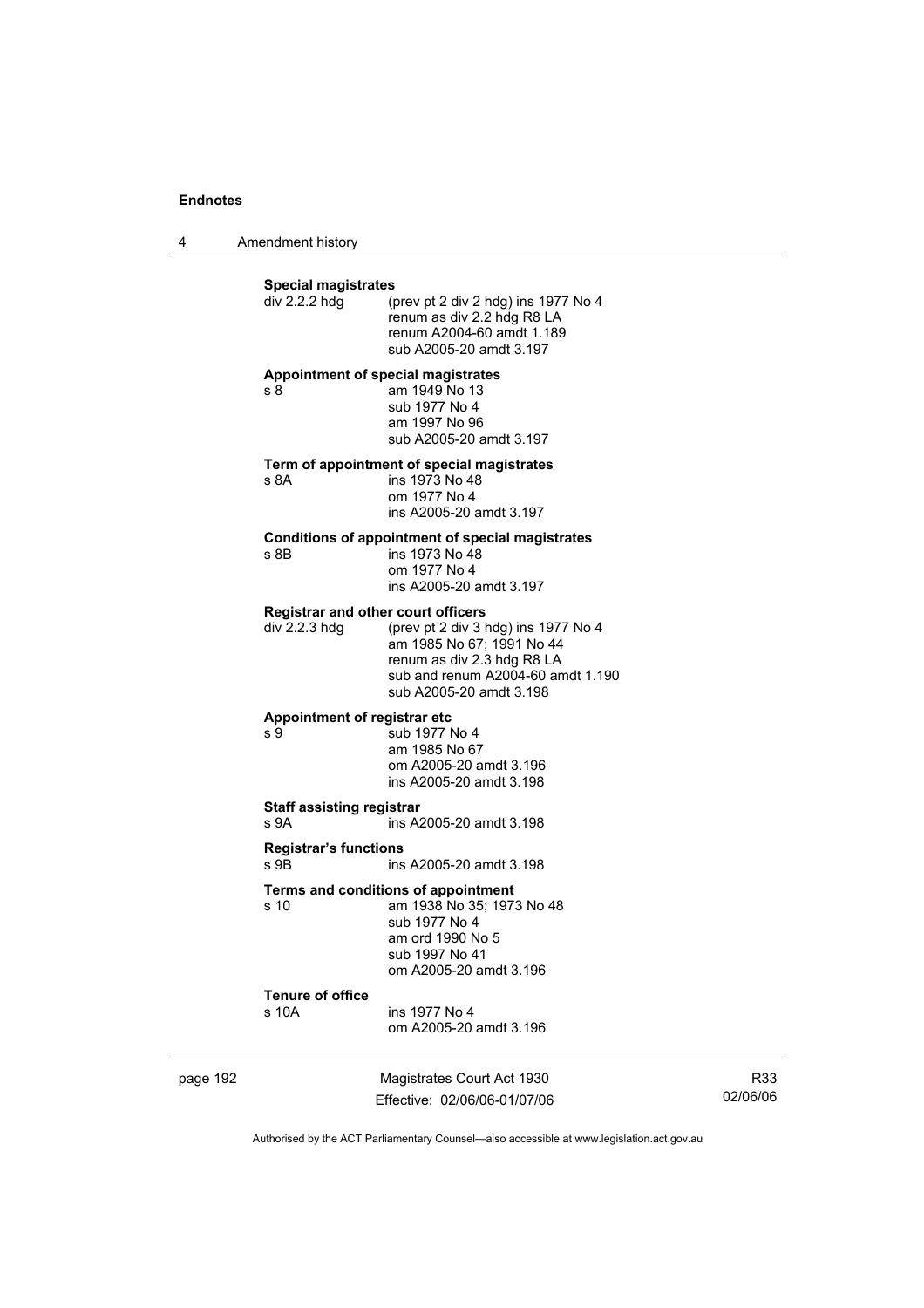|                 |                                           | Amendment history                                                                                                                                                                                          | 4        |
|-----------------|-------------------------------------------|------------------------------------------------------------------------------------------------------------------------------------------------------------------------------------------------------------|----------|
|                 | <b>Resignation</b><br>s 10B               | ins 1977 No 4<br>am ord 1990 No 5<br>om A2005-20 amdt 3.196                                                                                                                                                |          |
|                 | <b>Acting Chief Magistrate</b><br>s 10C   | ins 1977 No 4<br>am 1985 No 67; ord 1990 No 5<br>om A2005-20 amdt 3.196                                                                                                                                    |          |
|                 | <b>Retirement</b><br>s 10D                | ins 1977 No 4<br>sub 1994 No 10<br>om A2005-20 amdt 3.196                                                                                                                                                  |          |
|                 | s 10E                                     | Magistrates not to undertake other work<br>ins 1977 No 4<br>am 1993 No 4; 1996 No 6<br>om A2005-20 amdt 3.196                                                                                              |          |
|                 | <b>Rights of public servants</b><br>s 10F | ins 1977 No 4<br>sub 1994 No 38<br>om A2005-20 amdt 3.196                                                                                                                                                  |          |
|                 | s 10G                                     | Arrangement of business of courts<br>ins 1977 No 4<br>am 1985 No 67; 1986 No 74; 1994 No 66<br>sub 1999 No 12<br>am 1999 No 61 s 6; 1999 No 64 s 4 sch 2; A2004-60<br>amdt 1.188<br>om A2005-20 amdt 3.196 |          |
|                 | s 10H                                     | Appointment of special magistrates<br>ins 1977 No 4<br>am ord 1990 No 5<br>om A2005-20 amdt 3.197                                                                                                          |          |
|                 | <b>Tenure of office</b><br>s 10J          | ins 1977 No 4<br>sub 1994 No 10<br>am 1996 No 6<br>om A2005-20 amdt 3.197                                                                                                                                  |          |
|                 | Resignation<br>s 10K                      | ins 1977 No 4<br>am ord 1990 No 5<br>om A2005-20 amdt 3.197                                                                                                                                                |          |
| R33<br>02/06/06 |                                           | Magistrates Court Act 1930<br>Effective: 02/06/06-01/07/06                                                                                                                                                 | page 193 |

Authorised by the ACT Parliamentary Counsel—also accessible at www.legislation.act.gov.au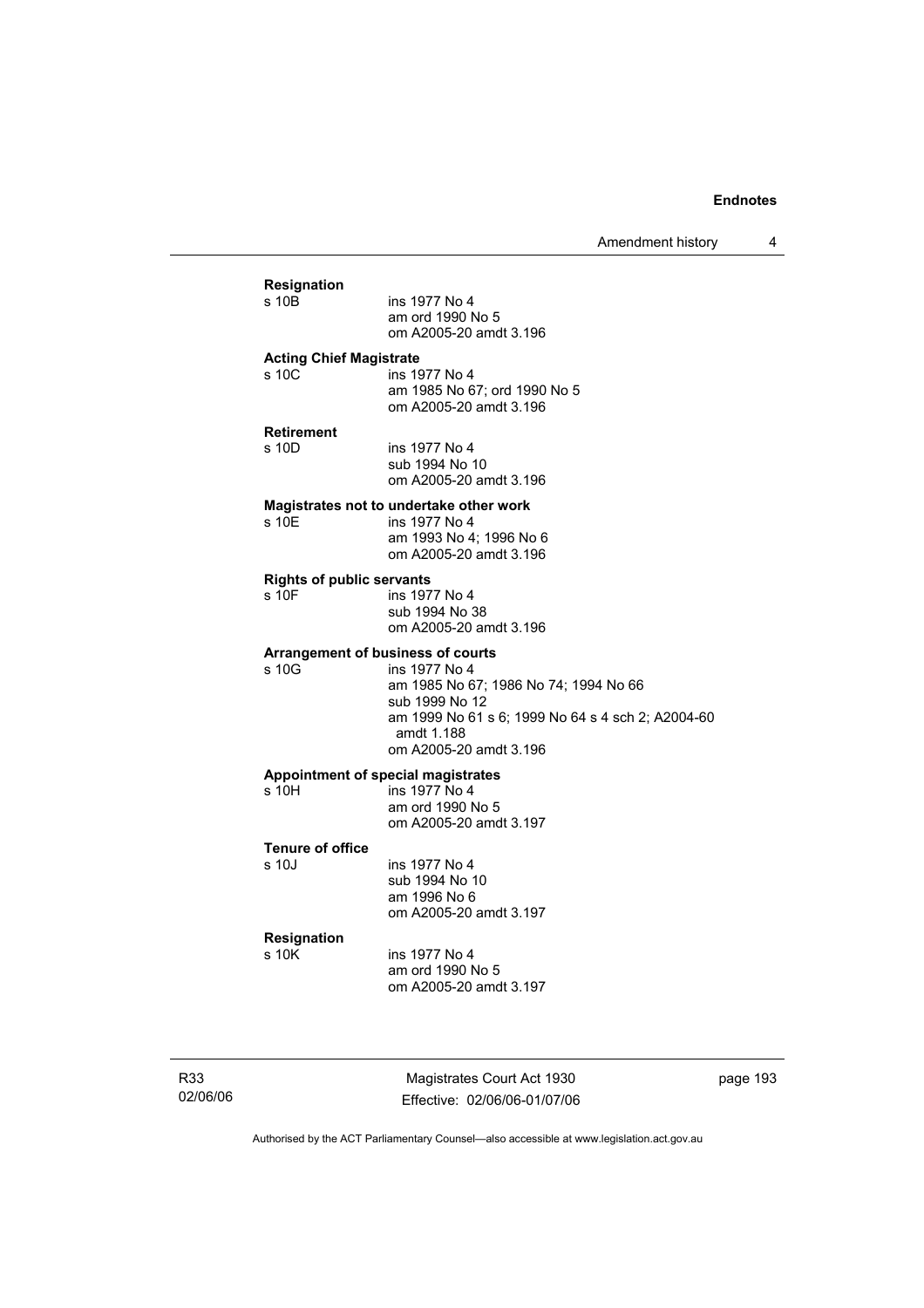4 Amendment history

#### **Terms and conditions of appointment**

|                              | Terms and conditions of appointment |  |
|------------------------------|-------------------------------------|--|
| s 10L                        | ins 1977 No 4                       |  |
|                              | am ord 1990 No 5                    |  |
|                              | sub 1997 No 41                      |  |
|                              | om A2005-20 amdt 3.197              |  |
| Appointment of registrar etc |                                     |  |

| s 10M hdg | am 1991 No 44             |
|-----------|---------------------------|
| s 10M     | ins 1977 No 4             |
|           | am 1985 No 67: 1991 No 44 |
|           | sub 1993 No 4             |
|           | om A2005-20 amdt 3.198    |
|           |                           |

### **Staff assisting registrar**

| s 10MA | ins 1994 No 38         |
|--------|------------------------|
|        | om A2005-20 amdt 3.198 |

## **Duties of registrar**

| s 10N hdg | am 1991 No 44          |
|-----------|------------------------|
| s 10N     | ins 1977 No 4          |
|           | am 1991 No 44          |
|           | om A2005-20 amdt 3.198 |

#### **Jurisdiction of magistrates**

div 2.2.4 hdg  $\frac{6}{2}$  (prev pt 2 div 4 hdg) ins 1977 No 4 renum as div 2.4 hdg R8 LA renum A2004-60 amdt 1.191

#### **Oath etc of office**

| s 10P | ins 1977 No 4                            |
|-------|------------------------------------------|
|       | am ord 1990 No 5; 2001 No 44 amdt 1.2749 |
|       | sub A2005-20 amdt 3.199                  |

# **Acts done beyond ACT**

renum as s 11

### **Acts done beyond ACT**

| s 11 hdg | am 1991 No 44                                                                                                |
|----------|--------------------------------------------------------------------------------------------------------------|
| s 11     | orig s 11 am 1991 No 44; 1994 No 61; 1996 No 6<br>reloc to Magistrates Court Rules 1932, pt 19 as rule 99 by |
|          | A2005-20 amdt 3.202                                                                                          |
|          | (prev s 10Q) ins 1977 No 4                                                                                   |
|          | am A2005-20 amdt 3.200                                                                                       |
|          | renum A2005-20 amdt 3.201                                                                                    |

## **Acts by magistrate out of court etc**

| s 12 hdq | am 1991 No 44                                    |
|----------|--------------------------------------------------|
| s 12     | am 1937 No 28: 1986 No 74: 1991 No 44: 1996 No 6 |
|          | sub A2005-20 amdt 3.203                          |

page 194 Magistrates Court Act 1930 Effective: 02/06/06-01/07/06

R33 02/06/06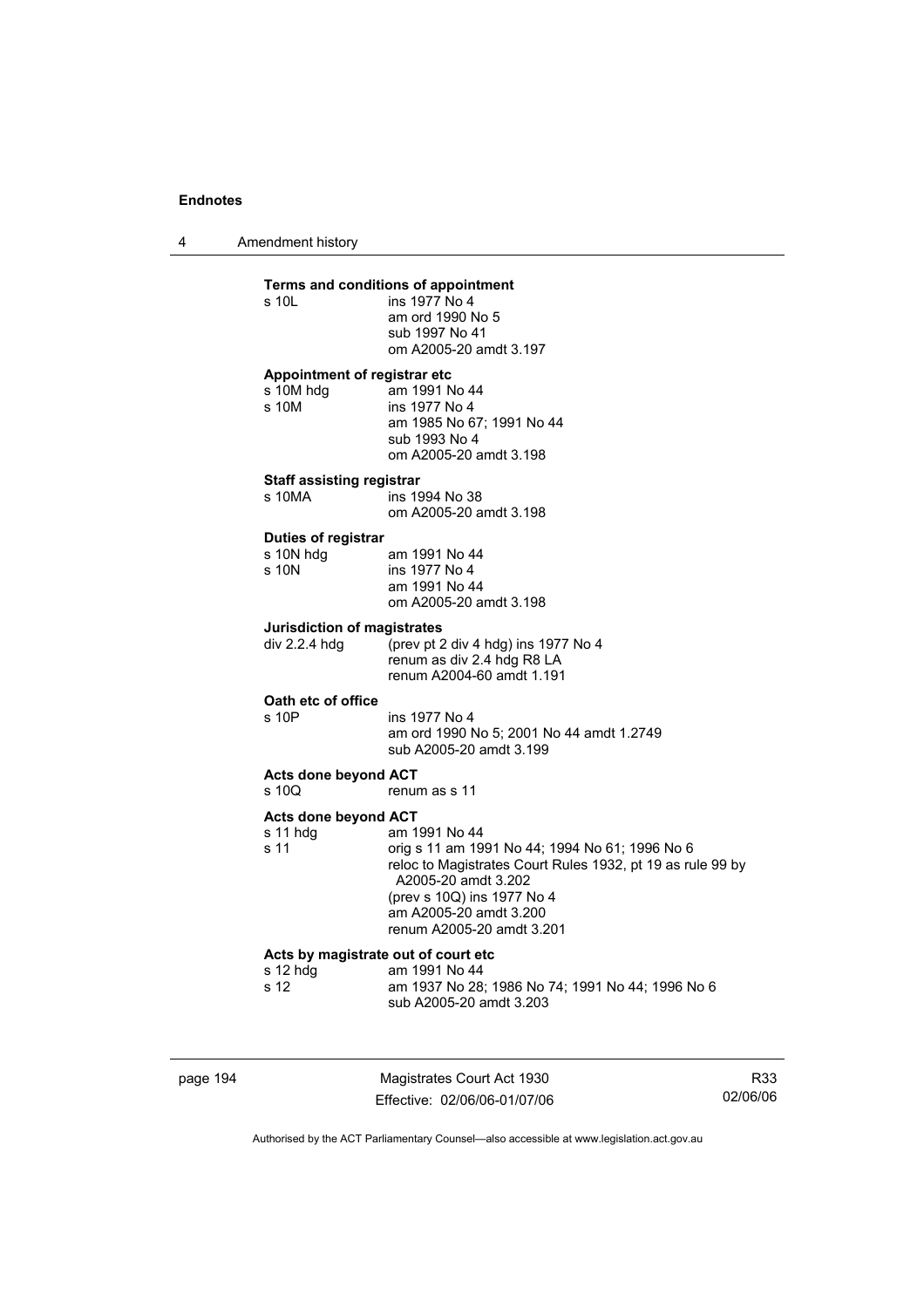| Amendment history |  |
|-------------------|--|
|-------------------|--|

| s 13              | am 1991 No 44; 1994 No 61<br>sub A2005-20 amdt 3.203; A2006-23 amdt 1.220                                                                                                   |
|-------------------|-----------------------------------------------------------------------------------------------------------------------------------------------------------------------------|
| s 14              | Warrants of execution after appeal<br>om 1972 No 37                                                                                                                         |
| s 15 hdg<br>s 15  | Process not invalid only because of death of magistrate etc<br>am 1991 No 44<br>am 1991 No 44: 1994 No 61<br>sub A2005-20 amdt 3.204                                        |
| s 16              | Order instead of mandamus<br>am 1937 No 28; 1977 No 4; 1991 No 44; 1996 No 6;<br>A2004-60 amdt 1.192                                                                        |
| s 17 hdg<br>s 17  | Magistrates may exercise functions of justices of peace<br>sub A2005-20 amdt 3.205<br>am 1937 No 28; ord 1990 No 5                                                          |
| pt 2.3 hdg        | Protection of magistrates in execution of their office<br>ins A2004-60 amdt 1.193                                                                                           |
| s 17A             | Magistrate sued for act not within jurisdiction<br>(prev s 231) am 1937 No 28; 1953 No 14; 1994 No 61<br>reloc by A2004-60 amdt 1.370<br>am A2005-20 amdt 3.206, amdt 3.207 |
| s 17 <sub>B</sub> | Magistrate sued for act not within jurisdiction<br>(prev s 232) reloc by A2004-60 amdt 1.370                                                                                |
| s 17C             | Warrant or writ by magistrate on order of court<br>(prev s 233) am 1994 No 61<br>reloc by A2004-60 amdt 1.370<br>am A2006-23 amdt 1.221                                     |
| s 17D             | No action for acts done under Supreme Court order<br>(prev s 234) am 1937 No 28<br>reloc by A2004-60 amdt 1.370<br>sub A2005-20 amdt 3.208                                  |
| s 17E             | No action if proceeding confirmed on appeal<br>(prev s 235) am 1994 No 61<br>reloc by A2004-60 amdt 1.370<br>am A2006-23 amdt 1.222, amdt 1.223                             |
| s 17F             | Actions in cases prohibited<br>(prev s 236) am 1937 No 28<br>reloc by A2004-60 amdt 1.370<br>am A2005-20 amdt 3.209                                                         |

R33 02/06/06

Magistrates Court Act 1930 Effective: 02/06/06-01/07/06 page 195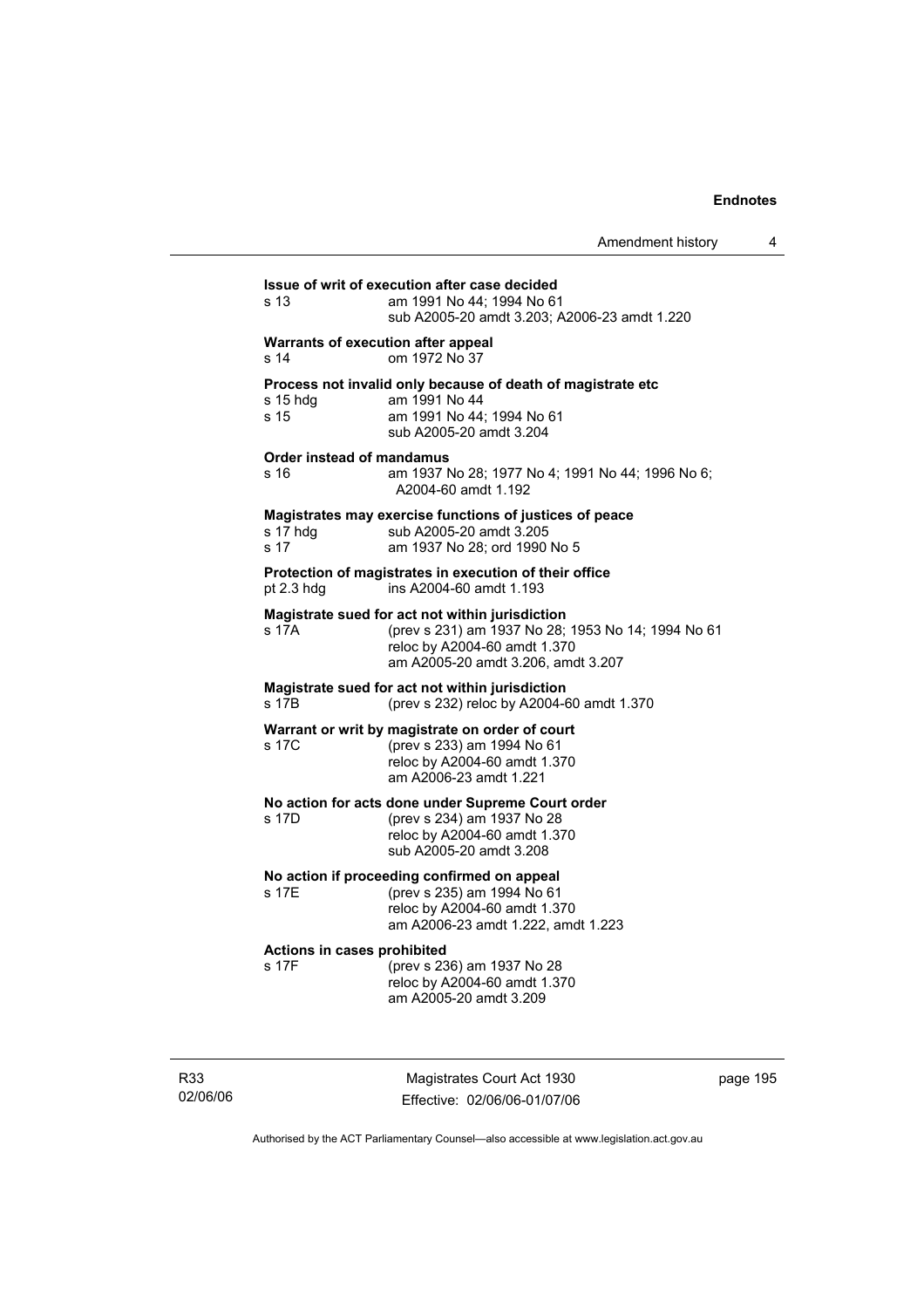4 Amendment history page 196 Magistrates Court Act 1930 R33 **Payment into court**  (prev s 239) am 1937 No 28; 1986 No 74 reloc by A2004-60 amdt 1.370 sub A2005-20 amdt 3.210 **No action against magistrate for judicial acts in Magistrates Court**  s 17H (prev s 240) am 1985 No 67 reloc by A2004-60 amdt 1.370 **Magistrate sued for acts within magistrate's jurisdiction only liable in case of malice and absence of reasonable and probable cause**  s 17I (prev s 241) reloc by A2004-60 amdt 1.370 am A2005-20 amdt 3.211 **Verdict for defendant**  (prev s 242) am 1937 No 28; 1986 No 74 sub 1996 No 6 reloc by A2004-60 amdt 1.370 **Damages**  s 17K (prev s 243) am 1966 No 2 sub 1994 No 61 reloc by A2004-60 amdt 1.370 **Criminal proceedings**  ch 3 hdg ins A2004-60 amdt 1.198 **Magistrates Court**  pt 3 hdg sub 1985 No 67 om A2004-60 amdt 1.194 **Preliminary**  pt 3.1 hdg ins A2004-60 amdt 1.198 **Establishment of Magistrates Court<br>div 3.1 hdg (prev pt 3 div 1 hdg)** (prev pt 3 div 1 hdg) am 1985 No  $67$  renum R8 LA om A2004-60 amdt 1.194 **Constitution of court**  s 18 reloc as s 4 **Jurisdiction of Magistrates Court**  div 3.2 hdg  $\qquad$  (prev pt 3 div 2 hdg) am 1985 No 67 renum R8 LA om A2004-60 amdt 1.199 **Definitions for ch 3**  ins A2004-60 amdt 1.198 def *administrator* ins A2004-60 amdt 1.198 om A2006-23 amdt 1.224

Authorised by the ACT Parliamentary Counsel—also accessible at www.legislation.act.gov.au

02/06/06

Effective: 02/06/06-01/07/06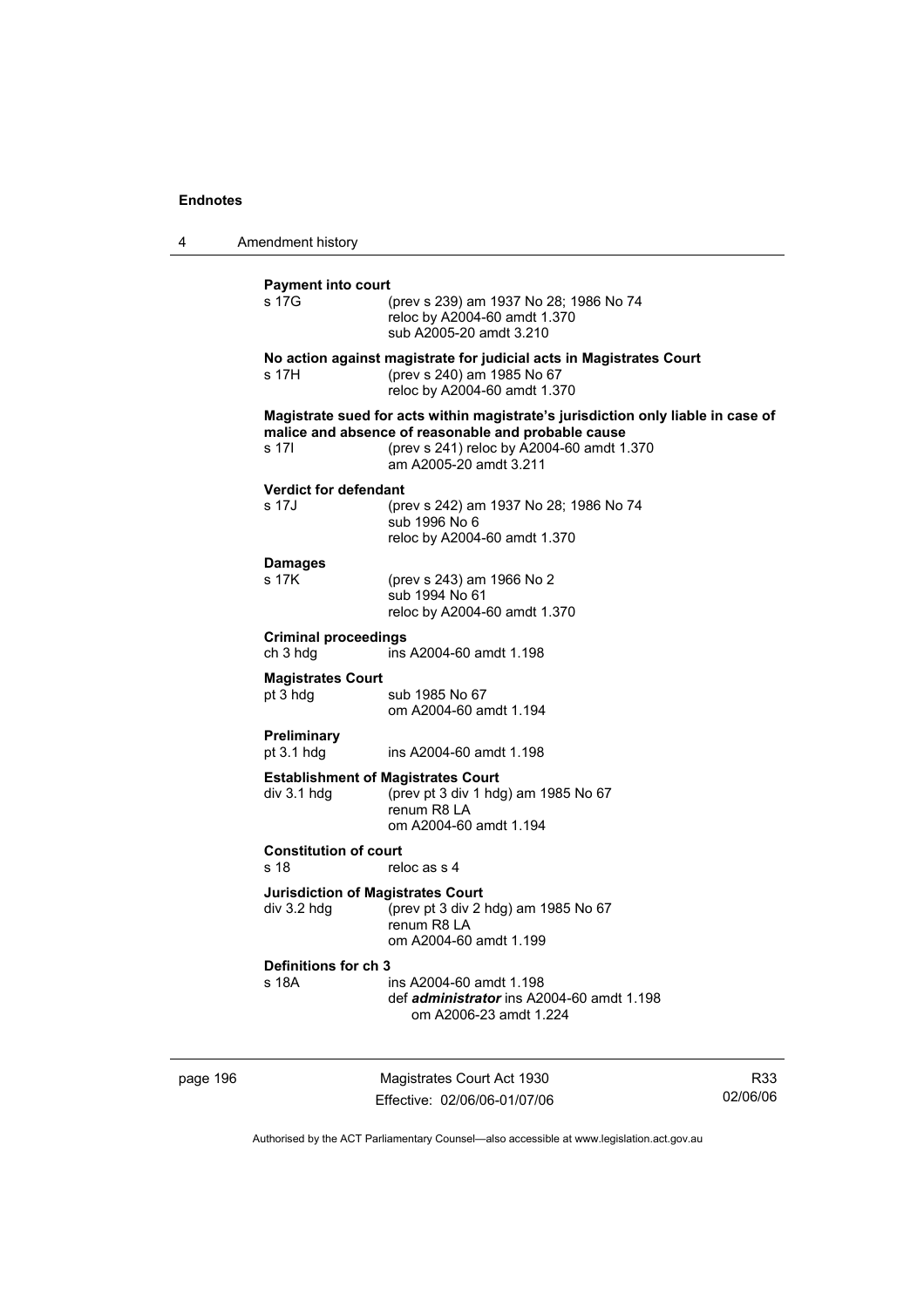Amendment history 4

 def *Crimes Act* ins A2004-60 amdt 1.198 def *decision* ins A2004-60 amdt 1.198 def *defendant* ins A2004-60 amdt 1.198 def *escort* ins A2004-60 amdt 1.198 om A2006-23 amdt 1.224 def *superintendent* ins A2004-60 amdt 1.198 om A2006-23 amdt 1.224 **Criminal jurisdiction**  pt 3.2 hdg ins A2004-60 amdt 1.199 **Jurisdiction of court**  s 19 am 1937 No 28; 1985 No 67; 1986 No 74; ord 1990 No 5; 1999 No 66 sch 3; 2001 No 44 amdt 1.2751; 2001 No 56 amdt 3.447, amdt 3.448; A2004-60 amdt 1.200; A2005-20 amdt 3.212 **Civil jurisdiction of the court**  am 1936 No 13; 1967 No 1; 1969 No 12; 1977 No 4 om 1986 No 74 **Civil jurisdiction of court in action for nuisance**  s 20A ins 1961 No 2 am 1967 No 1 om 1986 No 74 **Jurisdiction of court if defendant absent from ACT**  s 21 am 1937 No 28; 1958 No 12; 1986 No 74; 1996 No 6 **Ex parte order may be set aside**  s 23 am 1970 No 15 sub 1974 No 14 am 1979 No 33; 1986 No 74; 1989 No 60; 1991 No 44; 1991 No 112; 1993 No 4; 1993 No 48; 1998 No 25; A2004-60 amdts 1.201-1.209 reloc to Magistrates Court Rules 1932, pt 4 as rule 10 by A2004-60 amdt 1.210 **Ex parte conviction may be set aside on application by informant**  ins 1982 No 3 am A2004-60 amdts 1.211-1.215 reloc to Magistrates Court Rules 1932, pt 4 as rule 11 by A2004-60 amdt 1.216 **Requests under conventions regarding legal proceedings in civil and commercial matters**  s 23A ins 1932 No 21 om A2004-60 amdt 1.217

R33 02/06/06

Magistrates Court Act 1930 Effective: 02/06/06-01/07/06 page 197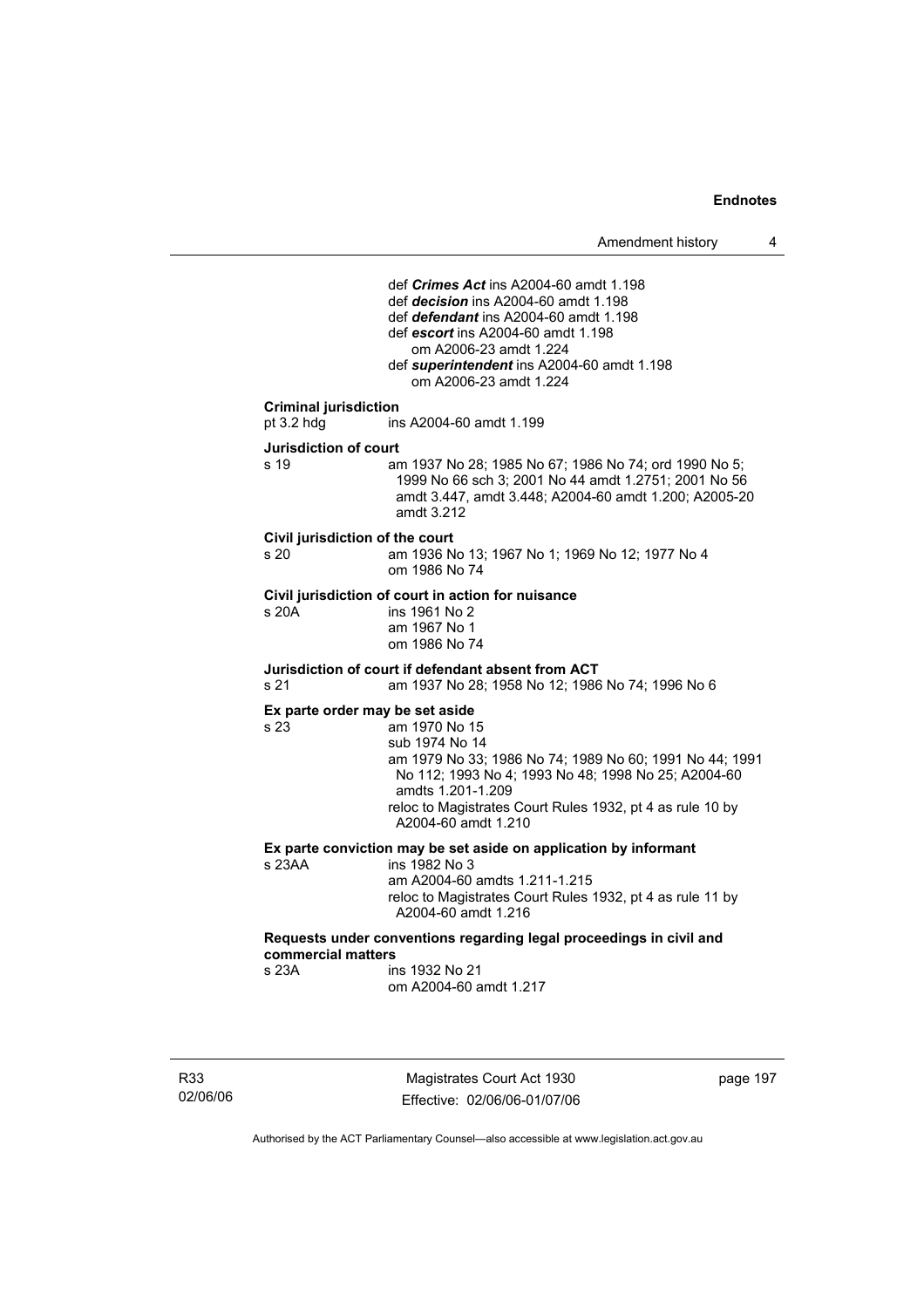4 Amendment history

| <b>Rectification of certain orders etc</b><br>s 23B | ins 1985 No 18<br>am 1991 No 44; A2004-60 amdt 1.218; A2005-20 amdt 3.213,<br>amdt 3.214<br>om A2006-23 amdt 1.225              |
|-----------------------------------------------------|---------------------------------------------------------------------------------------------------------------------------------|
| <b>Beginning criminal proceedings</b><br>pt 3.3 hdg | (prev pt 4 hdg) sub and renum A2004-60 amdt 1.219                                                                               |
| div 3.3.1 hdg                                       | Beginning criminal proceedings-general<br>(prev pt 4 div 1 hdg) renum as div 4.1 hdg R8 LA<br>sub and renum A2004-60 amdt 1.220 |
| s <sub>24</sub>                                     | Cases excepted from court's jurisdiction<br>om 1986 No 74                                                                       |
| s 24A                                               | Removal of civil cases to the Supreme Court<br>ins 1937 No 28<br>om 1986 No 74                                                  |
| Procedure after removal of cases<br>s 24B           | ins 1937 No 28<br>am 1953 No 14; 1980 No 10; 1985 No 67<br>om 1986 No 74                                                        |
| <b>Informations</b><br>s <sub>25</sub>              | sub 1974 No 14<br>am 1986 No 74; 1996 No 6<br>sub A2005-20 amdt 3.215                                                           |
| <b>Informations</b><br>div $3.3.2$ hdg              | (prev pt 4 div 2 hdg) renum as div 4.2 hdg R8 LA<br>renum A2004-60 amdt 1.221                                                   |
| <b>Laying of informations</b><br>s 26               | am 1991 No 38; 1993 No 4; 1994 No 4                                                                                             |
| s 27                                                | Description of people and property and of offences<br>am ord 1990 No 5                                                          |
| s 27A                                               | Authority to appear etc in place of informant<br>ins 1974 No 14<br>om 1985 No 17                                                |
| Form of information<br>s 30                         | sub A2005-20 amdt 3.216                                                                                                         |
| <b>Limitation of proceedings</b><br>s 31            | am 1989 No 59; ord 1990 No 5; 1996 No 6; 1999 No 59 s 3<br>om 2001 No 63 s 58                                                   |
|                                                     |                                                                                                                                 |

page 198 Magistrates Court Act 1930 Effective: 02/06/06-01/07/06

R33 02/06/06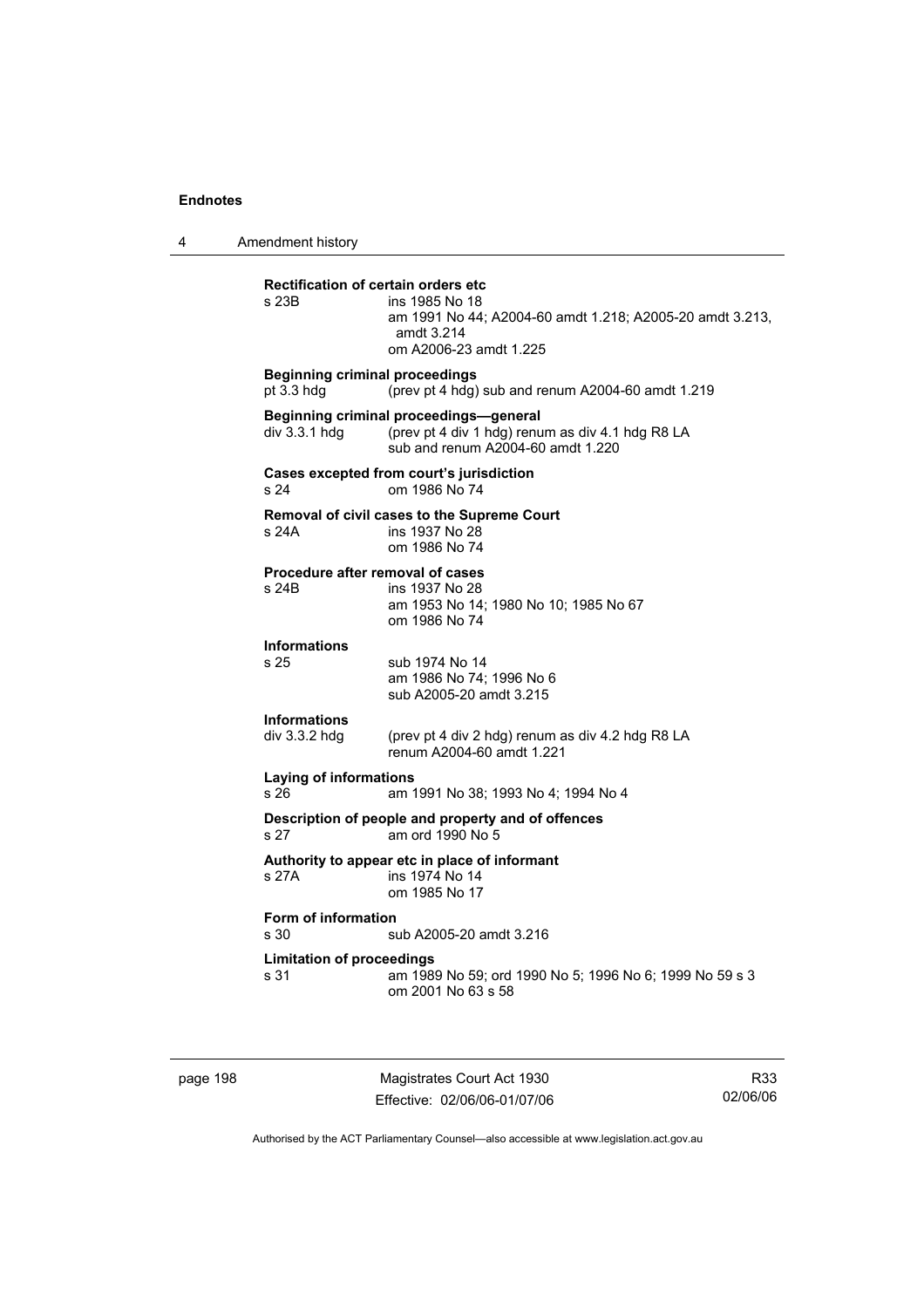Amendment history 4

| s 32                                   | Commencement of action by entry of complaint<br>am 1961 No 2<br>om 1986 No 74                                      |  |
|----------------------------------------|--------------------------------------------------------------------------------------------------------------------|--|
| s 33                                   | Complaint may be for 1 or more matters<br>am 1967 No 1; 1969 No 12; 1977 No 4<br>om 1986 No 74                     |  |
| s 34                                   | Demands not to be divided into 2 suits or complaints<br>om 1986 No 74                                              |  |
| Infant may sue<br>s 35                 | am 1974 No 47<br>om 1986 No 74                                                                                     |  |
| s 36                                   | Copy of information or complaint<br>om 1986 No 74                                                                  |  |
| <b>Summonses</b><br>div 3.3.3 hdg      | (prev pt 4 div 4 hdg) renum as div 4.4 hdg R8 LA<br>renum A2004-60 amdt 1.221                                      |  |
| s 37                                   | When magistrate may issue summons<br>am 1986 No 74; 1989 No 55; ord 1990 No 5; 1991 No 38;<br>1993 No 4; 1996 No 6 |  |
| Form of summons<br>s 38                | am 1937 No 28; 1979 No 33; 1986 No 74; 1996 No 6                                                                   |  |
| Ex parte proceedings<br>s 39           | om 1986 No 74                                                                                                      |  |
| s 40                                   | Signature and contents of summons<br>am 1979 No 33<br>om 1996 No 6                                                 |  |
| <b>Service of summons</b><br>s 41      | sub 1937 No 28<br>am 1953 No 14; 1986 No 74; 1991 No 44; ss renum R10 LA;<br>A2005-20 amdt 3.217                   |  |
| Warrants<br>div $3.3.4$ hdg            | (prev pt 4 div 5 hdg) renum as div 4.5 hdg R8 LA<br>renum A2004-60 amdt 1.221<br>sub A2005-20 amdt 3.218           |  |
| s 42                                   | <b>Issue of warrant and summons</b><br>am 1974 No 14, 1979 No 33; ss renum R10 LA<br>sub A2005-20 amdt 3.219       |  |
| Procedure on filing indictment<br>s 43 | am 1937 No 28; ord 1990 No 5; 1992 No 9; 1996 No 6;<br>A2006-23 amdt 1.226                                         |  |
|                                        | page 199<br>Magistrates Court Act 1930<br>Effective: 02/06/06-01/07/06                                             |  |

Authorised by the ACT Parliamentary Counsel—also accessible at www.legislation.act.gov.au

R33 02/06/06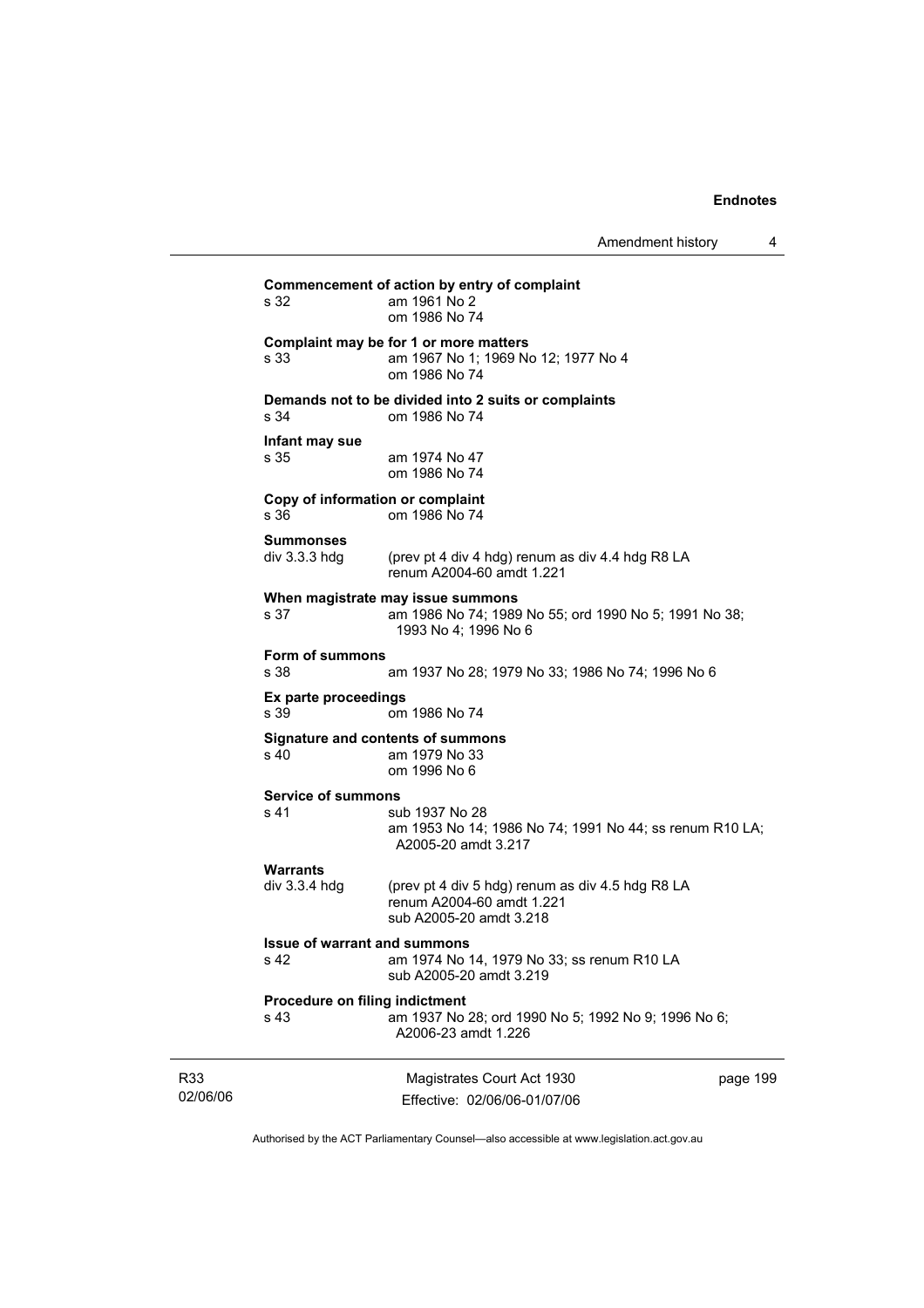| 4 | Amendment history |
|---|-------------------|
|---|-------------------|

| Warrants to be signed and, where so required, sealed<br>s <sub>46</sub><br>om 1996 No 6                                             |                                                                                                                                  |  |
|-------------------------------------------------------------------------------------------------------------------------------------|----------------------------------------------------------------------------------------------------------------------------------|--|
| Form of arrest warrant<br>s 47                                                                                                      | am 1998 No 67<br>sub A2005-20 amdt 3.220                                                                                         |  |
| <b>Sunday warrants</b><br>s 49                                                                                                      | am A2005-20 amdt 3.221                                                                                                           |  |
| s 50                                                                                                                                | Bail of persons arrested without a warrant<br>am 1991 No 44<br>om 1992 No 9                                                      |  |
| Hearings generally to be in public<br>s 51                                                                                          | reloc as s 310                                                                                                                   |  |
| <b>Exclusion of strangers</b><br>s 52                                                                                               | om 1996 No 6                                                                                                                     |  |
| <b>Hearing of criminal proceedings</b><br>pt $3.4$ hdg                                                                              | (prev pt 5 hdg) sub and renum A2004-60 amdt 1.222                                                                                |  |
| div 3.4.1 hdg                                                                                                                       | Hearing of criminal proceedings-general<br>(prev pt 5 div 1 hdg) renum as div 5.1 hdg R8 LA<br>sub and renum A2004-60 amdt 1.223 |  |
| Conduct of case generally<br>s 53                                                                                                   | am 1986 No 74; 1996 No 6<br>sub A2005-20 amdt 3.222                                                                              |  |
| If both parties present in court to hear case<br>s 54<br>am 1986 No 74; 1991 No 79; 1993 No 2; 1996 No 6<br>sub A2005-20 amdt 3.222 |                                                                                                                                  |  |
| Interpreter<br>s 54AA                                                                                                               | ins 1991 No 79<br>om 1993 No 2                                                                                                   |  |
| <b>Record of proceedings</b><br>s <sub>54A</sub><br>reloc as s 316                                                                  |                                                                                                                                  |  |
| <b>Warrants for witnesses</b><br>div 3.4.2 hdg                                                                                      | (prev pt 5 div 2 hdg) renum as div 5.2 hdg R8 LA<br>sub and renum A2004-60 amdt 1.232<br>sub A2005-20 amdt 3.223                 |  |
| <b>Examination to be on oath</b><br>s 55<br>om A2005-20 amdt 3.224                                                                  |                                                                                                                                  |  |
| s 56                                                                                                                                | Power to order witnesses out of Court<br>am 1986 No 74<br>om 1996 No 6                                                           |  |

page 200 Magistrates Court Act 1930 Effective: 02/06/06-01/07/06

R33 02/06/06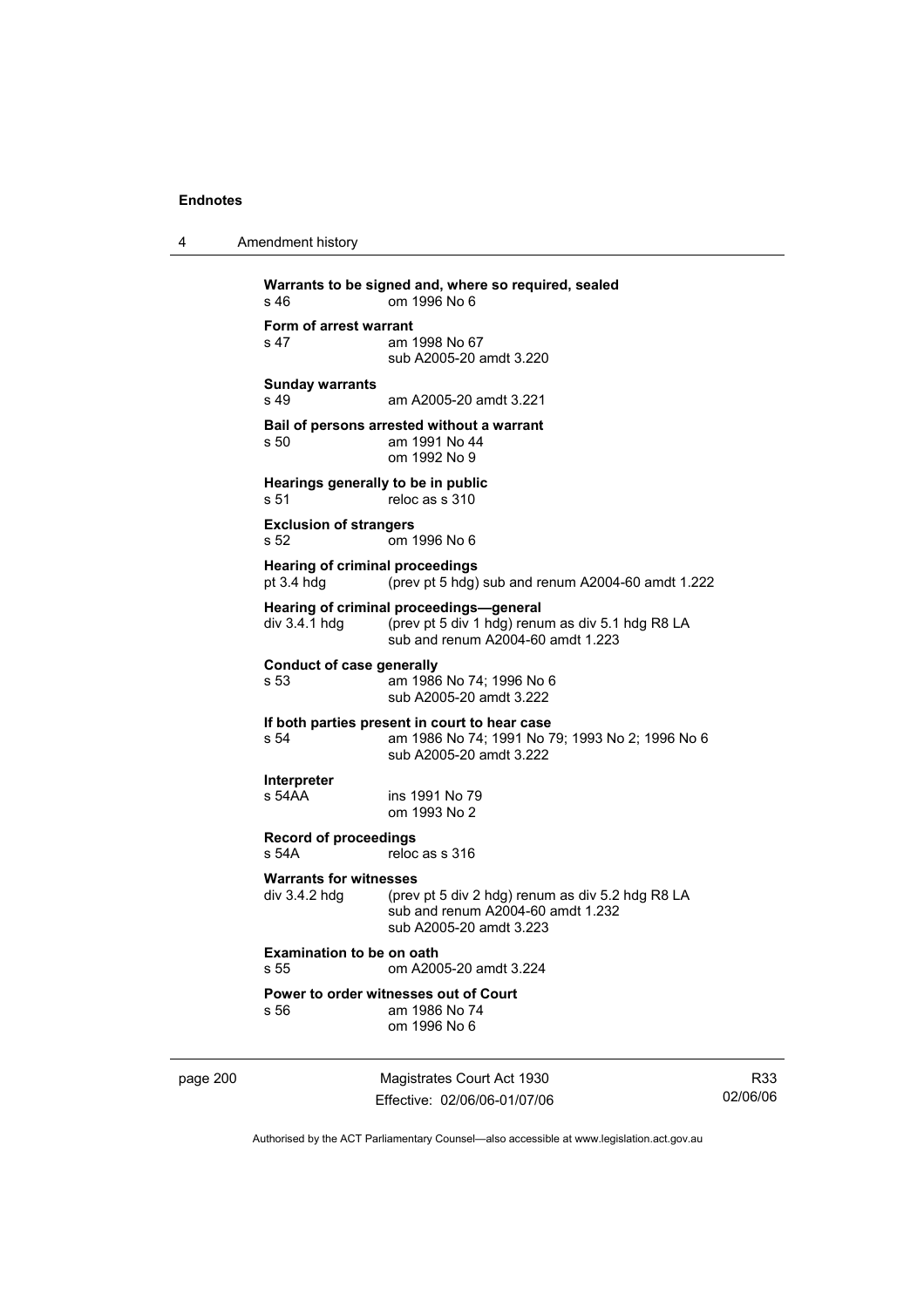# **Husband or wife of complainant or defandant to be competent witness**  s 57 om 1986 No 74 **Defendant and husband or wife, when competent in criminal proceedings**  s 58 om A2004-2 amdt 2.14 **Proof of negative etc** s 59 am am ord 1990 No 5 om A2004-15 amdt 3.20 **Record of proceedings and transcript**  s 60 reloc as s 317 **Informant may request witnesses to attend**  s 60A ins 1996 No 6 reloc to Magistrates Court Rules 1932, pt 4 as rule 12 by A2004-60 amdt 1.239 **Power of magistrate to summon witnesses**  s 61 hdg sub A2004-60 amdt 1.240<br>s 61 am 1986 No 74 am 1986 No 74 sub 1996 No 6 am A2004-60 amdt 1.241 reloc to Magistrates Court Rules 1932, pt 4 as rule 13 by A2004-60 amdt 1.242 **Service of subpoena on witness**  s 62 hdg am A2004-60 amdt 1.243<br>s 62 sub 1937 No 28; 1996 No sub 1937 No 28; 1996 No 6 am A2004-60 amdt 1.243, amdt 1.244 reloc to Magistrates Court Rules 1932, pt 4 as rule 14 by A2004-60 amdt 1.245 **Witnesses entitled to claim expenses**  s 62A ins 1996 No 6 reloc to Magistrates Court Rules 1932, pt 4 as rule 15 by A2004-60 amdt 1.246 **Warrant to bring witness to court**  s 63 am 1967 No 1 sub 1996 No 6 am A2004-60 amdts 1.247-1.249 (2), (3) exp 1 July 2006 (s 63 (3)) **Warrant in the first instance**<br>s 64 am A2004 am A2004-60 amdt 1.250 **Refusal of witness to be examined**  s 65 am 1976 No 42; 1986 No 74 om 1994 No 61

R33 02/06/06

Magistrates Court Act 1930 Effective: 02/06/06-01/07/06 page 201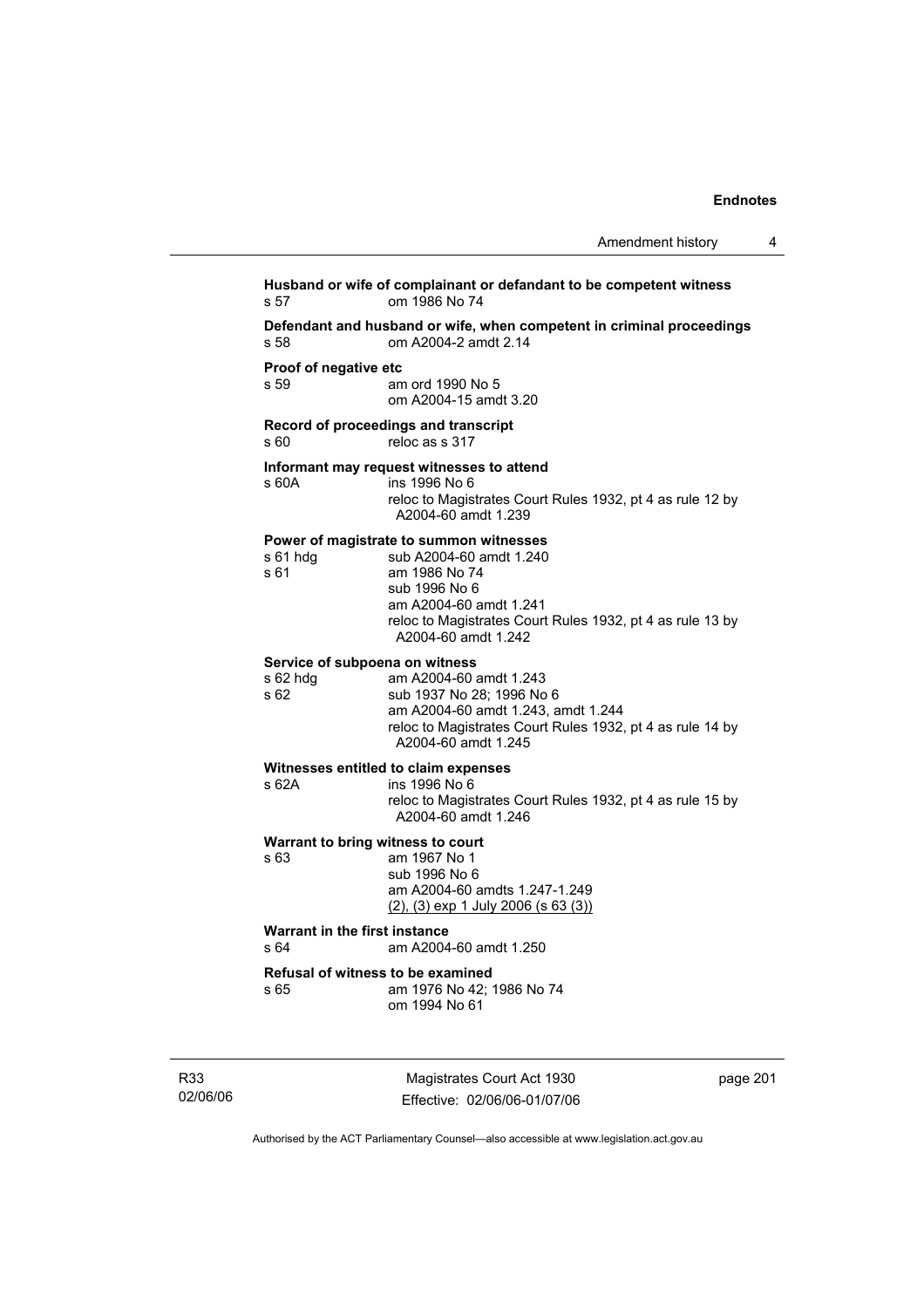4 Amendment history **Production of documents before magistrate**  s 66 am 1937 No 28; A2004-60 amdts 1.251-1.253 reloc to Magistrates Court Rules 1932, pt 4 as rule 16 by A2004-60 amdt 1.254 **Setting aside summons**  s 66A ins 1987 No 56 am A2004-60 amdt 1.255, amdt 1.256 reloc to Magistrates Court Rules 1932, pt 4 as rule 17 by A2004-60 amdt 1.257 **Person about to leave ACT may be ordered to be examined or produce documents**  s 67 reloc as s 318 **Examination of witnesses—application of Magistrates Court (Civil Jurisdiction) Act**  ins 1986 No 74 am ord 1990 No 5; 1995 No 46 om A2004-60 amdt 1.262 **Affidavits—application of Magistrates Court (Civil Jurisdiction) Act**  s 67B ins 1986 No 74 am ord 1990 No 5; 1995 No 46 om A2004-60 amdt 1.262 **Witnesses' rights and liabilities**  s 68 reloc as s 319 **Depositions to be delivered to registrar**<br>s 69 **reloc** as s 320 reloc as s 320 **Remand**  div 3.4.3 hdg (prev pt 5 div 3 hdg) renum as div 5.3 hdg R8 LA renum A2004-60 amdt 1.270 sub A2006-23 amdt 1.227 **Remand of defendant**  am 1977 No 61; 1996 No 6 sub 1996 No 82 am 1998 No 67 sub A2004-14 amdt 2.4; A2006-23 amdt 1.227 **Verbal remand**  s 71 am 1996 No 6 om 1996 No 82 **Bringing remanded defendant before court**  s 72 sub A2006-23 amdt 1.227

page 202 Magistrates Court Act 1930 Effective: 02/06/06-01/07/06

R33 02/06/06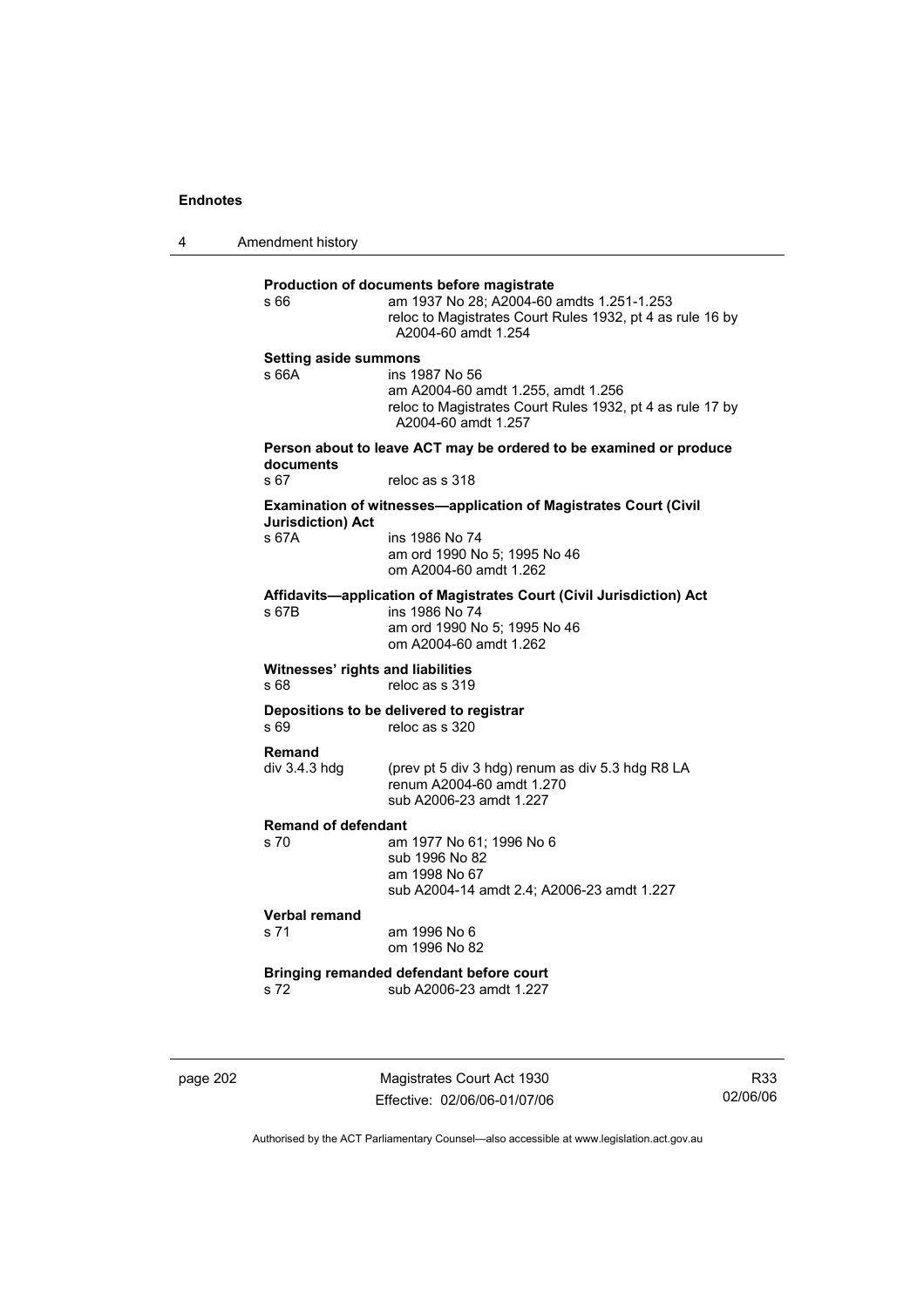## **Bail application hearings—audiovisual links**

| s 72A | ins 1999 No 22 s 21                                              |
|-------|------------------------------------------------------------------|
|       | am 2000 No 17 s 3 sch 1: A2003-48 amdt 2.10                      |
|       | sub A2006-23 amdt 1.227                                          |
|       | Defendant's appearance in non-bail proceedings—audiovisual links |

s 72B ins 1999 No 22 s 21 am A2004-60 amdt 1.271 sub A2006-23 amdt 1.227

**Bail of defendant during examination**  s 73 am 1992 No 9

## **Committal and recognisance**

div 3.4.4 hdg (prev pt 5 div 4 hdg) renum as div 5.4 hdg R8 LA renum A2004-60 amdt 1.272

## **Extended application of div 3.4.4**

s 73A ins 1986 No 74 am 1995 No 46 sub A2004-60 amdt 1.273

# **Remand of defendant before decision**

am 1996 No 6; 1996 No 82 sub A2006-23 amdt 1.228

### **Remand of witness or defendant after decision**

s 75 sub 1976 No 42 am 1996 No 82 sub A2006-23 amdt 1.228

## **Witnesses may be discharged on recognisance**

s 76 am 1986 No 74; 1994 No 61; A2004-60 amdt 1.274

# **Recognisances**

am 1970 No 15: 1992 No 9

#### **Issue of warrant for non-appearance**

s 78 am 1992 No 9; A2004-60 amdt 1.275; A2005-20 amdt 3.225

#### **Recognisances taken out of court**

s 79 am 1974 No 14; 1976 No 42; 1991 No 44; 1992 No 9; 1996 No 6 sub A2005-20 amdt 3.226

am A2006-23 amdt 1.229

## **Forfeited recognisances—how enforced**

s 80 am 1974 No 14; 1984 No 62; 1986 No 53; ord 1990 No 5; 1992 No 9; 1996 No 6

R33 02/06/06

Magistrates Court Act 1930 Effective: 02/06/06-01/07/06 page 203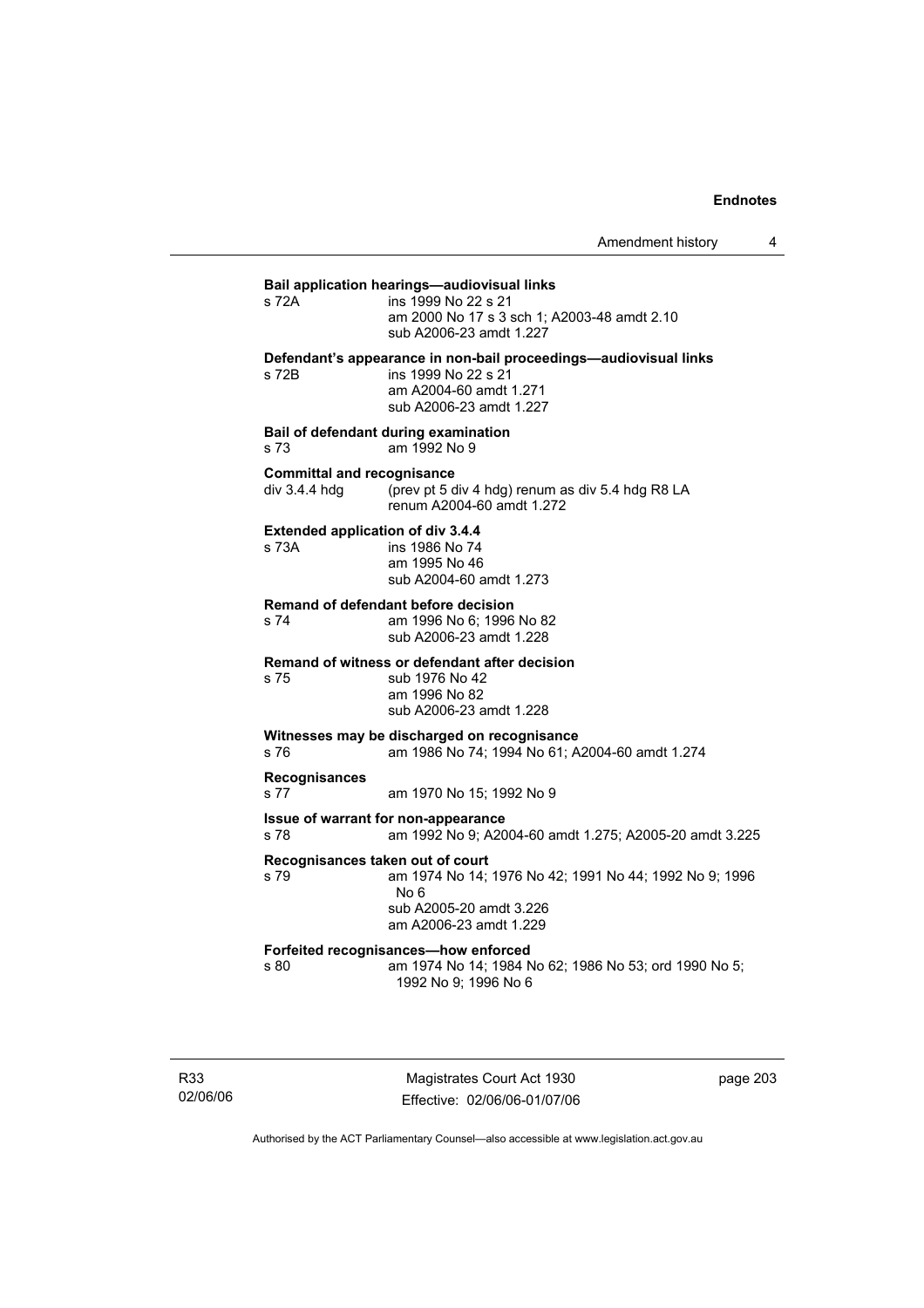| 4 | Amendment history                                   |                                                                                                                                       |
|---|-----------------------------------------------------|---------------------------------------------------------------------------------------------------------------------------------------|
|   | Arrest of principal by sureties<br>s 81             | am 1937 No 28; 1976 No 42<br>om 1992 No 9                                                                                             |
|   | Conveying people to custody<br>s 82                 | am 1976 No 42; 1996 No 82<br>om A2006-23 amdt 1.230                                                                                   |
|   | div 3.4.5 hdg                                       | Adjournment of criminal proceedings<br>(prev pt 5 div 5 hdg) renum as div 5.5 hdg R8 LA<br>sub and renum A2004-60 amdt 1.276          |
|   | Particular cases may be adjourned<br>s 84           | am 1986 No 74; 1992 No 9; 1996 No 6; A2005-20 amdt 3.227<br>sub A2006-23 amdt 1.231                                                   |
|   | s 85                                                | Proceeding if either party not present at adjourned hearing<br>am 1986 No 74; 1996 No 6<br>sub A2005-20 amdt 3.228                    |
|   | s 86                                                | Proceeding if both parties present at adjourned hearing<br>am 1996 No 6<br>sub A2005-20 amdt 3.228                                    |
|   | s 87                                                | Witness to attend adjourned etc hearing<br>am 1977 No 61<br>sub A2005-20 amdt 3.228                                                   |
|   | Postponement of hearing<br>s 88                     | am 1986 No 74; 1991 No 44                                                                                                             |
|   | Proceedings for indictable offences<br>$pt$ 3.5 hdg | (prev pt 6 hdg) sub and renum A2004-60 amdt 1.277                                                                                     |
|   | <b>Preliminary</b><br>$div$ 3.5.1 hdg               | (prev pt 6 div 1A hdg) ins 1987 No 56<br>renum as div 6.1A hdg R8 LA<br>renum A2004-60 amdt 1.278                                     |
|   | Meaning of jury in pt 3.5<br>s 88A hdg<br>s 88A     | sub A2004-60 amdt 1.279<br>ins 1987 No 56                                                                                             |
|   | div $3.5.2$ hdg                                     | Indictable offences-beginning of proceedings<br>(prev pt 6 div 1 hdg) renum as div 6.1 hdg R8 LA<br>sub and renum A2004-60 amdt 1.280 |
|   | <b>Disobedience of summons</b><br>s 89              | am 1977 No 61<br>sub A2005-20 amdt 3.229                                                                                              |

page 204 Magistrates Court Act 1930 Effective: 02/06/06-01/07/06

R33 02/06/06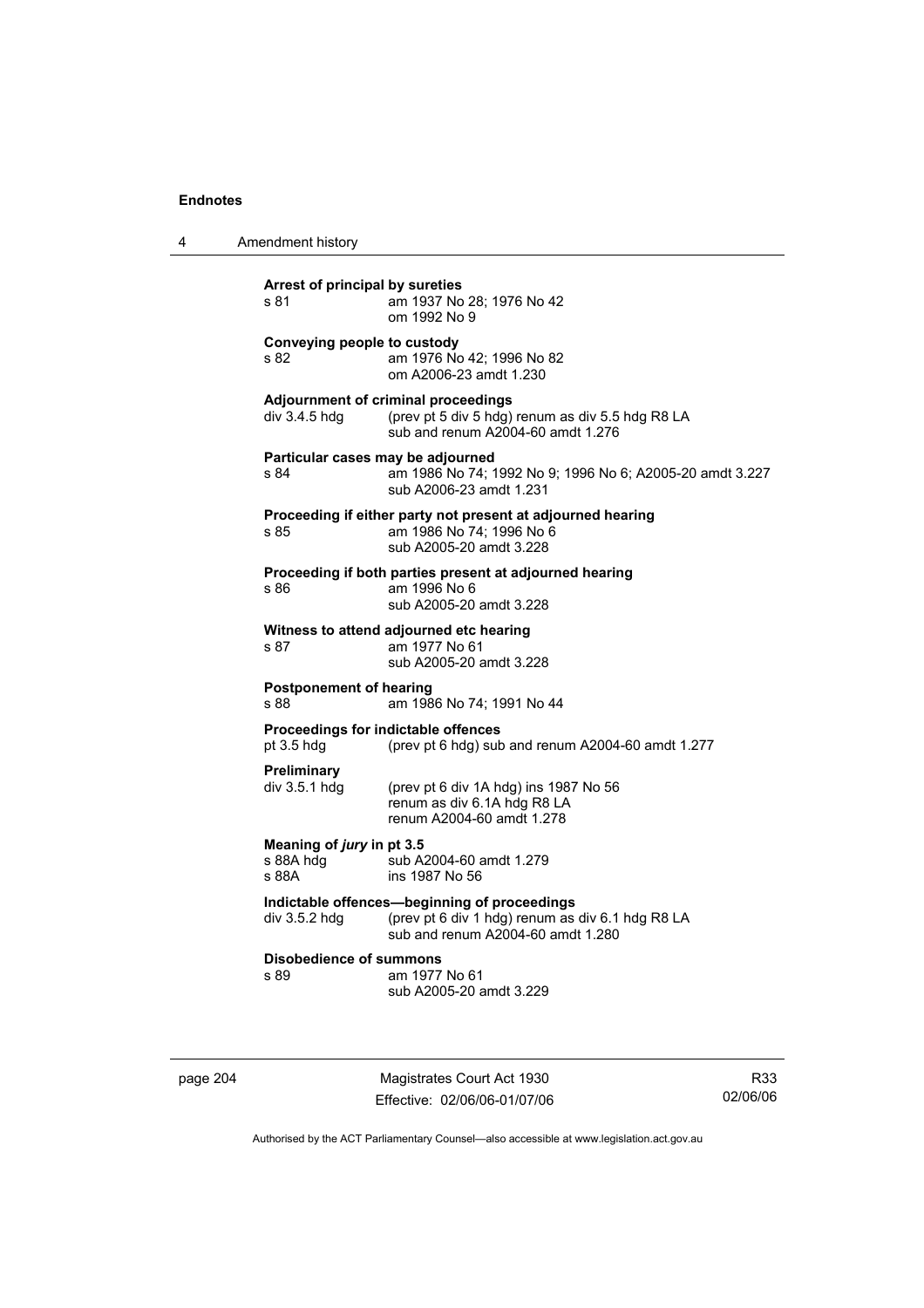#### **Accused person may be excused from attendance before court**

s 89A ins 1977 No 61 am 1987 No 56; 1992 No 9; 1996 No 6; A2005-20 amdt 3.230, amdt 3.231

## **Procedure if informant proposes to tender written statements to court**

s 90 sub 1958 No 12 am 1967 No 1 sub 1974 No 14 am 1977 No 61; 1991 No 44; 1996 No 6; A2005-20 amdt 3.232

#### **Written statements may be admitted in evidence**

s 90AA ins 1974 No 14

 am 1991 No 44; 1996 No 6; A2005-20 amdt 3.233, amdt 3.234; ss renum R29 LA (see A2005-20 amdt 3.235)

# **Preliminary examination if written statements not tendered**

ins 1974 No 14 am 1977 No 61; 1996 No 6 sub A2005-20 amdt 3.236

**Attendance not required under s 90AA or s 90AB if order made under s 89A**  s 90ABA hdg sub A2005-20 amdt 3.237

|         | . . |                |  |
|---------|-----|----------------|--|
| s 90ABA |     | ins 1977 No 61 |  |
|         |     |                |  |

## **Plea of guilty in committal proceeding**

s 90A ins 1958 No 12

 am 1985 No 41; ord 1990 No 5; 1996 No 6; ss renum R10 LA; A2004-60 amdt 1.281; A2005-20 amdts 3.238-3.240; ss renum R29 LA (see A2005-20 amdt 3.241)

#### **Court may discharge accused**

s 91 am 1974 No 14; 1987 No 56 sub A2005-20 amdt 3.242

#### **Proceeding if evidence sufficient to put accused on trial**

s 92 am 1951 No 12; 1958 No 12; 1967 No 1; 1974 No 14; 1977 No 61; 1985 No 41; 1986 No 74; 1987 No 56

**Committal for sentence for indictable offence tried summarily**  s 92A ins 1974 No 14

#### **Depositions as evidence**

s 92B ins 1985 No 41

#### **Admissions and confessions**

## s 93 am 1958 No 12; 1967 No 1; 1996 No 6; A2005-20 amdt 3.243

**Indictable offences—proceedings after hearing of evidence** 

div 3.5.3 hdg (prev pt 6 div 2 hdg) renum as div 6.2 hdg R8 LA sub and renum A2004-60 amdt 1.282

R33 02/06/06

Magistrates Court Act 1930 Effective: 02/06/06-01/07/06 page 205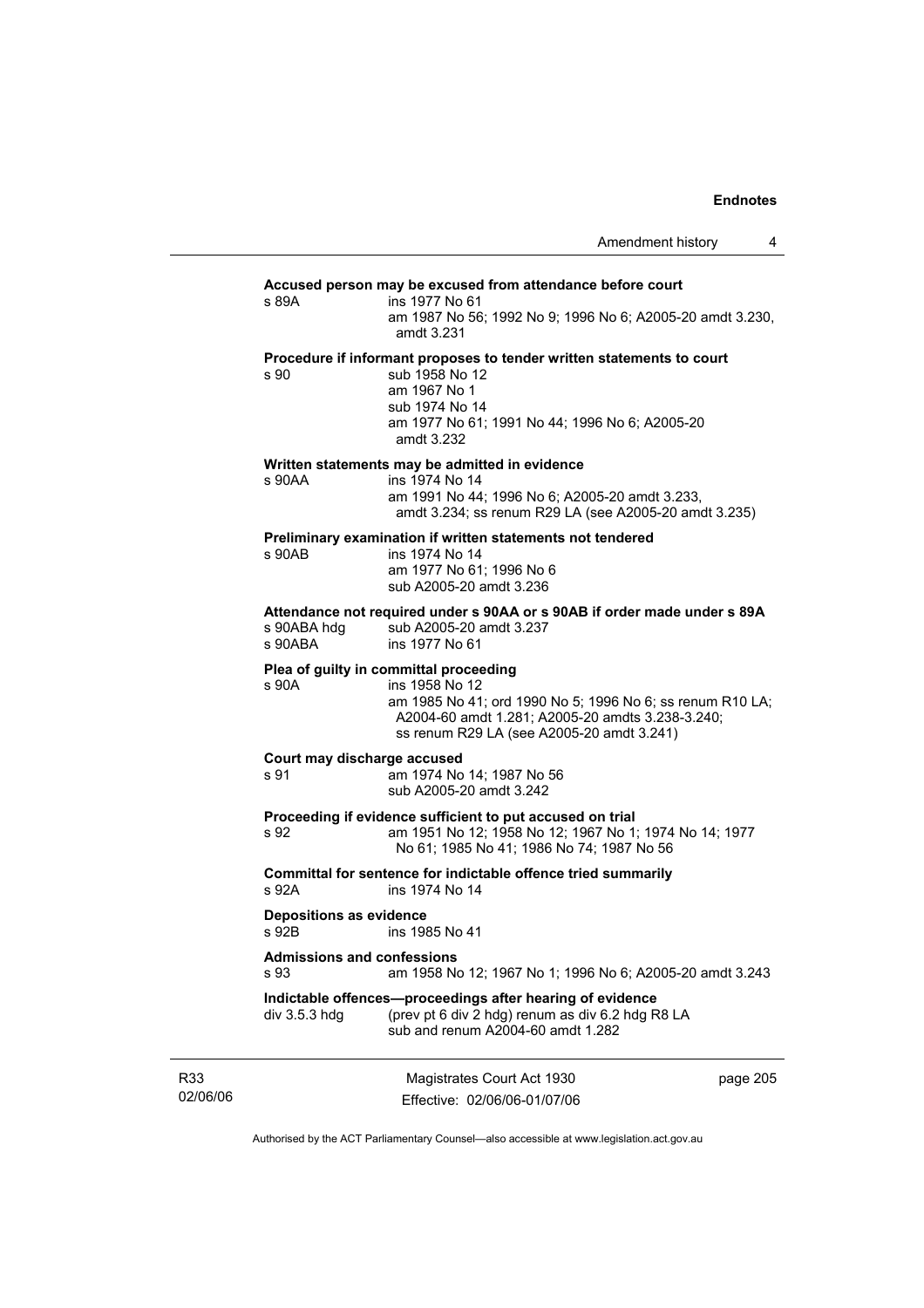4 Amendment history

| s 94                                       | am 1937 No 28; 1976 No 42; 1987 No 56; 1996 No 6<br>sub A2005-20 amdt 3.244<br>am A2006-23 amdt 1.232                                                  |
|--------------------------------------------|--------------------------------------------------------------------------------------------------------------------------------------------------------|
| s 95                                       | Depositions of dead or absent people<br>sub 1958 No 12<br>am 1967 No 1; 1989 No 59; 1996 No 6; A2004-60 amdt 1.283,<br>amdt 1.284; A2005-20 amdt 3.245 |
| Indictable offences-costs<br>div 3.5.4 hdq | (prev pt 6 div 2A hdg) ins 1984 No 9<br>renum as div 6.2A hdg R8 LA<br>sub and renum A2004-60 amdt 1.285                                               |
| <b>Discontinued proceeding</b><br>s 97     | am 1937 No 28<br>om 1958 No 12<br>ins 1984 No 9<br>am 1987 No 56                                                                                       |
| div 3.5.5 hdg                              | Indictable offences-witness recognisances<br>(prev pt 6 div 3 hdg) am 1992 No 9<br>renum as div 6.3 hdg R8 LA<br>sub and renum A2004-60 amdt 1.286     |
| <b>Bail in capital offences</b><br>s 98    | am 1937 No 28<br>om 1989 No 59                                                                                                                         |
| s 99                                       | Admission of persons committed for trial to bail<br>am 1937 No 28; 1976 No 42; 1989 No 59<br>om 1992 No 9                                              |
| trial to bail                              | Admission of persons committed for trial and are in prison awaiting                                                                                    |
| s 100                                      | am 1937 No 28; 1976 No 42; 1989 No 59<br>om 1992 No 9                                                                                                  |
| s 101                                      | Recognisances to be transmitted to Crown Solicitor<br>am 1967 No 1; 1976 No 42; 1985 No 17<br>om 1992 No 9                                             |
| <b>Warrant of deliverance</b><br>s 102     | am 1976 No 42<br>om 1992 No 9                                                                                                                          |
|                                            | Recognisance of witnesses etc                                                                                                                          |

page 206 Magistrates Court Act 1930 Effective: 02/06/06-01/07/06

R33 02/06/06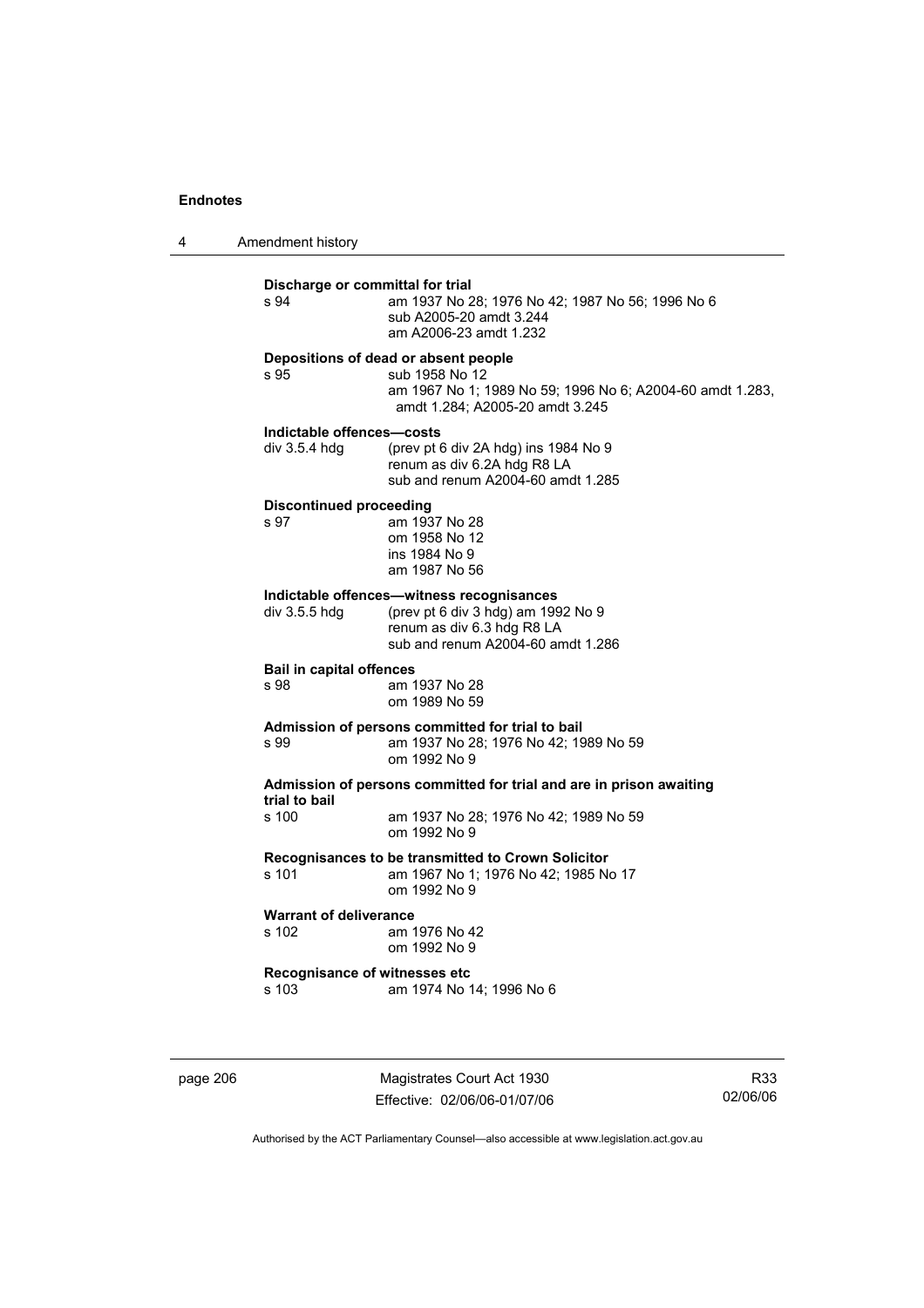|                                                       | Amendment history<br>4                                                                                                               |
|-------------------------------------------------------|--------------------------------------------------------------------------------------------------------------------------------------|
| s 105                                                 | Court may remand noncompliant witness<br>am 1976 No 42<br>sub A2005-20 amdt 3.246; A2006-23 amdt 1.233                               |
| div $3.5.6$ hdg                                       | Indictable offences-other provisions<br>(prev pt 6 div 4 hdg) renum as div 6.4 hdg R8 LA<br>sub and renum A2004-60 amdt 1.287        |
| s 105A                                                | Meaning of certified copy of depositions in div 3.5.6<br>ins A2004-60 amdt 1.288<br>sub A2005-20 amdt 3.247                          |
| s 106                                                 | Giving depositions etc to director of public prosecutions<br>am 1967 No 1; 1985 No 17; 1985 No 41; 1992 No 9; A2005-20<br>amdt 3.248 |
| s 107                                                 | Giving documents to proper officer of court<br>am 1967 No 1; 1985 No 17; 1996 No 6; 1999 No 66 sch 3;<br>A2005-20 amdt 3.249         |
| s 108                                                 | Accused person may obtain copies of depositions etc<br>am 1967 No 1; 1999 No 66 sch 3<br>sub A2005-20 amdt 3.250                     |
| pt 3.6 hdg                                            | Proceedings for offences punishable summarily<br>(prev pt 7 hdg) renum A2004-60 amdt 1.289                                           |
| s 108A                                                | Indictable offences dealt with summarily<br>ins 1985 No 41<br>am A2004-60 amdt 1.290                                                 |
| s 109                                                 | Dismissal or adjournment in absence of informant<br>sub 1996 No 6<br>am A2005-20 amdt 3.251                                          |
| Hearing in absence of defendant<br>s 110 hdg<br>s 110 | sub A2005-20 amdt 3.252<br>am 1974 No 14; 1986 No 83; 1989 No 59; 1996 No 6;<br>A2005-20 amdts 3.253-3.256                           |
| s 111                                                 | Adjournment if defendant does not appear<br>sub A2005-20 amdt 3.257<br>am A2006-23 amdt 1.234                                        |
| <b>Both parties appearing</b><br>s 112                | am 1996 No 6<br>om A2005-20 amdt 3.258                                                                                               |
| s 114                                                 | If defendant does not admit the case<br>am 1937 No 28<br>sub A2005-20 amdt 3.259                                                     |
|                                                       |                                                                                                                                      |

R33 02/06/06

Magistrates Court Act 1930 Effective: 02/06/06-01/07/06 page 207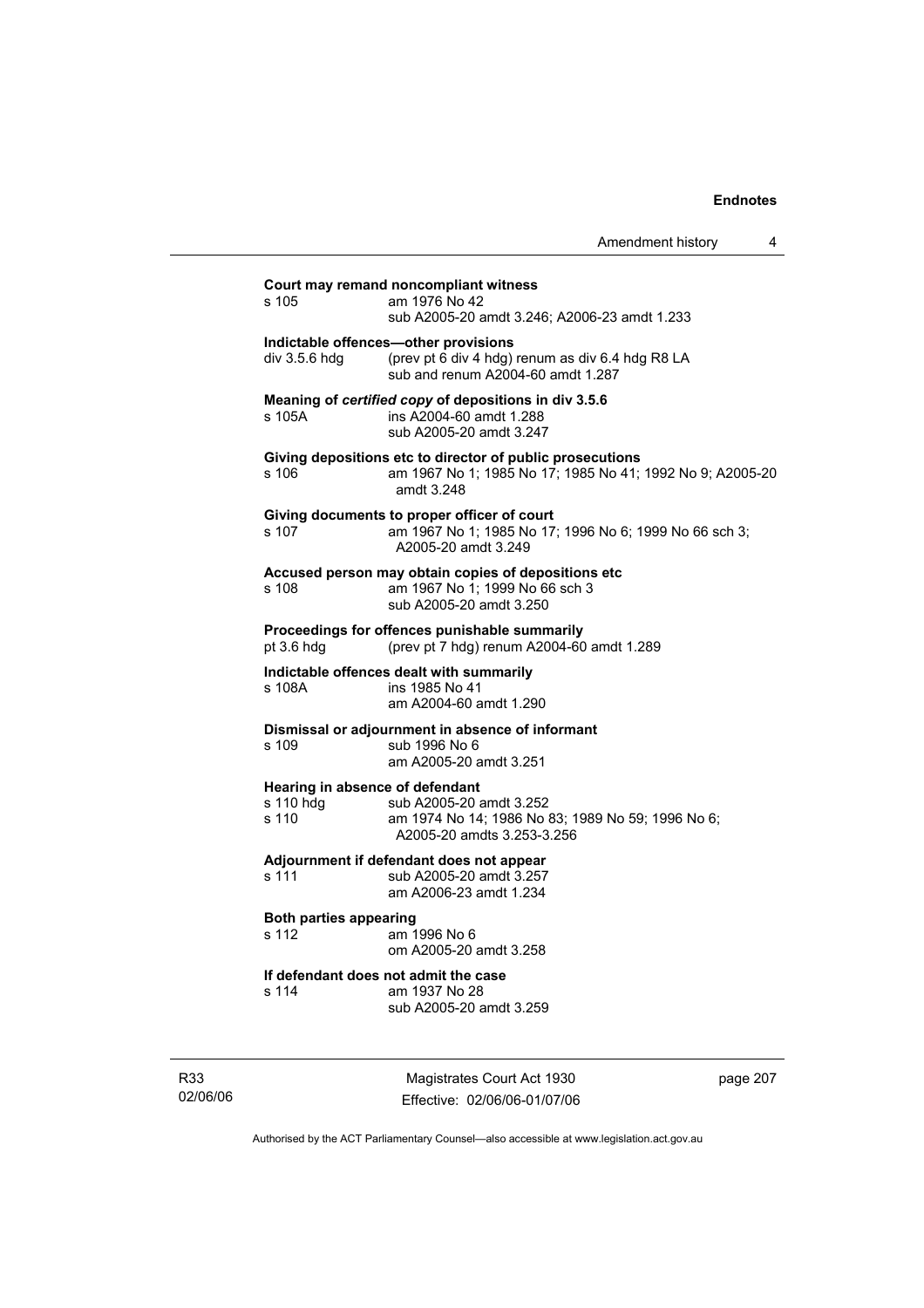4 Amendment history

## **Conduct of summary proceeding**

s 115 am 1996 No 6 sub A2005-20 amdt 3.259

**Conduct of summary proceedings regulated** 

| s 116 | am 1996 No 6           |
|-------|------------------------|
|       | om A2005-20 amdt 3.259 |

**Service and pleading by post for certain offences** 

pt 3.7 hdg (prev pt 7A hdg) ins 1974 No 14 sub 1979 No 33 renum A2004-60 amdt 1.291

# **Definitions for pt 3.7**

s 116A hdg sub A2004-60 amdt 1.292<br>s 116A ins 1974 No 14 ins 1974 No 14

 sub 1979 No 33 am ord 1990 No 5; 1993 No 4; 1996 No 6; 1998 No 54; 1999 No 79 sch 3; A2004-60 amdt 1.294 sub A2005-20 amdt 3.260 def *defendant* ins A2005-20 amdt 3.260 def *law in force in the ACT* ins A2004-60 amdt 1.293 sub A2005-20 amdt 3.260 def *prescribed offence* am A1984-10 s 2; ord 1990 No 5 sch 1 sub A1993-4 s 10

om A1999-79 sch 3

# **Meaning of** *prescribed offence* **for pt 3.7 s** 116AA hdg sub A2004-60 amdt 1.2

sub A2004-60 amdt 1.295 s 116AA ins 1999 No 79 s 5 sch 3 am 2001 No 62 amdts 1.1-1.3; A2004-60 amdt 1.296; A2005-20 amdt 3.261

## **Service of summons for prescribed offence**

s 116B hdg sub A2004-60 amdt 1.297<br>s 116B ins 1974 No 14 ins 1974 No 14 sub 1979 No 33 am 1993 No 4; A2004-60 amdt 1.298; A2005-20 amdt 3.262, amdt 3.263

## **Giving of notice by registrar**

s 116BA ins 1993 No 4 sub A2005-20 amdt 3.264

# **Proof of service**

ins 1974 No 14 sub 1979 No 33 am 1991 No 44; 1993 No 4; 1996 No 6; A2005-20 amdt 3.265, amdt 3.266

| page 208 | Magistrates Court Act 1930   | R33      |
|----------|------------------------------|----------|
|          | Effective: 02/06/06-01/07/06 | 02/06/06 |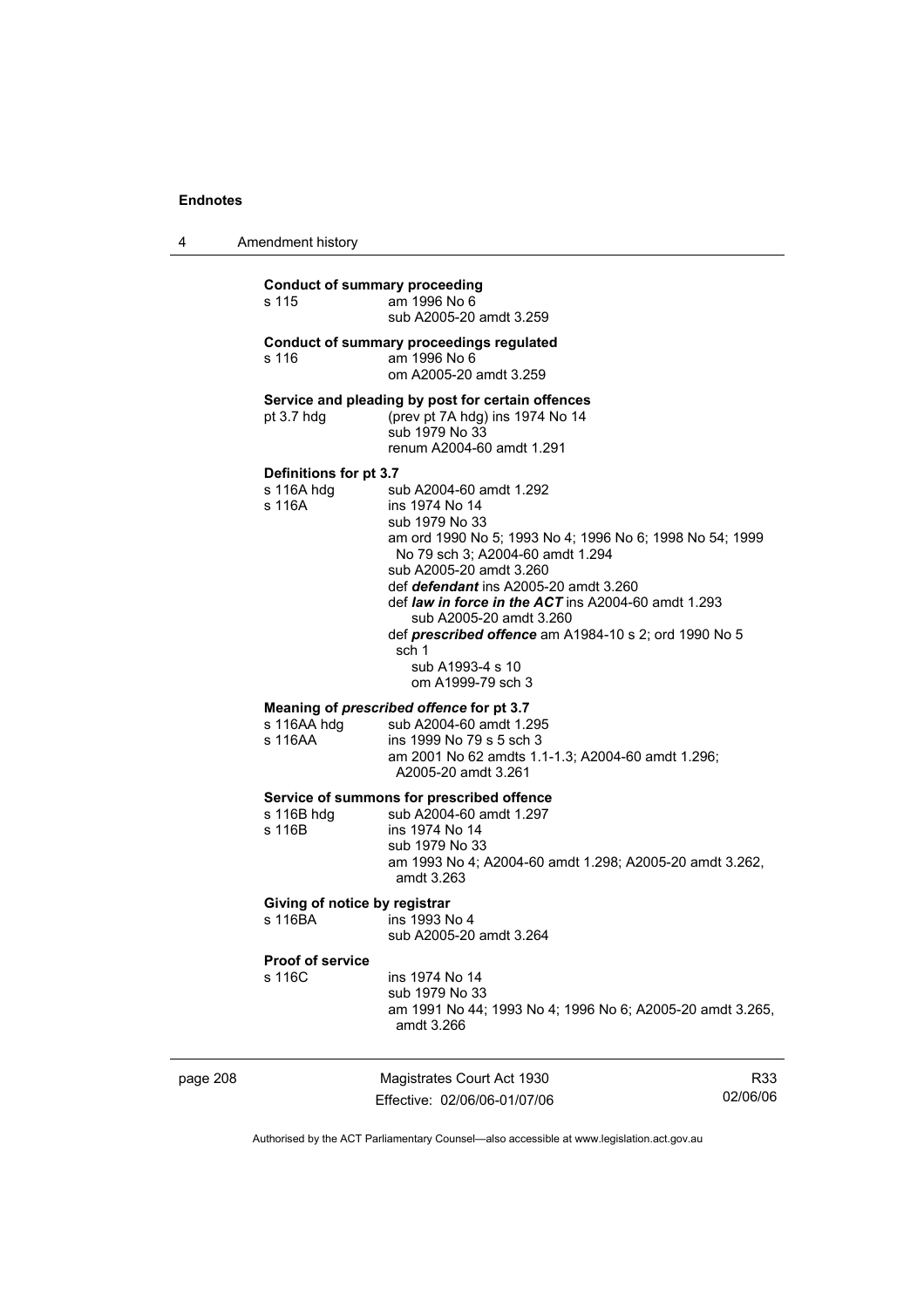# **Pleas to prescribed offence**

| Pleas to prescribed offence                               |                                                                                                                                                                                                           |
|-----------------------------------------------------------|-----------------------------------------------------------------------------------------------------------------------------------------------------------------------------------------------------------|
| s 116D hdg<br>s 116D                                      | sub A2004-60 amdt 1.299<br>ins 1974 No 14<br>sub 1979 No 33<br>am 1991 No 44: 1993 No 4                                                                                                                   |
| Procedure if plea of guilty entered<br>s 116E             | ins 1974 No 14<br>sub 1979 No 33<br>am 1991 No 44; 1993 No 4                                                                                                                                              |
| s 116F                                                    | Procedure if notice of intention to defend given<br>ins 1974 No 14<br>sub 1979 No 33<br>am 1991 No 44; 1993 No 4                                                                                          |
| s 116FA                                                   | Procedure if defendant pleads not guilty<br>ins 1989 No 59                                                                                                                                                |
| s 116G                                                    | Procedure if defendant does not plead<br>ins 1974 No 14<br>sub 1979 No 33<br>am 1989 No 59; 1991 No 44; 1993 No 4                                                                                         |
| Restricted penalties under pt 3.7<br>s 116H hdg<br>s 116H | sub A2004-60 amdt 1.300<br>ins 1974 No 14<br>sub 1979 No 33; 1993 No 4<br>am 1996 No 6; 1998 No 25; A2003-56 amdt 3.162; A2005-20<br>amdt 3.267, amdt 3.268; ss renum R29 LA (see A2005-20<br>amdt 3.269) |
| s 116I hdg<br>s 116I                                      | Consequences of conviction in absence of defendant<br>sub A2005-20 amdt 3.270<br>ins 1974 No 14<br>sub 1979 No 33<br>am 1991 No 44; 1993 No 4; 1996 No 6; A2004-60 amdt 1.301                             |
| Date of conviction<br>s 116J                              | ins 1974 No 14<br>om 1979 No 33                                                                                                                                                                           |
| pt $3.8$ hdg                                              | Infringement notices for certain offences<br>(prev pt 8 hdg) om 1986 No 74<br>ins 2001 No 77 s 21<br>renum A2004-60 amdt 1.302                                                                            |
| Preliminary<br>div 3.8.1 hdg                              | ins 2001 No 77 s 21<br>renum A2004-60 amdt 1.303                                                                                                                                                          |

R33 02/06/06

Magistrates Court Act 1930 Effective: 02/06/06-01/07/06 page 209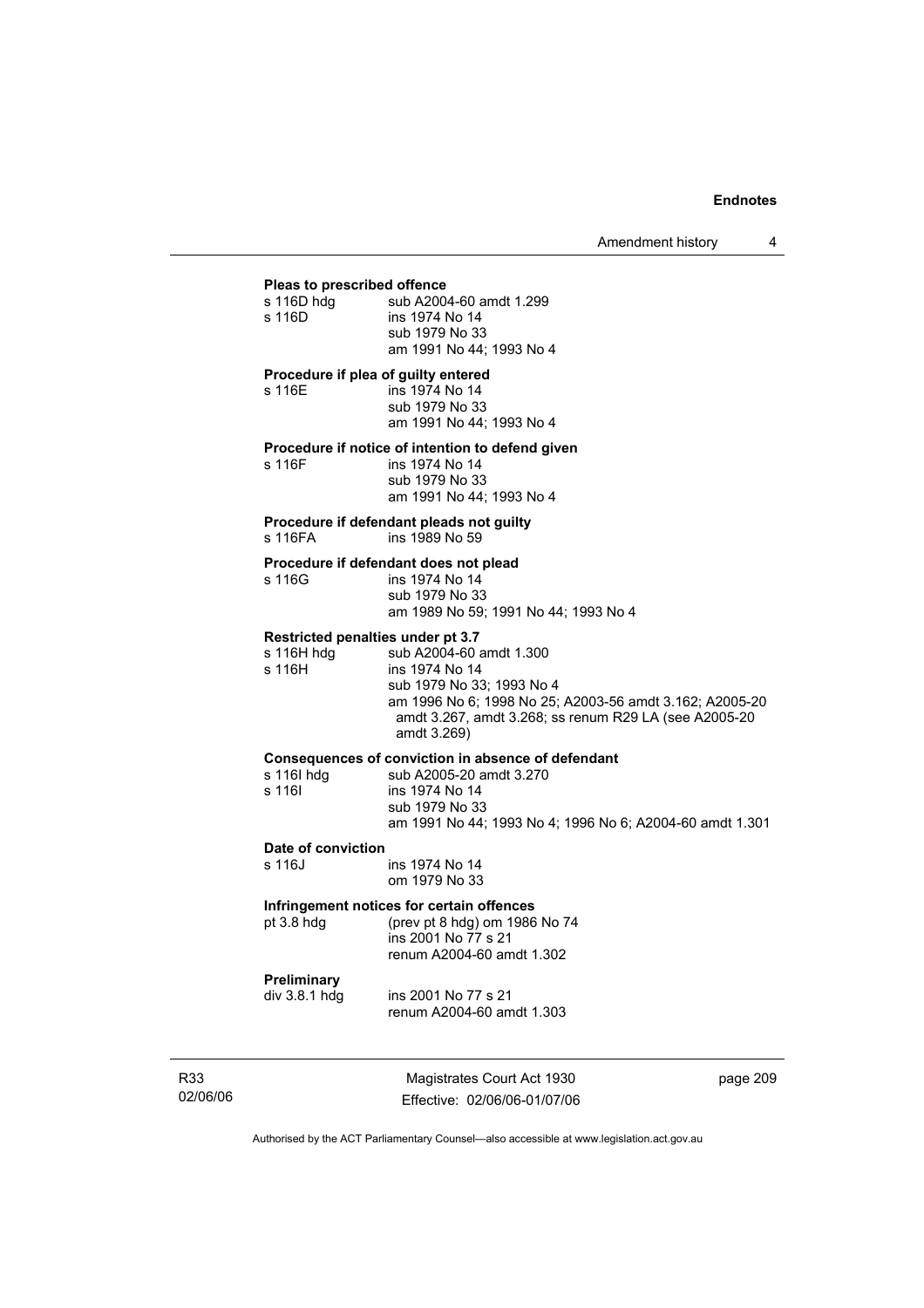4 Amendment history

# **Definitions for pt 3.8**

|                                                    | Magistrates Court Act 1930                                                                                                                                                                                                                                                                                                                                                                                                                                                                                                                                                                                                                                                                                                                                                                                                            | R |
|----------------------------------------------------|---------------------------------------------------------------------------------------------------------------------------------------------------------------------------------------------------------------------------------------------------------------------------------------------------------------------------------------------------------------------------------------------------------------------------------------------------------------------------------------------------------------------------------------------------------------------------------------------------------------------------------------------------------------------------------------------------------------------------------------------------------------------------------------------------------------------------------------|---|
| s 122                                              | Additional information in infringement notices<br>om 1986 No 74<br>ins 2001 No 77 s 21                                                                                                                                                                                                                                                                                                                                                                                                                                                                                                                                                                                                                                                                                                                                                |   |
| <b>Contents of infringement notices</b><br>s 121   | om 1986 No 74<br>ins 2001 No 77 s 21                                                                                                                                                                                                                                                                                                                                                                                                                                                                                                                                                                                                                                                                                                                                                                                                  |   |
| Service of infringement notices<br>s 120           | om 1986 No 74<br>ins 2001 No 77 s 21<br>am A2004-42 amdt 1.8, amdt 1.9<br>sub A2004-47 amdt 1.2                                                                                                                                                                                                                                                                                                                                                                                                                                                                                                                                                                                                                                                                                                                                       |   |
| div 3.8.2 hdg                                      | Infringement and reminder notices<br>(prev div 8.2 hdg) ins 2001 No 77 s 21<br>renum A2004-60 amdt 1.307                                                                                                                                                                                                                                                                                                                                                                                                                                                                                                                                                                                                                                                                                                                              |   |
| s 119                                              | Regulations about infringement notice offences<br>om 1986 No 74<br>ins 2001 No 77 s 21<br>am A2003-2 s 70                                                                                                                                                                                                                                                                                                                                                                                                                                                                                                                                                                                                                                                                                                                             |   |
| Purpose and effect of pt 3.8<br>s 118 hdg<br>s 118 | sub A2004-60 amdt 1.306<br>om 1986 No 74<br>ins 2001 No 77 s 21                                                                                                                                                                                                                                                                                                                                                                                                                                                                                                                                                                                                                                                                                                                                                                       |   |
| s 117 hdg<br>s 117                                 | om 1986 No 74<br>ins 2001 No 77 s 21<br>def another jurisdiction ins A2004-47 amdt 1.1<br>def <i>authorised person</i> sub 2002 No 30 amdt 3.587;<br>A2004-60 amdt 1.305<br>def <i>driver</i> ins A2004-47 amdt 1.1<br>def home address ins A2004-47 amdt 1.1<br>def illegal user declaration ins A2004-47 amdt 1.1<br>def known offender declaration ins A2004-47 amdt 1.1<br>def registered ins A2004-47 amdt 1.1<br>def registered operator ins A2004-47 amdt 1.1<br>om A2005-20 amdt 3.271<br>def responsible person ins A2004-47 amdt 1.1<br>def sold vehicle declaration ins A2004-47 amdt 1.1<br>def trader's plate ins A2004-47 amdt 1.1<br>om A2005-20 amdt 3.271<br>def <i>unknown offender declaration</i> ins A2004-47 amdt 1.1<br>def vehicle ins A2004-47 amdt 1.1<br>def vehicle related offence ins A2004-47 amdt 1.1 |   |
| Deminions ior proto                                | sub A2004-60 amdt 1.304                                                                                                                                                                                                                                                                                                                                                                                                                                                                                                                                                                                                                                                                                                                                                                                                               |   |

page 210

Effective: 02/06/06-01/07/06

R33 02/06/06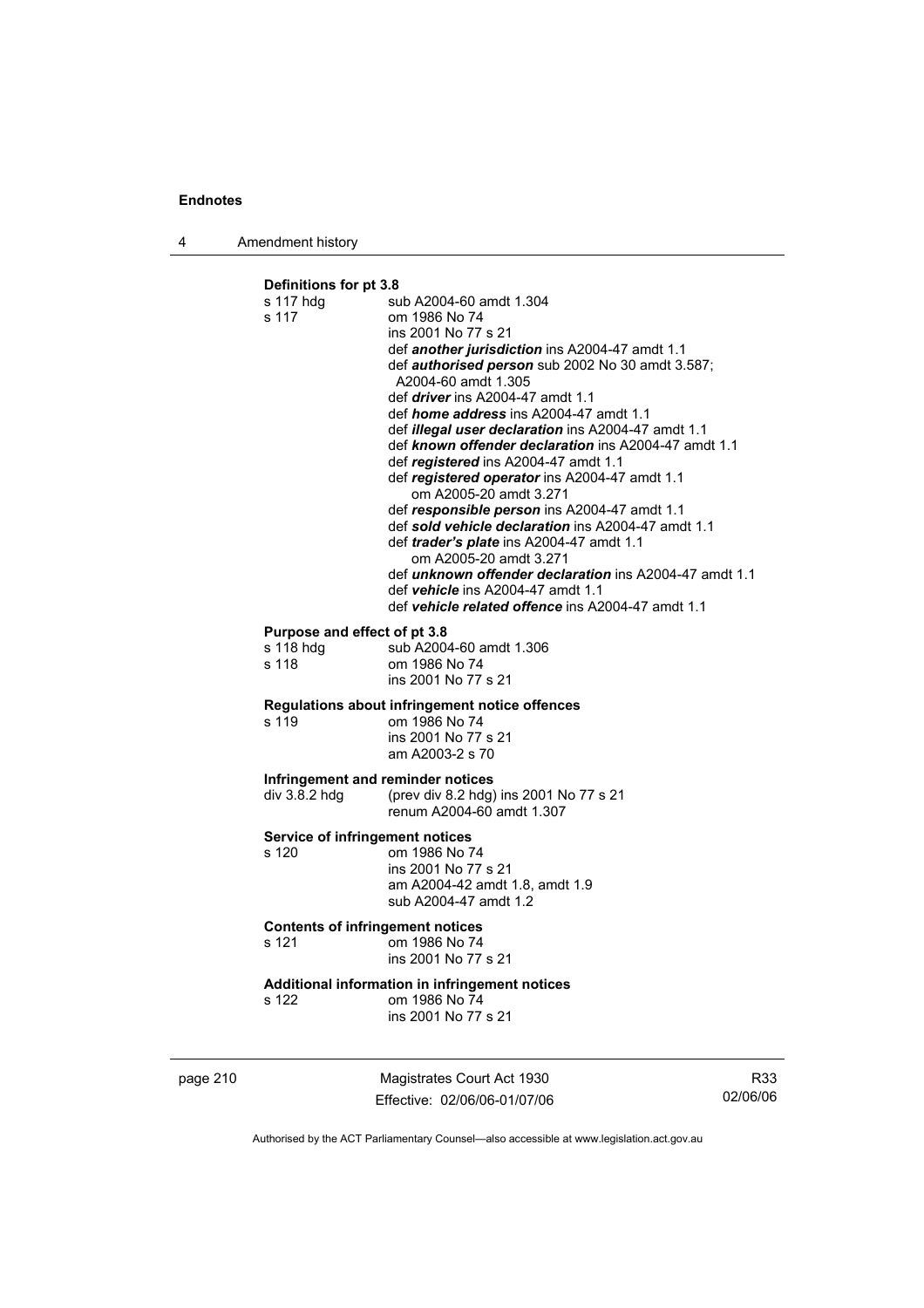Amendment history 4

**Time for payment of infringement notice penalty**<br>s 123 sub 1937 No 28 sub 1937 No 28 om 1986 No 74 ins 2001 No 77 s 21 **Extension of time to pay penalty**  s 124 om 1986 No 74 ins 2001 No 77 s 21 **Effect of payment of infringement notice penalty**  am 1937 No 28 om 1986 No 74 ins 2001 No 77 s 21 **Application for withdrawal of infringement notice**  om 1986 No 74 ins 2001 No 77 s 21 **Withdrawal of infringement notice**  s 127 sub 1937 No 28 om 1986 No 74 ins 2001 No 77 s 21 **Guidelines about withdrawal of infringement notices**  am 1937 No 28 om 1986 No 74 ins 2001 No 77 s 21 **Reminder notices**  s 129 sub 1967 No 1 am 1980 No 4 om 1986 No 74 ins 2001 No 77 s 21 **Contents of reminder notices**  s 130 om 1986 No 74 ins 2001 No 77 s 21 **Additional information in reminder notices**  s 131 om 1986 No 74 ins 2001 No 77 s 21 **Additional provisions for vehicle-related offences**  div 3.8.3 hdg (prev div 8.2A hdg) ins A2004-47 amdt 1.3 renum R26 LA **Meaning of** *infringement notice* s 131A ins A2004-47 amdt 1.3

R33 02/06/06

Magistrates Court Act 1930 Effective: 02/06/06-01/07/06 page 211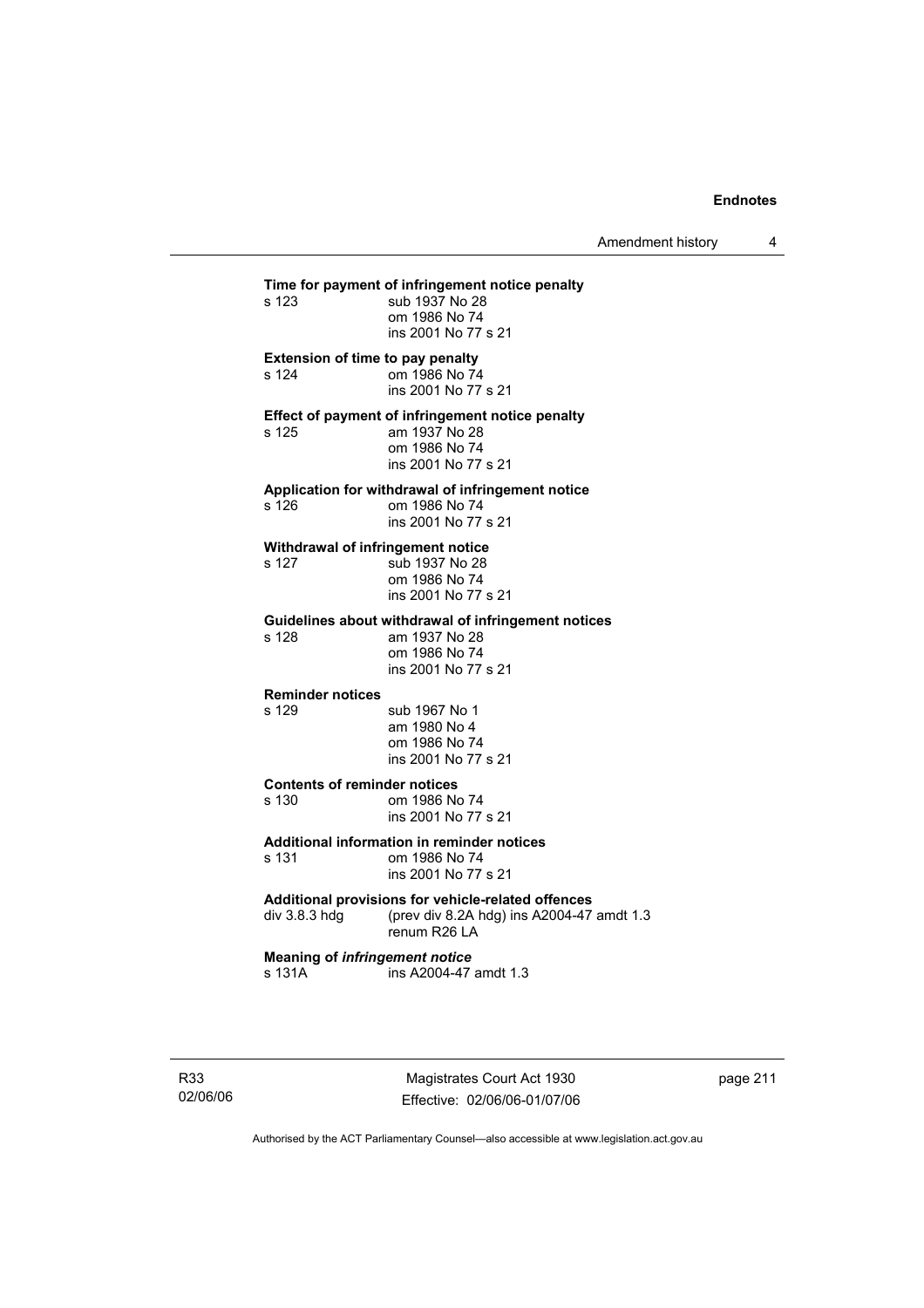4 Amendment history **Service of infringement notice on responsible person for vehicles**  ins A2004-47 amdt  $1.3$  am A2004-42 amdt 1.10; ss renum R25 LA (see A2004-60 amdt 1.11) **Liability for vehicle-related offences**  s 131C ins A2004-47 amdt 1.3 **Illegal user declarations**  s 131D ins A2004-47 amdt 1.3 **Known offender declarations**  s 131E ins A2004-47 amdt 1.3 **Sold vehicle declarations**  ins A2004-47 amdt 1.3 **Unknown offender declarations**  s 131G **ins A2004-47** amdt 1.3 **Disputing liability for infringement notices**<br>div 3.8.4 hdg (prev div 8.3 hdg) ins 200 (prev div 8.3 hdg) ins 2001 No 77 s 21 sub and renum A2004-60 amdt 1.308 and R26 LA **Disputing liability for infringement notice offence**  s 132 am 1967 No 1; 1969 No 12; 1977 No 4 om 1986 No 74 ins 2001 No 77 s 21 **Extension of time to dispute liability**  s 133 am 1937 No 28 om 1986 No 74 ins 2001 No 77 s 21 **Procedure if liability disputed**  s 134 ins 2001 No 77 s 21 am A2004-42 amdt 1.12 **Infringement notices—other provisions**  div 3.8.5 hdg (prev div 8.4 hdg) ins 2001 No 77 s 21 sub and renum A2004-60 amdt 1.309 and R26 LA **Authorised people for infringement notice offences**  s 134A ins 1968 No 25 om 1986 No 74 ins 2002 No 30 amdt 3.588 **Money recovered by infant or person of unsound mind**  s 134B ins 1968 No 25 am 1978 No 46 om 1986 No 74

page 212 Magistrates Court Act 1930 Effective: 02/06/06-01/07/06

R33 02/06/06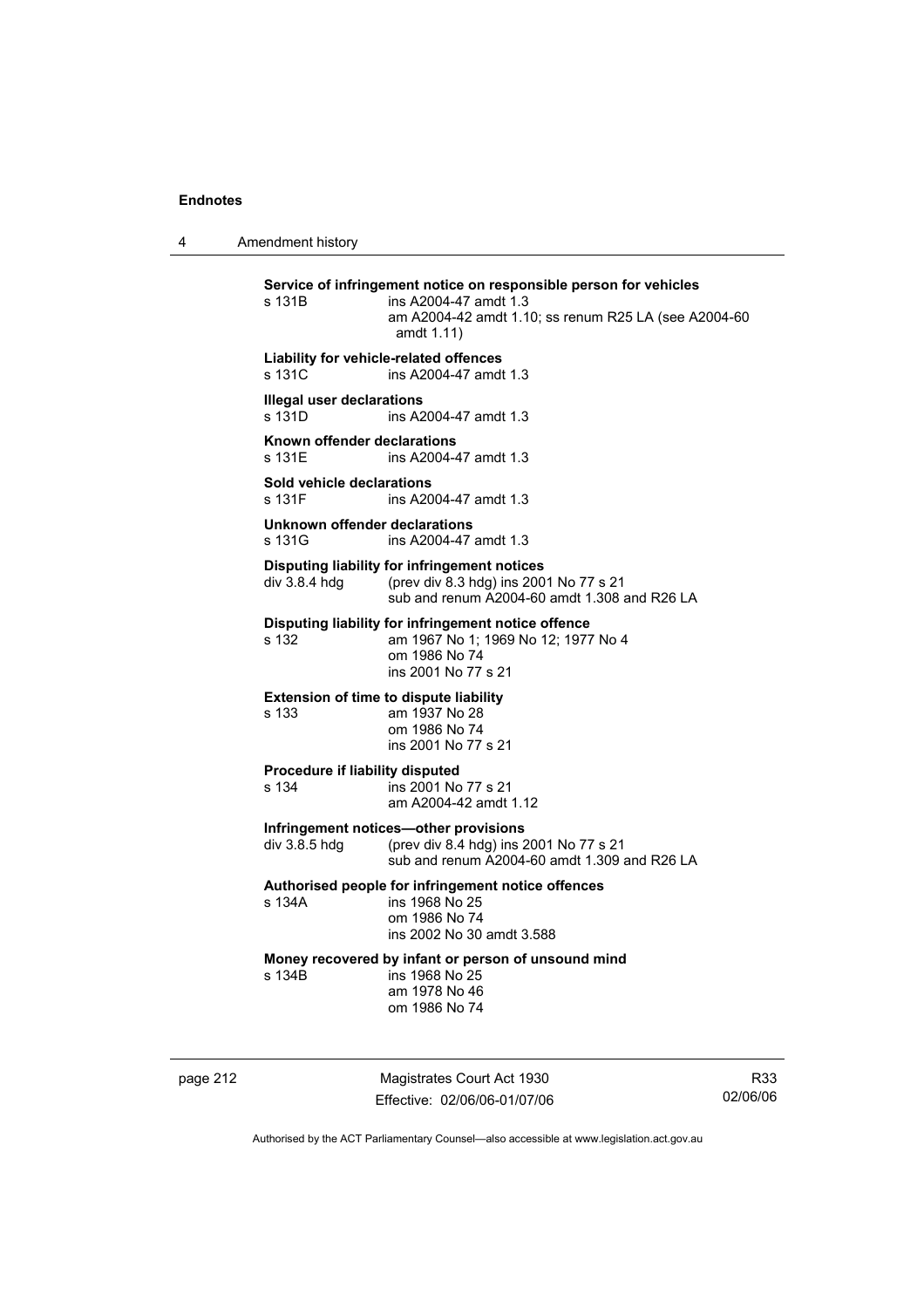Amendment history 4

# **Delegation of administering authority's functions**  am 1937 No 28 om 1986 No 74 ins 2001 No 77 s 21 sub 2002 No 30 amdt 3.589 **Evidentiary certificates**  s 136 om 1986 No 74 ins 2001 No 77 s 21 **Default summons**  s 137 om 1986 No 74 **Service of default summons**  s 138 om 1986 No 74 **Ground of defence to be in writing lodged with the clerk**  s 139 am 1937 No 28; 1958 No 12; 1970 No 15 om 1986 No 74 **Trial**  am 1958 No 12; 1970 No 15 om 1986 No 74 **Enforcement of criminal decisions**  pt 3.9 hdg (prev pt 9 hdg) sub and renum A2004-60 amdt 1.310 **Enforcement of criminal decisions—general**  div 3.9.1 hdg (prev pt 9 div 1 hdg) renum R8 LA sub and renum A2004-60 amdt 1.311 **Minute of decision and notice to defendant**  s 141 am 1972 No 37; ord 1990 No 5; 1991 No 44; 1993 No 4; 1996 No 6; 1996 No 68; 1998 No 25; 1999 No 91 sch 2; ss renum R10 LA; A2006-23 amdts 1.235, 1.236 **Formal convictions and orders**  s 142 am 1937 No 28; 1991 No 44; A2005-20 amdt 3.272 **Consequences if information dismissed**  am 1986 No 74; 1991 No 44 sub A2005-20 amdt 3.273 **Copies of informations and other documents**  s 144 sub 1967 No 1 am 1980 No 10; 1986 No 74; 1991 No 38; 1991 No 44; 1994 No 4; A2006-23 amdt 1.237 **Imprisonment in first instance**  s 145 am 1996 No 6

om A2006-23 amdt 1.238

R33 02/06/06

Magistrates Court Act 1930 Effective: 02/06/06-01/07/06 page 213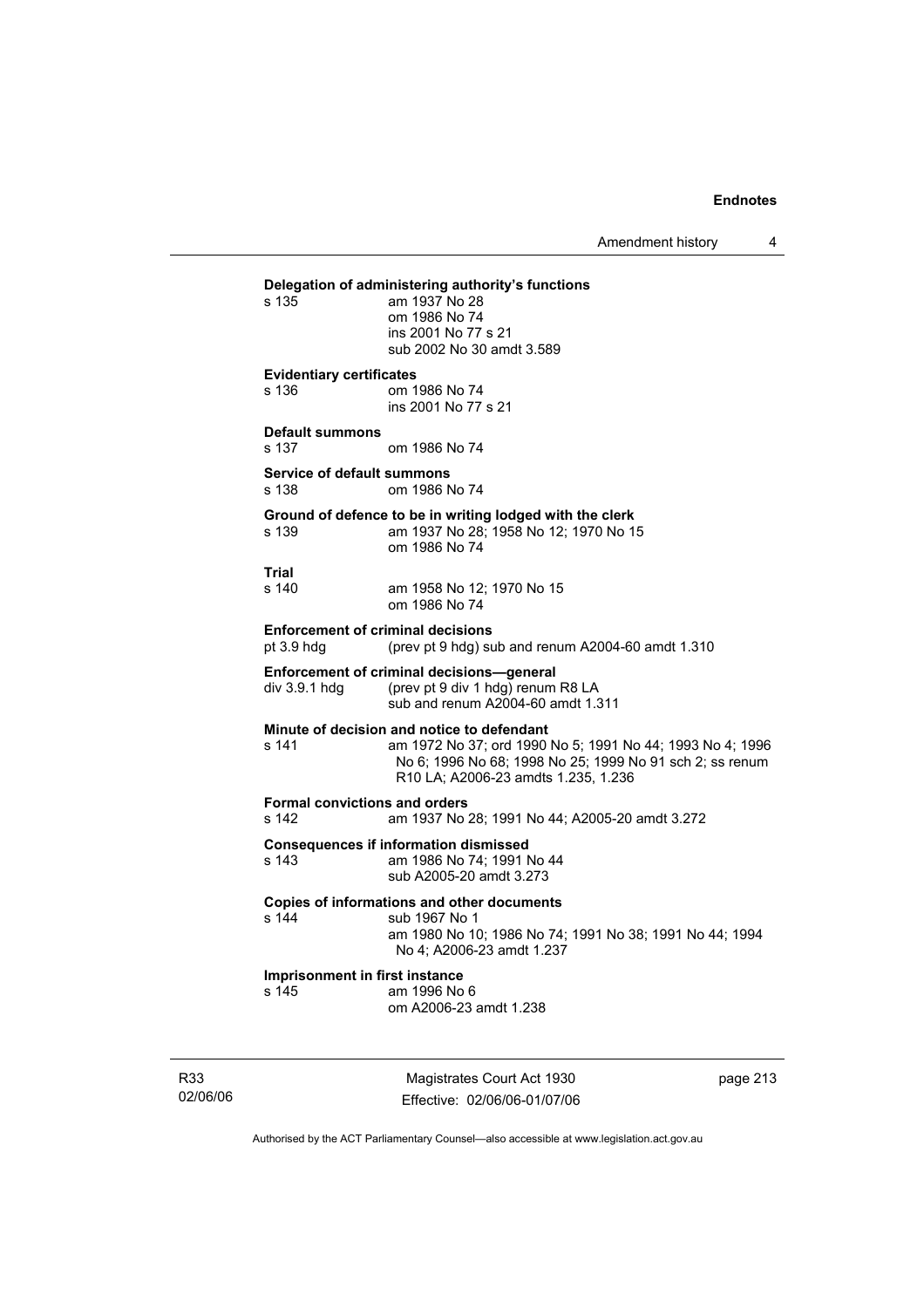4 Amendment history

|          | <b>Enforcement of fines</b><br>div $3.9.2$ hdg  | (prev pt 9 div 2 hdg) sub 1994 No 61<br>am 1998 No 25<br>renum as div 9.2 hdg R8 LA<br>renum A2004-60 amdt 1.312                                                                                                                                                                                                                                                                                                                                                                                                                                                                                                                                                                                                                                                                                                     |                 |
|----------|-------------------------------------------------|----------------------------------------------------------------------------------------------------------------------------------------------------------------------------------------------------------------------------------------------------------------------------------------------------------------------------------------------------------------------------------------------------------------------------------------------------------------------------------------------------------------------------------------------------------------------------------------------------------------------------------------------------------------------------------------------------------------------------------------------------------------------------------------------------------------------|-----------------|
|          | Definitions for div 3.9.2<br>s 146 hdg<br>s 146 | sub A2004-60 amdt 1.313<br>om 1986 No 57<br>ins 1989 No 60<br>sub 1991 No 112<br>am A2006-23 amdt 1.239<br>def chief police officer ins A1998-25 s 8<br>om A2004-60 amdt 1.314<br>def <i>default notice</i> ins A1998-25 s 8<br>def <i>fine</i> ins A1998-25 s 8<br>am A1999-91 sch 2; A2005-20 amdt 3.274; A2006-23<br>amdt 1.240, amdt 1.241<br>(e) note exp 2 June 2011 (see A2005-58 s 147 (2) (b) (i))<br>def <i>fine defaulter</i> ins A1998-25 s 8<br>def government agency ins A1998-25 s 8<br>am A2005-20 amdt 3.275<br>def outstanding fine ins A1998-25 s 8<br>sub A2005-20 amdt 3.276<br>def parking offence om A1998-25 s 8<br>def penalty notice ins A1998-25 s 8<br>def Territory entity ins A1998-25 s 8<br>sub A2004-60 amdt 1.315<br>def <i>traffic offence</i> am A1993-4 s 21<br>om A1998-25 s 8 |                 |
|          | s 146A                                          | No imprisonment for breach of reparation order<br>ins ord 1990 No 1<br>am 1996 No 6<br>om 1998 No 25                                                                                                                                                                                                                                                                                                                                                                                                                                                                                                                                                                                                                                                                                                                 |                 |
|          | <b>Payment of fine</b><br>s 147                 | am 1968 No 25; 1977 No 34; 1986 No 74; 1989 No 60; ord<br>1990 No 5; 1991 No 112; 1992 No 23; 1993 No 4; 1994 No 4;<br>1994 No 45; 1994 No 61; 1995 No 46<br>sub 1998 No 25                                                                                                                                                                                                                                                                                                                                                                                                                                                                                                                                                                                                                                          |                 |
|          | Notice of address etc<br>s 147A                 | ins 1989 No 60<br>am 1991 No 44; 1991 No 112; 1993 No 48<br>sub 1998 No 25                                                                                                                                                                                                                                                                                                                                                                                                                                                                                                                                                                                                                                                                                                                                           |                 |
|          | Access to particulars of address<br>s 147B      | ins 1998 No 25                                                                                                                                                                                                                                                                                                                                                                                                                                                                                                                                                                                                                                                                                                                                                                                                       |                 |
| page 214 |                                                 | Magistrates Court Act 1930<br>Fffective: 02/06/06-01/07/06                                                                                                                                                                                                                                                                                                                                                                                                                                                                                                                                                                                                                                                                                                                                                           | R33<br>02/06/06 |

Authorised by the ACT Parliamentary Counsel—also accessible at www.legislation.act.gov.au

Effective: 02/06/06-01/07/06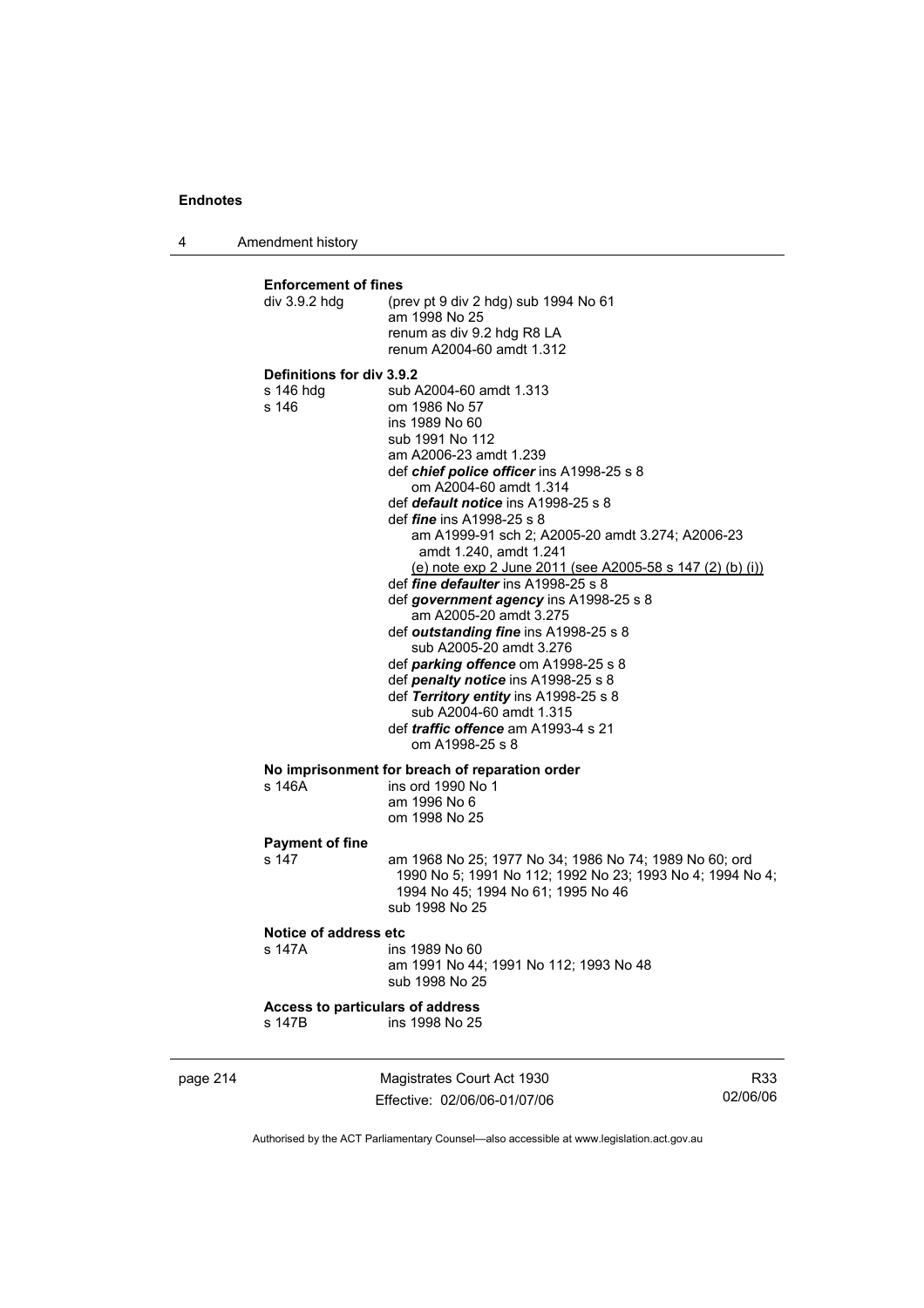|                 | <b>Doubtful service</b><br>s 147C       | ins 1998 No 25                                                                                                                                                          |          |
|-----------------|-----------------------------------------|-------------------------------------------------------------------------------------------------------------------------------------------------------------------------|----------|
|                 | Court may allow time to pay<br>s 148    | am 1974 No 14; 1979 No 33; 1991 No 44; 1998 No 25;<br>ss renum R10 LA; A2005-20 amdt 3.277                                                                              |          |
|                 | <b>Penalty notice</b><br>s 149          | om 1986 No 74<br>ins 1998 No 25                                                                                                                                         |          |
|                 | <b>Default</b><br>s 150                 | am 1974 No 14; 1977 No 34; 1979 No 33; 1986 No 74; 1989<br>No 60; 1991 No 112; 1993 No 4; 1999 No 79 s 5 sch 3<br>sub 1998 No 25<br>am A2004-60 amdt 1.316              |          |
|                 | s 150A                                  | Parking offences-further orders in respect of natural persons<br>ins 1989 No 60<br>am 1991 No 44; 1991 No 112; 1993 No 48<br>om 1998 No 25                              |          |
|                 | s 150B                                  | Parking offences-further orders in respect of bodies corporate<br>ins 1989 No 60<br>am 1991 No 44; 1991 No 112; 1993 No 48; 1994 No 61<br>om 1998 No 25                 |          |
|                 | <b>Further orders-service</b><br>s 150C | ins 1989 No 60<br>am 1991 No 44<br>om 1998 No 25                                                                                                                        |          |
|                 | <b>Default notice</b><br>s 151          | orig s 151 renum as s 185<br>ins 1998 No 25                                                                                                                             |          |
|                 | <b>Special arrangements</b><br>s 152    | orig s 152 renum as s 186<br>ins 1998 No 25<br>am A2006-23 amdt 1.242                                                                                                   |          |
|                 | s 153                                   | Notice for suspension of driver licence etc<br>am 1937 No 28; 1940 No 22; 1989 No 60; 1991 No 44<br>om 1998 No 25<br>sub 1999 No 79 s 5 sch 3<br>am A2006-23 amdt 1.243 |          |
|                 | s 153A                                  | Parking offences-instalment payments<br>ins 1989 No 60<br>am 1991 No 44<br>om 1998 No 25                                                                                |          |
| R33<br>02/06/06 |                                         | Magistrates Court Act 1930<br>Fffective: 02/06/06-01/07/06                                                                                                              | page 215 |

Authorised by the ACT Parliamentary Counsel—also accessible at www.legislation.act.gov.au

Effective: 02/06/06-01/07/06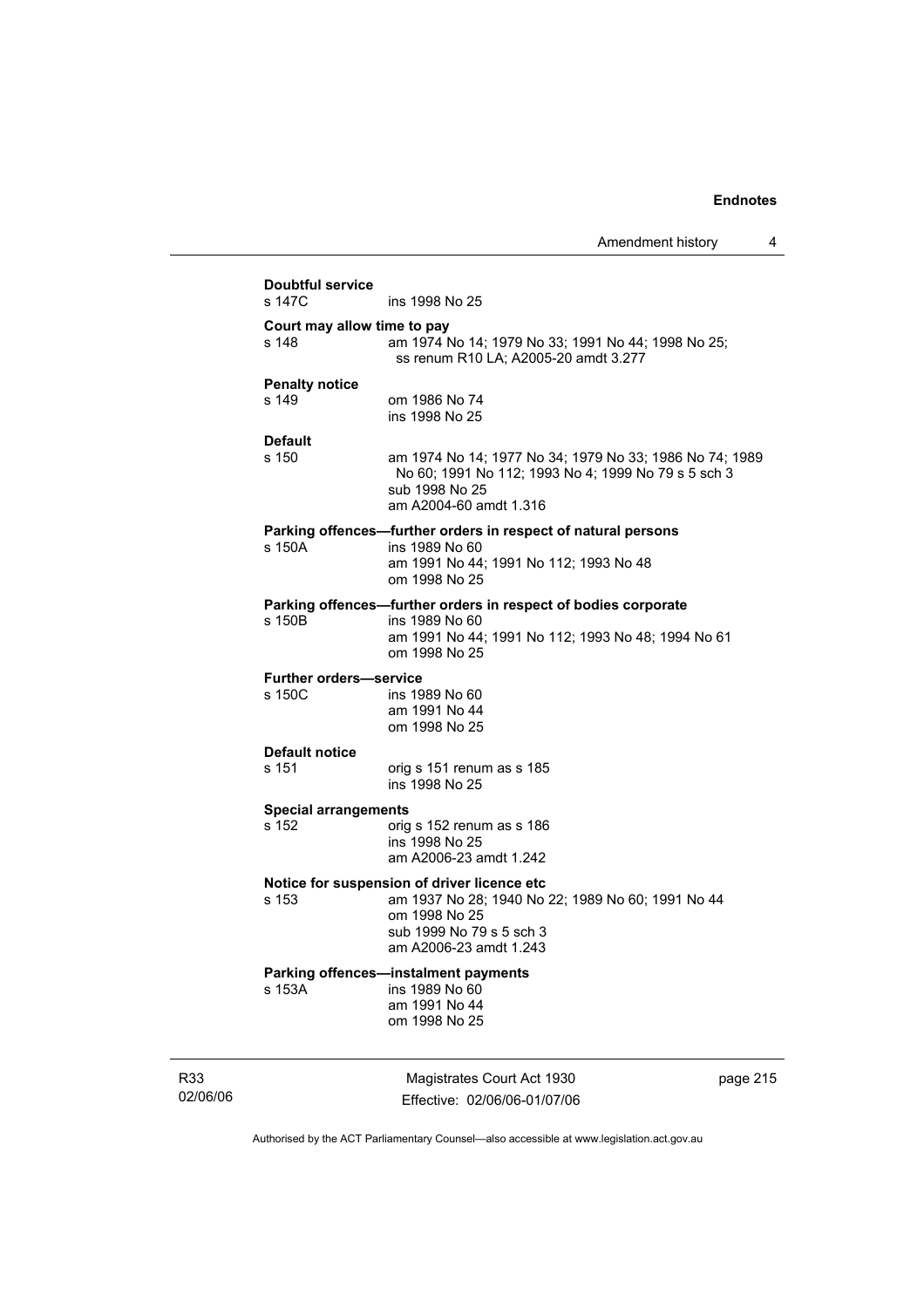4 Amendment history

| ins 1989 No 60<br>s 153B<br>am 1991 No 44<br>om 1998 No 25<br><b>Part payments</b><br>s 153C<br>ins 1989 No 60<br>am 1991 No 44<br>om 1998 No 25<br><b>Access to personal information</b><br>s 154<br>orig s 154 renum as s 187<br>ins 1998 No 25<br>Ascertainment of capacity to pay fine<br>ins 1998 No 25<br>s 154A<br>am A2004-60 amdts 1.317-1.320<br>A2004-60 amdt 1.321<br><b>Garnishee orders and writs of execution</b><br>s 154B<br>ins 1998 No 25<br>am A2004-60 amdt 1.322, amdt 1.323<br>A2004-60 amdt 1.324<br>Application of Magistrates Court (Civil Jurisdiction) Rules, pt 19<br>s 154C hdg<br>sub A2004-60 amdt 1.325<br>s 154C<br>ins 1998 No 25<br>am A2004-60 amdts 1.326-1.334<br>A2004-60 amdt 1.335<br>Fine defaulters-imprisonment<br>ins 1998 No 25<br>s 154D<br>sub A2006-23 amdt 1.244<br>Fine amounts to be paid to registrar<br>am 1991 No 44<br>s 155 hdg<br>s 155<br>am 1991 No 44<br>sub A2005-20 amdt 3.278<br>om A2006-23 amdt 1.244<br>Costs to be paid to clerk by registrar of motor vehicles<br>am 1991 No 44<br>s 155A hdg<br>s 155A<br>ins 1989 No 60<br>am 1991 No 44; 1991 No 112<br>om 1998 No 25 | Consequence of non-compliance with certain orders          |
|------------------------------------------------------------------------------------------------------------------------------------------------------------------------------------------------------------------------------------------------------------------------------------------------------------------------------------------------------------------------------------------------------------------------------------------------------------------------------------------------------------------------------------------------------------------------------------------------------------------------------------------------------------------------------------------------------------------------------------------------------------------------------------------------------------------------------------------------------------------------------------------------------------------------------------------------------------------------------------------------------------------------------------------------------------------------------------------------------------------------------------------------|------------------------------------------------------------|
|                                                                                                                                                                                                                                                                                                                                                                                                                                                                                                                                                                                                                                                                                                                                                                                                                                                                                                                                                                                                                                                                                                                                                |                                                            |
|                                                                                                                                                                                                                                                                                                                                                                                                                                                                                                                                                                                                                                                                                                                                                                                                                                                                                                                                                                                                                                                                                                                                                |                                                            |
|                                                                                                                                                                                                                                                                                                                                                                                                                                                                                                                                                                                                                                                                                                                                                                                                                                                                                                                                                                                                                                                                                                                                                |                                                            |
|                                                                                                                                                                                                                                                                                                                                                                                                                                                                                                                                                                                                                                                                                                                                                                                                                                                                                                                                                                                                                                                                                                                                                | reloc to Magistrates Court Rules 1932, pt 4 as rule 18 by  |
|                                                                                                                                                                                                                                                                                                                                                                                                                                                                                                                                                                                                                                                                                                                                                                                                                                                                                                                                                                                                                                                                                                                                                | reloc to Magistrates Court Rules 1932, pt 4 as rule 19 by  |
|                                                                                                                                                                                                                                                                                                                                                                                                                                                                                                                                                                                                                                                                                                                                                                                                                                                                                                                                                                                                                                                                                                                                                | reloc to Magistrates Court Rules 1932, pt 4 as rule 20 by  |
|                                                                                                                                                                                                                                                                                                                                                                                                                                                                                                                                                                                                                                                                                                                                                                                                                                                                                                                                                                                                                                                                                                                                                | (4) note exp 2 June 2011 (see A2005-58 s 147 (2) (b) (ii)) |
|                                                                                                                                                                                                                                                                                                                                                                                                                                                                                                                                                                                                                                                                                                                                                                                                                                                                                                                                                                                                                                                                                                                                                |                                                            |
|                                                                                                                                                                                                                                                                                                                                                                                                                                                                                                                                                                                                                                                                                                                                                                                                                                                                                                                                                                                                                                                                                                                                                |                                                            |

page 216 Magistrates Court Act 1930 Effective: 02/06/06-01/07/06

R33 02/06/06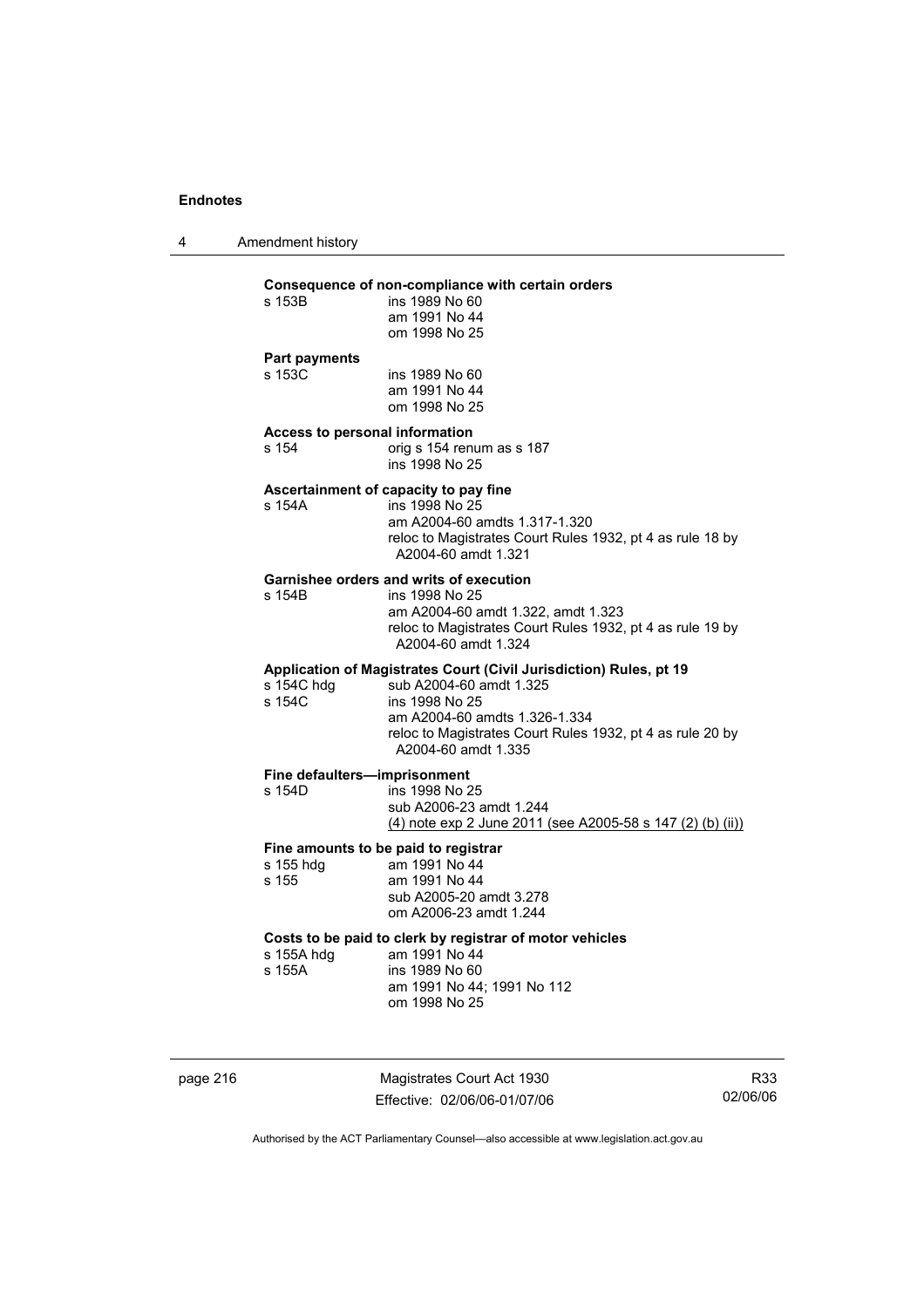# **Execution to stop on payment**<br>s 156 am 1977 No

am 1977 No 34 sub A2005-20 amdt 3.278 om A2006-23 amdt 1.244

## **Outstanding fine discharged by payment**

s 157 am 1976 No 42; 1977 No 34; 1991 No 44; 1998 No 25; A2004-60 amdt 1.336 sub A2006-23 amdt 1.244

## **Outstanding fine satisfied by imprisonment**

s 158 am 1986 No 74; 1991 No 44 om 1994 No 61 ins 1998 No 25 sub A2006-23 amdt 1.244

#### **Remission**

| s 159 hdq | am 1991 No 44          |
|-----------|------------------------|
| s 159     | am 1991 No 44          |
|           | om 1994 No 61          |
|           | ins 1998 No 25         |
|           | om A2006-23 amdt 1.245 |

#### **Conviction or order quashed or set aside**

s 160 om 1994 No 61 ins 1998 No 25 am 1999 No 79 s 5 sch 3

#### **Other enforcement provisions not affected**

s 161 am 1986 No 74 om 1994 No 61 ins 1998 No 25

# **Procedure on execution**<br>am 19 am 19

am 1953 No 14; 1967 No 1; 1991 No 44; 1994 No 81 om 1994 No 61

#### **Warrant of distress after appeal**  s 163 om 1972 No 37

**Money, Australian notes and bank notes may be seized and choses in action may be seized, sued on and sold**  s 164 am ord 1990 No 5 om 1994 No 61

## **Time of application to be recorded**<br>s 165 **am 1953** No 14:1 am 1953 No 14: 1991 No 44 om 1994 No 61

R33 02/06/06

Magistrates Court Act 1930 Effective: 02/06/06-01/07/06 page 217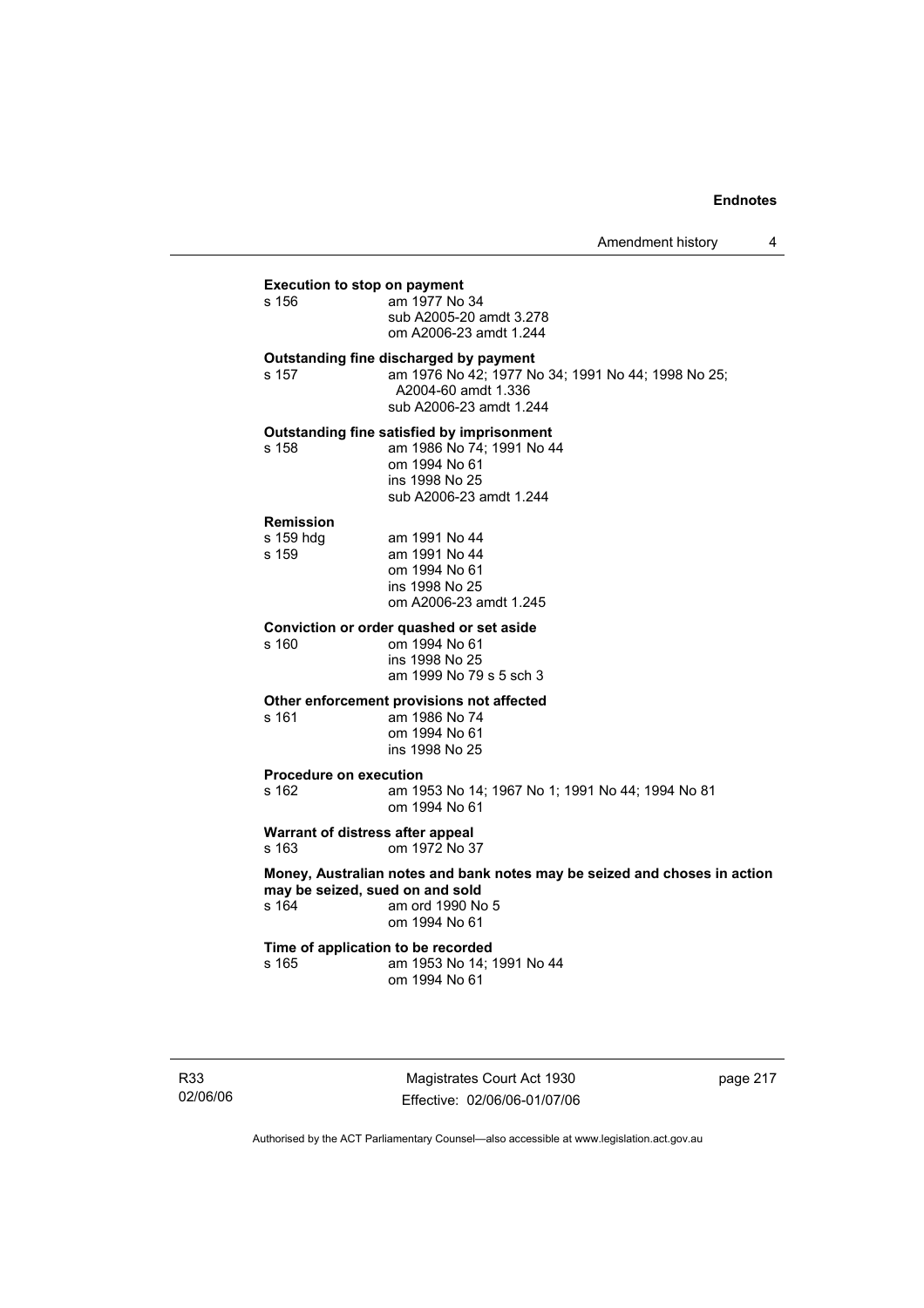| $\overline{4}$ | Amendment history |
|----------------|-------------------|
|----------------|-------------------|

| s 166                                             | Warrant of execution, when to be executed<br>am 1967 No 1; 1994 No 81<br>om 1994 No 61                                                                                                                                      |
|---------------------------------------------------|-----------------------------------------------------------------------------------------------------------------------------------------------------------------------------------------------------------------------------|
| div 3.9.3 hdg                                     | Reciprocal enforcement of fines against bodies corporate<br>(prev pt 9 div 2A hdg) ins 1982 No 2<br>renum as div 9.2A hdg R8 LA<br>renum A2004-60 amdt 1.337                                                                |
| Definitions for div 3.9.3<br>s 166A hdg<br>s 166A | sub A2004-60 amdt 1.338<br>ins 1982 No 2<br>def <i>fine</i> am A2005-20 amdt 3.279<br>def reciprocating court sub A2005-20 amdt 3.280<br>def relevant officer am A1991-44 s 7 and sch 1<br>def State am A2004-60 amdt 1.339 |
| s 166B                                            | Declarations relating to reciprocating courts<br>ins 1982 No 2<br>am 2001 No 44 amdts 1.2752-1.2754; A2005-20 amdt 3.281                                                                                                    |
| <b>Enforcement of fine</b><br>s 166C              | ins 1982 No 2<br>am 1991 No 44; 1994 No 61; A2004-60 amdt 1.340,<br>amdt 1.341; A2005-20 amdts 3.282-3.284; ss renum R29 LA<br>(see A2005-20 amdt 3.285)                                                                    |
| s 166D                                            | Effect of enforcement by reciprocating court<br>ins 1982 No 2<br>am 1991 No 44                                                                                                                                              |
| s 166E hdg<br>s 166E                              | Registrar to notify payment of territory fine<br>am 1991 No 44<br>ins 1982 No 2<br>am 1991 No 44                                                                                                                            |
| Adverse claim to goods seized<br>s 167            | am 1953 No 14<br>om 1986 No 74                                                                                                                                                                                              |
| Rules in Interpleader summons<br>s 168            | om 1986 No 74                                                                                                                                                                                                               |
| <b>Right of landlord not affected</b><br>s 169    | om 1986 No 74                                                                                                                                                                                                               |
| s 170                                             | Oral examination of debtor as to debts owing to him<br>am 1968 No 25; 1991 No 44<br>om 1994 No 61                                                                                                                           |

page 218 Magistrates Court Act 1930 Effective: 02/06/06-01/07/06

R33 02/06/06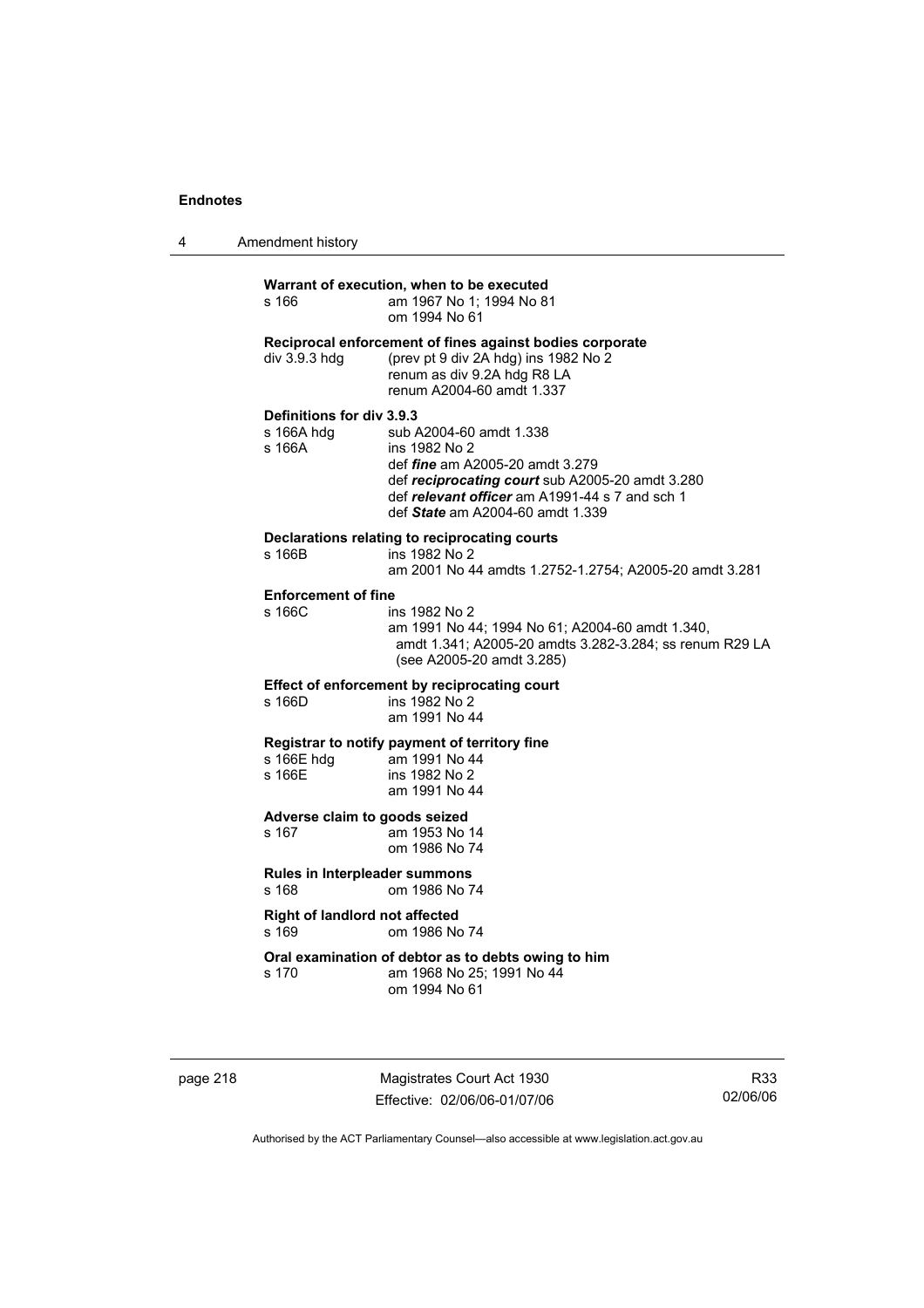Magistrates Court Act 1930 Effective: 02/06/06-01/07/06 **Order nisi for attachment of debt**  s 171 am 1937 No 28; 1991 No 44 om 1994 No 61 **Service of order nisi to bind debts**  s 172 am 1993 No 4 om 1994 No 61 **Where garnishee does not dispute debt**  s 173 sub 1968 No 25 am 1970 No 15; 1991 No 44 om 1994 No 61 **Where garnishee disputes debt**<br>s 174 am 1986 No 7 am 1986 No 74 om 1994 No 61 **Issue may be filed**  s 175 om 1994 No 61 **Where third party claims lien or charge on debt**  s 176 om 1994 No 61 **Court may order warrant to levy amount or issue to be tried**  s 177 om 1994 No 61 **Payment by debtor under order to be valid discharge**  am 1937 No 28 om 1994 No 61 **Debt attachment book**  s 179 am 1991 No 44 om 1994 No 61 **Costs of attachment**  s 180 om 1994 No 61 **Defendants in civil cases not to be imprisoned except under certain circumstances**  am 1937 No 28; 1991 No 44 om 1994 No 61 **Warrant in default of compliance**  s 182 am 1991 No 44 om 1994 No 61 **Ex parte order of commitment**<br>s 183 am 1991 No am 1991 No 44 om 1994 No 61 **Enforcement of criminal decisions—other provisions**  div 3.9.4 hdg (prev pt 9 div 6 hdg) renum as div 9.6 hdg R8 LA sub and renum A2004-60 amdt 1.342

page 219

Authorised by the ACT Parliamentary Counsel—also accessible at www.legislation.act.gov.au

R33 02/06/06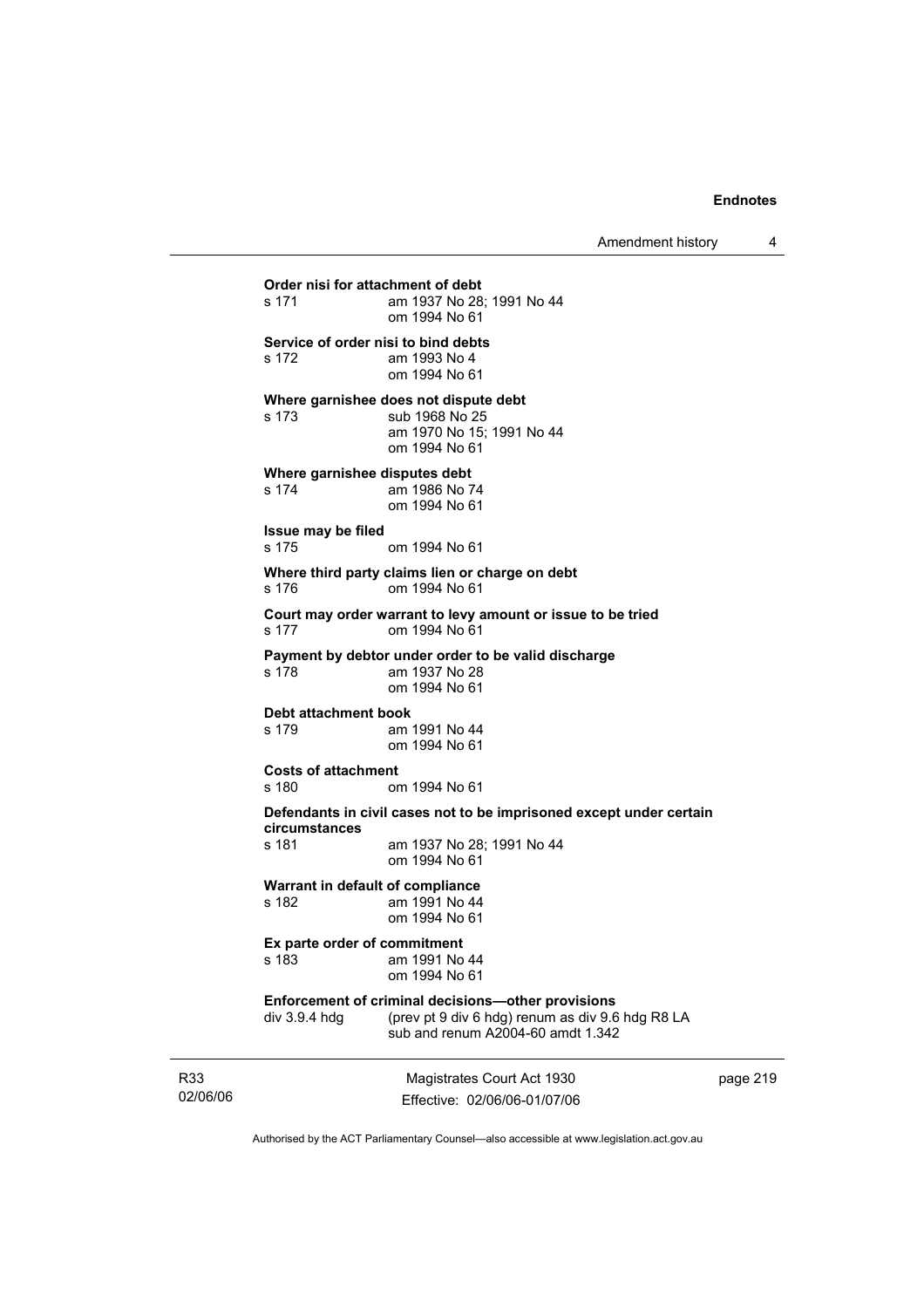| 4 | Amendment history |
|---|-------------------|
|---|-------------------|

s 184

#### **Enforcement of costs against informant**

| s 184 | orig s 184 am 1991 No 44 |
|-------|--------------------------|
|       | om 1994 No 61            |
|       | ins 1998 No 25 s 17      |

## **Committal to prison—orders not involving payment of amount**

s 185 orig s 185 sub 1967 No 1 om 1972 No 37 (prev s 151) am 1977 No 34; 1996 No 6 renum 1998 No 25 am A2005-20 amdts 3.286-3.288 om A2006-23 amdt 1.246

#### **Warrant of commitment to prison**

s 186 orig s 186 om 1994 No 61 (prev s 152) sub 1996 No 6 renum 1998 No 25 am 1998 No 67; ss renum R10 LA om A2006-23 amdt 1.246

# **Warrant of commitment if defendant already in prison**<br>s 187 orig s 187 om 1994 No 61

orig s 187 om 1994 No 61 (prev s 154) renum 1998 No 25 am A2005-20 amdt 3.289 om A2006-23 amdt 1.246

## **Mitigation of payment by court**

s 188 am 1967 No 1; 1982 No 3; 1985 No 41; ord 1990 No 5; 1994 No 81 om A2006-23 amdt 1.246

#### **Scale of imprisonment for nonpayment of money**

s 189 am 1967 No 1; 1977 No 34; 1978 No 46 sub 1993 No 4

 am 1994 No 61 om 1998 No 25

## **Proceeds of warrants of execution**

s 190 sub 1986 No 74 am ord 1990 No 5; 1991 No 44 om 1994 No 61

## **Accounts to be kept of amounts received**

| s 191 hdq | am 2001 No 44 amdt 1.2755                              |
|-----------|--------------------------------------------------------|
|           | sub A2004-60 amdt 1.343                                |
| s 191     | am 1967 No 1: 1979 No 33: 1991 No 44: 1994 No 81: 2001 |
|           | No 44 amdt 1.2756; A2004-60 amdt 1.344, amdt 1.345;    |
|           | A2006-23 amdt 1.247                                    |

page 220 Magistrates Court Act 1930 Effective: 02/06/06-01/07/06

R33 02/06/06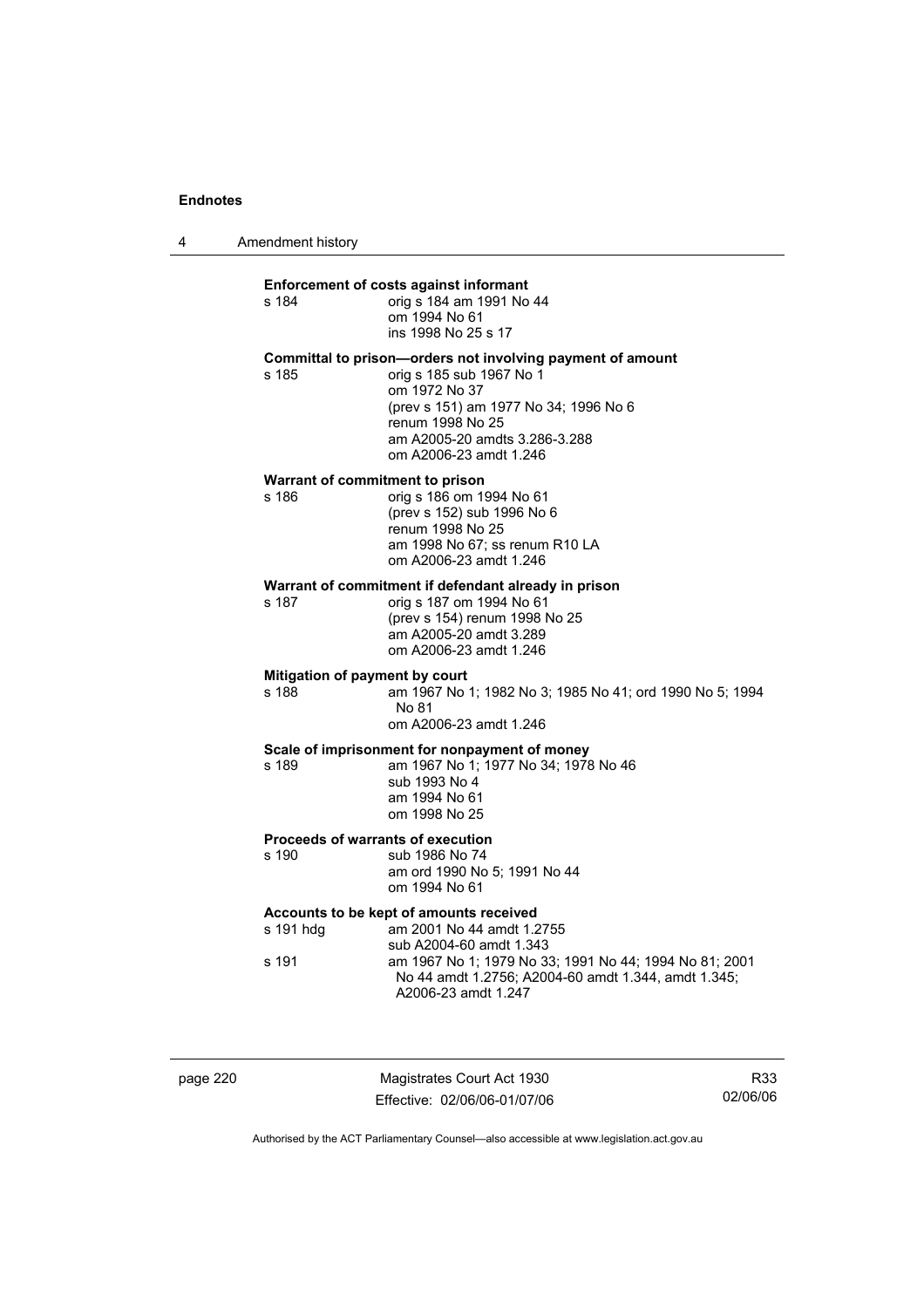| Amendment history |  |
|-------------------|--|
|-------------------|--|

| s 192                                | Executors and administrators may enforce orders in civil matters<br>am 1991 No 44<br>om 1994 No 61                                                          |
|--------------------------------------|-------------------------------------------------------------------------------------------------------------------------------------------------------------|
| Forfeited goods may be sold<br>s 193 | am ord 1990 No 5; A2005-20 amdt 3.290                                                                                                                       |
| s 194                                | Writ of execution not void for form only<br>am 1994 No 61<br>sub A2006-23 amdt 1.248                                                                        |
| s 195                                | Convictions etc to be given to Supreme Court registrar<br>am 1937 No 28: 1992 No 23<br>sub A2005-20 amdt 3.291                                              |
| Definitions for pt 10<br>s 196       | am 1937 No 28<br>sub 1990 No 65<br>am 1992 No 37; 2000 No 60 s 4<br>om 2001 No 90 amdt 1.79                                                                 |
| Power to make<br>s 197               | sub 1990 No 65<br>om 2001 No 90 amdt 1.79                                                                                                                   |
| <b>Entitlement to apply</b><br>s 198 | sub 1990 No 65<br>am 1998 No 38: 2000 No 60 s 5<br>om 2001 No 90 amdt 1.79                                                                                  |
| s 198A                               | Powers exercisable in care and protection proceedings<br>ins 1999 No 64 s 4 sch 2<br>om 2001 No 90 amdt 1.79                                                |
| s 198B                               | Special requirements-applications by community advocate or employer<br>ins 2000 No 60 s 6<br>om 2001 No 90 amdt 1.79                                        |
| <b>Hearing dates</b><br>s 199        | am 1937 No 28<br>sub 1990 No 65<br>am 1991 No 44<br>om 2001 No 90 amdt 1.79                                                                                 |
| s 200                                | Parties-applications by persons other than aggrieved persons<br>am 1937 No 28<br>sub 1990 No 65<br>am 1998 No 38; 2000 No 60 s 7<br>om 2001 No 90 amdt 1.79 |

R33 02/06/06

Magistrates Court Act 1930 Effective: 02/06/06-01/07/06 page 221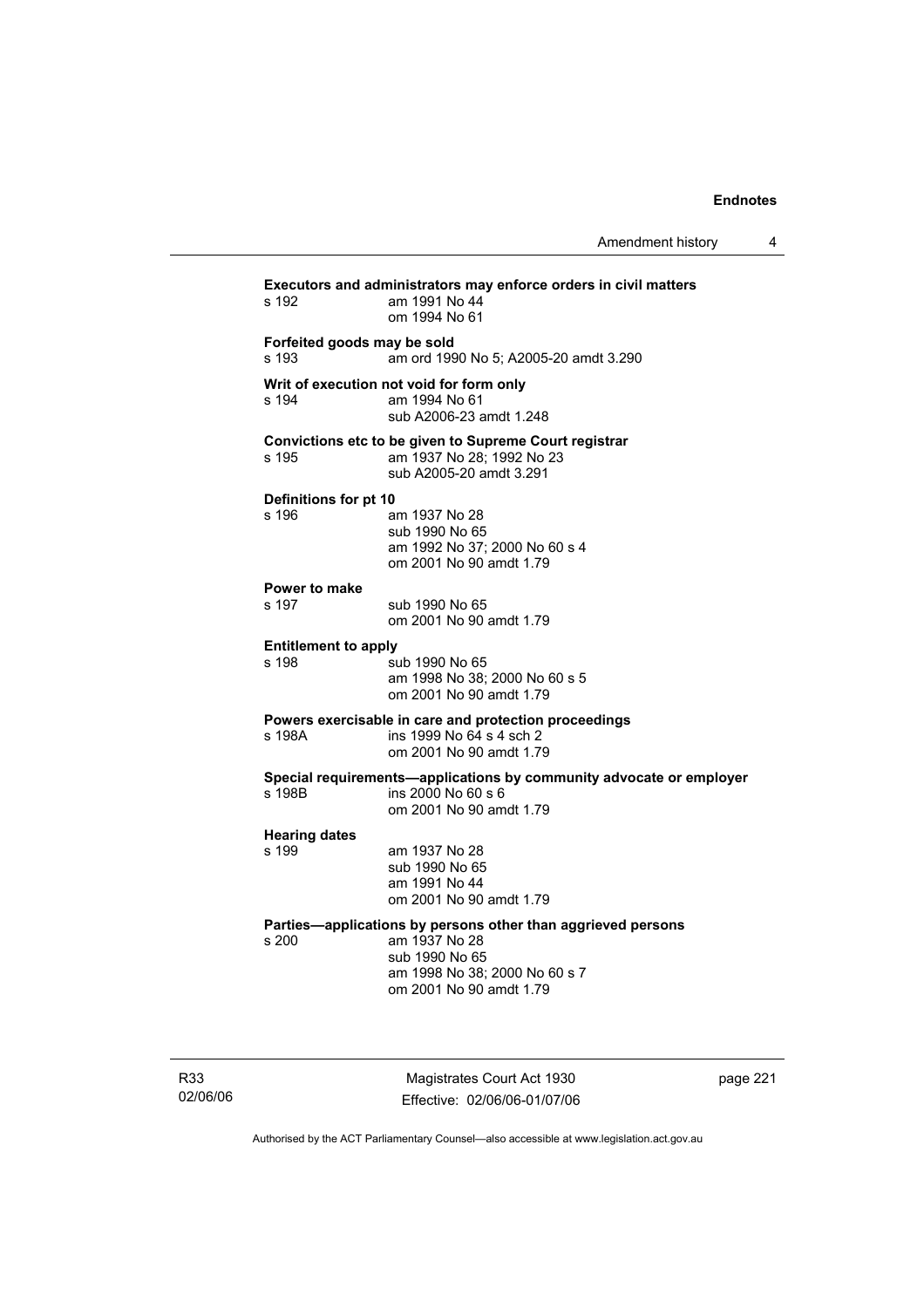4 Amendment history **Parties—applications involving children**  sub 1990 No 65 am 1991 No 44 om 2001 No 90 amdt 1.79 **Representation of children**  s 202 sub 1990 No 65 om 2001 No 90 amdt 1.79 **Hearing of applications**<br>s 203 sub 1 sub 1990 No 65 am 1995 No 46; 1999 No 34 om 2001 No 90 amdt 1.79 **Matters to be taken into account**<br>s 204 sub 1990 No 6 sub 1990 No 65 om 2001 No 90 amdt 1.79 **Restrictions in orders**  am 1986 No 74 sub 1990 No 65 om 2001 No 90 amdt 1.79 **Consent orders**  sub 1990 No 65 om 2001 No 90 amdt 1.79 **Jurisdiction under s 206**  ins 1999 No 34 om 2001 No 90 amdt 1.79 **Service of applications**  s 206A ins 1990 No 65 am 1991 No 44; 2000 No 60 s 8; 2001 No 44 amdt 1.2757 om 2001 No 90 amdt 1.79 **Procedure in absence of respondent**  ins 1990 No 65 om 2001 No 90 amdt 1.79 **Interim restraining orders**  s 206C ins 1990 No 65 om 2001 No 90 amdt 1.79 **Seizure of firearms**  s 206D ins 1990 No 65 am 1991 No 9; 1996 No 74; 1997 No 25 om 2001 No 90 amdt 1.79

page 222 Magistrates Court Act 1930 Effective: 02/06/06-01/07/06

R33 02/06/06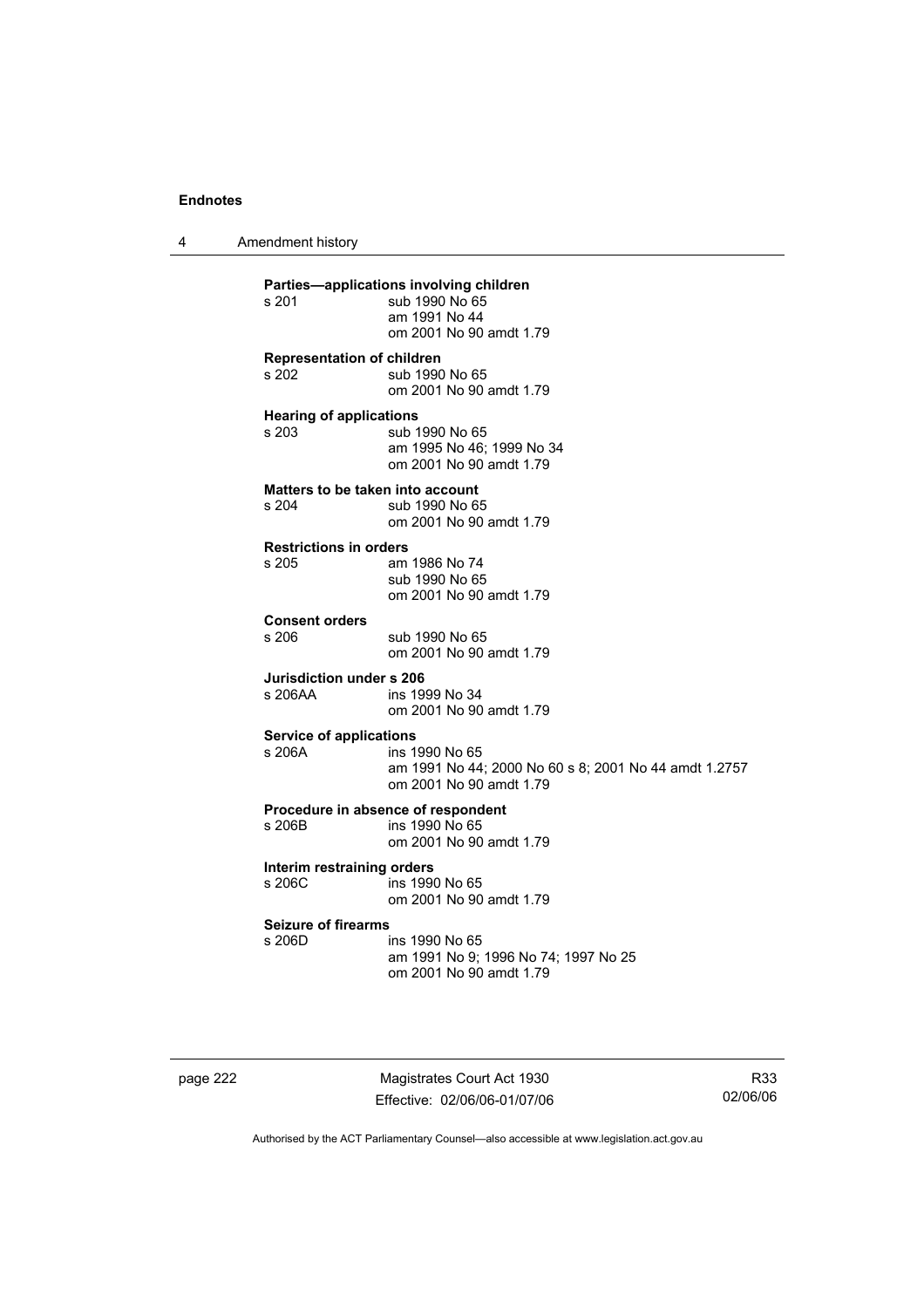|                                               | Amendment history                                                                                                              | 4 |
|-----------------------------------------------|--------------------------------------------------------------------------------------------------------------------------------|---|
| <b>Explaining proposed orders</b><br>s 206E   | ins 1990 No 65<br>am 1992 No 37<br>om 2001 No 90 amdt 1.79                                                                     |   |
| <b>Counselling</b><br>s 206F                  | ins 1990 No 65<br>om 2001 No 90 amdt 1.79                                                                                      |   |
| s 206G                                        | Power of court to make orders where person charged<br>ins 1990 No 65<br>om 2001 No 90 amdt 1.79                                |   |
| <b>Duration of orders</b><br>s 206H           | ins 1990 No 65<br>om 2001 No 90 amdt 1.79                                                                                      |   |
| s 206I                                        | Exercise of certain powers by registrar<br>ins 2001 No 70 amdt 1.67<br>om 2001 No 90 amdt 1.79                                 |   |
| Variation and revocation of orders<br>s 206J  | ins 1990 No 65<br>am 1991 No 44; 1999 No 64 s 4 sch 2<br>om 2001 No 90 amdt 1.79                                               |   |
| Service etc of orders<br>s 206K               | ins 1990 No 65<br>am 1991 No 44; 1996 No 51; 2001 No 44 amdt 1.2758,<br>amdt 1.2759<br>om 2001 No 90 amdt 1.79                 |   |
| <b>Offence</b><br>s 206L                      | ins 1990 No 65<br>am 1992 No 37; 1994 No 81; 1997 No 25<br>om 2001 No 90 amdt 1.79                                             |   |
| Service other than personal service<br>s 206M | ins 1990 No 65<br>om 2001 No 90 amdt 1.79                                                                                      |   |
| Service by police officers<br>s 206N          | ins 1990 No 65<br>am 1991 No 44<br>om 2001 No 90 amdt 1.79                                                                     |   |
| s 206P                                        | Restriction on publication of reports of proceedings<br>ins 1990 No 65<br>am 1994 No 81; 1998 No 38<br>om 2001 No 90 amdt 1.79 |   |

R33 02/06/06

Magistrates Court Act 1930 Effective: 02/06/06-01/07/06 page 223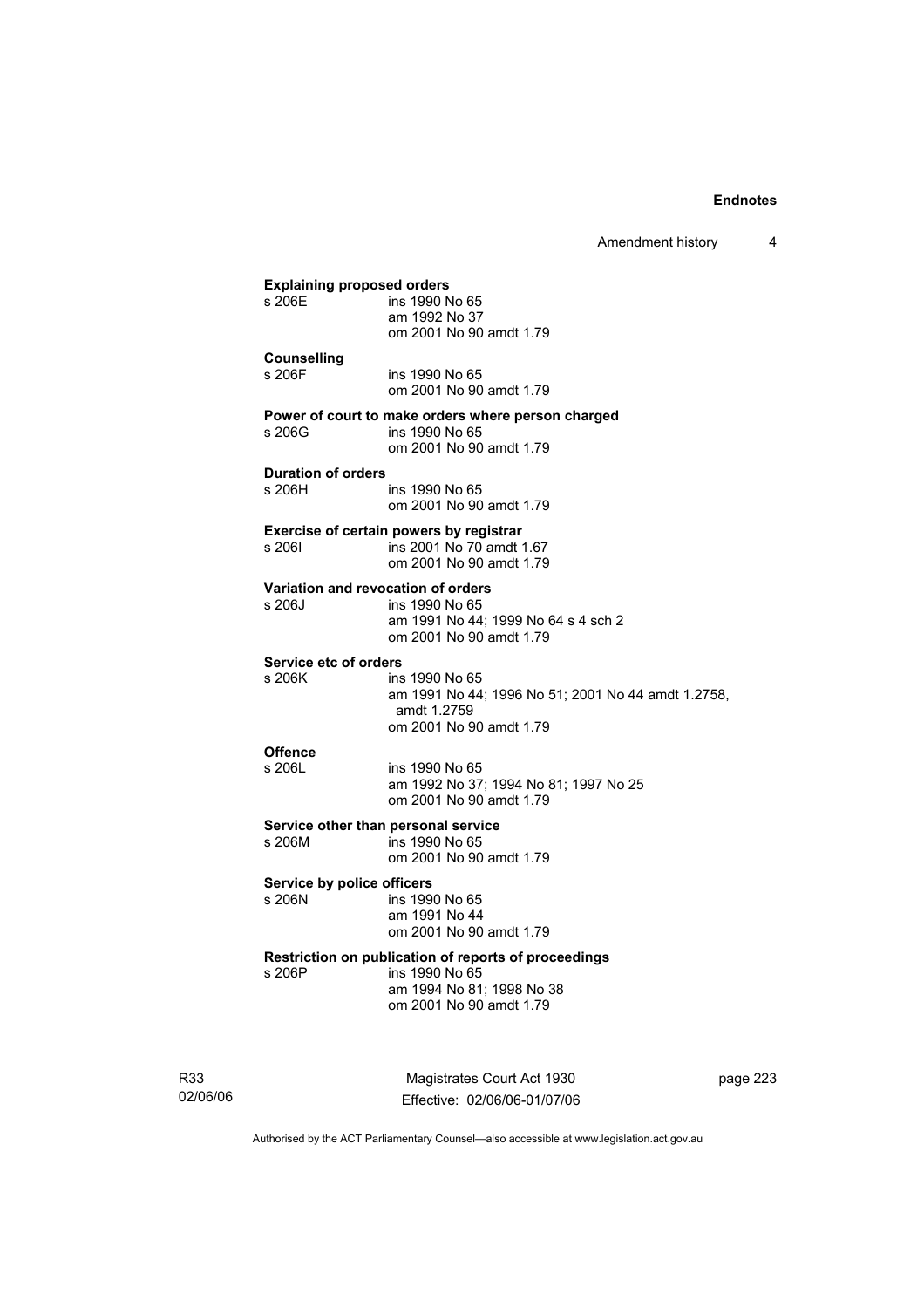| 4 | Amendment history                                         |                                                                                                                                                                                                                                                                                                                                   |
|---|-----------------------------------------------------------|-----------------------------------------------------------------------------------------------------------------------------------------------------------------------------------------------------------------------------------------------------------------------------------------------------------------------------------|
|   | Limits of restriction on publication<br>s 206PA           | ins 1998 No 38<br>om 2001 No 90 amdt 1.79                                                                                                                                                                                                                                                                                         |
|   | s 206PB                                                   | Application not invalid only because made under wrong Act<br>ins 1998 No 38<br>om 2001 No 90 amdt 1.79                                                                                                                                                                                                                            |
|   | <b>Appeals</b><br>s 206Q                                  | ins 1990 No 65<br>am 1995 No 46<br>om 2001 No 90 amdt 1.79                                                                                                                                                                                                                                                                        |
|   | <b>Application of Crimes Act</b><br>s 206R                | ins 1990 No 65<br>om 2001 No 90 amdt 1.79                                                                                                                                                                                                                                                                                         |
|   | <b>Criminal appeals</b><br>pt 3.10 hdg                    | (prev pt 11 hdg) sub 1972 No 37<br>sub and renum A2004-60 amdt 1.346                                                                                                                                                                                                                                                              |
|   | div 3.10.1 hdg                                            | Criminal appeals—jurisdiction of Supreme Court<br>(prev pt 11 div 1 hdg) ins 1972 No 37<br>renum as div 11.1 hdg R8 LA<br>sub and renum A2004-60 amdt 1.347                                                                                                                                                                       |
|   | <b>Jurisdiction of Supreme Court</b><br>s 207             | sub 1937 No 28<br>am 1967 No 1; 1968 No 25<br>sub 1972 No 37<br>am 1985 No 67; 1990 No 65; 2001 No 90 amdt 1.80;<br>A2004-60 amdts 1.348-1.350; A2005-5 s 30                                                                                                                                                                      |
|   | Appeals in criminal matters<br>div 3.10.2 hdg             | (prev pt 11 div 2 hdg) ins 1972 No 37<br>renum as div 11.2 hdg R8 LA<br>sub and renum A2004-60 amdt 1.351                                                                                                                                                                                                                         |
|   | Appeals to which div 3.10.2 applies<br>s 208 hdg<br>s 208 | sub A2004-60 amdt 1.352<br>sub 1937 No 28<br>am 1953 No 14; 1958 No 12; 1968 No 25<br>sub 1972 No 37<br>am 1984 No 16; 1985 No 41; 1985 No 67; 1986 No 33; 1986<br>No 74; 1990 No 65; 1992 No 9; 1994 No 61; 1996 No 6;<br>A2004-60 amdts 1.353-1.355; A2005-7 s 16; pars renum R27<br>LA (see A2005-7 s 17); A2006-23 amdt 1.249 |

page 224 Magistrates Court Act 1930 Effective: 02/06/06-01/07/06

R33 02/06/06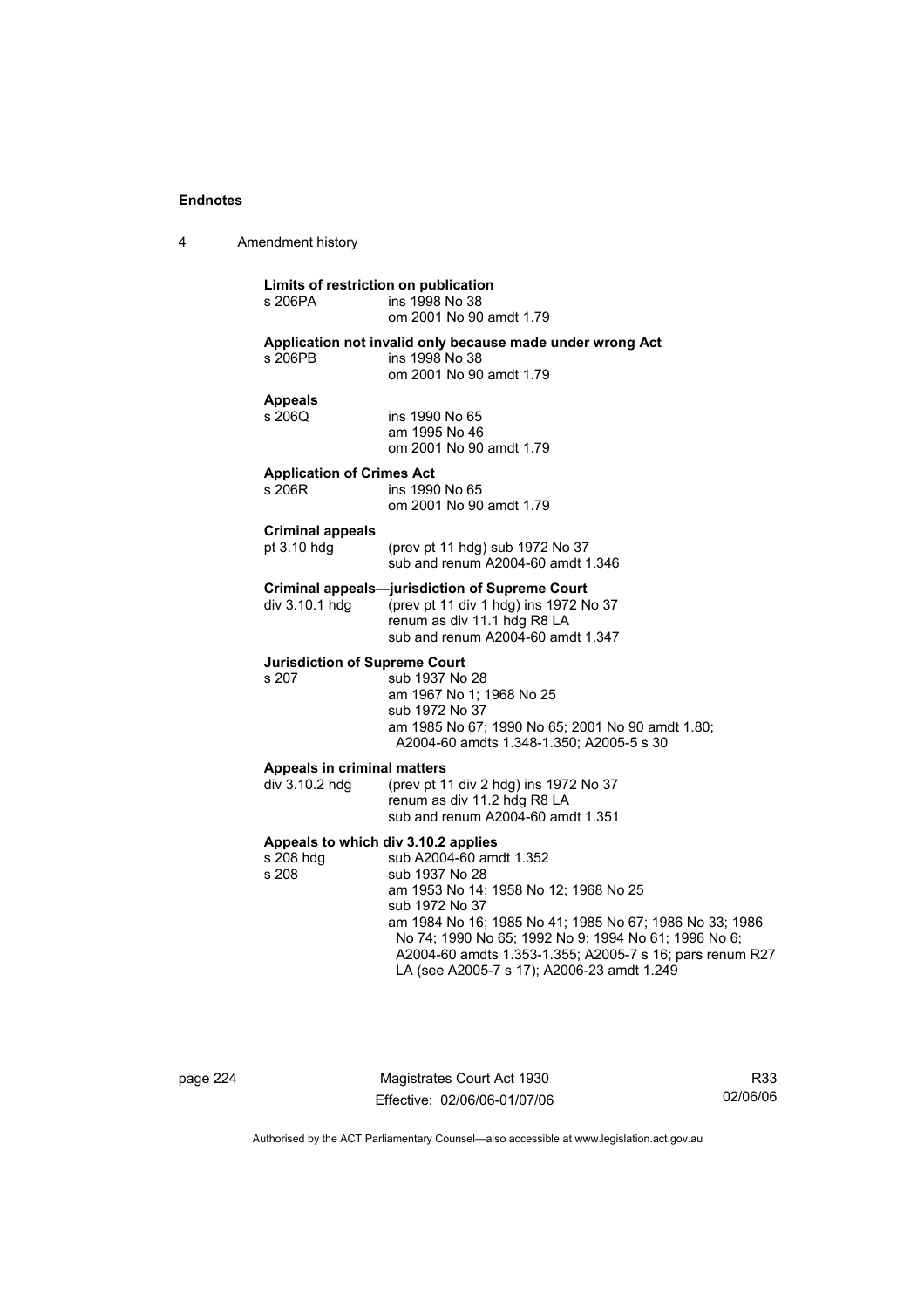## **Appeals in other cases**  ins 1958 No 12 am 1967 No 1; 1968 No 25 om 1972 No 37 **Substituted service of notice of appeal**  s 208B ins 1958 No 12 om 1972 No 37 **Institution of appeal**  am 1934 No 17 sub 1937 No 28 am 1967 No 1 sub 1972 No 37 am 1984 No 61; 1985 No 67 sub 1986 No 74 am A2005-5 s 31; A2005-7 s 18 **Substituted service of notice of appeal**  s 210 am 1934 No 17 sub 1937 No 28; 1972 No 37 **When appeal deemed to be duly instituted**  s 211 sub 1937 No 28: 1972 No 37: 1985 No 18 om 1986 No 74 **When appeal deemed to be duly instituted**  s 212 sub 1937 No 28; 1958 No 12 am 1967 No 1 sub 1972 No 37 om 1985 No 18 **Increase in amount of security**  s 213 sub 1937 No 28; 1972 No 37 om 1985 No 18 **Appeals in cases other than civil cases**  s 214 sub 1937 No 28 am 1967 No 1 sub 1972 No 37 am 1984 No 61; 1990 No 65; A2004-60 amdt 1.356; A2005-20 amdt 3.292 **Appeals in relation to grant of bail**  s 214A ins 1986 No 33 om 1992 No 9

Magistrates Court Act 1930 Effective: 02/06/06-01/07/06 page 225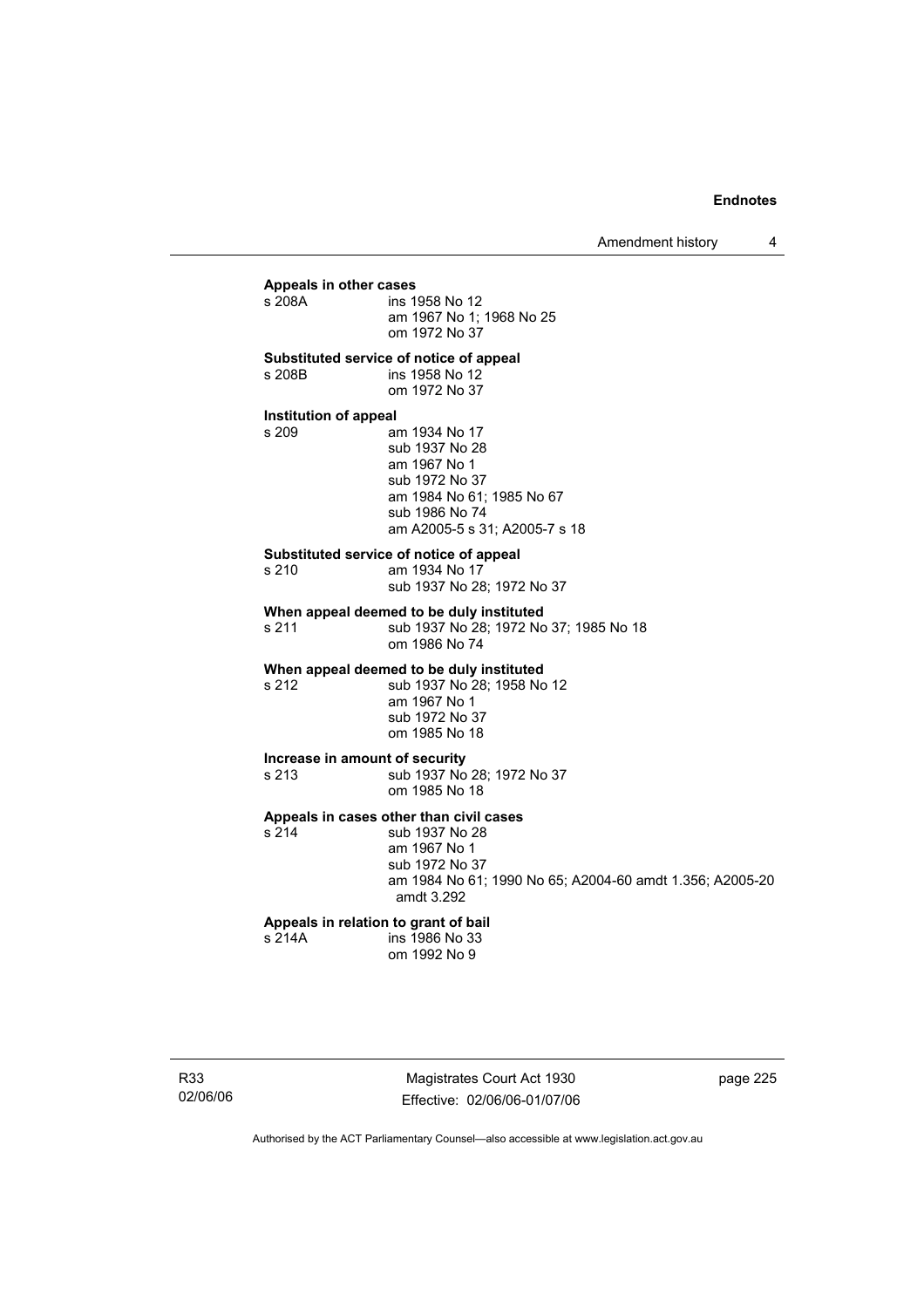4 Amendment history

# **Appeals in civil cases**

| Appears III Givil Cases                                |                                                                                                                                                                                                    |
|--------------------------------------------------------|----------------------------------------------------------------------------------------------------------------------------------------------------------------------------------------------------|
| s 215                                                  | om 1937 No 28<br>ins 1972 No 37<br>am 1985 No 67<br>om 1986 No 74                                                                                                                                  |
| s 216                                                  | Stay of execution pending appeal in certain cases<br>om 1937 No 28<br>ins 1972 No 37<br>am 1984 No 62; 1986 No 74; 1992 No 9; 1995 No 41; A2005-7<br>s 19; A2006-23 amdt 1.250, amdt 1.251         |
| s 217                                                  | Execution not to be stayed in other cases except by order of Supreme Court<br>om 1937 No 28<br>ins 1972 No 37<br>om 1986 No 74                                                                     |
| s 218                                                  | <b>Orders by Supreme Court on appeals</b><br>om 1937 No 28<br>ins 1972 No 37<br>sub 1984 No 61<br>am 1985 No 67; A2004-60 amdt 1.357, amdt 1.358                                                   |
| s 219 hdg<br>s 219                                     | Barring right of appeal under div 3.10.2 if order to review granted<br>sub A2004-60 amdt 1.359<br>om 1937 No 28<br>ins 1972 No 37<br>am 1985 No 67; 1986 No 74; A2004-60 amdt 1.360,<br>amdt 1.361 |
| div 3.10.2A                                            | Reference appeals in criminal matters<br>ins A2005-5 s 32                                                                                                                                          |
| What is a reference appeal?<br>s 219A                  | ins A2005-5 s 32                                                                                                                                                                                   |
| s 219AB                                                | Reference appeal following acquittal on indictment<br>ins A2005-5 s 32                                                                                                                             |
| s 219AC                                                | Who may be heard at reference appeal<br>ins A2005-5 s 32                                                                                                                                           |
| s 219AD                                                | Reference appeal decision does not affect trial verdict<br>ins A2005-5 s 32                                                                                                                        |
| Orders to review in criminal matters<br>div 3.10.3 hdg | (prev pt 11 div 3 hdg) ins 1972 No 37<br>renum as div 11.3 hdg R8 LA<br>sub and renum A2004-60 amdt 1.362                                                                                          |
|                                                        |                                                                                                                                                                                                    |

page 226 Magistrates Court Act 1930 Effective: 02/06/06-01/07/06

R33 02/06/06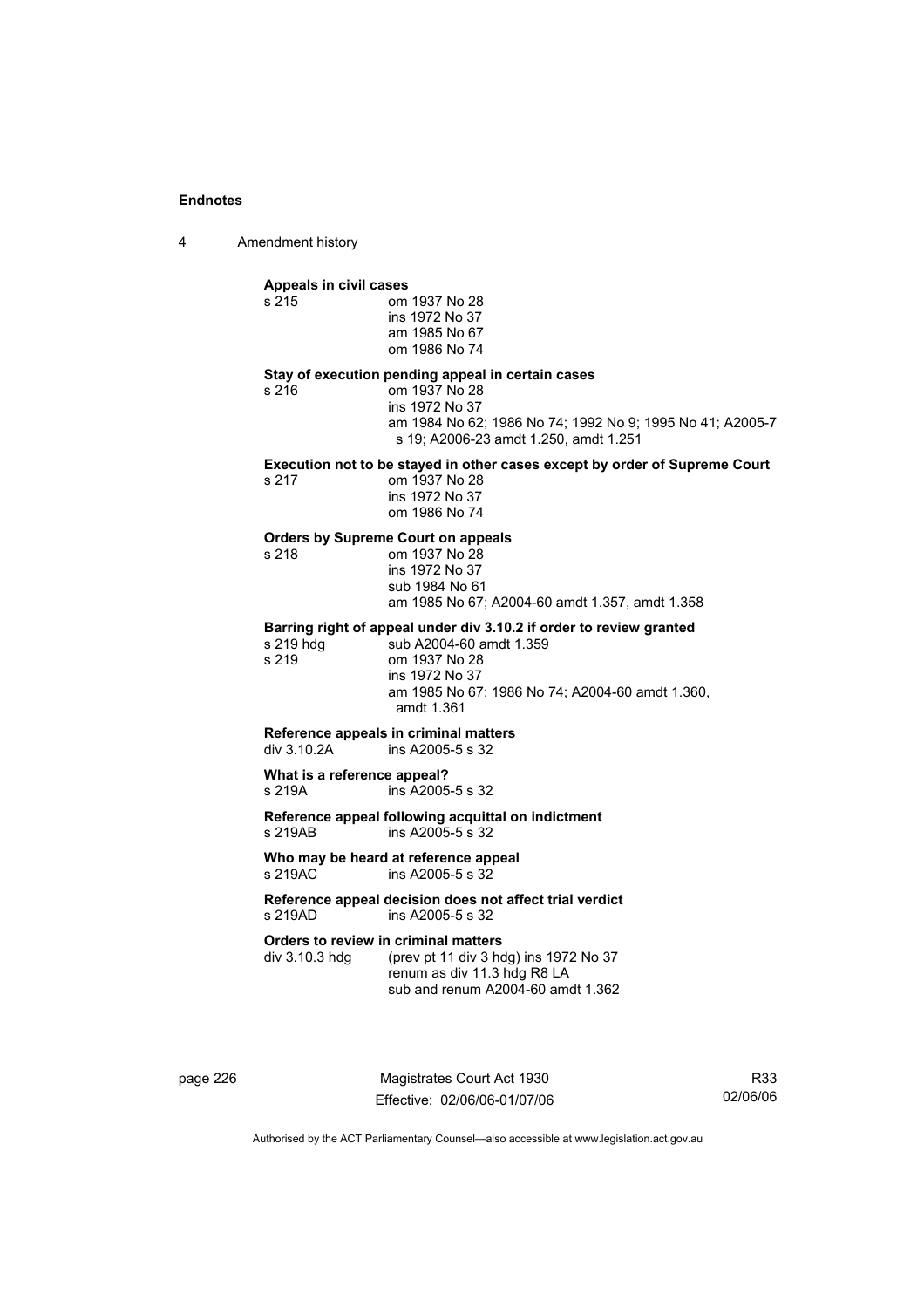## **Interpretation**

| interpretation<br>s 219A                             | ins 1972 No 37<br>om 1994 No 61                                                                                                                                                                                                     |
|------------------------------------------------------|-------------------------------------------------------------------------------------------------------------------------------------------------------------------------------------------------------------------------------------|
| Appeals by way of orders to review<br>s 219B         | ins 1972 No 37<br>am 1974 No 14; 1979 No 41; 1984 No 16; 1985 No 41; 1985<br>No 67; ord 1990 No 9; 1994 No 61; 1996 No 6; pars renum<br>R10 LA; A2004-60 amdts 1.363-1.366; A2005-20<br>amdt 3.293; A2006-23 amdt 1.252             |
| Grant of order nisi to review<br>s 219C              | ins 1972 No 37<br>am 1974 No 14; 1979 No 41; 1984 No 61; 1985 No 41; 1985<br>No 67; ord 1990 No 9; 1996 No 6; pars renum R10 LA;<br>A2005-5 s 33; A2005-20 amdts 3.294-3.296; pars and ss<br>renum R29 LA (see A2005-20 amdt 3.297) |
| s 219D                                               | Security for costs and stay of execution<br>ins 1972 No 37<br>am 1985 No 41; 1985 No 67; ord 1990 No 9; 1992 No 9; 1996<br>No 6; ss renum R10 LA                                                                                    |
| Non-appearance of applicant<br>s 219E                | ins 1972 No 37<br>am 1996 No 6                                                                                                                                                                                                      |
| <b>Powers of Supreme Court</b><br>s 219F             | ins 1972 No 37<br>am 1974 No 14; 1979 No 41; 1985 No 41; 1985 No 67;<br>ord 1990 No 9; ss and pars renum R10 LA; A2004-60<br>amdt 1.367                                                                                             |
| Interpretation<br>s 219G                             | ins 1984 No 62<br>am 1986 No 74<br>om 1992 No 9                                                                                                                                                                                     |
| s 219H                                               | Warrant of apprehension of appellant<br>ins 1984 No 62<br>om 1992 No 9                                                                                                                                                              |
| s 219J                                               | Power of Court where person apprehended<br>ins 1984 No 62<br>om 1992 No 9                                                                                                                                                           |
| <b>Effect of apprehension of appellant</b><br>s 219K | ins 1984 No 62<br>om 1992 No 9                                                                                                                                                                                                      |

R33 02/06/06

Magistrates Court Act 1930 Effective: 02/06/06-01/07/06 page 227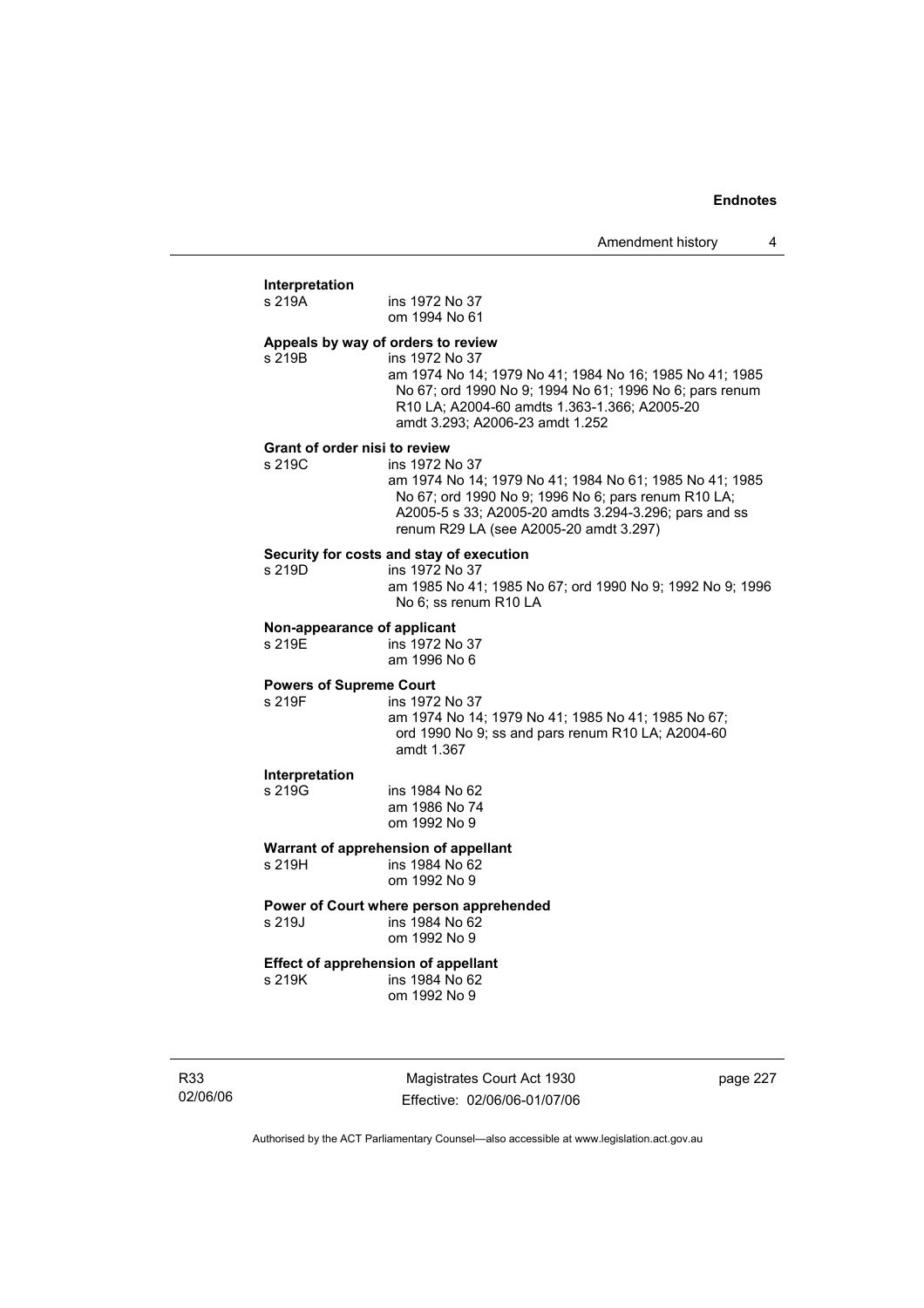4 Amendment history

| Stay of execution not affected<br>s 219L                   | ins 1984 No 62<br>om 1992 No 9                                                                                                                               |
|------------------------------------------------------------|--------------------------------------------------------------------------------------------------------------------------------------------------------------|
| <b>Criminal appeals-other provisions</b><br>div 3.10.4 hdg | (prev pt 11 div 4 hdg) ins 1972 No 37<br>renum as div 11.4 hdg R8 LA<br>sub and renum A2004-60 amdt 1.368                                                    |
| Forfeiture of recognisance<br>s 220                        | am 1937 No 28; 1972 No 37<br>sub 1984 No 62<br>om 1992 No 9                                                                                                  |
| s 221                                                      | Magistrate may order appellant to be liberated<br>om 1937 No 28                                                                                              |
| s 222                                                      | <b>Control of Supreme Court over summary convictions</b><br>am 1937 No 28; 1985 No 67; 1986 No 74; A2005-20<br>amdts 3.298-3.300; A2006-23 amdts 1.253-1.255 |
| <b>Amendment of documents</b><br>s 223                     | am 1937 No 28; 1985 No 67; 1986 No 74<br>sub A2005-20 amdt 3.301<br>am A2006-23 amdt 1.256                                                                   |
| In cases of certiorari<br>s 224                            | am 1937 No 28: A2005-20 amdt 3.302                                                                                                                           |
| Notice dispensed with<br>s 225                             | am 1937 No 28; 1967 No 1; 1985 No 17; A2005-20<br>amdt 3.302                                                                                                 |
| Power of court to admit to bail<br>s 226                   | am 1937 No 28; 1992 No 9; A2005-20 amdt 3.302; A2006-23<br>amdt 1.257                                                                                        |
| s 227                                                      | Respecting the amendment of convictions etc<br>am 1937 No 28; 1985 No 67; 1996 No 6; A2005-20<br>amdt 3.302                                                  |
| No summons or information<br>s 228                         | am 1986 No 74<br>sub A2005-20 amdt 3.303                                                                                                                     |
| s 230                                                      | Provisions applicable in relation to security given for costs of appeal<br>am 1937 No 28<br>sub 1972 No 37<br>am 1985 No 18; 1991 No 44                      |
| s 231                                                      | Magistrate sued for act not within jurisdiction<br>reloc as s 17A                                                                                            |
|                                                            |                                                                                                                                                              |

page 228 Magistrates Court Act 1930 Effective: 02/06/06-01/07/06

R33 02/06/06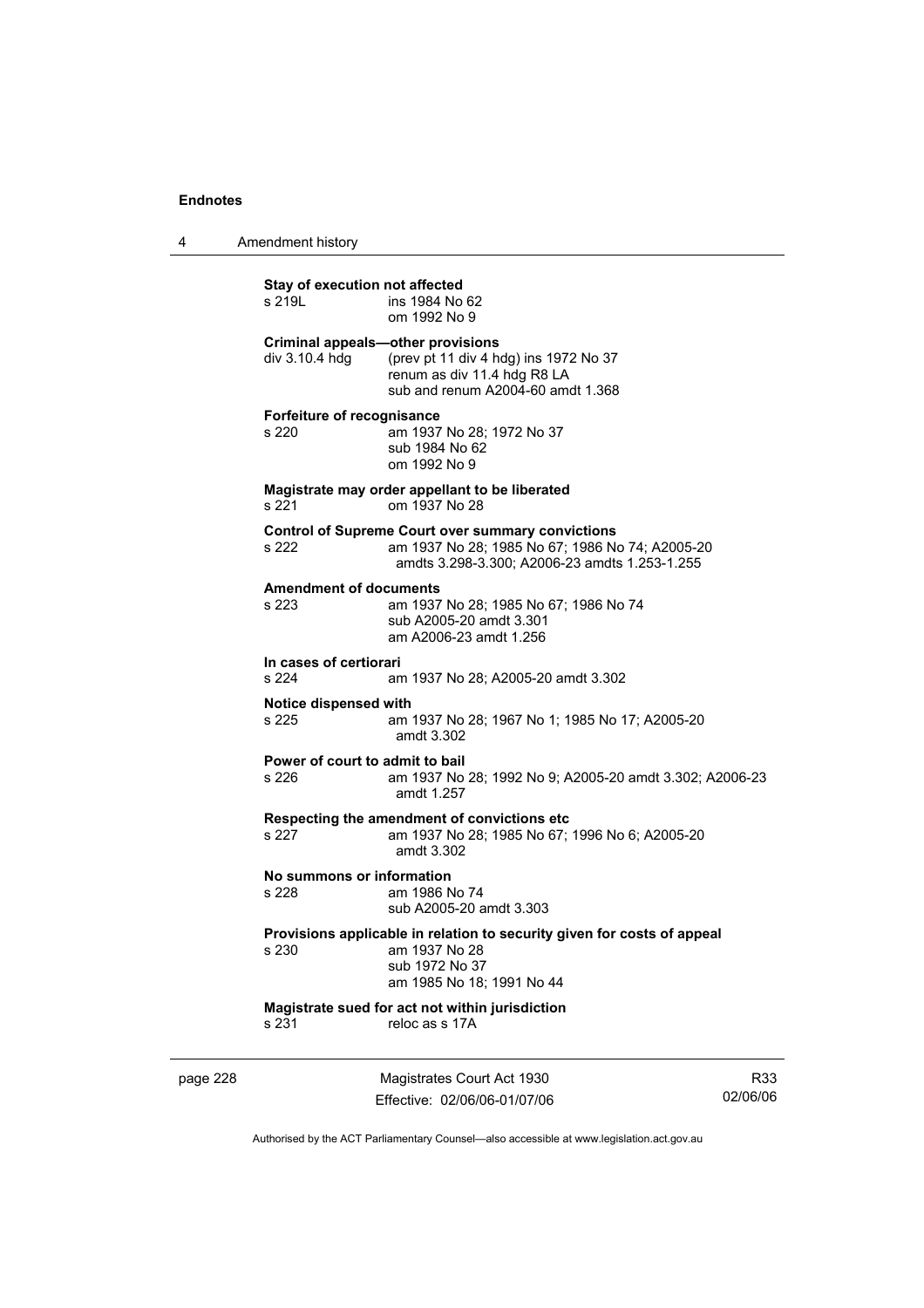Amendment history 4

**No action against magistrate after order nisi to quash conviction has been granted**  s 232 reloc as s 17B **Warrant or writ by magistrate on order of court**  s 233 reloc as s 17C **No action for acts done under order of Supreme Court**  s 234 reloc as s 17D **No action where proceedings confirmed on appeal**  s 235 reloc as s 17E **Actions in cases prohibited**  s 236 reloc as s 17F **Limitation of actions**  om 1985 No 66 **Notice of actions**  s 238 om 1985 No 66 **Payment of amounts into court**  s 239 reloc as s 17G **No action against magistrate for judicial acts in Magistrates Court**  s 240 reloc as s 17H **Magistrate sued for acts within his or her jurisdiction only liable in case of**  malice and absence of reasonable and probable cause<br>s 241 reloc as s 17l reloc as s 17I **Verdict for defendant**  s 242 reloc as s 17J **Damages**  reloc as s 17K **Costs in criminal matters**  pt 3.11 hdg (prev pt 13 hdg) sub 1953 No 14 am 1994 No 4 sub and renum A2004-60 amdt 1.371 **Award of costs in criminal matters**  s 244 hdg sub A2004-60 amdt 1.372<br>s 244 sam 1937 No 28: 1953 No am 1937 No 28; 1953 No 14; 1986 No 74; 1994 No 61; A2004-60 amdts 1.373-1.375 **Court fees**  sub 1953 No 14; 1980 No 10 am 1991 No 38; 1991 No 44 om 1994 No 4

R33 02/06/06

Magistrates Court Act 1930 Effective: 02/06/06-01/07/06 page 229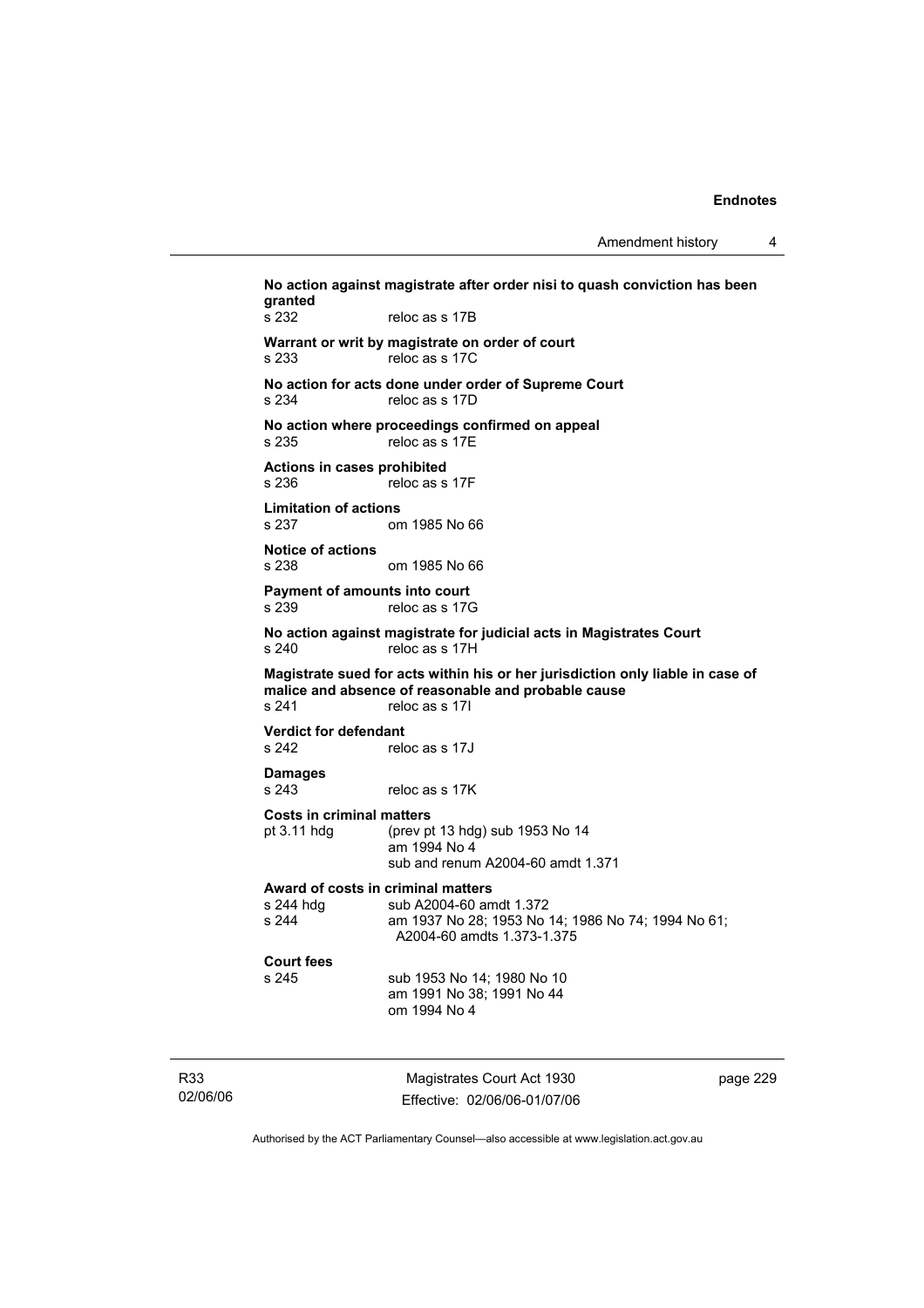4 Amendment history **Remission of fees**  ins 1937 No 28 sub 1986 No 83 am 1989 No 55; ord 1990 No 5; 1991 No 44; 1993 No 4 om 1994 No 4 **Solicitor's costs**  s 246 sub 1937 No 28 om 1986 No 74 **Witnesses expenses**  s 247 sub 1953 No 14; 1967 No 1 am 1996 No 6; A2004-60 amdt 1.376 reloc to Magistrates Court Rules 1932, pt 4 as rule 21 by A2004-60 amdt 1.377 **Definitions for pt 13A**  om 1994 No 61 s 49 ins 2001 No 1 s 3 sch am 2001 No 18 s 174 om A2004-60 amdt 1.378 **Determination of fees**  s 248A ins 1974 No 14 am 1986 No 53; ord 1990 No 5 om 1992 No 9 ins 1994 No 4 am 1997 No 94; 1998 No 25 sub 2000 No 1 s 3 sch am 2001 No 44 amdt 1.2760 om A2004-60 amdt 1.378 **Payment of fees**  ins 1974 No 14 am 1986 No 53; ord 1990 No 5 om 1992 No 9 ins 1994 No 4 sub 2000 No 1 s 3 sch am 2001 No 44 amdt 1.2761

page 230 Magistrates Court Act 1930 Effective: 02/06/06-01/07/06

om A2004-60 amdt 1.378

R33 02/06/06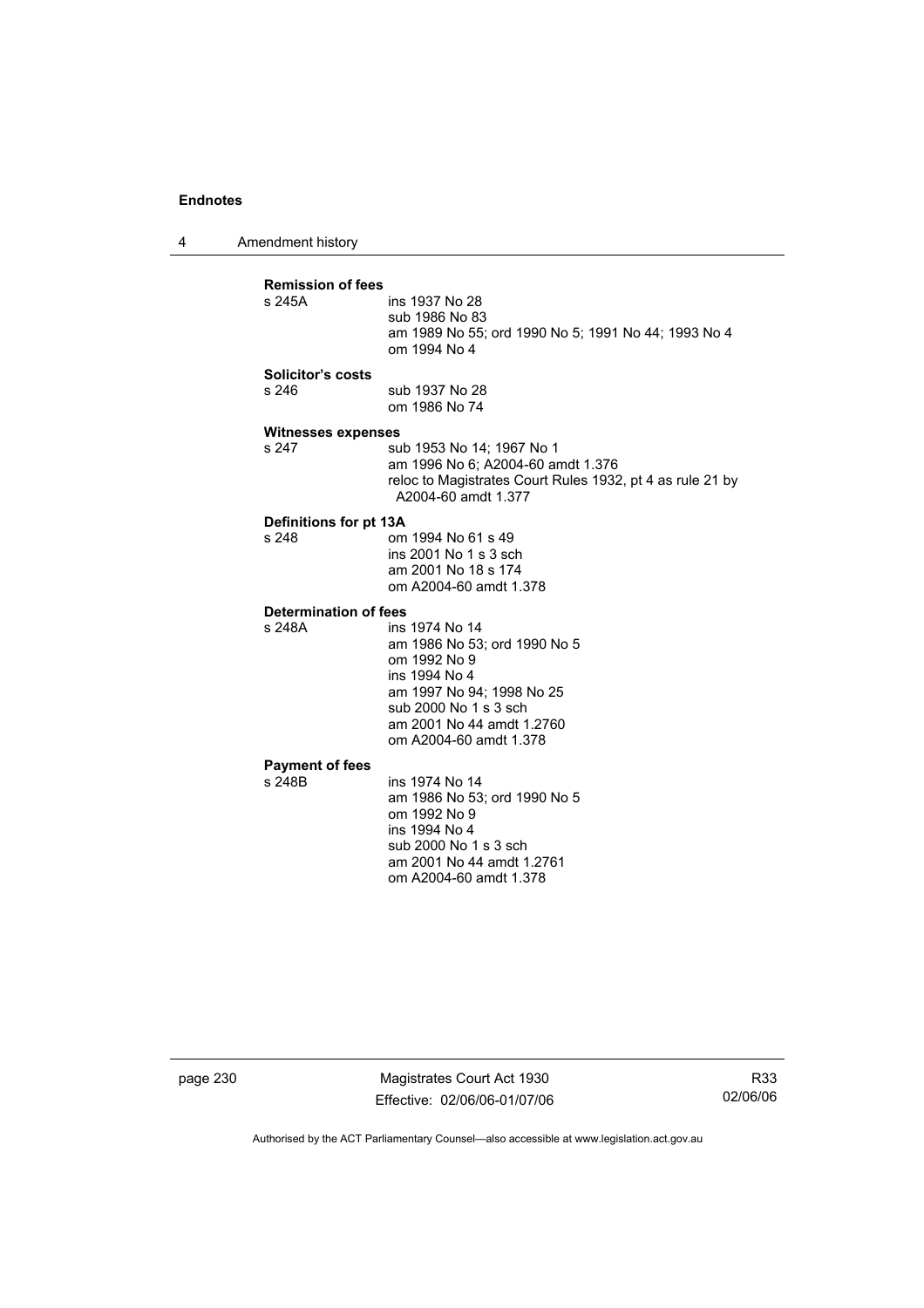## **Remission, refund, deferral, waiver and exemption of fees**

s 248C ins 1974 No 14 om 1992 No 9 ins 1994 No 4 am 1994 No 45; No. 1995 No 46; 1997 No 96; 1999 No 66 sch 3; 1999 No 64 s 4 sch 2 sub 2000 No 1 s 3 sch am 2002 No 36 s 4 (4), (5) exp 11 October 2003 (s 248C (5)) om A2004-60 amdt 1.378

# **Recovery of fees in non-criminal proceedings if fees otherwise not payable**

ins 1974 No 14 am 1986 No 53 om 1992 No 9 ins 1994 No 4 sub 2000 No 1 s 3 sch om A2004-60 amdt 1.378

#### **Recovery of fees in criminal proceedings if fees not otherwise payable**

s 248E ins 1994 No 4 sub 2000 No 1 s 3 sch

om A2004-60 amdt 1.378

## **Review of decisions**

s 248F ins 1994 No 4 am 1996 No 6 sub 2000 No 1 s 3 sch om A2004-60 amdt 1.378

## **Securities in criminal matters**

pt 3.12 hdg (prev pt 14 hdg) sub and renum A2004-60 amdt 1.379

#### **Securities taken under Act**

s 249 am 1991 No 44; A2004-60 amdts 1.380-1.383; A2005-20 amdt 3.304

#### **Recovery of amount due under security**

s 250 ins 1937 No 28

 am 1986 No 74; 1991 No 44; 1992 No 9; A2004-60 amdt 1.384; A2006-23 amdt 1.258

### **Enforcement of payment of sum due by principal**<br>s 251 cm 1937 No 28 om 1937 No 28 am A2006-23 amdt 1.258

**Sums paid by surety may be recovered from principal**  s 252 am 1937 No 28; 1986 No 74; 1992 No 9; A2004-60 amdt 1.384; A2006-23 amdt 1.258

R33 02/06/06

Magistrates Court Act 1930 Effective: 02/06/06-01/07/06 page 231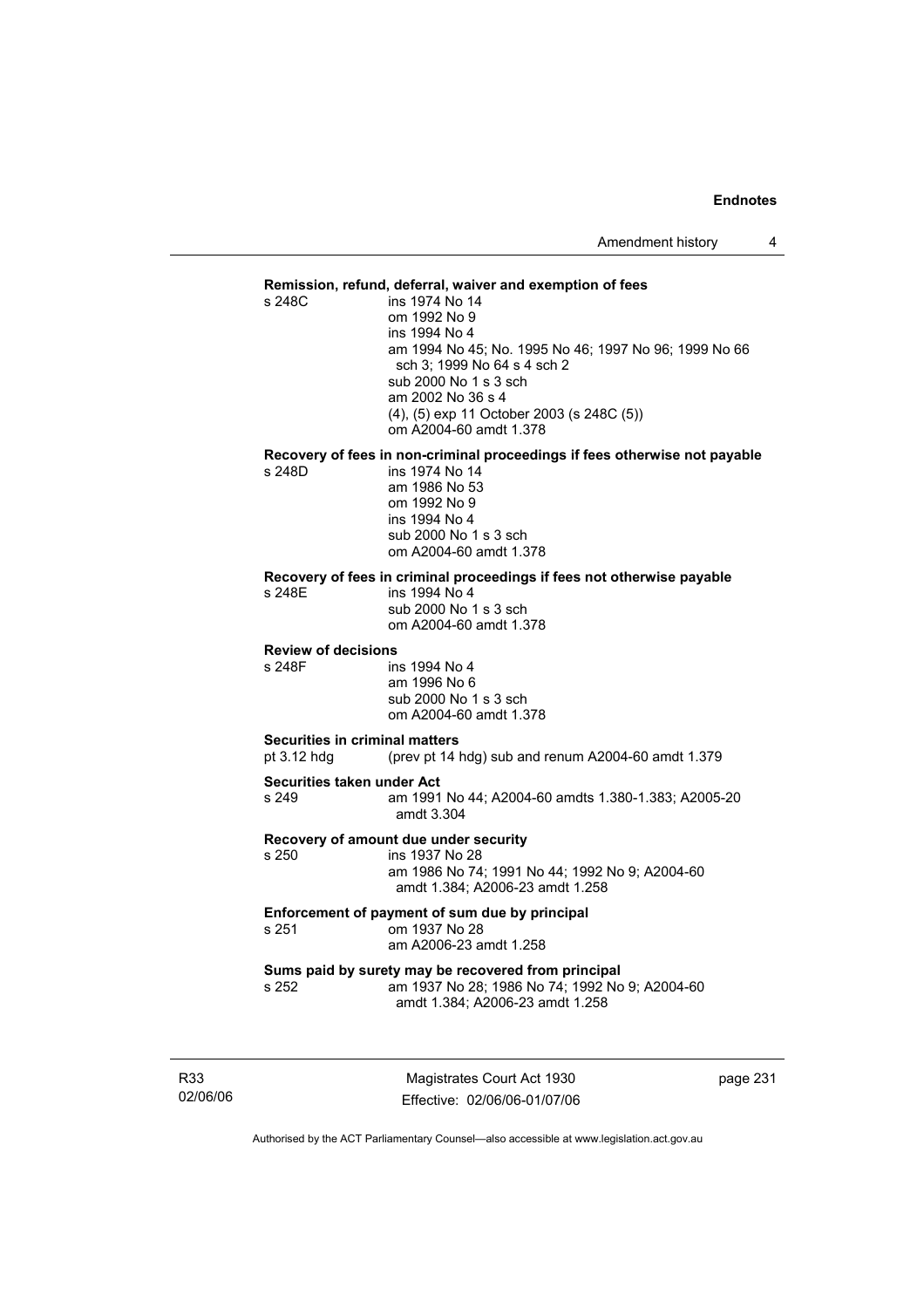4 Amendment history

```
Payment enforced by security<br>s 253 am 1992 No
                   s 253 am 1992 No 9; A2004-60 amdt 1.384; A2006-23 amdt 1.258 
Enforcement of recognisance<br>s 254 sub 1974 No
                   sub 1974 No 14
                    am 1986 No 53; 1986 No 74; ord 1990 No 5; 1991 No 44; 
                     1992 No 9; 1994 No 61; A2006-23 amdt 1.259 
Directions about procedure 
s 254A reloc as s 309 
Appearance by audiovisual or audio links 
s 254B reloc as s 311 
Contempt in face of court<br>s 255 reloc as
                   reloc as s 290
Failure to give evidence—offence 
s 255AA reloc as s 291 
Failure to give evidence—committal 
s 255AB reloc as s 312 
Commitment to remand centre 
s 255A reloc as s 313 
Registrar to give directions for preparation of transcript 
s 255B reloc as s 314 
Applications for transcripts 
                   reloc as s 315
Civil proceedings 
ch 4 hdg ins A2004-60 amdt 1.386 
Commencement of proceedings<br>pt 4 hdg renum as pt 3.
                   renum as pt 3.3 hdg
Preliminary 
pt 4.1 hdg ins A2004-60 amdt 1.386 
General 
div 4.1 hdg renum as div 3.3.1 hdg 
Application of ch 4 
s 256 hdg bracketed note exp 10 January 2006 (s 3 (3))<br>s 256 bracketed note exp 10 January 2006 (s 3 (3)
                   am 1967 No 1; 1970 No 15; 1974 No 14; 1979 No 33; 1993
                    No 4; 2001 No 44 amdts 1.2762-1.2764 
                    (8)-(11) exp 12 September 2002 (s 256 (11)) 
                    om A2004-60 amdt 1.412 
                    ins A2004-60 amdt 1.386 
                    am A2005-13 amdt 1.43
```
page 232 Magistrates Court Act 1930 Effective: 02/06/06-01/07/06

R33 02/06/06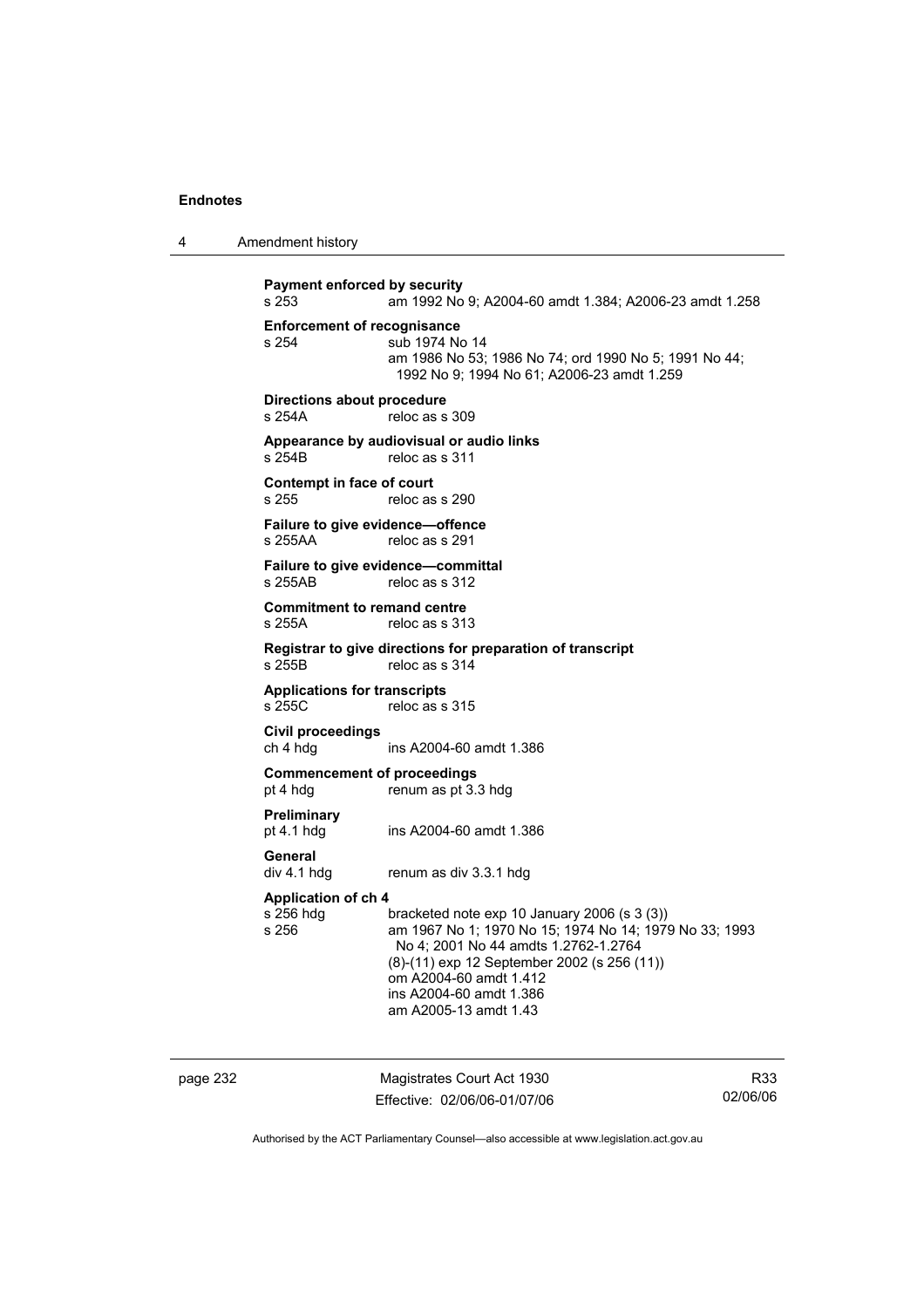$\overline{\phantom{a}}$ 

|                 | <b>Civil jurisdiction</b><br>pt 4.2 hdg                   | ins A2004-60 amdt 1.386                                                                                                                                                                                                 |          |
|-----------------|-----------------------------------------------------------|-------------------------------------------------------------------------------------------------------------------------------------------------------------------------------------------------------------------------|----------|
|                 | <b>Informations</b><br>div 4.2 hda                        | renum as pt 3.3.2 hdg                                                                                                                                                                                                   |          |
|                 | s 257 hdg<br>s 257                                        | Personal actions at law—amount or value<br>bracketed note exp 10 January 2006 (s 3 (3))<br>am 1937 No 28<br>om 1986 No 74<br>ins 1991 No 38<br>om 1994 No 4<br>ins A2004-60 amdt 1.386                                  |          |
|                 | Power of court to grant relief<br>s 258 hdg<br>s 258      | bracketed note exp 10 January 2006 (s 3 (3))<br>am 1932 No 21; 1937 No 28; 1953 No 14; 1986 No 74;<br>ord 1990 No 5; 1991 No 44; 2001 No 44<br>amdts 1.2765-1.2768<br>om A2004-60 amdt 1.412<br>ins A2004-60 amdt 1.386 |          |
|                 | Rules of equity to prevail<br>s 259 hdg<br>s 259          | bracketed note exp 10 January 2006 (s 3 (3))<br>ins 1999 No 34<br>om 2001 No 90 amdt 1.81<br>ins A2004-60 amdt 1.386                                                                                                    |          |
|                 | <b>Nuisance</b><br>s 260 hdg<br>s 260                     | bracketed note exp 10 January 2006 (s 3 (3))<br>ins A2004-60 amdt 1.386                                                                                                                                                 |          |
|                 | <b>Disputed debts</b><br>s 261 hdg<br>s 261               | bracketed note exp 10 January 2006 (s 3 (3))<br>ins A2004-60 amdt 1.386                                                                                                                                                 |          |
|                 | s 262 hdg<br>s 262                                        | Cause of action arising, or defendant resident, outside ACT<br>bracketed note exp 10 January 2006 (s 3 (3))<br>ins A2004-60 amdt 1.386                                                                                  |          |
|                 | commercial matters<br>s 263                               | Requests under conventions relating to legal proceedings in civil and<br>ins A2004-60 amdt 1.386                                                                                                                        |          |
|                 | Proceedings affecting title to land<br>s 264 hdg<br>s 264 | bracketed note exp 10 January 2006 (s 3 (3))<br>ins A2004-60 amdt 1.386                                                                                                                                                 |          |
|                 | s 265 hdg<br>s 265                                        | <b>Disputes under Residential Tenancies Act</b><br>bracketed note exp 10 January 2006 (s 3 (3))<br>ins A2004-60 amdt 1.386                                                                                              |          |
| R33<br>02/06/06 |                                                           | Magistrates Court Act 1930<br>Effective: 02/06/06-01/07/06                                                                                                                                                              | page 233 |

Authorised by the ACT Parliamentary Counsel—also accessible at www.legislation.act.gov.au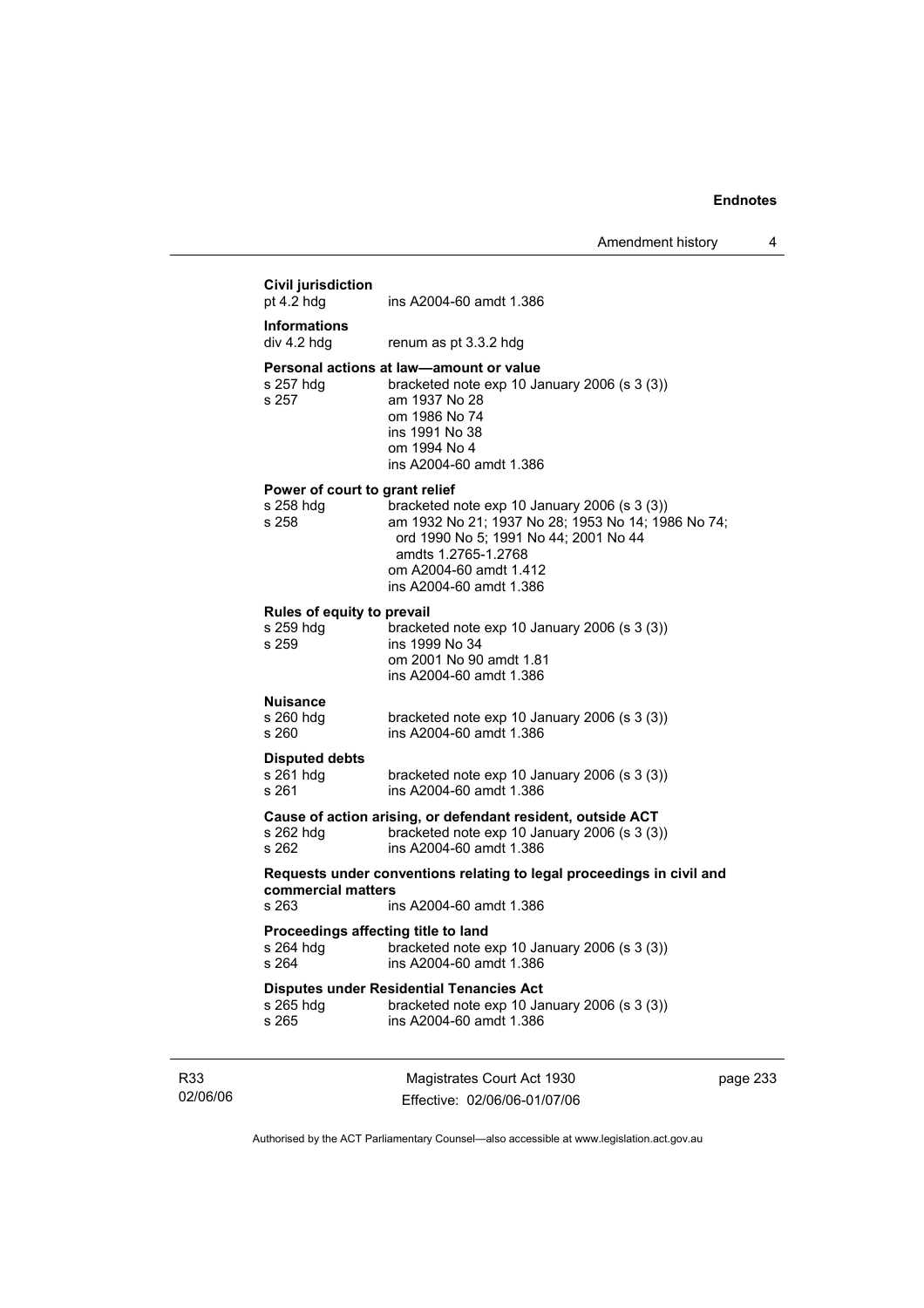| Amendment history<br>4 |  |
|------------------------|--|
|------------------------|--|

| s 266 hdg<br>s 266                                 | <b>Complaints under Utilities Act, pt 12</b><br>bracketed note exp 10 January 2006 (s 3 (3))<br>ins A2004-60 amdt 1.386       |
|----------------------------------------------------|-------------------------------------------------------------------------------------------------------------------------------|
| <b>Case stated for Supreme Court</b><br>pt 4.3 hdg | (prev pt 4 div 3 hdg) om A1986-74<br>ins A2004-60 amdt 1.386                                                                  |
| <b>Case stated</b><br>s 267 hdg<br>s 267           | bracketed note exp 10 January 2006 (s 3 (3))<br>ins A2004-60 amdt 1.386                                                       |
| pt $4.4$ hdg                                       | Transfer of proceedings from or to Supreme Court<br>ins A2004-60 amdt 1.386                                                   |
| <b>Summonses</b><br>div 4.4 hdg                    | renum as div 3.3.3 hdg                                                                                                        |
| s 268 hdg<br>s 268                                 | <b>Transfer of action from Supreme Court</b><br>bracketed note exp 10 January 2006 (s 3 (3))<br>ins A2004-60 amdt 1.386       |
| s 269 hdg<br>s 269                                 | Procedure on transfer of action from Supreme Court<br>bracketed note exp 10 January 2006 (s 3 (3))<br>ins A2004-60 amdt 1.386 |
| s 270 hdg<br>s 270                                 | Removal of proceedings into Supreme Court<br>bracketed note exp 10 January 2006 (s 3 (3))<br>ins A2004-60 amdt 1.386          |
| <b>Stay of proceedings</b><br>s 271 hdg<br>s 271   | bracketed note exp 10 January 2006 (s 3 (3))<br>ins A2004-60 amdt 1.386                                                       |
| <b>Civil appeals</b><br>pt 4.5 hdg                 | ins A2004-60 amdt 1.386                                                                                                       |
| <b>Warrants of arrest</b><br>div 4.5 hdg           | renum as div 3.3.4 hdg                                                                                                        |
| Definitions for pt 4.5<br>s 272 hdg<br>s 272       | bracketed note exp 10 January 2006 (s 3 (3))<br>ins A2004-60 amdt 1.386                                                       |
| <b>Jurisdiction</b><br>s 273 hdg<br>s 273          | bracketed note exp 10 January 2006 (s 3 (3))<br>ins A2004-60 amdt 1.386                                                       |
| s 274 hdg<br>s 274                                 | Cases in which appeal may be brought<br>bracketed note exp 10 January 2006 (s 3 (3))<br>ins A2004-60 amdt 1.386               |

page 234 Magistrates Court Act 1930 Effective: 02/06/06-01/07/06

R33 02/06/06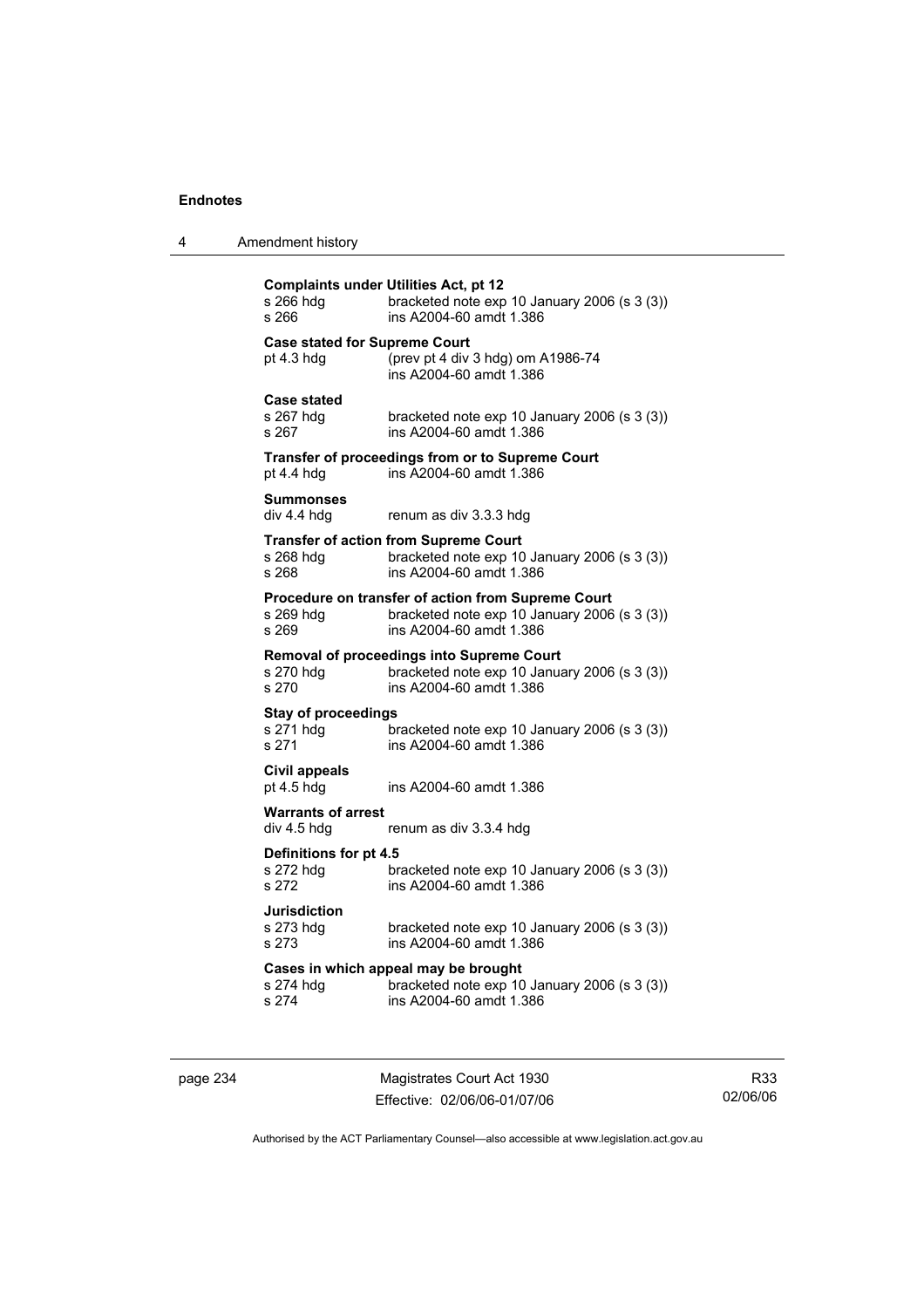| <b>Appeals-Small Claims Court</b>         |                                                                           |  |  |
|-------------------------------------------|---------------------------------------------------------------------------|--|--|
| s 275 hdg<br>s 275                        | bracketed note exp 10 January 2006 (s 3 (3))<br>ins A2004-60 amdt 1.386   |  |  |
|                                           | <b>Evidence on appeal</b>                                                 |  |  |
| s 276 hdg<br>s 276                        | bracketed note $exp 10$ January 2006 (s 3 (3))<br>ins A2004-60 amdt 1.386 |  |  |
|                                           | <b>Powers of Supreme Court on appeal</b>                                  |  |  |
| s 277 hdg<br>s 277                        | bracketed note exp 10 January 2006 (s 3 (3))<br>ins A2004-60 amdt 1.386   |  |  |
| <b>Small Claims Court</b>                 |                                                                           |  |  |
| pt $4.6$ hdg                              | ins A2004-60 amdt 1.386                                                   |  |  |
| Definitions for pt 4.6                    |                                                                           |  |  |
| s 278 hdg<br>s 278                        | bracketed note exp 10 January 2006 (s 3 (3))<br>ins A2004-60 amdt 1.386   |  |  |
| <b>Small Claims Court</b>                 |                                                                           |  |  |
| s 279 hdg<br>s 279                        | bracketed note $exp 10$ January 2006 (s 3 (3))<br>ins A2004-60 amdt 1.386 |  |  |
| Referees-appointment                      |                                                                           |  |  |
| s 280 hdg<br>s 280                        | bracketed note exp 10 January 2006 (s 3 (3))<br>ins A2004-60 amdt 1.386   |  |  |
| <b>Referees-functions</b>                 |                                                                           |  |  |
| s 281 hdg<br>s 281                        | bracketed note exp 10 January 2006 (s 3 (3))<br>ins A2004-60 amdt 1.386   |  |  |
|                                           | Referees-oath or affirmation of office                                    |  |  |
| s 282 hdg<br>s 282                        | bracketed note exp 10 January 2006 (s 3 (3))<br>ins A2004-60 amdt 1.386   |  |  |
| Jurisdiction                              |                                                                           |  |  |
| s 283 hdq<br>s 283                        | bracketed note exp 10 January 2006 (s 3 (3))<br>ins A2004-60 amdt 1.386   |  |  |
| \$10 000 limit                            |                                                                           |  |  |
| s 284 hdg<br>s 284                        | bracketed note exp 10 January 2006 (s 3 (3))<br>ins A2004-60 amdt 1.386   |  |  |
|                                           | Admissibility of conference proceedings in inquiries                      |  |  |
| s 285 hdg<br>s 285                        | bracketed note exp 10 January 2006 (s 3 (3))<br>ins A2004-60 amdt 1.386   |  |  |
| <b>Small Claims Court's seal</b><br>s 286 | ins A2005-60 amdt 1.108                                                   |  |  |
| <b>Miscellaneous</b>                      |                                                                           |  |  |
| ch 5 hdg                                  | (prev pt 15 hdg) sub and renum A2004-60 amdt 1.387                        |  |  |
|                                           |                                                                           |  |  |

R33 02/06/06

Magistrates Court Act 1930 Effective: 02/06/06-01/07/06 page 235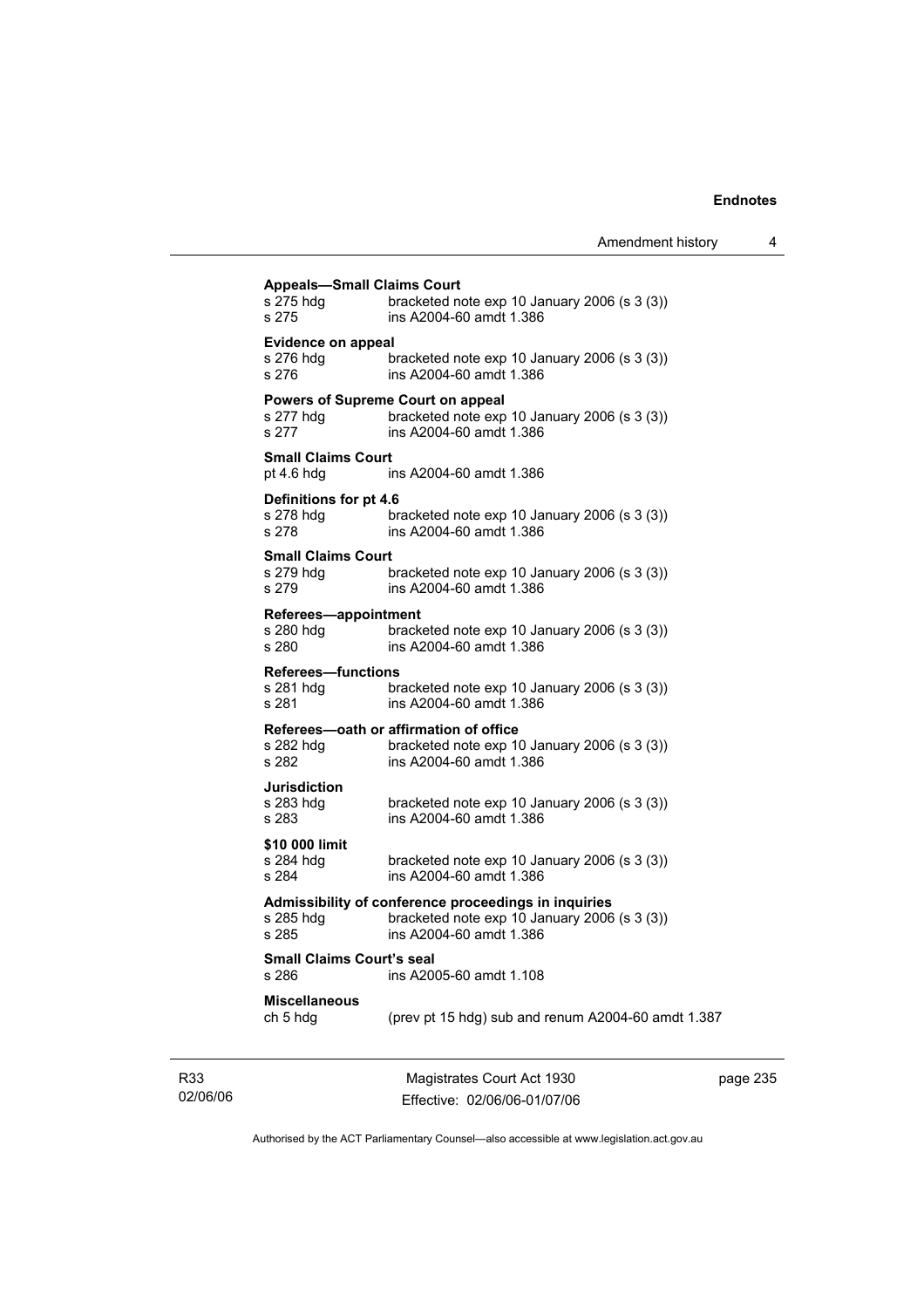| 4 | Amendment history |
|---|-------------------|
|---|-------------------|

| <b>Hearing</b><br>pt 5 hdg                        | renum as pt 3.4 hdg                                                                                                                                                                                                                                                            |
|---------------------------------------------------|--------------------------------------------------------------------------------------------------------------------------------------------------------------------------------------------------------------------------------------------------------------------------------|
| <b>Offences</b><br>pt $5.1$ hdg                   | ins A2004-60 amdt 1.387                                                                                                                                                                                                                                                        |
| General<br>div 5.1 hdg                            | renum as div 3.4.1 hdg                                                                                                                                                                                                                                                         |
| <b>Evidence</b><br>div 5.2 hdg                    | renum as div 3.4.2 hdg                                                                                                                                                                                                                                                         |
| Remand<br>div 5.3 hdg                             | renum as div 3.4.3 hdg                                                                                                                                                                                                                                                         |
| <b>Committal and recognisance</b><br>div 5.4 h dq | renum as div 3.4.4 hdg                                                                                                                                                                                                                                                         |
| <b>Adjournment of proceedings</b><br>div 5.5 hdg  | renum as div 3.4.5 hdg                                                                                                                                                                                                                                                         |
| Contempt in face of court<br>s 290                | (prev s 255) am 1967 No 1; 1972 No 37; ord 1990 No 5<br>sub 1993 No 4<br>am 1994 No 66; 1994 No 81; 1999 No 22 s 23; ss renum R10<br>LA: A2004-60 amdt 1.391<br>renum A2004-60 amdt 1.392<br>am A2005-53 amdt 1.108; ss renum R30 LA (see A2005-53<br>amdt 1.109)              |
| s 291 hdg<br>s 291                                | Failure to give evidence-offence<br>(prev s 255AA hdg) sub A2004-60 amdt 1.393<br>(prev s 255AA) ins 1994 No 61<br>am 1995 No 46; 1996 No 6; 1998 No 25; 1998 No 54;<br>A2004-60 amdt 1.394, amdt 1.395<br>reloc from s 255AA by A2004-60 amdt 1.396<br>om A2005-53 amdt 1.110 |
| s 292 hdg<br>s 292                                | Failure to comply with order in nuisance action<br>ins A2004-60 amdt 1.412<br>bracketed note exp 10 January 2006 (s 3 (3))<br>reloc from Magistrates Court (Civil Jurisdiction) Act 1982<br>s 8 (2) by A2004-60 amdt 1.450                                                     |
| s 293 hdg<br>s 293                                | <b>Failure to comply with Magistrates Court subpoena</b><br>bracketed note exp 10 January 2006 (s 3 (3))<br>(1) reloc from Magistrates Court (Civil Jurisdiction) Act 1982<br>s 187 (7) by A2004-60 amdt 1.488<br>(2), (3) ins A2004-60 amdt 1.412<br>om A2005-53 amdt 1.111   |

page 236 Magistrates Court Act 1930 Effective: 02/06/06-01/07/06

R33 02/06/06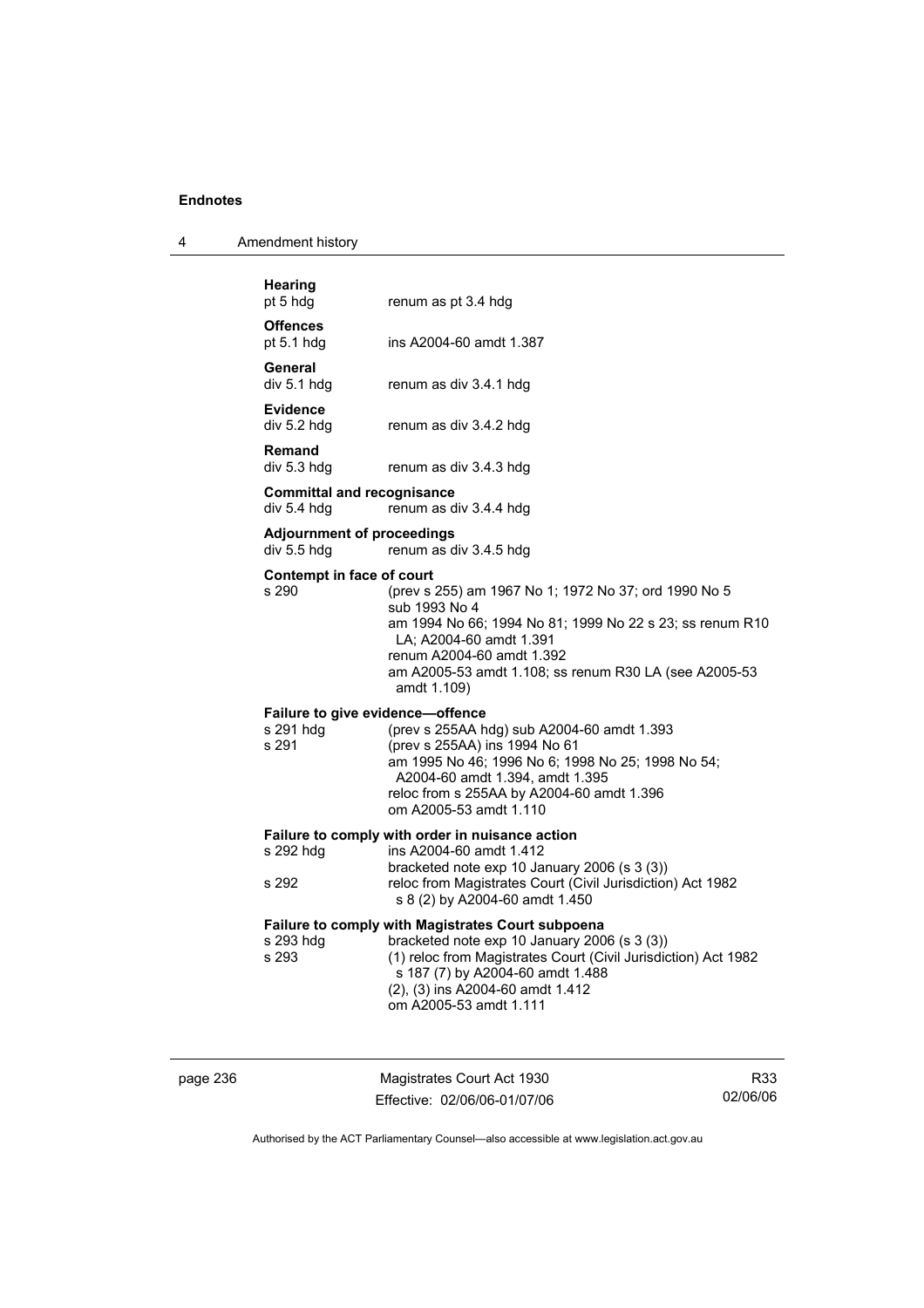|                              | Amendment history                                                                                  |
|------------------------------|----------------------------------------------------------------------------------------------------|
|                              | Failure to comply with judgment for delivery of detained goods                                     |
| s 294 hdg                    | ins A2004-60 amdt 1.412<br>bracketed note exp 10 January 2006 (s 3 (3))                            |
| s 294                        | reloc from Magistrates Court (Civil Jurisdiction) Act 1982<br>s 217 (4) by A2004-60 amdt 1.502     |
|                              | False or misleading statement by garnishee                                                         |
| s 295 hdg                    | ins A2004-60 amdt 1.412<br>bracketed note exp 10 January 2006 (s 3 (3))                            |
| s 295                        | reloc from Magistrates Court (Civil Jurisdiction) Act 1982<br>s 329 (2) by A2004-60 amdt 1.524     |
|                              | Obligations of judgment creditor if garnishee pays too much                                        |
| s 296 hdg                    | ins A2004-60 amdt 1.412<br>bracketed note exp 10 January 2006 (s 3 (3))                            |
| s 296                        | reloc from Magistrates Court (Civil Jurisdiction) Act 1982<br>s 337 (1) by A2004-60 amdt 1.527     |
|                              | Notice to be given if judgment debtor ceases employment                                            |
| s 297 hdg                    | ins A2004-60 amdt 1.412                                                                            |
|                              | bracketed note exp 10 January 2006 (s 3 (3))                                                       |
| s 297                        | reloc from Magistrates Court (Civil Jurisdiction) Act 1982<br>s 340 (1) by A2004-60 amdt 1.531     |
| <b>Prejudice to employee</b> |                                                                                                    |
| s 298                        | reloc from Magistrates Court (Civil Jurisdiction) Act 1982 s 341<br>by A2004-60 amdt 1.535         |
|                              | Interference with seized property etc                                                              |
| s 299                        | reloc from Magistrates Court (Civil Jurisdiction) Act 1982 s 379<br>by A2004-60 amdt 1.537         |
|                              | Failure to comply with Small Claims Court subpoena                                                 |
| s 300 hdg                    | bracketed note exp 10 January 2006 (s 3 (3))                                                       |
| s 300                        | (1) reloc from Magistrates Court (Civil Jurisdiction) Act 1982<br>s 448 (1) by A2004-60 amdt 1.563 |
|                              | (2), (3) ins A2004-60 amdt 1.412                                                                   |
|                              | om A2005-53 amdt 1.112                                                                             |
|                              | Witness before Small Claims Court to answer questions                                              |
| s 301                        | reloc from Magistrates Court (Civil Jurisdiction) Act 1982 s 449                                   |
|                              | by A2004-60 amdt 1.568<br>om A2005-53 amdt 1.112                                                   |
|                              | Contravention of Small Claims Court order in trespass proceeding                                   |
| s 302 hdg                    | ins A2004-60 amdt 1.412<br>bracketed note exp 10 January 2006 (s 3 (3))                            |
| s 302                        | reloc from Magistrates Court (Civil Jurisdiction) Act 1982<br>s 460 (2) by A2004-60 amdt 1.574     |
|                              |                                                                                                    |
|                              |                                                                                                    |

02/06/06

R33

Magistrates Court Act 1930 Effective: 02/06/06-01/07/06 page 237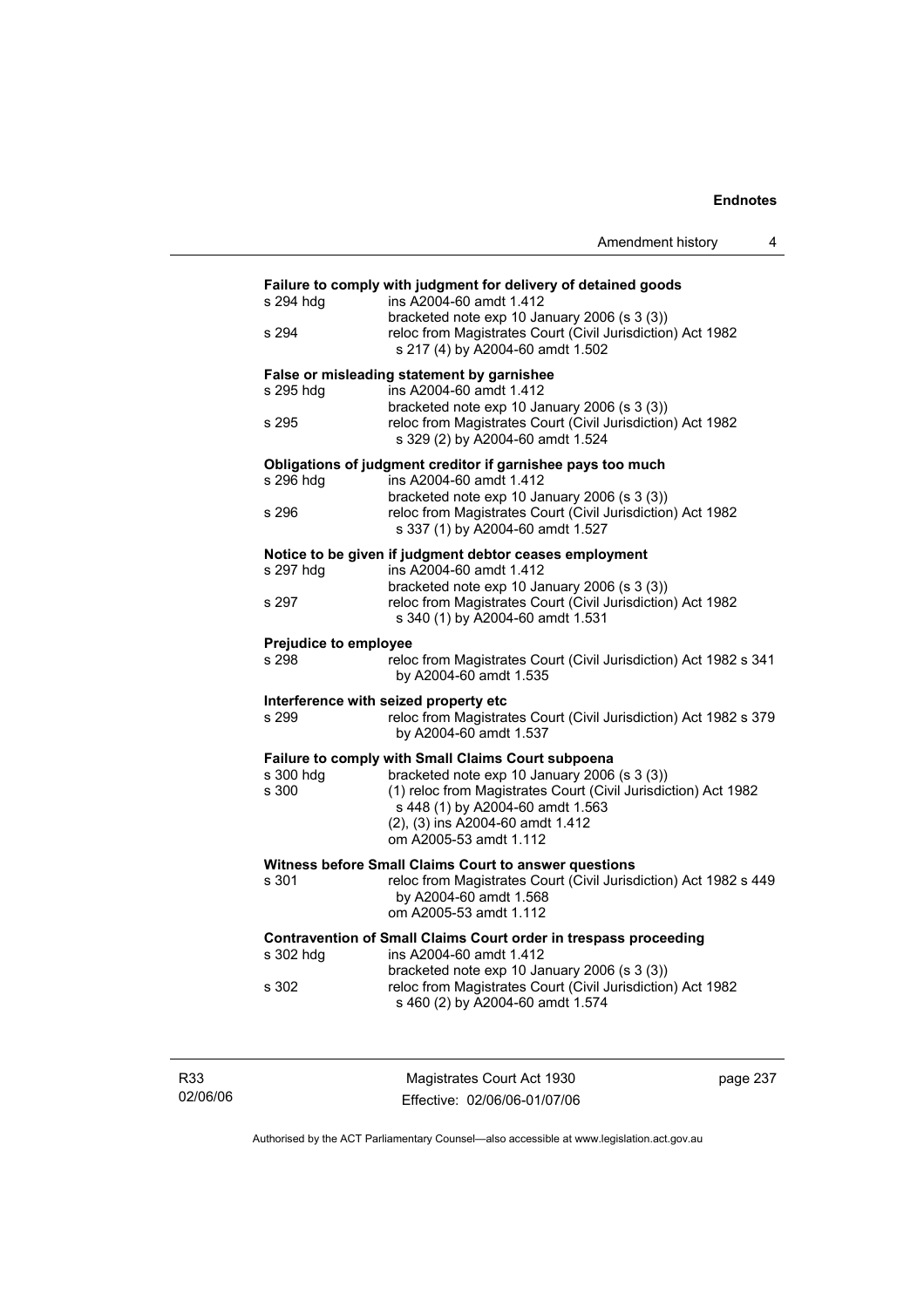| 4 | Amendment history                                                                                                                                                                                                                                                                |  |  |  |
|---|----------------------------------------------------------------------------------------------------------------------------------------------------------------------------------------------------------------------------------------------------------------------------------|--|--|--|
|   | Other<br>pt 5.2 hdg<br>ins A2004-60 amdt 1.412                                                                                                                                                                                                                                   |  |  |  |
|   | <b>Magistrates Court's seal</b><br>s 308<br>ins A2005-60 amdt 1.109                                                                                                                                                                                                              |  |  |  |
|   | <b>Directions about procedure</b><br>s 309<br>(prev s 254A) ins 1989 No 59<br>reloc by A2004-60 amdt 1.385                                                                                                                                                                       |  |  |  |
|   | Hearings generally to be in public<br>s 310 hdg<br>(prev s 51 hdg) sub A2004-60 amdt 1.224<br>s 310<br>(prev s 51) am 1986 No 74<br>sub 1996 No 6<br>am A2004-60 amdts 1.225-1.227<br>reloc by A2004-60 amdt 1.228                                                               |  |  |  |
|   | Appearance by audiovisual or audio links<br>s 311<br>(prev s 254B) ins 1999 No 22 s 22<br>am 2000 No 17 s 3 sch 1; A2003-48 amdt 2.11; A2004-60<br>amdt 1.388; ss renum R26 LA (see A2004-60 amdt 1.389)<br>reloc by A2004-60 amdt 1.390<br>am A2005-20 amdt 3.305               |  |  |  |
|   | Failure to give evidence-committal<br>(prev s 255AB hdg) sub A2004-60 amdt 1.397<br>s 312 hdg<br>s 312<br>(prev s 255AB) ins 1994 No 61<br>am 1995 No 46; A2004-60 amdts 1.398-1.400<br>reloc by A2004-60 amdt 1.401<br>sub A2005-53 amdt 1.113<br>am A2006-23 amdts 1.260-1.262 |  |  |  |
|   | <b>Commitment to remand centre</b><br>s 313<br>(prev s 255A) ins 1976 No 42<br>am 1995 No 41; 1996 No 6; 1998 No 25<br>reloc by A2004-60 amdt 1.402<br>om A2006-23 amdt 1.263                                                                                                    |  |  |  |
|   | Registrar to give directions for preparation of transcript<br>s 314 hdg<br>(prev s 255B hdg) am 1991 No 44<br>s 314<br>(prev s 255B) ins 1980 No 4<br>am 1986 No 71; 1991 No 44; A2004-60 amdt 1.403<br>reloc by A2004-60 amdt 1.404                                             |  |  |  |
|   | <b>Applications for transcripts</b><br>s 315<br>(prev s 255C) ins 1980 No 4                                                                                                                                                                                                      |  |  |  |

|       | Applications for transcripts                            |
|-------|---------------------------------------------------------|
| s 315 | (prev s 255C) ins 1980 No 4                             |
|       | am 1986 No 71; 1986 No 83; 1988 No 45; 1991 No 38; 1991 |
|       | No 44: 1993 No 4: 1994 No 4: 1999 No 22 s 24: A2004-60  |
|       | amdts 1.405-1.409; ss renum R26 LA (see A2004-60)       |
|       | amdt 1.410)                                             |
|       | reloc by A2004-60 amdt 1.411                            |

| page 238 | Magistrates Court Act 1930   | R33      |
|----------|------------------------------|----------|
|          | Effective: 02/06/06-01/07/06 | 02/06/06 |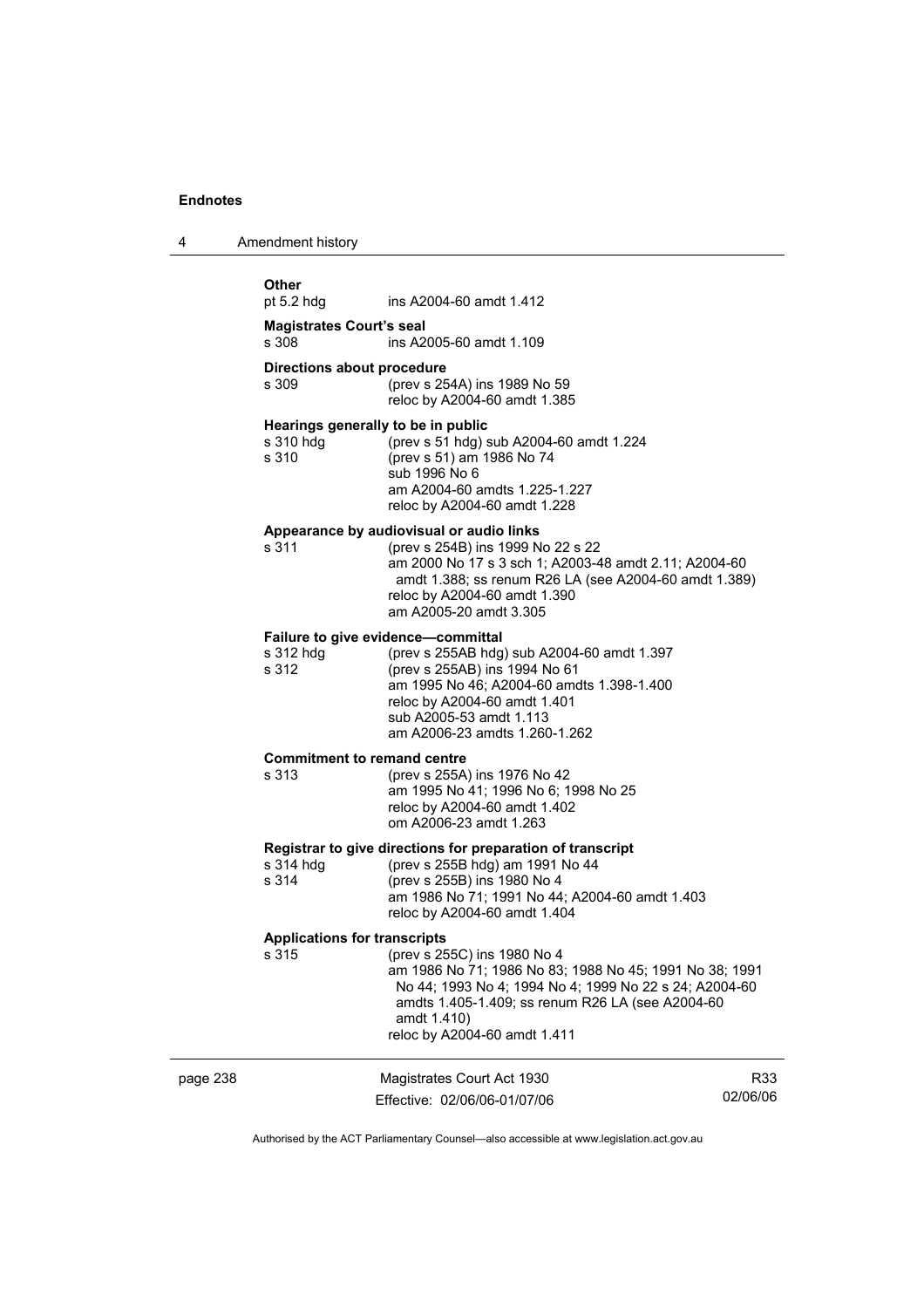#### **Record of proceedings**

| s 316 hdg | (prev s 54A hdg) sub A2004-60 amdt 1.229                   |
|-----------|------------------------------------------------------------|
| s 316     | (prev s 54A) ins 1980 No 4                                 |
|           | am 1985 No 41; 1986 No 71; 1986 No; 1986 No 74; 1986       |
|           | No 83; ord 1990 No 5; 1991 Nos 44 and 106; 1999 No 22      |
|           | s 19: 1999 No 66 sch 3: 2000 No 17 s 3 sch 1: ss renum R10 |
|           | LA; A2003-48 amdt 2.9; A2004-60 amdt 1.230                 |
|           | reloc by A2004-60 amdt 1.231                               |
|           | pars renum R26 LA                                          |
|           | am A2005-20 amdt 3.306                                     |
|           |                                                            |

# **Record of proceedings and transcript**

| s 317 | (prev s 60) sub 1958 No 12; 1967 No 1    |
|-------|------------------------------------------|
|       | am 1972 No 37                            |
|       | sub 1974 No 14: 1980 No 4                |
|       | am 1991 No 44; 1999 No 22 s 20; A2004-60 |
|       | amdts 1.233-1.237                        |
|       | reloc by A2004-60 amdt 1.238             |
|       |                                          |

#### **Person about to leave ACT may be ordered to be examined or produce documents**

| s 318 hdq | (prev s 67 hdg) am A2004-60 amdt 1.258                    |
|-----------|-----------------------------------------------------------|
| s 318     | (prev s 67) am 1980 No 4; 1986 No 74; 1996 No 6; ss renum |
|           | R10 LA: A2004-60 amdt 1.259, amdt 1.260                   |
|           | reloc by A2004-60 amdt 1.261                              |
|           |                                                           |

# **Witnesses' rights and liabilities**<br>s 319 (prev s 68) am

s 319 (prev s 68) am 1996 No 6; A2004-60 amdt 1.263, amdt 1.264 reloc by A2004-60 amdt 1.265

#### **Depositions to be given to registrar**

| s 320 hdq | (prev s 69 hdg) am 1991 No 44                         |
|-----------|-------------------------------------------------------|
| s 320     | (prev s 69) am 1958 No 12; 1967 No 1; 1980 No 4; 1991 |
|           | No 44: A2004-60 amdts 1.266-1.268                     |
|           | reloc by A2004-60 amdt 1.269                          |
|           |                                                       |

# **Regulation-making power**

ins A2004-60 amdt 1.412

# **Proceedings in case of indictable offences**

pt 6 hdg renum as pt 3.5 hdg

# **Preliminary**

renum as div 3.5.1 hdg

## **Institution of proceedings**

div 6.1 hdg renum as div 3.5.2 hdg

# **Proceedings subsequent to hearing of evidence**<br>div 6.2 hdg renum as div 3.5.3 hdg

renum as div 3.5.3 hdg

R33 02/06/06

Magistrates Court Act 1930 Effective: 02/06/06-01/07/06 page 239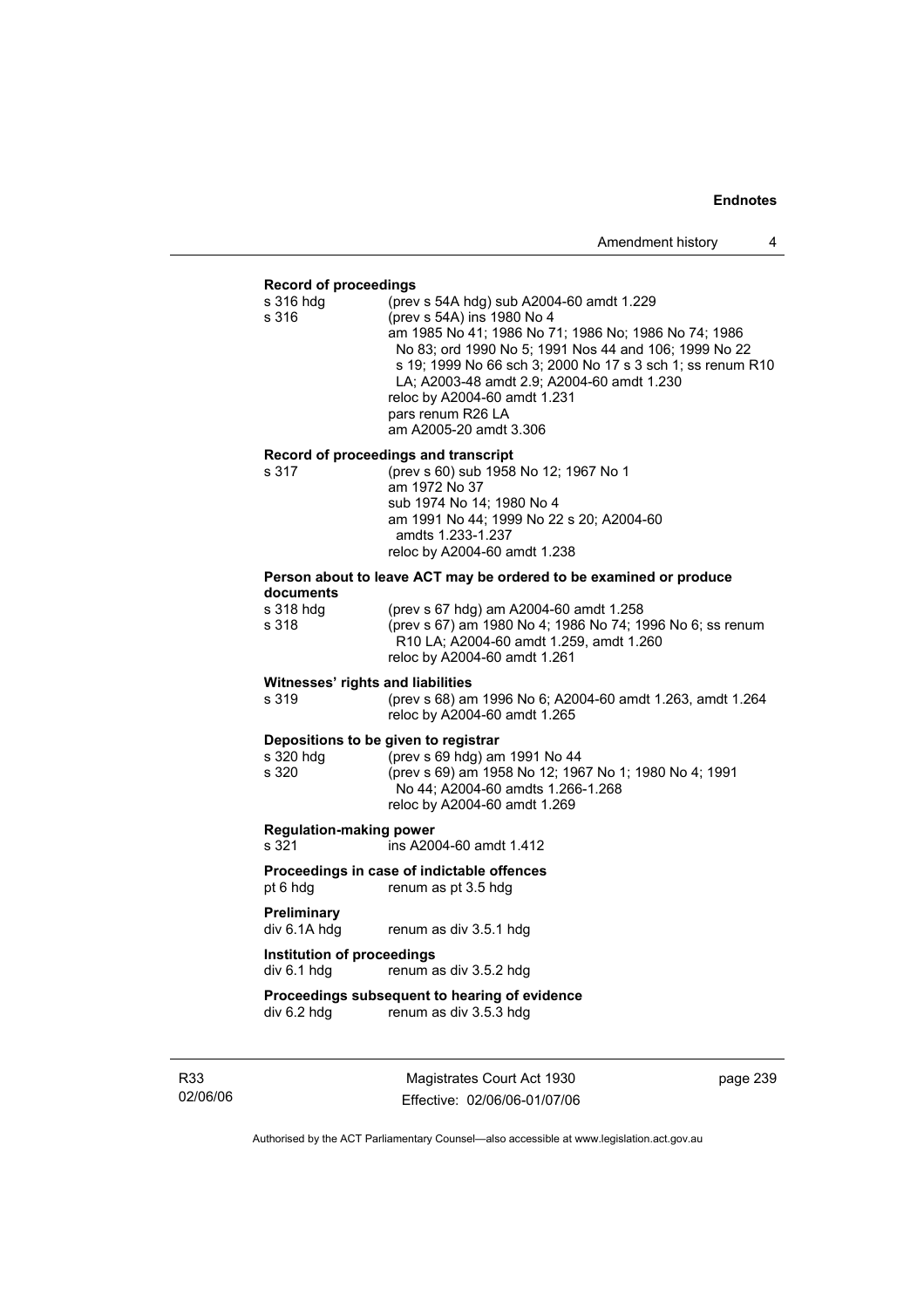4 Amendment history

**Costs**  renum as div 3.5.4 hdg **Recognisances of witnesses**  renum as div 3.5.5 hdg **Miscellaneous**  renum as div 3.5.6 hdg **Proceedings for offences punishable summarily**  pt 7 hdg renum as pt 3.6 hdg **Service and pleading by post for certain offences**  pt 7A hdg renum as pt 3.7 hdg **Infringement notices for certain offences**  pt 8 hdg renum as pt 3.8 hdg **Preliminary**  div 8.1 hdg renum as div 3.8.1 hdg **Infringement and reminder notices**<br>div 8.2 hdg renum as div 3.8. renum as div 3.8.2 hdg **Additional provisions for vehicle-related offences**  div 8.2A hdg renum as div 3.8.3 hdg **Disputing liability**  renum as div 3.8.4 hdg **Miscellaneous**  renum as div 3.8.5 hdg **Enforcement of decisions**  pt 9 hdg renum as pt 3.9 hdg **General**  div 9.1 hdg renum as div 3.9.1 hdg **Enforcement of fines**  div 9.2 hdg renum as div 3.9.2 hdg **Reciprocal enforcement of fines against bodies corporate**  renum as div  $3.9.3$  hdg **Adverse claims**  pt 9 div 3 hdg om 1986 No 74 **Attachment of debts** pt 9 div 4 hdg or om 1994 No 61 **Imprisonment of fraudulent debtors** 

pt 9 div 5 hdg om 1994 No 61

page 240 Magistrates Court Act 1930 Effective: 02/06/06-01/07/06

R33 02/06/06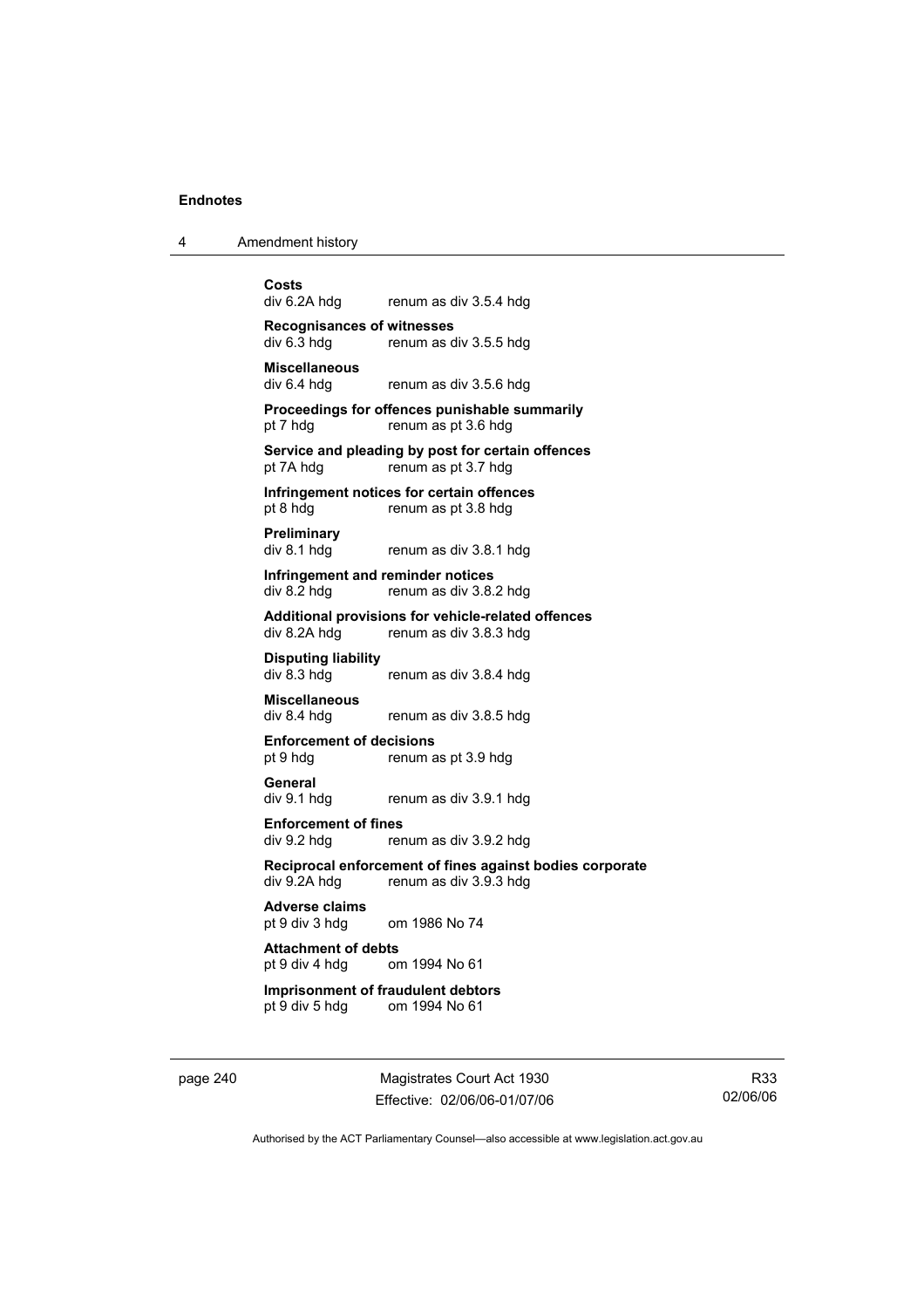Amendment history 4

# **Miscellaneous**  renum as div 3.9.4 hdg **Restraining orders**  pt 10 hdg sub 1990 No 65 om 2001 No 90 amdt 1.79 **Appeals to Supreme Court**  pt 11 hdg renum as pt 3.10 hdg **Appellate jurisdiction of Supreme Court**  renum as div 3.10.1 hdg **Appeals**  div 11.2 hdg renum as div 3.10.2 hdg **Orders to review**  div 11.3 hdg renum as div 3.10.3 hdg **Absconding appellants**  pt 11 div 3A hdg ins 1984 No 62 om 1992 No 9 **General provisions**  renum as div 3.10.4 hdg **Protection of magistrates in the execution of their office**  pt 12 hdg om A2004-60 amdt 1.369 **Costs**  renum as pt 3.11 hdg **Court and tribunal fees**  pt 13A hdg orig pt 13A hdg ins 1974 No 14 om 1992 No 9 ins 1994 No 4 sub 2000 No 1 s 3 sch om A2004-60 amdt 1.378 **Securities**  pt 14 hdg renum as pt 3.12 hdg **Miscellaneous**  renum as ch 5 hdg **Transitional**  pt 16 hdg ins 1999 No 34 om 2001 No 90 amdt 1.81

R33 02/06/06

Magistrates Court Act 1930 Effective: 02/06/06-01/07/06 page 241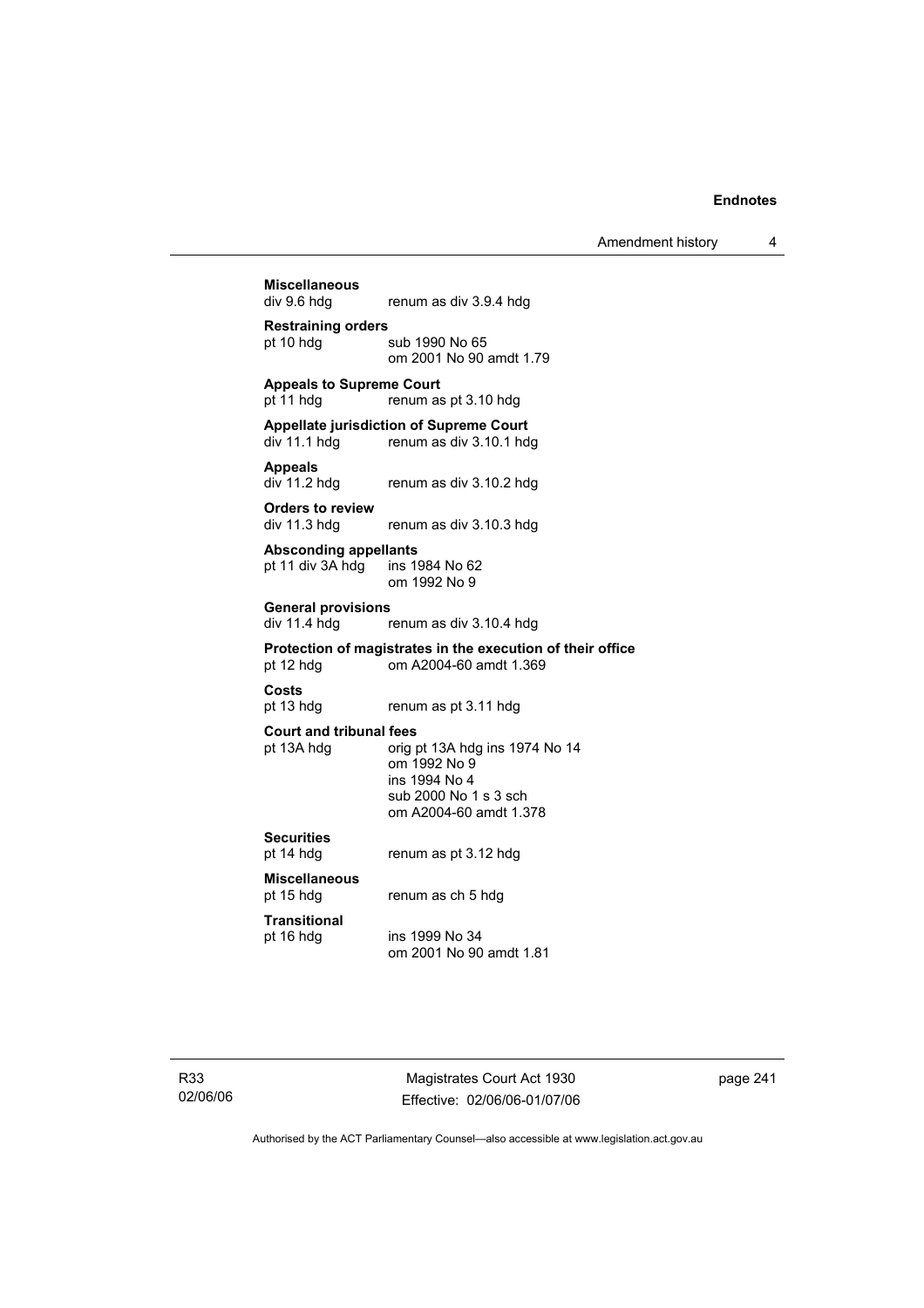4 Amendment history

#### **Oath and affirmation of office**

|          | sch 1                        | orig sch 1 am 1937 No 28; 1938 No 25 (as am 1938 No 35);<br>1938 No 35; 1953 No 14; 1958 No 12; 1966 No 2; 1967 No 1;<br>1968 No 25; 1972 No 37; 1974 No 14; 1976 No 42; 1977<br>No 34; 1977 No 61; 1978 No 46; 1979 No 33; 1984 No 62;<br>1985 No 67; 1986 No 74; 1989 No 59; 1990 No 65; 1991 No<br>44; 1992 No 9; 1992 No 37; 1993 No 4; 1994 No 61; 1996 No<br>6; 1996 No 82; 1998 No 67<br>om 2001 No 44 amdt 1.2769<br>(prev sch 2) am 1938 No 25 (as am 1938 No 35)<br>om 1977 No 4<br>ins 1977 No 4<br>am 1997 No 94<br>renum 2001 No 44 amdt 1.2770<br>am A2005-20 amdt 3.307                                                                                                                  |                 |
|----------|------------------------------|---------------------------------------------------------------------------------------------------------------------------------------------------------------------------------------------------------------------------------------------------------------------------------------------------------------------------------------------------------------------------------------------------------------------------------------------------------------------------------------------------------------------------------------------------------------------------------------------------------------------------------------------------------------------------------------------------------|-----------------|
|          | Oath<br>sch <sub>2</sub>     | renum as sch 1                                                                                                                                                                                                                                                                                                                                                                                                                                                                                                                                                                                                                                                                                          |                 |
|          | sch <sub>3</sub>             | am 1938 No 25 (as am 1938 No 35); 1976 No 42; 1985 No 67;<br>1991 No 44<br>om 2001 No 44 amdt 1.2771                                                                                                                                                                                                                                                                                                                                                                                                                                                                                                                                                                                                    |                 |
|          | <b>Fees</b><br>sch 4         | am 1937 No 5; 1937 No 28<br>om 1953 No 14                                                                                                                                                                                                                                                                                                                                                                                                                                                                                                                                                                                                                                                               |                 |
| sch 5    |                              | om 1953 No 14                                                                                                                                                                                                                                                                                                                                                                                                                                                                                                                                                                                                                                                                                           |                 |
|          | Witnesses' expenses<br>sch 6 | om 1953 No 14                                                                                                                                                                                                                                                                                                                                                                                                                                                                                                                                                                                                                                                                                           |                 |
|          | <b>Dictionary</b><br>dict    | ins A2004-60 amdt 1.413<br>am A2006-23 amdt 1.264, amdt 1.265<br>def administering authority ins A2004-60 amdt 1.413<br>def <i>administrator</i> ins A2004-60 amdt 1.413<br>om A2006-23 amdt 1.266<br>def <b>another jurisdiction</b> ins A2004-60 amdt 1.413<br>def <i>appeal</i> ins A2004-60 amdt 1.413<br>def <i>appearance</i> ins A2004-60 amdt 1.413<br>def <i>applicant</i> ins A2004-60 amdt 1.413<br>def <i>application</i> ins A2004-60 amdt 1.413<br>def authorised person ins A2004-60 amdt 1.413<br>def <b>bailiff</b> ins A2004-60 amdt 1.413<br>def certified copies ins A2004-60 amdt 1.413<br>def <i>claim</i> ins A2004-60 amdt 1.413<br>def committal order ins A2006-23 amdt 1.267 |                 |
| page 242 |                              | Magistrates Court Act 1930<br>Effective: 02/06/06-01/07/06                                                                                                                                                                                                                                                                                                                                                                                                                                                                                                                                                                                                                                              | R33<br>02/06/06 |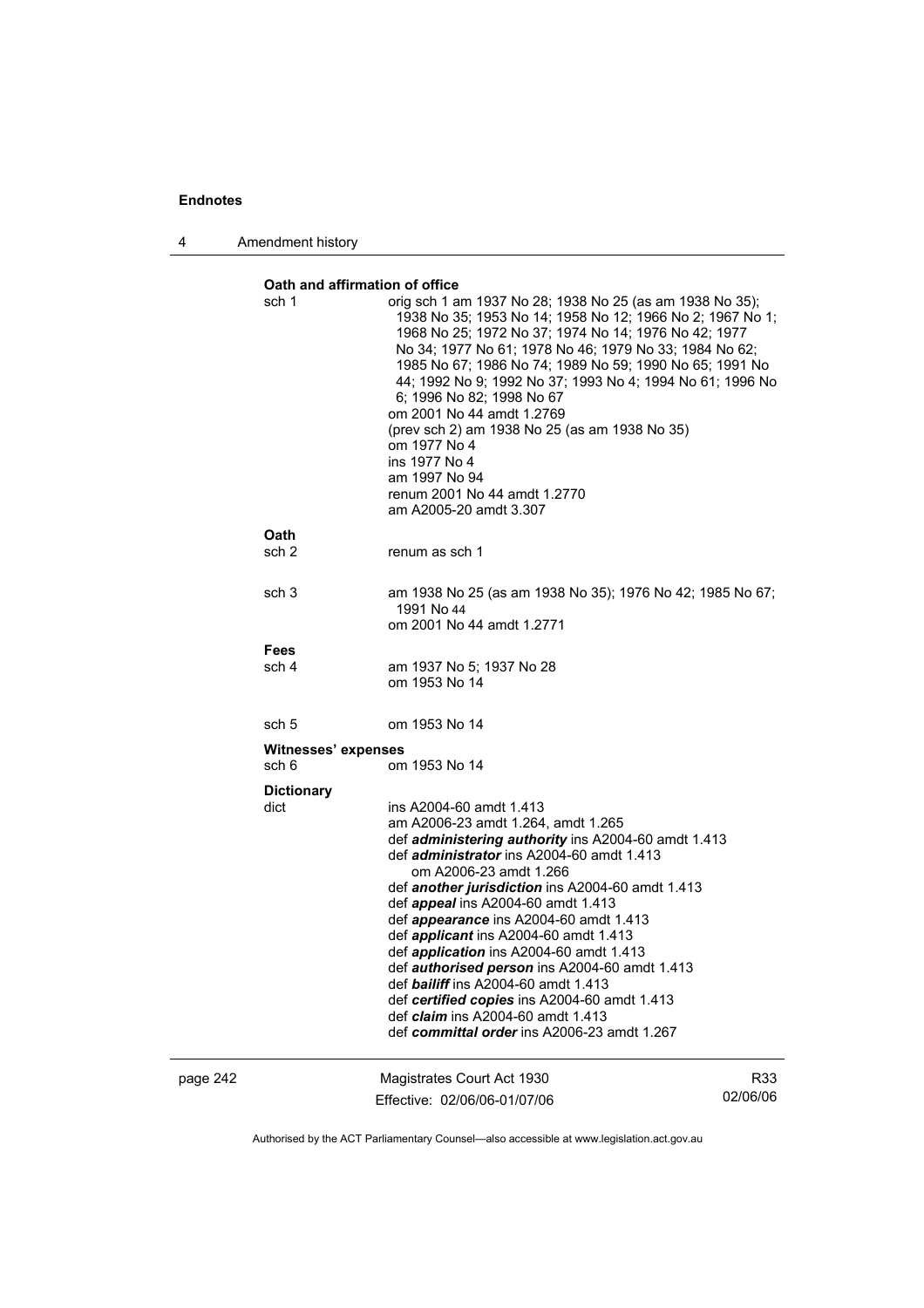def *common boundaries determination* ins A2004-60 amdt 1.413 def *contract application* ins A2004-60 amdt 1.413 def *conviction* ins A2004-60 amdt 1.413 def *court* ins A2004-60 amdt 1.413 def *Crimes Act* ins A2004-60 amdt 1.413 def *damages application* ins A2004-60 amdt 1.413 def *date of service* ins A2004-60 amdt 1.413 def *debt application* ins A2004-60 amdt 1.413 def *debt declaration* ins A2004-60 amdt 1.413 def *decision* ins A2004-60 amdt 1.413 def *default notice* ins A2004-60 amdt 1.413 def *defendant* ins A2004-60 amdt 1.413 def *driver* ins A2004-60 amdt 1.413 def *escort* ins A2004-60 amdt 1.413 om A2006-23 amdt 1.268 def *fine* ins A2004-60 amdt 1.413 def *fine defaulter* ins A2004-60 amdt 1.413 def *goods application* ins A2004-60 amdt 1.413 def *government agency* ins A2004-60 amdt 1.413 def *hearing* ins A2004-60 amdt 1.413 def *home address* ins A2004-60 amdt 1.413 def *illegal user declaration* ins A2004-60 amdt 1.413 def *indictable offence* ins A2004-60 amdt 1.413 def *indictment* ins A2004-60 amdt 1.413 def *information* ins A2004-60 amdt 1.413 def *infringement notice* ins A2004-60 amdt 1.413 def *infringement notice offence* ins A2004-60 amdt 1.413 def *infringement notice penalty* ins A2004-60 amdt 1.413 def *inquiry* ins A2004-60 amdt 1.413 def *judgment* ins A2004-60 amdt 1.413 def *jury* ins A2004-60 amdt 1.413 def *known offender declaration* ins A2004-60 amdt 1.413 def *law in force in the ACT* ins A2004-60 amdt 1.413 def *magistrate* ins A2004-60 amdt 1.413 am A2005-20 amdt 3.308 def *notice of intention to defend form* ins A2005-20 amdt 3.309 def *notice to defendant form* ins A2005-20 amdt 3.309 def *nuisance application* ins A2004-60 amdt 1.413 def *outstanding fine* ins A2004-60 amdt 1.413 def *penalty notice* ins A2004-60 amdt 1.413 def *plea of guilty form* ins A2005-20 amdt 3.309 def *prescribed offence* ins A2004-60 amdt 1.413 def *proceeding* ins A2004-60 amdt 1.413 def *reciprocating court* ins A2004-60 amdt 1.413 def *referee* ins A2004-60 amdt 1.413

R33 02/06/06

Magistrates Court Act 1930 Effective: 02/06/06-01/07/06 page 243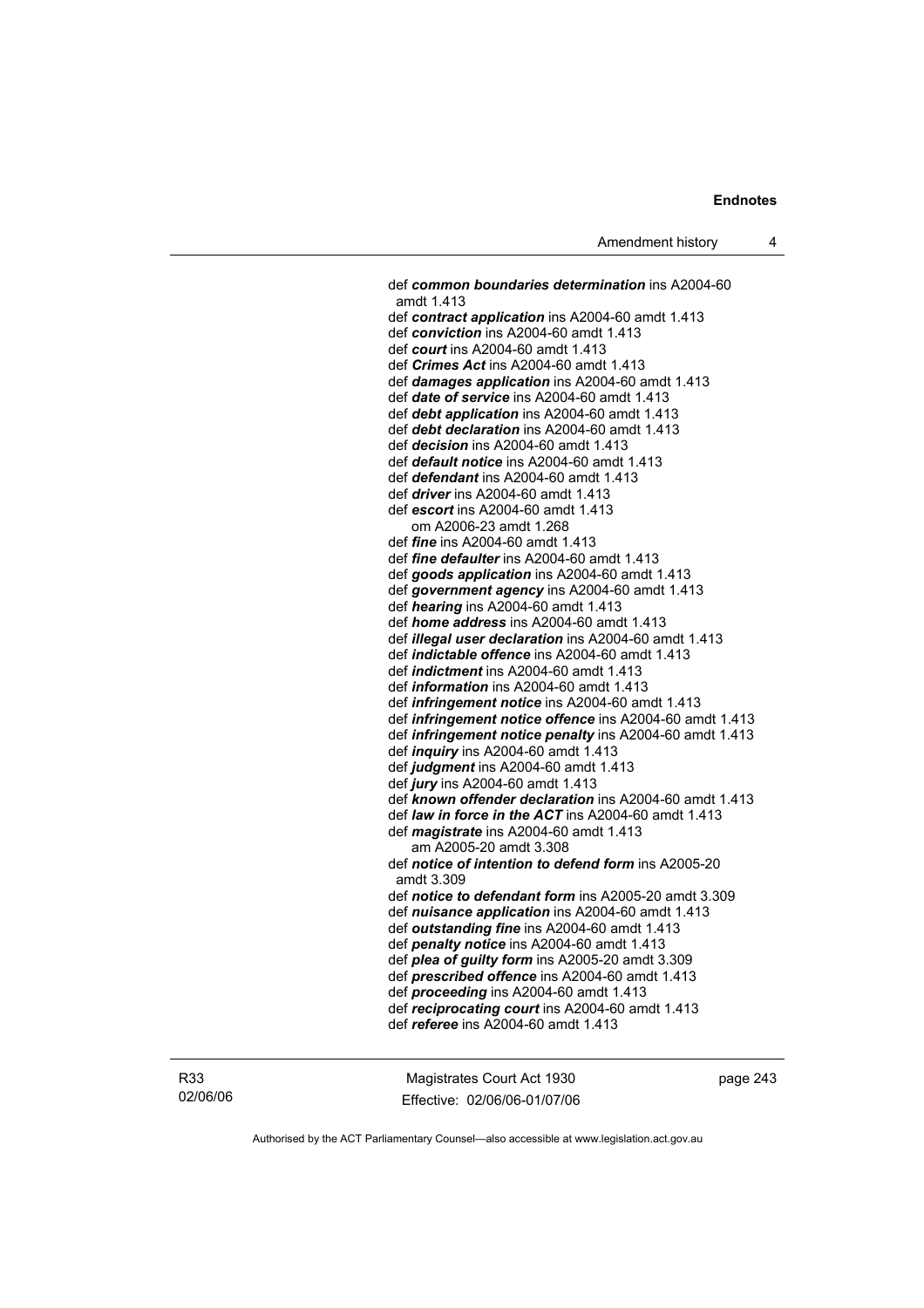4 Amendment history

 def *reference appeal* ins A2005-5 s 34 def *registered* ins A2004-60 amdt 1.413 def *registered operator* ins A2004-60 amdt 1.413 om A2005-20 amdt 3.310 def *registrar* ins A2004-60 amdt 1.413 def *relevant officer* ins A2004-60 amdt 1.413 def *reminder notice* ins A2004-60 amdt 1.413 def *respondent* ins A2004-60 amdt 1.413 def *responsible person* ins A2004-60 amdt 1.413 def *rules* ins A2004-60 amdt 1.413 def *Small Claims Court* ins A2004-60 amdt 1.413 def *sold vehicle declaration* ins A2004-60 amdt 1.413 def *State* ins A2004-60 amdt 1.413 def *summary conviction* ins A2004-60 amdt 1.413 def *superintendent* ins A2004-60 amdt 1.413 om A2006-23 amdt 1.268 def *Territory entity* ins A2004-60 amdt 1.413 def *Territory fine* ins A2004-60 amdt 1.413 def *trader's plate* ins A2004-60 amdt 1.413 om A2005-20 amdt 3.310 def *trespass application* ins A2004-60 amdt 1.413 def *unknown offender declaration* ins A2004-60 amdt 1.413 def *vehicle* ins A2004-60 amdt 1.413 def *vehicle-related offence* ins A2005-20 amdt 3.311

page 244 Magistrates Court Act 1930 Effective: 02/06/06-01/07/06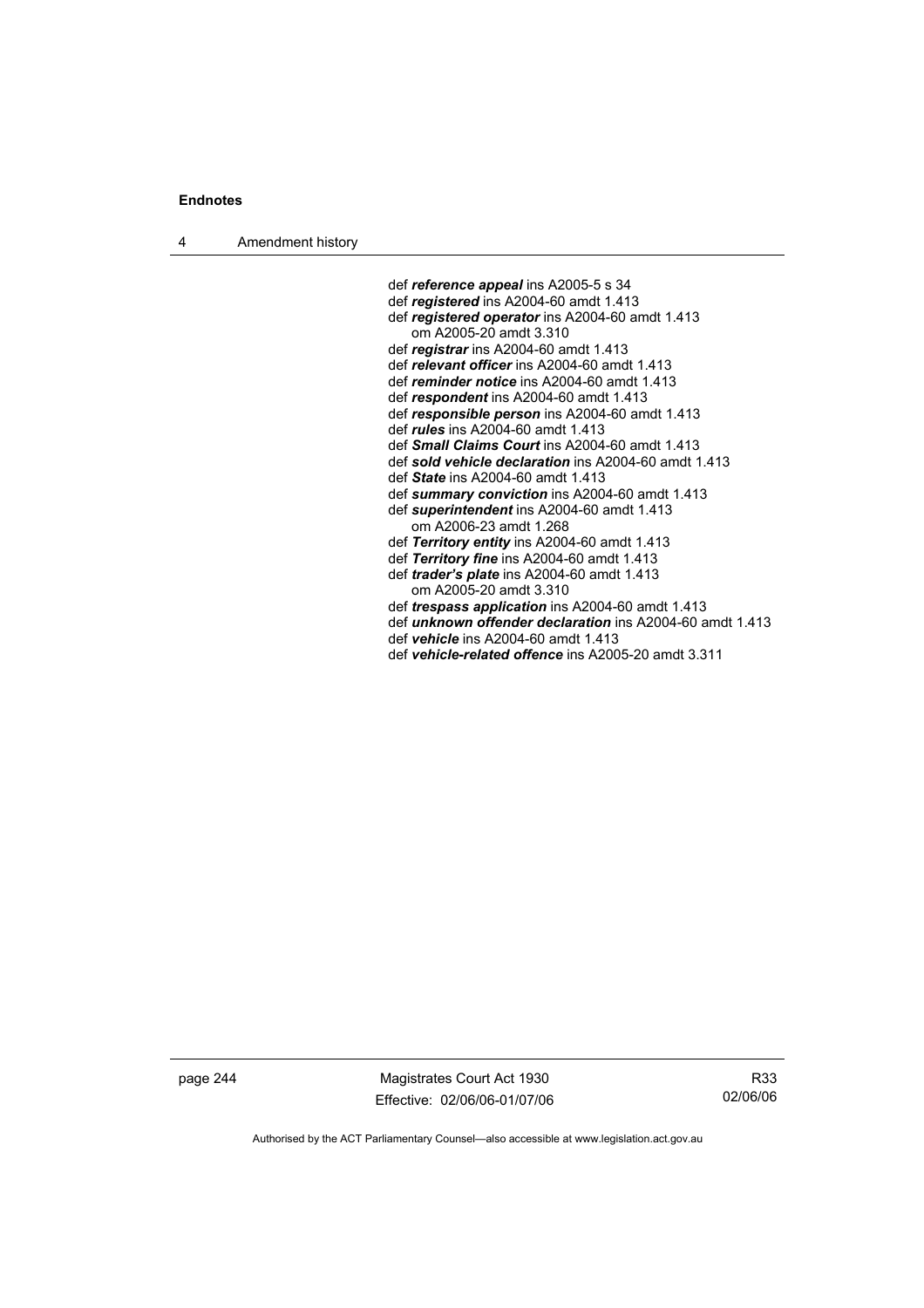# **5 Earlier republications**

Some earlier republications were not numbered. The number in column 1 refers to the publication order.

Since 12 September 2001 every authorised republication has been published in electronic pdf format on the ACT legislation register. A selection of authorised republications have also been published in printed format. These republications are marked with an asterisk (\*) in column 1. Electronic and printed versions of an authorised republication are identical.

| <b>Republication</b><br><b>No and date</b> | <b>Effective</b>            | Last<br>amendment<br>made by | <b>Republication</b><br>for                                                                                     |
|--------------------------------------------|-----------------------------|------------------------------|-----------------------------------------------------------------------------------------------------------------|
| R <sub>1</sub><br>3 Aug 1992               | 3 Aug 1992-<br>27 Nov 1992  | A1992-37                     | initial republication<br>since self-<br>government and<br>includes<br>retrospective<br>amendments by<br>A1996-6 |
| R1 (RI)<br>23 Feb 2006                     | 3 Aug 1992-<br>27 Nov 1992  | A1992-37                     | reissue of printed<br>version                                                                                   |
| R <sub>1</sub> A<br>23 Feb 2006            | 23 Nov 1992-<br>28 Feb 1993 | A1992-37                     | amendments by<br>A1992-9 and<br>includes<br>retrospective<br>amendments by<br>A1996-6                           |
| R <sub>1</sub> <sub>B</sub><br>23 Feb 2006 | 1 Mar 1993-<br>7 Mar 1993   | A1993-2                      | amendments by<br>A1993-2 and<br>includes<br>retrospective<br>amendments by<br>A1996-6                           |
| R1C<br>23 Feb 2006                         | 8 Mar 1993-<br>31 Aug 1993  | A1993-4                      | amendments by<br>A1993-4 and<br>includes<br>retrospective<br>amendments by<br>A1996-6                           |
|                                            |                             |                              |                                                                                                                 |

R33 02/06/06

Magistrates Court Act 1930 Effective: 02/06/06-01/07/06 page 245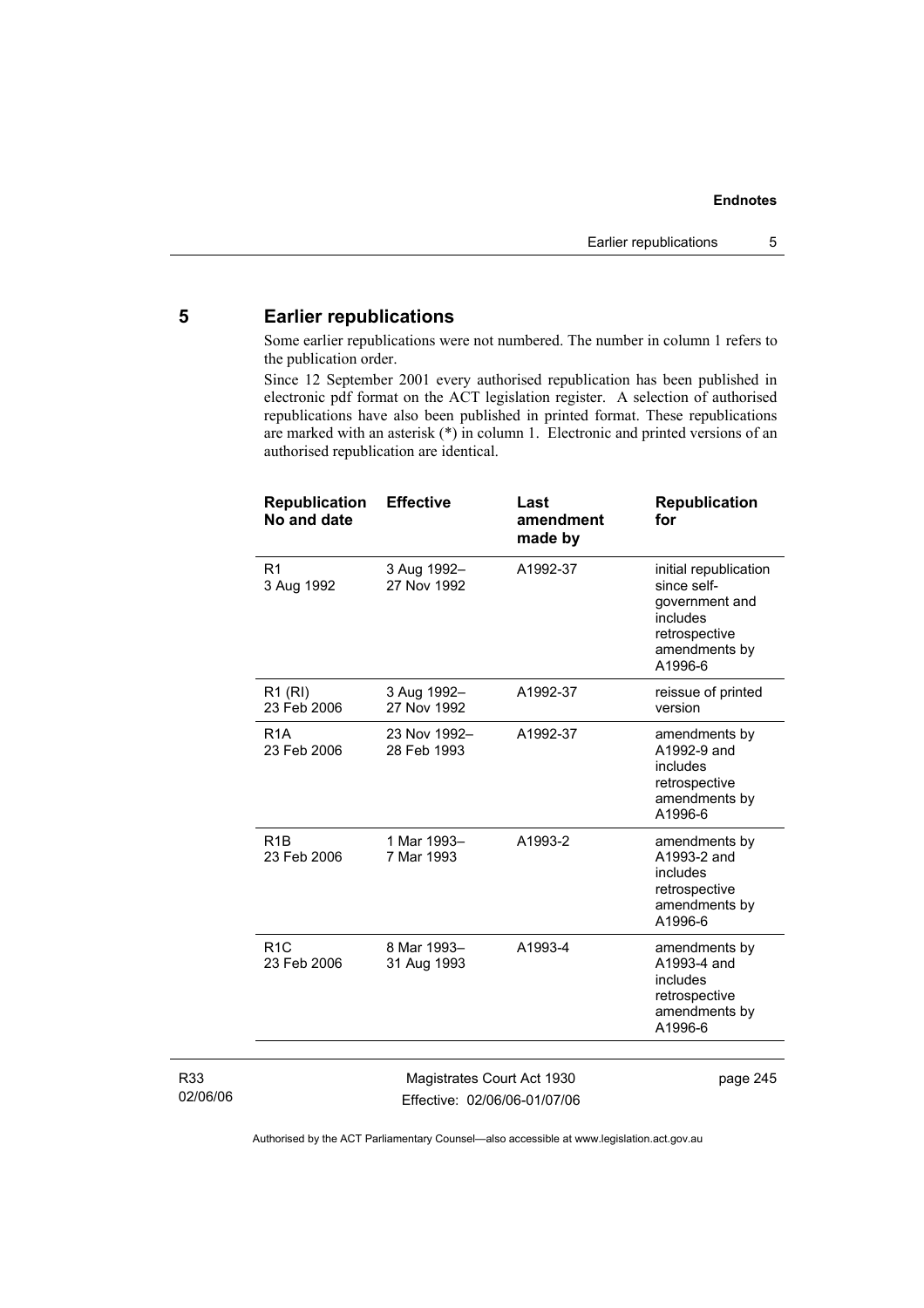# 5 Earlier republications

| <b>Republication</b><br>No and date | <b>Effective</b>             | Last<br>amendment<br>made by | <b>Republication</b><br>for                                                                                     |
|-------------------------------------|------------------------------|------------------------------|-----------------------------------------------------------------------------------------------------------------|
| R1D<br>23 Feb 2006                  | 1 Sept 1993-<br>26 Sept 1993 | A1993-4                      | amendments by<br>A1993-4 and<br>includes<br>retrospective<br>amendments by<br>A1996-6                           |
| R <sub>1</sub> E<br>23 Feb 2006     | 27 Sept 1993-<br>16 Dec 1993 | A1993-48                     | amendments by<br>A1993-48 and<br>includes<br>retrospective<br>amendments by<br>A1996-6                          |
| R <sub>2</sub><br>31 Dec 1993       | 17 Dec 1993-<br>13 Mar 1994  | A1993-91                     | amendments by<br>A1993-91 and<br>includes<br>retrospective<br>amendments by<br>A1996-6                          |
| <b>R2 (RI)</b><br>23 Feb 2006       | 17 Dec 1993-<br>13 Mar 1994  | A1993-91                     | reissue of printed<br>version                                                                                   |
| R <sub>2</sub> A<br>23 Feb 2006     | 1 July 1994-<br>10 Oct 1994  | A1994-45                     | amendments by<br>A1994-4, A1994-10<br>and A1994-38 and<br>includes<br>retrospective<br>amendments by<br>A1996-6 |
| R <sub>2</sub> B<br>23 Feb 2006     | 11 Oct 1994-<br>28 Nov 1994  | A1994-66                     | amendments by<br>A1994-66 and<br>includes<br>retrospective<br>amendments by<br>A1996-6                          |

page 246 Magistrates Court Act 1930 Effective: 02/06/06-01/07/06

R33 02/06/06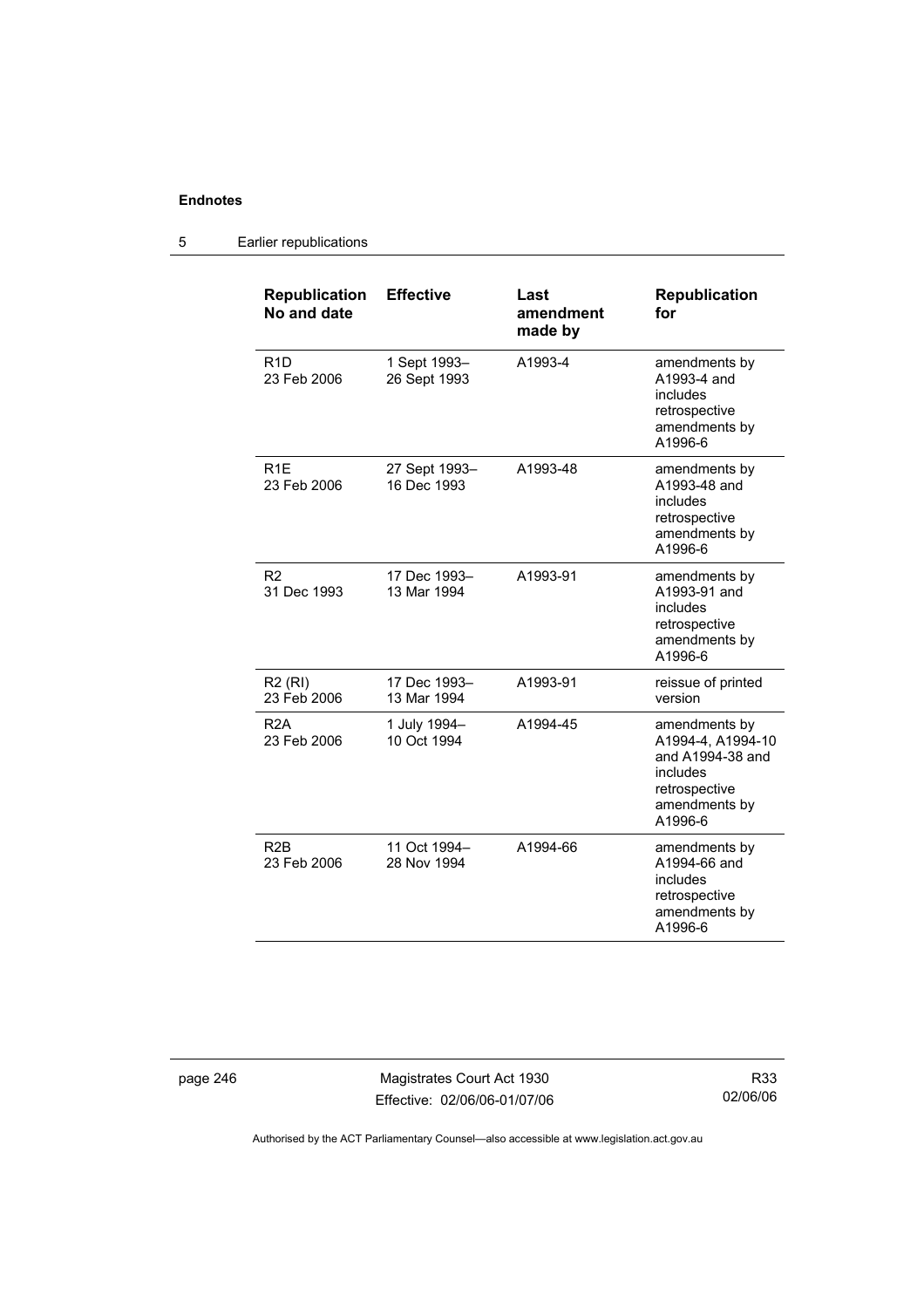|                                     |                              | Earlier republications       |                                                                                                                     | 5 |
|-------------------------------------|------------------------------|------------------------------|---------------------------------------------------------------------------------------------------------------------|---|
| <b>Republication</b><br>No and date | <b>Effective</b>             | Last<br>amendment<br>made by | <b>Republication</b><br>for                                                                                         |   |
| R <sub>3</sub><br>10 Apr 1995       | 10 Apr 1995-<br>17 Dec 1995  | A1994-81                     | amendments by<br>A1994-45,<br>A1994-61 and<br>A1994-81 and<br>includes<br>retrospective<br>amendments by<br>A1996-6 |   |
| R3 (RI)<br>23 Feb 2006              | 10 Apr 1995-<br>17 Dec 1995  | A1994-81                     | reissue of printed<br>version                                                                                       |   |
| R <sub>3</sub> A<br>23 Feb 2006     | 18 Dec 1995-<br>6 May 1996   | A1995-46                     | amendments by<br>A1995-46 and<br>includes<br>retrospective<br>amendments by<br>A1996-6                              |   |
| R <sub>3</sub> B<br>23 Feb 2006     | 12 Sept 1996-<br>31 Dec 1996 | A1996-6                      | amendments by<br>A1995-41 and<br>A1996-6                                                                            |   |
| R <sub>3</sub> C<br>23 Feb 2006     | 17 May 1997-<br>29 May 1997  | A1996-82                     | amendments by<br>A1996-68,<br>A1996-74 and<br>A1996-82                                                              |   |
| R <sub>4</sub><br>30 May 1997       | 30 May 1997-<br>22 Sept 1997 | A1997-25                     | amendments by<br>A1997-25                                                                                           |   |
| <b>R4 (RI)</b><br>23 Feb 2006       | 30 May 1997-<br>22 Sept 1997 | A1997-25                     | reissue of printed<br>version                                                                                       |   |
| R4A                                 | 23 Sept 1997–                | A1997-41                     | amendments by                                                                                                       |   |

R33 02/06/06 R4A 23 Feb 2006

R5

1 June 1998

R5 (RI) 23 Feb 2006

> Magistrates Court Act 1930 Effective: 02/06/06-01/07/06

page 247

A1997-41

version

A1997-94 and A1997-96

A1997-96 amendments by

A1997-96 reissue of printed

Authorised by the ACT Parliamentary Counsel—also accessible at www.legislation.act.gov.au

24 May 1998

1 June 1998– 18 Oct 1998

1 June 1998– 18 Oct 1998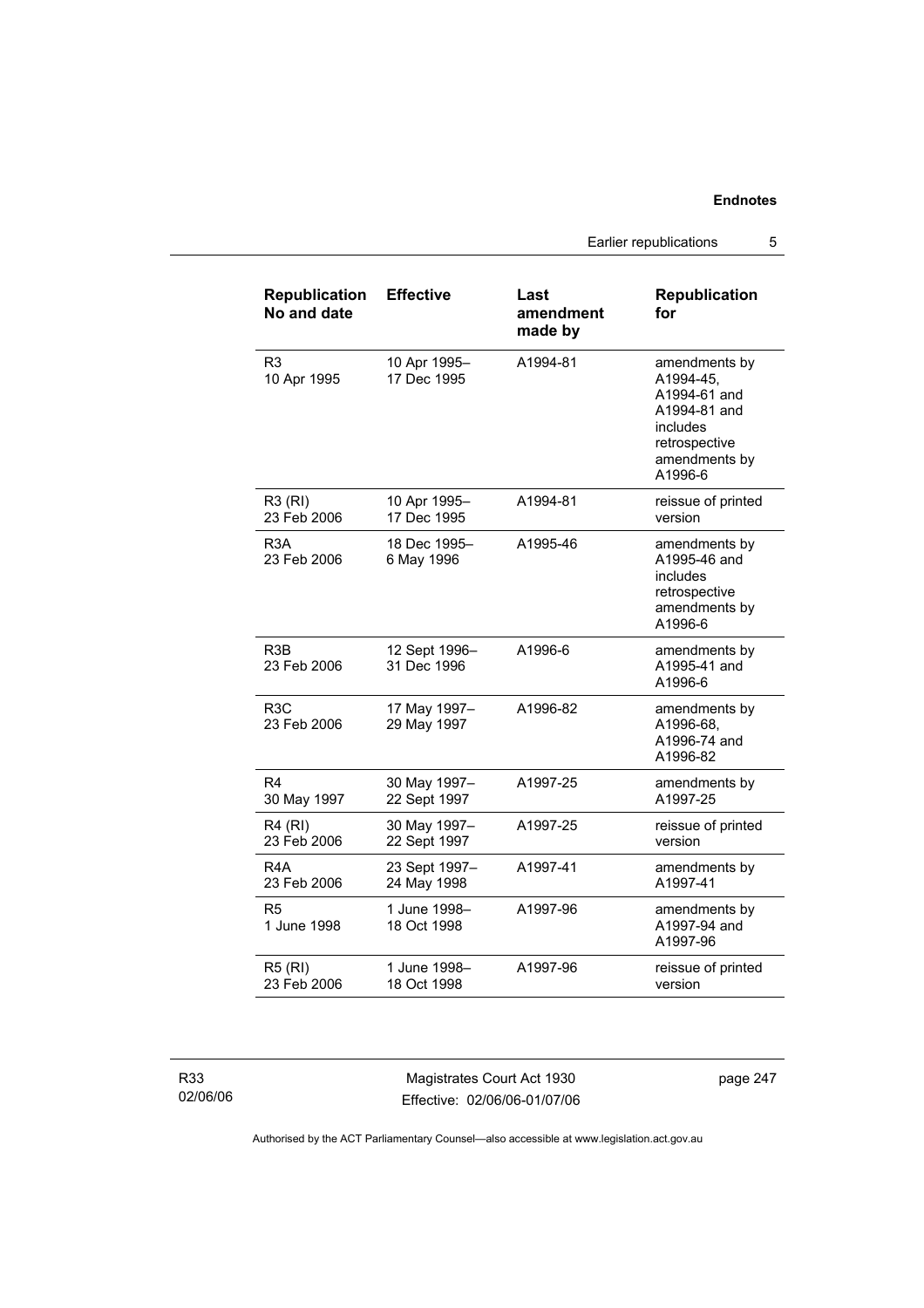#### 5 Earlier republications

| <b>Republication</b><br>No and date | <b>Effective</b>             | Last<br>amendment<br>made by | <b>Republication</b><br>for                                         |
|-------------------------------------|------------------------------|------------------------------|---------------------------------------------------------------------|
| R6<br>31 Mar 1999                   | 31 Mar 1999-<br>30 Apr 1999  | A1999-12                     | amendments by<br>A1998-25,<br>A1998-38,<br>A1998-54 and<br>A1998-67 |
| R6 (RI)<br>23 Feb 2006              | 31 Mar 1999-<br>30 Apr 1999  | A1999-12                     | reissue of printed<br>version                                       |
| R6A<br>23 Feb 2006                  | 1 Sept 1999-<br>9 Nov 1999   | A1999-34                     | amendments by<br>A1999-12,<br>A1999-22 and<br>A1999-34              |
| R <sub>6</sub> B<br>23 Feb 2006     | 24 Dec 1999-<br>29 Feb 2000  | A1999-91                     | amendments by<br>A1999-59,<br>A1999-61,<br>A1999-66 and<br>A1999-91 |
| R6C<br>23 Feb 2006                  | 10 May 2000-<br>31 May 2000  | A2000-1                      | amendments by<br>A1999-64.<br>A1999-79 and<br>A2000-1               |
| R6D.<br>23 Feb 2006                 | 1 June 2000-<br>8 Sept 2000  | A2000-17                     | amendments by<br>A2000-17                                           |
| R7<br>20 Nov 2000                   | 5 Oct 2000-<br>4 Sept 2001   | A2000-60                     | amendments by<br>A2000-1 and<br>A2000-60                            |
| R7(RI)<br>23 Feb 2006               | 5 Oct 2000-<br>4 Sept 2001   | A2000-60                     | reissue of printed<br>version                                       |
| R <sub>8</sub><br>12 Sept 2001      | 27 Sept 2001-<br>30 Nov 2001 | A2001-90                     | amendments by<br>A2001-44,<br>A2001-56,<br>A2001-63 and<br>A2001-70 |
| R9<br>3 Dec 2001                    | 1 Dec 2001-<br>13 Mar 2002   | A2001-90                     | amendments by<br>A2001-62                                           |

page 248 Magistrates Court Act 1930 Effective: 02/06/06-01/07/06

R33 02/06/06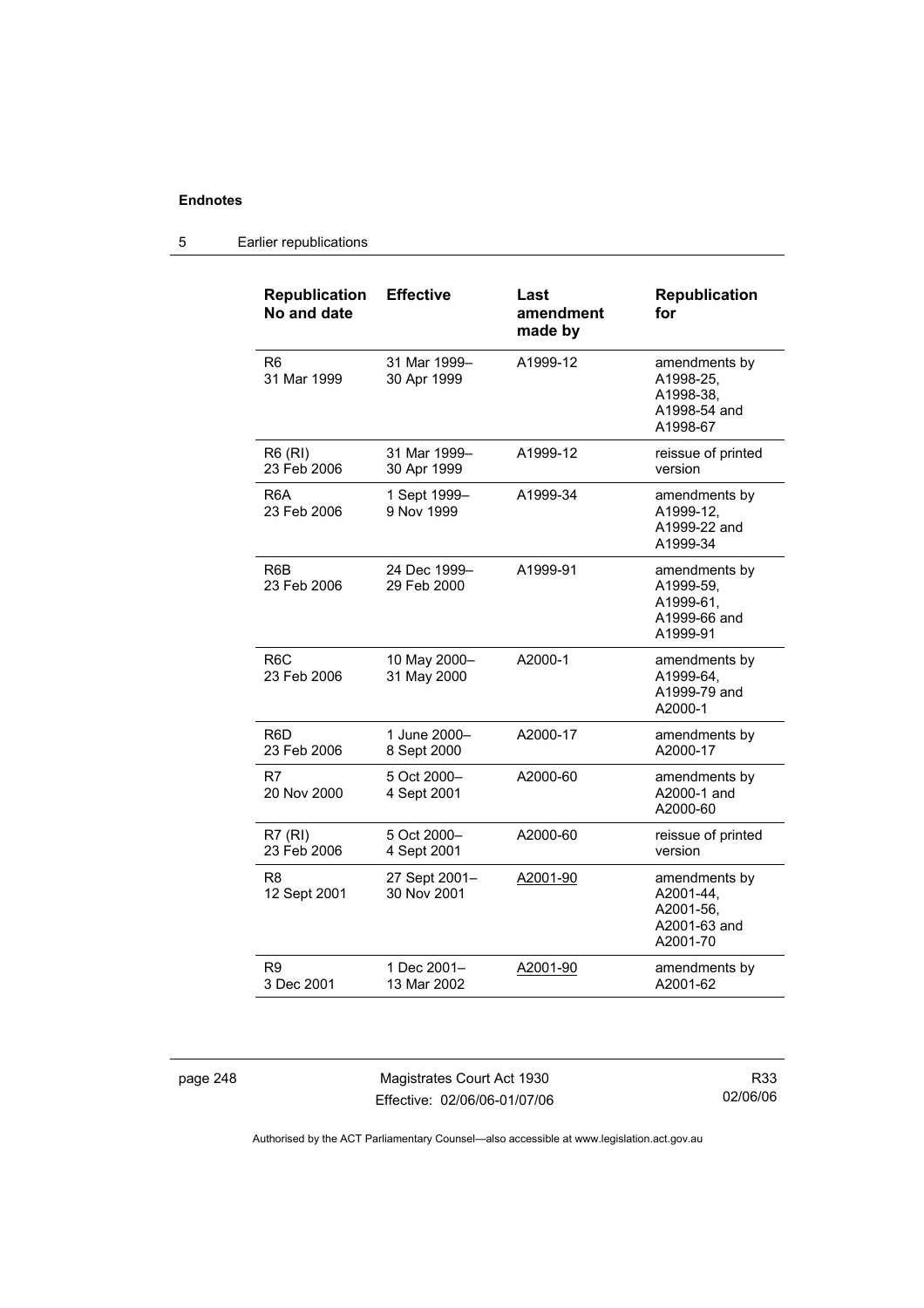Earlier republications 5

| <b>Republication</b><br>No and date | <b>Effective</b>              | Last<br>amendment<br>made by | <b>Republication</b><br>for                                      |
|-------------------------------------|-------------------------------|------------------------------|------------------------------------------------------------------|
| R <sub>10</sub><br>14 Mar 2002      | 14 Mar 2002-<br>26 Mar 2002   | A2002-2                      | amendments by<br>A2001-77 and<br>A2002-2                         |
| R <sub>11</sub> *                   | 27 Mar 2002-                  | A2002-2                      | amendments by                                                    |
| 27 Mar 2002                         | 30 June 2002                  |                              | A2001-90                                                         |
| R <sub>12</sub>                     | 1 July 2002-                  | A2002-2                      | amendments by                                                    |
| 1 July 2002                         | 12 Sept 2002                  |                              | A2001-18                                                         |
| R <sub>13</sub><br>13 Sept 2002     | 13 Sept 2002-<br>16 Sept 2002 | A2002-2                      | commenced expiry                                                 |
| R <sub>14</sub>                     | 17 Sept 2002-                 | A2002-30                     | amendments by                                                    |
| 17 Sept 2002                        | 10 Oct 2002                   |                              | A2002-30                                                         |
| R <sub>15</sub>                     | 11 Oct 2002-                  | A2002-36                     | amendments by                                                    |
| 11 Oct 2002                         | 31 Dec 2002                   |                              | A2002-36                                                         |
| R16<br>1 Jan 2003                   | 1 Jan 2003-<br>30 Mar 2003    | A2002-36                     | repealed<br>amendments by<br>A2001-64                            |
| R <sub>16</sub> (RI)<br>12 Feb 2003 | 1 Jan 2003-<br>30 Mar 2003    | A2002-36                     | reissue to include<br>retrospective<br>amendments by<br>A2002-49 |
| R17*                                | 31 Mar 2003-                  | A2003-2                      | amendments by                                                    |
| 31 Mar 2003                         | 11 Oct 2003                   |                              | A2003-2                                                          |
| R <sub>18</sub><br>12 Oct 2003      | 12 Oct 2003-<br>18 Dec 2003   | A2003-2                      | commenced expiry                                                 |
| R <sub>19</sub>                     | 19 Dec 2003-                  | A2003-56                     | amendments by                                                    |
| 19 Dec 2003                         | 21 Mar 2004                   |                              | A2003-56                                                         |
| R <sub>20</sub>                     | 22 Mar 2004-                  | A2004-2                      | amendments by                                                    |
| 22 Mar 2004                         | 8 Apr 2004                    |                              | A2004-2                                                          |
| R <sub>21</sub>                     | 9 Apr 2004-                   | A2004-15                     | amendments by                                                    |
| 9 Apr 2004                          | 29 Apr 2004                   |                              | A2004-15                                                         |
| R22                                 | 30 Apr 2004-                  | A2004-15                     | amendments by                                                    |
| 30 Apr 2004                         | 25 June 2004                  |                              | A2003-48                                                         |

R33 02/06/06

Magistrates Court Act 1930 Effective: 02/06/06-01/07/06 page 249